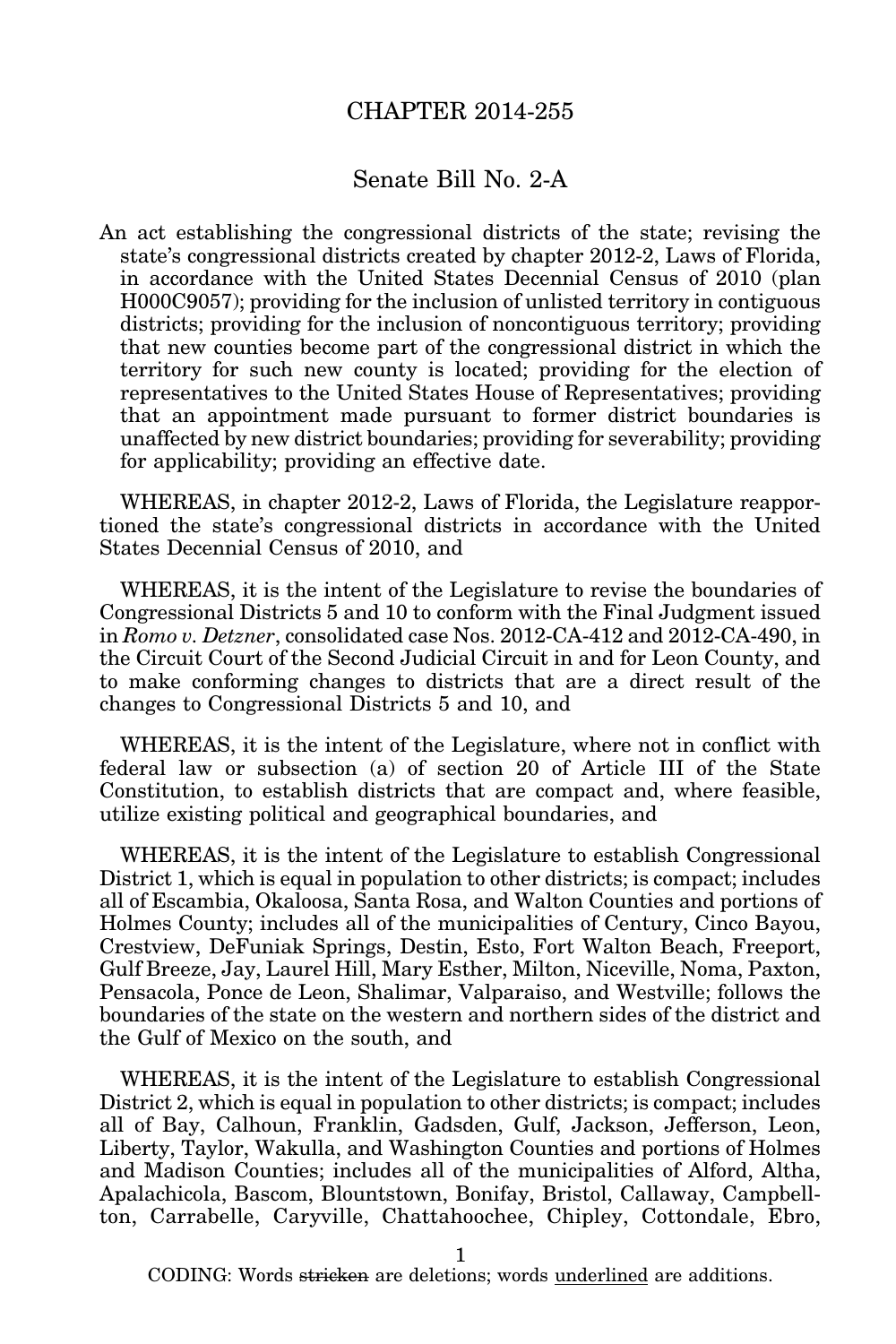Graceville, Grand Ridge, Greensboro, Greenville, Greenwood, Gretna, Havana, Jacob City, Lynn Haven, Malone, Marianna, Mexico Beach, Midway, Monticello, Panama City, Panama City Beach, Parker, Perry, Port St. Joe, Quincy, St. Marks, Sneads, Sopchoppy, Springfield, Tallahassee, Vernon, Wausau, and Wewahitchka, and

WHEREAS, it is the intent of the Legislature to establish Congressional District 3, which is equal in population to other districts; is compact; includes all of Bradford, Columbia, Dixie, Gilchrist, Hamilton, Lafayette, Levy, Suwannee, and Union Counties and portions of Alachua, Clay, Madison, and Marion Counties; includes all of the municipalities of Alachua, Archer, Bell, Branford, Bronson, Brooker, Cedar Key, Chiefland, Cross City, Dunnellon, Fanning Springs, Fort White, Hampton, High Springs, Horseshoe Beach, Inglis, Jasper, Jennings, Keystone Heights, La Crosse, Lake Butler, Lake City, Lawtey, Lee, Live Oak, Madison, Mayo, Micanopy, Newberry, Otter Creek, Penney Farms, Raiford, Starke, Trenton, Waldo, White Springs, Williston, Worthington Springs, and Yankeetown; and uses Interstate 75, State Road 200, Highway 17, and the Ocala city line as portions of its eastern boundary, and

WHEREAS, it is the intent of the Legislature to establish Congressional District 4, which is equal in population to other districts; is compact; includes all of Baker and Nassau Counties and portions of Duval County; includes all of the municipalities of Atlantic Beach, Baldwin, Callahan, Fernandina Beach, Glen St. Mary, Hilliard, Jacksonville Beach, Macclenny, and Neptune Beach; and follows the boundaries of the state to the north, the Atlantic Ocean to the east, and county boundaries to the west and south, and

WHEREAS, it is the intent of the Legislature to establish Congressional District 5, which is equal in population to other districts; is as compact as the minority protection provisions in tier 1 permit; does not deny or abridge the equal opportunity of racial or language minorities to participate in the political process or diminish their ability to elect representatives of their choice; preserves the core of the existing district in accordance with public testimony, is culturally and demographically compact, and ties communities in Northeast Florida of similar socioeconomic and historical characteristics; includes portions of Alachua, Clay, Duval, Lake, Marion, Orange, and Putnam Counties; includes all of the municipalities of Eatonville, Green Cove Springs, Hawthorne, Interlachen, McIntosh, Palatka, and Reddick; improves the use of existing county, city, political, and geographic boundaries as compared to the comparable district in the benchmark plan; and uses the St. Johns River and other waterways as large portions of its eastern boundary, and

WHEREAS, it is the intent of the Legislature to establish Congressional District 6, which is equal in population to other districts; is compact; includes all of Flagler and St. Johns Counties and portions of Putnam and Volusia Counties; includes all of the municipalities of Beverly Beach, Bunnell, Crescent City, Daytona Beach, Daytona Beach Shores, DeLand, Edgewater, Flagler Beach, Hastings, Holly Hill, Lake Helen, Marineland, New Smyrna

2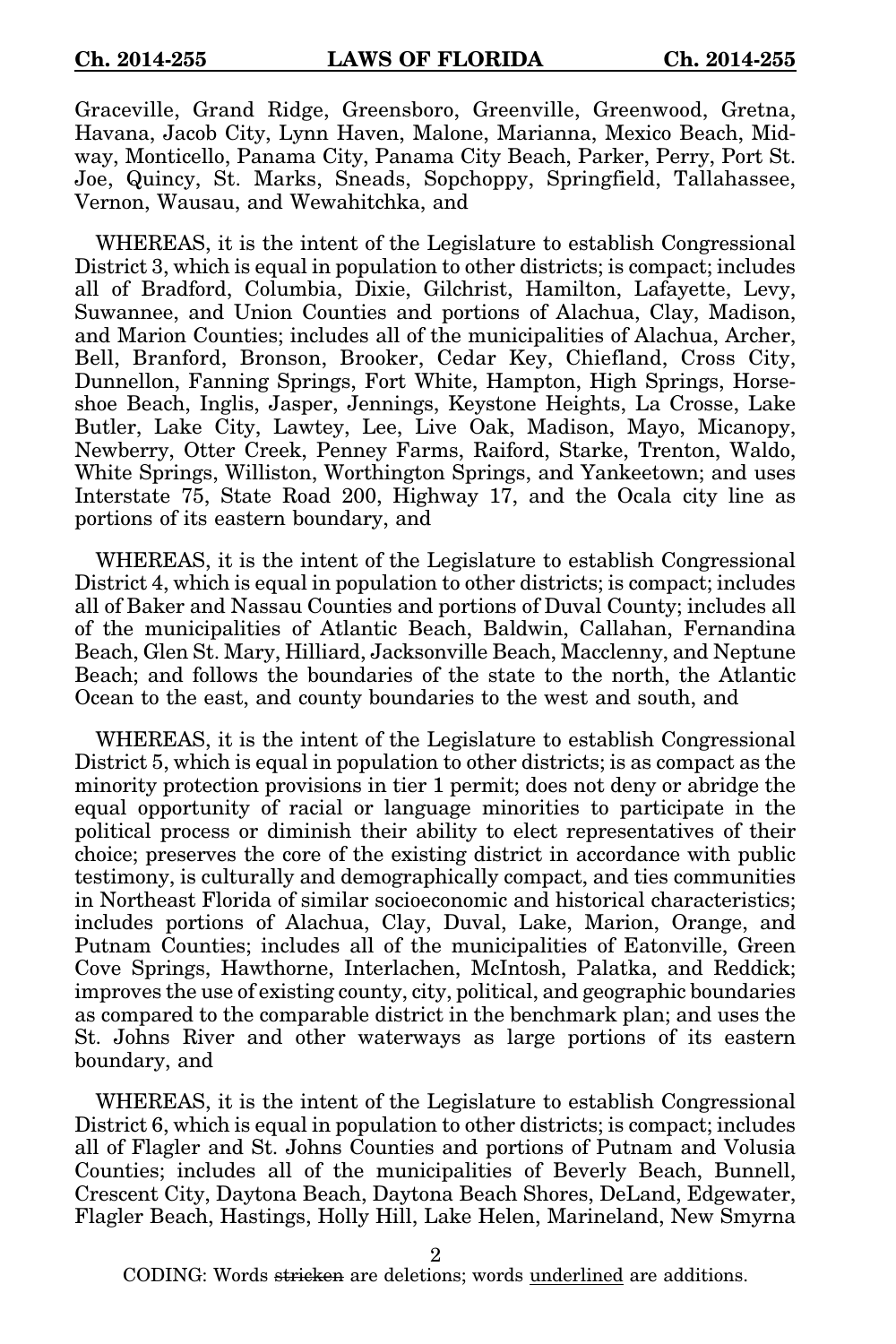Beach, Oak Hill, Ormond Beach, Palm Coast, Pierson, Pomona Park, Ponce Inlet, Port Orange, St. Augustine, St. Augustine Beach, South Daytona, and Welaka; and uses the St. Johns County line, the Volusia County line, and the Atlantic Ocean for portions of its western and eastern borders and is traversed by Interstate 95, and

WHEREAS, it is the intent of the Legislature to establish Congressional District 7, which is equal in population to other districts; is compact; includes all of Seminole County and portions of Orange and Volusia Counties; includes all of the municipalities of Altamonte Springs, Casselberry, Deltona, Lake Mary, Longwood, Maitland, Oviedo, Sanford, Winter Park, and Winter Springs; follows the boundary of Seminole County along much of its western and southern boundaries; is bounded on the east by the Brevard County line; and is traversed by the Seminole Expressway and Interstate 4, and

WHEREAS, it is the intent of the Legislature to establish Congressional District 8, which is equal in population to other districts; is compact; includes all of Brevard and Indian River Counties and portions of Orange County; includes all of the municipalities of Cape Canaveral, Cocoa, Cocoa Beach, Fellsmere, Grant-Valkaria, Indialantic, Indian Harbour Beach, Indian River Shores, Malabar, Melbourne, Melbourne Beach, Melbourne Village, Orchid, Palm Bay, Palm Shores, Rockledge, Satellite Beach, Sebastian, Titusville, Vero Beach, and West Melbourne; is bounded by county lines and by the Atlantic Ocean; and is traversed by Interstate 95, U.S. Highway 1, and State Road A1A, and

WHEREAS, it is the intent of the Legislature to establish Congressional District 9, which is equal in population to other districts; is compact; includes portions of Osceola and Orange Counties; includes all of the municipalities of Belle Isle, Edgewood, Kissimmee, and St. Cloud; and ties high growth central Florida communities of similar language characteristics, and

WHEREAS, it is the intent of the Legislature to establish Congressional District 10, which is equal in population to other districts; is compact; includes portions of Lake, Osceola, Orange, and Polk Counties; includes all of the municipalities of Astatula, Auburndale, Bay Lake, Clermont, Davenport, Eustis, Groveland, Haines City, Howey-in-the-Hills, Lake Alfred, Lake Buena Vista, Lake Hamilton, Leesburg, Mascotte, Minneola, Montverde, Mount Dora, Oakland, Polk City, Tavares, Umatilla, Windermere, and Winter Garden; and is traversed by Interstate 4 and the Florida Turnpike, and

WHEREAS, it is the intent of the Legislature to establish Congressional District 11, which is equal in population to other districts; is compact; includes all of Citrus, Hernando, and Sumter Counties and portions of Lake and Marion Counties; includes all of Belleview, Brooksville, Bushnell, Center Hill, Coleman, Crystal River, Fruitland Park, Inverness, Lady Lake, Ocala, Webster, Weeki Wachee, and Wildwood; and uses Interstate 75, State Road 200, and the Ocala city line as portions of its western border, and

3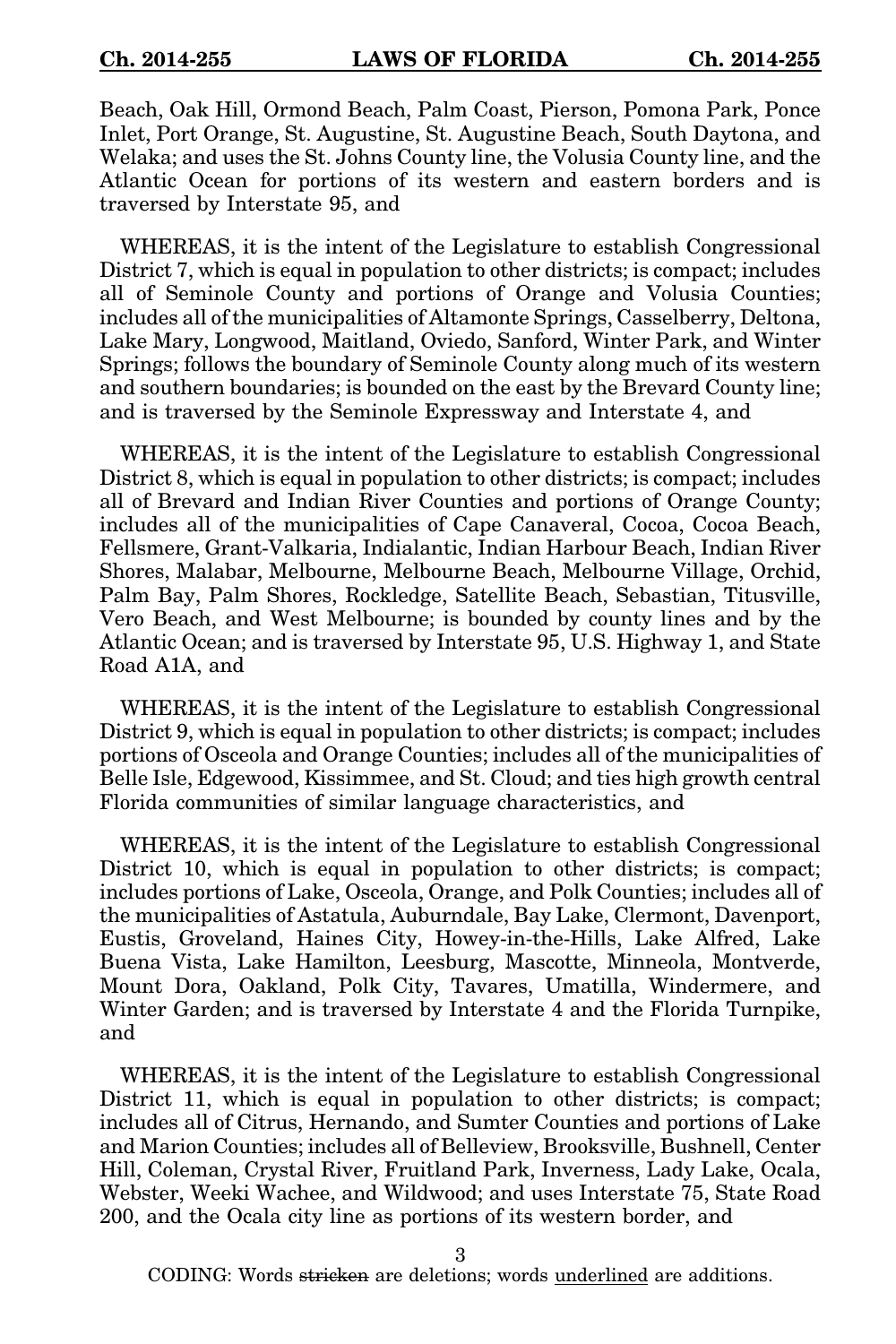WHEREAS, it is the intent of the Legislature to establish Congressional District 12, which is equal in population to other districts; is compact; includes all of Pasco County and portions of Hillsborough and Pinellas Counties; includes all of the municipalities of Dade City, New Port Richey, Oldsmar, Port Richey, St. Leo, San Antonio, Tarpon Springs, and Zephyrhills; and uses the Dale Mabry Highway as portions of its eastern border and is traversed by the Suncoast Parkway, Interstate 75, and U.S. Highways 19 and 98, and

WHEREAS, it is the intent of the Legislature to establish Congressional District 13, which is equal in population to other districts; is compact; is wholly located in Pinellas County; includes all of the municipalities of Belleair, Belleair Beach, Belleair Bluffs, Belleair Shore, Clearwater, Dunedin, Gulfport, Indian Rocks Beach, Indian Shores, Kenneth City, Largo, Madeira Beach, North Redington Beach, Pinellas Park, Redington Beach, Redington Shores, Safety Harbor, St. Pete Beach, Seminole, South Pasadena, and Treasure Island; and uses the Hillsborough-Pinellas border and Interstate 275 as portions of its eastern border and follows city lines of Dunedin and Clearwater on the northern border, and

WHEREAS, it is the intent of the Legislature to establish Congressional District 14, which is equal in population to other districts; complies with Section 5 of the federal Voting Rights Act; does not deny or abridge the equal opportunity of racial or language minorities to participate in the political process or diminish their ability to elect representatives of their choice; ties urban neighborhoods of similar socioeconomic characteristics in the Tampa Bay area; is compact; includes portions of Hillsborough and Pinellas Counties; includes portions of the municipalities of St. Petersburg and Tampa; and uses Interstate 75 as a portion of its eastern boundary and portions of the Hillsborough-Pinellas border and Interstate 275 as portions of its western border, and

WHEREAS, it is the intent of the Legislature to establish Congressional District 15, which is equal in population to other districts; is compact; includes portions of Hillsborough and Polk Counties; includes all of the municipalities of Bartow, Lakeland, Mulberry, Plant City, and Temple Terrace; and uses the Alafia River as a portion of its southern boundary, Interstate 75 as a portion of its western boundary, and the Lakeland, Auburndale, and Bartow city lines for portions of its eastern border, and

WHEREAS, it is the intent of the Legislature to establish Congressional District 16, which is equal in population to other districts; is compact; includes all of Sarasota County and portions of Manatee County; includes all of the municipalities of Anna Maria, Bradenton, Bradenton Beach, Holmes Beach, Longboat Key, North Port, Palmetto, Sarasota, and Venice; and is traversed by Interstate 75, and

WHEREAS, it is the intent of the Legislature to establish Congressional District 17, which is equal in population to other districts; is compact; includes all of Charlotte, DeSoto, Glades, Hardee, Highlands, and

4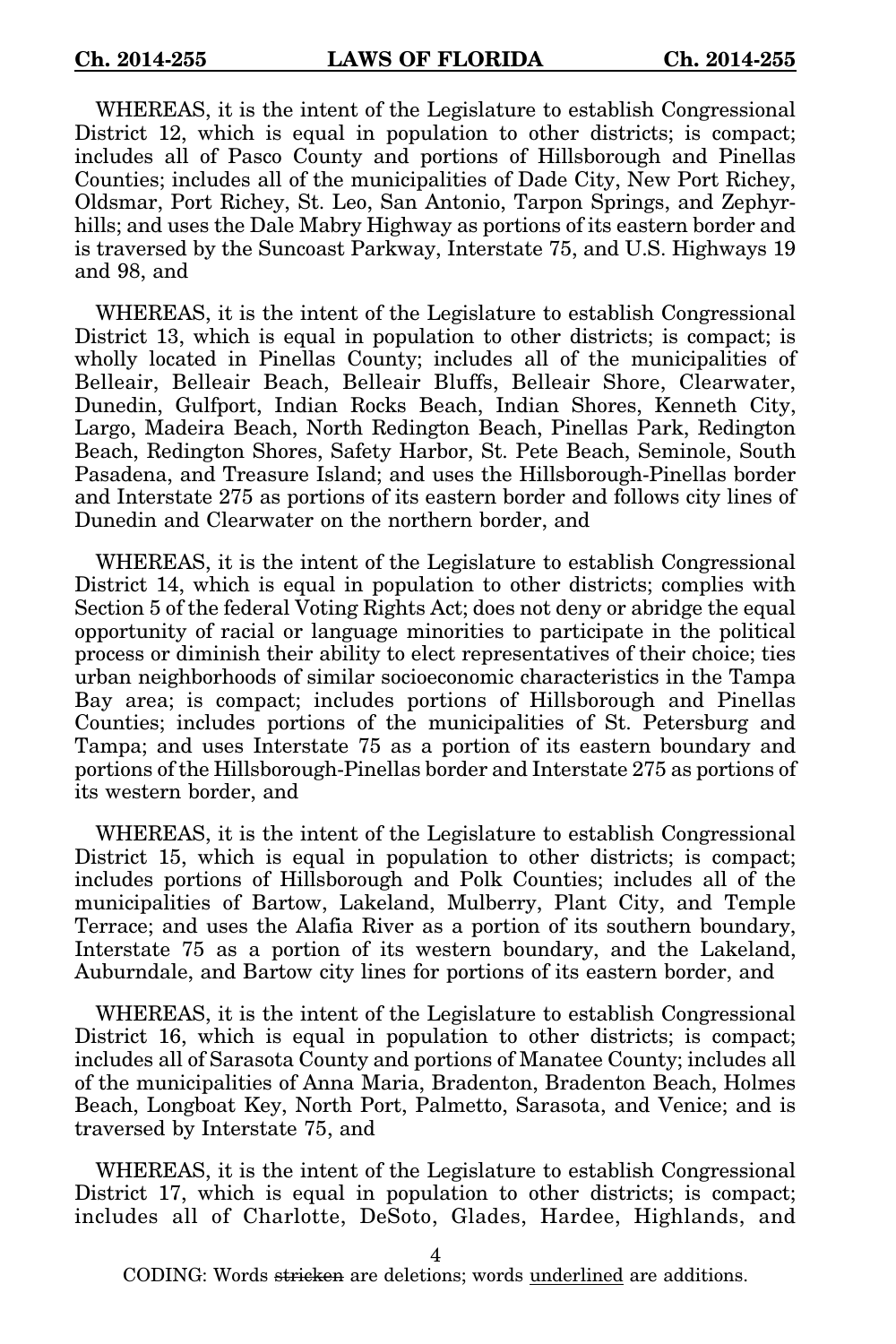Okeechobee Counties and portions of Hillsborough, Lee, Manatee, Osceola, and Polk Counties; includes all of the municipalities of Arcadia, Avon Park, Bowling Green, Dundee, Eagle Lake, Fort Meade, Frostproof, Highland Park, Hillcrest Heights, Lake Placid, Lake Wales, Moore Haven, Okeechobee, Punta Gorda, Sebring, Wauchula, and Zolfo Springs; and uses the Alafia River and the Bartow and Dundee city lines as portions of its northern border, and

WHEREAS, it is the intent of the Legislature to establish Congressional District 18, which is equal in population to other districts; is compact; includes all of Martin and St. Lucie Counties and portions of Palm Beach County; includes all of the municipalities of Fort Pierce, Juno Beach, Jupiter, Jupiter Inlet Colony, Jupiter Island, North Palm Beach, Ocean Breeze Park, Palm Beach Gardens, Palm Beach Shores, Port St. Lucie, St. Lucie Village, Sewall's Point, Stuart, and Tequesta; and is traversed by Interstate 95 and the Florida Turnpike, and

WHEREAS, it is the intent of the Legislature to establish Congressional District 19, which is equal in population to other districts; is compact; includes portions of Collier and Lee Counties; includes all of the municipalities of Bonita Springs, Cape Coral, Fort Myers, Fort Myers Beach, Marco Island, Naples, and Sanibel; and is traversed by Interstate 75 and the Tamiami Trail, and

WHEREAS, it is the intent of the Legislature to establish Congressional District 20, which is equal in population to other districts; complies with Sections 2 and 5 of the federal Voting Rights Act; does not deny or abridge the equal opportunity of racial or language minorities to participate in the political process or diminish their ability to elect representatives of their choice; ties communities of similar socioeconomic characteristics in Broward, Palm Beach, and Hendry Counties; is compact; includes portions of Broward, Hendry, and Palm Beach Counties; includes all of the municipalities of Belle Glade, Clewiston, Cloud Lake, Glen Ridge, Haverhill, Lake Park, Lauderdale Lakes, Lauderhill, Loxahatchee Groves, Mangonia Park, North Lauderdale, Pahokee, South Bay, and Tamarac; and uses Interstate 75 as portions of its southern border and the Loxahatchee National Wildlife Refuge as a portion of its eastern border, and

WHEREAS, it is the intent of the Legislature to establish Congressional District 21, which is equal in population to other districts; is compact; includes portions of Broward and Palm Beach Counties; includes all of the municipalities of Coconut Creek, Coral Springs, Greenacres, Parkland, and Wellington; and uses the Loxahatchee National Wildlife Refuge as a portion of its western border, the Boca Raton, Delray Beach, Boynton Beach, Golf, and Palm Springs city lines for portions of its eastern border, the National Wildlife Refuge as a portion of its western border, and the Boca Raton, Delray Beach, Boynton Beach, Golf, and Palm Springs city lines for portions of its eastern border, and

5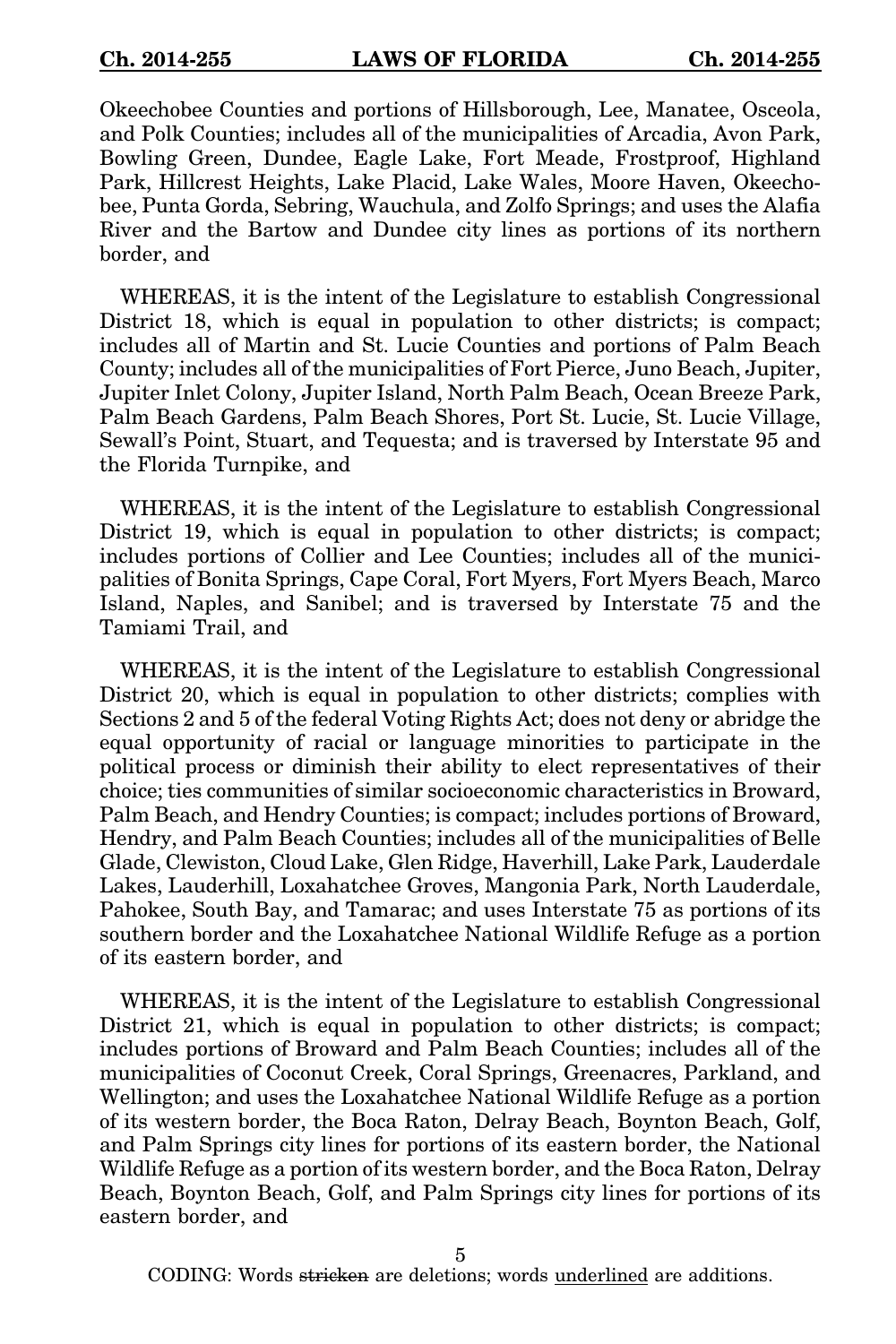WHEREAS, it is the intent of the Legislature to establish Congressional District 22, which is equal in population to other districts; is compact; includes portions of Broward and Palm Beach Counties; includes all of the municipalities of Atlantis, Boca Raton, Briny Breezes, Delray Beach, Golf, Gulf Stream, Highland Beach, Hillsboro Beach, Hypoluxo, Lake Clarke Shores, Lauderdale-by-the-Sea, Lazy Lake, Lighthouse Point, Manalapan, Ocean Ridge, Palm Beach, Palm Springs, Sea Ranch Lakes, South Palm Beach, and Wilton Manors; and is traversed by Interstate 95 and State Road A1A, and

WHEREAS, it is the intent of the Legislature to establish Congressional District 23, which is equal in population to other districts; is compact; includes portions of Broward and Miami-Dade Counties; includes all of the municipalities of Aventura, Bal Harbour, Bay Harbor Islands, Cooper City, Dania Beach, Davie, Golden Beach, Hallandale Beach, Hollywood, Indian Creek, Miami Beach, North Bay Villages, Southwest Ranches, Sunny Isles Beach, Surfside, and Weston; and uses Interstate 595 as portions of its northern border, and

WHEREAS, it is the intent of the Legislature to establish Congressional District 24, which is equal in population to other districts; complies with Section 2 of the federal Voting Rights Act; does not deny or abridge the equal opportunity of racial or language minorities to participate in the political process or diminish their ability to elect representatives of their choice; ties urban neighborhoods of similar language, cultural, and socioeconomic characteristics in Miami-Dade and south Broward Counties; is compact; includes portions of Broward and Miami-Dade Counties; includes all of the municipalities of Biscayne Park, El Portal, Miami Gardens, Miami Shores, North Miami, North Miami Beach, Opa-locka, Pembroke Park, and West Park; and is traversed by Interstate 95 and the Florida Turnpike, and

WHEREAS, it is the intent of the Legislature to establish Congressional District 25, which is equal in population to other districts; complies with Sections 2 and 5 of the federal Voting Rights Act; does not deny or abridge the equal opportunity of racial or language minorities to participate in the political process or diminish their ability to elect representatives of their choice; ties communities of similar language, cultural, and socioeconomic characteristics; is compact; includes portions of Broward, Collier, Hendry, and Miami-Dade Counties; includes all of the municipalities of Doral, Everglades City, Hialeah Gardens, LaBelle, Medley, Miami Lakes, and Sweetwater; and uses the Tamiami Trail as a portion of its southern border and Interstate 75 as a portion of its northern border, and

WHEREAS, it is the intent of the Legislature to establish Congressional District 26, which is equal in population to other districts; complies with Sections 2 and 5 of the federal Voting Rights Act; does not deny or abridge the equal opportunity of racial or language minorities to participate in the political process or diminish their ability to elect representatives of their choice; ties neighborhoods in western and south Miami-Dade and Monroe County of similar language, cultural, and socioeconomic characteristics; is

6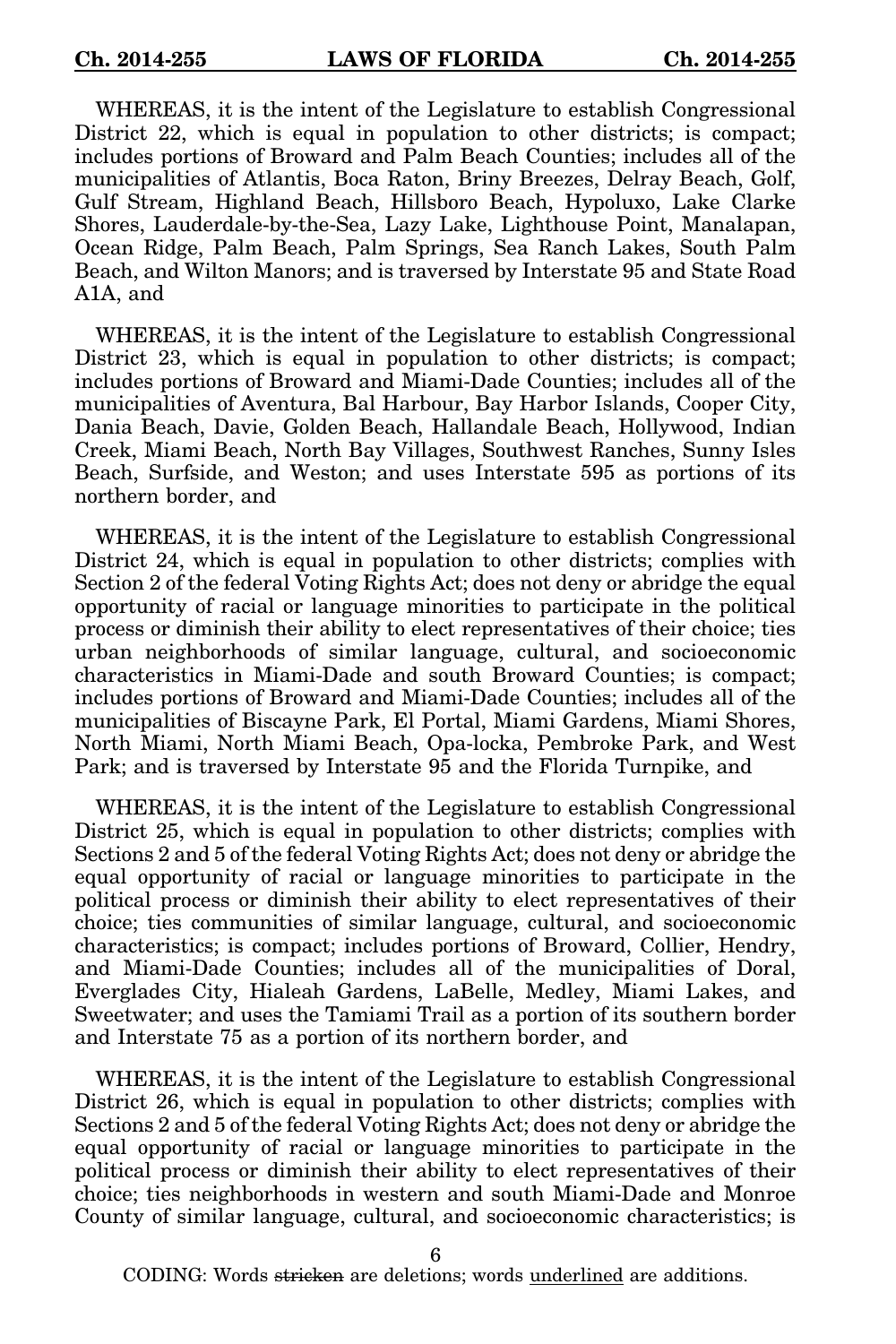compact; includes all of Monroe County and portions of Miami-Dade County; includes all of the municipalities of Florida City, Islamorada, Village of Islands, Key Colony Beach, Key West, Layton, and Marathon; and uses the Tamiami Trail as a portion of its northern border and U.S. 1 as a portion of its eastern border, and

WHEREAS, it is the intent of the Legislature to establish Congressional District 27, which is equal in population to other districts; complies with Section 2 of the federal Voting Rights Act; does not deny or abridge the equal opportunity of racial or language minorities to participate in the political process or diminish their ability to elect representatives of their choice; ties neighborhoods of similar language, cultural, and socioeconomic characteristics; is compact; is wholly located in Miami-Dade County; includes all of the municipalities of Coral Gables, Cutler Bay, Key Biscayne, Miami Springs, Palmetto Bay, Pinecrest, South Miami, Virginia Gardens, and West Miami; and uses the Miami-Dade County line as a portion of its southern border and U.S. 1 as a portion of its western border, NOW, THEREFORE,

Be It Enacted by the Legislature of the State of Florida:

Section 1. Definitions.—In accordance with s.  $8(a)$ , Art. X of the State Constitution, the United States Decennial Census of 2010 is the official census of the state for the purposes of congressional redistricting.

(1) The following delineation of congressional districts employs areas included within official county, voting tabulation district, tract, and block boundary descriptions used by the United States Department of Commerce, Bureau of the Census, in compiling the United States Decennial Census of 2010 in this state. The populations within these census geographic units are the population figures reported in the counts of the United States Decennial Census of 2010 provided to the state in accordance with Pub. L. No. 94-171.

(2) As used in this act, the term:

(a) "Block" describes the smallest geographic unit for which population was tabulated in the 2010 decennial census. Blocks are nested within tracts and within voting tabulation districts. A block is identified by a four-digit integer that is unique within a tract but is not necessarily unique within a voting tabulation district.

(b) "Tract" describes a relatively permanent statistical subdivision of a county updated by local participants prior to the 2010 decennial census. Tracts consist of whole blocks and are nested within counties. Tracts are identified uniquely within a county by an up to four-digit integer and may have an optional two-digit suffix.

(c) "Voting tabulation district" describes a subdivision of a county established in Phase 2 of the 2010 Census Redistricting Data Program. Voting tabulation districts consist of whole blocks and are nested within counties. Voting tabulation districts subdivide counties in ways supervisors

7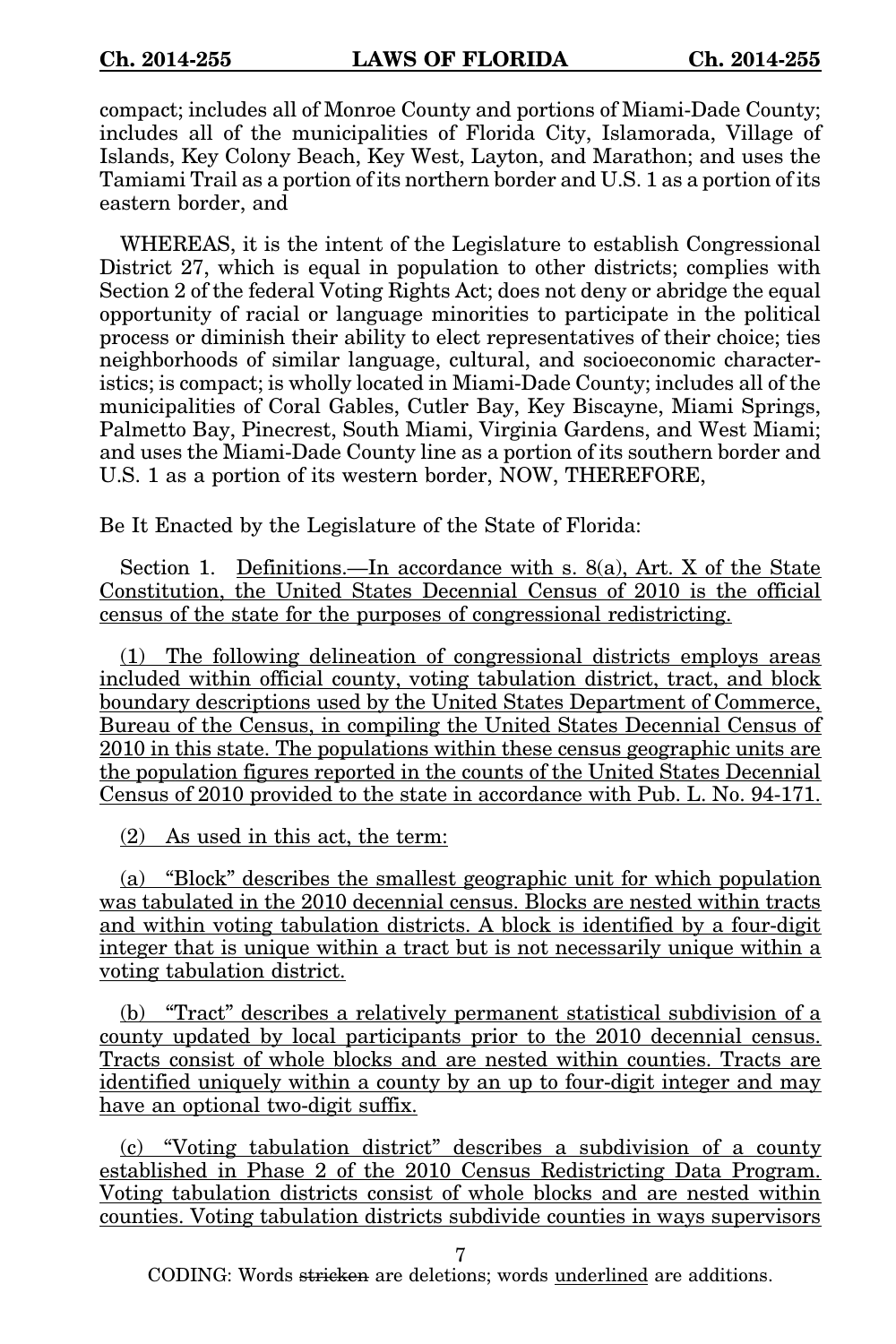of elections determined are efficient for conducting elections and keeping communities whole. Voting tabulation districts are identified uniquely within a county by an up to four-digit integer.

Section 2. Division of state into congressional districts.—For the election of representatives to the United States House of Representatives, the state is divided into 27 consecutively numbered, single-member congressional districts of contiguous territory, to be designated by such numbers as follows:

(1) District 1 is composed of:

(a) All of Escambia County.

(b) All of Okaloosa County.

(c) All of Santa Rosa County.

(d) All of Walton County.

(e) That part of Holmes County consisting of:

1. All of voting tabulation districts 1, 2, 3, 4, and 5.

2. That part of voting tabulation district 6 consisting of:

a. That part of tract 9601 consisting of blocks 1023, 1024, 1031, 1032, 1046, 1047, 1048, 1049, 1050, 1051, 1052, 1053, 1054, 1074, 1075, 1080, 1081, 1082, 1083, 1084, 1085, 1086, 1087, 2000, 2001, 2002, 2003, 2004, 2005, 2006, 2007, 2008, 2009, 2010, 2011, 2012, 2013, 2014, 2015, 2016, 2017, 2018, 2019, 2020, 2023, 2024, 2025, 2026, 2027, 2028, 2033, 2034, 2035, 2036, 2037, 2038, 2039, 2040, 2041, 2042, 2043, 2044, 2045, 2046, 2047, 2048, 2049, 2050, 2051, 2052, 2053, 2054, 2055, 2056, 2057, 2058, 2059, 2060, 2061, 2062, 2063, 2064, 2065, 2066, 2067, 2068, 2069, 2070, 2071, 2072, 2073, 2074, 2075, 2076, 2077, 2078, 2079, 2080, 2081, 2082, 2083, 2084, 2085, 2086, 2087, 2088, 2089, 2090, 2091, 2092, 2093, 2094, 2095, 2096, 2097, 2098, 2099, 2100, 2101, 2105, 2106, 2107, 2108, 2109, and 2110.

b. That part of tract 9603 consisting of blocks 2000, 2001, 2002, 2003, 2004, 2005, 2006, 2007, 2008, 2009, 2010, 2011, 2012, 2013, 2014, 2015, 2016, 2017, 2018, 2019, 2020, 2021, 2022, 2023, 2024, 2025, 2026, 2027, 2028, 2029, 2030, 2031, 2131, 2138, 2139, and 2145.

c. That part of tract 9604 consisting of blocks 1008, 1009, 1010, and 2000.

(2) District 2 is composed of:

(a) All of Bay County.

(b) All of Calhoun County.

(c) All of Franklin County.

8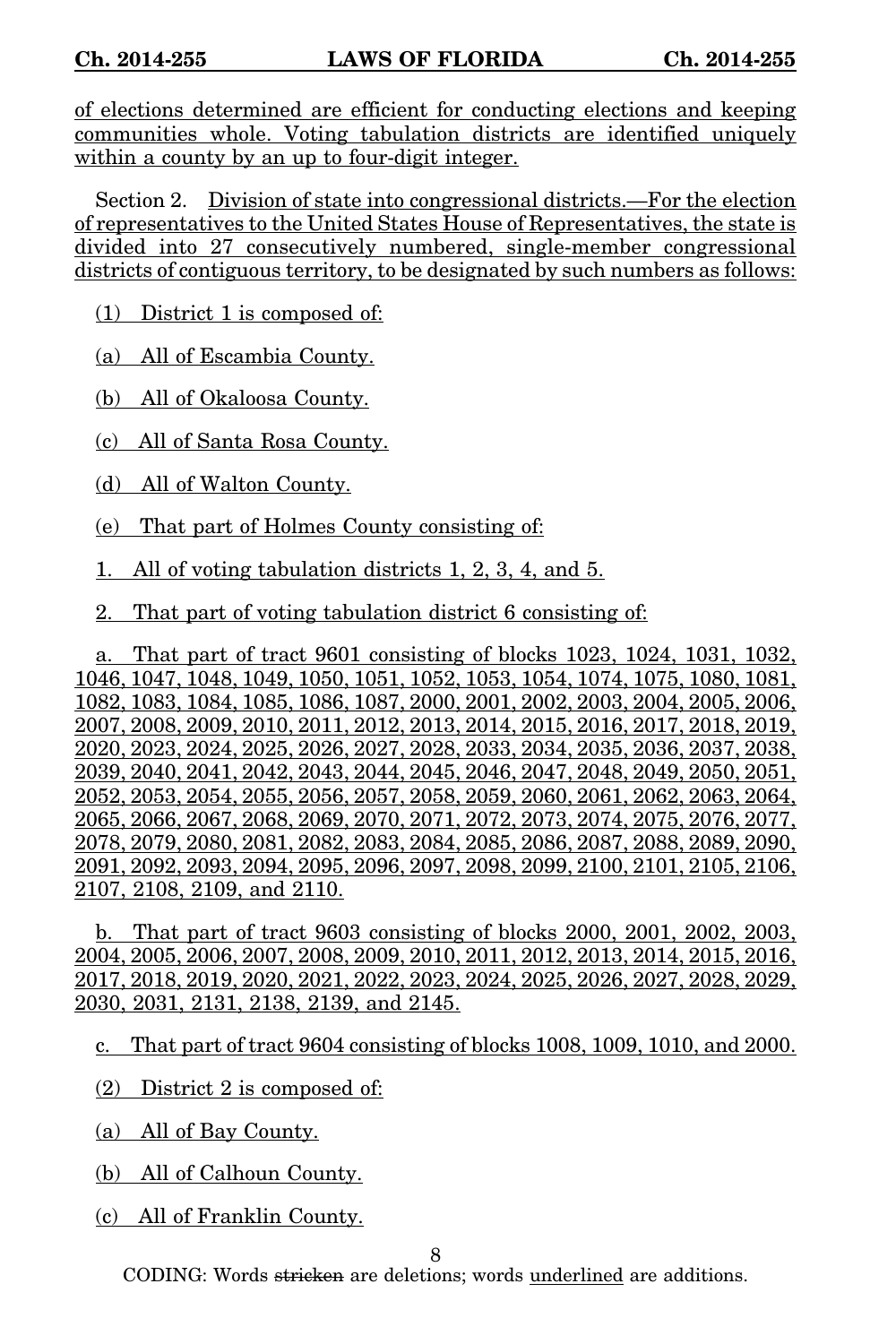(d) All of Gadsden County.

(e) All of Gulf County.

(f) All of Jackson County.

(g) All of Jefferson County.

(h) All of Leon County.

(i) All of Liberty County.

(j) All of Taylor County.

(k) All of Wakulla County.

(l) All of Washington County.

(m) That part of Holmes County consisting of:

1. All of voting tabulation districts 7 and 8.

2. That part of voting tabulation district 6 consisting of:

a. That part of tract 9601 consisting of blocks 1000, 1001, 1002, 1003, 1004, 1005, 1006, 1007, 1008, 1009, 1010, 1011, 1012, 1013, 1014, 1015, 1016, 1017, 1018, 1019, 1020, 1021, 1022, 1025, 1026, 1027, 1028, 1029, 1030, 1033, 1034, 1035, 1036, 1037, 1038, 1039, 1040, 1041, 1042, 1043, 1044, 1045, 1055, 1056, 1057, 1058, 1059, 1060, 1061, 1062, 1063, 1064, 1065, 1066, 1067, 1068, 1069, 1070, 1071, 1072, 1073, 1076, 1077, 1078, 1079, 1088, 1089, 1090, 1091, 1092, 1093, 1094, 1095, 1096, and 1097.

b. That part of tract 9604 consisting of blocks 1000, 1001, 1002, 1003, 1004, 1005, 1006, 1007, 1011, 1012, 1013, 1014, 1015, 1016, 1017, 1018, 1019, 1020, 1021, 1022, 1023, 1024, 1025, 1026, 1027, 1028, 1037, 1066, and 1067.

(n) That part of Madison County consisting of:

1. All of voting tabulation districts 4, 5, 6, and 9.

2. That part of voting tabulation district 1 consisting of:

a. That part of tract 1102 consisting of blocks 2031 and 2032.

3. That part of voting tabulation district 7 consisting of:

That part of tract 1101 consisting of blocks 3000, 3001, 3002, 3003, 3004, 3005, 3006, 3007, 3008, 3009, 3010, 3011, 3012, 3013, 3015, 3016, 3017, 3018, 3019, 3020, 3021, 3034, 3035, 3038, 3039, 3040, 3041, 3042, 3043, 3059, and 3060.

b. That part of tract 1102 consisting of blocks 2018 and 2020.

9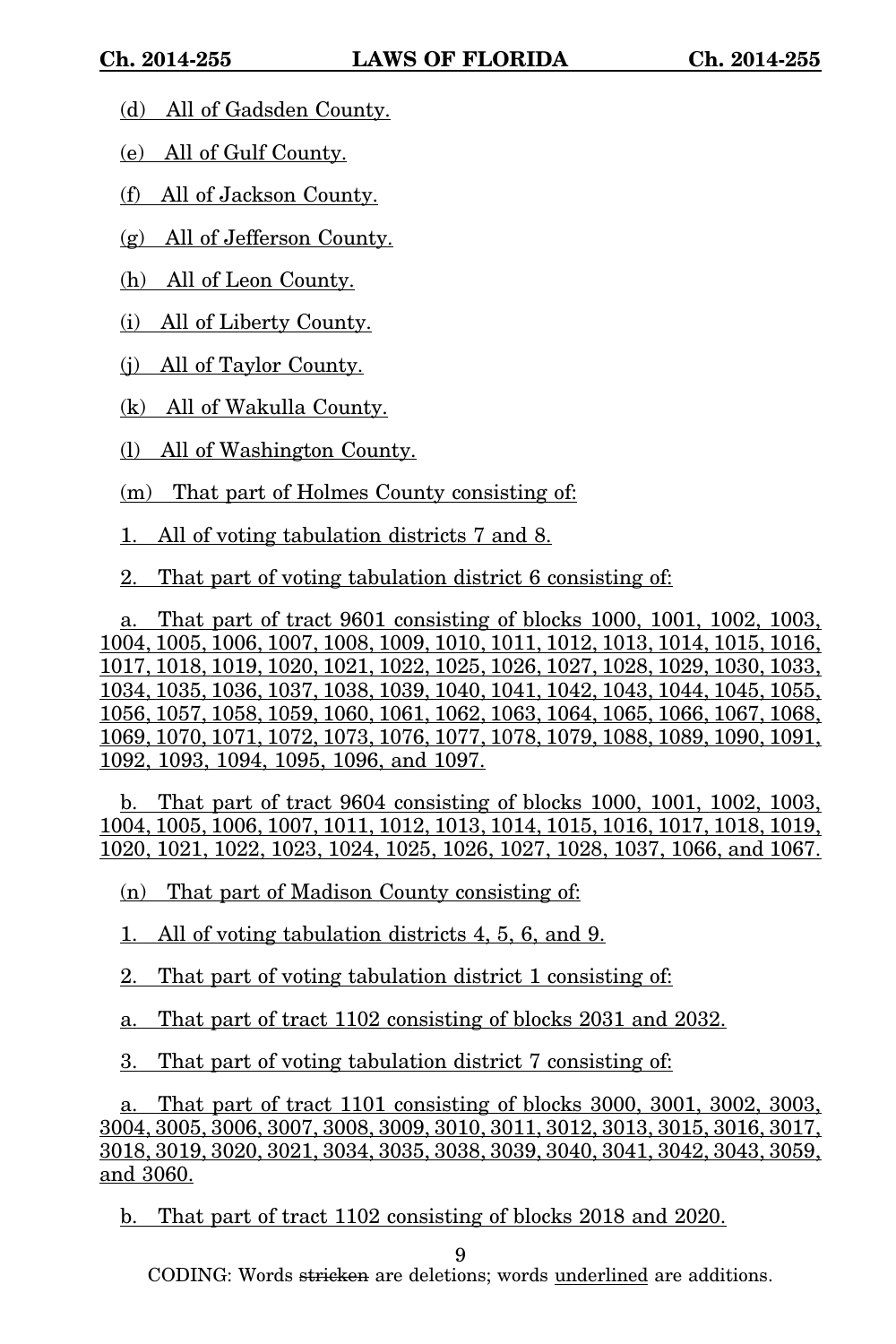4. That part of voting tabulation district 10 consisting of:

a. That part of tract 1102 consisting of block 1124.

b. That part of tract 1104 consisting of blocks 2019, 2020, 2021, 2028, 2029, 2030, 2031, 2032, 2033, 2047, 2050, 2051, 2052, 2053, 2054, 2055, 2056, 2057, 2058, 2059, 2060, 2061, 2062, 2063, 2064, 2065, 2066, 2067, 2068, 2069, 2070, 2071, and 2239.

(3) District 3 is composed of:

(a) All of Bradford County.

(b) All of Columbia County.

(c) All of Dixie County.

(d) All of Gilchrist County.

(e) All of Hamilton County.

(f) All of Lafayette County.

(g) All of Levy County.

(h) All of Suwannee County.

(i) All of Union County.

(j) That part of Alachua County consisting of:

1. All of voting tabulation districts 1, 2, 3, 7, 8, 9, 10, 11, 12, 14, 15, 16, 17, 18, 19, 20, 21, 22, 23, 24, 25, 26, 27, 28, 29, 30, 33, 34, 38, 39, 40, 41, 42, 43, 44, 45, 47, 48, 51, 52, 53, 57, 58, 59, 61, 62, 63, 65, 66, 67, 69, 70, and 71.

2. That part of voting tabulation district 4 consisting of:

a. That part of tract 19.07 consisting of blocks 2029, 2030, 2035, 2036, 2037, 2042, 2043, 2044, 2045, 2046, 2047, 2048, 2049, 2050, 2051, 2052, 2053, 2054, 2055, 2056, 2059, 2060, 2061, 2062, 2063, 2064, 2065, 2071, 2073, 2074, 2076, 2077, 2078, 2079, 2080, 2081, 2082, 2083, 2084, 2085, 2086, 2087, 2088, 2105, 2106, 2107, 2108, 2109, 2110, 2111, 2115, 2131, 2139, 2141, 2142, 2143, 2144, 2145, 2146, 2147, 2148, and 2152.

b. That part of tract 19.08 consisting of blocks 5040, 5041, 5109, 5137, and 5150.

c. That part of tract 21.01 consisting of blocks 1083, 1090, 1126, and 1133.

3. That part of voting tabulation district 6 consisting of:

That part of tract 19.07 consisting of blocks 1014, 1015, 1016, 1017, 1018, 1019, 1021, 1022, 1023, 1026, 1027, 1028, 1029, 1030, 1031, 1032, 1033,

10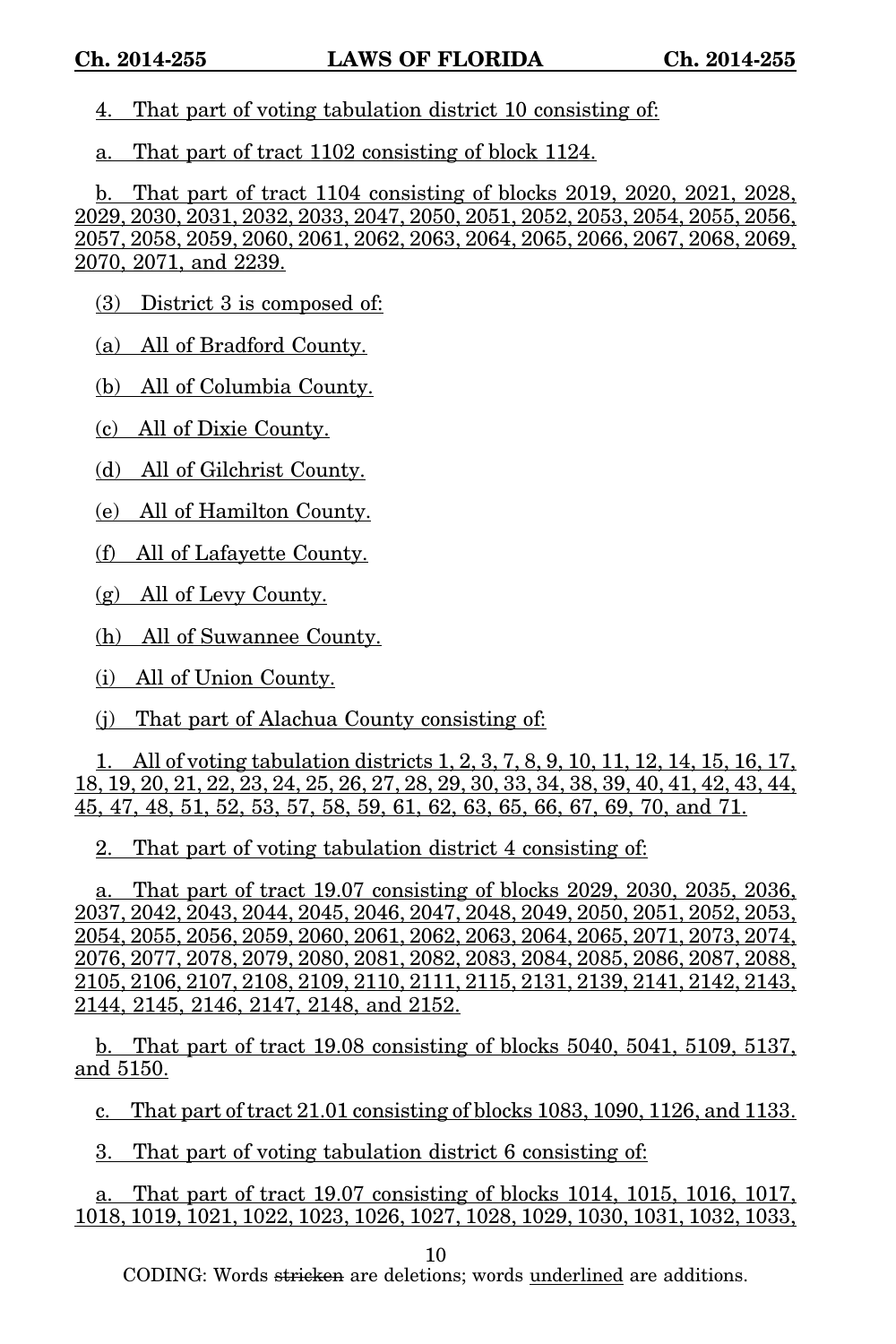1034, 1035, 1036, 1037, 1038, 1039, 1040, 1041, 1042, 1043, 1044, 1045, 1046, 1047, 1048, 1049, 1050, 1051, 1052, 1053, 1054, 1055, 1056, 1057, 1058, 1059, 1060, 1061, 1062, 1063, 1064, 1065, 1066, 1067, 1068, 1069, 1070, 1071, 1072, 1073, and 1074.

4. That part of voting tabulation district 13 consisting of:

a. That part of tract 7 consisting of blocks 4043, 4044, 4045, 4046, 4047, 4049, 4050, and 4051.

b. That part of tract 21.01 consisting of blocks 1006, 1025, 1026, 1027, 1049, 1050, 1051, 1052, 1053, 1054, 1055, 1056, 1057, 1058, 1059, 1060, 1061, 1062, 1063, 1064, 1065, 1066, 1067, 1068, 1069, 1070, 1071, 1073, 1097, 1176, 1177, 1180, 1181, 1188, 1190, 1192, and 1193.

5. That part of voting tabulation district 31 consisting of:

a. That part of tract 2 consisting of blocks 2013, 2031, 2032, 2033, 2034, 6000, 6001, 6002, 6003, 6004, 6005, 6006, 6007, 6008, 6009, 6010, 6011, 6012, 6013, 6014, 6015, 6016, 6017, 6018, 6019, 6020, 6021, 6022, 6023, and 6024.

b. That part of tract 8.06 consisting of blocks 1002, 1003, 1004, 1005, 1006, 1007, 1008, 1009, 1010, 1011, 1012, 1013, 1014, 1015, and 1016.

6. That part of voting tabulation district 35 consisting of:

a. That part of tract 19.07 consisting of blocks 2057, 2058, 2066, 2067, 2068, 2069, 2070, 2072, 2075, 2089, 2090, 2091, 2092, 2093, 2094, 2095, 2096, 2097, 2098, 2099, 2100, 2101, 2102, 2103, 2104, 2136, 2137, 2138, 2140, 2151, and 2153.

b. That part of tract 19.08 consisting of blocks 2000, 2001, 2002, 2003, 2004, 2005, 2006, 2009, 2031, 2033, 2034, 2036, 2037, 2038, 2039, 2040, 2041, 2042, 2043, 2044, 2045, 2046, 2047, 2048, 2049, 2050, 2051, 2052, 2053, 2054, 2055, 2056, 2057, 2058, 2059, 2060, 2061, 2062, 2063, 2064, 2065, 2066, 2067, 2068, 2069, 2070, 2071, 2072, 2073, 2074, 2075, 2076, 2077, 2084, 2085, 2086, 5057, 5065, 5066, 5067, 5068, 5069, 5070, 5071, 5072, 5073, 5074, 5079, 5080, 5082, 5083, 5100, 5101, 5102, 5103, 5104, 5107, 5108, 5110, 5111, 5112, 5113, 5114, 5115, 5116, 5117, 5118, 5119, 5120, 5121, 5122, 5123, 5124, 5125, 5126, 5127, 5128, 5129, 5130, 5131, 5132, 5133, 5134, 5135, 5136, 5138, 5139, 5148, 5149, 5152, 5153, 5154, 5155, and 5156.

7. That part of voting tabulation district 36 consisting of:

a. That part of tract 8.08 consisting of blocks 1000, 1001, 1002, and 1003.

8. That part of voting tabulation district 46 consisting of:

a. That part of tract 2 consisting of blocks 2005, 2006, 3021, 4001, 4003, 4004, 4012, 4013, 4016, 4017, 4018, 4019, 4020, 4021, 4022, 4023, 4024, 4025, 5000, 5001, 5002, and 5003.

11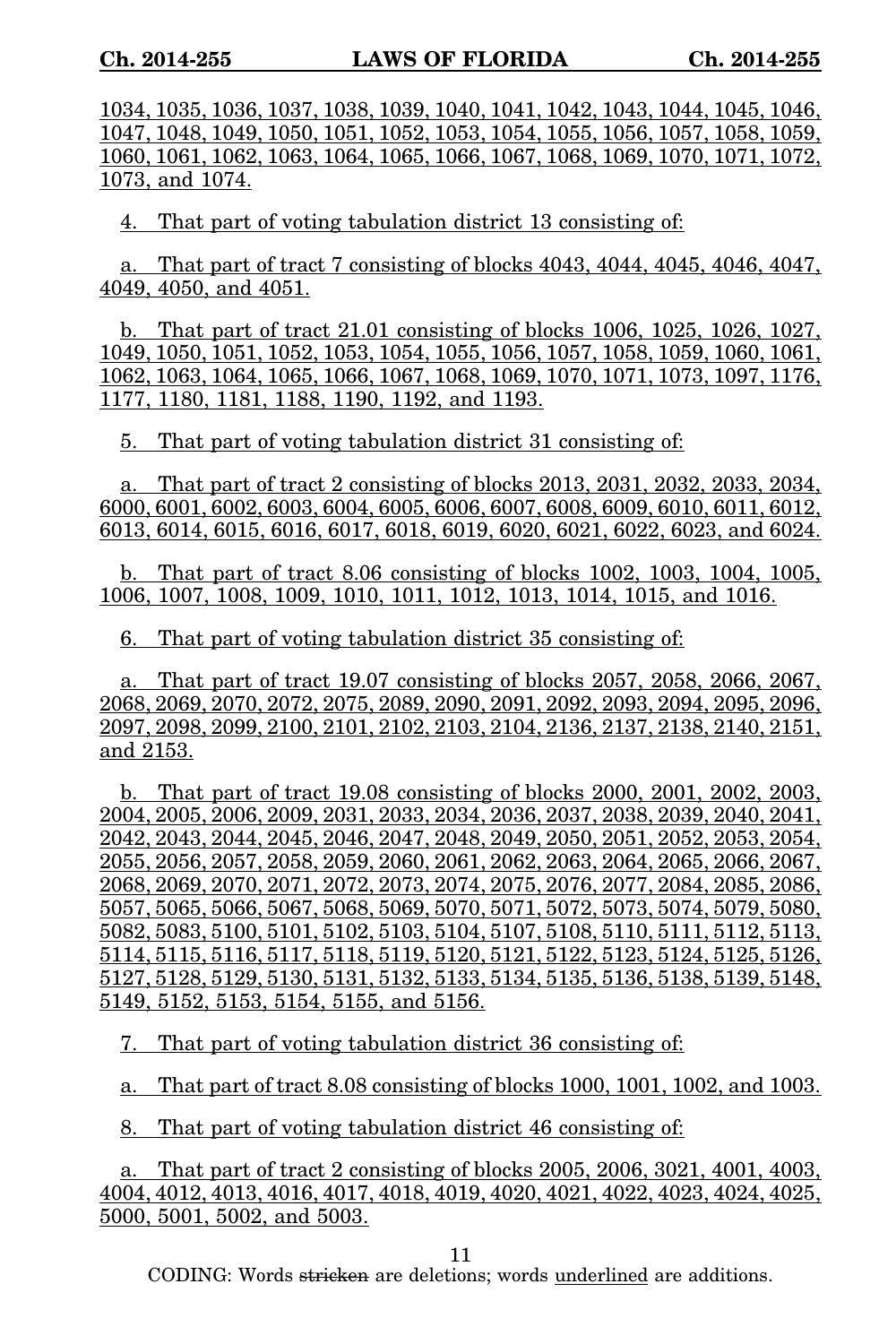9. That part of voting tabulation district 54 consisting of:

a. That part of tract 12.02 consisting of blocks 5000, 5001, 5002, 5003, 5004, 5005, 5006, 5013, 5014, 5015, 5016, 5017, and 5018.

b. That part of tract 12.03 consisting of blocks 1001, 1002, 1003, 1004, 1005, 1006, 1007, 1008, 1011, 1012, 1013, 1014, 1015, 1016, 1017, 1018, 1019, 1020, 1021, 1022, 1027, 1028, 1029, 1030, 1031, 1032, and 1054.

10. That part of voting tabulation district 68 consisting of:

a. That part of tract 21.01 consisting of blocks 1037, 1072, 1084, 1085, 1086, 1087, 1088, 1089, 1091, 1092, 1093, 1094, 1095, 1096, 1098, 1099, 1100, 1101, 1102, 1103, 1104, 1105, 1106, 1107, 1108, 1109, 1110, 1111, 1112, 1113, 1114, 1115, 1116, 1117, 1118, 1119, 1120, 1121, 1122, 1123, 1124, 1125, 1127, 1132, 1134, 1135, 1136, 1137, 1138, 1139, 1140, 1141, 1142, 1143, 1144, 1145, 1146, 1157, 1158, 1159, 1171, 1172, 1182, 1183, 1184, 1191, 2007, 2008, 2009, 2010, 2011, 2012, 2013, 2014, 2015, 2016, 2017, 2018, 2019, 2020, 2021, 2028, 2029, 2030, 2031, 2032, 2033, and 2034.

b. That part of tract 21.02 consisting of blocks 1000, 1001, 1002, 1003, 1004, 1005, 1006, 1007, 1008, 1009, 1010, 1011, 1012, 1013, 1014, 1015, 1016, 1017, 1024, 1025, 1026, 1027, 1028, 1029, 1030, 1031, 1032, 1033, 1034, 1035, 1036, 1037, 1038, 1039, 1040, 1041, 1042, 1043, 1044, 1045, 1046, 1047, 1048, 1049, 1050, 1051, 1052, 1053, 1054, 1055, 1056, 1057, 1058, 1059, 1060, 1061, 1062, 1063, 1064, 1065, 1066, 1067, 1068, 1069, 1070, 1071, 1072, 1073, 1074, 1075, 1076, 1077, 1078, 1079, 1080, 1081, 1082, 1083, 1084, 1085, 1086, 1087, 1088, 1089, 1090, 1091, 1092, 1094, and 1095.

(k) That part of Clay County consisting of:

1. All of voting tabulation districts 1, 2, 3, 4, 5, 6, 7, 8, 9, 10, 11, 12, 13, 14, 15, 16, 17, 18, 19, 20, 21, 22, 23, 24, 25, 26, 27, 28, 29, 30, 31, 32, 33, 35, 36, 37, 38, 39, 40, 41, 42, 43, 44, 45, 46, 47, 50, 51, 52, 53, 54, 55, 56, 57, 58, 59, 60, 61, 62, 64, 65, 66, 72, 73, 74, 75, 76, 77, 78, 79, 80, 81, 82, 83, 85, 94, 95, 96, 97, 98, 99, 100, 101, and 102.

2. That part of voting tabulation district 48 consisting of:

That part of tract 307.03 consisting of blocks 1000, 1001, 1002, 1003, 1004, 1005, 1006, 1007, 1008, 1009, 1010, 1011, 1012, 1017, 4000, 4002, 4003, 4004, 4005, 4006, 4007, 4008, 4009, 4010, 4011, 4012, 4013, 4014, 4015, 4016, 4017, 4018, 4019, 4020, and 5000.

3. That part of voting tabulation district 49 consisting of:

a. That part of tract 307.01 consisting of blocks 1000, 1001, 1002, 1003, 1005, 1006, 2010, 2013, 2018, 2019, 2020, 2021, 2022, 2023, 2024, 2025, 2026, 2027, 2028, 2029, 2030, 2031, 2032, 2033, and 2034.

4. That part of voting tabulation district 63 consisting of:

12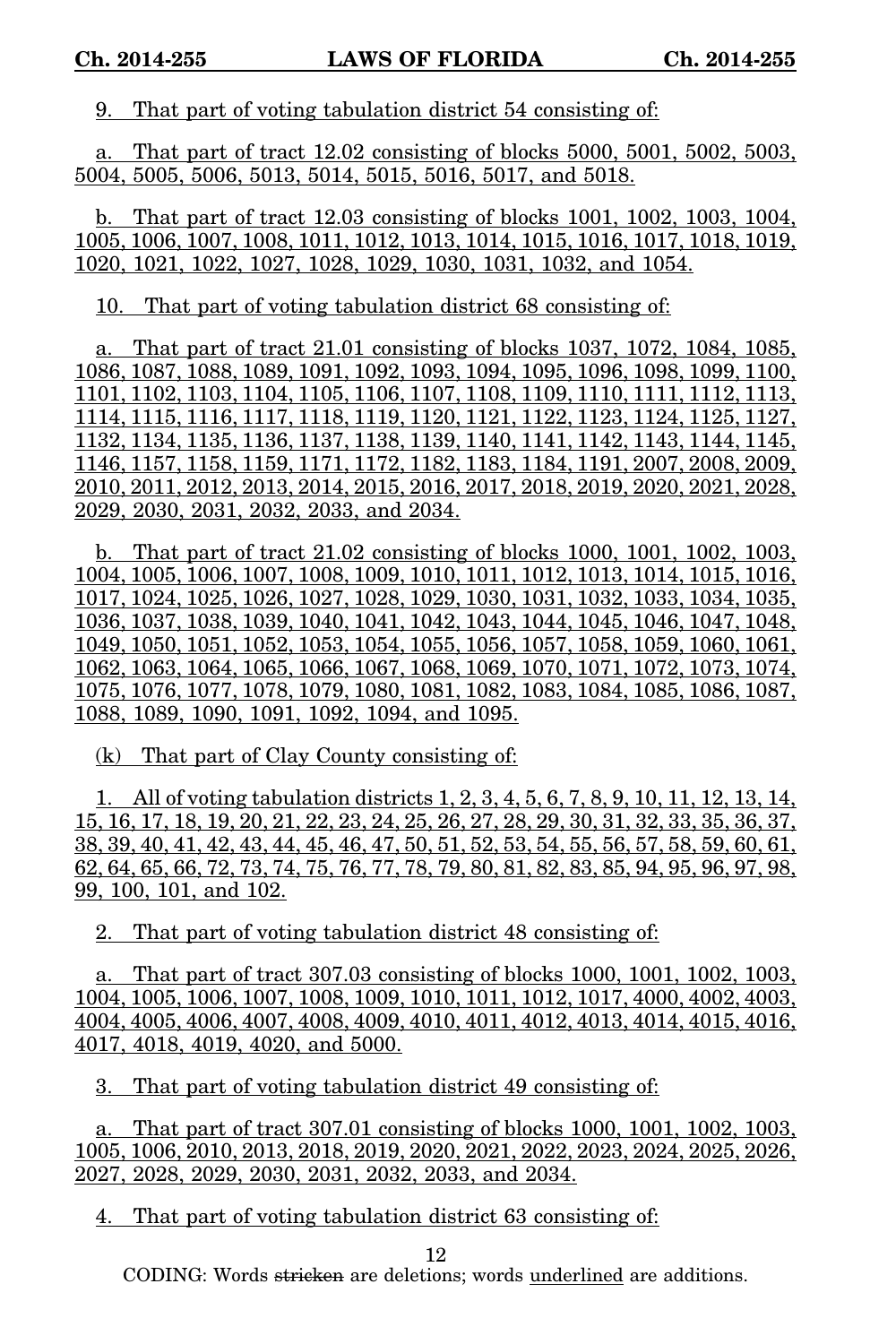a. That part of tract 307.02 consisting of blocks 3058, 3063, 3070, 3086, 3087, 3091, 3092, 3093, 3094, 3095, 3096, 3097, 3098, and 3099.

5. That part of voting tabulation district 67 consisting of:

a. That part of tract 307.01 consisting of blocks 1004, 1009, 1010, 1011, 1012, 1013, 1014, 1015, 1016, 1017, 1018, 1019, 1020, 1023, 1024, 1031, 1032, 1033, 1034, 1035, 1036, 1037, 1044, 1048, 1049, 1053, and 1054.

6. That part of voting tabulation district 84 consisting of:

a. That part of tract 313 consisting of blocks 1000, 1002, 1003, 1004, 1005, 1007, 1008, 1009, 1010, 1011, 1012, 1013, 1014, 1015, 1016, 1017, 1018, 1034, 1035, 1052, 1053, 1060, 1061, 1063, 1064, 1065, 1066, 1067, 1068, 1069, 1070, 1071, 1074, 1075, 1076, 1077, 1078, 1079, 2023, 2024, 2025, 2026, 2028, 2041, 2043, 2046, 2047, 2048, 2049, 2050, 2051, 2052, 2053, 2054, 3030, 3031, 3033, and 3034.

7. That part of voting tabulation district 87 consisting of:

a. That part of tract 313 consisting of block 1045.

8. That part of voting tabulation district 88 consisting of:

a. That part of tract 313 consisting of blocks 1001, 1006, 1044, 1046, and 1047.

9. That part of voting tabulation district 89 consisting of:

a. That part of tract 315 consisting of block 1028.

10. That part of voting tabulation district 92 consisting of:

a. That part of tract 315 consisting of blocks 1048 and 1049.

11. That part of voting tabulation district 93 consisting of:

a. That part of tract 315 consisting of blocks 1025, 1031, 1033, 1034, 1043, 1044, 1046, 1047, 1050, 1051, 1052, 1055, 1056, 1057, 1058, 1062, 1063, 1064, 1065, 1066, 1067, 1068, 1069, 1070, 1093, 1094, 1095, 1096, 1097, 1098, 1102, 1103, 1104, 1108, 1110, 1111, 1119, 1120, 1121, 1122, 1123, 1124, 1125, 1126, 1127, 1128, 1129, 1130, 1158, 1161, 2086, 2087, 2094, and 2097.

(l) That part of Madison County consisting of:

1. All of voting tabulation districts 2, 3, 8, and 11.

2. That part of voting tabulation district 1 consisting of:

a. That part of tract 1101 consisting of blocks 1100 and 1101.

b. That part of tract 1102 consisting of blocks 2070, 2071, 2072, and 2073.

13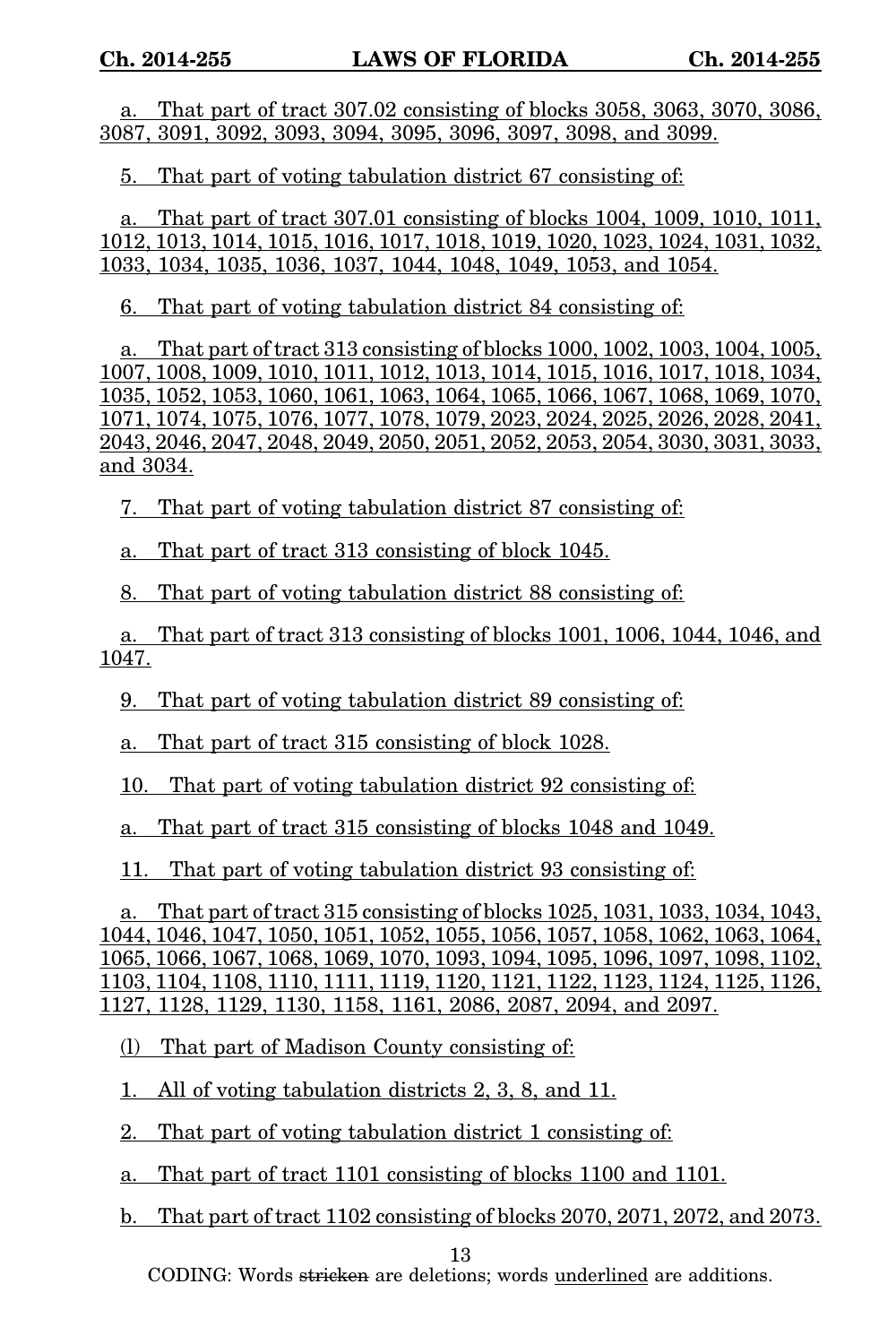That part of tract 1103.01 consisting of blocks 1000, 1001, 1002, 1003, 1004, 1005, 1006, 1007, 1008, 1009, 1010, 1011, 1012, 1013, 1014, 1015, 1016, 1017, 1018, 1019, 1020, 1021, 1022, 1023, 1024, 1025, 1026, 1027, 1028, 1029, 1030, 1031, 1032, 1033, 1034, 1035, 1036, 1037, 1038, 1039, 1041, 1042, 1043, 1044, 1045, 1046, 1047, 1048, 1049, 1050, 1051, 1052, 1053, 1054, 1055, 1056, 1057, 1058, 1059, 1060, 1061, 1062, 1063, 1064, 1065, 1066, 1067, 1068, 1069, 1070, 1071, 1072, 1073, 1074, 1075, 1076, 1077, 1078, 1079, 1080, 1081, 1082, 1083, 1084, 1085, 1086, 1087, 1088, 1089, 1090, 1091, 1092, 1093, 1094, 1095, 1096, 1097, 2000, 2001, 2002, 2003, 2004, 2005, 2006, 2007, 2008, 2009, 2010, 2011, 2012, 2013, 2014, 2015, 2016, 2017, 2018, 2019, 2020, 2021, 2022, 2023, 2024, 2025, 2026, 2027, 2028, 2029, 2030, 2031, 2032, 2033, 2034, 2035, 2036, 2037, 2038, 2039, 2040, 2041, 2042, 2043, 2044, 2045, 2046, 2047, 2048, 2049, 2050, 2051, 2052, 2053, 2054, 2055, 2056, 2057, 2058, 2059, 2060, 2061, 2062, 2063, 2064, 2065, 2066, 2067, 2068, 2069, 2070, 2071, 2072, 2073, 2074, 2075, 2076, 2077, 2078, 2079, 2080, 2081, 2082, 2083, 2084, 2085, 2086, 2087, 2088, 2089, 2090, 2091, 2092, 2093, 2094, 2095, 2096, and 2098.

d. That part of tract 1103.02 consisting of blocks 2005, 2006, 2007, 2008, 2009, 2010, 2011, 2012, 2013, 2014, 2019, 2020, 2024, 2025, 2026, 2027, 2028, 2029, 2030, 2031, 2032, 2033, 2034, 2040, 2041, 2047, 2048, 2049, 2050, 2051, 2052, 2053, 2054, 2062, 3021, 3022, 3023, 3024, 3044, 4000, 4001, 4002, 4003, 4004, 4005, 4006, 4007, 4008, 4009, 4011, 4012, 4013, 4014, 4015, and 4016.

3. That part of voting tabulation district 7 consisting of:

a. That part of tract 1101 consisting of blocks 2012, 2014, 2015, 2016, 2017, 2018, 2019, 2020, 2021, 2022, 2023, 2024, 2025, 2026, 2027, 2028, 2029, 2030, 2031, 2032, 2033, 2034, 2048, 2049, 2050, 2051, 2052, 2053, 2054, 2055, 2056, 2057, 2058, 2059, 2060, 2061, 2062, 2063, 2064, 2065, 2066, 2067, 2068, 2069, 2070, 2071, 2072, 2073, 2074, 2075, 2076, 2077, 2078, 2079, 2090, 2091, 2092, 2093, 2094, 2095, 2096, 2097, 2107, 2108, 3014, 3022, 3023, 3024, 3025, 3026, 3027, 3028, 3029, 3030, 3031, 3032, 3033, 3036, 3037, 3044, 3045, 3046, 3047, 3048, 3049, 3050, 3051, 3052, 3053, 3054, 3055, 3056, 3057, and 3058.

b. That part of tract 1103.01 consisting of block 2097.

4. That part of voting tabulation district 10 consisting of:

a. That part of tract 1103.02 consisting of blocks 1000, 1001, 1012, 1013, 1014, 1015, 1016, 1017, 1018, 1019, 1020, 1021, 1022, 1023, 1024, 1025, 1026, 1027, 1028, 1029, 1030, 1031, 1041, 1042, 1043, 1044, 1045, 1046, 1047, 1048, 1049, 1050, 1051, 1052, 1053, 1054, 1055, 1056, 1057, 1058, 1059, 1060, 1061, 1062, 1063, 1064, 1065, 1066, 1067, 1068, 1069, 1070, 1071, 1072, 1073, 1074, 1075, 1076, 1077, 1078, 1079, 1080, 1081, 1082, 4010, 4017, 4018, 4019, 4020, 4021, 4022, 4023, 4024, 4025, 4026, 4027, 4028, 4029, 4030, 4031, 4032, 4033, 4034, 4035, 4036, 4043, 4044, 4045, 4046, 4047, 4048, 4049, 4050, 4051, 4052, 4053, 4064, 4065, 4066, 4067, 4068, 4069, 4070, 4071, 4072, 4073, 4074, 4075, 4076, 4077, 4078, 4079, 4080, 4081, 4086, and 4087.

14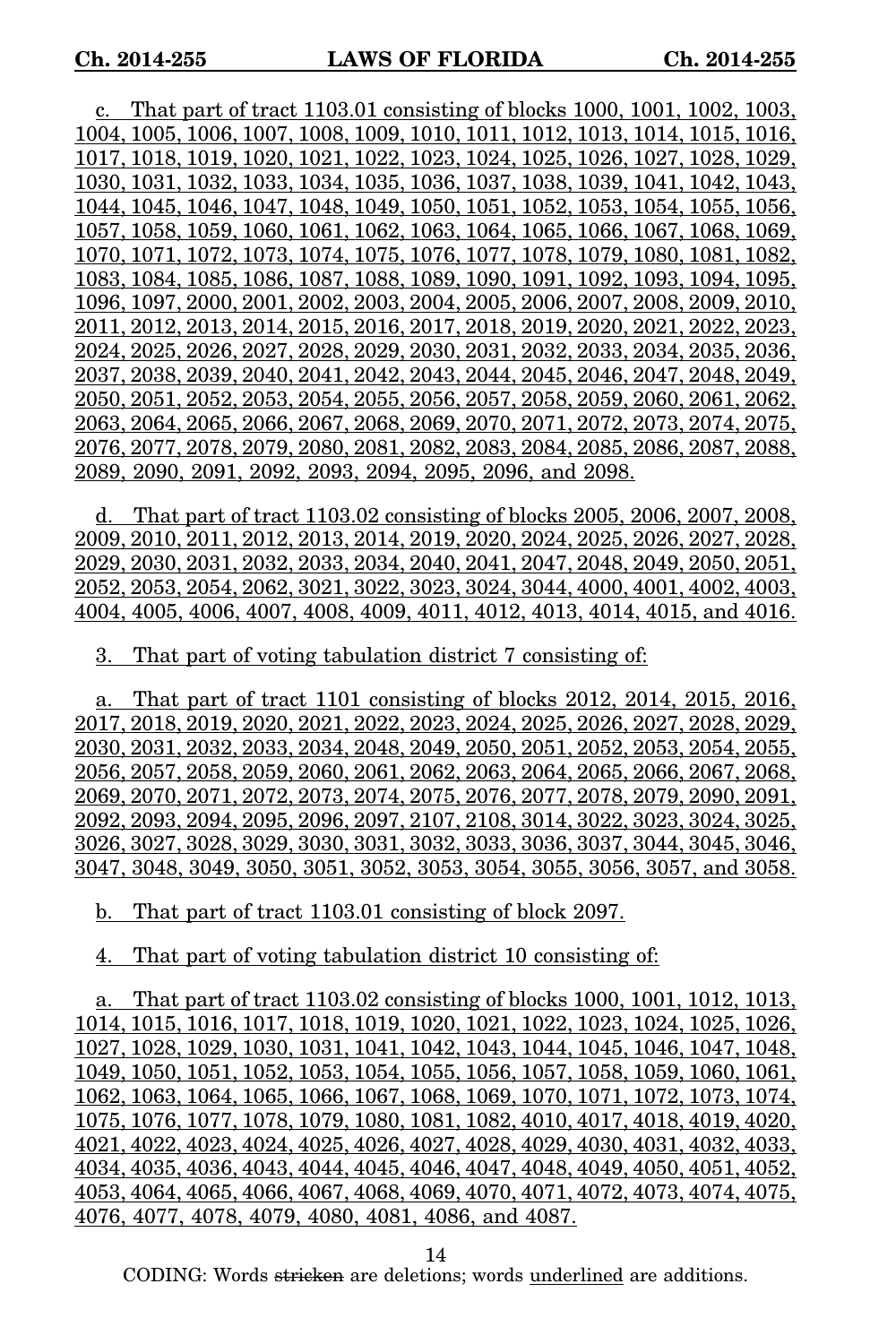b. That part of tract 1104 consisting of blocks 2012, 2013, 2014, 2015, 2016, 2017, 2018, 2022, 2023, 2024, 2025, 2026, 2027, 2034, 2035, 2036, 2037, 2038, 2039, 2040, 2041, 2042, 2043, 2044, 2045, 2046, 2048, 2049, 2072, 2073, 2074, 2075, 2076, 2077, 2078, 2079, 2080, 2081, 2082, 2083, 2104, 2105, 2106, 2107, 2108, 2109, 2110, 2111, 2112, 2113, 2114, 2115, 2116, 2117, 2118, 2119, 2120, 2121, 2122, 2123, 2124, 2125, 2126, 2127, 2128, 2129, 2130, 2131, 2132, 2133, 2134, 2135, 2136, 2137, 2138, 2139, 2140, 2141, 2142, 2143, 2144, 2145, 2146, 2147, 2148, 2149, 2150, 2151, 2152, 2153, 2154, 2155, 2156, 2157, 2158, 2159, 2160, 2161, 2162, 2163, 2164, 2165, 2166, 2167, 2168, 2169, 2170, 2171, 2172, 2173, 2174, 2175, 2176, 2177, 2185, 2186, 2190, 2191, 2192, 2194, 2195, 2196, 2197, 2198, 2199, 2200, 2201, 2202, 2203, 2204, 2205, 2206, 2207, 2208, 2209, 2210, 2211, 2212, 2213, 2214, 2215, 2216, 2217, 2218, 2219, 2220, 2221, 2222, 2223, 2224, 2225, 2226, 2227, 2228, 2229, 2230, 2231, 2232, 2233, 2235, 2236, 2237, 2238, and 2243.

(m) That part of Marion County consisting of:

1. All of voting tabulation districts 25, 41, 42, 44, 48, 49, 52, 94, 102, 103, 104, 105, 106, 107, 108, 115, 116, and 124.

2. That part of voting tabulation district 26 consisting of:

That part of tract 2 consisting of blocks 1007, 1008, 1009, 1010, 1011, 1012, 1013, 1014, 1015, 1016, 1017, 1021, 1022, 1023, 1024, 1025, 1026, 1049, 1053, and 1054.

3. That part of voting tabulation district 45 consisting of:

a. That part of tract 1 consisting of blocks 1038, 1039, 1040, 1041, 1042, 1043, 2017, 2018, 2019, 2020, 2026, 2027, 2032, 2033, 2034, 2035, 2036, 2037, 2038, 2039, 2040, 2041, 2042, 2043, 2044, 2045, 2046, and 2047.

4. That part of voting tabulation district 46 consisting of:

a. That part of tract 15 consisting of blocks 1024, 1025, 1026, 1027, and 1033.

b. That part of tract 25.03 consisting of blocks 1000, 2000, 2001, 2002, 2003, 2004, 2005, 2006, 2007, 2008, 2009, 2010, 2011, 2012, 2013, 2014, 2015, 2016, 2017, 2018, 2019, 2020, 2021, 2022, 2023, 2024, 2025, 2026, 2027, 2028, 2029, 2030, 2037, 2057, 2058, 2059, 2060, 2061, 2062, 3000, 3001, 3002, 3003, 3004, 3005, 3006, 3007, 3008, 3009, 3010, 3011, 3012, 3013, 3014, 3015, 3016, 3017, 3018, 3019, 3020, 3021, 3022, 3023, 3024, 4000, 4001, 4002, 4003, 4004, 4005, 4006, 4007, 4008, 4009, 4010, 4011, 4012, 4013, 4014, 4015, 4016, 4017, 4018, 4019, 4020, 4021, 4022, 4023, 4024, 4025, 4026, 4027, 4028, 4029, 4030, 4031, 4032, 4033, 4034, 4035, 4036, 4037, 4038, 4039, 4040, and 4041.

5. That part of voting tabulation district 51 consisting of:

a. That part of tract 25.02 consisting of blocks 4000 and 4001.

15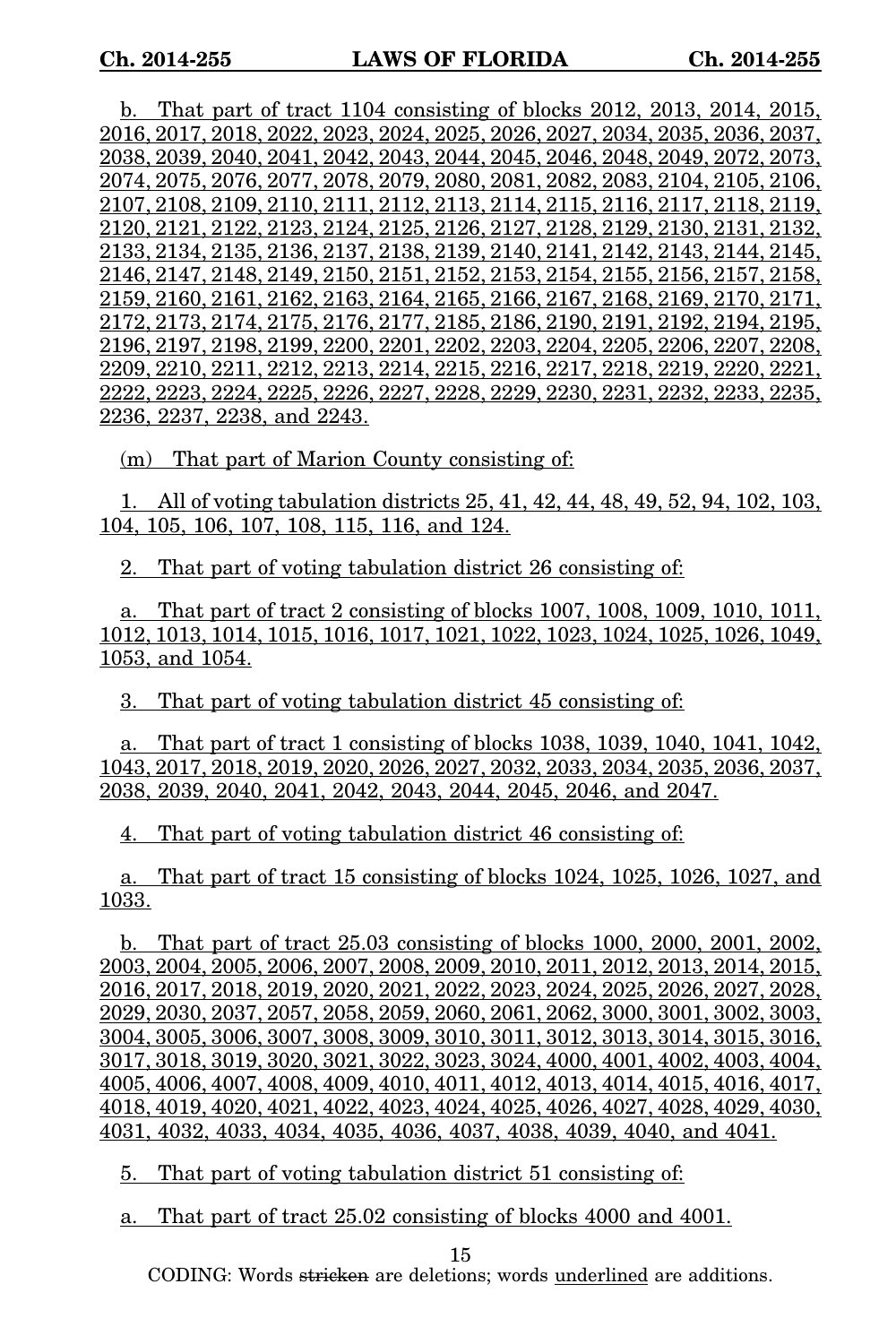b. That part of tract 25.03 consisting of blocks 2031, 2032, 2033, 2034, 2035, 2036, 2038, 2039, 2040, 2041, 2042, 2043, 2044, 2045, 2046, 2047, 2048, 2049, 2050, 2051, 2052, 2053, 2054, 2055, and 2056.

c. That part of tract 25.04 consisting of blocks 2000 and 2001.

6. That part of voting tabulation district 117 consisting of:

a. That part of tract 25.02 consisting of blocks 4009, 4010, 4011, 4012, 4013, 4014, 4015, 4019, 4025, 4026, 4027, 4028, 4035, 4036, 4038, 4039, 4040, 4041, and 4042.

b. That part of tract 26.02 consisting of blocks 1025, 1027, 1028, 1029, 1030, 1031, 1032, 1033, 1034, 1035, 1036, 1037, 1038, 1039, 1040, 1041, 1042, 1043, 1044, 1045, 1046, 1047, 1048, 1050, 1051, 1052, 1053, 1054, 1055, 1056, 1057, 1058, 1059, 1060, 1061, 1062, 1063, 1064, 1065, 1066, 1067, 1068, 1069, 1070, 1071, 1072, 1073, 1074, 1075, 1076, 1077, 1078, 1079, 1080, 1081, 1082, 1083, 1084, 1085, 3026, 3027, 3028, 3029, 3030, 3031, 3032, 3033, 3038, 3039, 3040, 3041, 3044, 3045, 3046, 3047, 3048, 3049, 3050, 3051, 3053, and 3054.

7. That part of voting tabulation district 118 consisting of:

a. That part of tract 26.05 consisting of blocks 1000 and 1001.

(4) District 4 is composed of:

(a) All of Baker County.

(b) All of Nassau County.

(c) That part of Duval County consisting of:

1. All of voting tabulation districts 1, 4, 6, 7, 8, 11, 15, 16, 17, 18, 19, 20, 21, 22, 24, 26, 28, 31, 32, 33, 34, 35, 36, 37, 38, 39, 40, 41, 42, 43, 44, 45, 46, 47, 48, 49, 50, 51, 52, 53, 54, 55, 56, 57, 58, 59, 62, 63, 64, 65, 68, 70, 71, 73, 74, 76, 77, 79, 80, 81, 82, 83, 85, 86, 87, 88, 89, 90, 91, 92, 93, 94, 95, 96, 97, 98, 99, 100, 101, 102, 103, 104, 105, 106, 107, 108, 109, 110, 111, 112, 113, 114, 115, 135, 158, 179, 183, 201, 202, 203, 206, 207, 208, 209, 210, 212, 214, 216, 217, 218, 219, 220, 221, 222, 223, 224, 225, 226, 227, 228, 230, 232, 233, 234, 236, 239, 246, 247, 248, 249, 250, 251, 252, 253, 254, 255, 256, 257, 258, 259, 260, 261, 262, 263, 264, 265, 266, 267, 268, 272, 273, 274, 276, 279, 281, 283, 284, 285, 286, 287, 289, 290, 291, 292, 293, 294, and 295.

2. That part of voting tabulation district 2 consisting of:

That part of tract 150.01 consisting of blocks 2000, 2001, 2002, 2003, 2004, 2005, 2006, 2007, 2008, 2009, 2010, 2011, and 2012.

b. That part of tract 151 consisting of blocks 1000, 1001, 1002, 1003, 1004, 1005, 1006, 1007, 1008, 1009, 1010, 1011, 1012, 1013, 1014, 2000, 2001, 2002, 2003, 2004, 2005, 2006, 2008, 2009, 2010, 2023, and 2024.

16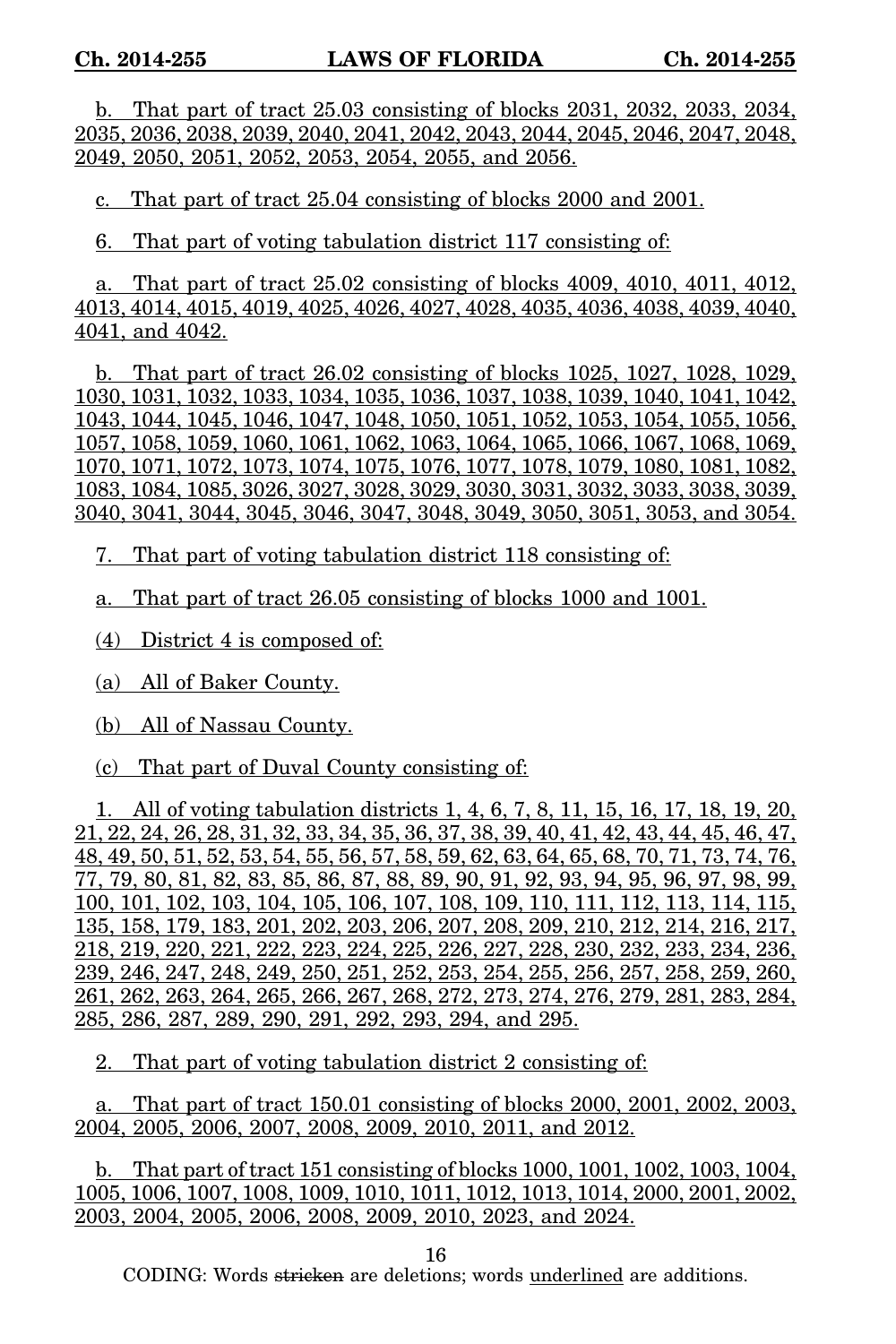3. That part of voting tabulation district 5 consisting of:

a. That part of tract 146.04 consisting of blocks 1001, 1006, and 1010.

b. That part of tract 150.01 consisting of blocks 1000, 1001, 1002, 1003, 1004, 1005, 1006, 1007, 1008, 1009, 1010, 1011, 1012, 1013, 1014, 1015, 1016, 1017, 1018, 3000, 3001, 3002, 3003, 3004, 3005, 3006, 3007, 3010, 3011, 3012, 3013, 3014, 3015, 3016, 3017, 4000, 4001, 4002, 4004, 4005, 4006, 4007, 4008, 4009, 4010, 4011, 4017, 4018, 4023, and 4024.

4. That part of voting tabulation district 9 consisting of:

a. That part of tract 147.02 consisting of block 2027.

5. That part of voting tabulation district 10 consisting of:

a. That part of tract 150.02 consisting of blocks 3013 and 3015.

b. That part of tract 151 consisting of block 2011.

6. That part of voting tabulation district 12 consisting of:

a. That part of tract 147.02 consisting of blocks 1000, 1001, 1002, 1003, 1004, 1005, 1006, 1007, 1008, 1009, 1010, 1016, 1017, 1018, 1020, 1021, 2000, 2001, 2002, 2003, 2004, 2005, 2006, 2007, 2008, 2009, 2010, 2011, 2012, 2013, 2014, 2015, 2016, 2017, 2018, 2019, 2020, 2021, 2022, 2023, 2024, 2025, and 2026.

7. That part of voting tabulation district 13 consisting of:

a. That part of tract 149.01 consisting of blocks 1000, 1001, 1002, 1003, 1004, 1005, 1006, 1007, 1008, 1009, 1010, 1011, 1012, 1013, 1014, 1015, 1016, 1017, 1018, 1019, and 1020.

8. That part of voting tabulation district 14 consisting of:

a. That part of tract 147.01 consisting of blocks 3000, 3010, 3011, 3012, 3013, 3014, 3015, and 3016.

9. That part of voting tabulation district 23 consisting of:

a. That part of tract 156 consisting of blocks 2012, 2013, 2014, 2015, 2017, 2018, 2019, 3000, 3007, 3008, 3009, 3010, 3011, 3012, 3013, 3014, 3015, 3016, 3017, 3018, 3019, 3020, 3021, 3022, and 3028.

10. That part of voting tabulation district 25 consisting of:

a. That part of tract 145 consisting of blocks 1013 and 1014.

b. That part of tract 158.01 consisting of block 4000.

c. That part of tract 158.02 consisting of blocks 1000, 1020, and 1021.

17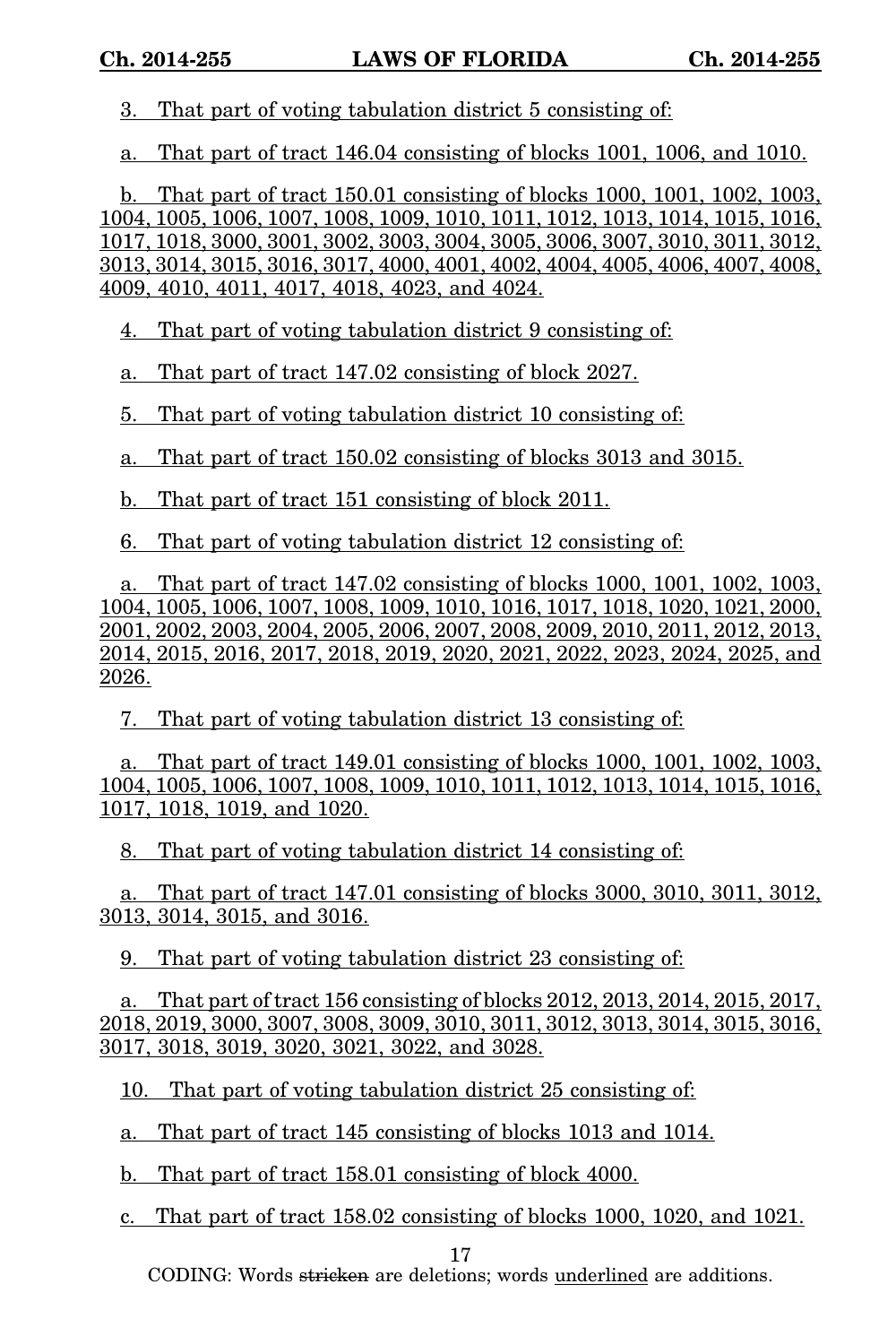11. That part of voting tabulation district 27 consisting of:

a. That part of tract 145 consisting of blocks 1002, 1007, 1015, 1016, 1017, 1018, 1019, 1020, 1021, 1022, 1023, 1024, 1025, and 1027.

b. That part of tract 155.02 consisting of blocks 1000, 1001, 1002, 1003, 1004, 1005, 1006, 1007, 1008, 1009, 1010, 1011, 1012, 1013, 1014, 1015, 1016, 1017, 1018, 1019, 1021, 2000, 2001, 2002, 2003, 2004, 2005, 2006, 2007, 2008, 2009, 2010, 2011, 2012, 2013, 2014, 2018, 2023, 2024, 2025, 2026, 2027, 2028, 2029, 2030, and 2031.

12. That part of voting tabulation district 29 consisting of:

a. That part of tract 156 consisting of blocks 1025, 1026, 2004, 2005, 2006, 2007, 2008, 2009, 2010, and 2011.

13. That part of voting tabulation district 61 consisting of:

a. That part of tract 157 consisting of blocks 1000, 1003, 1004, 1005, 1006, 1007, 1008, 1009, 1010, 1011, 1012, 1013, 1014, 1015, 1016, 1017, 1018, 1019, 1020, 1021, 1022, 1023, 1024, 1025, 1026, 1027, 1028, 1029, and 1030.

b. That part of tract 158.01 consisting of blocks 3000, 3001, 3004, 3005, 3006, 3007, 3008, 3009, 3010, 3011, 3012, 3013, 3014, 3015, and 3018.

c. That part of tract 161 consisting of blocks 1000, 1001, 1002, 1003, 1004, 1005, 1006, and 1007.

14. That part of voting tabulation district 66 consisting of:

a. That part of tract 158.01 consisting of blocks 1000, 1001, 1002, 1003, 1004, 1005, 1006, 1007, 1008, 1009, 1032, 1033, 1034, 1035, 2009, 2010, 2011, 2012, 2022, and 2023.

15. That part of voting tabulation district 67 consisting of:

a. That part of tract 158.02 consisting of blocks 2004, 2005, 2006, 2007, 2008, 2009, 2010, 2011, 2012, 2013, 2014, 2015, 2016, 2017, 2018, 2019, 2020, 2021, 2022, and 2023.

b. That part of tract 159.23 consisting of blocks 1000, 1001, 1002, 1003, 1004, 1005, 1006, 1007, 1021, 1022, 1023, and 1024.

16. That part of voting tabulation district 69 consisting of:

a. That part of tract 6 consisting of blocks 1000, 1001, 1002, 1003, 1004, 1005, 1006, 1007, 1008, 1009, 1010, 1011, 1012, 1013, 1014, 1015, 1016, 1017, 1018, 1019, 1020, 1021, 1022, 1023, 1024, 1025, 1026, 1027, 1028, 1029, 1030, 1032, 1034, 1035, 1036, 1037, 1038, 1039, 1040, 1046, 1047, 1048, 1049, 1050, 1051, 4002, 4014, 4015, 4016, 4017, 4018, 4019, 4020, 4021, 4024, and 4028.

18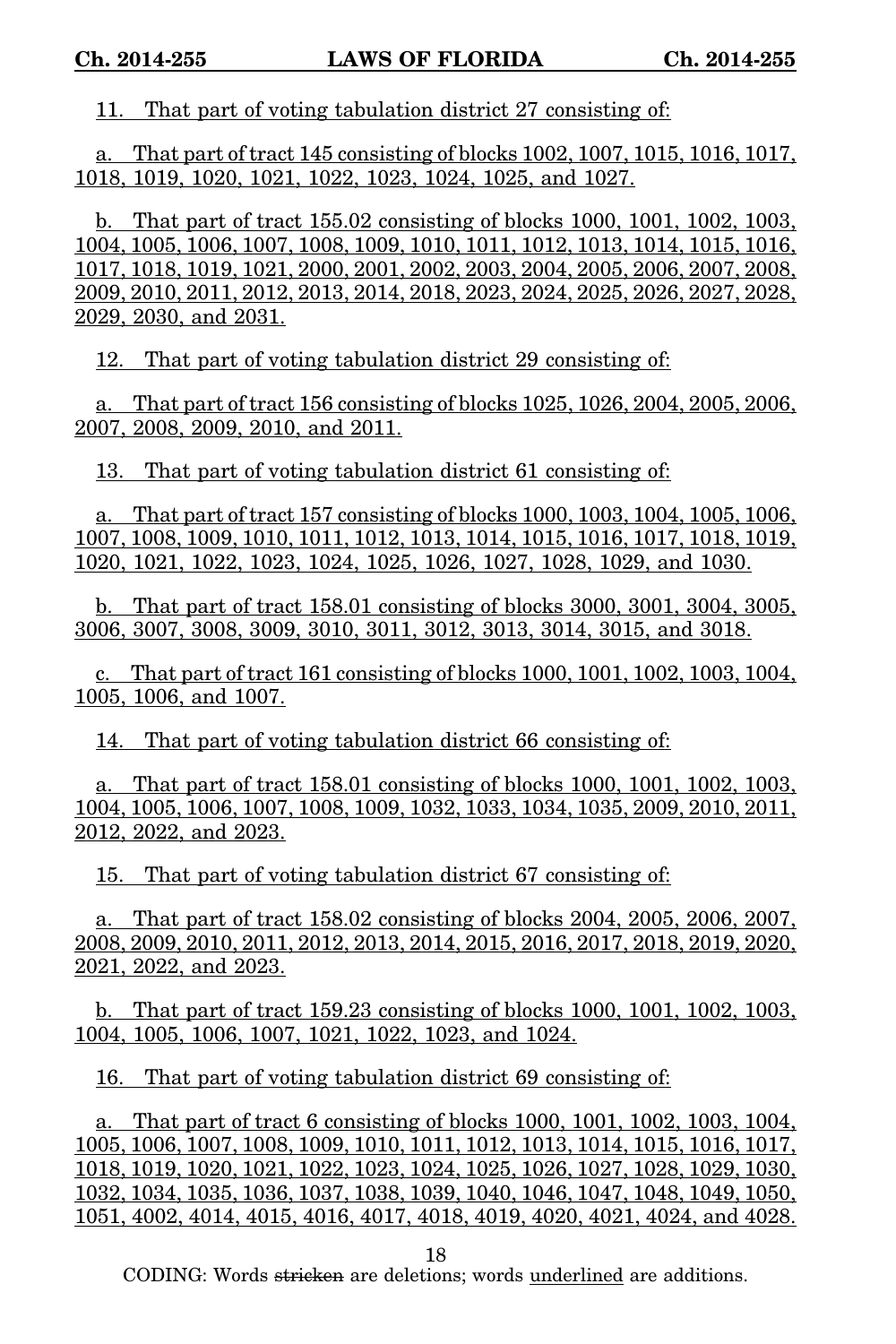b. That part of tract 8 consisting of blocks 1000, 1001, 1002, 1003, 1004, 1005, 1006, 1007, 1008, 1022, 1023, 1024, 1025, 1026, 1027, 1028, 1029, 1030, 1064, 1065, and 1066.

17. That part of voting tabulation district 72 consisting of:

a. That part of tract 161 consisting of blocks 2012, 3000, 3001, 3002, 3003, 3004, 3005, 3008, 3009, 3010, 3011, 3012, 3013, 3014, 3015, 3016, 3017, 3018, 3019, 3020, 3021, 3022, 3023, 3024, 3025, 3026, 3027, and 3028.

b. That part of tract 162 consisting of blocks 1000, 1001, 1002, 1003, 1004, 1005, 1006, 1007, 1008, 1009, 1010, 1011, 1012, 1013, 1014, and 1015.

c. That part of tract 163 consisting of block 2015.

18. That part of voting tabulation district 75 consisting of:

a. That part of tract 156 consisting of blocks 3001, 3002, 3003, 3004, 3005, 3006, 3023, 3024, 3025, 3026, and 3027.

b. That part of tract 161 consisting of blocks 4000, 4001, 4002, 4003, 4004, 4023, 4024, 4025, and 4027.

19. That part of voting tabulation district 78 consisting of:

a. That part of tract 7 consisting of blocks 1010, 1016, 1028, 1029, 1030, 1031, 1032, 1033, 1034, 1035, 1036, 1037, 1038, 1039, 1040, 1041, 1042, 1043, 1044, 1045, 2000, 2001, 2002, 2003, 2004, 2005, 2006, 2007, 2008, 2009, 2010, 2011, 2012, 2013, 2015, 2016, 2017, 2018, 2019, 3012, 3013, 3014, and 3022.

b. That part of tract 164 consisting of blocks 1000, 1001, 1002, 1003, 1004, 1005, 1006, 1007, 1008, 1009, 1010, 1011, 1013, 1014, 1016, 1017, and 1018.

20. That part of voting tabulation district 84 consisting of:

a. That part of tract 163 consisting of blocks 2001, 2006, 2007, 2008, 2009, 2010, 2011, 2012, 2013, 2014, 2016, 2017, 2018, 2019, 2020, 2021, 2022, 2023, 2024, 2025, 2026, 2027, 2028, 2029, 2030, 2031, 2032, and 2033.

b. That part of tract 164 consisting of blocks 2000, 2001, 2002, 2003, 2004, 2005, 2006, 2007, 2008, 2009, 2010, 2011, 2012, 2013, 2014, 2015, 2016, 2017, 2018, 2019, 2020, 2021, 2022, 2023, and 2024.

c. That part of tract 166.01 consisting of blocks 1009, 1010, 3000, 3001, 3002, 3003, 3004, 3005, 3006, 3007, 3008, 3009, 3010, 3011, 3012, 3014, 3015, 3016, and 3017.

21. That part of voting tabulation district 116 consisting of:

a. That part of tract 154 consisting of blocks 2016 and 2028.

22. That part of voting tabulation district 128 consisting of:

19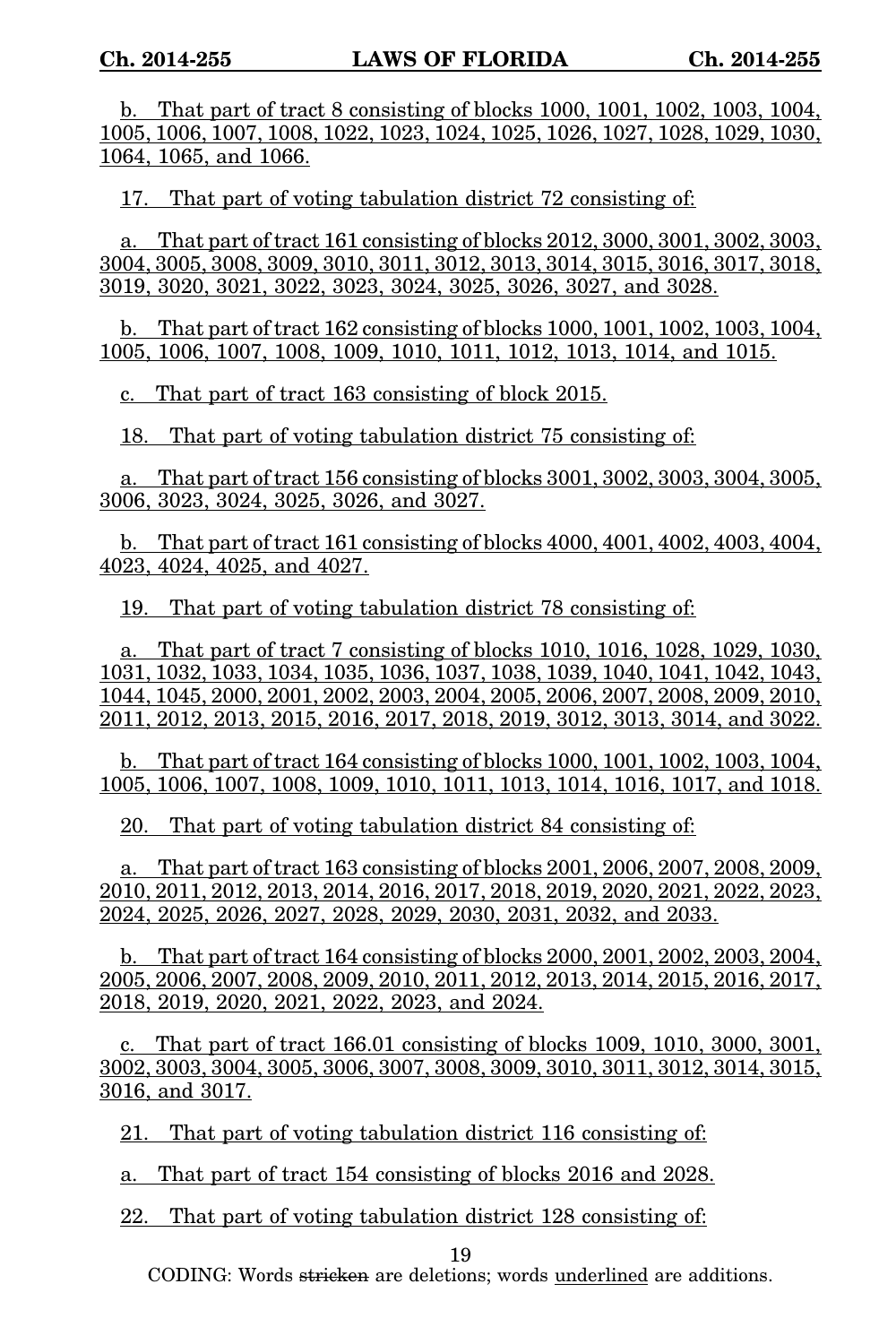a. That part of tract 152 consisting of blocks 1006, 1007, 1009, 1010, 1011, and 1012.

b. That part of tract 153 consisting of blocks 1001, 1002, 1003, 1004, 1005, 1006, 1007, 1008, 1009, 1010, 1011, 1013, 1014, 1015, 1016, 1017, 1018, 1019, 2000, 2001, 2002, 2003, 2004, 2005, 2006, and 2013.

c. That part of tract 154 consisting of blocks 2000, 2001, 2002, 2004, 2005, 2006, 2007, 2008, 2009, 2013, 2014, and 2015.

23. That part of voting tabulation district 130 consisting of:

a. That part of tract 103.04 consisting of block 1022.

24. That part of voting tabulation district 138 consisting of:

a. That part of tract 152 consisting of blocks 2000, 2001, 2002, 2003, 2004, 2006, 2007, 2008, 2009, 2010, 2011, 2012, 2013, 2014, 2015, 2016, 2017, 2018, 2019, 2020, 2021, and 2022.

b. That part of tract 154 consisting of blocks 1000, 1001, 1002, 1003, 1004, 1005, 1006, 1007, 1008, 1009, 1010, 1011, 1012, 1013, 1014, 1015, 1016, 1017, 1018, 1019, 1020, 1021, 1022, 1023, 1024, 1025, 1026, 1027, 1032, 1033, and 1034.

25. That part of voting tabulation district 143 consisting of:

a. That part of tract 104.02 consisting of blocks 1031, 1032, 1033, 1034, 1035, 1036, 1037, 1044, 1045, 1052, 1053, 1054, 1055, 1056, 1063, and 1064.

26. That part of voting tabulation district 145 consisting of:

a. That part of tract 105 consisting of blocks 4000, 4002, 4003, 4005, 4006, 4007, 4008, 4009, 4010, 4023, 4024, 4025, and 4026.

b. That part of tract 107 consisting of blocks 1019, 1020, and 1033.

27. That part of voting tabulation district 157 consisting of:

a. That part of tract 105 consisting of blocks 4021 and 4022.

b. That part of tract 106 consisting of blocks 1009, 1029, 1030, 1031, 1032, 1033, 1034, 1035, 1036, 1042, 1043, 2000, 2001, 2002, 2003, 2004, 2005, 2006, 2008, 2009, 2012, 2031, 3000, 3001, 3048, 3054, 3055, 3056, 3057, 3058, and 3059.

28. That part of voting tabulation district 162 consisting of:

a. That part of tract 104.02 consisting of block 1015.

29. That part of voting tabulation district 164 consisting of:

20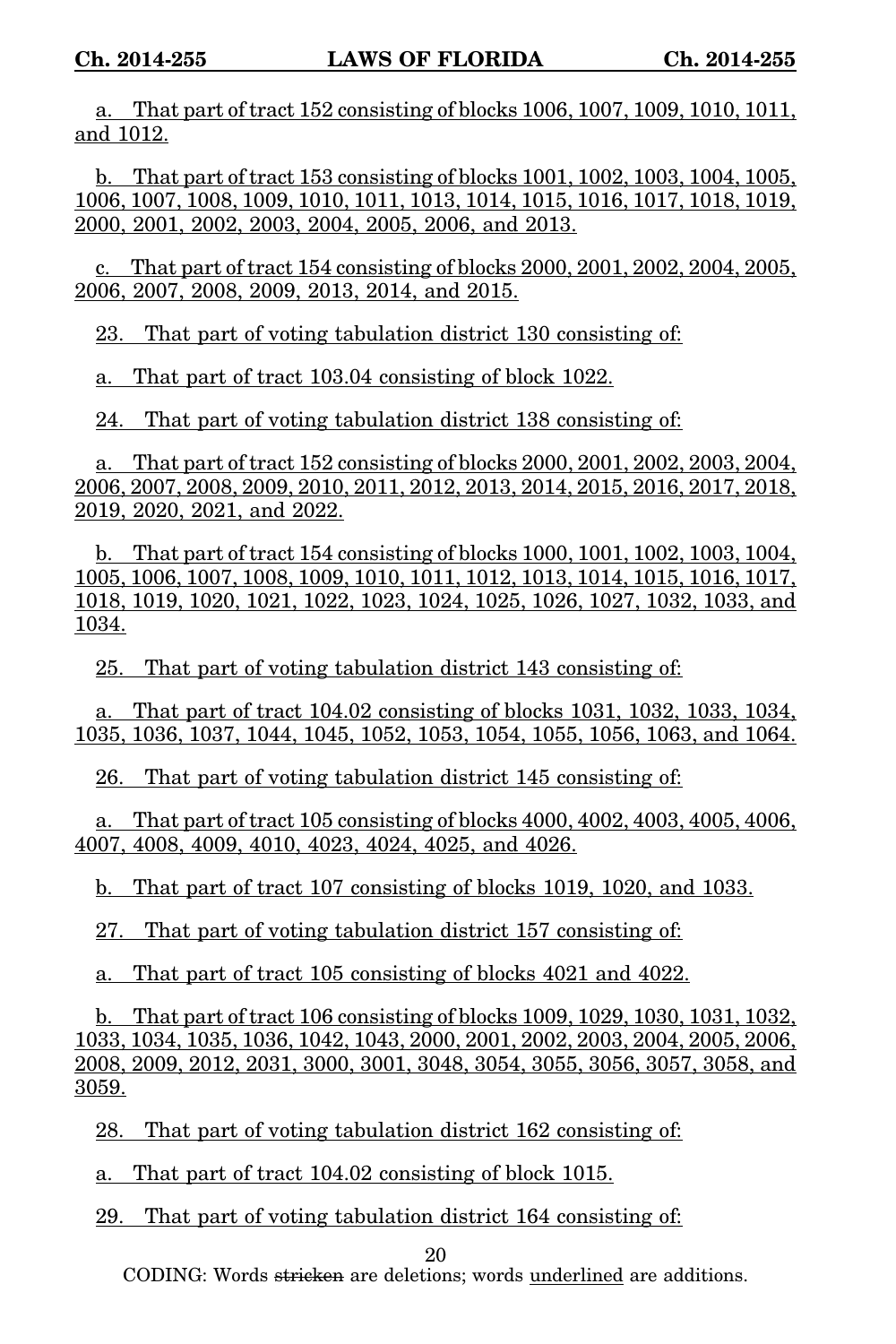That part of tract 25.01 consisting of blocks 3000, 3001, 3002, 3005, 3006, and 3008.

b. That part of tract 25.02 consisting of blocks 2000, 2001, 2002, 2003, 2004, 2005, 2006, 2007, 2008, 2009, 2010, 2011, 2012, 2015, 2016, 2017, 4002, 4003, 4004, 4005, 4007, 4008, 4009, 4010, 4011, 4012, 4013, 4014, 4015, 4016, 4017, 4018, 4019, 4020, 4021, and 4022.

30. That part of voting tabulation district 172 consisting of:

a. That part of tract 25.02 consisting of blocks 1002, 1003, 1004, 1005, 1010, 1011, 1012, 1013, 1018, 1019, 1020, 1021, 1026, 1027, 2013, 2014, 2021, 2022, 2023, 2024, 2028, and 2029.

b. That part of tract 123 consisting of blocks 3000, 3006, 3007, 3008, 3009, 3010, 3011, 3012, 3013, 3014, 3015, 3016, 3017, 3018, 3019, 3020, 3021, 3022, 3023, 3024, 3025, 3026, 3027, 3028, 3029, 3030, 3031, and 3032.

31. That part of voting tabulation district 177 consisting of:

a. That part of tract 122 consisting of blocks 2011, 2012, 2013, 2014, 2015, 2016, 2017, 3000, 3001, 3002, 3003, 3004, 3005, 3006, 4025, 4026, and 4044.

32. That part of voting tabulation district 184 consisting of:

a. That part of tract 6 consisting of blocks 1041, 1042, 1043, 1044, 1045, 1052, 1053, 1054, 1055, 1056, 1057, 1059, 2000, 2001, 2002, 2003, 2004, 2005, 2006, 2008, 2009, 2010, 2011, 2012, 2020, 2021, 2022, 4022, and 4023.

b. That part of tract 8 consisting of blocks 1009, 1010, 1011, 1012, 1013, 1014, 1015, 1016, 1017, 1018, 1019, 1020, 1021, 1031, 1032, 1033, 1034, 1035, 1036, 1037, 1038, 1044, 1045, 1046, 1063, 1067, 2000, 2001, 2002, 2003, 2004, 2005, 2006, 2007, 2008, 2009, 2010, 2011, 2012, 2013, 2014, 2015, 2016, 2017, 2018, 2019, 2021, and 2022.

33. That part of voting tabulation district 186 consisting of:

a. That part of tract 21.01 consisting of blocks 2000, 2001, 2002, 2003, 2004, and 2013.

b. That part of tract 171 consisting of blocks 1075, 1076, 1077, 1078, 1079, 1080, 3000, 3001, 3002, 3003, 3004, 3005, 3006, 3007, 3008, 3009, 3010, 3011, 3012, 3013, 3014, 3015, 3016, 5004, 5005, 5006, 5008, 5009, 5010, 5011, 5012, 5013, 5014, 5015, 5016, 5017, 5018, 5019, 5020, 5021, 5022, 5023, and 5024.

34. That part of voting tabulation district 187 consisting of:

a. That part of tract 122 consisting of block 4045.

35. That part of voting tabulation district 191 consisting of:

21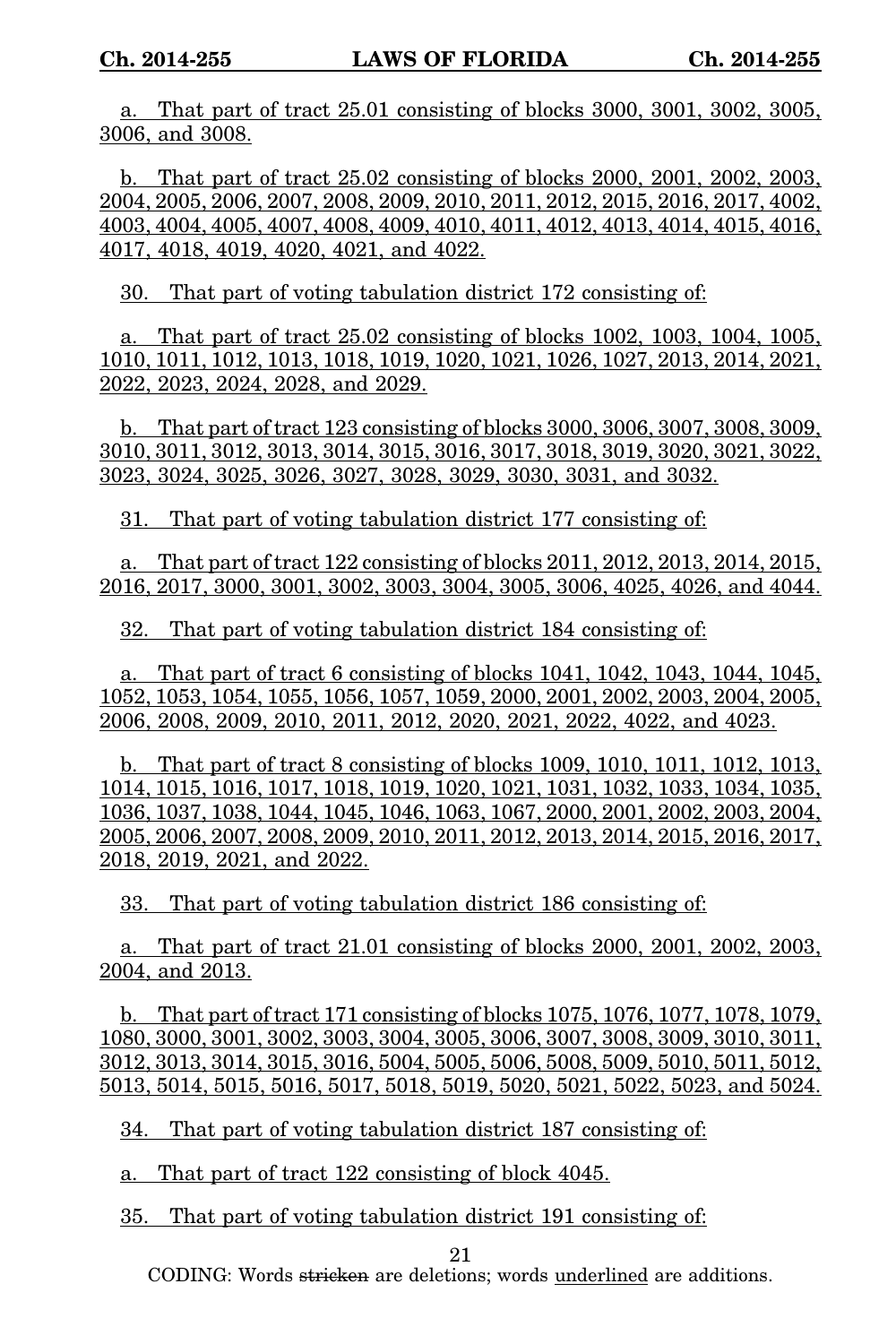That part of tract 125 consisting of blocks 1012, 1013, 1015, 1016, 1020, 1021, 2001, 2002, 2003, 2004, 2005, 2006, 2007, and 2010.

36. That part of voting tabulation district 192 consisting of:

a. That part of tract 120 consisting of blocks 1004, 1005, 1006, 1007, 1009, 1010, 1011, 1012, 1013, 1014, 1015, 1020, 1021, 1022, 1023, 1024, 1025, 2048, 2052, and 2053.

37. That part of voting tabulation district 198 consisting of:

a. That part of tract 106 consisting of blocks 2018, 2019, 3028, 3029, 3030, 3031, 3032, 3033, 3034, 3035, 3036, 3039, 3040, 3041, 3042, 3043, 3044, 3045, 3046, 3047, 3050, 3051, 3052, and 3053.

b. That part of tract 117 consisting of blocks 1001, 1002, 1005, 1006, 1007, 1008, 1009, 1010, 1011, 1012, 1013, 1014, 1015, 1016, 1017, 1018, 1019, 1020, 1021, 1028, 1029, 1030, 1031, 1032, 1041, 1042, 1043, 1044, 1045, 1046, 1047, 1056, 1057, 2002, 2003, 2004, 2005, 2006, 2007, 2008, 2009, 2025, 2026, 2027, 2028, 2029, 2030, 2031, 2032, 2033, 2034, 2035, 2036, 2037, 2038, and 2039.

c. That part of tract 118 consisting of blocks 3002, 3003, 3004, 3005, 3006, 3007, 3017, 3018, 3021, 3022, 3023, 3024, 3025, 3027, 3028, 3029, 3030, 3031, 3032, 3033, 3034, 3035, 3036, 3037, 3038, 3039, 3040, 3041, 3042, 3043, 3044, 3045, 3046, 3047, 3048, 3049, 3050, 3051, 3052, 3053, 3054, 3055, 3056, 3057, 3058, 3059, 3060, 3061, 3062, 3073, 3074, 3075, and 3076.

38. That part of voting tabulation district 200 consisting of:

a. That part of tract 127.03 consisting of blocks 2016, 2017, 2018, 2019, 2020, 2021, and 2022.

39. That part of voting tabulation district 205 consisting of:

a. That part of tract 126.02 consisting of blocks 1004, 1005, 1006, 1007, 1008, 1009, 1010, 1011, 1012, 1013, 1014, 1018, 1019, 1020, 1021, 1022, and 1023.

40. That part of voting tabulation district 211 consisting of:

a. That part of tract 102.01 consisting of blocks 1000, 1001, 1002, 1003, 1004, 1005, 1006, 1007, 1008, 1009, 1010, 1011, 1012, 1013, 1014, 1015, 1016, 1017, 1018, 1019, 1020, 1021, 1022, 1023, 1024, 1025, 1026, 1027, 1028, 1029, 1030, 1031, 1032, 1033, 1034, 1035, 1036, 1037, 1038, 1039, 1040, 1041, and 1042.

b. That part of tract 103.01 consisting of blocks 1000, 1001, 1002, 1003, 1004, 1005, 1006, 1007, 1008, 1009, 1010, 1011, 1012, 1013, 1014, 1015, 1022, 1023, 1024, 1025, 1026, 1027, 1029, 1030, 1031, 1032, 1033, 1034, 1035, 1036, 1037, 1038, 1039, 1040, 1041, 1042, 1043, 1044, 1045, 1046, 1047, 1048, 1049, 1051, 2000, 2001, 2002, 2003, 2004, 2005, 2006, 2007, 2008, 2009, 2010, 2011,

22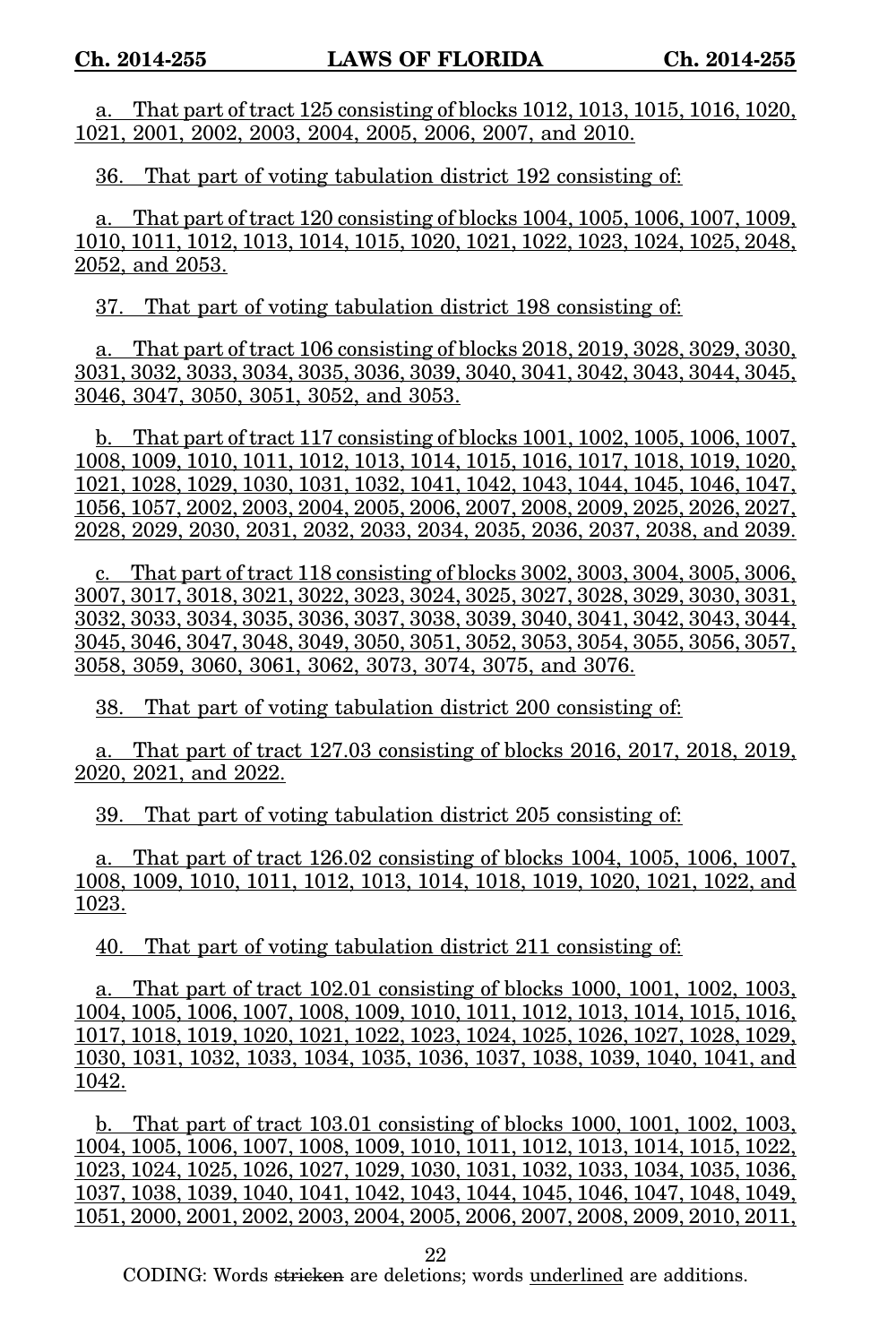2012, 2013, 2014, 2015, 2016, 2017, 2018, 2019, 2020, 2021, 2022, 2023, 2024, 2025, 2026, 2027, 2028, 2029, 2030, 2031, 2032, 2033, 2034, 2035, 2036, 2037, 2038, 2039, 2040, 2041, 2043, 2044, and 2047.

c. That part of tract 103.04 consisting of blocks 1001 and 1002.

41. That part of voting tabulation district 213 consisting of:

a. That part of tract 103.01 consisting of blocks 1016, 1017, 1018, 1019, 1020, 1021, 1028, 1050, 1054, 2042, 2045, and 2046.

42. That part of voting tabulation district 215 consisting of:

a. That part of tract 105 consisting of blocks 1001, 1002, 1003, 1031, 1033, 1050, 1051, 4001, 4011, 4012, 4013, 4014, 4015, 4016, 4017, 4018, 4019, 4020, 5000, 5001, 5002, 5003, 5004, 5005, 5006, 5007, 5008, 5009, 5010, 5011, 5012, 5013, 5015, 5016, 5018, 5019, 5020, 5021, 5022, 5023, 5024, 5025, 5026, 5027, 5028, 5029, 5030, and 5031.

b. That part of tract 106 consisting of blocks 1000, 1001, 1002, 1003, 1004, 1005, and 1007.

43. That part of voting tabulation district 229 consisting of:

a. That part of tract 122 consisting of block 4023.

b. That part of tract 126.01 consisting of blocks 2000, 2001, 2003, 2005, 2010, 2013, 2014, 2015, 2019, 3000, 3001, 3002, 3003, 3004, 3005, 3006, 3007, 3008, 3009, 3010, 3011, 3012, 3013, and 3014.

c. That part of tract 126.02 consisting of block 1016.

d. That part of tract 127.03 consisting of block 3000.

44. That part of voting tabulation district 235 consisting of:

a. That part of tract 127.02 consisting of block 3010.

b. That part of tract 127.03 consisting of blocks 1002, 1004, 1005, 1008, 1011, 1012, 1013, 1014, 1016, 1019, 1020, 1021, 1025, and 1027.

45. That part of voting tabulation district 237 consisting of:

a. That part of tract 127.02 consisting of blocks 2000 and 2001.

b. That part of tract 127.03 consisting of blocks 1000, 1001, 1003, 1006, 1007, 1009, 1010, 1015, 1017, 1018, 1028, 1029, 1030, 2004, 2007, 2008, 2009, 2010, 2011, 2012, 2013, 2014, 2015, 3001, 3002, 3003, 3004, 3005, 3006, 3007, 3008, 3009, 3010, 3011, 3012, 3013, 3014, 3015, 3016, 3017, 3018, 3019, 3020, and 3021.

46. That part of voting tabulation district 238 consisting of:

23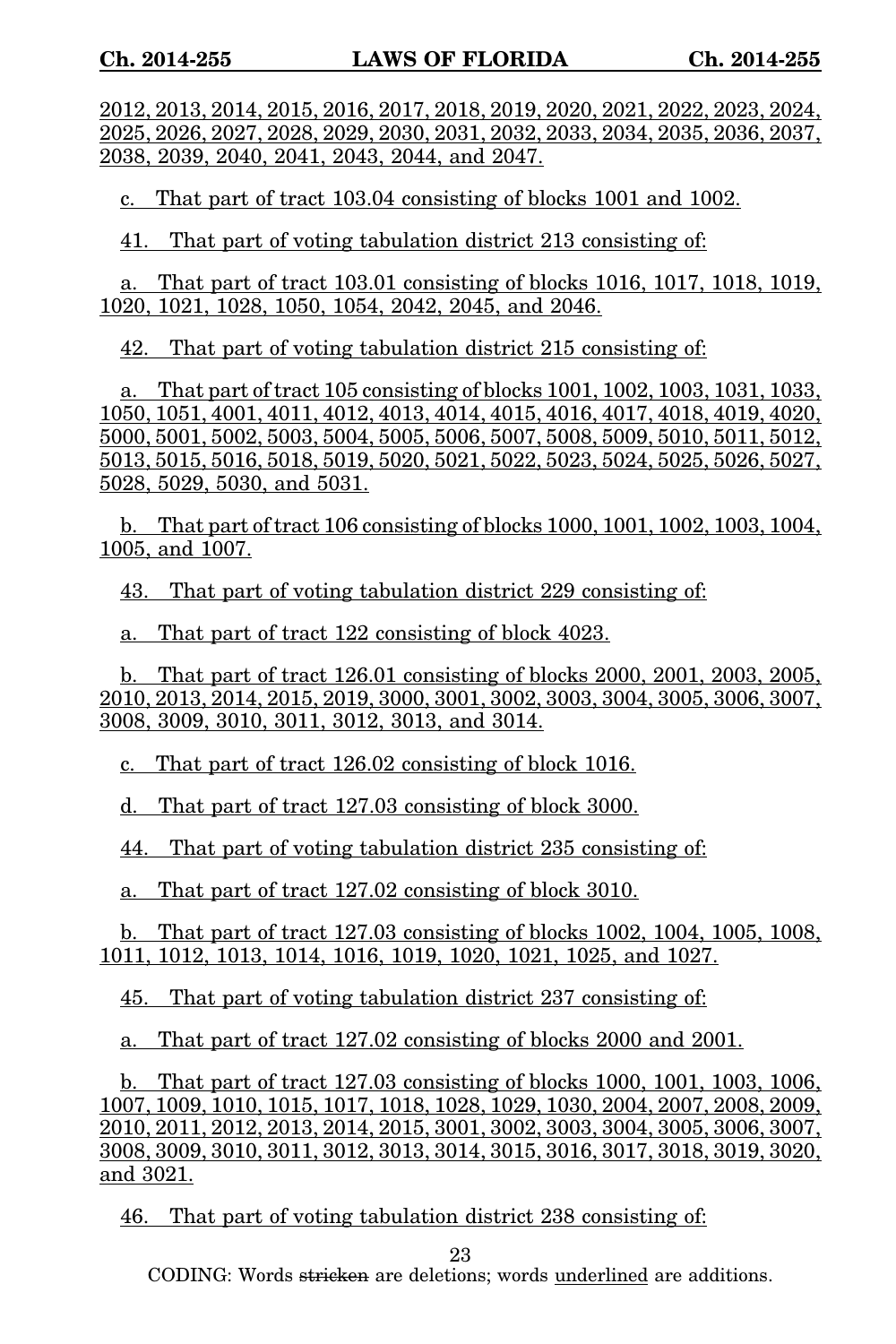a. That part of tract 127.04 consisting of blocks 1002, 1003, and 1007.

47. That part of voting tabulation district 241 consisting of:

a. That part of tract 137.21 consisting of blocks 1000, 1001, 1002, 1003, 1005, 1006, 1007, 1008, 1009, 1010, 1011, 1012, 1013, 1014, 1015, 1016, 1017, 1018, 1019, 1020, 1021, 2000, 2001, 2002, 2003, 2004, 2005, 2006, 2007, 2008, 2013, 2014, and 2015.

b. That part of tract 173 consisting of blocks 1031, 1032, 2000, 2001, 2002, 2003, 2004, 2027, 2028, 2029, 2030, 3017, 3018, 3047, 3048, 3049, and 3050.

48. That part of voting tabulation district 245 consisting of:

a. That part of tract 135.04 consisting of block 2018.

b. That part of tract 137.23 consisting of blocks 1000, 1001, 1002, 1003, 1004, 1005, 1006, 1007, 1008, 1009, 1010, 1011, 1012, 1013, 1014, 1015, 1016, 1017, 1018, 1019, 1020, 1021, and 2000.

c. That part of tract 137.26 consisting of blocks 2000, 2001, 2002, 2003, 2005, 2006, 2007, 2008, 2009, 2010, 2011, 2012, 2013, 2014, 2015, 2016, 2017, 2018, 2019, 2020, 2021, 2022, and 3000.

49. That part of voting tabulation district 275 consisting of:

a. That part of tract 25.01 consisting of blocks 1025, 1026, 1028, 1029, 1030, 2021, 2022, 2023, 2025, 2026, 3009, 3010, 3011, 3012, and 4026.

b. That part of tract 25.02 consisting of blocks 1000, 1001, 1006, 1007, 1008, 1009, 1014, 1015, 1016, 1017, 1022, 1023, 1024, 1025, 2018, 2019, 2020, 2025, 2026, 2027, 2030, 2031, 3000, 3001, 3002, 3003, 3004, 3005, 3006, 3007, 3008, 3009, 3010, 3011, 3012, 3013, 3014, 3015, 3016, 3017, 3018, 3019, 3020, 3021, 3022, 3023, 3024, 3025, 3026, 3027, 3028, and 3029.

c. That part of tract 123 consisting of blocks 1000 and 1001.

50. That part of voting tabulation district 277 consisting of:

a. That part of tract 137.27 consisting of blocks 1000, 1001, 1002, 1003, 1004, 1005, 3000, 3001, 3002, and 3003.

51. That part of voting tabulation district 280 consisting of:

a. That part of tract 131 consisting of blocks 1001, 1002, 1003, 1004, 1005, 1006, 1007, 1008, 1009, 1033, 2000, 2001, 2002, 2003, 2004, 2005, 2006, 2007, 2008, 2009, 2010, 2011, 2012, 2013, 2014, 2015, 2016, 2017, 2018, 2019, and 2020.

b. That part of tract 132 consisting of blocks 1000, 1001, 1002, 1003, 1004, 1005, 1006, 1007, 1008, 1009, 1010, 1011, 1012, 1013, 1014, 1015, 1016, 1017, 1018, 1019, 1020, 1021, 1022, 1023, 1024, 1025, 1026, 1027, 1028, 1029, 1030,

24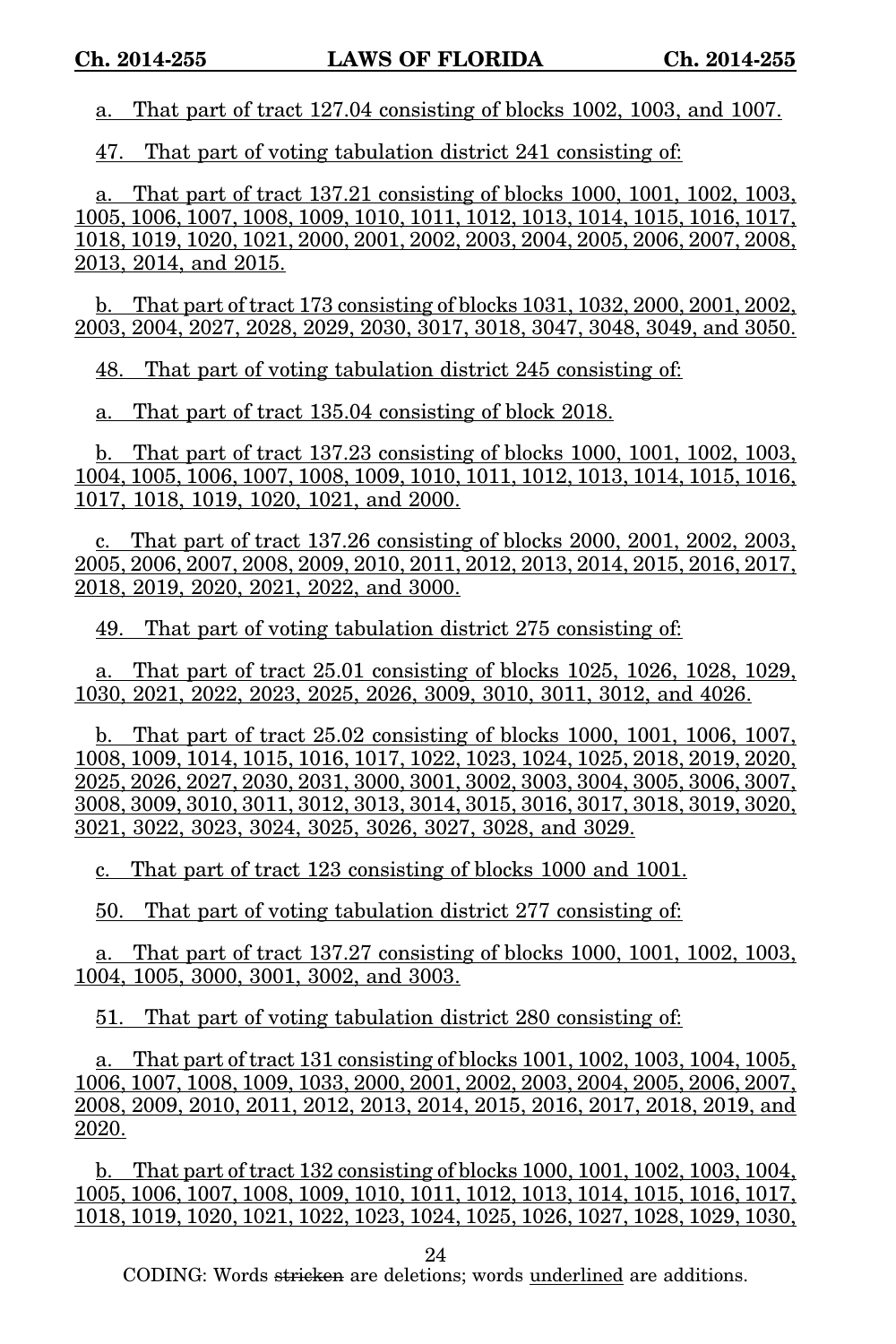1031, 1032, 1033, 1034, 1035, 1036, 1037, 1038, 1039, 1040, 1041, 1042, 1043, 1044, 1045, 1046, 1047, 1048, 1049, 1050, 1051, 1052, 1053, 1054, 1055, 1056, 1057, 1058, 1059, 1060, 1062, 1063, 1073, 1074, 1075, 1076, 1077, 1078, 1079, 1080, 1081, 1082, 1086, 1087, 1088, 1089, 1090, 1091, 1092, 1093, 1094, 1095, 1096, 1097, 1098, 1099, 1100, 1101, 1102, 1103, 1104, 1105, 1106, 1111, 1112, 1113, 1114, 1115, 1116, 1117, 1118, 1119, 1120, 1121, 1122, 1123, 1127, and 1128.

52. That part of voting tabulation district 288 consisting of:

a. That part of tract 171 consisting of blocks 1070, 1071, 1072, 1088, 1089, 1090, 1091, 1092, 1093, 1094, 1095, 1096, 1097, 1101, 1102, 1103, 1104, 1105, 1106, 1107, 1108, 1109, 1110, 1111, 1112, 1113, 1114, 1115, 1116, 1117, 2000, 2001, 2002, 2003, 2006, 2007, 2008, 2009, 2010, 2011, 2012, 2013, 2016, 2017, 2018, 2019, 2020, 2024, 4000, 4001, 4002, 4003, 4008, 4009, 4010, 4011, 4012, 4013, 4014, and 4015.

(5) District 5 is composed of:

(a) That part of Alachua County consisting of:

1. All of voting tabulation districts 5, 32, 37, 49, 50, 55, 56, 60, and 64.

2. That part of voting tabulation district 4 consisting of:

a. That part of tract 20 consisting of blocks 2044, 2046, 4000, 4001, 4002, 4003, 4004, 4005, 4006, 4007, 4008, 4009, 4010, 4011, 4012, 4013, 4014, 4015, 4016, 4017, 4018, 4019, 4020, 4021, 4022, 4023, 4026, 4027, 4032, 4035, 4036, 4037, 4038, 4039, 4040, 4041, 4042, 4043, 4044, 4045, 4046, 4047, 4048, 4049, 4050, 4051, 4052, 4053, 4054, 4055, 4056, 4057, 4058, 4059, 4060, 4061, 4062, 4063, 4064, 4065, 4068, 4069, 4082, 4083, 4084, 4085, 4088, 4089, 4090, 4091, 4092, 4093, 4094, 4106, 4109, 4111, 4112, 4114, 4115, 4116, and 4117.

b. That part of tract 21.01 consisting of blocks 1000, 1001, 1002, 1003, 1007, 1008, 1009, 1010, 1011, 1012, 1013, 1014, 1015, 1016, 1017, 1018, 1019, 1020, 1021, 1022, 1028, 1029, 1030, 1031, 1032, 1033, 1034, 1036, 1038, 1039, 1040, 1041, 1042, 1043, 1045, 1082, 1129, 1179, 1186, and 1189.

3. That part of voting tabulation district 6 consisting of:

a. That part of tract 20 consisting of blocks 1000, 1001, 1002, 1003, 1004, 1005, 1006, 1007, 1008, 1009, 1010, 1011, 1012, 1013, 1014, 1015, 1016, 1017, 1018, 1019, 1020, 1021, 1022, 1023, 1024, 1025, 1026, 1027, 1028, 1029, 1030, 1031, 1032, 1033, 1034, 1035, 1036, 1037, 1038, 1039, 1043, 1068, 1069, 1071, 1072, 1073, 2000, 2001, 2002, 2003, 2004, 2005, 2006, 2007, 2008, 2009, 2010, 2011, 2012, 2013, 2014, 2015, 2016, 2017, 2018, 2019, 2031, 2032, 2033, 2034, 2035, 2036, 2037, and 2038.

4. That part of voting tabulation district 13 consisting of:

25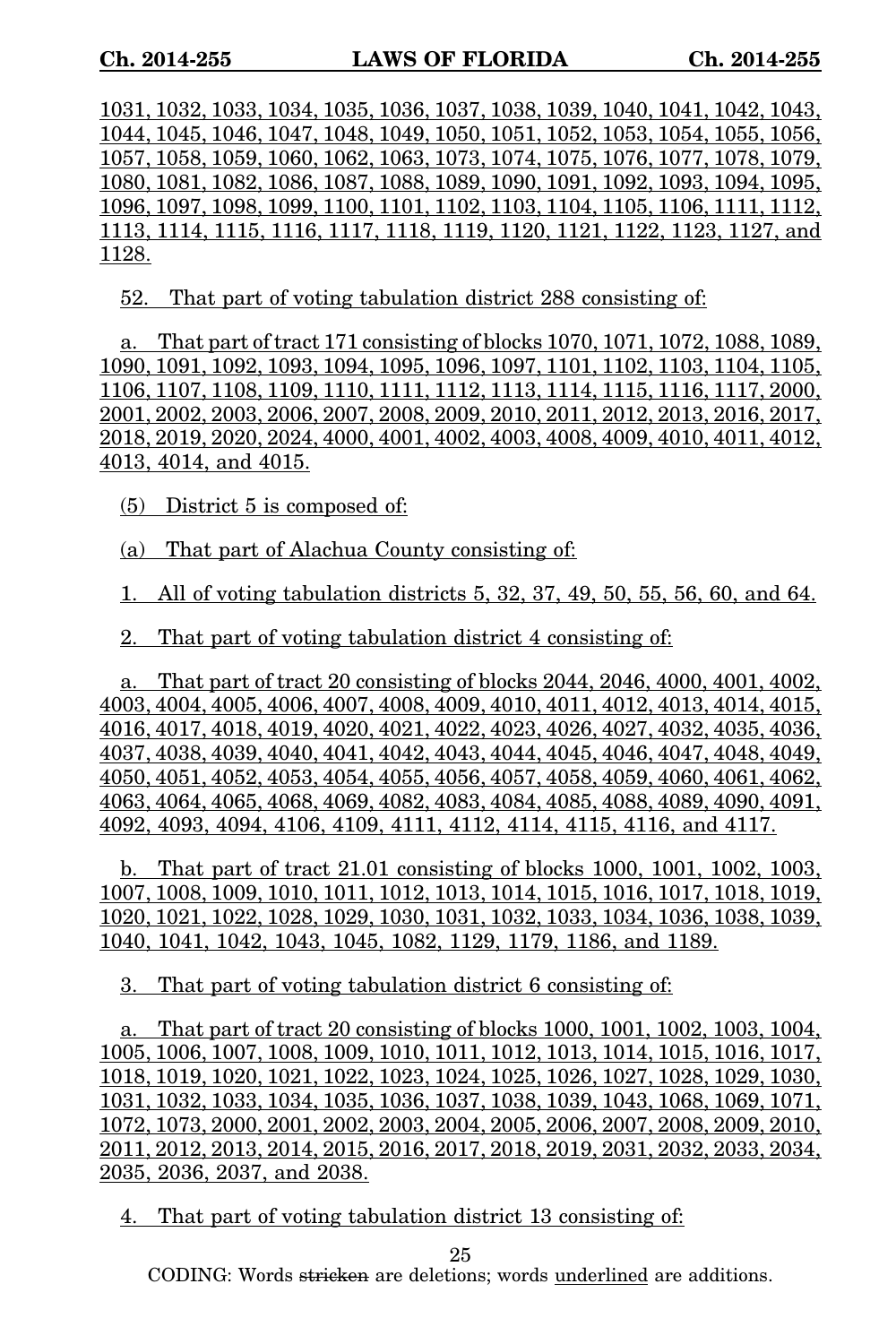That part of tract 7 consisting of blocks 2054, 2055, 2063, 2065, 2066, 2067, 2073, 2077, 2078, 2079, 2080, 2081, 2082, 2083, 2084, 2085, 2086, 2087, 2088, 2089, 2090, 2091, 2092, 2093, 2094, 2095, 2096, 2097, 3008, 3009, 3010, 3011, 3012, 3013, 3014, 3015, 3016, 3017, 3018, 3019, 3020, 3021, 3022, 3023, 3024, 3025, 3026, 3027, 3028, 3029, 3030, 3031, 3032, 3033, 3034, 3035, 3036, 3037, 3038, 3039, 3040, 3041, 3042, 3043, 3044, 3045, 3046, 3047, 3048, 4000, 4001, 4002, 4003, 4004, 4005, 4007, 4017, 4018, 4019, 4020, 4021, 4022, 4023, 4024, 4025, 4026, 4027, 4028, 4029, 4030, 4034, 4035, 4036, 4037, 4038, 4039, 4040, and 4048.

b. That part of tract 21.01 consisting of blocks 1004, 1005, 1023, 1024, and 1048.

5. That part of voting tabulation district 31 consisting of:

a. That part of tract 2 consisting of blocks 2014, 2015, 2016, 2017, 2018, 2019, 2020, 2021, 2022, 2023, 2024, 2025, 2026, 2027, 2028, 2029, 2030, 2035, 2036, 2037, 2038, 2039, 2040, 2041, 2042, 2043, and 2044.

b. That part of tract 5 consisting of blocks 1089, 1095, 1105, 1106, 1107, and 1112.

c. That part of tract 8.06 consisting of blocks 1000 and 1001.

6. That part of voting tabulation district 35 consisting of:

a. That part of tract 19.08 consisting of blocks 2032, 2035, 2078, 2079, 2080, 2081, 2082, 2083, and 2087.

7. That part of voting tabulation district 36 consisting of:

a. That part of tract 5 consisting of blocks 1030, 1031, 1032, 1033, 1034, 1035, 1036, 1037, 1038, 1039, 1040, 1041, 1042, 1043, 1044, 1045, 1046, 1047, 1048, 1057, 1058, 1066, 1067, 1068, 1069, 1070, 1071, 1072, 1073, 1074, 1075, 1076, 1077, 1078, 1079, 1080, 1081, 1082, 1083, 1084, 1085, 1086, 1087, 1088, 1098, 1099, 1100, 1101, 1102, 1103, 1104, 1108, 1109, 1110, and 1111.

b. That part of tract 7 consisting of blocks 1003, 1004, 1017, 1018, 1019, 1020, 1021, 1022, 1030, 1031, 1032, 2002, 2003, 2004, 2005, 2006, 2007, 2008, 2009, 2010, 2011, 2012, 2013, 2014, 2015, 2016, 2017, 2018, 2019, 2020, 2021, 2022, 2023, 2024, 2025, 2026, 2027, 2028, 2029, 2030, 2031, 2032, 2033, 2034, 2044, 2045, 2046, 2047, 2048, 2049, 2050, 2051, 2052, 2053, 2057, 2058, 2059, 2060, 2061, 2062, 2064, 2068, 2069, 2070, 2071, 2072, 2074, 2075, 2076, 2098, 2099, and 2100.

8. That part of voting tabulation district 46 consisting of:

a. That part of tract 2 consisting of blocks 1000, 1001, 1002, 1003, 1004, 1005, 1006, 1007, 1008, 1009, 1010, 1011, 1012, 1013, 1014, 1015, 1016, 1017, 1018, 1019, 1020, 1021, 1022, 1023, 1024, 1025, 1026, 2000, 2001, 2002, 2003, 2004, 2007, 2008, 2009, 2010, 2011, 2012, 3000, 3001, 3002, 3003, 3004, 3005,

26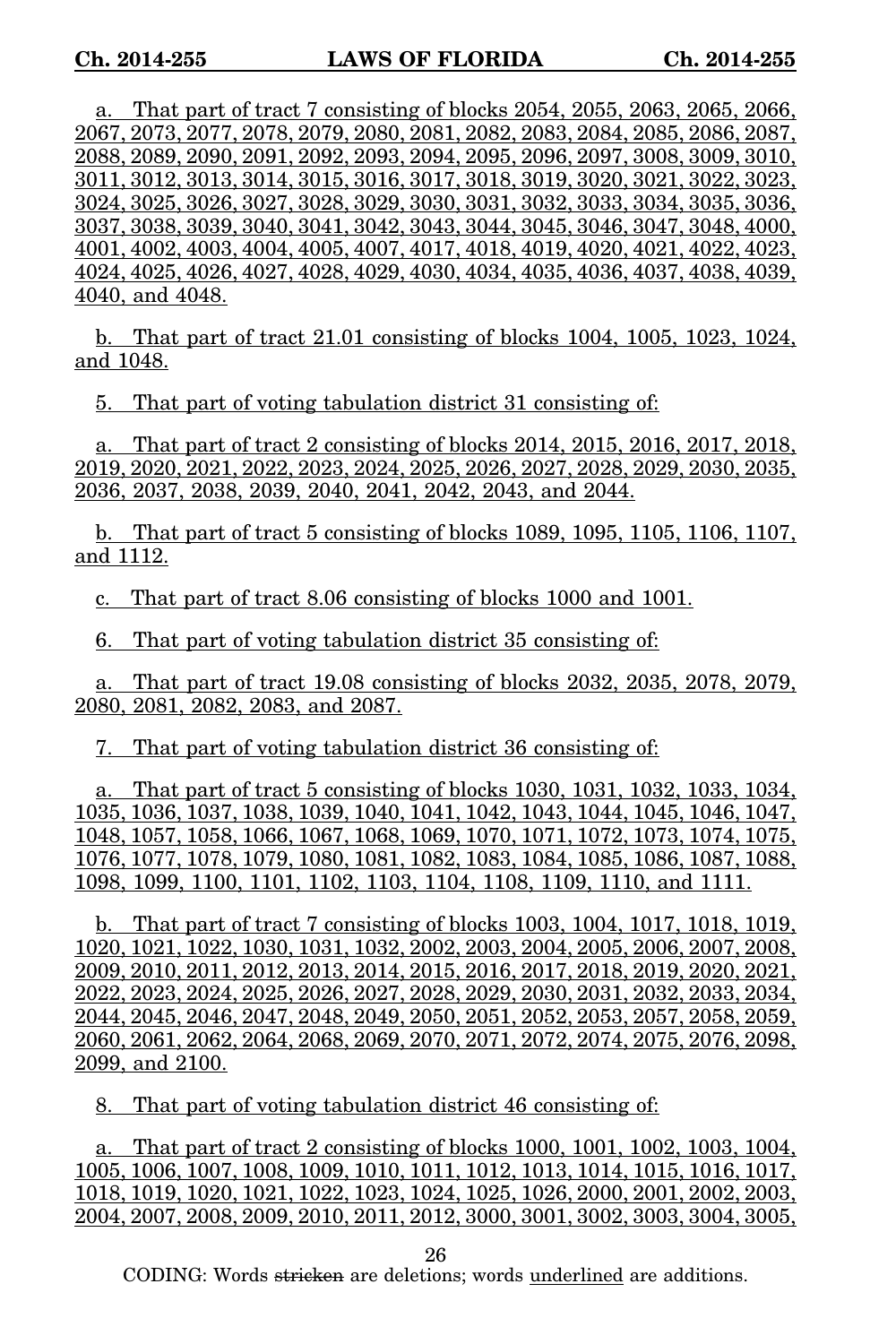3006, 3007, 3008, 3009, 3010, 3011, 3012, 3013, 3014, 3015, 3016, 3017, 3018, 3019, 3020, 3022, 3023, 3024, 3025, 4000, 4002, 4005, 4006, 4007, 4008, 4009, 4010, 4011, 4014, and 4015.

b. That part of tract 5 consisting of blocks 1002, 1003, 1004, 1005, 1010, 1011, 1012, 1013, 1014, 1019, 1020, 1021, 1050, 1051, 1052, 1053, 1054, 1055, 1056, 1059, 1060, 1061, 1062, 1063, 1064, 1065, 1090, 1091, 1092, 1093, 1094, 1096, and 1097.

9. That part of voting tabulation district 54 consisting of:

a. That part of tract 3.02 consisting of blocks 2000, 2001, 2002, 2003, 2004, 2005, 2006, 2007, 2008, 2009, 2010, 2011, 2012, 2013, 2014, 2015, 2016, 2017, 2018, 2019, 2020, and 2021.

b. That part of tract 12.03 consisting of blocks 1000, 1009, and 1010.

That part of tract 19.02 consisting of blocks 1009, 1010, 1011, 1012, 1013, 1014, 1015, 1016, 1017, 1018, and 1019.

10. That part of voting tabulation district 68 consisting of:

a. That part of tract 21.01 consisting of blocks 1035, 1044, 1047, 1128, and 1131.

(b) That part of Clay County consisting of:

1. All of voting tabulation districts 34, 68, 69, 71, 86, 90, and 91.

2. That part of voting tabulation district 48 consisting of:

a. That part of tract 307.01 consisting of blocks 2009 and 2016.

3. That part of voting tabulation district 49 consisting of:

a. That part of tract 307.01 consisting of blocks 2000, 2001, 2002, 2003, 2004, 2005, 2006, 2007, 2008, 2011, 2012, 2014, 2015, 2017, 2035, and 3000.

4. That part of voting tabulation district 63 consisting of:

a. That part of tract 307.01 consisting of blocks 3004, 3009, 3019, 3020, 3022, 3023, 3047, and 3048.

5. That part of voting tabulation district 67 consisting of:

a. That part of tract 307.01 consisting of blocks 3029 and 3046.

6. That part of voting tabulation district 84 consisting of:

a. That part of tract 313 consisting of blocks 1032, 2042, and 2044.

7. That part of voting tabulation district 87 consisting of:

27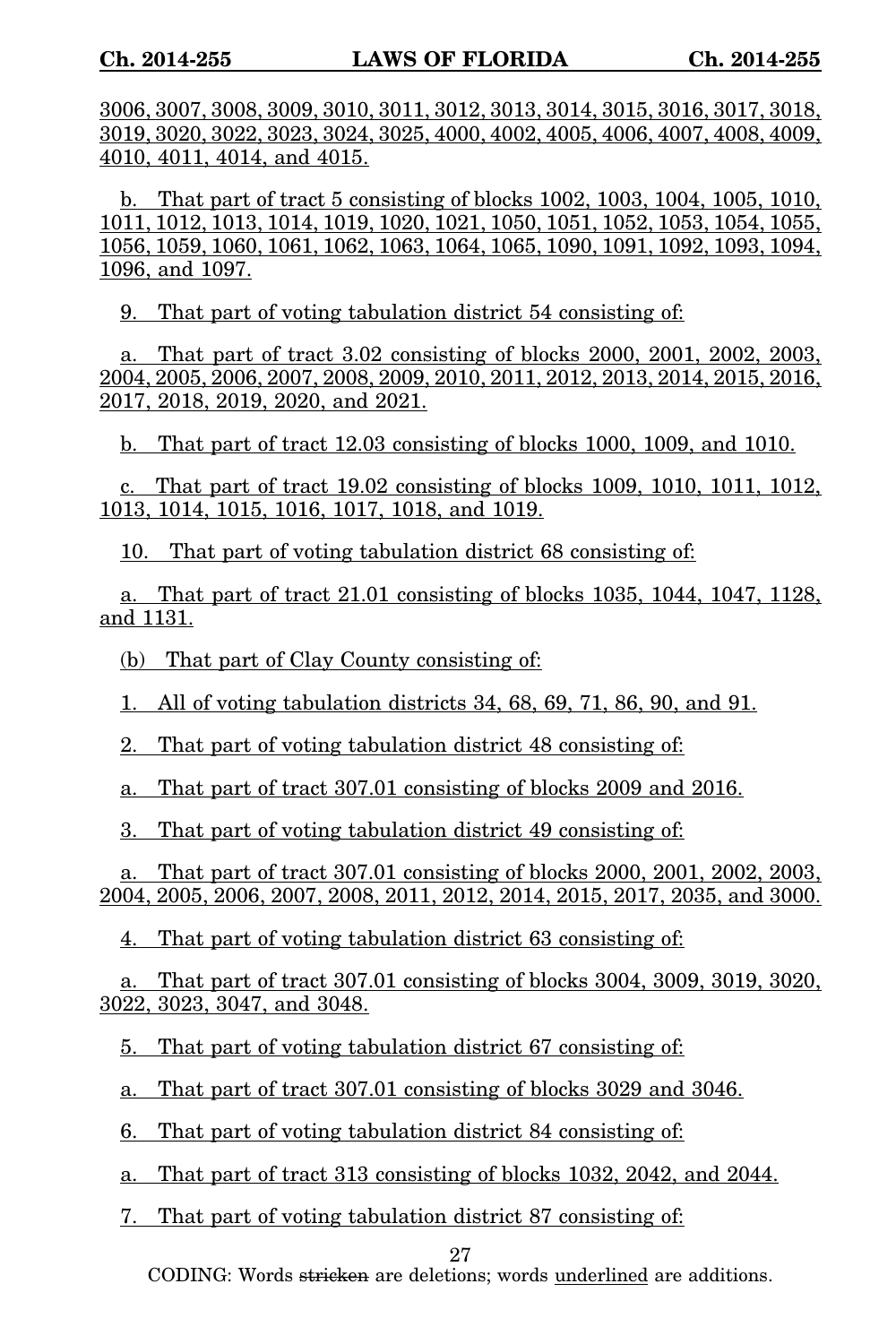That part of tract 313 consisting of blocks 1036, 1038, 1039, 1040, and 3038.

8. That part of voting tabulation district 88 consisting of:

That part of tract 313 consisting of blocks 1019, 1020, 1021, 1022, 1023, 1024, 1025, 1026, 1027, 1028, 1029, 1030, 1031, 1033, 1041, 1042, 1043, 1051, 1054, 1055, 1056, 1057, 1058, 1059, 1062, 1072, 1073, 1080, 1081, 1082, 1083, 1084, and 3042.

b. That part of tract 314 consisting of block 2067.

9. That part of voting tabulation district 89 consisting of:

a. That part of tract 314 consisting of block 1046.

b. That part of tract 315 consisting of blocks 1000, 1001, 1002, 1003, 1004, 1005, 1006, 1018, 1019, 1020, 1021, 1022, 1023, 1024, 1026, 1027, 1029, 1032, 1053, 1054, 2001, 2002, 2003, 2016, 2017, 2018, 2019, 2020, 2021, 2022, 2025, 2036, 2061, 2062, 2068, 2069, 2072, 2073, 2074, 2075, 2076, 2077, 2078, 2079, 2080, and 2083.

10. That part of voting tabulation district 92 consisting of:

a. That part of tract 315 consisting of blocks 1007, 1008, 1009, 1010, 1011, 1012, 1013, 1014, 1015, 1016, 1017, 1099, 1100, 1101, 1105, 1106, 1107, 1109, 1112, 1113, 1114, 1115, 1116, 1117, 1118, 1131, 1132, 1133, 1134, 1135, 1136, 1137, 1138, 1139, 1140, 1141, 1142, 1143, 1144, 1145, 1146, 1150, 1151, 1152, 1153, 1159, 1160, and 1164.

11. That part of voting tabulation district 93 consisting of:

a. That part of tract 315 consisting of blocks 1030 and 1045.

(c) That part of Duval County consisting of:

1. All of voting tabulation districts 3, 30, 60, 117, 118, 119, 120, 121, 122, 123, 124, 125, 126, 127, 129, 131, 132, 133, 134, 136, 137, 139, 140, 141, 142, 144, 146, 147, 148, 149, 150, 151, 152, 153, 154, 155, 156, 159, 160, 161, 163, 165, 166, 167, 168, 169, 170, 171, 173, 174, 175, 176, 178, 180, 181, 182, 185, 188, 189, 190, 193, 194, 195, 196, 197, 199, 204, 231, 240, 242, 243, 244, 269, 270, 271, 278, and 282.

2. That part of voting tabulation district 2 consisting of:

a. That part of tract 151 consisting of block 2007.

3. That part of voting tabulation district 5 consisting of:

a. That part of tract 150.01 consisting of blocks 3008 and 3009.

4. That part of voting tabulation district 9 consisting of:

28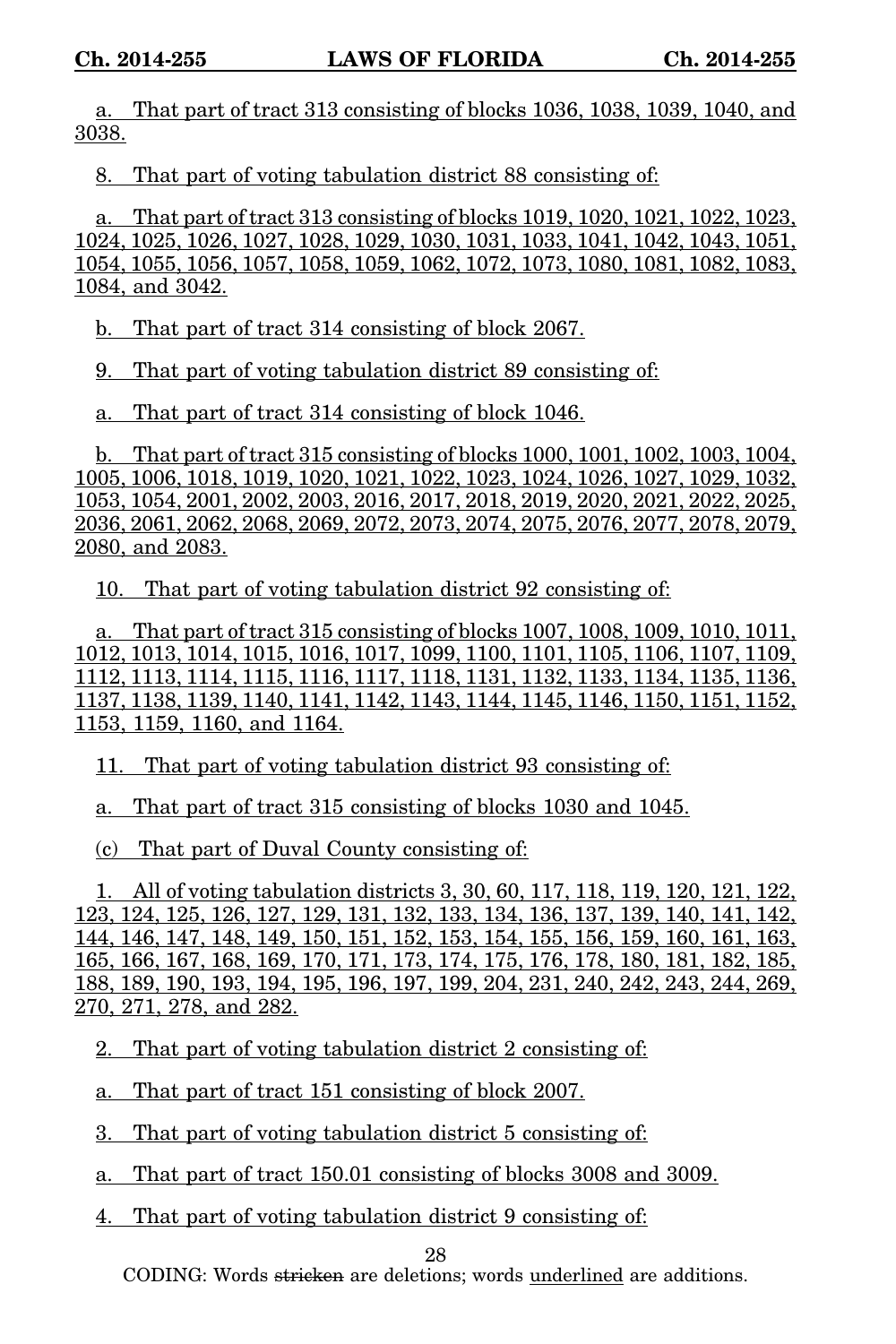That part of tract 147.01 consisting of blocks 2000, 2002, 2003, 2004, 2005, 2006, 2007, 2008, 2009, 2010, 2011, 2012, 2013, 2014, and 2015.

5. That part of voting tabulation district 10 consisting of:

a. That part of tract 150.02 consisting of blocks 1000, 1001, 1002, 1003, 1004, 1005, 1006, 1007, 1008, 1009, 1010, 1011, 1012, 1013, 1014, 1015, 1016, 1017, 1018, 3010, 3011, 3012, 3014, and 3016.

b. That part of tract 151 consisting of blocks 2012, 2013, 2020, and 2021.

c. That part of tract 155.02 consisting of blocks 3001 and 3002.

6. That part of voting tabulation district 12 consisting of:

a. That part of tract 147.02 consisting of block 1019.

7. That part of voting tabulation district 13 consisting of:

a. That part of tract 147.02 consisting of blocks 1011, 1012, 1013, 1014, and 1015.

b. That part of tract 149.01 consisting of blocks 2000, 2001, 2002, 2003, 2004, 2005, 2006, 2007, 2008, 2009, 2010, 2011, 2012, 2013, and 2014.

8. That part of voting tabulation district 14 consisting of:

a. That part of tract 147.01 consisting of blocks 1000, 1001, 1005, 1007, 1008, 1009, 1010, 1011, 1013, 1014, 1016, 1018, 2001, 2016, 3001, 3002, 3003, 3004, 3005, 3006, 3007, 3008, 3009, and 3017.

9. That part of voting tabulation district 23 consisting of:

a. That part of tract 155.01 consisting of blocks 1015, 1017, 1021, 1046, 1047, 1048, 1049, and 1050.

b. That part of tract 156 consisting of blocks 2000, 2001, 2002, 2003, 2016, 2020, 2021, 2022, 2023, 2024, 2025, 2026, 2027, 2028, 2029, and 2030.

10. That part of voting tabulation district 25 consisting of:

a. That part of tract 158.02 consisting of blocks 1001, 1002, 1003, 1004, 1005, 1007, 1008, 1009, 1010, 1011, 1013, 1014, 1015, 1016, 1017, 1018, 1019, 2000, 2002, 3000, 3001, 3002, 3003, 3004, 3005, and 3006.

11. That part of voting tabulation district 27 consisting of:

a. That part of tract 155.01 consisting of blocks 1022, 1029, 1030, 1031, 1032, 1033, 1034, 1035, 1036, 1037, 1038, 1039, 1040, 1043, 1044, 1045, 2004, 2005, 2006, 2007, 2008, 2009, 2010, 2011, 2012, 2013, 2014, 2015, 2016, 2017, and 2018.

29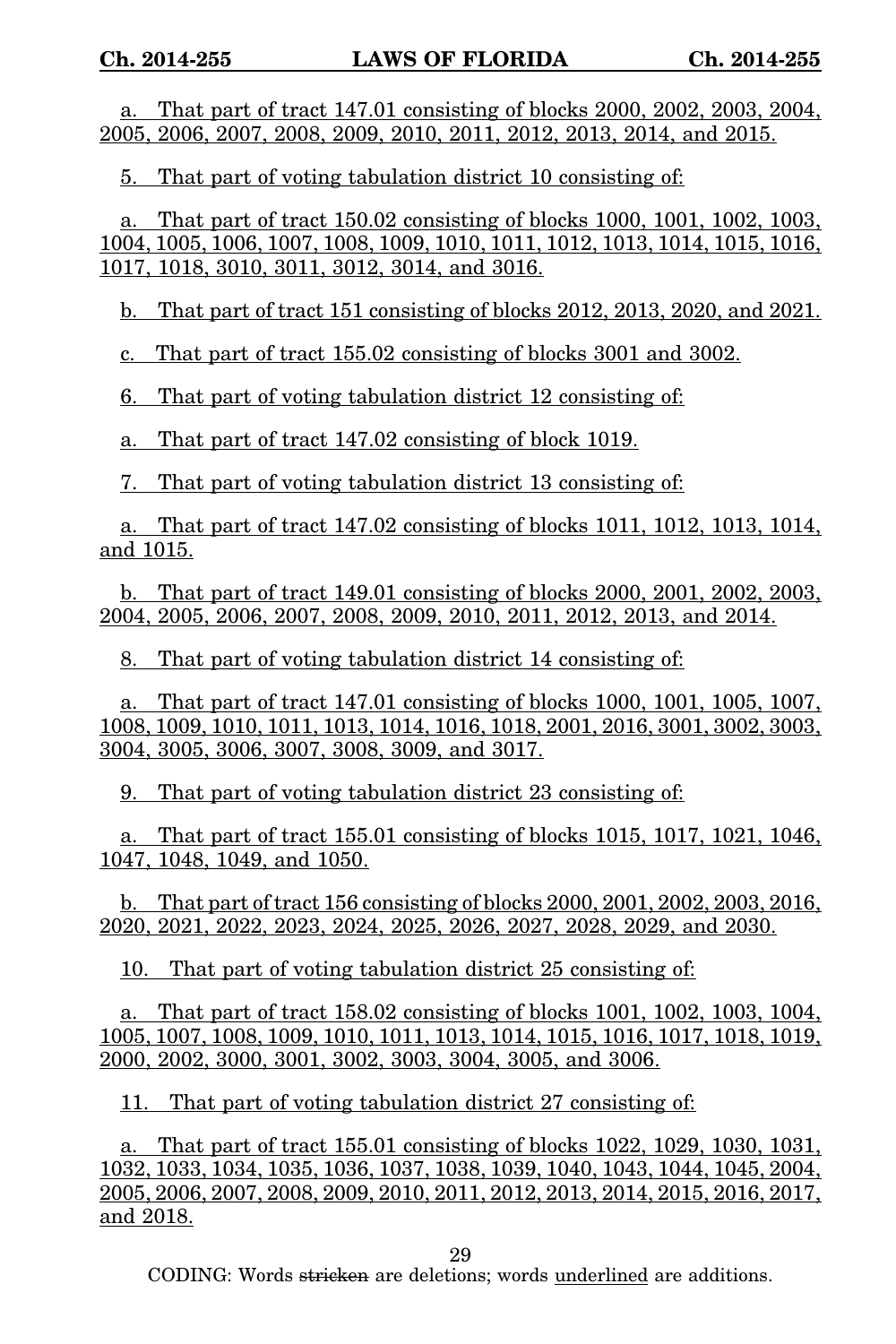b. That part of tract 155.02 consisting of blocks 1020, 2015, 2016, 2017, 2021, and 2022.

12. That part of voting tabulation district 29 consisting of:

a. That part of tract 155.01 consisting of blocks 1001, 1002, 1009, 1010, 1011, 1012, 1013, 1014, and 1016.

b. That part of tract 156 consisting of blocks 1000, 1001, 1003, 1006, 1007, 1008, 1009, 1010, 1011, 1012, 1013, 1014, 1015, 1016, 1017, 1018, 1019, 1020, 1021, 1022, 1023, 1024, 1027, 1028, 1029, 1030, and 1031.

13. That part of voting tabulation district 61 consisting of:

a. That part of tract 157 consisting of blocks 1001, 1002, 2000, 2001, 2002, 2003, 2004, 2005, 2006, 2023, 2024, 2042, 2043, 2044, 3000, 3001, 3002, 3003, 3004, 3005, 3006, 3007, 3008, 3009, 3010, 3011, 3012, 3013, 3014, 3015, 3017, 3019, 3020, 3021, 3022, 3023, 3040, 3041, 3042, 3043, 3044, 3045, and 3046.

14. That part of voting tabulation district 66 consisting of:

a. That part of tract 158.01 consisting of blocks 2000, 2001, 2002, 2003, 2004, 2005, 2006, 2007, 2008, 2013, 2014, 2015, and 2016.

15. That part of voting tabulation district 67 consisting of:

a. That part of tract 158.02 consisting of blocks 1006, 1012, 2001, and 2003.

16. That part of voting tabulation district 69 consisting of:

That part of tract 6 consisting of blocks 1031, 1033, 3000, 3001, 3002, 3003, 3004, 3005, 3006, 3010, 3012, 3013, 3014, 3016, 3017, 3018, 3019, 4000, 4001, 4003, 4004, 4005, 4006, 4007, 4008, 4009, 4011, 4013, 4026, 4027, 4029, 5000, 5001, 5002, 5003, 5004, 5005, 5006, and 5008.

17. That part of voting tabulation district 72 consisting of:

a. That part of tract 6 consisting of blocks 2026, 2027, 2028, 2029, 2030, 2031, 2032, 3009, 3011, 3015, 3020, 3021, and 3022.

18. That part of voting tabulation district 75 consisting of:

a. That part of tract 6 consisting of blocks 5007, 5009, 5010, 5011, 5012, 5013, 5014, 5015, and 5016.

b. That part of tract 157 consisting of blocks 2007, 2008, 2009, 2010, 2011, 2012, 2013, 2014, 2015, 2016, 2017, 2018, 2019, 2020, 2021, 2022, 2025, 2026, 2027, 2028, 2029, 2030, 2031, 2032, 2033, 2034, 2035, 2036, 2037, 2038, 2039, 2040, 2041, 3016, 3018, 3024, 3025, 3026, 3027, 3028, 3029, 3030, 3031, 3032, 3033, 3034, 3035, 3036, 3037, 3038, 3039, and 3047.

30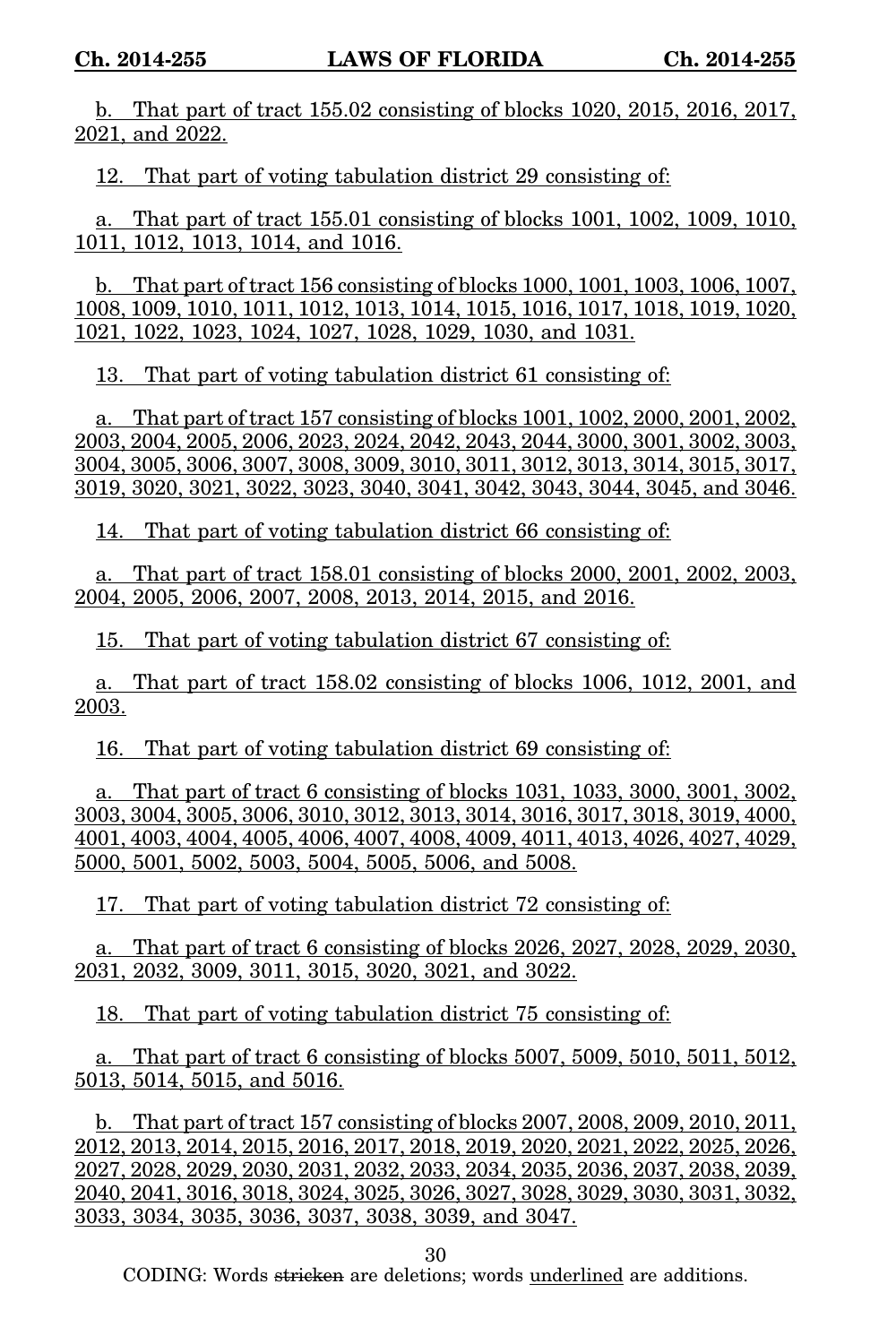c. That part of tract 161 consisting of blocks 3006, 3007, 4005, 4006, 4007, 4008, 4009, 4010, 4011, 4012, 4013, 4014, 4015, 4016, 4017, 4018, 4019, 4020, 4021, 4022, and 4026.

19. That part of voting tabulation district 78 consisting of:

a. That part of tract 164 consisting of blocks 1012 and 1015.

20. That part of voting tabulation district 84 consisting of:

a. That part of tract 164 consisting of block 1029.

21. That part of voting tabulation district 116 consisting of:

a. That part of tract 151 consisting of blocks 2014, 2015, 2016, 2017, 2018, 2019, and 2022.

b. That part of tract 153 consisting of blocks 1012, 2008, 2009, 2010, 2011, 2012, 3000, 3001, 3002, 3003, 3004, 3005, 3006, 3007, 3008, 3009, 3010, 3011, and 3012.

That part of tract 154 consisting of blocks 1031, 2017, 2018, 2026, 2027, 2029, 2030, 2031, 2035, 2036, 2037, 2038, 2039, 2040, 2041, 2042, 2043, 2044, 2045, 2046, 2047, 2048, 2049, 2050, 2051, 2052, 2053, 2054, 2055, 2056, 2057, 2058, 2059, 2060, and 2061.

d. That part of tract 155.01 consisting of block 1000.

e. That part of tract 156 consisting of blocks 1002, 1004, and 1005.

22. That part of voting tabulation district 128 consisting of:

a. That part of tract 152 consisting of block 1008.

b. That part of tract 153 consisting of blocks 1000 and 2007.

c. That part of tract 154 consisting of blocks 2003, 2010, 2011, 2012, 2019, 2020, 2021, 2022, 2023, 2024, 2025, 2032, 2033, and 2034.

23. That part of voting tabulation district 130 consisting of:

a. That part of tract 103.03 consisting of blocks 2000, 2010, 2019, and 2020.

b. That part of tract 103.04 consisting of blocks 1023, 1024, 1030, 1031, 2018, 2019, 2020, 2021, 2024, 2025, 2026, 2027, 2028, 2029, 3000, 3001, 3002, 3003, 3004, 3005, 3006, 3007, 3008, 3009, 3010, and 3011.

24. That part of voting tabulation district 138 consisting of:

a. That part of tract 152 consisting of block 2005.

b. That part of tract 154 consisting of blocks 1028, 1029, and 1030.

31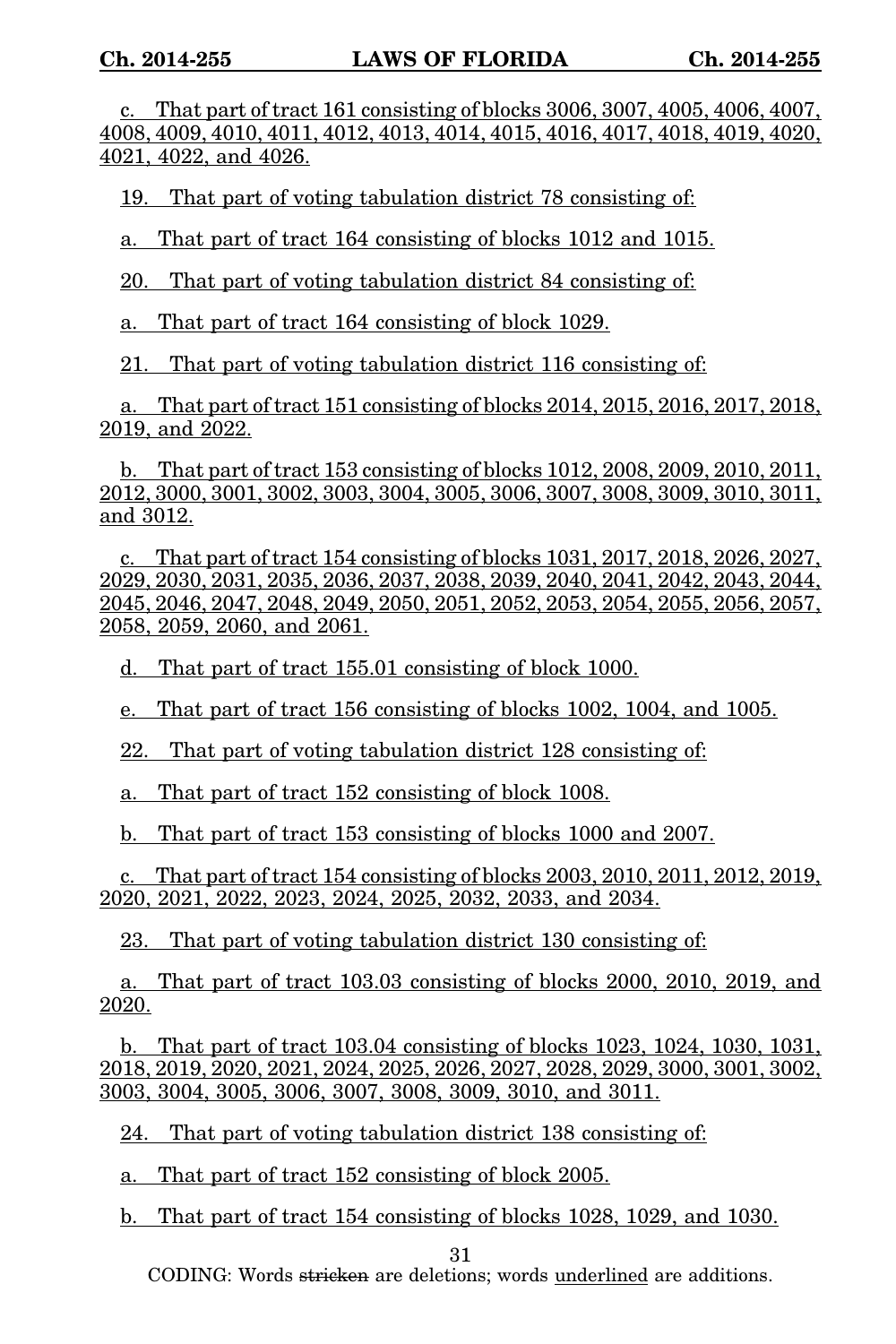25. That part of voting tabulation district 143 consisting of:

a. That part of tract 1 consisting of blocks 1001, 1002, 1003, 1004, 1005, 1006, 1007, 1008, 1009, 1010, 1011, 1012, 1028, 1029, 1030, 1031, 1032, 1033, 1034, 1035, 1037, 1038, 1039, 1040, 1041, 1042, 5000, 5001, 5002, 5003, 5004, 5005, 5006, 5007, 5008, 5009, 5010, 5011, 5012, 5013, 5015, and 5016.

b. That part of tract 14 consisting of blocks 1014, 1015, 1017, 1018, 1021, 1022, 2013, 2014, 2015, 2016, 2017, and 2026.

That part of tract 104.02 consisting of blocks 1043, 1047, 1048, 1049, 1050, 1057, 1058, 1061, and 1062.

26. That part of voting tabulation district 145 consisting of:

a. That part of tract 105 consisting of blocks 2024, 2025, 2026, 2029, 2030, 2031, 2032, 2033, 2034, 2035, 2036, 2037, 2040, 2041, 2042, 2043, 2045, and 4004.

b. That part of tract 107 consisting of blocks 1000, 1003, 1005, 1006, 1007, 1008, 1009, 1013, 1014, 1018, 1021, and 1022.

27. That part of voting tabulation district 157 consisting of:

a. That part of tract 106 consisting of blocks 3002, 3003, 3004, 3005, 3006, 3007, 3008, 3009, 3010, 3011, 3012, 3013, 3014, 3015, 3016, 3017, 3018, 3019, 3020, 3021, 3022, 3023, 3024, 3025, 3026, 3027, 3037, and 3038.

28. That part of voting tabulation district 162 consisting of:

a. That part of tract 104.01 consisting of blocks 2011, 2012, 2013, 2014, and 2015.

b. That part of tract 104.02 consisting of blocks 1016, 1017, 1018, 1019, 1020, 1021, 1022, 1023, 1024, 1025, 1026, 1027, 1028, 1029, 1030, 1038, 1039, 1040, 1041, 1042, 1046, 1051, 1059, 1060, 2000, 2001, 2002, 2003, 2004, 2005, 2006, 2007, 2008, 2009, 2010, 2011, 2012, 2013, 2014, 2015, 2016, 2017, 2018, 2019, 2020, 2021, 2022, 2023, 3000, 3001, 3003, 3004, 3005, 3006, 3007, 3008, 3009, 3010, and 3011.

29. That part of voting tabulation district 164 consisting of:

a. That part of tract 25.01 consisting of blocks 3003, 3004, and 3007.

b. That part of tract 25.02 consisting of blocks 4000, 4001, and 4006.

30. That part of voting tabulation district 172 consisting of:

a. That part of tract 123 consisting of blocks 3001, 3002, 3003, 3004, and 3005.

31. That part of voting tabulation district 177 consisting of:

32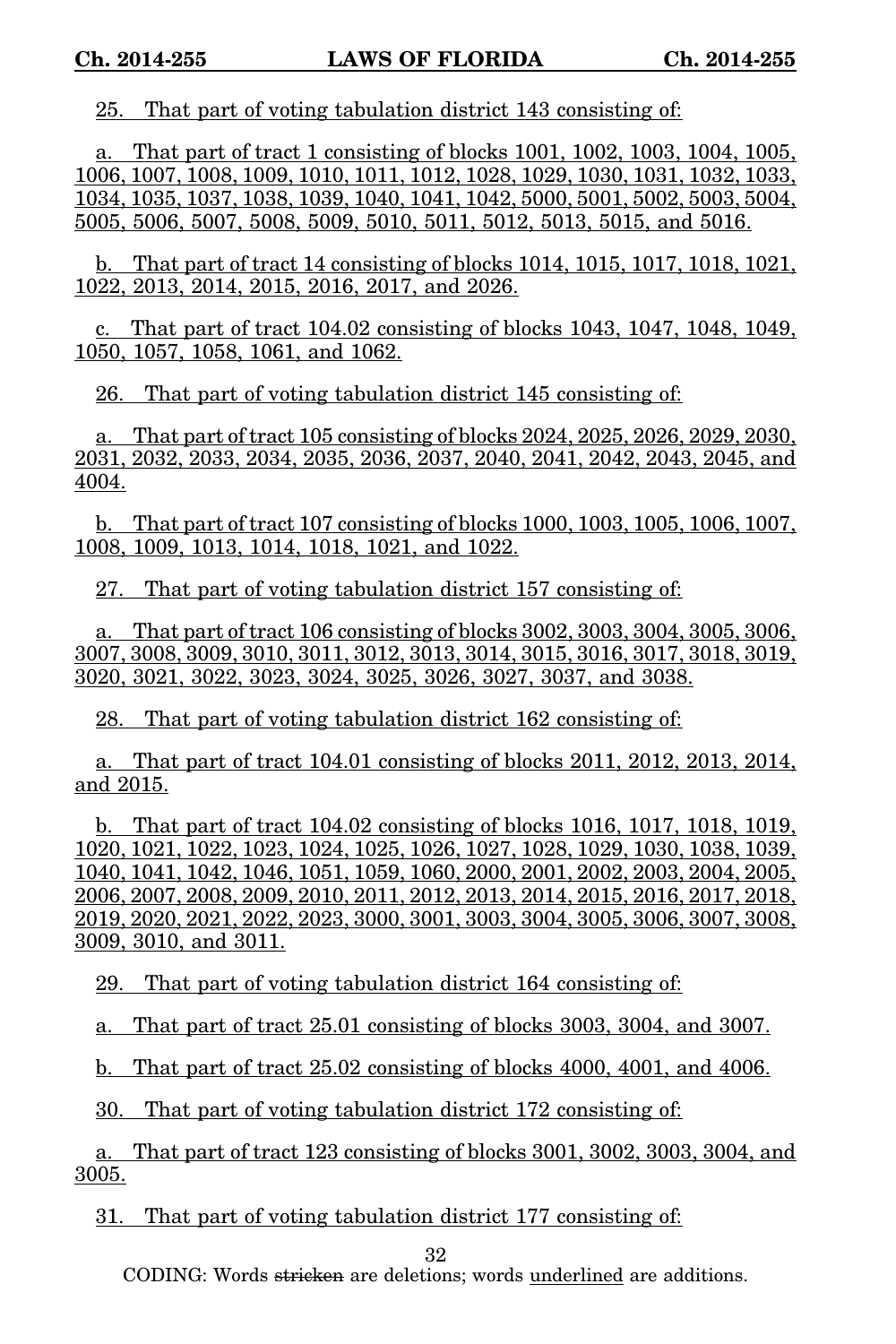That part of tract 122 consisting of blocks 2001, 2002, 2003, 2004, 2005, 2006, 2007, 2008, 4011, 4012, 4013, 4019, 4020, 4027, 4028, 4029, 4030, 4031, 4032, 4033, 4034, 4035, 4036, 4037, 4038, 4039, 4046, 4047, and 4048.

32. That part of voting tabulation district 184 consisting of:

a. That part of tract 6 consisting of blocks 2013, 2014, 2015, 2016, 2017, 2018, 2019, 2023, 2024, 2025, 3007, 3008, 4010, 4012, and 4025.

b. That part of tract 171 consisting of block 1057.

c. That part of tract 172 consisting of blocks 1209 and 1229.

33. That part of voting tabulation district 186 consisting of:

a. That part of tract 21.01 consisting of block 2014.

b. That part of tract 25.01 consisting of blocks 4000, 4001, 4002, 4005, 4006, 4007, 4008, 4009, 4010, 4011, 4012, 4013, 4014, 4015, 4016, and 4027.

c. That part of tract 26 consisting of blocks 1116, 1117, 1126, and 3041.

d. That part of tract 171 consisting of blocks 1040, 1041, 1073, 1074, 5000, 5001, 5002, 5003, and 5007.

34. That part of voting tabulation district 187 consisting of:

a. That part of tract 125 consisting of blocks 1000, 1001, 1002, 2000, and 2008.

b. That part of tract 126.01 consisting of blocks 1000, 1001, 1002, 1003, 1004, 1005, 1006, and 1007.

c. That part of tract 126.02 consisting of blocks 1000, 1001, 1002, 1003, 1024, 1025, 1026, 1027, 2000, 2001, 2002, 2003, and 2004.

35. That part of voting tabulation district 191 consisting of:

a. That part of tract 125 consisting of blocks 1003, 1004, 1005, 1006, 1007, 1008, 1009, 1010, 1011, 1014, 1017, 1018, 1019, and 1025.

b. That part of tract 126.02 consisting of blocks 2005, 2006, 2007, 2008, 2009, 2010, 2011, 2012, 2013, 2014, 2015, 2016, 2017, 2018, 2019, 2020, 2021, 2022, 2023, 2024, 2025, and 2026.

36. That part of voting tabulation district 192 consisting of:

a. That part of tract 119.01 consisting of blocks 1000, 1049, 1050, and 1051.

b. That part of tract 120 consisting of blocks 1000, 1001, 1002, 1003, 1008, 1016, 1017, 1018, and 1019.

33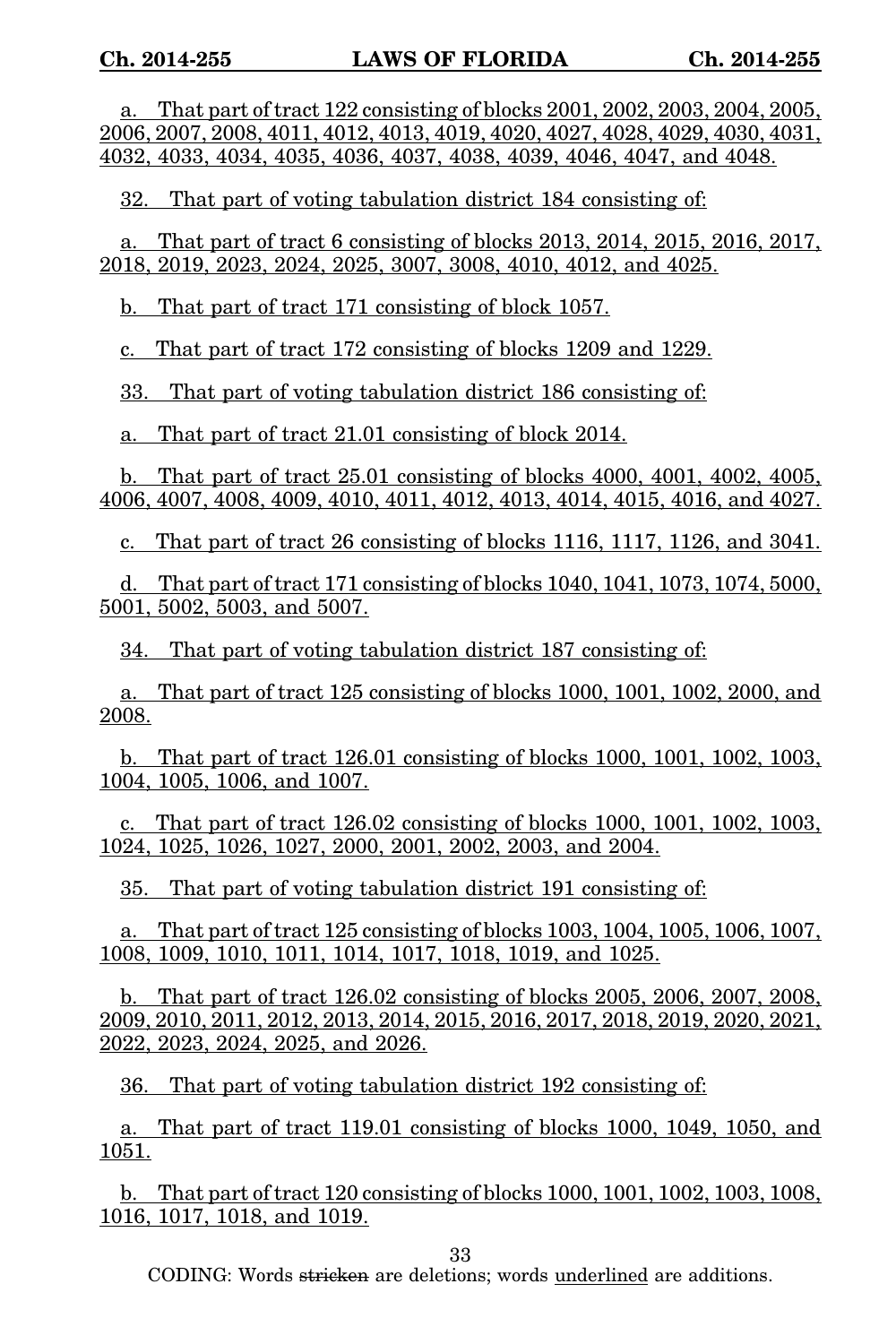c. That part of tract 121 consisting of blocks 1013, 1015, 1016, 1017, 1018, 1019, 1020, 1021, 1022, 1023, 1024, 1025, 1026, 1027, 1028, 1029, 1030, 1031, 1032, 1033, 1034, 1035, 1131, 1132, 1133, 1134, 1135, 1136, 1137, and 1138.

37. That part of voting tabulation district 198 consisting of:

a. That part of tract 27.01 consisting of block 1000.

b. That part of tract 106 consisting of block 3049.

c. That part of tract 117 consisting of blocks 1000, 1003, 1004, 1048, 1049, 1050, 1058, 1059, 2000, 2001, 2010, 2011, 2012, 2013, 2014, 2015, 2016, 2017, 2018, 2019, 2020, 2021, 2022, 2023, 2024, 2040, 2041, 2042, 2043, and 2044.

38. That part of voting tabulation district 200 consisting of:

a. That part of tract 126.02 consisting of block 1017.

b. That part of tract 127.03 consisting of blocks 2000, 2002, 2003, 2006, and 2023.

c. That part of tract 127.04 consisting of blocks 1000, 1001, 2000, 2001, 2002, 2003, 2004, and 2005.

d. That part of tract 128 consisting of blocks 3026, 3027, 3028, 3031, 3035, 4000, 4001, 4002, 4003, 4004, 4005, 4006, 4007, and 4012.

39. That part of voting tabulation district 205 consisting of:

a. That part of tract 126.02 consisting of block 1015.

40. That part of voting tabulation district 211 consisting of:

a. That part of tract 103.04 consisting of blocks 1003, 1004, 2000, 2001, and 2003.

41. That part of voting tabulation district 213 consisting of:

a. That part of tract 103.01 consisting of blocks 1052 and 1053.

b. That part of tract 103.03 consisting of blocks 1000, 1001, 1004, 1010, 1011, 1012, 1013, 1014, 1015, 1016, 1017, 1018, 1019, 1020, 1021, 1022, 1023, 1024, 1037, 1038, 1039, 1040, 1041, 1042, 1043, 1044, 1045, 1046, 1047, 1048, 1049, 1050, 1051, and 1052.

c. That part of tract 105 consisting of blocks 1000, 1035, 1039, 1040, 1041, 1042, 1043, 1044, 1045, 1046, 1047, 1048, 1049, 1053, 1054, 1055, 1056, 1057, 1058, 1059, 1060, 1061, 1062, 1063, 1064, 1065, 1066, 1067, 1068, 1069, 1070, 1071, 1072, 1073, 1074, 1075, 1076, 1077, 1078, 1079, 1080, 1081, 1082, 1083, 1084, 1085, 1086, 1087, 1088, and 1089.

42. That part of voting tabulation district 215 consisting of:

34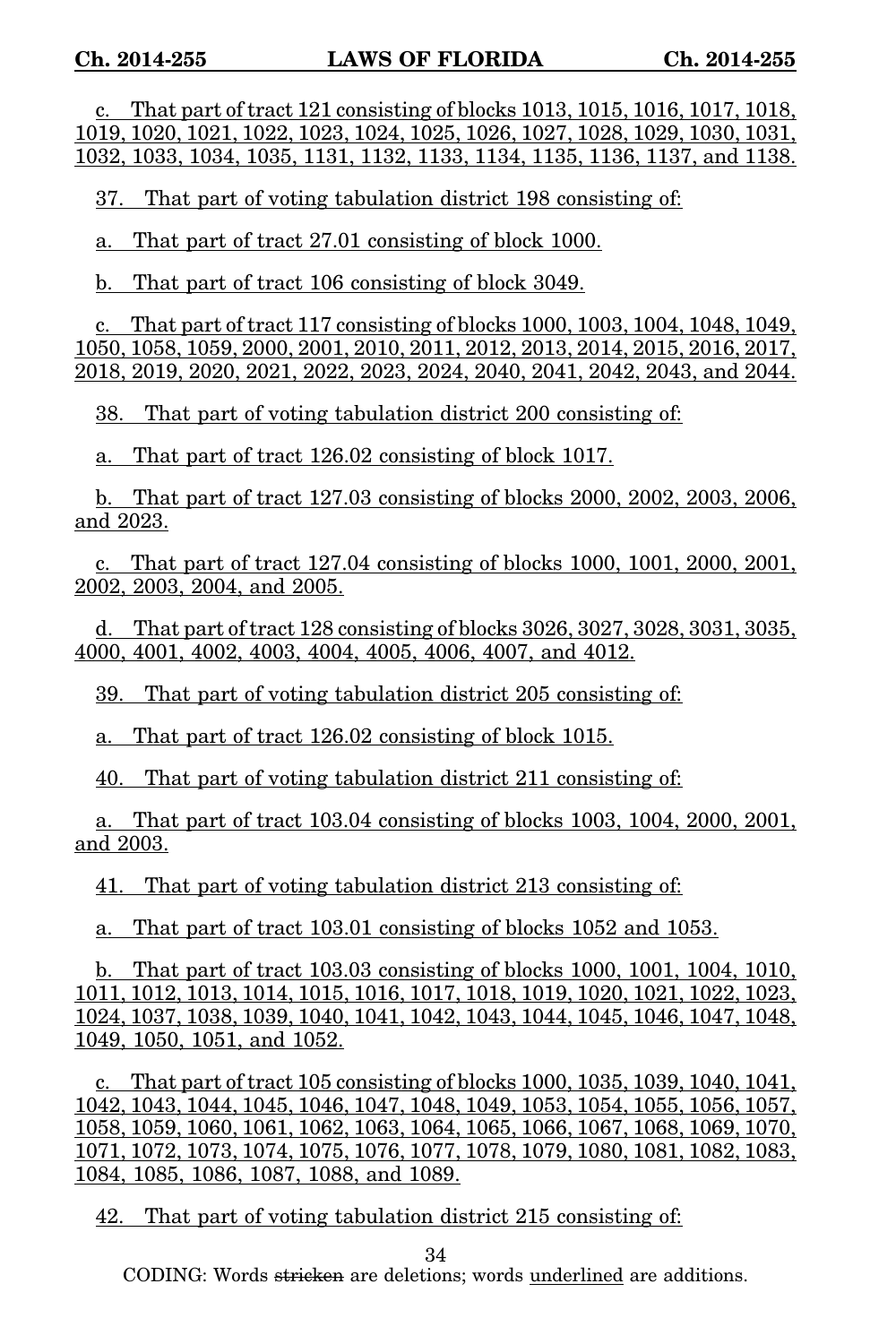That part of tract 105 consisting of blocks 1028, 1029, 1030, 1032, 1037, 1038, 5014, 5017, 5032, 5033, 5034, 5035, 5036, and 5037.

43. That part of voting tabulation district 229 consisting of:

a. That part of tract 122 consisting of blocks 4021, 4022, and 4024.

b. That part of tract 126.01 consisting of blocks 2002, 2004, 2006, 2007, 2008, 2009, 2011, 2012, 2016, 2017, and 2018.

44. That part of voting tabulation district 235 consisting of:

a. That part of tract 127.02 consisting of blocks 3000, 3001, 3002, 3003, 3004, 3005, 3006, 3007, 3008, 3009, 3011, 3012, 3013, 3014, and 3020.

b. That part of tract 127.03 consisting of blocks 1022, 1023, 1024, and 1026.

45. That part of voting tabulation district 237 consisting of:

a. That part of tract 127.02 consisting of blocks 2002, 2003, 2004, 2005, 2006, 2007, and 2008.

b. That part of tract 127.03 consisting of block 2005.

46. That part of voting tabulation district 238 consisting of:

a. That part of tract 127.02 consisting of blocks 1000, 1001, 1002, 1003, 1004, 1005, 1006, 1007, 1008, 1009, 1010, 1011, 1012, 1013, 1014, 1015, 1016, 1017, 1018, 1019, 1020, 1021, 1022, 1023, 1024, 1025, 1026, 1027, 1028, 1029, 1030, 1031, 1032, 1033, 1034, 1035, 1038, 1039, 1040, 1041, 1042, 1043, 1044, 1045, 1046, 1047, 1048, 1049, 3015, 3016, 3017, and 3018.

b. That part of tract 127.04 consisting of blocks 1004, 1005, 1006, 1008, 1009, 1010, 1011, 1012, 1013, 1014, 1015, 1016, 1017, 2018, 2019, 2020, and 2021.

47. That part of voting tabulation district 241 consisting of:

a. That part of tract 127.02 consisting of block 3019.

b. That part of tract 137.21 consisting of blocks 2009, 2010, 2011, and 2012.

48. That part of voting tabulation district 245 consisting of:

a. That part of tract 137.23 consisting of block 1022.

49. That part of voting tabulation district 275 consisting of:

a. That part of tract 25.01 consisting of blocks 1023, 1024, 1027, 2024, and 2027.

35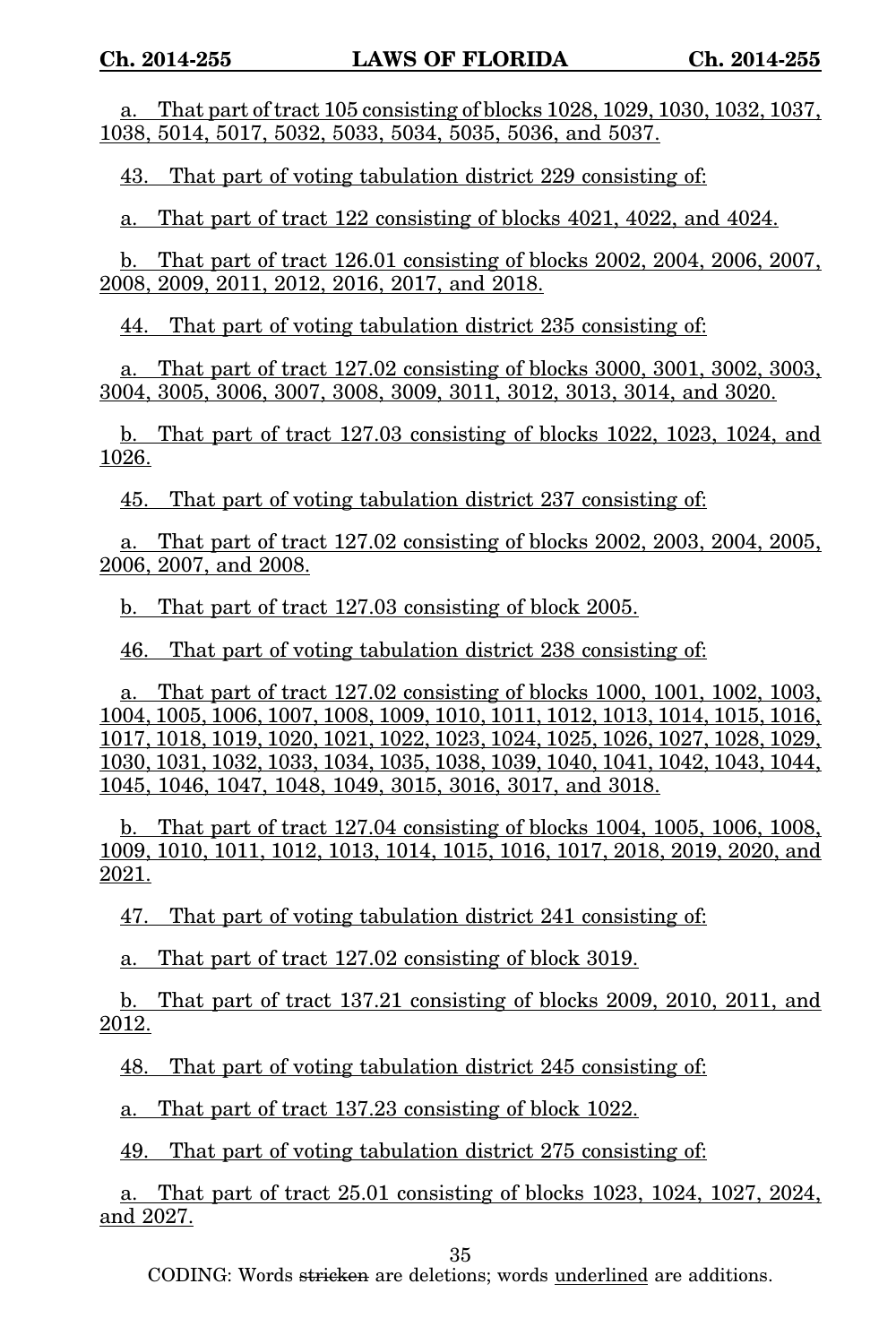50. That part of voting tabulation district 277 consisting of:

a. That part of tract 135.03 consisting of blocks 4000, 4001, 4002, and 4003.

51. That part of voting tabulation district 280 consisting of:

a. That part of tract 131 consisting of block 1000.

b. That part of tract 132 consisting of block 1126.

52. That part of voting tabulation district 288 consisting of:

a. That part of tract 171 consisting of blocks 1069, 1081, 1087, 1098, and 1099.

(d) That part of Lake County consisting of:

1. All of voting tabulation districts 1, 2, 3, 4, 5, 6, 7, 9, and 119.

2. That part of voting tabulation district 8 consisting of:

a. That part of tract 309.02 consisting of blocks 4004, 4005, 4006, 4007, 4008, 4009, 4010, 4011, 4012, 4013, 4014, 4015, 4016, 4017, 4018, 4019, 4020, 4021, 4022, 4023, 4024, 4025, 4026, 4027, 4028, 4029, 4030, 4031, 4032, 4033, 4034, 4035, 4036, 4037, 4038, 4039, 4040, 4041, 4042, 4043, 4044, 4045, 4046, 4047, 4048, 4049, 4050, 4051, 4052, 4053, 4054, 4055, 4056, 4057, 4058, 4059, 4060, 4061, 4062, 4063, 4064, 4065, 4066, 4067, and 4068.

3. That part of voting tabulation district 116 consisting of:

a. That part of tract 301.07 consisting of blocks 2055, 2056, 2057, and 2080.

b. That part of tract 301.08 consisting of blocks 1004, 1005, 1006, 1007, 1008, 1009, 1010, 1011, 1012, 1013, 1014, 1015, 1016, 1017, 1018, 1019, 1020, 1021, 1022, 1023, 1041, 1062, 1063, 1064, and 1065.

4. That part of voting tabulation district 118 consisting of:

That part of tract 309.02 consisting of blocks 3004, 3006, 3007, 3008, 3009, 3010, 3011, 3012, 3013, 3014, 3015, 3016, 3017, 3018, 3019, 3020, 3021, 3022, 3023, 3024, 3025, 3026, 3027, 3028, 3029, 3030, 3031, 3032, and 3033.

(e) That part of Marion County consisting of:

1. All of voting tabulation districts 27, 28, 29, 30, and 31.

2. That part of voting tabulation district 26 consisting of:

a. That part of tract 2 consisting of blocks 1000, 1001, 1002, 1003, 1004, 1005, 1006, 1027, 1028, 1029, 1030, 1031, 1032, 1033, 1034, 1035, 1036, 1037, 1038, 1039, 1040, 1041, 1042, 1043, 1044, 1045, 1046, 1047, 1048, 1050, 1051,

36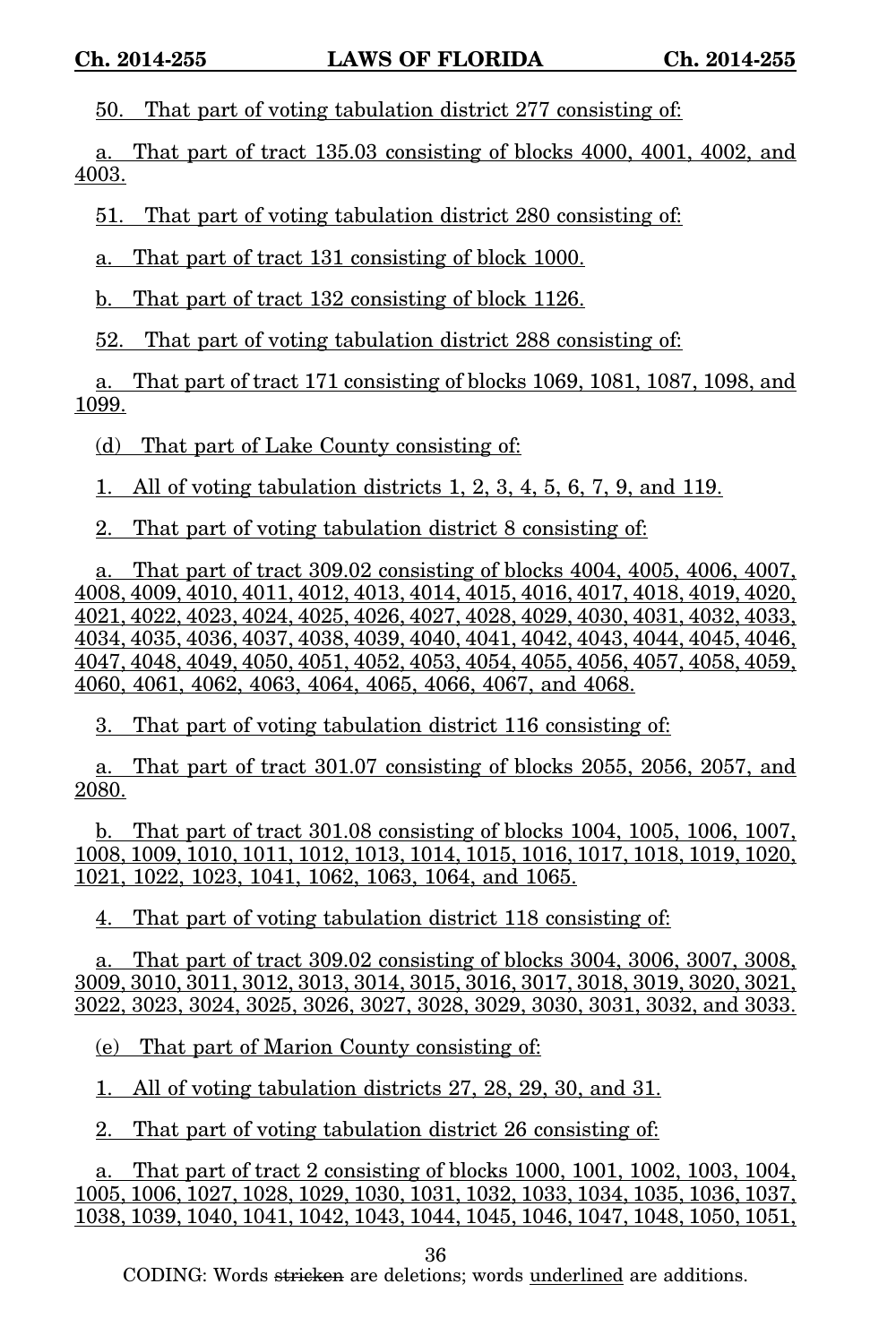1052, 3000, 3001, 3002, 3003, 3004, 3005, 3006, 3007, 3008, 3009, 3010, 3011, 3012, 3013, 3014, 3015, 3016, 3017, 3018, 3019, 3020, 3021, 3022, 3023, 3024, 3025, 3026, 3027, 3028, 3029, 3030, 3031, 3032, 3033, 3034, 3035, 3036, 3037, 3038, 3039, 3040, 3041, 3042, 3043, 3044, 3045, 3046, 3047, 3048, 3049, 3050, 3051, 3052, 3053, 3054, 3055, 3056, 3057, 3058, 3059, 3060, 3061, 3062, 3063, 3064, 3065, 3066, 3067, 3068, 3069, 3070, 3071, 3072, 3073, 3074, 3075, 3076, 3080, and 4062.

3. That part of voting tabulation district 32 consisting of:

a. That part of tract 4.02 consisting of blocks 2143, 2144, 2145, 2152, 2153, 2157, 2158, 2159, 2160, 2161, 2162, 2163, 2164, 2165, 2166, 2167, 2168, 2169, 2170, 2171, 2172, 2173, 2174, 2175, 2176, 2177, 2178, 2179, 2180, 2181, 2195, 2200, 3080, 3081, 3082, 3083, 3084, 3085, 3086, 3087, 3088, 3089, 3090, 3091, 3092, 3093, 3094, 3095, 3096, 3097, 3098, 3099, 3100, 3103, 3104, 3105, 3106, 4003, 4004, 4005, 4006, 4007, 4008, 4009, 4010, 4011, 4012, 4013, 4014, 4015, 4016, and 4017.

b. That part of tract 5.01 consisting of blocks 1208, 1209, 1210, 1211, 1214, 1215, 1216, 1217, 1218, 1219, 1220, 1221, 1223, 1240, and 1241.

4. That part of voting tabulation district 34 consisting of:

a. That part of tract 5.02 consisting of block 1193.

b. That part of tract 6.01 consisting of blocks 2000, 2001, 2002, 2003, 2004, 2005, 2006, 2007, 2008, 2009, 2010, 2011, 2012, 2013, 2014, 2015, 2016, 2017, 2018, 2019, 2020, 2021, 2022, 2023, 2024, 2025, 2039, 2046, 2047, 2056, 2057, 2058, 2059, 2060, 2061, 2062, 2063, 2064, 2065, 2066, 2067, 2068, 2069, 2070, 2071, 2072, 2073, 2074, 2075, 2076, 2077, 2078, 2079, 2080, 2081, 2082, 2083, 2084, 2085, 2086, 2087, 2088, 2089, 2090, 2091, 2092, 2093, 2094, 2095, 2096, 2097, 2098, 2099, 2100, 2101, 2102, 2103, 2104, 2105, 2106, 2107, 2108, 2109, 2110, 2111, 2112, 2113, 2114, 2115, 2116, 2117, 2118, 2119, 2120, 2121, 2122, 2123, 2124, 2125, 2126, 2127, 2128, 2129, 2130, 2131, 2132, 2133, 2134, 2135, 2137, 2138, 2139, 2141, and 2142.

5. That part of voting tabulation district 43 consisting of:

a. That part of tract 2 consisting of blocks 4063, 4064, 4065, 4066, 4067, 4068, 4069, 4070, 4071, 4072, 4073, 4074, 4079, 4080, 6000, 6001, 6002, 6003, 6004, 6005, 6006, 6007, and 6008.

b. That part of tract 4.02 consisting of block 1071.

6. That part of voting tabulation district 53 consisting of:

a. That part of tract 6.04 consisting of blocks 2000, 2001, 2002, 2003, 2004, 2005, 2006, 2007, 2008, 2009, 2010, 2011, 2012, 2013, 2014, 2015, 2016, 2017, 2018, 2019, 2020, 2021, 2022, 2023, 2024, 2025, 2026, 2027, 2028, 2029, 2030, 2031, 2032, 2033, 2034, 2035, 2036, 2037, 2038, 2039, 2040, 2041, 2042, 2043, 2044, 2045, 2046, 2047, 2048, 2049, 2050, 2051, 2052, 2053, 2054, 2055,

37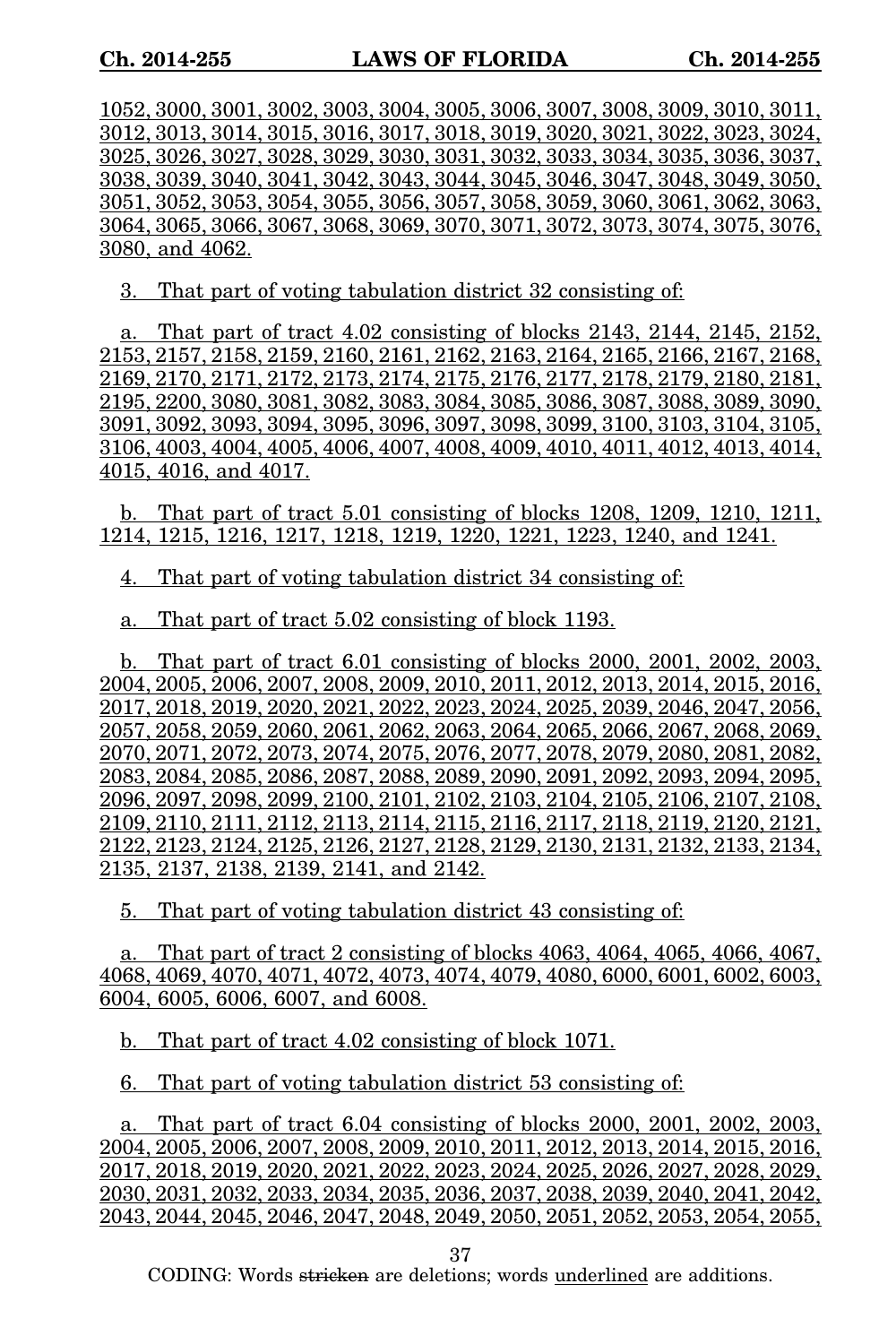2057, 2076, 2077, 2078, 2079, 2080, 2081, 2082, 2084, 2087, 2088, 2089, 2148, 2150, and 2151.

b. That part of tract 9800 consisting of blocks 1000, 1001, 1002, 1003, 1004, 1005, 1006, 1007, 1008, 1009, 1010, and 1011.

7. That part of voting tabulation district 74 consisting of:

a. That part of tract 6.04 consisting of blocks 2069 and 2070.

8. That part of voting tabulation district 83 consisting of:

a. That part of tract 6.02 consisting of blocks 4000, 4001, 4002, 4003, 4004, 4005, 4006, 4030, 4031, 4032, 4033, 4034, 4035, 4036, 4037, 4038, 4039, 4040, 4041, 4042, 4043, 4044, 4045, 4046, 4047, 4048, 4049, 4050, 4051, 4052, 4053, 4054, 4055, 4056, 4082, and 4083.

(f) That part of Orange County consisting of:

1. All of voting tabulation districts 2, 3, 60, 64, 65, 68, 69, 70, 71, 72, 73, 74, 78, 79, 80, 83, 84, 86, 87, 88, 89, 90, 92, 96, 260, 261, 262, 263, 264, 265, 266, 267, 270, 271, 272, 273, 274, 275, 276, 277, 278, 279, 280, 281, 283, 288, and 289.

2. That part of voting tabulation district 23 consisting of:

a. That part of tract 148.04 consisting of blocks 1080, 1081, 1082, 1083, 1084, and 1085.

3. That part of voting tabulation district 29 consisting of:

a. That part of tract 150.04 consisting of blocks 1000, 1001, 1002, 1003, 1004, 1005, 1006, 1007, 1008, 1009, 1010, 1011, 1012, 1013, 1014, 1015, 1016, 1017, 1018, 1019, 1020, 1021, 1022, 1023, 1024, 1025, 1026, 1027, 1028, 1029, 1030, 1031, 1032, 1033, 1034, 1035, 1036, 1037, 1038, 1039, 1040, 1041, 1042, 1043, 1044, 1045, 1046, 1047, 1048, 1049, 1050, 1051, 1052, 1053, 1054, 1055, 1056, 1057, 1058, 1059, 1064, 1065, 1107, 1108, 1109, and 1114.

b. That part of tract 175.01 consisting of blocks 2040, 2041, 2042, 2043, 2044, 2045, 2046, 2047, 2048, 2049, 2050, 2051, 2052, 2053, 2054, 2055, 2056, 2059, 2061, 2062, 2063, 2064, 2065, 2066, 2067, 2154, 2155, 2157, 2159, 2170, 2171, and 2172.

4. That part of voting tabulation district 32 consisting of:

a. That part of tract 175.01 consisting of blocks 2068, 2069, 2070, 2071, 2072, 2073, 2074, 2075, 2076, 2077, 2078, 2079, 2095, 2096, 2097, 2100, 2122, 2123, 2124, 2125, 2126, 2127, 2128, 2129, 2130, 2131, 2132, 2133, 2134, 2135, 2136, 2137, 2138, 2139, 2140, 2141, 2142, 2143, 2144, 2145, 2146, 2147, 2148, 2149, 2150, 2151, 3051, 3052, 3053, 3054, 3055, 3056, 3057, 3058, 3059, 3060, 3061, 3062, 3063, 3064, 3065, 3066, 3067, 3068, 3069, 3070, 3071, 3072, 3073, 3074, 3075, 3076, 3077, 3078, 3079, 3080, 3081, 3083, 3084, 3085, and 3086.

38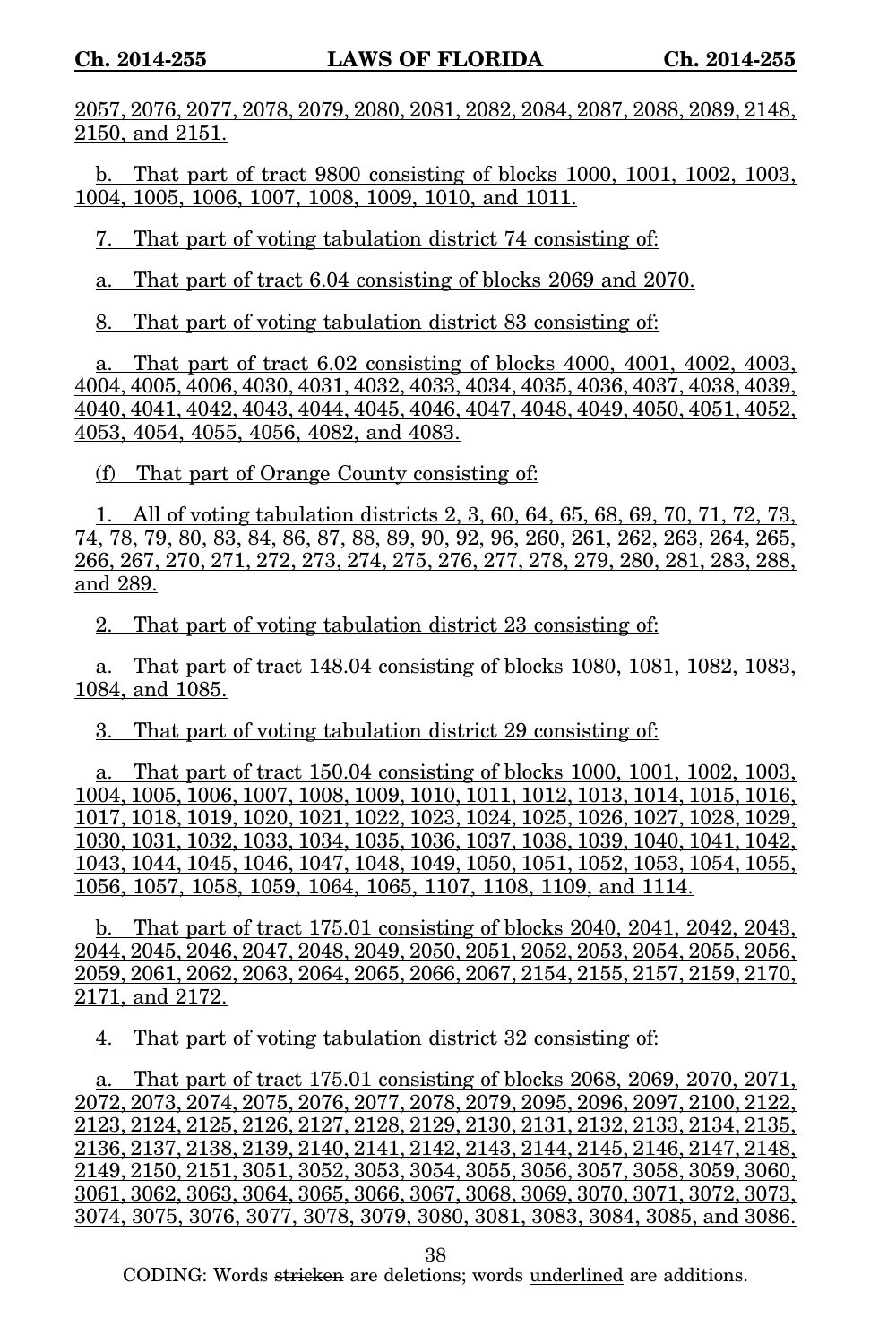5. That part of voting tabulation district 33 consisting of:

a. That part of tract 150.04 consisting of blocks 1060, 1061, 1062, 1063, 1066, 1067, 1068, 1069, 1070, 1071, 1072, 1073, 1074, 1075, 1076, 1077, 1078, 1079, 1080, 1081, 1082, 1083, 1084, 1085, 1086, 1087, 1088, 1089, 1090, 1091, 1092, 1093, 1094, 1095, 1096, 1097, 1098, 1099, 1100, 1101, 1102, 1103, 1104, 1106, 1110, 1111, 1112, and 1113.

6. That part of voting tabulation district 42 consisting of:

a. That part of tract 149.06 consisting of blocks 1000, 1001, 1002, 1003, 1004, 1005, 1006, 1007, 1008, 1009, 1010, 1011, 1012, 1013, 1014, 1015, 1016, 1017, 1018, 1019, 1020, and 1050.

b. That part of tract 150.04 consisting of block 1105.

c. That part of tract 181 consisting of blocks 1000, 1001, 1003, 1004, 1060, and 1061.

7. That part of voting tabulation district 48 consisting of:

a. That part of tract 147.02 consisting of blocks 1000, 1001, 1002, 1003, 1004, 1005, 1006, 1007, 1008, 1009, 1010, 1011, 1012, 1013, 1014, 1015, 1016, 1017, 1018, 1019, 1020, 1021, 1022, 1023, 1024, 1025, 1026, 1027, 1028, 1029, 1030, 1031, 1032, 1033, 1034, 1035, 1036, 1037, 1038, 1039, 1040, 1041, 1042, 1043, 1044, 1045, 1046, 1047, 1048, 1049, 1050, 1051, 1052, 1053, 1054, 1055, and 1056.

8. That part of voting tabulation district 58 consisting of:

a. That part of tract 152.02 consisting of blocks 3004, 3020, 3021, 3026, 3027, 3028, 3029, 3030, 3031, 3032, 3035, and 3036.

9. That part of voting tabulation district 59 consisting of:

a. That part of tract 152.01 consisting of blocks 2069, 2070, 2071, 2076, 2077, 2093, 2094, 2096, 2102, and 2103.

10. That part of voting tabulation district 61 consisting of:

a. That part of tract 152.02 consisting of blocks 1011, 1012, 1013, 1014, 1015, 1016, 1017, 1018, 1019, 1020, 1021, 1022, 1023, 1024, 1025, 1027, 1028, 1029, 1030, 1031, 1032, 1033, 1034, 2000, 2001, 2002, 2003, 2004, 2005, 2006, 2007, 2008, 2009, 2010, 2011, 2012, 2013, 2014, 2015, 2016, 2017, 2018, 2019, 2020, 2021, 2022, 2023, 2024, 2025, 2026, 3000, 3001, 3002, 3003, 3022, 3023, 3024, and 3025.

b. That part of tract 180 consisting of blocks 2046, 2049, 2050, 2051, and 2052.

11. That part of voting tabulation district 62 consisting of:

39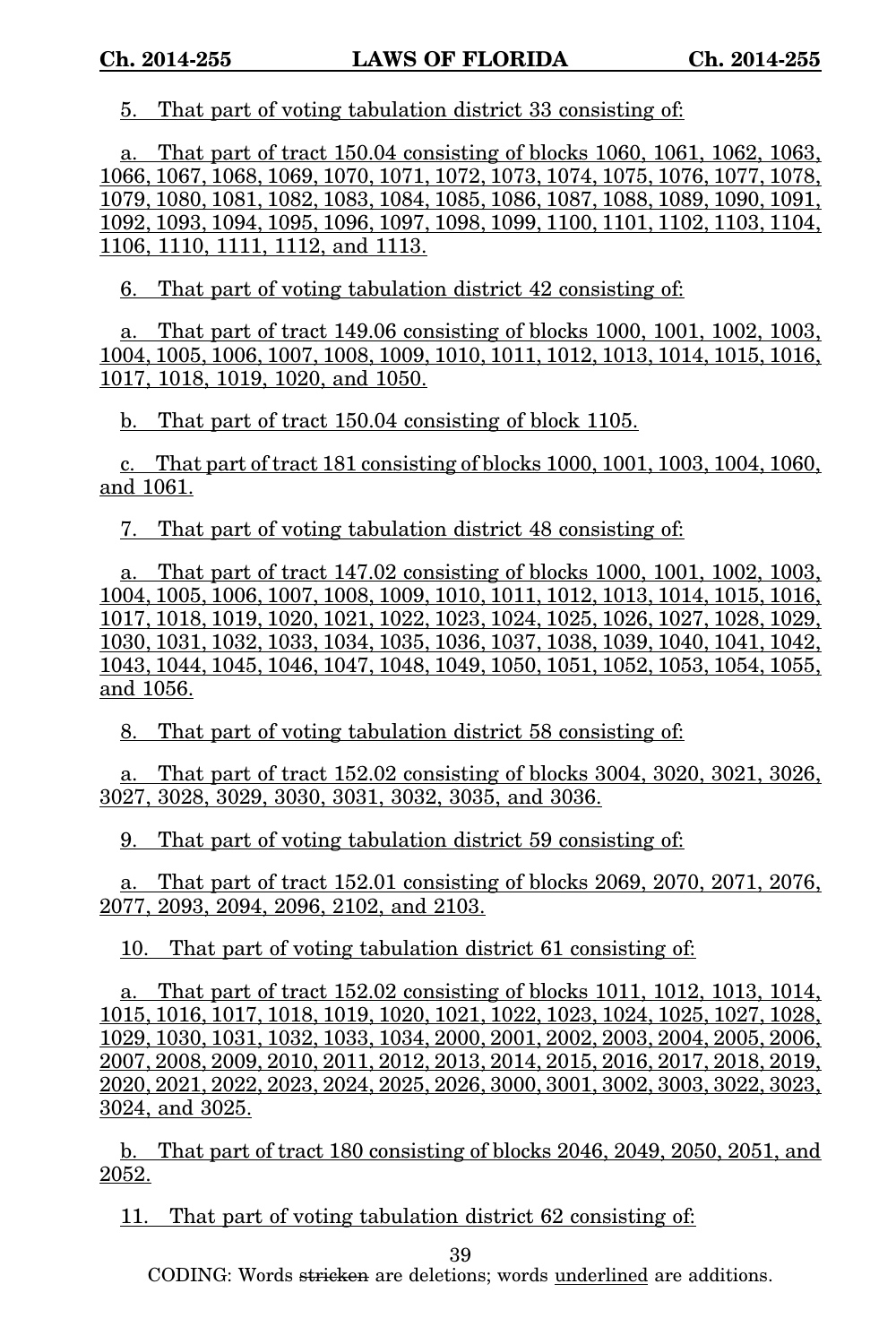a. That part of tract 151.04 consisting of block 1037.

12. That part of voting tabulation district 66 consisting of:

a. That part of tract 151.06 consisting of blocks 3004, 3005, 3006, 3007, 3008, 3009, and 3010.

13. That part of voting tabulation district 81 consisting of:

a. That part of tract 177.01 consisting of blocks 1000, 1001, 1002, 1003, 1004, 1005, 1006, 1007, 1008, 1009, 1010, 1011, 1012, 1013, 1014, 1015, 1016, 1017, 1018, 1019, 1020, 1021, 1022, 1023, 1024, 1025, 1026, 1027, 1028, 1029, 1030, 1031, 1032, 1033, 1034, 1035, 1036, 1037, 1038, 1039, 1040, 1041, 1042, 1043, 1044, 1045, 1046, 1047, and 1048.

b. That part of tract 177.02 consisting of blocks 1023, 1030, 1031, 1032, 1033, 1049, 1050, and 1051.

14. That part of voting tabulation district 82 consisting of:

a. That part of tract 176 consisting of blocks 3000, 3001, 3002, 3003, 3004, 3005, 3006, 3007, 3008, 3009, 3010, 3011, 3012, 3013, 3014, 3015, 3017, 3021, 3022, and 3046.

b. That part of tract 177.01 consisting of blocks 1049, 1050, 1051, 1052, 1053, 1054, 1055, and 1056.

c. That part of tract 177.03 consisting of blocks 1016, 1039, 1040, 1041, 1042, 1043, 2000, 2001, 2002, 2003, 2004, 2005, 2006, 2007, 2008, 2009, 2010, 2011, 2012, 2013, 2014, 2015, 2016, 2017, 2018, 2019, 2020, 2021, 2022, 2023, 2024, 2025, 2026, 2027, 2028, 2029, 2030, 2031, 2032, 2033, 2034, 2035, 2036, 2037, 2038, 2039, 2040, 2041, 2042, 2043, 3000, 3001, 3002, 3003, 3004, 3005, 3006, 3007, 3008, 3009, 3013, 3035, 3036, 3052, 3053, 3054, 3055, and 3056.

d. That part of tract 178.02 consisting of blocks 1076, 1077, 1078, 1079, 1080, 1081, 1082, 1083, 1084, 1085, 1086, 1087, and 1092.

15. That part of voting tabulation district 85 consisting of:

a. That part of tract 178.04 consisting of blocks 2000, 2001, 2002, 2003, 2004, 2005, 2006, 2007, 2008, 2009, 2010, 2011, 2012, 2013, 2014, 2015, 2016, 2017, 2018, 2019, 2020, 2021, 2022, 2023, 2024, 2025, 2026, 2027, 2028, 2029, 2030, 2031, 2032, 2033, 2034, 2035, 2036, 2037, 2038, 2039, 2040, 2041, 2042, 2043, 2044, 2045, 2046, 2047, 2048, 2049, and 2050.

b. That part of tract 178.05 consisting of blocks 1057 and 1058.

16. That part of voting tabulation district 210 consisting of:

a. That part of tract 126 consisting of blocks 3054 and 3056.

17. That part of voting tabulation district 268 consisting of:

40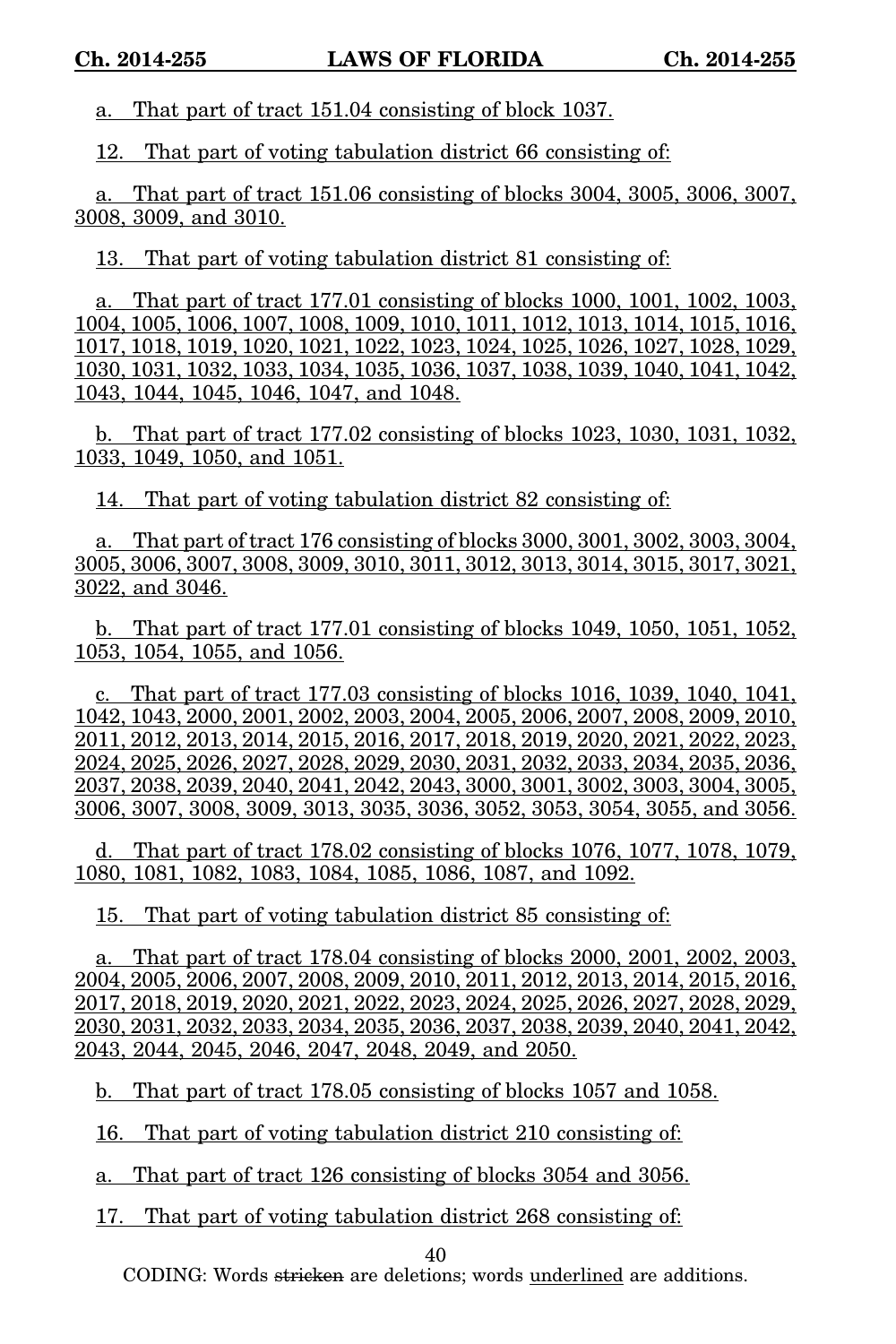That part of tract 169.07 consisting of blocks 1020, 1025, 1026, 1029, 2000, 2001, 2002, 2003, 2004, 2005, 2007, and 2008.

18. That part of voting tabulation district 282 consisting of:

a. That part of tract 169.04 consisting of blocks 1000, 1001, 1002, 1003, 1004, 1005, 1006, 1007, 1008, 1009, 1010, 1011, 1012, 1013, 1014, 1015, 1017, 1018, 1019, 1020, 1021, 1022, 1023, 1024, 1025, and 1026.

b. That part of tract 169.07 consisting of blocks 1003, 1004, 1005, 1006, 1007, 1008, 1009, 1010, 1011, 1012, 1013, 1014, 1015, 1016, 1017, 1018, 1019, and 1031.

19. That part of voting tabulation district 284 consisting of:

a. That part of tract 145.04 consisting of blocks 1022, 1023, and 1024.

b. That part of tract 169.03 consisting of blocks 2000, 2001, 2002, 2003, 2004, 2005, 2006, 2007, 2008, 2009, 2010, 2011, 2012, 2013, 2014, 2015, 2016, 2017, 2018, 2019, 2020, 2021, 2022, 2023, 2024, 2025, 2026, 2027, 2028, 2029, 2030, 2031, 2032, 2033, 2034, 2035, 2036, 2037, 2038, 2039, 2040, 2041, 2042, 2043, 2044, 2045, 2046, 2047, 2048, and 2049.

20. That part of voting tabulation district 286 consisting of:

a. That part of tract 146.07 consisting of blocks 1043 and 1044.

21. That part of voting tabulation district 287 consisting of:

a. That part of tract 146.06 consisting of blocks 1000, 1001, 1002, 1003, 1004, 1005, 1006, 1007, 1008, 1009, 1010, 1011, 1012, 1013, 1014, 1015, 1016, 1017, 1018, 1019, 1020, 1021, 1022, 1023, 1024, 1025, 1026, 1027, 1028, 1029, 1052, 1053, 1054, 1055, 1058, 1059, 1060, 1061, 1065, 1066, 1067, 1068, 1069, 1070, 1071, 1072, and 1073.

22. That part of voting tabulation district 290 consisting of:

a. That part of tract 116 consisting of blocks 1004, 1005, 1006, 1007, 1008, 1009, 1010, 1011, 1012, 1013, 1014, 1015, 1016, 1017, 1018, 1019, 1020, 1021, 1022, 1023, 1024, 1025, 1026, 1027, 1028, 1029, 1030, 1031, 1032, 1033, 1034, 1035, 1036, 1037, 1038, 1039, 1040, 1041, 1042, 1043, 1044, 1045, 1046, 1047, and 1048.

b. That part of tract 185 consisting of blocks 1006, 1007, 1009, 1017, 1018, 1019, 1021, 1022, 1023, 1024, 1025, 1026, 1027, 1028, 1029, 1030, 1031, 1032, 1033, 1034, 1035, 1036, 1037, 1038, 1039, 1040, 1041, 1042, 1043, 1044, 1045, 1046, 1047, 1048, 1049, 1050, 1051, 1052, 1053, 1055, 1056, 2000, 2001, 2002, 2003, 2004, 2005, 2006, 2007, 2008, 2009, 2010, 2011, 2012, 2013, 2014, 2015, 2016, 2017, 2018, 2019, 2020, 2021, 2022, 2023, 2024, 2025, 2026, 2027, 2028, 2029, 2030, 2031, 2032, 2033, 2034, 2035, 2036, 2037, 2038, 2039, 2040, 2041, 2042, 3000, 3001, 3002, 3003, 3004, 3005, 3006, 3007, 3008, 3009, 3010, 3011,

41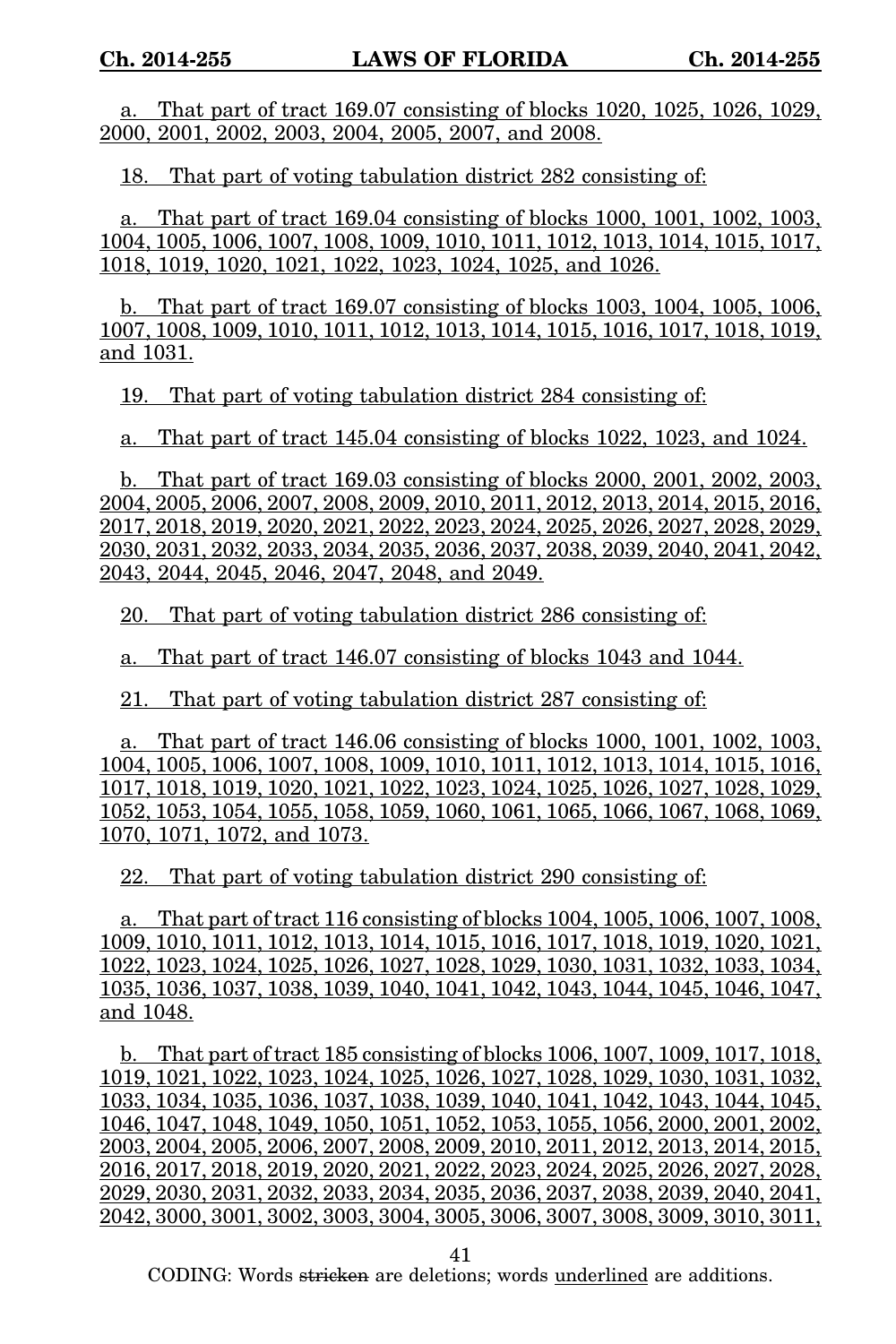3012, 3013, 3014, 3015, 3016, 3017, 3018, 3019, 3020, 3021, 3022, 3023, 3024, 3025, 3026, 3027, 3028, 3029, 3030, 3031, 3032, 3033, 3034, 3037, 3038, 3039, 3040, 3041, 3042, 3043, 3045, 3046, 3047, 3048, 3049, 3050, and 3051.

(g) That part of Putnam County consisting of:

1. All of voting tabulation districts 23, 24, 25, 26, 27, 28, 29, 30, 31, 32, 33, 34, 35, 36, 37, 38, 39, 40, 41, 42, 43, 44, 45, 47, 48, 49, 50, 51, 52, 53, 54, 55, 56, 57, 58, 59, 60, 61, 62, 63, 64, 65, 66, 67, 68, 69, 70, 71, 72, 73, 74, 75, 76, 77, 78, 79, 80, 81, 82, 83, 84, 85, 86, 87, 88, 89, 90, 91, 92, 93, 94, 95, 96, 97, 98, 99, 100, 101, 102, 103, 104, 105, 106, 107, and 108.

2. That part of voting tabulation district 3 consisting of:

a. That part of tract 9513 consisting of blocks 3062, 3092, 3093, and 3094.

3. That part of voting tabulation district 15 consisting of:

a. That part of tract 9513 consisting of block 3055.

4. That part of voting tabulation district 46 consisting of:

a. That part of tract 9509 consisting of blocks 1048, 5001, 5004, 5024, 5026, 5038, and 5040.

(6) District 6 is composed of:

(a) All of Flagler County.

(b) All of St. Johns County.

(c) That part of Putnam County consisting of:

1. All of voting tabulation districts 1, 2, 4, 5, 6, 7, 8, 9, 10, 11, 12, 13, 14, 16, 17, 18, 19, 20, 21, and 22.

2. That part of voting tabulation district 3 consisting of:

a. That part of tract 9513 consisting of blocks 1087, 1088, 1089, 1090, 1091, 1092, 1093, 1094, 1111, 1112, and 1119.

b. That part of tract 9514.02 consisting of blocks 1016, 1017, 1018, 1019, 1020, 1021, 1022, 1023, 1024, 1025, 1026, 1027, 1028, 1029, 1030, 1031, 1032, 1033, 1034, 1035, 1036, 1037, 1038, 1039, 1040, 1041, 1042, 1043, 1044, 1045, 1046, 1047, 1048, 1049, 1050, 1051, 1052, 1053, 1054, 1055, 1056, 1058, 1059, 1060, 1061, 1062, 1063, 1064, 1065, 1066, 1067, 1068, 1069, 1070, 1071, 1072, 1073, 1074, 1075, 1076, 1077, 1078, 1079, 1081, 1082, 1083, 1084, 1085, 1086, 1087, 1088, 1089, 1090, 1091, 1092, 1093, 1094, 1095, 1096, 1097, 1098, 1099, 1100, 1101, 1102, 1103, 1104, 1105, 1106, 1107, 1108, 1109, 1110, 1111, 1112, 1113, 1114, 1115, 1116, 1117, 1118, 1119, 1120, 1121, 1122, 1123, 1124, 1125, 1126, 1127, 1128, 1129, 1130, 1131, 1132, 1133, 1134, 2018, 2019, 2020, 2021, 2022, 2023, 2024, 2025, 2026, 2027, 2028, 2029, 2030, 2031, 2032, 2033, 2034,

42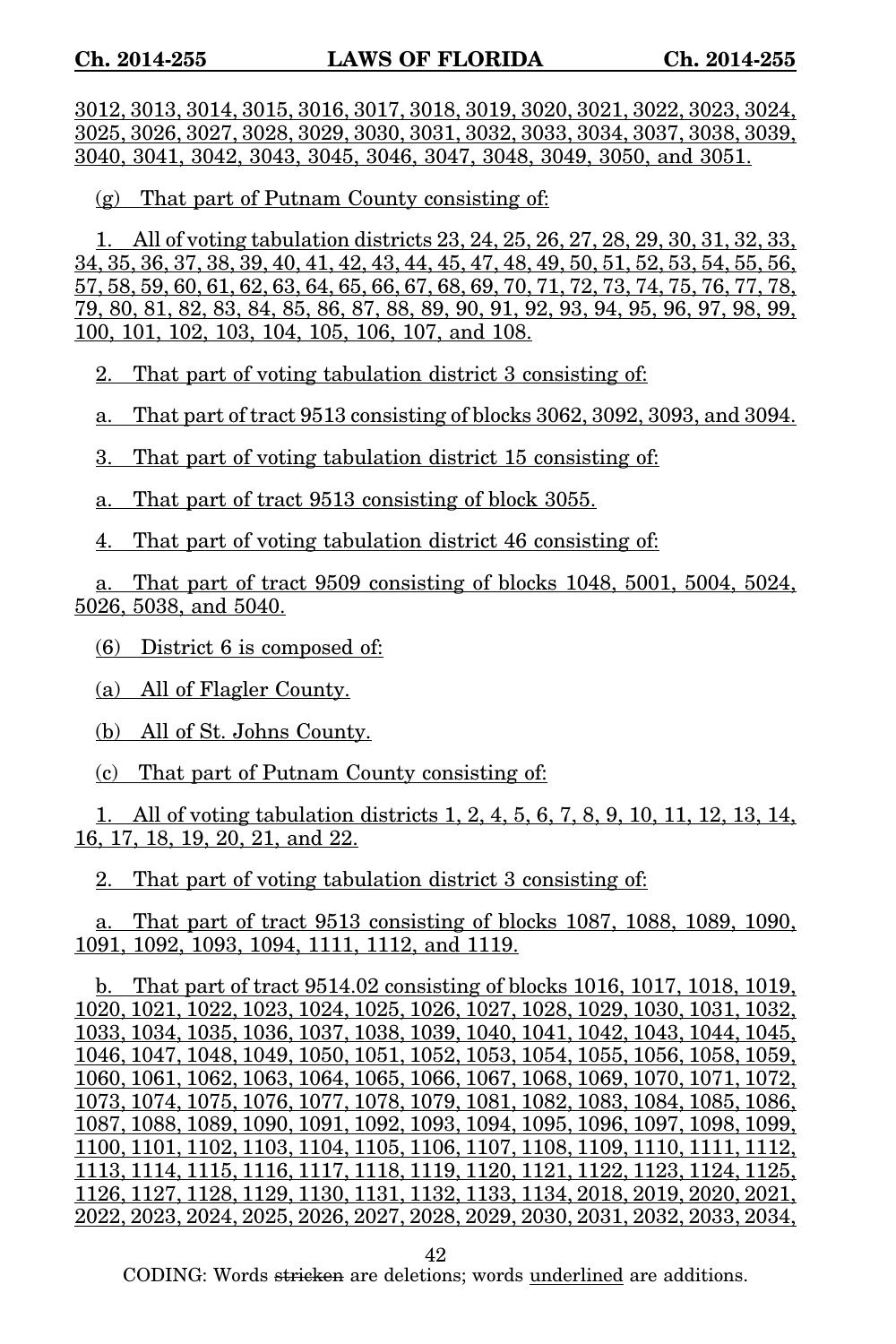2035, 2036, 2037, 2038, 2039, 2040, 2042, 2043, 2044, 2045, 2046, 2047, 2048, 2049, 2050, 2051, 2052, 2053, 2054, 2055, 2056, 2057, 2058, 2059, 2060, 2061, 2062, 2063, 2064, 2065, 2066, 2067, 2068, 2069, 2070, 2071, 3051, 3052, 3053, 3054, 3055, 3056, 3057, and 3058.

3. That part of voting tabulation district 15 consisting of:

a. That part of tract 9513 consisting of blocks 1025, 1026, 1027, 1028, 1029, 1030, 1031, 1032, 1033, 1034, 1035, 1036, 1037, 1038, 1039, 1040, 1041, 1042, 1043, 1044, 1045, 1068, 1069, 1070, 1071, 1072, 1073, 1076, 1077, 1078, 1082, 1083, 1084, 1085, 1086, 1120, 1121, 2001, 2003, 2005, 2006, 2007, 2008, 2012, 2013, 2015, 2016, 2017, 2028, 2039, 2040, 2041, 2048, 2049, 2101, 2102, 2103, 2104, 2105, 2106, 2110, 2113, 3009, 3017, 3019, 3021, 3022, 3023, 3026, 3027, 3029, 3033, 3034, 3035, 3038, 3039, 3040, 3046, 3047, 3048, 3051, 3052, 3053, 3054, 3070, 3071, and 3072.

4. That part of voting tabulation district 46 consisting of:

a. That part of tract 9509 consisting of blocks 5000, 5003, 5005, 5006, 5007, 5008, and 5009.

(d) That part of Volusia County consisting of:

1. All of voting tabulation districts 1, 2, 3, 4, 5, 6, 7, 8, 9, 10, 11, 12, 13, 14, 15, 17, 18, 19, 20, 21, 22, 23, 24, 25, 26, 27, 28, 29, 30, 31, 32, 33, 34, 35, 36, 37, 38, 39, 40, 41, 42, 43, 44, 45, 47, 48, 49, 50, 51, 52, 53, 54, 56, 57, 58, 59, 60, 61, 62, 63, 64, 65, 66, 67, 69, 70, 74, 75, 101, 102, 103, 104, 105, 106, 107, 108, 109, 110, 111, 112, 113, 114, 115, 116, 117, 118, 119, 120, 121, 122, 123, 124, 125, 126, 127, 128, 129, 130, 131, 132, 133, 134, 135, 136, 137, 138, 139, 140, 141, 142, 143, 144, 145, 146, 147, 148, 149, 150, 151, 152, 153, 154, 155, 156, 157, 158, 159, 160, 161, 162, 163, 164, 165, 166, 167, 168, 169, 170, 171, 172, 173, 174, 175, 176, 177, 178, 179, 180, 181, 182, 183, 184, 185, 186, 187, 188, 189, 190, 191, 192, 193, 194, 195, 196, 197, 198, 199, 200, 201, 202, 203, 204, 205, 206, 207, 208, 209, 210, 211, 212, 213, 214, 215, 216, 217, 218, 219, 220, 221, 222, 223, 224, 225, 226, 227, 228, 229, 230, 231, 232, 233, 234, 235, 236, 237, 238, 239, 240, 241, 242, 243, 244, 245, 246, 248, 249, 250, 251, 252, 253, 254, 255, 256, 257, 258, 259, 260, 261, 262, 263, 264, 265, 266, 267, 268, 269, 270, and 271.

2. That part of voting tabulation district 46 consisting of:

That part of tract 832.07 consisting of blocks 2017, 3058, 3059, 3060, 3061, 3086, 3087, and 3091.

b. That part of tract 832.09 consisting of blocks 2013, 2014, 2015, 2016, 2017, 2018, 2019, 2020, 2021, and 2022.

c. That part of tract 903.05 consisting of block 1217.

d. That part of tract 903.06 consisting of blocks 1123 and 1132.

43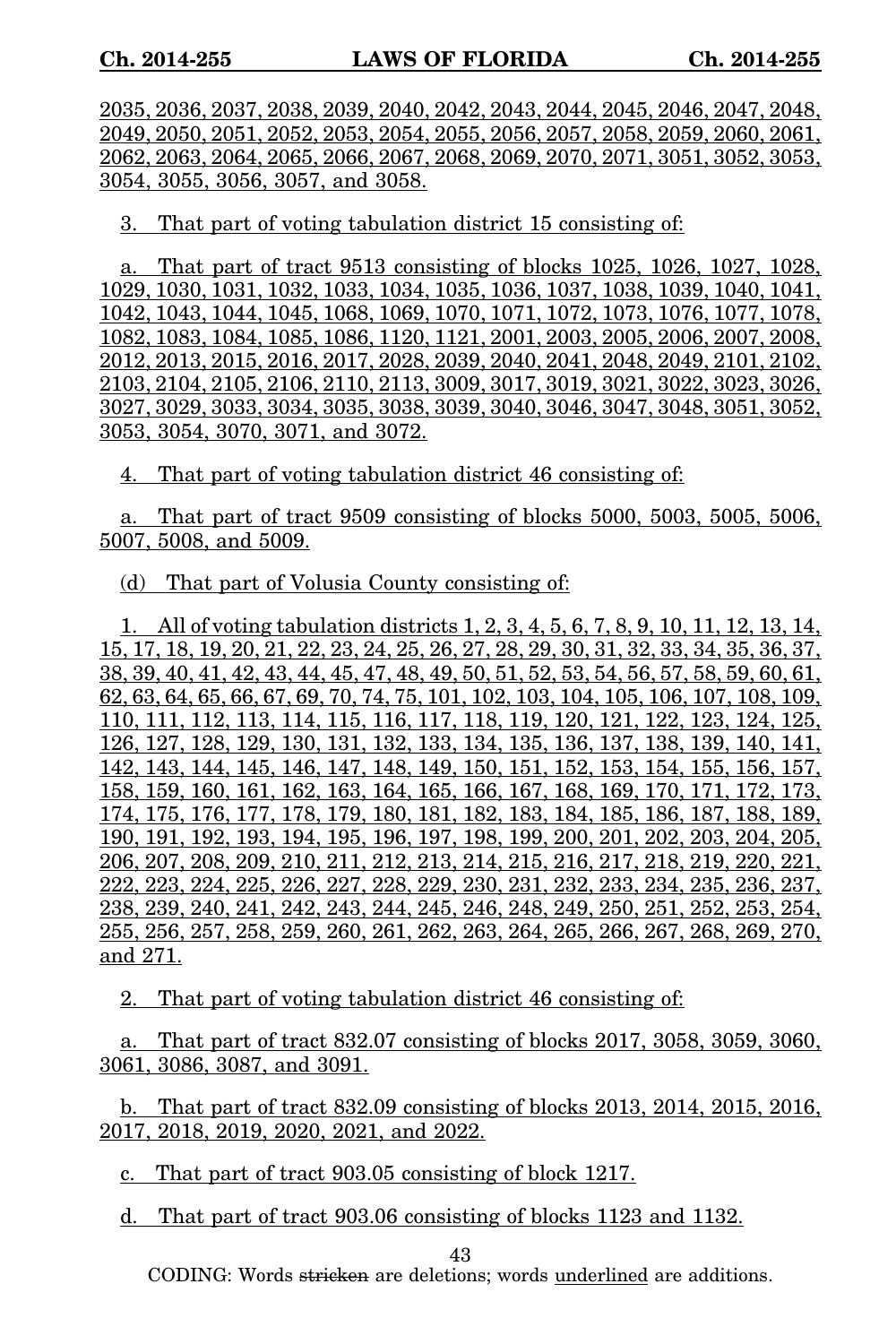e. That part of tract 910.01 consisting of blocks 1000, 1003, 1004, 1005, 1006, 1007, 1010, 1011, 1012, 1013, 1014, 1015, 1018, 1032, 1057, 1066, 1067, 1068, 1069, 1070, 1071, 1072, 1073, 1074, 1075, 1076, 1077, 1078, 1079, 2000, 2001, 2002, 2003, 2011, 2059, 2095, 2096, 2097, 2103, 2108, 2110, 2111, 2112, 2113, 2117, 2118, 2119, 2120, 2122, 2123, 2125, 2126, 2127, 2128, 2129, 2131, 2135, 3000, 3001, 3002, 3003, 3005, 3006, 3007, 3008, and 3009.

f. That part of tract 910.2 consisting of blocks 1000, 1001, 1002, 1029, 1030, and 1033.

g. That part of tract 910.21 consisting of blocks 1000, 1001, 1003, 1004, 1005, 1007, 1026, and 1053.

h. That part of tract 910.24 consisting of block 2001.

3. That part of voting tabulation district 55 consisting of:

a. That part of tract 908.05 consisting of blocks 1038 and 1039.

4. That part of voting tabulation district 71 consisting of:

That part of tract 909.02 consisting of blocks 2045, 2049, 2050, 2051, 2052, 2053, 2054, 2055, and 2056.

5. That part of voting tabulation district 76 consisting of:

a. That part of tract 908.03 consisting of blocks 1045, 1046, 1048, 1050, 1051, 1052, 1053, 1054, 1055, 1056, 1057, 1058, 1059, 1060, 1061, and 1062.

b. That part of tract 908.04 consisting of blocks 1093, 1094, 1095, 1096, 1097, 1098, 1099, 1100, 1108, 2058, and 2061.

6. That part of voting tabulation district 77 consisting of:

a. That part of tract 908.06 consisting of blocks 1011 and 1012.

7. That part of voting tabulation district 80 consisting of:

a. That part of tract 832.09 consisting of blocks 1058, 1064, 1076, 1077, 1085, 1086, 1087, 1094, 1095, 1096, 1097, 1098, 1107, 1108, 1115, 1116, 1117, 1118, 1119, 1120, 1121, 1122, 1123, 1124, 1125, 1126, 1127, 1139, 1140, 1155, 1156, 1158, 1159, 1236, 1237, 1238, 2023, 2024, 2025, 2026, 2034, 2035, 2036, 2039, and 2040.

b. That part of tract 910.05 consisting of blocks 1000, 1001, 1002, 1003, 1004, 1005, 1006, 1007, 1008, 1028, 1044, 1045, 1046, 1047, 1048, 1049, 1050, and 1073.

c. That part of tract 910.24 consisting of blocks 2012 and 2013.

8. That part of voting tabulation district 83 consisting of:

44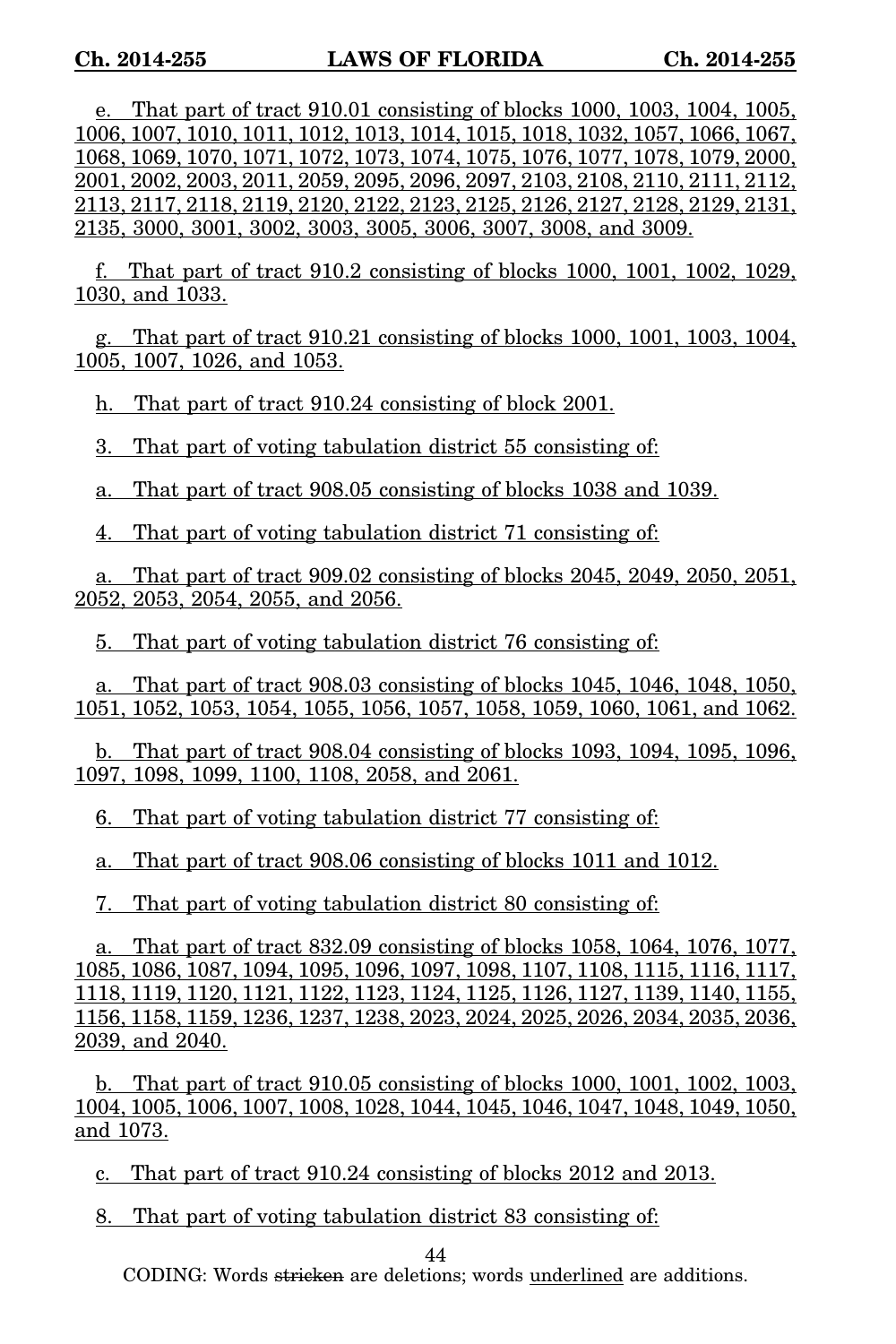That part of tract 909.02 consisting of blocks 2067, 2068, 2069, and 2070.

9. That part of voting tabulation district 86 consisting of:

a. That part of tract 832.09 consisting of block 2037.

b. That part of tract 910.24 consisting of blocks 2000, 2002, 2003, 2004, 2005, 2014, and 2015.

10. That part of voting tabulation district 98 consisting of:

a. That part of tract 908.05 consisting of blocks 1007 and 1042.

b. That part of tract 910.01 consisting of blocks 1033, 1039, 1042, and 1046.

(7) District 7 is composed of:

(a) All of Seminole County.

(b) That part of Orange County consisting of:

1. All of voting tabulation districts 63, 67, 75, 76, 77, 91, 93, 94, 95, 217, 218, 219, 220, 223, 224, 225, 226, 227, 228, 229, 230, 231, 232, 233, 237, 238, 239, 240, 241, 242, 243, 245, 246, 247, 248, 253, 254, 256, and 258.

2. That part of voting tabulation district 59 consisting of:

That part of tract  $152.01$  consisting of blocks  $2001, 2002, 2003, 2004,$ 2005, 2006, 2007, 2008, 2009, 2010, 2011, 2012, 2013, 2014, 2015, 2016, 2017, 2018, 2019, 2020, 2021, 2022, 2025, 2026, 2049, 2050, 2051, 2052, 2053, 2054, 2055, 2056, 2057, 2058, 2059, 2060, 2061, 2062, 2063, 2064, 2065, 2066, 2072, 2073, 2074, 2075, 2078, 2088, 2092, 2095, 2097, 2104, and 2105.

3. That part of voting tabulation district 61 consisting of:

a. That part of tract 180 consisting of blocks 2021, 2027, 2028, 2029, 2030, 2031, 2032, 2033, 2034, 2035, 2037, 2038, 2044, 2045, 2047, 2048, 2053, 2054, 2055, 2059, 2060, 2061, 2062, 2063, 2067, 2078, and 2079.

4. That part of voting tabulation district 62 consisting of:

That part of tract 151.04 consisting of blocks 1019, 1020, 1021, 1022, 1023, 1024, 1025, 1026, 1027, 1028, 1029, 1030, 1031, 1032, 1033, 1034, 1035, 1036, 1038, 1039, and 1040.

5. That part of voting tabulation district 66 consisting of:

a. That part of tract 151.06 consisting of blocks 2000, 2001, 2002, 2014, 2015, 2016, 2017, 2020, 2021, 2024, 2025, 2026, 3000, 3001, 3002, and 3003.

6. That part of voting tabulation district 81 consisting of:

45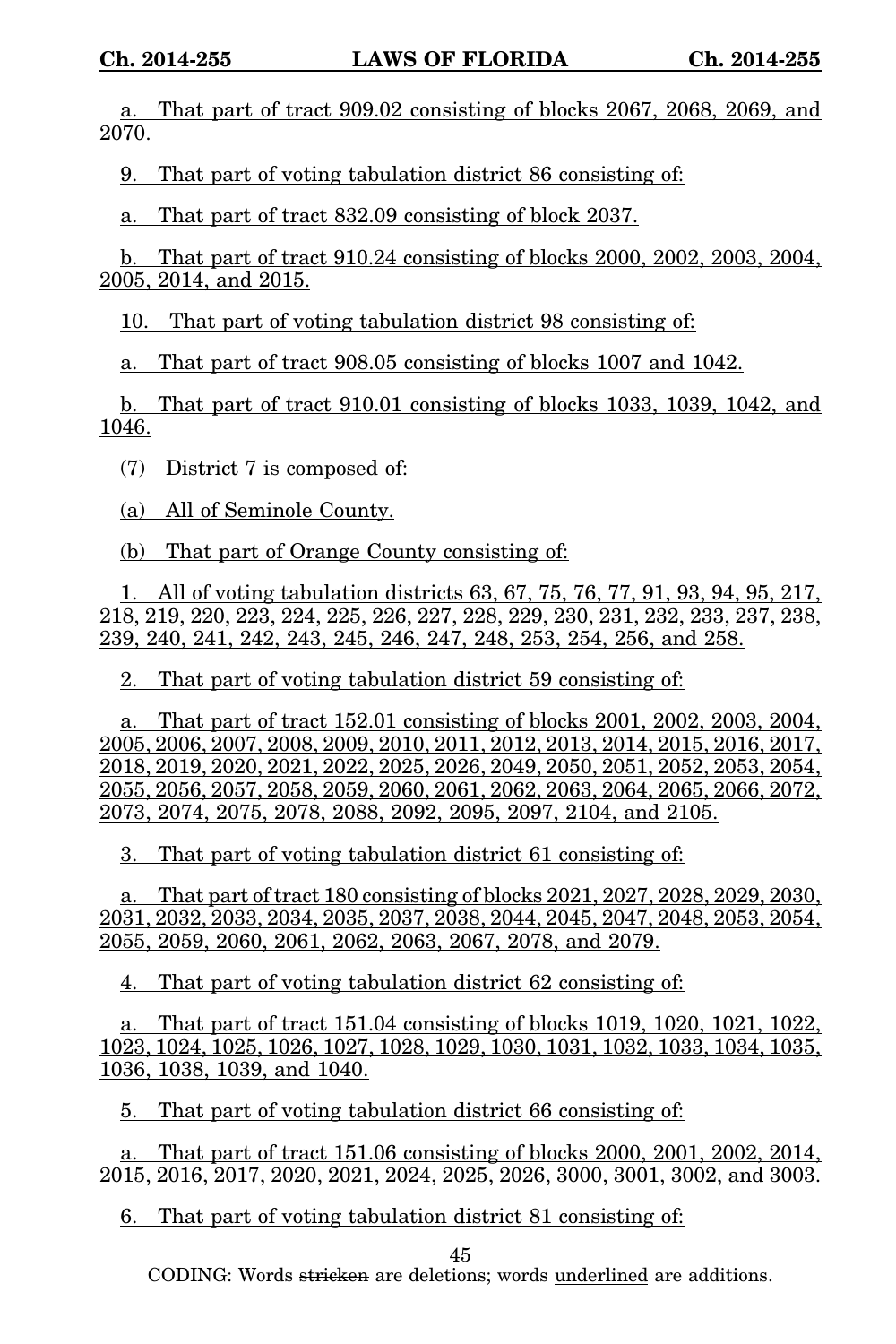That part of tract 177.02 consisting of blocks 1011, 1012, 1013, 1014, 1015, 1016, 1017, 1018, 1019, 1020, 1021, 1022, 1024, 1025, 1026, 1027, 1028, 1029, 1040, 1041, 1042, 1043, 1044, 1045, 1046, 1047, 1048, 1052, 1053, 1054, 1060, 1064, 1065, and 1067.

7. That part of voting tabulation district 82 consisting of:

a. That part of tract 177.03 consisting of blocks 1006, 1007, 1010, 1011, 1012, 1013, 1014, 1015, 1017, 1018, 1019, 1020, 1021, 1024, 1028, 1029, 1030, 1031, 1032, 1033, 1034, 1035, 1036, 1037, 1038, 3010, 3011, 3012, 3014, 3015, 3016, 3017, 3018, 3019, 3020, 3021, 3022, 3023, 3024, 3025, 3026, 3027, 3028, 3029, 3030, 3031, 3032, 3033, 3034, 3037, 3038, 3039, 3040, 3041, 3042, 3043, 3044, 3045, 3046, 3047, 3048, 3049, 3050, 3051, 3057, 3058, 3059, 3060, 3061, 3062, and 3063.

8. That part of voting tabulation district 85 consisting of:

a. That part of tract 178.05 consisting of blocks 1036, 1037, 1038, 1039, 1040, 1041, 1047, 1048, 1049, 1050, 1051, 1052, 1053, 1054, 1055, 1056, 1059, 1060, 1061, 1062, 1063, 1064, 1065, 1066, 1067, and 1068.

9. That part of voting tabulation district 105 consisting of:

a. That part of tract 182 consisting of block 2154.

10. That part of voting tabulation district 215 consisting of:

a. That part of tract 153 consisting of blocks 1028, 1029, 1032, and 1033.

b. That part of tract 154.02 consisting of blocks 1000, 1001, 1002, 1003, 1004, 1005, 1007, 1008, 1009, 1010, 1011, 1012, 1013, 1015, 1016, 1017, 1018, 2000, 2001, 2002, 2003, 2004, 2005, 2006, 2007, 2008, 2009, 2010, 2011, 2012, 2013, 2014, 2016, 2017, 2018, 2019, 2020, 3000, 3001, 3002, 3003, 3004, 3005, 3007, and 3008.

c. That part of tract 159.02 consisting of blocks 1011, 1015, and 1026.

11. That part of voting tabulation district 216 consisting of:

a. That part of tract 153 consisting of blocks 2002, 2003, 2005, 2006, and 2007.

b. That part of tract 154.02 consisting of blocks 2015, 2021, 2023, 2024, 2025, 3006, 3009, 3010, 3011, 3012, 3013, 3014, 3015, 3017, 3018, 3019, 3021, 3022, 3023, 3024, 3025, 3026, 3027, 3028, 3029, and 3036.

c. That part of tract 159.02 consisting of blocks 1024, 1025, 2000, 2001, 2002, 2003, 2004, 2005, 2006, 2007, 2008, 2009, 2010, 2011, 2012, 2013, 2014, 2015, 2016, 2017, 2018, 2019, 2020, 2021, 2022, 2023, 2024, and 2025.

12. That part of voting tabulation district 221 consisting of:

46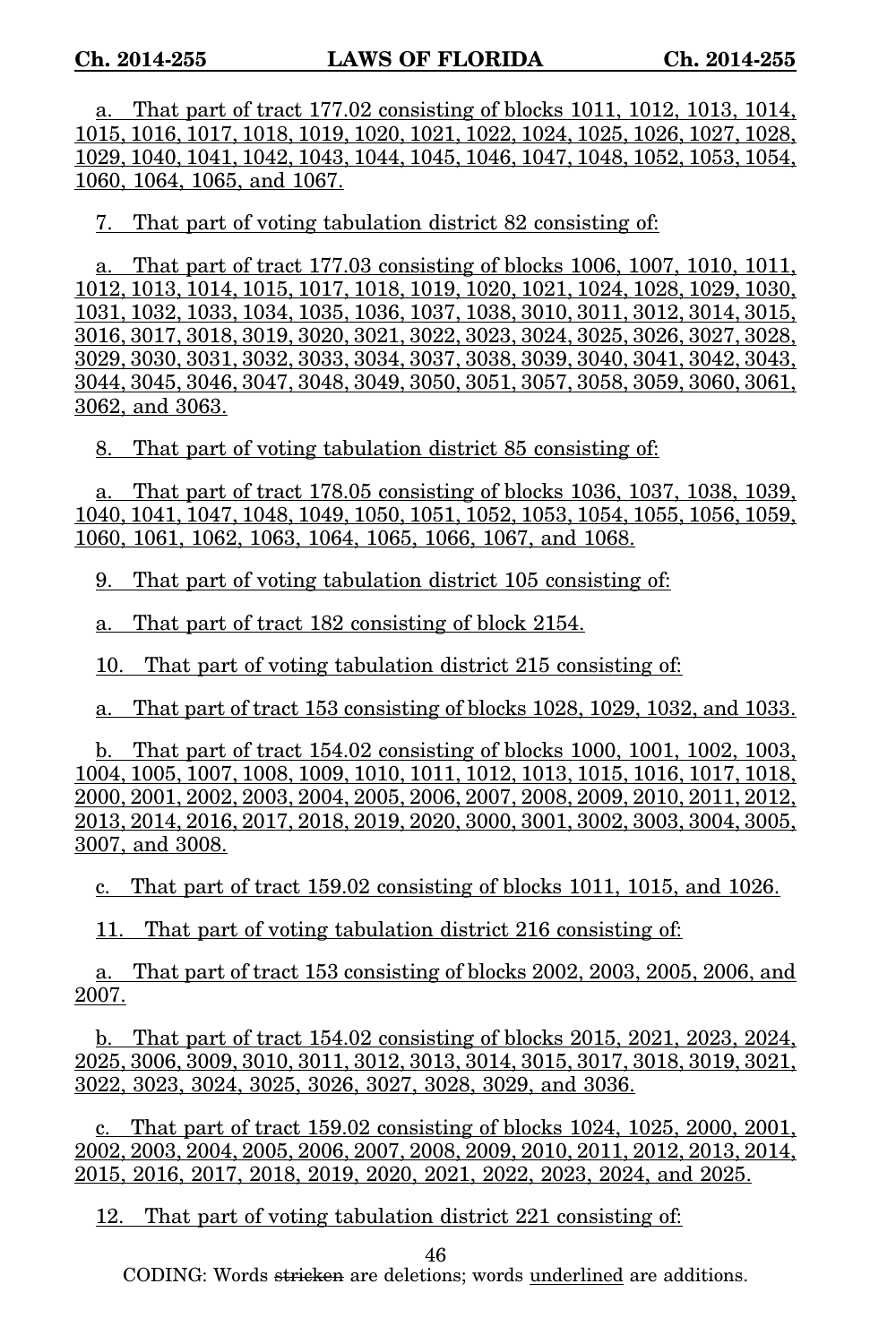a. That part of tract 128 consisting of block 4023.

13. That part of voting tabulation district 222 consisting of:

a. That part of tract 128 consisting of blocks 1001, 1002, 1003, 1004, 1005, 1006, 1007, 1008, 1009, 1013, 1017, 1018, 1019, 1020, 1021, 1022, 1023, 1024, 2000, 2001, 2002, 2003, 2004, 2005, 2006, 2007, 2008, 2009, 2010, 2011, 2016, 2027, 2028, 2029, and 4024.

14. That part of voting tabulation district 234 consisting of:

a. That part of tract 162 consisting of blocks 1024, 1025, 1033, 1034, 1035, 1036, 1037, 1038, 1039, 1040, 1041, 1042, 1043, 1044, 1045, 1046, 1047, 1048, 1049, 1050, 1051, 1052, 1053, 1054, 1055, 1056, 1058, 2004, 2005, 2006, 2007, 2008, 2009, 2010, 2011, 2012, 2013, 2014, 3004, 3005, 3006, 3007, 3008, 3009, 3010, 3011, 3012, 3013, and 3014.

b. That part of tract 163.01 consisting of block 1070.

c. That part of tract 182 consisting of blocks 2017, 2037, and 2038.

15. That part of voting tabulation district 252 consisting of:

a. That part of tract 165.04 consisting of blocks 1000, 1001, 1002, 1003, 1004, 1005, 1006, 1013, 1014, 1015, 1016, 1017, 1018, and 1019.

16. That part of voting tabulation district 259 consisting of:

a. That part of tract 166.01 consisting of blocks 1025, 1026, 1027, 1028, 1029, 1030, 1031, 1032, 1033, 1034, 1035, 1036, 1037, 1038, 1076, 1101, 1102, 1103, 1104, 1105, 2139, 2140, 2141, 2142, 2143, 2144, 2145, 2146, 2147, 2148, 2149, and 2150.

b. That part of tract 166.02 consisting of blocks 1032 and 1033.

(c) That part of Volusia County consisting of:

1. All of voting tabulation districts 72, 73, 78, 79, 81, 82, 84, 85, 87, 88, 89, 90, 91, 92, 93, 94, 95, 96, 97, 99, and 100.

2. That part of voting tabulation district 46 consisting of:

a. That part of tract 910.01 consisting of block 1035.

b. That part of tract 910.2 consisting of blocks 1027, 1031, and 1059.

3. That part of voting tabulation district 55 consisting of:

a. That part of tract 908.05 consisting of block 1040.

4. That part of voting tabulation district 71 consisting of:

47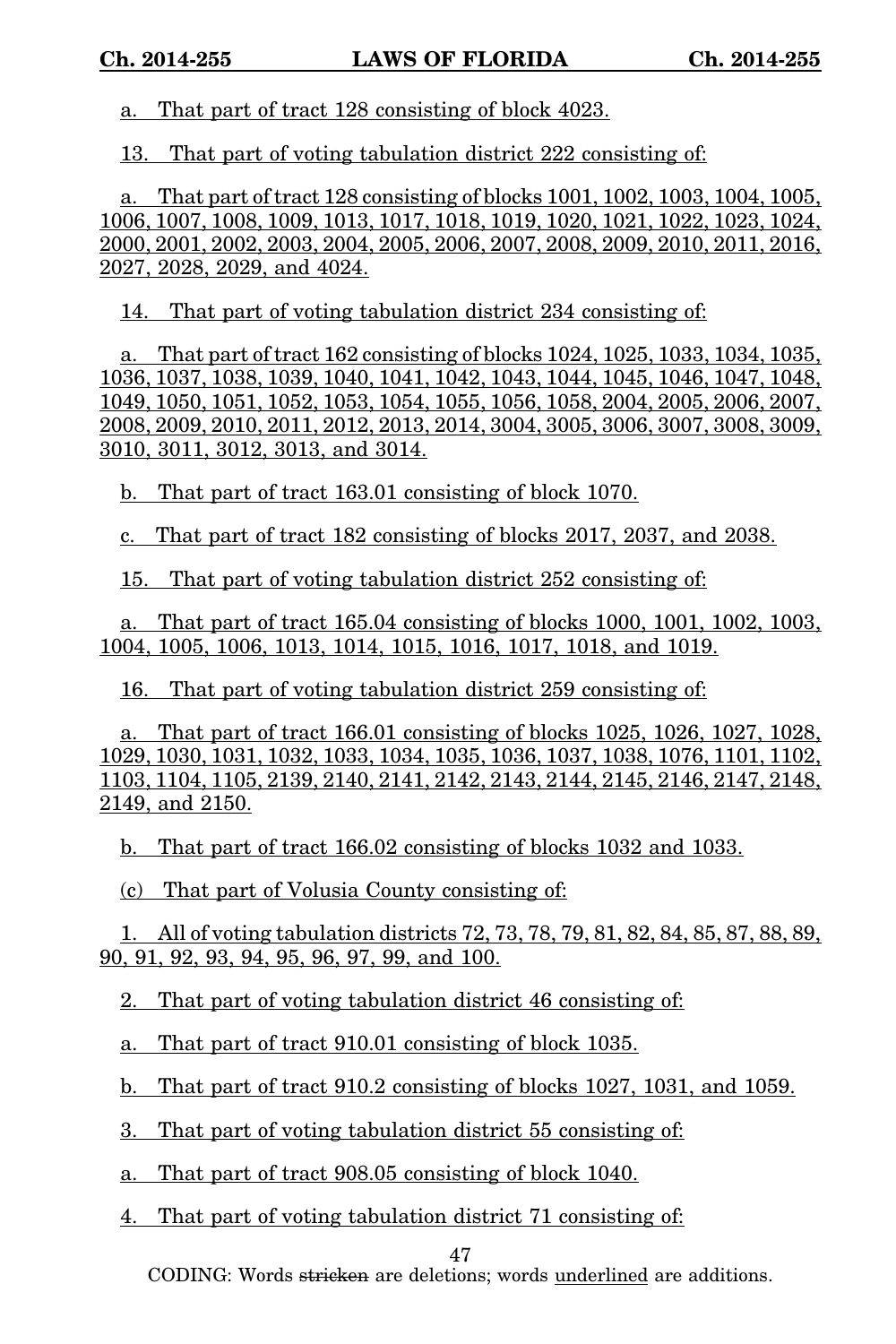That part of tract 909.02 consisting of blocks 2016, 2017, 2018, 2019, 2020, 2021, 2022, 2023, 2024, 2059, 2071, 2072, 2073, 2074, and 2075.

5. That part of voting tabulation district 76 consisting of:

a. That part of tract 908.03 consisting of block 1047.

b. That part of tract 908.04 consisting of block 1102.

c. That part of tract 909.03 consisting of blocks 1000, 1001, 1002, 1003, 1004, 1005, 1006, 1007, 1008, 1009, 1010, 1011, 1012, 1013, 1014, 1015, 1016, 1017, 1018, 1019, 1020, 1021, 1022, 1023, 1024, 1025, 1026, 1027, 1028, 1029, 1030, 1031, 1032, 1033, 2000, 2001, 2002, 2003, 2004, 2005, 2006, 2007, 2008, 2009, 2010, 2011, 2012, 2013, 2014, 2015, 2016, 2017, 2018, 2019, 2020, 2021, 2022, 2023, 2024, 2025, 2026, 2027, 2028, 2029, 2030, 2031, 2032, 2033, and 2034.

6. That part of voting tabulation district 77 consisting of:

a. That part of tract 908.06 consisting of block 1006.

b. That part of tract 910.15 consisting of blocks 1032, 1033, 1034, 1035, 1036, 1037, 1038, and 1049.

c. That part of tract 910.22 consisting of blocks 1000, 1001, 1002, 1003, 1004, 1005, 1006, 1007, 1008, 1009, 1010, 1011, 1012, 1013, 1014, 1015, 1016, and 1017.

d. That part of tract 910.23 consisting of blocks 1000, 1001, 1002, 1003, 1004, 1005, 1006, 1007, 1008, 1009, 1010, 1011, 1012, 1013, 1014, 1015, 2006, 2007, 2008, 2009, 2010, 2011, 2012, 2013, 2014, 2015, 2021, 2022, 2023, 2024, and 2025.

7. That part of voting tabulation district 80 consisting of:

a. That part of tract 832.09 consisting of blocks 1157, 1160, 1161, 1162, 1163, 1164, 1165, 1166, 1167, 1168, 1169, 1170, 1171, 1172, 1173, 1174, 1175, 1176, 1177, 1201, 1202, 1203, 1204, 1205, 1206, 1207, 1209, 1212, 1213, 1214, 1216, 1231, 1232, 1233, and 1234.

b. That part of tract 910.05 consisting of blocks 1009, 1011, 1013, 1014, 1015, 1016, 1017, 1018, 1020, 1022, 1024, 1025, 1026, 1027, 1029, 1030, 1031, 1032, 1033, 1034, 1035, 1036, 1037, 1038, 1039, 1040, 1041, 1042, 1043, 1051, 1052, 1053, 1054, 1055, 1056, 1057, 1058, 1059, 1060, 1061, 1062, 1063, 1064, 1065, 1066, 1067, 1068, 1069, 1070, 1071, 1072, 1074, 1076, 1077, 1078, 1079, 1081, 1082, 1083, 1084, 1085, and 1086.

c. That part of tract 910.13 consisting of blocks 2050, 2052, 2054, 2055, 2056, and 2074.

48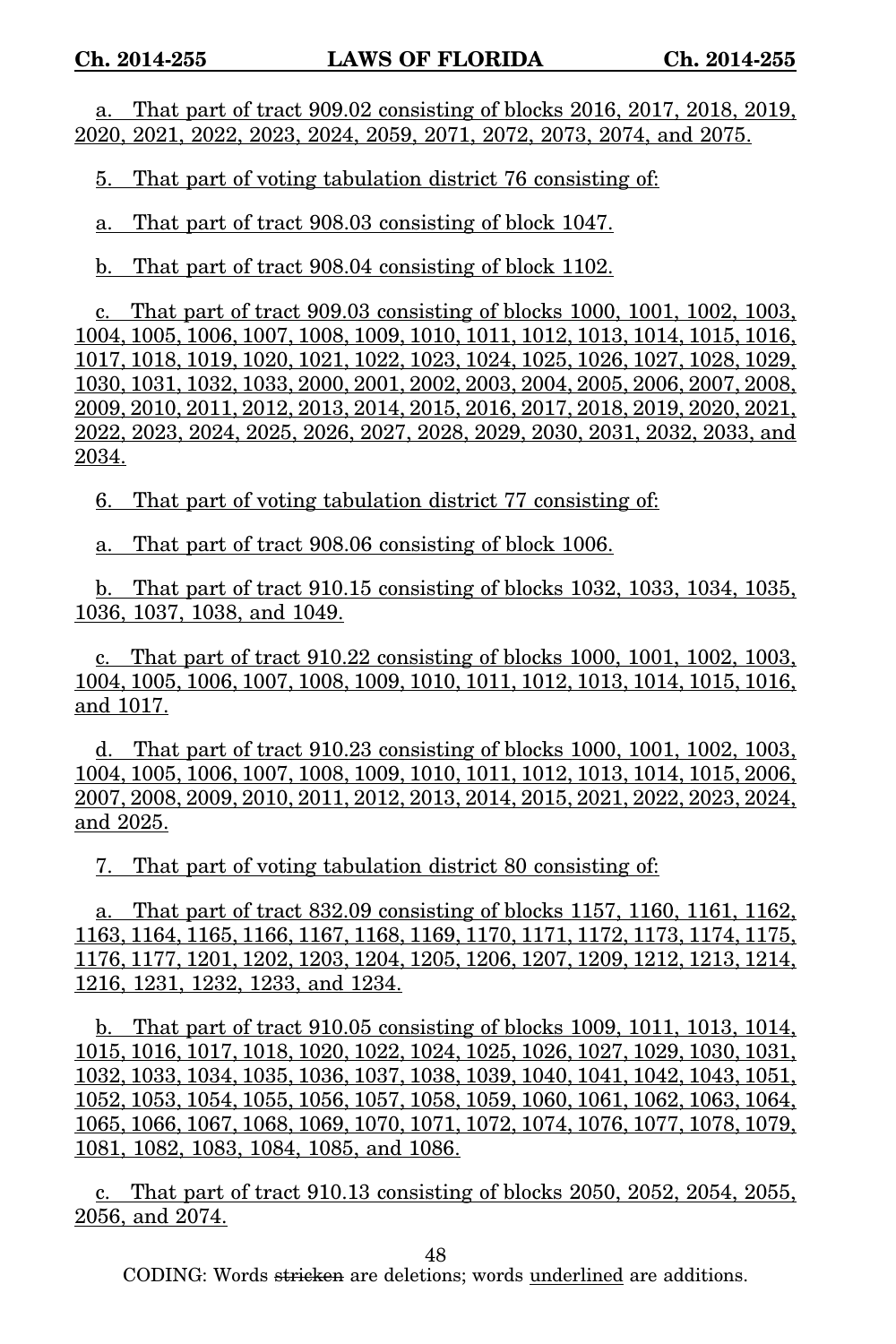That part of tract 910.29 consisting of blocks 1000, 1003, 1004, 1007, 1009, 1010, 1033, 1035, 1036, 1037, 1038, 1039, 1040, 1041, 1042, 1043, 1044, 1045, 1046, 1047, 1048, 1049, 2000, 2002, and 2005.

8. That part of voting tabulation district 83 consisting of:

a. That part of tract 910.16 consisting of blocks 1000, 1001, 1002, 1003, 1014, 1015, 1016, 1017, 1018, 1019, 1020, 1021, 1022, 1023, 1024, 1025, 1026, 1027, 1028, 1029, 1030, 1031, 1032, 1033, 1034, 1035, 1036, 1037, 1042, 2000, 2001, 2002, 2003, 2004, 2005, 2006, 2007, 2008, 2009, 2010, 2011, 2012, 2013, 2014, 2015, 2016, 2017, 2018, 2019, 2020, 2021, 2022, 2023, 2024, and 2025.

b. That part of tract 910.17 consisting of blocks 1000, 1001, 1002, 1003, 2000, and 2001.

c. That part of tract 910.18 consisting of blocks 1000, 1001, 1002, 1003, 1004, 1005, 1006, 1007, 1008, 1009, 1010, 1011, 1012, 1013, 1014, 1015, 1016, 1017, 1018, 1019, 1020, 1021, 1022, 1023, 1024, 1025, 1026, 1027, 1028, 1029, 1030, 1031, 1032, 1033, 1034, 1035, 1036, 3000, 3001, 3002, 3003, and 3004.

d. That part of tract 910.23 consisting of blocks 1016 and 1017.

9. That part of voting tabulation district 86 consisting of:

a. That part of tract 910.05 consisting of block 1012.

b. That part of tract 910.24 consisting of blocks 1043, 2007, 2010, 2011, 2016, 2017, 2018, 2019, 2020, 2021, 2022, 2023, 2024, 2025, 2026, 2027, 2028, 2029, 2033, 2034, 2035, 2048, 2049, 2050, 2051, 2052, 2053, 2054, 2055, 2056, 2057, 2058, 2059, 2060, 2061, 2062, 2063, 2064, 2065, 2066, 2067, 2068, 2069, 2070, 2071, 2072, 2073, 2074, 2075, 2076, 2077, 2078, 2079, 2080, 2081, 2082, 2083, 2084, 2085, 2086, 2087, 2088, 2089, 2090, 2091, 2092, 2093, and 2094.

c. That part of tract 910.25 consisting of blocks 2000, 2001, 2002, 2003, 2004, 2005, 2006, 2007, 2008, 2009, 2010, 2011, 2012, 2013, 2014, 2015, 2016, 2017, 2018, 2019, 2020, 2021, 2022, 2023, 2024, 2025, 2026, 2027, 2028, 2029, 2030, 2031, 2032, and 2033.

10. That part of voting tabulation district 98 consisting of:

a. That part of tract 908.05 consisting of blocks 1009 and 1041.

b. That part of tract 908.06 consisting of blocks 1007 and 1008.

c. That part of tract 910.01 consisting of blocks 1016, 1017, 1019, 1020, 1021, 1022, 1023, 1024, 1025, 1026, 1027, 1028, 1029, 1030, 1031, 1040, 1041, 1043, 1044, 1045, 1047, 1048, 1049, 1050, 1051, 1052, 1053, 1054, 1055, 1061, 1062, 1063, 1064, 1065, and 1080.

d. That part of tract 910.19 consisting of block 3023.

49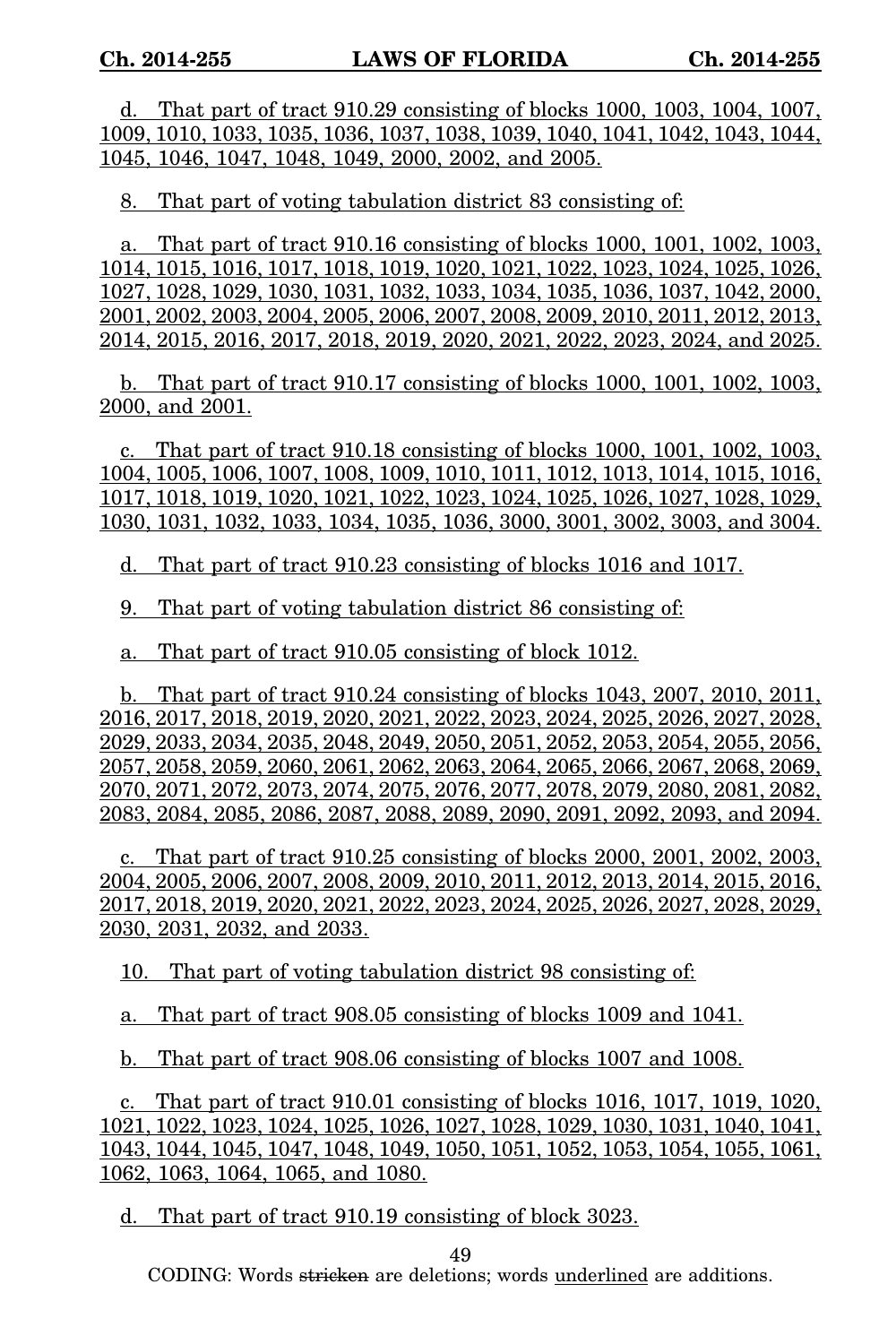That part of tract 910.22 consisting of blocks 2000, 2001, 2002, 2003, 2004, 2005, 2006, 2007, 2008, 2009, 2010, 2011, 2012, 2013, 2014, 2015, 2026, 2027, 2028, 2029, 2031, 2036, 2037, 2038, 2039, 2040, 2041, 2042, 2043, 2073, 2074, 2075, 2076, 2078, 2079, and 2080.

(8) District 8 is composed of:

(a) All of Brevard County.

(b) All of Indian River County.

(c) That part of Orange County consisting of:

1. All of voting tabulation districts 198, 249, 250, 251, and 257.

2. That part of voting tabulation district 196 consisting of:

a. That part of tract 166.02 consisting of block 1016.

b. That part of tract 167.3 consisting of block 1000.

3. That part of voting tabulation district 205 consisting of:

a. That part of tract 167.31 consisting of blocks 1061, 1062, 1068, 1070, 1071, 1072, 1073, and 1074.

4. That part of voting tabulation district 259 consisting of:

a. That part of tract 166.01 consisting of blocks 2136, 2137, and 2138.

b. That part of tract 166.02 consisting of blocks 1029, 1030, 1031, 1034, 1035, and 1036.

(9) District 9 is composed of:

(a) That part of Orange County consisting of:

1. All of voting tabulation districts 22, 44, 45, 57, 97, 98, 99, 100, 101, 102, 103, 104, 106, 107, 108, 109, 110, 111, 112, 113, 114, 115, 116, 117, 118, 119, 120, 121, 122, 123, 124, 125, 126, 127, 128, 129, 130, 131, 132, 133, 134, 135, 136, 137, 138, 139, 140, 141, 142, 143, 144, 145, 146, 147, 148, 149, 150, 151, 152, 154, 155, 156, 157, 158, 159, 160, 161, 162, 163, 164, 165, 166, 167, 168, 169, 170, 171, 172, 173, 174, 175, 176, 178, 179, 180, 181, 182, 183, 184, 185, 186, 187, 188, 189, 190, 191, 192, 193, 194, 195, 197, 199, 200, 201, 202, 203, 204, 206, 207, 208, 209, 211, 212, 213, 214, 235, 236, 244, and 255.

2. That part of voting tabulation district 58 consisting of:

a. That part of tract 125 consisting of blocks 1000, 1001, 1002, 1003, 1004, 1005, 1006, 1007, 1008, 1009, 1010, 1011, 1012, 1013, 1014, 1015, 1016, 1017, 1018, 1019, 1020, 1021, 1022, 1023, 1024, 1025, 1026, 1027, 1028, 1029, 1030, 1031, 1032, 1033, 1034, 1035, 1036, 1037, 1038, 1039, 1040, 1041, 1042, 1043,

50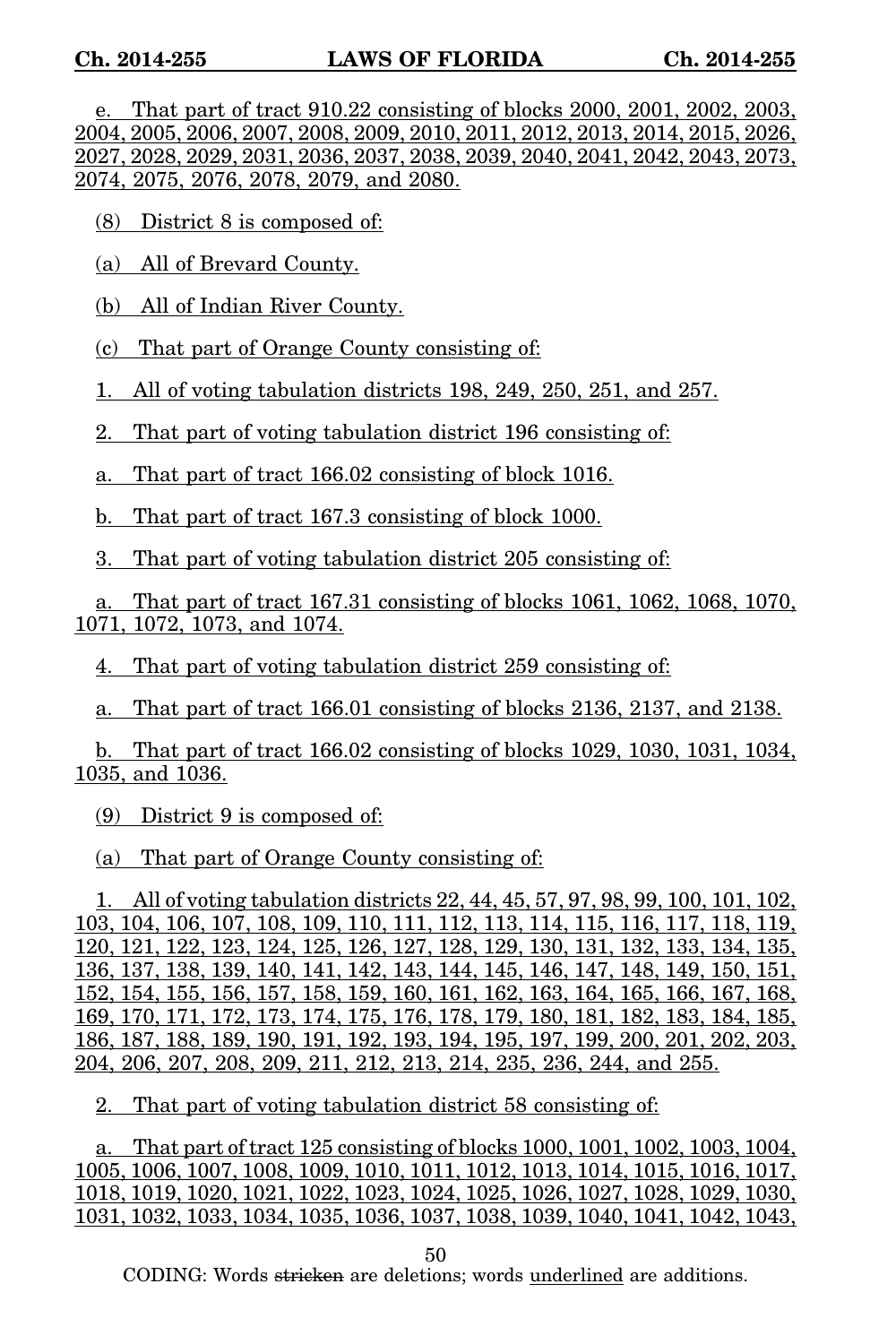1044, 1045, 1046, 1047, 1048, 1049, 1050, 1051, 1052, 1053, 1054, 1055, 1056, 1057, 1058, 1059, 1060, 1061, 1062, 1063, 1064, 1065, 1066, 1067, 1068, 1069, 1070, 1071, 1072, 1073, 1074, 1075, 1076, 1077, 1078, 1079, 1080, 1081, 1082, and 1083.

3. That part of voting tabulation district 105 consisting of:

a. That part of tract 182 consisting of blocks 1026, 2000, 2001, 2002, 2003, 2004, 2005, 2006, 2007, 2008, 2009, 2010, 2011, 2012, 2013, 2014, 2015, 2016, 2018, 2019, 2020, 2021, 2023, 2024, 2025, 2026, 2027, 2028, 2029, 2030, 2031, 2032, 2033, 2034, 2035, 2036, 2039, 2040, 2041, 2042, 2043, 2044, 2045, 2046, 2047, 2048, 2049, 2050, 2051, 2052, 2053, 2054, 2055, 2056, 2057, 2058, 2059, 2060, 2061, 2062, 2063, 2064, 2065, 2066, 2067, 2068, 2069, 2070, 2071, 2072, 2073, 2074, 2075, 2076, 2077, 2078, 2079, 2080, 2081, 2082, 2083, 2084, 2085, 2086, 2087, 2088, 2089, 2090, 2091, 2092, 2093, 2094, 2095, 2096, 2097, 2098, 2099, 2100, 2101, 2102, 2103, 2104, 2105, 2106, 2107, 2108, 2109, 2110, 2111, 2112, 2113, 2114, 2115, 2116, 2117, 2118, 2119, 2120, 2121, 2122, 2123, 2124, 2125, 2126, 2127, 2128, 2129, 2130, 2131, 2132, 2133, 2134, 2135, 2136, 2137, 2138, 2139, 2140, 2141, 2142, 2143, 2144, 2145, 2146, 2147, 2148, 2149, 2150, 2151, 2152, 2153, 2156, 2157, 2158, 2159, 2160, 2165, 2166, 3000, 3046, 3084, 3085, 3090, and 3093.

4. That part of voting tabulation district 153 consisting of:

That part of tract 170.08 consisting of blocks  $1021, 1028, 1029, 1034,$ 1035, 1054, 1055, 1056, 1057, 1058, 1059, 1060, 1083, 1092, 1093, and 1104.

5. That part of voting tabulation district 177 consisting of:

a. That part of tract 168.02 consisting of blocks 1000, 1001, 1002, 1003, 1004, 1005, 1006, 1007, 1008, 1009, 1010, 1011, 1012, 1013, 1014, 1015, 1016, 1017, 1018, 1019, 1020, 1021, 1022, 1023, 1024, 1025, 1026, 1027, 1028, 1029, 1030, 1031, 1032, 1033, 1034, 1035, 1036, 1037, 1038, 1039, 1040, 1041, 1042, 1043, 1044, 1045, 1046, 1047, 1048, 1049, 1108, 1117, 1141, 1142, 1143, 1144, 1145, 1146, 1147, 1148, 1149, 1150, 1151, 1152, 1153, 1154, 1155, 1156, 1157, 1158, 1159, 1160, 1161, 1162, 1163, 1164, 1165, 1166, 1167, 1168, 1169, 1170, 1171, 1172, 1173, 1174, 1175, 1176, 1177, 1181, 1182, 1183, 1184, 1185, 1186, 1187, 1188, 1189, 1190, 1191, 1192, 1193, 1194, 1195, 1196, 1197, 1198, 1199, 1200, 1201, 1202, 1203, 1204, 1205, 1206, 1207, 1208, 1209, 1210, 1211, 1212, 1213, 1214, 1215, 1216, 1217, 1218, 1219, 1220, 1221, 1222, 1223, 1224, 1225, 1226, 1227, 1228, 1229, 1230, 1231, 1232, 1233, 1234, 1235, 1281, 1282, 1283, 1301, 1307, 1308, 1309, 1310, 2000, 2001, 2002, 2003, 2004, 2005, 2006, 2007, 2008, 2009, 2010, 2011, 2012, 2013, 2014, 2015, 2016, 2017, 2018, 2019, 2020, 2021, 2022, 2023, 2024, 2025, 2026, 2027, 2028, 2029, 2030, 2031, 2032, 2033, 2034, 2035, 2036, 2037, 2038, 2039, 2040, 2041, 2042, 2043, 2044, 2045, 2046, 2047, 2048, 2049, 2050, 2051, 2052, 2053, 2054, 2055, 2056, 2057, 2058, 2059, 2060, 2061, 2062, 2063, 2064, 2065, 2066, 2067, 2068, 2069, 2070, 2071, 2072, 2073, 2074, 2075, 2076, 2077, 2078, 2079, 2080, 2081, 2082, 2083, 2084, 2085, 2086, 2087, 2088, 2089, 2090, 2091, 2092, 2093, 2094, 2095, 2096, 2097, 2098, 2099, 2100, 2101, 2102, 2103, 2104, 2105, 2106, and 2107.

51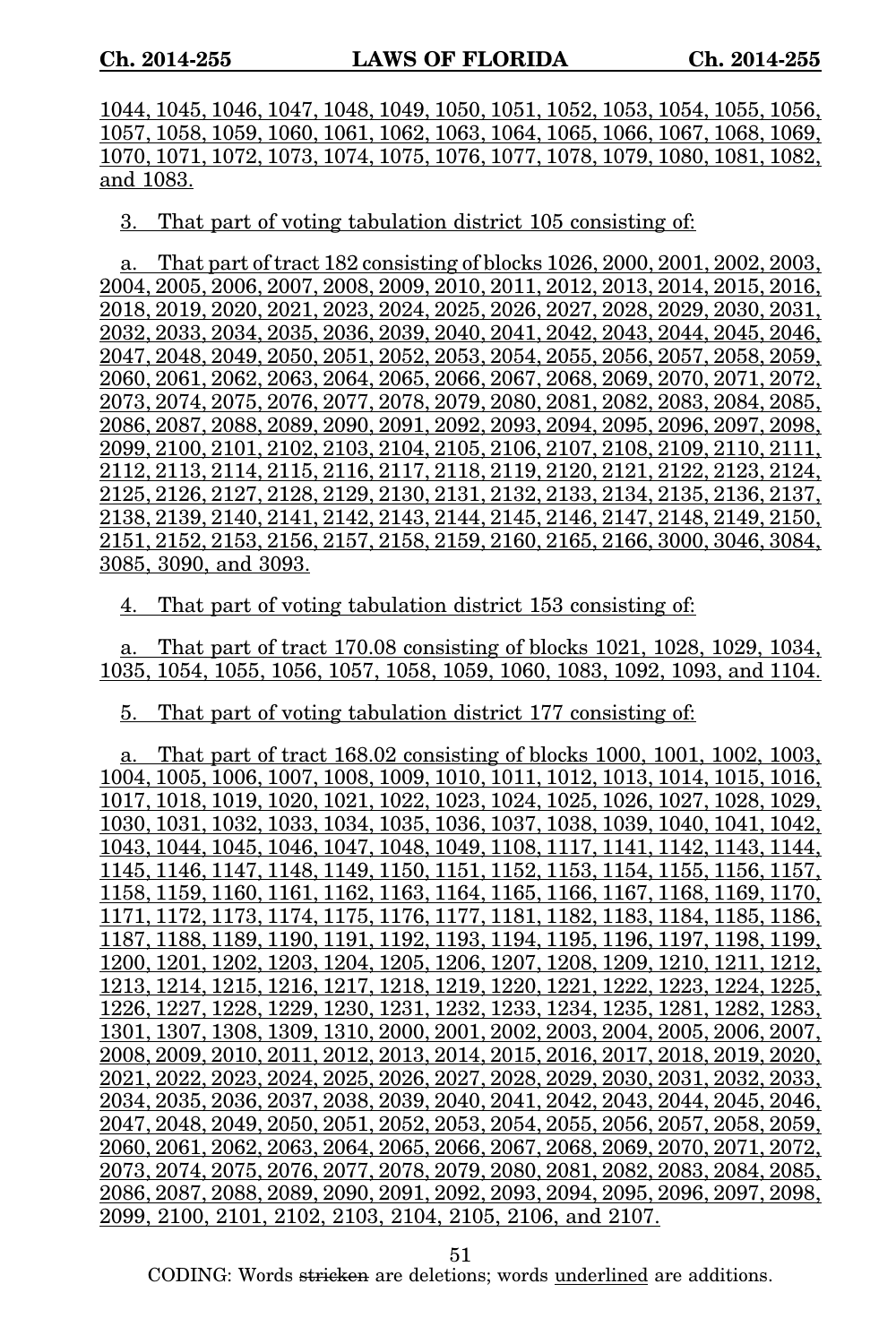b. That part of tract 168.03 consisting of blocks 1000, 1001, 1002, 1003, 1004, 1005, 1006, 1007, 1008, 1009, 1010, 1011, 1012, 1013, 1014, 1015, 1016, 1017, 1018, 1022, 1023, 1024, 1025, 1026, 1027, 1028, 1029, 1030, 1031, 1032, 1033, 1034, 1035, 1036, 1037, 1038, 1039, 1040, 1041, 1042, 1043, 1044, 1045, 1046, 1047, 1048, 1049, 1050, 1051, 1052, 1053, 1054, 1055, 1056, 1057, 1058, 1059, 1060, 1061, 1062, 1063, 1064, 1065, 1066, 1067, 1068, 1079, 1080, 1081, and 1085.

c. That part of tract 168.04 consisting of blocks 1000, 1001, 1002, 1003, 1004, 1005, 1006, 1007, 1008, 1009, 1010, 1011, 1012, 1013, 1014, 1015, 1016, 1017, 1018, 1019, 1020, 1021, 1022, 1023, 1024, 1025, 1026, 1027, 1028, 1029, 1030, 1031, 1032, 1033, 1034, 1035, 1036, 1037, 1038, 1039, 1040, 1041, 1042, 1043, 1044, 1045, 1046, 1047, 1048, 1049, 1050, 1051, 1052, 1053, 1054, 1055, 1056, 1057, 1058, 1059, 1060, 1061, 1062, 1063, 1064, 1065, 1066, 1067, 1068, 2000, 2001, 2002, 2003, 2004, 2005, 2006, 2007, 2008, 2009, 2010, 2011, 2012, 2013, 2014, 2015, 2016, 2017, 2018, 2019, 2020, 2021, 2022, 2023, 2024, 2025, 2026, 2027, 2028, 2029, 2030, 2031, 2032, 2033, 2034, 2035, 2036, 3000, 3001, 3002, 3003, 3004, 3005, 3006, 3007, 3008, 3009, 3010, 3011, 3012, 3013, 3014, 3015, 3016, 3017, 3018, 3019, 3020, 3021, 3022, 3023, 3024, 3025, 3026, 3027, 3028, 3029, 3030, 3031, 3032, 3033, 3034, 3035, 3036, 3037, 3038, 3039, 3040, 3041, 3042, 3043, 3044, 3045, 3046, 3047, 3048, 3049, 3050, 3051, 3061, 3062, and 3064.

6. That part of voting tabulation district 196 consisting of:

a. That part of tract 167.29 consisting of blocks 1000, 1001, 1002, 1003, 1004, 1005, 1006, 1007, 1008, 1009, 1010, 1011, 1012, 1013, 1014, 1015, 1016, 1017, 1018, 1019, 1020, 1021, 1022, 1023, 1024, 1025, 1026, 1027, 1028, 1029, 1030, 1031, 1032, 1033, 1034, 1035, 1036, 1037, 1038, 1061, 1062, 1063, 1064, 1065, 1066, 1067, and 1068.

b. That part of tract 167.3 consisting of blocks 1001, 1002, 1003, 1004, 1005, 1006, 1007, 1008, 1009, 1010, 1012, and 1013.

7. That part of voting tabulation district 205 consisting of:

a. That part of tract 167.31 consisting of blocks 1008, 1010, 1016, 1017, 1018, 1019, 1020, 1021, 1022, 1023, 1024, 1025, 1026, 1027, 1028, 1029, 1049, 1050, 1051, 1052, 1053, 1054, 1055, 1056, 1057, 1058, 1059, 1060, 1063, 1064, 1065, 1066, 1067, 1069, 1075, 1076, 1077, 1078, 1079, 1080, 1081, 1085, and 1086.

b. That part of tract 167.32 consisting of blocks 1050, 1051, 1053, 1054, 1055, 1056, 1057, 1058, 1059, 1060, 1061, 1062, 1063, 1064, 1071, 1072, 1073, 1074, 1075, 1076, 1077, 1078, 1079, 1080, 1081, 1082, 1083, 1084, 1085, 1086, 1087, 1088, 1089, 1090, 1091, 1092, 1093, 1094, 1095, 1096, 1097, 1098, 1099, 1100, 1101, 1102, 1103, 1104, 1105, 1106, and 1107.

8. That part of voting tabulation district 210 consisting of:

52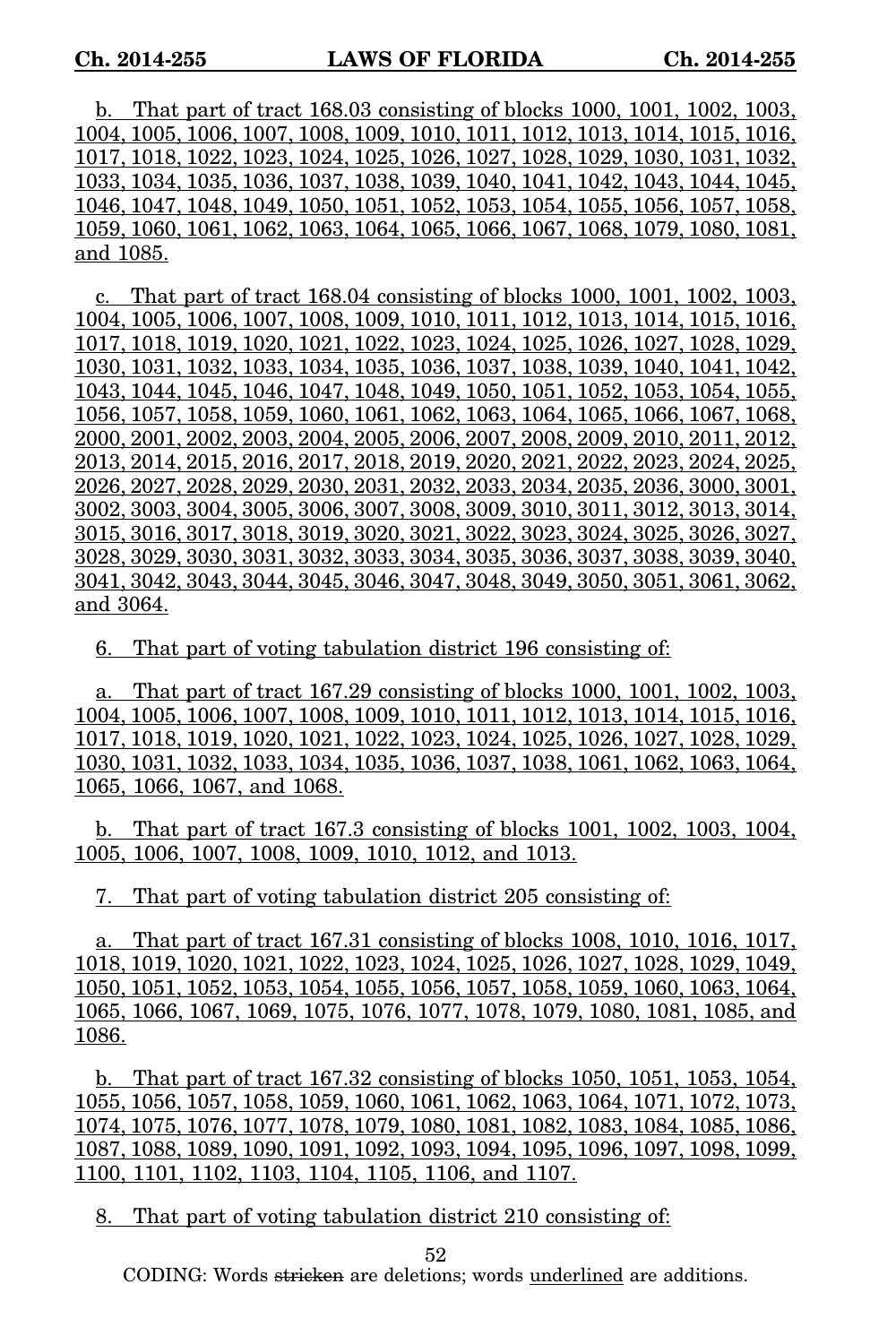a. That part of tract 126 consisting of blocks 3031, 3032, 3033, 3034, 3035, 3037, 3044, 3045, 3046, 3047, 3048, 3049, 3050, 3051, 3052, 3053, 3055, 3057, and 3058.

b. That part of tract 189 consisting of blocks 6000, 6001, 6002, 6003, 6004, 6005, 6006, 6007, 6008, 6009, 6010, 6011, 6012, 6013, 6014, 6015, 6016, and 6017.

9. That part of voting tabulation district 215 consisting of:

a. That part of tract 153 consisting of blocks 1000, 1001, 1002, 1003, 1004, 1005, 1006, 1007, 1008, 1009, 1010, 1011, 1012, 1013, 1014, 1015, 1016, 1017, 1018, 1019, 1020, 1021, 1022, 1023, 1024, 1025, 1026, 1027, 1030, 1031, 3000, 3001, 3002, 3003, 3004, 3005, 3006, 3007, 3008, 3009, 3010, 3011, 3018, 3019, and 3020.

b. That part of tract 154.02 consisting of block 1006.

10. That part of voting tabulation district 216 consisting of:

a. That part of tract 153 consisting of blocks 2000, 2001, 2004, 2008, 2009, 2010, 2011, 2012, 2013, 2014, 2015, 2016, 2017, 2018, 2019, 2020, 2021, 2022, 2023, 2024, 2025, 2026, 2027, 2028, 2029, 2030, 2031, 2032, 2033, 2034, 2035, 2036, 2037, 2038, 2039, 2040, 2041, 2042, 2043, 2044, 2045, 2046, 2047, 2048, 2049, 2050, 2051, 2052, 2053, 3012, 3013, 3014, 3015, 3016, and 3017.

b. That part of tract 154.02 consisting of blocks 2022, 2026, 2027, 2028, 2029, 2030, 2031, 3016, 3020, 3030, 3031, 3032, 3033, 3034, 3035, 3037, 3038, and 3039.

11. That part of voting tabulation district 221 consisting of:

a. That part of tract 128 consisting of blocks 4002, 4003, 4004, 4005, 4006, 4007, 4008, 4009, 4010, 4011, 4012, 4013, 4014, 4015, 4016, 4017, 4018, 4019, 4020, 4021, 4022, 4025, 4026, 4028, 4029, 4030, and 4031.

12. That part of voting tabulation district 222 consisting of:

a. That part of tract 128 consisting of blocks 1000, 1010, 1011, 1012, 1014, 1015, 1016, 1025, 1026, 1027, 1028, 2012, 2013, 2014, 2015, 2017, 2018, 2019, 2020, 2021, 2022, 2023, 2024, 2025, 3000, 3001, 3002, 3003, 3004, 3005, 3006, 3020, and 4027.

13. That part of voting tabulation district 234 consisting of:

a. That part of tract 182 consisting of blocks 1000 and 2022.

14. That part of voting tabulation district 252 consisting of:

a. That part of tract 165.04 consisting of blocks 1007, 1020, 1021, 1022, 1023, 1024, 1025, 1026, 1027, 1028, 1029, 1030, 1031, 1032, 1033, and 1034.

53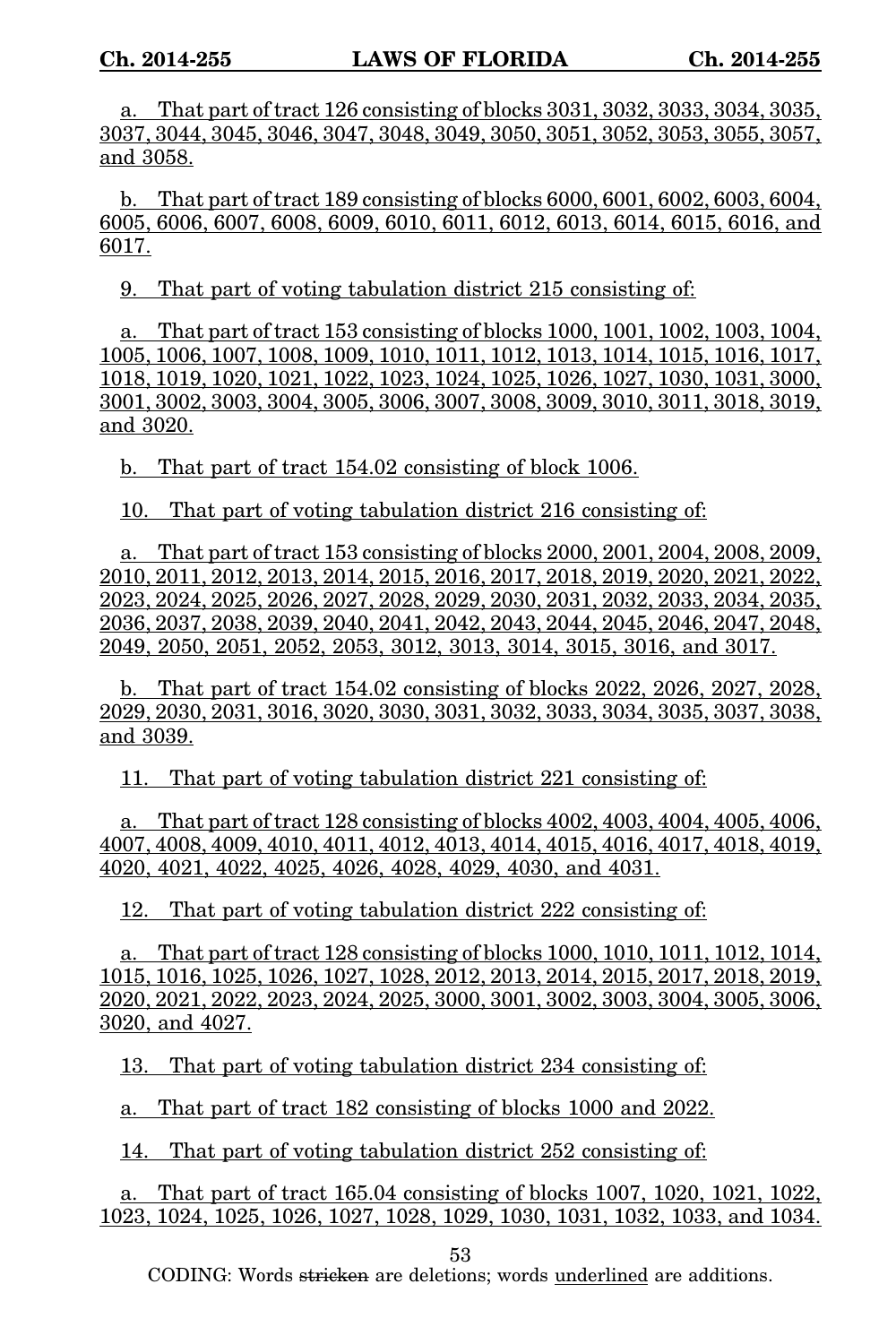15. That part of voting tabulation district 290 consisting of:

a. That part of tract 144 consisting of blocks 1005 and 1006.

b. That part of tract 185 consisting of blocks 3035, 3036, 3044, 3052, 3053, 3054, 3055, 3056, and 3057.

(b) That part of Osceola County consisting of:

1. All of voting tabulation districts 7, 9, 10, 11, 12, 13, 14, 15, 16, 17, 18, 19, 20, 21, 22, 23, 24, 25, 26, 27, 28, 30, 31, 33, 34, 35, 36, 37, 38, 39, 40, 41, 42, 43, 44, 45, 46, 47, 48, 49, 50, 51, 52, 53, 54, 55, 56, 57, 58, 59, 60, 61, 62, 63, 64, 65, 66, 67, 70, 71, 72, 73, 74, 75, 76, 77, 78, 79, 80, 81, 82, 83, 84, 85, 86, 87, 88, 89, 90, 91, 92, 93, 94, 95, 96, 97, 98, 99, 100, 101, 102, 103, 104, 105, 106, 107, 108, 109, 110, 111, 112, 113, 114, 115, 116, 117, 118, 119, 120, 121, 122, 123, 124, 125, 126, 127, 128, 129, 130, 131, 132, 133, 134, 135, 136, 137, 138, 139, 140, 141, 142, 143, 144, 145, 146, 147, 148, 149, 150, 151, 152, 153, 154, 155, 157, 158, 159, 160, 161, 162, 163, 164, 165, 166, 167, 168, 169, 171, 172, 173, 174, 175, 178, 179, 180, 181, 182, 183, 184, 188, 189, 190, 191, 192, 193, 194, 195, 196, 197, 208, 209, 210, 211, 212, 213, 214, 215, and 216.

2. That part of voting tabulation district 8 consisting of:

a. That part of tract 411 consisting of blocks 1021, 1022, 1023, 1024, 1025, 1026, 1027, 1028, 1029, 1030, 1031, 1032, 1033, 1034, 1035, 1036, 1037, 1038, 1039, 1040, 1041, 1042, 1043, 1044, 1045, 1046, 1048, 1049, 1050, 1052, 1053, 1054, 1055, 1056, 1057, 1132, 2000, 2001, 2002, 2003, 2004, 2005, 2006, 2007, 2019, 2020, 2021, 2022, 2023, 2024, 2025, 2026, 2027, 2028, 2029, 2030, 2031, 2038, 2039, 2040, and 2041.

b. That part of tract 413 consisting of blocks 1000, 1001, 1002, 1003, 1004, 1005, 1006, 1007, 1008, 1009, 1010, 1011, 1012, 1013, 1014, 1015, 1016, 1017, 1052, 1053, 1058, and 1059.

3. That part of voting tabulation district 29 consisting of:

a. That part of tract 409.01 consisting of blocks 1004, 1005, 1006, 1007, 1008, 1009, 1010, 1011, 1012, 1013, 1016, 1023, 1024, 1025, 1032, 1035, 1054, 1055, 1056, 1057, 1058, 1059, 1066, 1067, 1069, 1094, 1101, 1104, 1105, 1106, 1107, and 1108.

b. That part of tract 409.02 consisting of blocks 1064, 1082, 2052, 2053, 2054, 2055, and 2056.

4. That part of voting tabulation district 32 consisting of:

a. That part of tract 409.02 consisting of blocks 1021, 1060, 1061, 1062, 1069, 1072, 1073, 1074, 1075, 1076, and 1083.

b. That part of tract 421 consisting of block 1044.

(10) District 10 is composed of:

54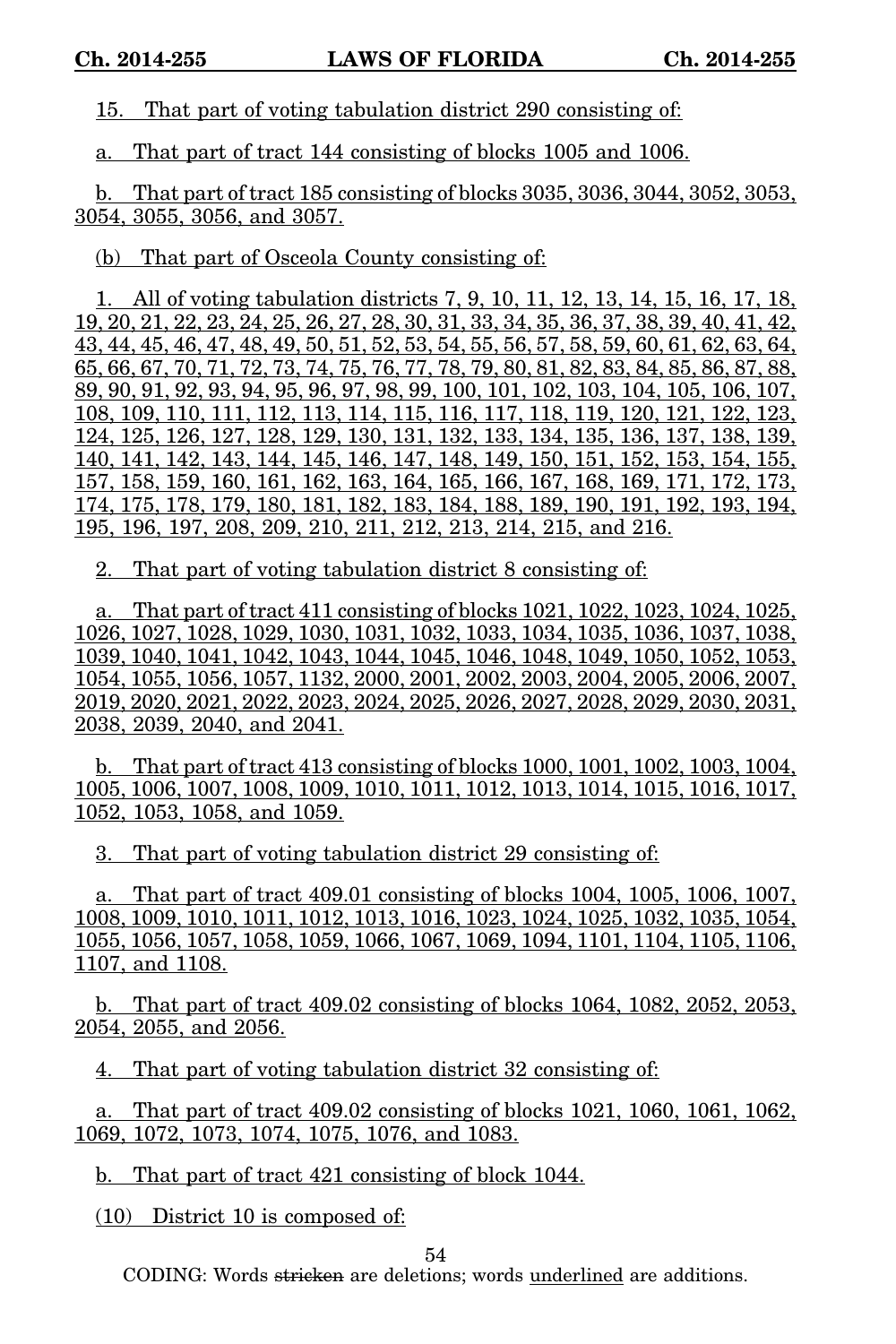(a) That part of Lake County consisting of:

1. All of voting tabulation districts 10, 11, 12, 13, 14, 15, 16, 17, 18, 23, 24, 25, 26, 27, 28, 29, 30, 31, 32, 33, 34, 35, 36, 37, 38, 39, 40, 41, 44, 45, 46, 47, 49, 50, 51, 52, 53, 54, 55, 56, 57, 58, 59, 60, 61, 62, 63, 64, 65, 66, 67, 68, 69, 70, 71, 72, 75, 76, 77, 78, 79, 80, 81, 82, 83, 87, 88, 89, 94, 95, 97, 98, 99, 100, 101, 102, 103, 104, 105, 106, 107, 108, 109, 110, 111, 112, 113, 114, 115, 117, 120, 122, 123, 124, 125, 126, 127, and 128.

2. That part of voting tabulation district 8 consisting of:

a. That part of tract 309.02 consisting of blocks 1000, 1001, 1002, 1003, 1004, 1005, 1006, 1007, 1008, 1009, 1035, 1036, 1037, 1038, 1039, 1040, 1041, 1042, 1043, 1044, 1045, 1046, 1049, 1050, 1051, 1052, 1053, 1054, 1055, 1056, 1057, 1058, and 1059.

3. That part of voting tabulation district 43 consisting of:

a. That part of tract 305.04 consisting of blocks 2000, 2001, 2002, 2003, 2004, 2005, 2006, 2007, 2008, 2009, 2010, 2011, 2035, 4002, 4005, 4020, 4021, 4022, 4023, 4049, and 4050.

4. That part of voting tabulation district 48 consisting of:

a. That part of tract 305.03 consisting of blocks 2000, 2001, 2004, and 2005.

b. That part of tract 305.04 consisting of blocks 1005, 1006, 1007, 1022, 1023, 1024, 1032, 3019, 3020, 3021, 3022, 3023, 3024, 3027, 3028, 3029, 3038, 3060, 3061, 3063, 3064, 3065, 3066, 3067, 3068, 3078, 3079, 3080, 3081, 3082, 3083, 3084, 3085, 3086, 3087, 3088, 3099, 3100, 3102, 3104, 4014, 4015, 4016, 4017, 4018, 4019, 4024, 4025, 4026, 4030, 4031, 4032, 4033, 4034, 4035, 4036, 4037, 4038, 4039, 4040, 4041, 4042, 4043, 4044, 4045, 4046, 4047, 4048, 4052, 4053, and 4054.

5. That part of voting tabulation district 73 consisting of:

a. That part of tract 303.02 consisting of block 2004.

b. That part of tract 304.06 consisting of blocks 1000, 1001, 1002, 1003, 1004, and 1005.

c. That part of tract 304.1 consisting of blocks 1000, 1001, 1002, 1003, 1004, 1005, 1006, 1007, 1008, 1009, 1010, 1011, 1012, 1013, 1014, 1015, 1016, 1017, 1018, 1019, 1020, 1021, 1022, 1023, 1024, 1025, 1026, 1027, 1028, 1029, 1030, 1031, 1032, 1033, 1034, 1035, 1036, 1037, 1038, 1039, 1040, 1041, 1042, 1043, 1044, 1045, 1046, 1047, 1048, 1049, 1050, 1051, 1052, 1053, 1054, 1055, 1056, 1057, 1058, 1059, 1060, 1061, 1062, 1063, 1064, 1065, 1066, 1067, 1068, 1069, 1070, 1071, 1072, 1073, 1074, 1075, 1076, 1078, 1079, 1080, 1081, 1082, 1083, 1084, 1085, 1086, 1087, 1088, and 1089.

55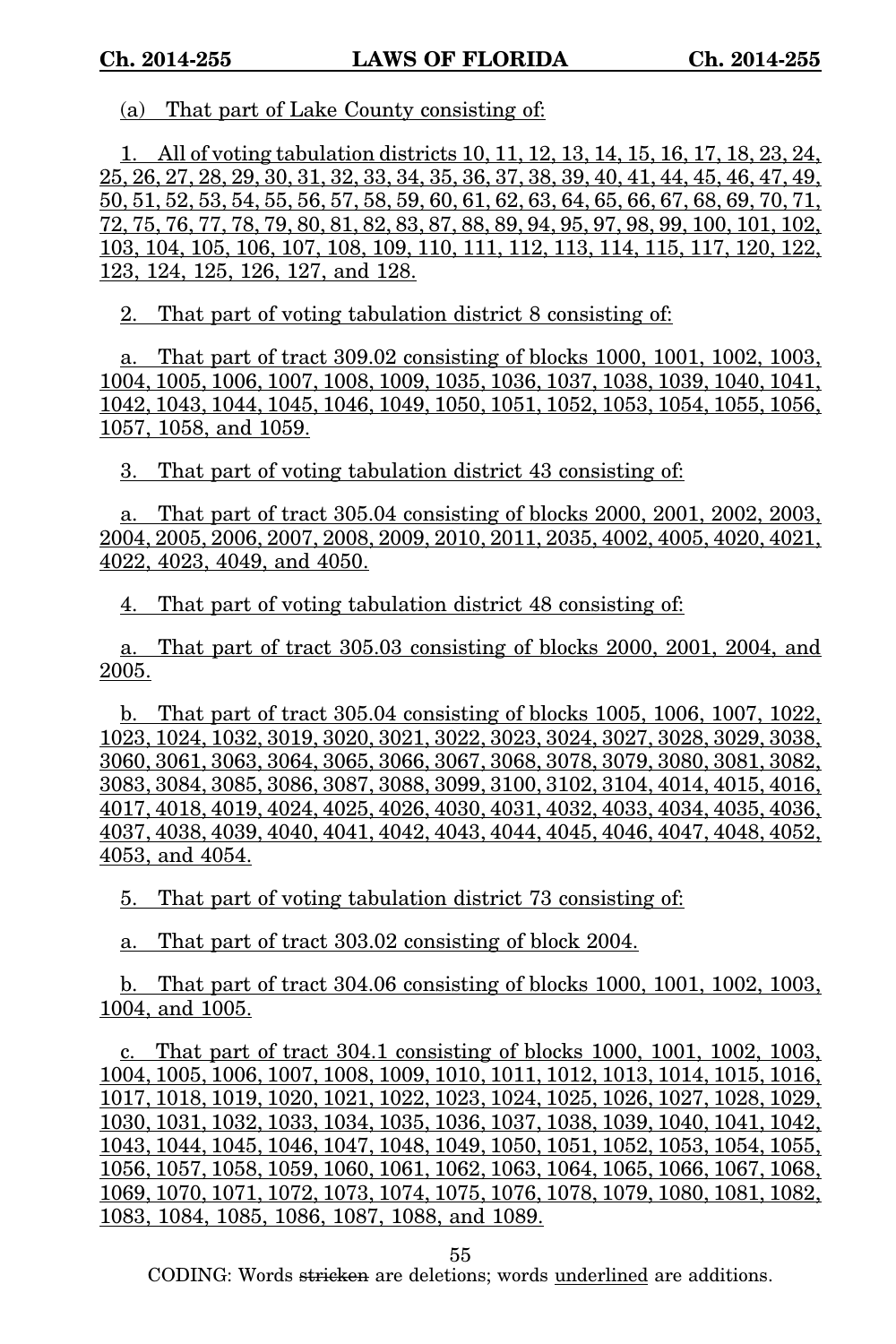d. That part of tract 304.11 consisting of block 1045.

6. That part of voting tabulation district 85 consisting of:

a. That part of tract 306.01 consisting of blocks 3000, 3033, 3034, 3035, 3050, 3052, 3053, 3054, 3056, 3057, 3058, 3059, 3060, 3061, 3062, 3063, 3064, 3065, 3066, 3067, 3068, 3069, 3070, 3071, 3072, 3073, 3074, 3075, 3076, 3077, 3078, 3079, 3080, 3081, 3082, 3083, 3084, 3085, 3086, 3087, and 3088.

7. That part of voting tabulation district 86 consisting of:

a. That part of tract 304.06 consisting of blocks 1006, 1007, 1008, 1009, 1010, 1011, 1012, 1013, 1014, 1015, 1016, 1017, 1018, 1019, 1020, 1021, 1022, 1023, 1024, 1025, 1026, 1027, 1028, 1029, 1030, 1031, 1032, 1033, 1034, 1035, 1036, 1037, 1038, 1039, 1040, 1041, 1042, 1043, 1044, 1045, 1046, 1047, 1048, 1049, 1050, 1051, 1052, 1053, 1054, 1055, 1056, 1057, 1060, 1061, 1062, 1063, 1064, 1065, 1066, 1067, 1068, 1069, 1070, 1071, 1072, 2001, 2007, 2014, 2015, and 2020.

8. That part of voting tabulation district 96 consisting of:

a. That part of tract 301.04 consisting of blocks 1044, 1045, 1048, 1050, 1051, 1052, 1053, and 1054.

9. That part of voting tabulation district 116 consisting of:

a. That part of tract 301.05 consisting of blocks 3000, 3025, 3026, 3027, 3028, 3029, and 3031.

10. That part of voting tabulation district 118 consisting of:

That part of tract 309.02 consisting of blocks 1010, 1011, 1012, 1013, 1014, 1015, 1016, 1017, 1018, 1019, 1020, 1021, 1022, 1023, 1024, 1025, 1026, 1027, 1028, 1029, 1030, 1031, 1032, 1033, 1034, 1047, 1048, 1060, 1061, 1062, 2000, 2001, 2002, 2003, 2004, 2011, 2012, 2013, 2014, 2015, 2016, 2017, 2018, 2019, 2020, 2021, 2022, 2045, 2046, 2047, 2048, 2049, 2050, 2051, 2052, 2053, 2054, 2055, 2056, 2057, 2058, 2059, 2060, 2061, 2062, 2063, 2064, 2067, 2128, 2129, 2130, 2131, 2132, 2133, 2134, 2135, 2136, 2137, 2148, and 2149.

(b) That part of Orange County consisting of:

1. All of voting tabulation districts 1, 4, 5, 6, 7, 8, 9, 10, 11, 12, 13, 14, 15, 16, 17, 18, 19, 20, 21, 24, 25, 26, 27, 28, 30, 31, 34, 35, 36, 37, 38, 39, 40, 41, 43, 46, 47, 49, 50, 51, 52, 53, 54, 55, 56, 269, and 285.

2. That part of voting tabulation district 23 consisting of:

a. That part of tract 148.04 consisting of blocks 1000, 1001, 1002, 1003, 1004, 1005, 1006, 1007, 1008, 1009, 1010, 1011, 1012, 1013, 1014, 1015, 1016, 1017, 1018, 1019, 1020, 1021, 1022, 1051, 1052, 1053, 1054, 1055, 1056, 1057, 1058, 1059, 1060, 1061, 1062, 1063, 1064, 1065, 1066, 1067, 1068, 1069, 1070, 1071, 1072, 1073, 1074, 1075, 1076, 1077, 1078, 1079, 1086, 1087, 1088, 1089,

56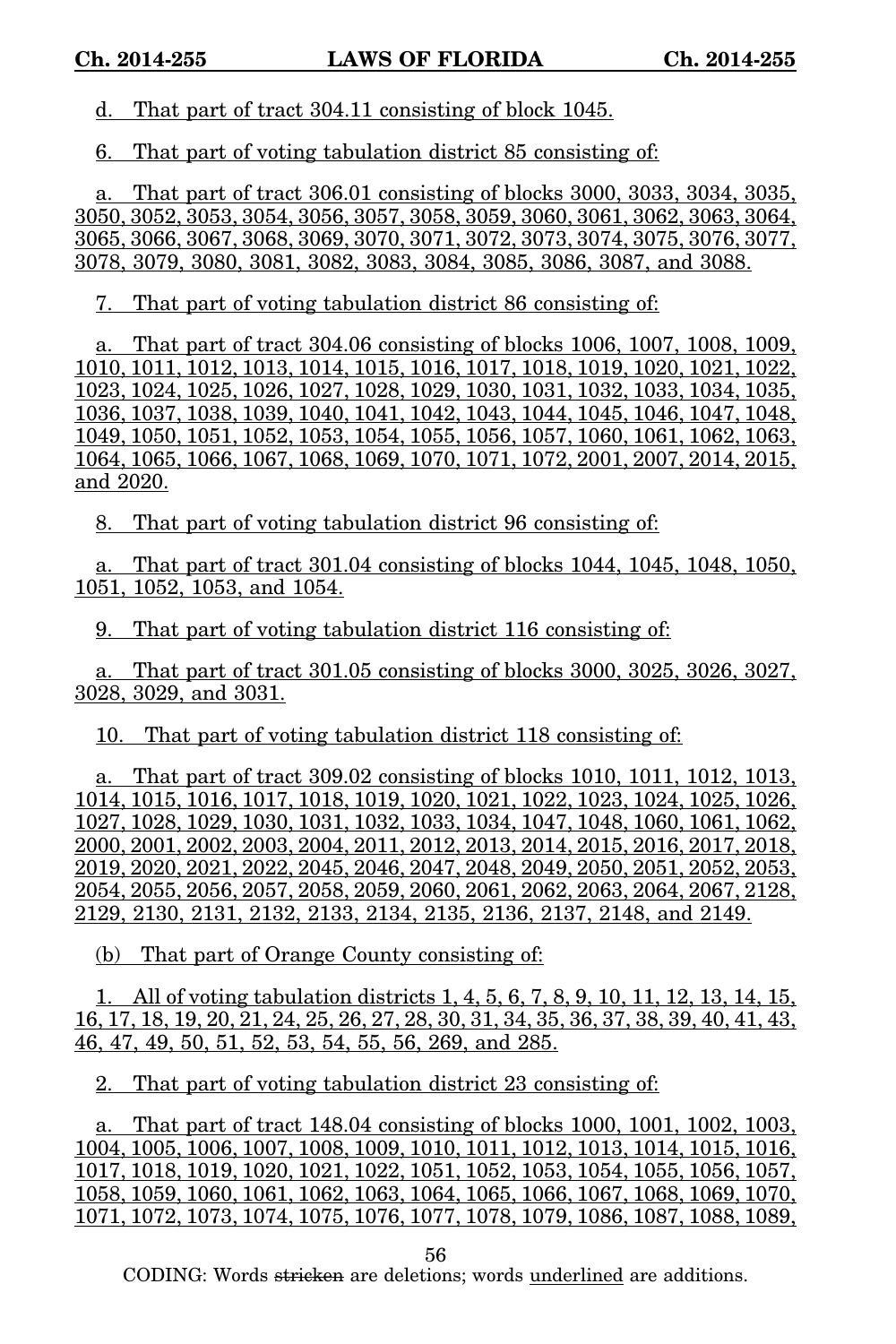1090, 1091, 1092, 1093, 1094, 1095, 1096, 1097, 1098, 1099, 1100, 1101, 1102, 1103, 1104, 1105, 1106, 1107, 1108, 1109, 1110, 1111, 1112, 1114, 1115, 1116, 1117, 1118, 1119, 1120, and 1121.

b. That part of tract 148.06 consisting of blocks 1002, 1003, 1004, 1005, 1006, 1007, 1008, 1009, 1038, 1039, and 1040.

3. That part of voting tabulation district 29 consisting of:

a. That part of tract 175.01 consisting of blocks 2152 and 2153.

4. That part of voting tabulation district 32 consisting of:

a. That part of tract 150.01 consisting of blocks 1000, 1001, 1002, 1003, 1004, 1016, 1017, 1018, and 1019.

b. That part of tract 150.02 consisting of blocks 1003, 1004, 1005, 1006, 1007, 1008, 1009, 1010, 1011, 1012, 1013, 1014, 1015, 1016, 1017, 1018, 1019, 1020, 1037, 1040, 1041, 1042, 1043, 1044, 1045, 1046, 1047, 1048, 1049, 1050, 1051, 1052, 1053, 1054, 1055, 1056, 1057, 1060, 1061, 1063, 1064, 1065, 1066, 1067, 1068, 1069, 1070, 1071, 1072, 1073, 1074, 1075, 1076, 1077, 1078, 1079, 1080, 1081, 1082, 1083, 1084, 1085, 1086, 1087, 1088, 1089, 1090, 1091, 1092, 1093, and 1095.

5. That part of voting tabulation district 33 consisting of:

a. That part of tract 150.03 consisting of blocks 1000, 1001, 1002, 1003, 1004, 1005, 1006, 1007, 1008, 1009, 1010, 1011, 1012, 1013, 1014, 1105, 1106, 1107, 1108, 1109, 1110, and 1111.

6. That part of voting tabulation district 42 consisting of:

a. That part of tract 181 consisting of blocks 1002, 1005, 1006, 1007, 1008, 1009, 1010, 1011, 1012, 1013, 1014, 1015, 1016, 1017, 1018, 1031, 1032, 1033, 1034, 1035, 1036, 1037, 1038, 1039, 1040, and 1041.

7. That part of voting tabulation district 48 consisting of:

a. That part of tract 147.03 consisting of blocks 1000, 1001, 1002, 1003, 1004, 1005, 1006, 1007, 1008, 1009, 1010, 1011, 1012, 1013, 1014, 1015, 1016, 1017, 1018, 1019, 1020, and 1021.

8. That part of voting tabulation district 153 consisting of:

a. That part of tract 170.08 consisting of blocks 1000, 1001, 1002, 1003, 1004, 1005, 1006, 1007, 1008, 1009, 1010, 1011, 1012, 1013, 1014, 1015, 1016, 1017, 1018, 1019, 1020, 1022, 1023, 1024, 1025, 1026, 1027, 1030, 1031, 1032, 1033, 1036, 1037, 1038, 1039, 1040, 1041, 1043, 1044, 1045, 1046, 1068, 1069, 1070, 1097, 1098, 1099, 1100, and 1101.

9. That part of voting tabulation district 177 consisting of:

57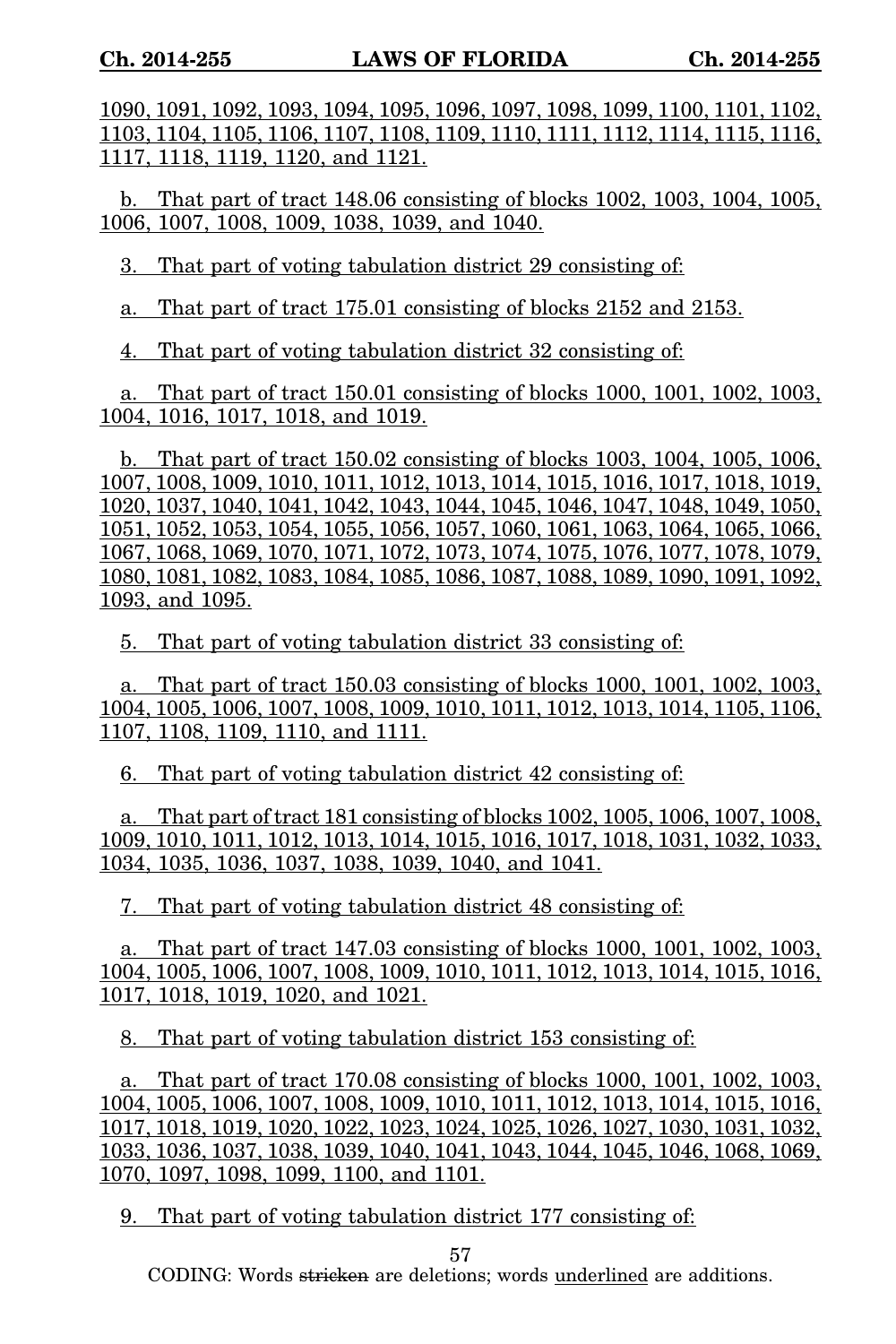a. That part of tract 168.03 consisting of blocks 1019, 1020, and 1021.

10. That part of voting tabulation district 268 consisting of:

a. That part of tract 169.02 consisting of blocks 1000, 1001, 1002, 1003, 1004, 1005, 1006, 1007, 1008, 1009, 1010, 1011, 1012, 1013, 1014, 1015, 1016, 1017, 1018, 1019, 1020, 1021, 1022, 1023, 1024, 1025, 1026, 1027, 1028, 1029, 1030, 1031, 1032, 1033, 1034, 1035, 1036, 1037, 1038, 1039, 1040, 1041, 1042, 1043, 1044, 1045, 1046, 1047, 1048, 1049, 1050, 1051, 1052, 1053, 1054, 1055, 1056, 1057, 1058, 1059, 1060, 1061, 1062, 1063, 1064, 1065, 3000, 3001, 3002, 3003, 3004, 3005, 3006, 3007, 3008, 3009, 3010, 3011, 3012, 3013, 3014, 3015, 3023, 3024, 3025, 3026, 3027, 3028, 3029, 3030, 3031, 3032, 3033, 3034, 3036, 3037, 3038, 3039, 3040, 3041, 3042, 3043, and 3046.

That part of tract 169.07 consisting of blocks 1027, 1028, 1030, 2006, 2009, 2010, 2011, 2012, 2013, 2014, and 2015.

11. That part of voting tabulation district 282 consisting of:

a. That part of tract 169.04 consisting of block 1016.

12. That part of voting tabulation district 284 consisting of:

a. That part of tract 169.02 consisting of blocks 2000, 2001, 2002, 2003, 2004, 2005, 2006, 2007, 2008, 2009, 2010, 2011, 2012, 2013, 2014, 2015, 2016, 2017, 3016, 3017, 3018, 3019, 3020, 3021, 3022, 3035, 3044, and 3045.

13. That part of voting tabulation district 286 consisting of:

a. That part of tract 146.07 consisting of blocks 1000, 1001, 1002, 1003, 1004, 1005, 1006, 1007, 1008, 1009, 1010, 1011, 1012, 1013, 1014, 1015, 1016, 1017, 1018, 1019, 1020, 1021, 1022, 1023, 1024, 1025, 1026, 1027, 1028, 1029, 1030, 1031, 1032, 1033, 1034, 1035, 1036, 1037, 1038, 1039, 1040, 1041, 1042, 1045, 1046, 1047, 1048, 1049, 1050, 1051, 1052, and 1053.

14. That part of voting tabulation district 287 consisting of:

a. That part of tract 146.06 consisting of blocks 1030, 1031, 1032, 1033, 1034, 1035, 1036, 1037, 1038, 1039, 1040, 1041, 1042, 1043, 1044, 1045, 1046, 1047, 1048, 1049, 1050, 1051, 1056, 1057, 1062, 1063, and 1064.

(c) That part of Osceola County consisting of:

1. All of voting tabulation districts 1, 2, 3, 4, 5, 6, 68, 69, 176, 177, 185, 186, 187, 198, 199, 200, 201, 202, 203, 204, 205, 206, and 207.

2. That part of voting tabulation district 8 consisting of:

a. That part of tract 411 consisting of blocks 1003, 1005, 1007, 1008, 1009, 1014, 1015, 1016, 1017, 1018, 1019, 1020, and 1122.

3. That part of voting tabulation district 29 consisting of:

58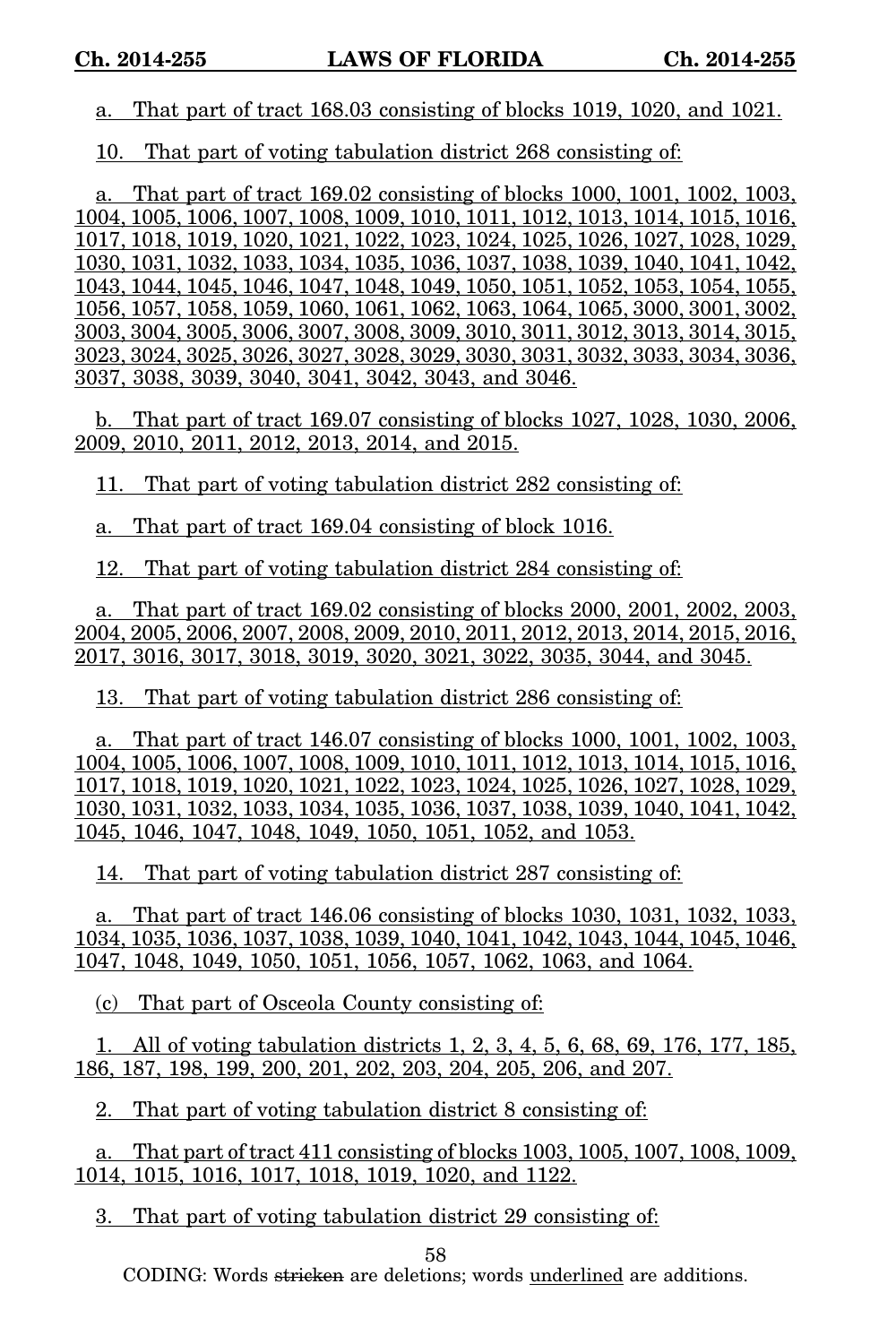That part of tract 408.04 consisting of blocks 1000, 1001, 1002, 1003, 1004, 1005, 1006, 1007, 1008, 1009, 1010, 1011, 1012, 1013, 1014, 1015, 1016, 1017, 1018, 1019, 1020, 1021, 1022, 1023, 1024, 1025, 1026, 1027, 1028, 1029, 1030, 1031, 1032, 1033, 1034, 1035, 1036, 1037, 1038, 1039, 1040, 1041, 1042, 1043, 1044, 1045, 1046, 1047, 1048, 1049, 1050, 1051, 1052, 1053, 1054, 1055, 1056, 1057, 1058, 1059, 1060, 1061, 1062, 1063, 1064, 1065, 1066, 1067, 1068, 1069, 1070, 1071, 1072, 1073, 1074, 1075, 1076, 1077, 1078, 1079, 1080, 1081, 1082, 1092, 1093, 1096, 1098, 1099, 1100, 1101, 1102, 1103, 1104, 1105, 1106, 1107, 1108, 1109, 1110, 1111, 1112, 1113, 1114, 1115, 1116, 1117, 1118, 1119, 1120, 1121, 1122, 1123, 1124, 1125, 1126, 1127, 1128, 1129, 1130, 1131, 1132, 1133, 1134, 1135, 1136, 1137, 1138, 1139, 1140, 1141, 1144, 1145, 1146, 1147, 1148, 1149, 1150, 1151, 1152, 1153, 1154, 1155, 1156, 1157, 1158, 1159, 1160, 1161, 1162, 1163, 1164, 1165, 1166, 1167, 2000, 2001, 2002, 2003, 2004, 2005, 2006, 2007, 2008, 2009, 2010, 2011, 2012, 2013, 2014, 2015, 2016, 2017, 2018, 2019, 2020, 2021, 2022, 2023, 2024, 2025, 2026, 2027, 2028, 2029, 2030, 2031, 2032, 2033, 2034, 2035, 2036, 2037, 2038, 2039, 2040, 2041, 2042, 2043, 2044, 2045, 2046, 2047, 2048, 2049, 2050, 2051, 2052, 2053, 2054, 2055, 2056, 2057, 2058, 2059, 2060, 2061, 2062, 2064, 2065, 2066, 2067, 2068, 2069, 2070, 2071, 2072, 2073, 2074, 2075, 2076, 2077, 2078, 2079, 2080, 2081, 2082, 2083, 2084, 2085, 2086, 2087, 2088, 2089, 2090, 2091, 2092, 2093, 2094, 2095, 2096, 2097, 2098, 2099, 2100, 2101, 2102, 2103, 2104, 2105, 2106, 2107, 2108, 2109, 2120, 2121, 2122, 2123, 2124, 2125, 2126, 2127, 2128, 2129, 2130, 2131, 2132, 2133, 2134, 2135, 2136, 2137, 2138, 2139, 2140, 2141, 2142, 2143, 2149, 2150, 2153, 2154, 2156, 2157, 2158, 2159, 2160, 2161, 2162, 2163, 2164, 2168, and 2169.

b. That part of tract 409.01 consisting of blocks 1014, 1015, 1017, 1018, 1019, 1020, 1021, 1022, 1083, 1084, 1085, 1086, 1087, 1088, 1095, 1102, and 1103.

That part of tract 409.02 consisting of blocks 1002, 1003, 1006, 1007, 1008, 1024, 1038, 1063, 1065, 2020, 2029, 2030, 2031, 2032, 2033, 2034, 2035, 2036, 2037, 2038, 2039, 2040, 2041, 2042, 2043, 2044, 2045, 2046, 2047, 2048, 2049, 2050, and 2051.

4. That part of voting tabulation district 32 consisting of:

That part of tract 409.02 consisting of blocks 1000, 1004, 1005, 1010, 1011, 1012, 1014, 1015, 1016, 1017, 1019, 1020, 1022, 1023, 1025, 1026, 1027, 1030, 1031, 1032, 1033, 1034, 1035, 1036, 1037, 1039, 1040, 1041, 1042, 1043, 1044, 1045, 1046, 1047, 1048, 1049, 1050, 1051, 1052, 1053, 1054, 1084, 2000, 2001, 2002, 2003, 2004, 2005, 2006, 2007, 2008, 2009, 2010, 2011, 2012, 2013, 2014, 2015, 2016, 2017, 2018, 2019, 2021, 2022, 2023, 2024, 2025, 2026, 2027, 2028, 2057, 2058, 2059, 2060, 2061, 2062, 2063, 2064, 2065, 2066, 2067, 2068, 2069, 2070, 2071, 2072, 2073, 2074, 2075, 2076, 2077, 2078, 2079, 2080, 2081, 2082, and 2083.

(d) That part of Polk County consisting of:

1. All of voting tabulation districts 2, 3, 4, 64, 66, 67, 68, 69, 70, 71, 72, 73, 74, 80, 81, 82, 83, 84, 91, 128, 130, 131, 132, 136, 143, and 145.

59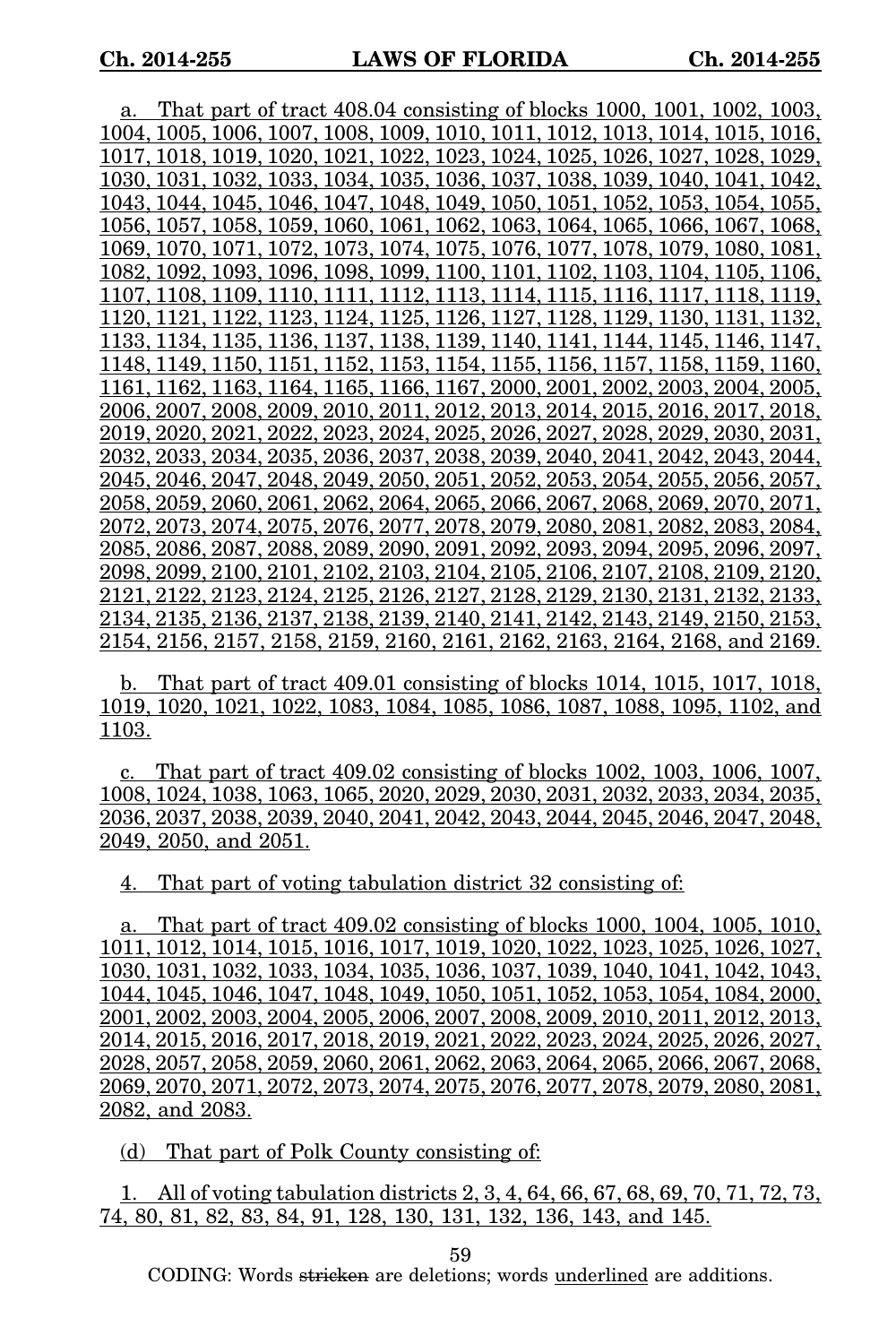2. That part of voting tabulation district 1 consisting of:

a. That part of tract 123.09 consisting of block 1003.

3. That part of voting tabulation district 6 consisting of:

a. That part of tract 116.04 consisting of blocks 3000, 3001, 3002, and 3003.

b. That part of tract 116.05 consisting of blocks 1000, 1001, 1002, 1003, 1004, 1005, 1006, 1007, 1008, 1009, 1010, 1011, 1012, 1013, 1014, 1015, 1016, 1017, 1018, 1019, 1020, 1021, 1022, 1023, 1024, 1025, 1026, 1027, 1028, 1029, 1030, 1031, 1032, 1033, 1034, 1035, 1036, 1037, 1038, 1039, 1040, 1041, 1042, 1043, 1044, 1045, 1046, 1047, 1048, 1049, 1050, 1051, 1052, 1053, 1054, 1055, 1056, 1057, 1058, 1059, 1060, 1061, 1062, 1063, 1064, 1065, 1066, 1067, 1068, 1072, 1073, 1074, 1081, 1082, 1083, 1084, 1085, 1086, 1087, 1088, 1089, 1090, 1091, 1092, 1093, 1094, 1095, 1096, 1097, and 1098.

c. That part of tract 123.05 consisting of blocks 1000, 1001, 1002, 1003, 1004, 1005, 1006, 1007, 1008, 1009, 1010, 1011, 1012, 1013, 1014, 1015, 1016, 1017, 1018, 1019, 1020, 1021, 1022, 1023, 1024, 1025, 1026, 1027, 1028, 1029, 1030, 1031, 1032, 1033, 1034, 1035, 1036, 1037, 1038, 1039, 1040, 1041, 1042, 1043, 1044, 1045, 1046, 1047, 1048, 1049, 1050, 1051, 1052, 1053, 1054, and 1055.

d. That part of tract 123.09 consisting of blocks 1000, 1004, 1005, 1006, 1007, 1008, 1009, 1011, 1027, and 1028.

e. That part of tract 124.04 consisting of blocks 1012, 1013, 1014, 1015, 1016, 1017, 1018, 1019, 1020, 1021, 1022, 1023, 1024, 1025, 1026, 1027, 1028, 1033, 1034, 1035, 1036, 1041, and 1042.

f. That part of tract 124.07 consisting of blocks 1000, 1001, 1002, 1003, 1004, 1005, 1006, 1007, 1008, 1009, 1010, 1011, 1012, 1013, 1014, 1015, 1016, 1017, 1018, 1019, 1020, 1021, 1022, 1023, 1024, 1025, 1026, 1027, 1028, 1029, 1030, 1031, 1032, 1033, 1034, 1035, 1036, 1037, 1038, 1039, 1040, 1041, 1042, 1043, 1044, 1045, 1046, 1047, 1048, 1049, 1050, 1051, 1052, 1053, 1054, 1055, 1056, 1057, 1058, 1059, 1060, 1061, 1062, 1063, 1064, 1065, 1066, 1067, 1068, 1069, 1070, 1071, 1072, 1073, 1074, 1075, 1076, 1077, 1078, 1079, 1080, 1081, 1082, 1083, 1084, 1085, 1086, 1087, 1088, 1089, 1090, 1091, 1092, 1093, 1094, 1095, and 1096.

g. That part of tract 124.08 consisting of blocks 1000, 1001, and 1002.

h. That part of tract 124.09 consisting of blocks 1000 and 1012.

4. That part of voting tabulation district 8 consisting of:

a. That part of tract 123.09 consisting of block 1020.

5. That part of voting tabulation district 24 consisting of:

60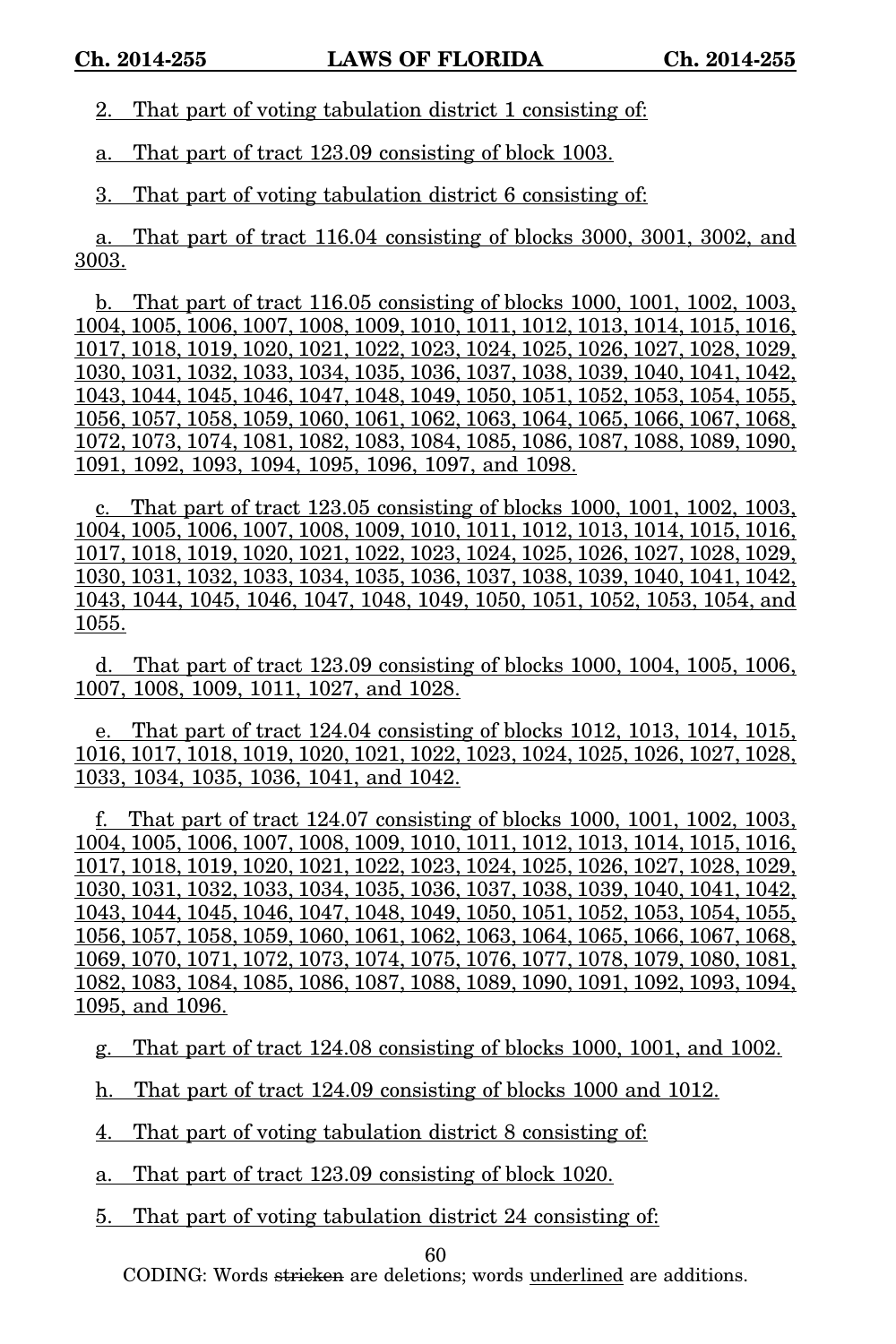That part of tract 116.04 consisting of blocks 1020, 1021, 1024, 1025, 2001, 2002, 2004, 2005, 2006, 2007, 2009, 2029, 2030, 2031, and 2032.

6. That part of voting tabulation district 41 consisting of:

a. That part of tract 117.21 consisting of blocks 1015, 1018, 1019, 1020, 1021, 1022, 1023, 1024, 1025, 1026, 1029, 1037, 1038, 2000, 2001, 2002, 2003, 2025, 2028, 2044, 2048, 2064, 2068, and 2074.

7. That part of voting tabulation district 63 consisting of:

a. That part of tract 116.04 consisting of blocks 3004, 3005, 3008, 3009, 3010, 3011, 3012, 3013, 3014, 3015, 3016, 3017, 3018, and 3019.

b. That part of tract 116.06 consisting of blocks 1000 and 1001.

c. That part of tract 124.08 consisting of blocks 1003, 1004, 1005, 1006, 1007, 1008, 1009, 1010, 1011, 1012, 1013, 1014, 1015, 1016, 1017, 1018, 1019, 1020, 1021, 1022, 1023, 1024, 1025, 1026, 1027, 1028, 1029, 1030, 1031, 1032, 1033, 1034, 1035, 1036, 1037, 1041, 1043, 1044, 1045, 1046, 1047, 1048, 1049, 1050, 1051, 1052, 1053, 1054, 1057, and 2005.

8. That part of voting tabulation district 65 consisting of:

a. That part of tract 116.04 consisting of blocks 1016, 1017, 1018, 1019, 1035, 2011, 3020, 3021, 3022, 3023, 3027, 3028, 3029, 3030, 3031, 3032, 3033, 3034, 3035, 3036, 3041, 3042, 3043, 3044, 3045, and 3046.

b. That part of tract 116.06 consisting of block 2006.

c. That part of tract 124.08 consisting of blocks 1038, 1039, 1040, 1055, and 1056.

d. That part of tract 131.01 consisting of blocks 1005, 1006, 1007, 1008, 1009, 1010, 1011, 1012, 1013, 1023, 1024, 1025, 1026, 1027, 1028, 1029, 1030, 1031, 1058, 1059, 1060, 1061, 1062, 1063, 1064, 1065, 1066, 1067, 1068, 1069, 1070, 1071, 1072, 1073, 1074, 1075, 1076, 1077, 1078, 1079, 1080, 1081, and 1082.

e. That part of tract 131.02 consisting of blocks 1000, 1001, 1002, 1003, 1004, 1005, 2007, 2008, 2010, 2015, 2016, 2017, 2018, 2019, 2020, 2021, 2022, 2023, 2024, 2025, 2026, 2027, 2028, 2029, 2030, 2031, 2032, 2033, 2034, 2035, 2036, 2037, 2038, 2039, 2040, 2041, 2042, 2043, 2044, 2045, 2046, 2047, 2054, 2055, 2056, 2057, 2058, 2059, 2060, 2065, and 2066.

9. That part of voting tabulation district 75 consisting of:

a. That part of tract 138.02 consisting of blocks 1000, 1001, 1002, 1003, 1004, 1005, 1006, 1007, 1008, 1009, 1010, 1011, 1012, 1013, 1014, 1015, 1016, 1017, 1018, 1019, 1020, 1021, 1022, 1023, 1024, 1025, 1026, 1027, 1028, 1030, 2036, 2037, 2043, 2044, 2045, 2046, 2047, 2048, 2049, 2050, 2051, 2052, 2058,

61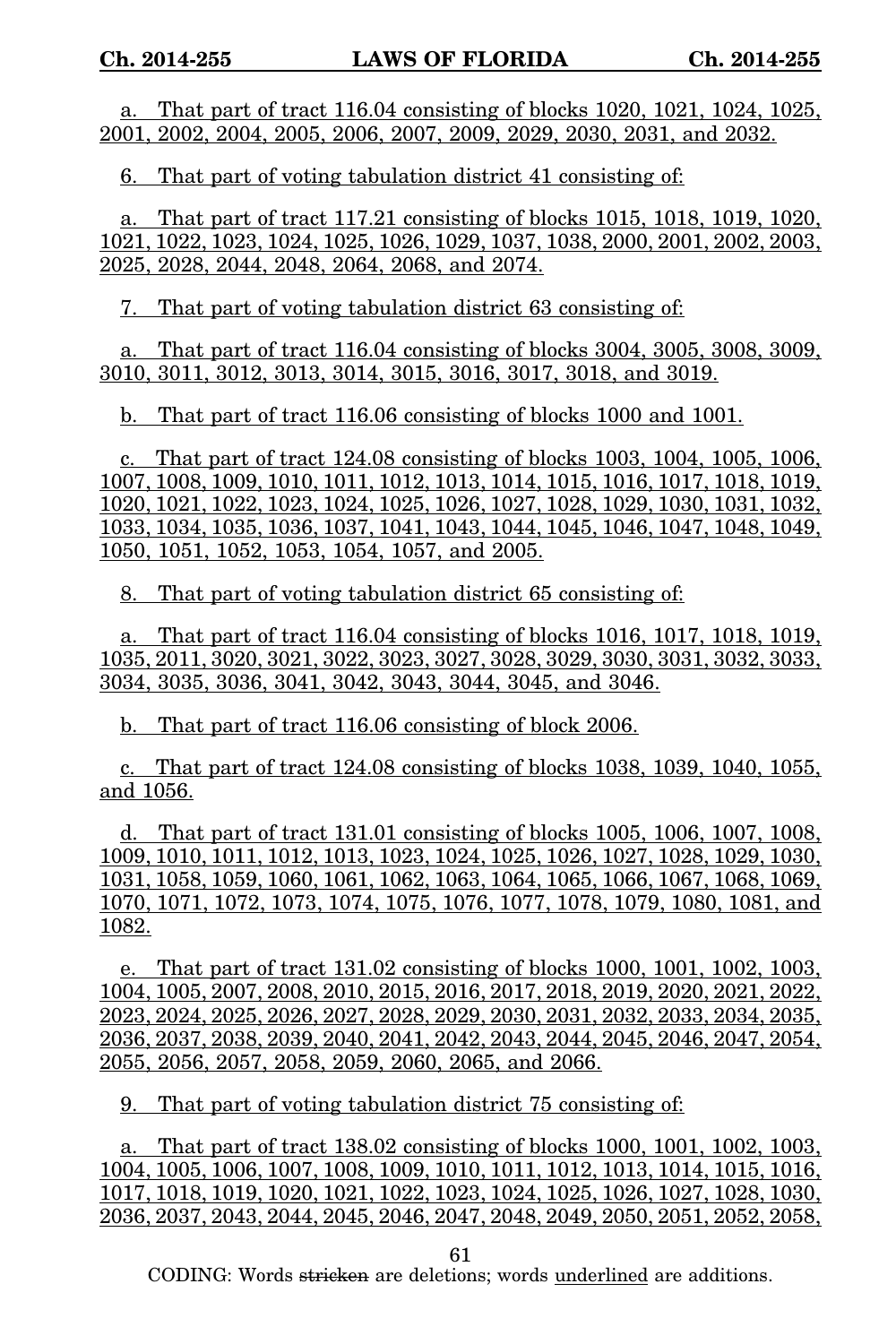2059, 2088, 2089, 2090, 2092, 2093, 2099, 3000, 3001, 3002, 3003, 3004, 3005, 3006, 3007, 3008, 3009, 3010, 3011, 3012, and 3014.

b. That part of tract 147.02 consisting of blocks 3003, 3004, 3005, 3006, 3007, 3008, 3009, 3010, 3011, 3013, 3014, 3015, 3018, 3019, 3020, 3021, 3022, 3023, 3024, 3026, and 3029.

10. That part of voting tabulation district 76 consisting of:

a. That part of tract 128.02 consisting of blocks 1040, 1050, 1051, 1056, 1057, 1058, 1059, 1060, 1061, 1062, 1063, 1064, 1065, 1066, 1080, 1093, 1094, 1095, 1096, 1097, 1098, 1099, 1100, 1101, 1102, 1103, 1104, 1105, 1106, 1107, 1108, 1109, 1110, 1111, 1112, 1113, 1114, 1115, 1116, 1117, and 1118.

b. That part of tract 141.23 consisting of blocks 1010, 1011, 1020, 1022, 1023, 1024, 1025, 1027, 1028, 1029, 1030, 1031, 1032, 1033, 1034, 1035, 1036, 1037, 1038, 1039, 1040, 1041, 1077, and 1078.

c. That part of tract 141.24 consisting of blocks 2051, 2052, 2053, 2054, 2055, 2056, and 2057.

11. That part of voting tabulation district 85 consisting of:

a. That part of tract 141.03 consisting of blocks 1154 and 1155.

b. That part of tract 141.05 consisting of blocks 1000, 1001, 1002, 1003, 1004, 1005, 1006, 1007, 1008, 1009, 1010, 1011, 1012, 1013, 1014, 1015, 1016, 1017, 1018, 1019, 1020, 1021, 1022, 1023, 1024, 1025, 1026, 1027, 1028, 1029, 1030, 1031, 1032, 1033, 1034, 1035, 1036, 1037, 1038, 1039, 1040, 1041, 1043, 4009, 4010, 4011, 4012, 4013, 4014, 4015, 4016, 4017, 4018, 4019, 4020, 4021, 4022, 4023, 4024, 4025, 4027, 4028, 4029, 4030, 4031, 4032, 4033, 4034, 4035, 4036, 4037, 4038, 4039, 4041, 4042, 4046, 4047, 4048, 4049, 4050, 4051, 4055, 4056, 4057, 4058, 4059, 4060, 4061, 4062, 4063, 4064, 4065, 4066, 4067, 4068, 4069, 4070, 4071, 4072, and 4074.

c. That part of tract 141.21 consisting of blocks 1000, 1001, 1047, 1048, 1049, 1050, 1051, 1052, 1053, 1054, 1058, and 1061.

12. That part of voting tabulation district 86 consisting of:

a. That part of tract 125.03 consisting of blocks 1000, 1001, 1002, 1003, 1004, 1005, 1006, 1007, 1008, 1009, 1026, 1034, 1035, 1036, 1037, 1038, 1039, 1040, 1041, 1042, 1043, 1140, 1141, 1173, 1174, 1175, 1194, 2000, 2001, 2002, 2003, 2004, 2005, 2006, 2007, 2008, 2009, 2010, 2011, 2012, 2013, 2014, 2015, 2016, 2017, 2018, 2024, 2025, 2026, 2027, 2028, 2029, 2030, 2031, 2032, 2033, 2034, 2035, 2036, 2037, 2038, 2039, 2040, 2041, 2042, 2043, 2044, 2045, 2046, 2047, 2048, 2049, 2050, 2051, 2052, 2053, 2054, 2055, 2056, 2057, 2058, 2059, 2060, 2061, 2062, 2063, 2064, 2065, 2066, 2067, 2068, 2069, 2070, 2071, 2072, 2073, 2074, 2075, 2076, 2077, 2078, 2079, 2080, 2081, 2082, 2083, 2084, and 2087.

62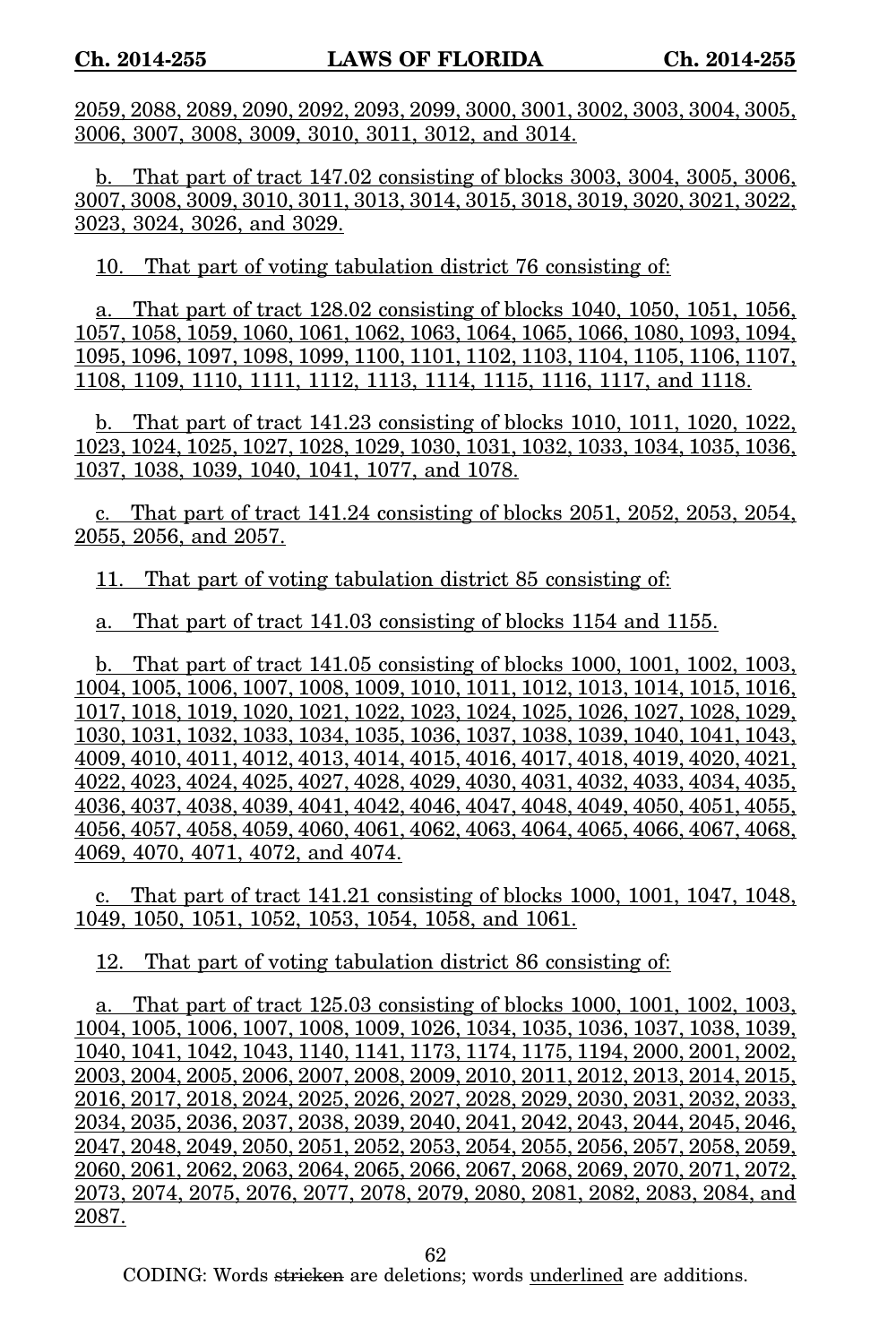13. That part of voting tabulation district 87 consisting of:

a. That part of tract 141.21 consisting of blocks 1059, 1060, 1062, 1063, 1068, 1069, 1070, 1071, 1093, 1098, and 1099.

b. That part of tract 141.23 consisting of blocks 1000 and 1009.

c. That part of tract 141.24 consisting of blocks 1000, 1001, 1002, 1003, 1004, 1005, 1006, 1007, 1008, 1009, 1010, 1011, 1012, 1013, 1014, 1015, 1016, 1017, 1018, 1019, 1020, 1021, 1022, 1023, 1024, 1025, 1026, 1027, 1028, 1029, 1030, 1031, 1032, 1033, 1034, 1035, 1036, 1037, 1038, 1039, 1040, 1041, 1042, 1043, 1044, 1045, 1046, 1047, 1048, 1049, 1050, 1051, 1052, 1053, 1054, 1055, 1056, 1057, 1058, 1059, 1060, 1061, 1062, 1063, 2000, 2001, 2002, 2003, 2004, 2005, 2006, 2007, 2041, 2042, 2043, 2044, 2045, 2046, 2058, 2059, 2060, 2061, 2062, 2063, 2064, 2065, 2066, 2067, 2070, and 2071.

d. That part of tract 141.25 consisting of block 3007.

14. That part of voting tabulation district 90 consisting of:

a. That part of tract 141.04 consisting of block 1005.

15. That part of voting tabulation district 129 consisting of:

a. That part of tract 137.01 consisting of blocks 2043, 2044, 2045, 2046, 2047, 2048, 2049, 2050, 2051, 2052, 2053, 2054, 2055, 2056, 2057, 2058, 2059, 2060, 2061, 2062, 2063, 2064, and 2065.

b. That part of tract 137.02 consisting of blocks 3041, 3042, 3043, 3044, 3045, 3046, 3047, and 3048.

c. That part of tract 138.01 consisting of blocks 2005, 2006, 2007, 2008, 2009, 2010, 2011, 2012, 2013, 2014, 2015, 2016, 2017, 2018, 2019, 2020, 2021, 2022, 2023, 2024, 2025, 2026, 2027, 2028, 2029, 2030, 2037, 2038, 2039, 2040, 2041, 2042, 2043, 2044, 2045, 2046, 2047, and 2048.

That part of tract  $138.02$  consisting of blocks  $1029, 2000, 2001, 2002$ . 2003, 2004, 2005, 2006, 2007, 2008, 2009, 2010, 2011, 2012, 2013, 2014, 2015, 2019, 2020, 2021, 2022, 2023, 2024, 2025, 2026, 2027, 2028, 2029, 2030, 2031, 2032, 2033, 2034, 2035, 2038, 2039, 2040, 2041, 2042, 2053, 2054, 2055, 2056, 2060, 2064, 2065, 2066, 2085, 2086, and 2087.

e. That part of tract 139.01 consisting of blocks 1000, 1001, 1002, 1003, 1004, 1005, 1006, 1007, 1008, 1009, 1010, 1011, 1012, 2000, 2001, 2002, 2003, 2004, 2005, 2006, 2007, 2008, 2009, 2010, 2011, 2012, 2013, 2014, 2015, 2016, 2017, 2018, 2019, 2020, 2021, 2022, 2023, 2024, 2025, 2026, 2027, 2028, 2029, 2030, 2031, 2032, 2033, 2034, 2035, 2036, 2037, 2038, 2039, 2040, 2041, 2042, 2043, 2044, 2045, and 2046.

f. That part of tract 139.02 consisting of blocks 2002, 2003, 2004, 2005, 2006, 2007, 2008, 2009, 2010, 2011, 2012, 2013, 2014, 2015, 2016, 2017, 2018,

63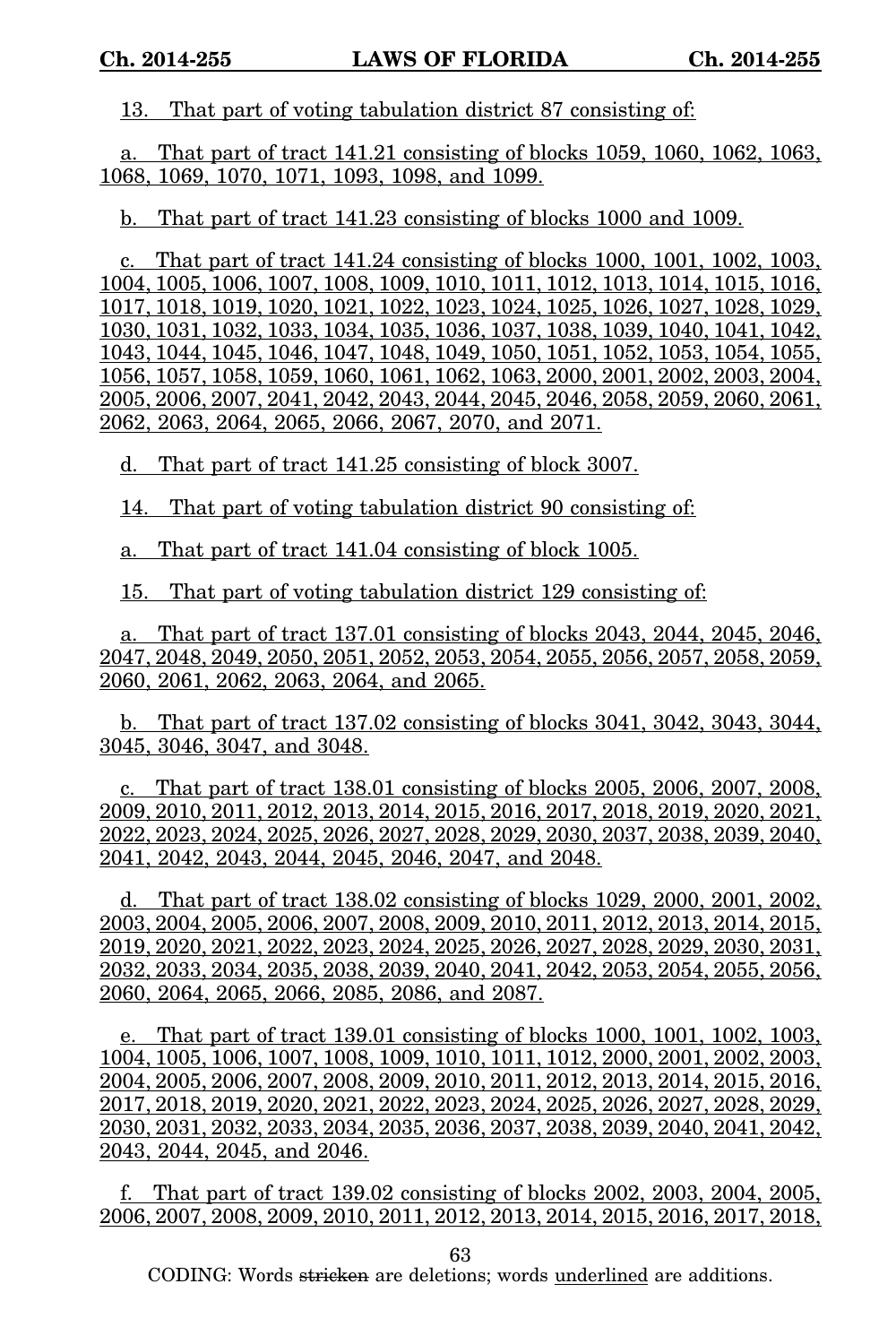2019, 2021, 2022, 2023, 2024, 2025, 2026, 2027, 2028, 2029, 2030, 2031, 2032, 2053, 2054, 2055, 2056, 2057, 2058, and 2061.

(11) District 11 is composed of:

(a) All of Citrus County.

(b) All of Hernando County.

(c) All of Sumter County.

(d) That part of Lake County consisting of:

1. All of voting tabulation districts 19, 20, 21, 22, 42, 74, 84, 90, 91, 92, 93, and 121.

2. That part of voting tabulation district 43 consisting of:

a. That part of tract 304.05 consisting of blocks 1040, 1041, 1042, 1043, 1044, 1045, 1046, 1047, 1048, 1049, 1050, 1051, 1052, 1053, 1054, 1055, 1056, 1057, 1058, 1059, 1060, 1061, 1062, 1063, 1064, 1065, 1066, 1067, 1068, 1069, 2068, 2069, 2070, 2071, 2072, 2073, 2074, 2083, 2086, 3000, 3001, 3002, 3003, 3004, 3005, 3006, 3007, 3008, 3009, 3010, 3011, 3012, 3013, 3014, 3015, 3016, 3017, 3018, 3019, 3020, 3021, 3022, 3023, 3024, 3025, 3026, 3027, 3028, 3029, 3030, 3031, 3032, 3033, 3034, 3035, 3036, 3037, 3038, 3039, 3040, 3041, and 3042.

b. That part of tract 304.06 consisting of blocks 2065, 2071, 2072, 2074, 2075, 2077, and 2078.

c. That part of tract 305.04 consisting of blocks 3000, 3001, 3002, 3003, 3004, 3005, 3006, 3007, 3008, 3009, 3010, 3011, 3012, 3013, 3014, 3015, 3016, 3017, 3018, 3025, 3026, 3070, 3071, 3072, 3073, 3074, 3075, 3076, 3077, 3090, 3091, 3092, 3093, 3094, 3095, 3096, 3097, 3101, 4000, 4001, 4003, 4004, 4006, 4007, 4008, 4009, 4010, 4011, 4012, 4029, and 4051.

3. That part of voting tabulation district 48 consisting of:

That part of tract 305.04 consisting of blocks 3062, 3069, 3098, 4013, 4027, and 4028.

4. That part of voting tabulation district 73 consisting of:

That part of tract 304.09 consisting of blocks 2001, 2008, 2012, 3000, 3006, 3009, and 3018.

b. That part of tract 304.1 consisting of block 1077.

c. That part of tract 304.11 consisting of blocks 1000, 1001, 1002, 1003, 1004, 1020, 1023, 1024, 1032, 1034, 1039, 1040, 1041, 1042, 1043, 1046, 1047, 1048, 1049, 1050, 1051, 1052, 1054, 1055, 2000, 2002, 2003, 2004, 2005, 2007, 2010, 2011, 2012, 2013, 2014, 2016, 2017, 2018, 2019, 3000, 3001, 3002, 3003,

64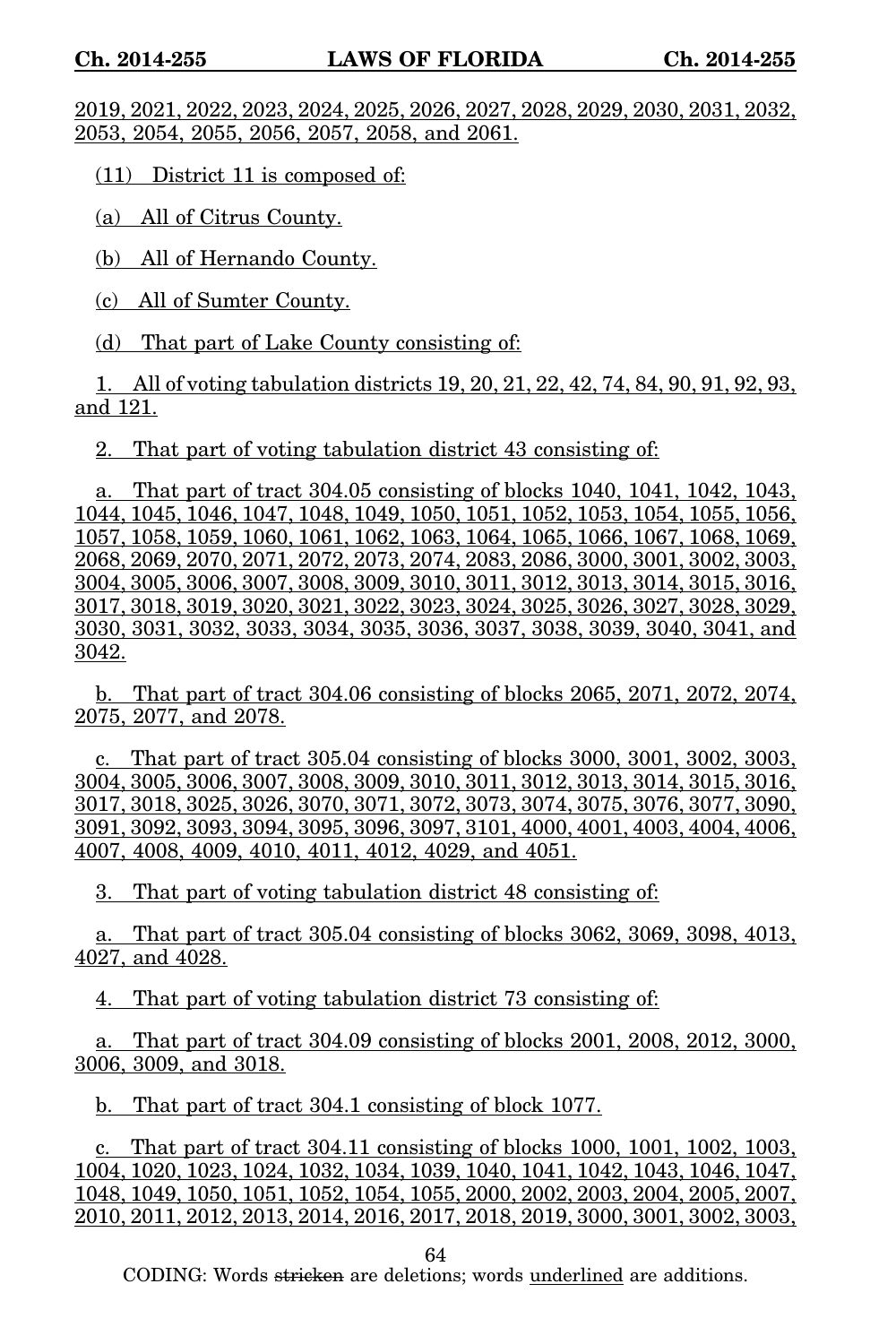3004, 3005, 3006, 3007, 3008, 3009, 3010, 3011, 3017, 3036, 3062, 3075, 3076, 3083, 3084, 3088, and 3090.

5. That part of voting tabulation district 85 consisting of:

a. That part of tract 304.06 consisting of blocks 2005, 2021, 2022, 2023, 2024, 2025, 2026, 2027, 2039, 2040, 2041, 2043, 2044, 2045, 2046, 2047, 2048, 2049, 2050, 2053, 2055, 2056, 2057, 2058, 2059, 2060, 2061, 2062, 2063, 2064, 2067, 2068, 2069, 2070, 2073, 2076, 2079, 2080, 2081, 2086, 2087, 2088, 2089, 2090, 2091, 2092, 2093, 2094, 2096, 2097, 2098, 2099, 2100, 2101, 2102, 2103, 2104, and 2105.

b. That part of tract 306.01 consisting of blocks 3001, 3002, 3003, 3004, 3005, 3006, 3007, 3008, 3009, 3010, 3011, 3012, 3013, 3014, 3015, 3016, 3017, 3018, 3019, 3020, 3021, 3022, 3023, 3024, 3025, 3026, 3027, 3028, 3029, 3030, 3031, 3032, 3036, 3037, 3038, 3039, 3040, 3041, 3042, 3043, 3044, 3045, 3046, 3047, 3048, 3049, 3051, 3055, 3093, 3094, 3095, 3096, 3097, and 3098.

6. That part of voting tabulation district 86 consisting of:

a. That part of tract 304.06 consisting of blocks 2000, 2002, 2003, 2004, 2006, 2008, 2009, 2010, 2011, 2012, 2013, 2016, 2017, 2018, 2019, and 2054.

7. That part of voting tabulation district 96 consisting of:

a. That part of tract 301.04 consisting of block 1049.

(e) That part of Marion County consisting of:

1. All of voting tabulation districts 1, 2, 3, 4, 5, 6, 7, 8, 9, 10, 11, 12, 13, 14, 15, 16, 17, 18, 19, 20, 21, 22, 23, 24, 33, 35, 36, 37, 38, 39, 40, 47, 50, 54, 55, 56, 57, 58, 59, 60, 61, 62, 63, 64, 65, 66, 67, 68, 69, 70, 71, 72, 73, 75, 76, 77, 78, 79, 80, 81, 82, 84, 85, 86, 87, 88, 89, 90, 91, 92, 93, 95, 96, 97, 98, 99, 100, 101, 109, 110, 111, 112, 113, 114, 119, 120, 121, 122, 123, and 125.

2. That part of voting tabulation district 32 consisting of:

a. That part of tract 4.01 consisting of blocks 1000, 1001, 1002, 1003, 1004, 1005, 1006, 1007, 1008, 1023, 1024, 1025, 1026, 1027, 1028, 1029, 1030, 1031, 1032, 1033, 1036, 1037, 1038, 1039, 1040, 1041, 1042, 1043, 1044, 1045, 2000, 2001, 2002, 2003, 2004, 2005, 2006, 2007, 2008, 2009, 2010, 2011, 2012, 2013, 2014, 2015, 2016, 2017, 2018, 2019, 2020, 2021, 2022, 2023, 2024, 2025, 2026, 2027, 2028, 2029, 2030, 2031, 2032, 2033, 2034, 2035, 2036, 2037, 2038, 2039, 2040, 2041, 2042, 2043, 2044, 2045, 2046, 2047, 2048, 2049, 2050, 2051, 2053, 2054, 2055, 2056, 2057, 2058, 2059, 2060, 2061, 2062, and 2063.

3. That part of voting tabulation district 34 consisting of:

a. That part of tract 6.01 consisting of blocks 3000, 3001, 3002, 3003, 3004, 3005, 3006, 3007, 3008, 3009, 3010, 3011, 3012, 3013, 3014, 3015, 3016, 3017, 3018, 3019, 3020, 3021, 3022, 3023, 3024, 3025, 3026, 3027, 3028, 3029,

65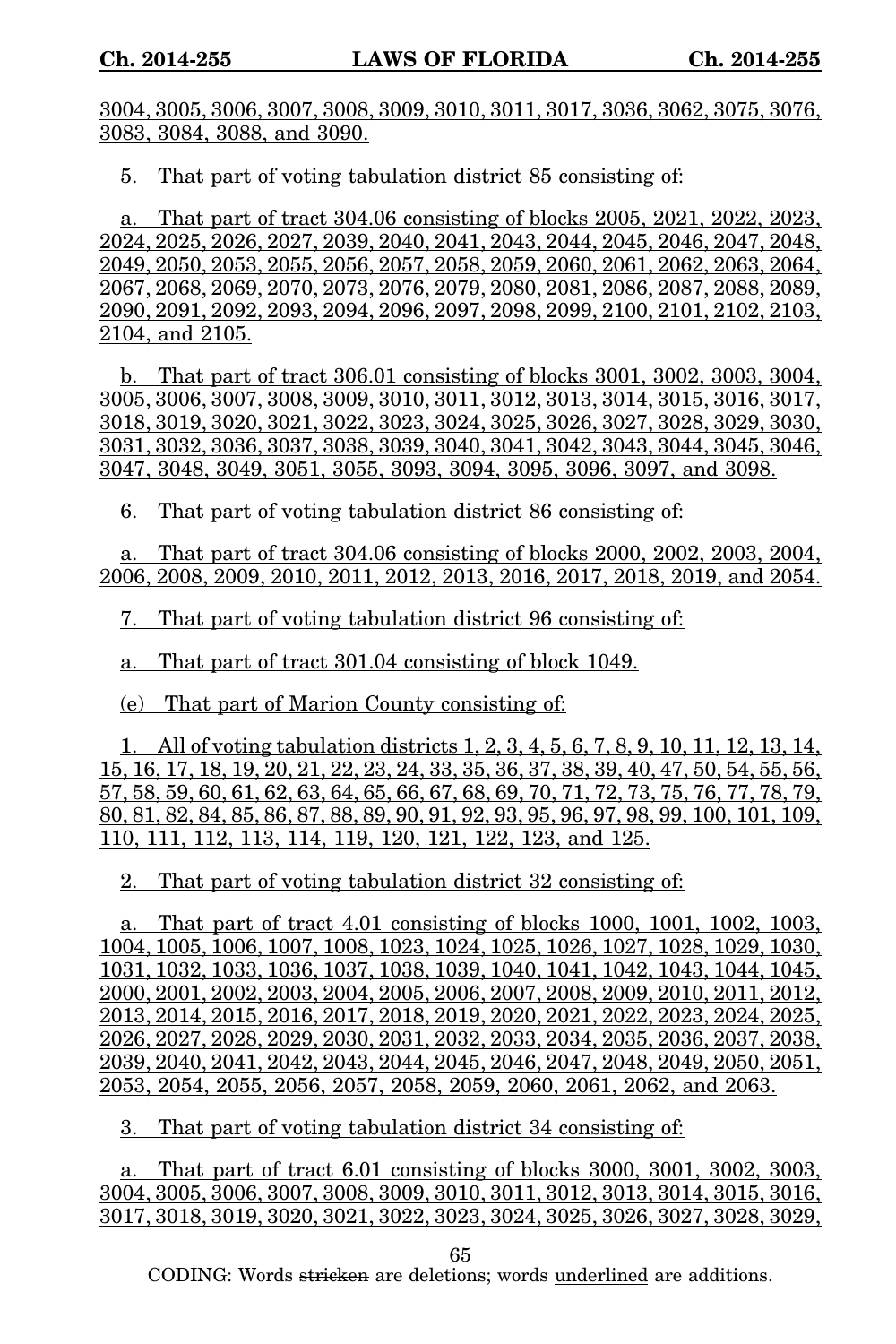3030, 3031, 3032, 3033, 3034, 3035, 3036, 3037, 3038, 3039, 3040, 3041, 3042, 3043, 3044, 3045, 3046, 3047, 3048, 3049, 3050, 3051, 3052, 3053, 3054, 3055, 3056, 3057, 3058, 3059, 3060, 3061, 3062, 3063, 3064, 3065, 3066, 3067, 3068, 3069, 3070, 3071, 3072, and 3073.

4. That part of voting tabulation district 43 consisting of:

a. That part of tract 2 consisting of blocks 6009, 6010, 6011, and 6014.

5. That part of voting tabulation district 45 consisting of:

a. That part of tract 2 consisting of blocks 5003, 5017, 5018, 5019, 5020, 5022, 5023, 5025, 5026, 5027, 5028, 5029, 5030, and 5031.

b. That part of tract 3.01 consisting of blocks 3000, 3001, 3002, 3003, 3004, 3005, 3006, 3007, 3008, 3009, 3010, 3011, 3012, 3013, 3017, 3018, 3019, 3020, 3021, 3022, 3023, 3024, 3025, 3026, 3027, 3028, 3029, 3030, 3031, 3032, 3033, and 3034.

c. That part of tract 3.02 consisting of blocks 2024, 2025, 2026, 2029, 2030, 2031, 2032, 2033, 2034, 2035, 2036, 2037, 2038, 2039, 2040, 2041, 2042, 2056, and 2057.

6. That part of voting tabulation district 46 consisting of:

a. That part of tract 15 consisting of blocks 1059 and 1060.

b. That part of tract 25.03 consisting of blocks 1001, 1002, 1003, 1004, 1005, 1006, 1007, 1008, 1009, and 1010.

7. That part of voting tabulation district 51 consisting of:

a. That part of tract 25.02 consisting of blocks 4002, 4003, 4004, 4005, and 4016.

8. That part of voting tabulation district 53 consisting of:

a. That part of tract 6.04 consisting of blocks 1058, 1059, 1060, 1061, 1062, 1063, 1064, 1065, 1066, 1067, 1068, 1069, 1070, 1071, 1072, 1073, 1074, 1075, 1076, 1077, 1078, 1079, 1080, 1081, 1082, 1083, 1084, 1085, 1086, 1087, 1088, 1089, 1090, 1091, 1092, 1093, 1094, 1095, 1096, 1097, 1098, 1099, 1102, 1105, 2056, 2072, 2073, 2074, 2083, 2085, 2086, 2090, 2091, 2092, 2093, 2094, 2095, 2096, 2097, 2098, 2099, 2100, 2101, 2102, 2103, 2104, 2105, 2106, 2107, 2108, 2109, 2110, 2111, 2112, 2113, 2114, 2115, 2116, 2117, 2118, 2119, 2120, 2121, 2122, 2123, 2124, 2125, 2126, 2127, 2128, 2129, 2130, 2131, 2132, 2133, 2134, 2135, 2136, 2137, 2138, 2139, 2140, 2141, 2143, 2145, 2146, 2147, and 2149.

9. That part of voting tabulation district 74 consisting of:

66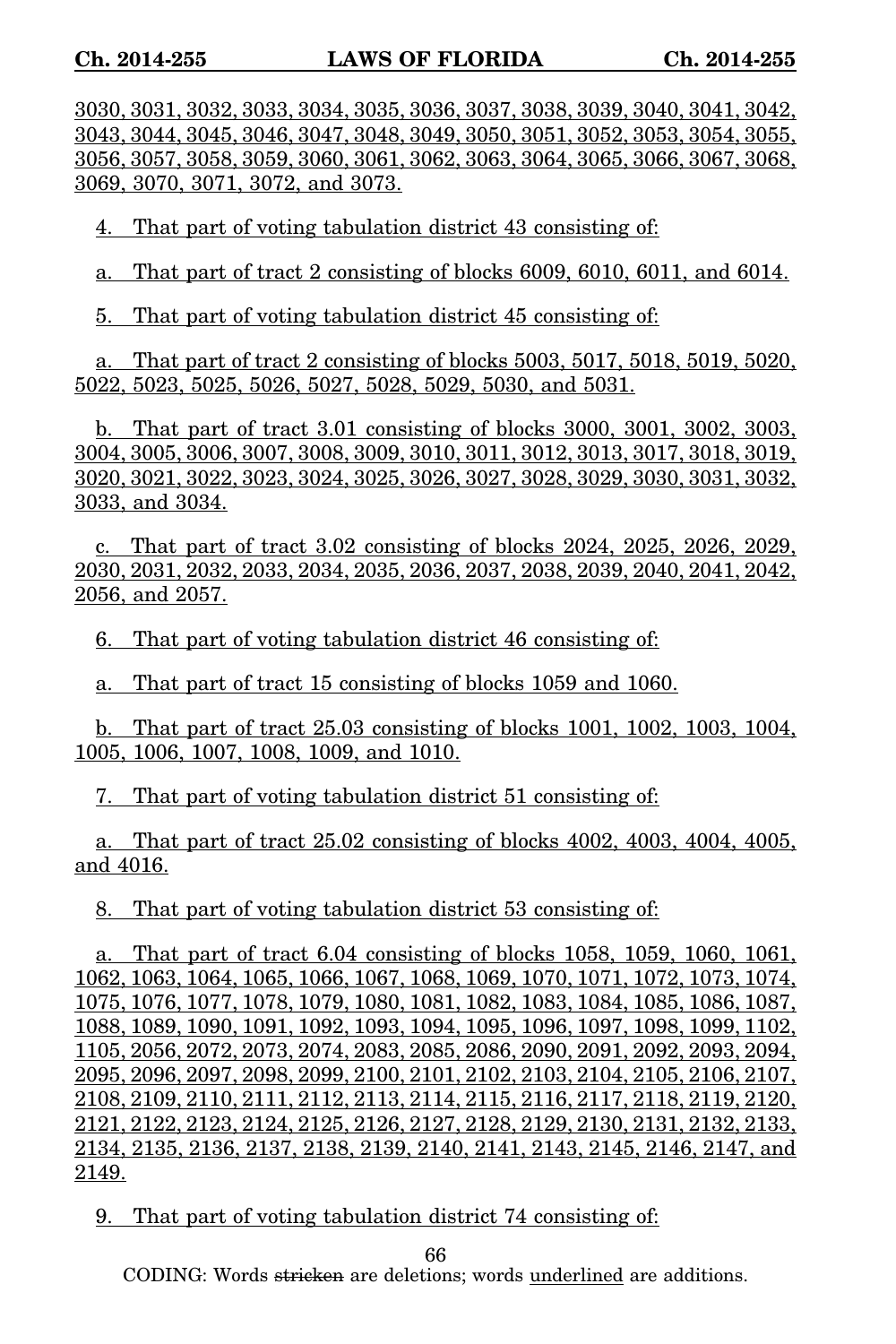That part of tract 6.02 consisting of blocks 2009, 2010, 2011, 2013, 2014, 2015, 2016, 2017, 2018, 2019, 2020, 2021, 2022, 2023, 2024, 2025, 2026, 2027, 2028, 2029, 2030, 2031, 2032, and 2033.

b. That part of tract 6.04 consisting of blocks 2061, 2062, 2063, 2064, and 2066.

c. That part of tract 6.05 consisting of blocks 1000, 1001, 1002, 1003, 1004, 1005, 1006, 1007, 1008, 1009, 1010, 1011, 1012, 1013, 1014, 1015, 1016, 1017, 1018, 1019, 1020, 1021, 1022, 1023, 1024, 1025, 1026, 1027, 1028, 1029, 1030, 1031, 1032, 1033, 1034, 1035, 1036, 1037, 1038, 1039, 1040, 1041, 1042, 1043, 1044, 1045, 1046, 1047, 1048, 1049, 1050, 1051, 1052, 1053, 1054, 1055, 1056, 1057, 1058, 2000, 2001, 2002, 2003, 2004, 2005, 2006, 2007, 2008, 2009, 2010, 2011, 2012, 2013, 2014, 2015, 2016, 2017, 2018, 2019, 2020, 2021, 2022, 2023, 2024, 2025, 2026, 2027, 2028, 2029, 2030, 2031, 2032, 2033, 2034, 2035, 2036, 2037, 2038, 2039, 2040, 2041, 2042, 2043, 2044, 2045, 2046, 2047, 2048, 2049, 2050, 2051, 2052, 2053, 2054, 2055, 2056, 2057, 2058, 2059, 2060, 2061, 2062, 2063, 2064, 2065, 2066, 2067, 2068, 2069, 2071, 2074, 2075, 2078, 2079, 2080, and 2081.

## 10. That part of voting tabulation district 83 consisting of:

a. That part of tract 6.02 consisting of blocks 1000, 1001, 1002, 1003, 1004, 1005, 1006, 1007, 1008, 1009, 1010, 1011, 1012, 1013, 1014, 1015, 1016, 1017, 1018, 1019, 1020, 1021, 1041, 1042, 1043, 1044, 1045, 1046, 1047, 1048, 1049, 1050, 1051, 1052, 1053, 1054, 1055, 1056, 1057, 1058, 1059, 1060, 1061, 1062, 1063, 1064, 1065, 1066, 1068, 1069, 1071, 1072, 1073, 1074, 1075, 1076, 1077, 1078, 1079, 1082, 1083, 1084, 1085, 1086, 1087, 1088, 1089, 1090, 3054, 3055, 3056, 3057, 3058, 3059, 3060, 3061, 3062, 3063, 3064, 3065, 3066, 3067, 3068, 3069, 3070, 3079, 3080, 3081, 4007, 4008, 4009, 4010, 4011, 4012, 4013, 4014, 4015, 4016, 4017, 4018, 4019, 4020, 4021, 4022, 4023, 4024, 4025, 4026, 4027, 4028, 4029, 4057, 4058, 4059, 4060, 4061, 4062, 4063, 4064, 4065, 4066, 4067, 4068, 4069, 4070, 4071, 4072, 4073, 4074, 4075, 4076, 4077, 4078, 4079, 4080, 4081, 4084, 4085, 4086, 4087, 4088, 4089, 4090, 4091, 4092, and 4093.

11. That part of voting tabulation district 117 consisting of:

a. That part of tract 25.02 consisting of blocks 4018, 4030, and 4031.

12. That part of voting tabulation district 118 consisting of:

a. That part of tract 10.06 consisting of blocks 1016, 1017, 1018, 1019, 1020, 1021, 1022, 1023, 1024, 1025, 1026, 1028, 1061, 1062, 1063, 1082, 1083, 1084, 1085, 1086, 1087, 1088, 1089, and 1090.

b. That part of tract 25.02 consisting of blocks 3000, 3001, 3002, 3003, 3004, 3005, 3006, 3007, 3008, 3009, 3010, 3011, 3012, 3013, 3014, 3015, 3016, 3017, 3018, 3019, 3020, 3021, 3022, 3023, 3024, 3032, 3042, 3043, 3044, 3045, 3046, 3047, 3048, 3049, 3050, 3051, 3052, 3053, 3054, 3055, 3056, 3063, 3064, and 3065.

67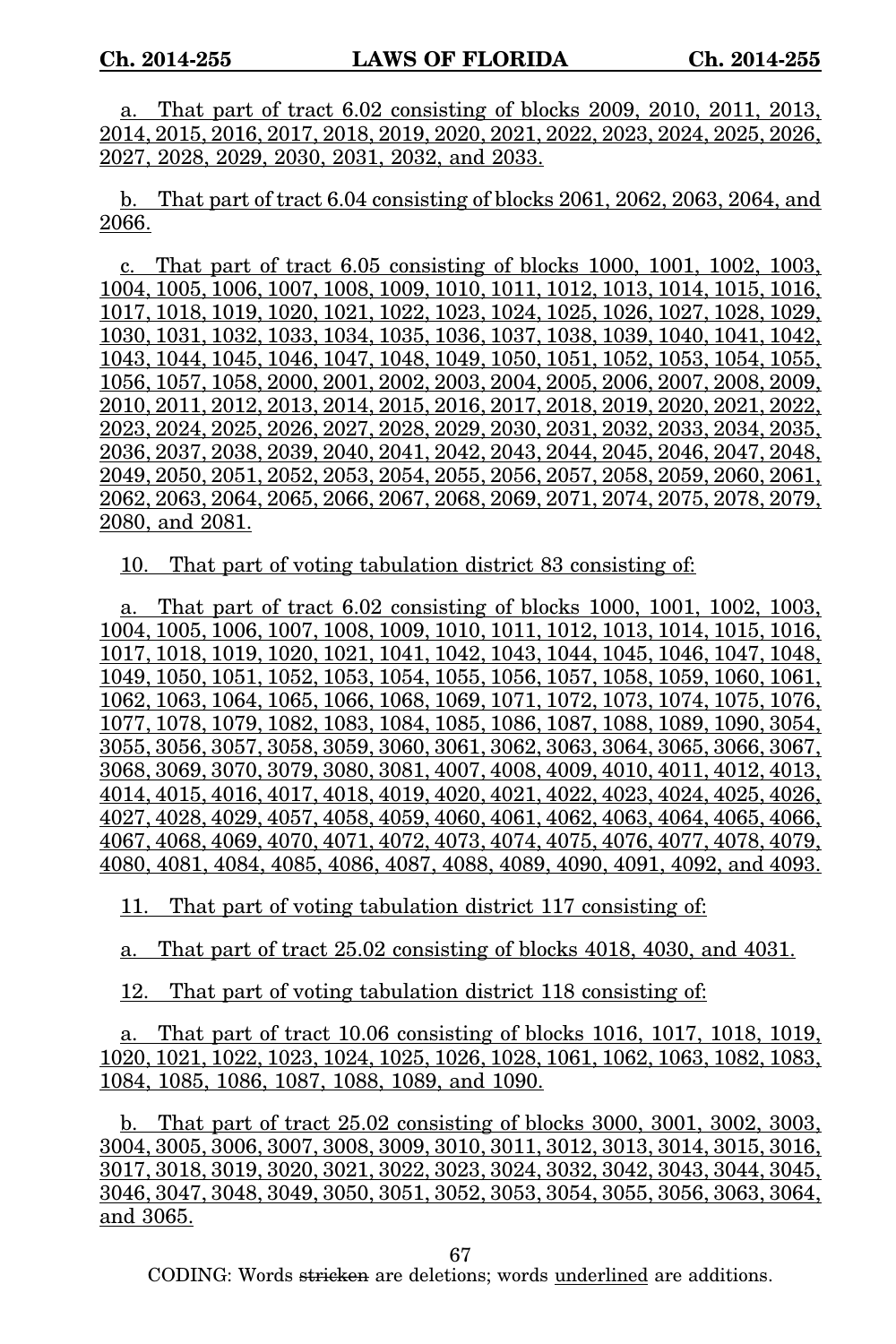(12) District 12 is composed of:

(a) All of Pasco County.

(b) That part of Hillsborough County consisting of:

1. All of voting tabulation districts 150, 161, 171, 172, 173, 177, 178, 179, 180, 184, 185, 188, 189, 190, 191, 192, 194, 201, 202, 203, 204, 205, 206, 207, 208, 209, 210, 211, 212, 213, 214, 215, 216, 217, 218, 219, 220, 221, 222, 223, 224, 225, 226, 227, 229, 245, 246, 247, 248, 249, 250, 251, 252, 253, 254, 255, 256, and 317.

2. That part of voting tabulation district 162 consisting of:

That part of tract 115.06 consisting of blocks 1000, 1001, 2000, 2001, 2002, 2003, 2005, 2006, 2007, 2008, 2009, 3004, 3006, 3009, and 3010.

b. That part of tract 115.07 consisting of blocks 3000 and 3001.

3. That part of voting tabulation district 163 consisting of:

a. That part of tract 115.2 consisting of block 1005.

4. That part of voting tabulation district 193 consisting of:

a. That part of tract 115.15 consisting of blocks 1012 and 1019.

5. That part of voting tabulation district 195 consisting of:

a. That part of tract 114.1 consisting of blocks 2000, 2001, 2002, 2003, 2004, 2005, 2006, 2008, 2009, 2010, 2011, 2012, 2013, 2014, 2015, 2016, 2017, and 3049.

b. That part of tract 114.11 consisting of blocks 1000, 1001, and 1010.

6. That part of voting tabulation district 200 consisting of:

a. That part of tract 114.1 consisting of blocks 1000, 1001, 1002, 1003, 1004, 1005, 1006, 1007, 1008, 1009, 1010, 1011, 1013, 1014, 1015, 1016, 1017, 1018, 1019, 1020, 1022, 1023, 1024, 1025, 1026, 2007, 2018, 3000, 3001, 3004, 3005, 3006, 3007, 3008, 3009, 3010, 3011, 3012, 3013, 3014, 3015, 3016, 3017, 3018, 3019, 3020, 3021, 3022, 3023, 3024, 3025, 3026, 3027, 3028, 3029, 3030, 3031, 3032, 3033, 3034, 3035, 3036, 3037, 3038, 3039, 3040, 3041, 3042, 3043, 3044, 3045, 3046, 3047, 3048, and 3050.

b. That part of tract 114.11 consisting of blocks 1011 and 1012.

7. That part of voting tabulation district 228 consisting of:

a. That part of tract 113.04 consisting of blocks 1000, 1003, 1004, 1021, 1022, 1023, 2002, 2003, 2004, 2005, 2006, 2007, 2008, 2009, 2018, 2019, 2020, and 2021.

68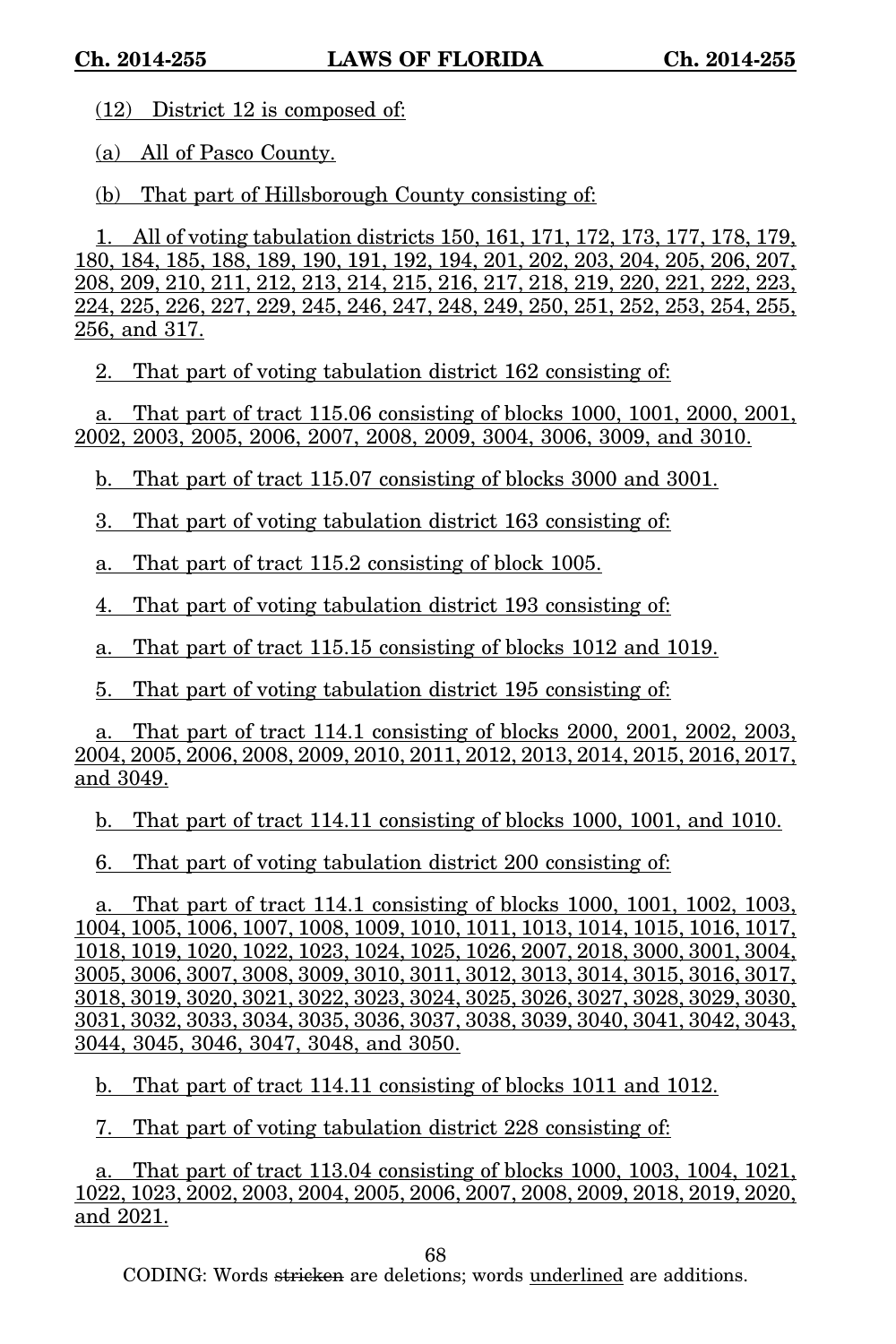8. That part of voting tabulation district 230 consisting of:

a. That part of tract 112.05 consisting of blocks 1005, 1006, 1007, 1008, 1009, 1010, 1012, 1013, 1015, 1016, 2000, 2001, 2002, 2003, 2004, 2005, 2006, 2007, 2008, 2009, 2010, 2011, 2012, 2013, 2014, 2016, 2017, 2018, 2019, and 2020.

b. That part of tract 112.06 consisting of blocks 3000, 3001, 3002, 3003, 3004, 3005, 3006, 3007, 3008, 3009, 3010, 3011, 3014, and 3015.

(c) That part of Pinellas County consisting of:

1. All of voting tabulation districts 291, 295, 296, 297, 298, 299, 302, 317, 318, 319, 320, 322, 329, 330, 331, 332, 333, 335, 336, 340, 341, 342, 343, 344, 345, 346, 347, 350, 354, 356, 357, 358, 359, 360, 361, 362, 363, 364, 365, and 366.

2. That part of voting tabulation district 292 consisting of:

That part of tract 272.1 consisting of blocks 3000, 3002, 3007, 3008, 3009, 3010, 4000, 4001, 4002, 4003, 4004, 4005, 4006, and 4007.

3. That part of voting tabulation district 293 consisting of:

a. That part of tract 272.02 consisting of blocks 2000, 2001, 2002, 2003, 2004, 2005, 2006, 2007, 2008, 2009, 2010, 2011, 2012, 2013, 2014, 2015, 2016, 2017, 2018, 2019, 2020, 2021, 2022, 2023, 2024, 2025, 2026, 2027, 2028, 2029, 2030, 2031, 2032, 2033, 2034, 2036, 2037, 2038, 2039, 2040, 2041, 2042, 4008, 4009, 4010, 4011, 4014, 4015, 4016, 4017, 4018, 4019, 4020, 4021, 4022, 4023, 4024, 4025, 4026, and 4027.

b. That part of tract 272.07 consisting of blocks 3003, 3004, 3005, 3006, 3007, 3008, 3009, 3010, 3017, 3018, 3019, 3020, 3021, 3022, 3023, 3030, 3031, 3032, 3033, 3034, 3038, 3039, 3040, 3041, 4002, 4003, 4004, 4005, 4009, 4010, 4011, and 4012.

c. That part of tract 272.1 consisting of blocks 5000, 5001, 5002, 5003, 5004, 5005, 5006, 5007, 5008, 5009, 5010, 5011, 5012, 5013, 5014, 5015, and 5019.

4. That part of voting tabulation district 294 consisting of:

a. That part of tract 272.02 consisting of blocks 1000, 1001, 1006, 1007, 1008, 1009, 1010, 1011, 1012, 1013, 1014, 1015, 1016, 1017, 1018, 1019, 1020, 1021, 1024, 1025, 1026, 1027, 1028, 1029, 1030, 1031, 1032, 1033, 1034, 1035, 1036, 1037, 1038, 1039, 1040, 1041, 1042, 1044, 3019, 3020, 3021, 3022, 3023, 3024, 3025, 3026, 3027, 3028, 3029, 3030, 3031, 3032, 4000, 4001, 4002, 4003, 4004, 4005, 4006, 4007, 4012, 4013, 5000, 5001, 5002, 5003, 5004, 5005, 5006, 5007, 5008, 5009, 5010, 5011, 5012, 5013, 5014, 5015, 5016, 5017, 5018, 5019, 5020, 5021, 5022, 5023, 5024, 5025, 5026, 5027, 5028, 5029, 5030, 5031, 5032,

69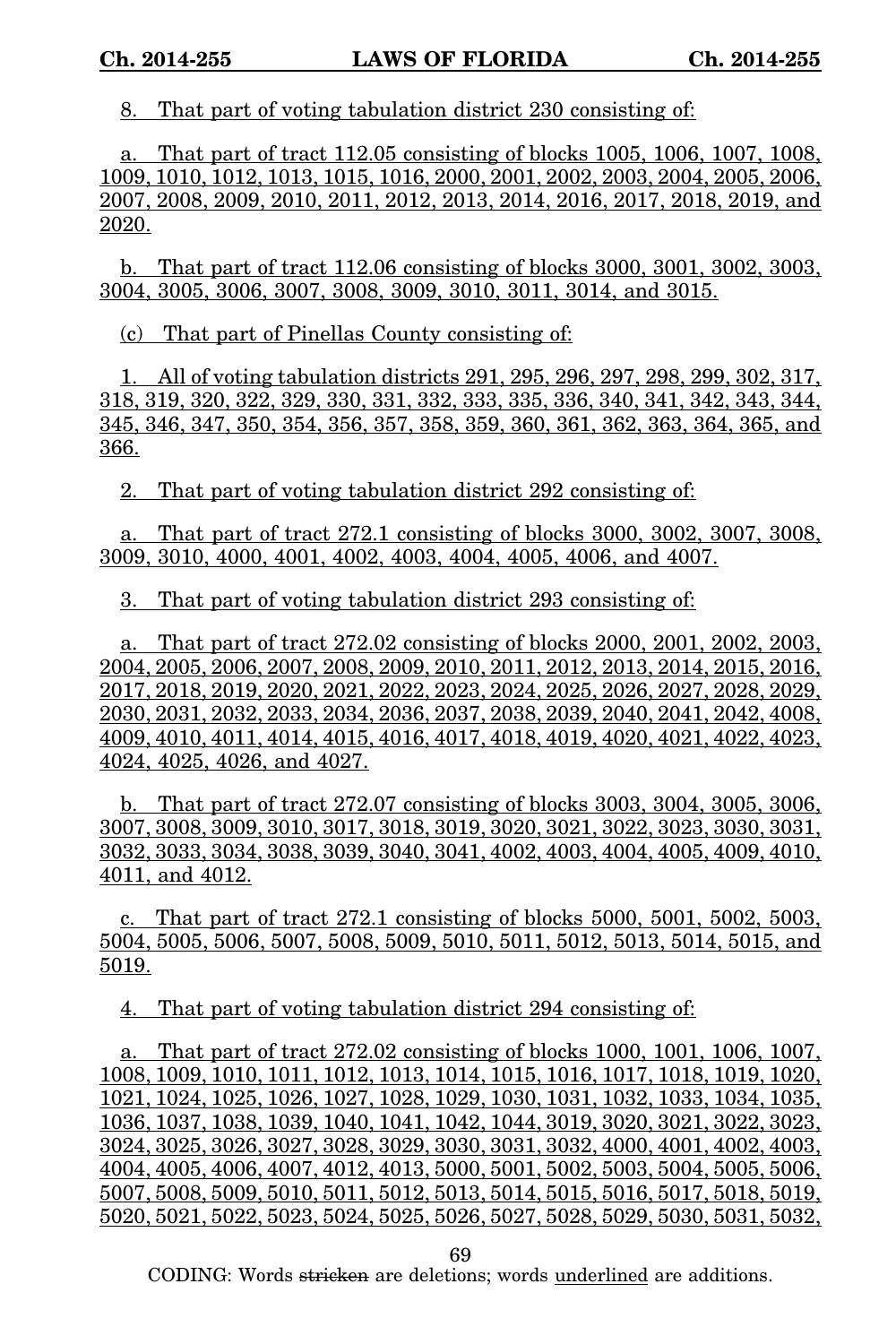5033, 5034, 5035, 5036, 5037, 5038, 5039, 5040, 5041, 5042, 5043, 5044, 5045, 5046, 5047, 5048, and 5049.

b. That part of tract 9900 consisting of blocks 5, 6, 7, 8, and 13.

5. That part of voting tabulation district 301 consisting of:

a. That part of tract 272.08 consisting of blocks 2000, 2001, 2002, 2003, 2004, 2006, 2007, 2008, 2009, 2010, 2011, 2012, 2013, 2014, 2015, 2016, 2017, 2018, 2022, 2023, 2024, 2025, 2026, 2027, 4000, 4001, 4002, 4003, 4004, 4005, 4006, 4007, 4008, 4009, 4010, 4011, 4012, 4013, and 4014.

6. That part of voting tabulation district 326 consisting of:

a. That part of tract 268.14 consisting of block 1001.

7. That part of voting tabulation district 327 consisting of:

a. That part of tract 273.2 consisting of blocks 2008, 2040, 2043, and 2044.

8. That part of voting tabulation district 334 consisting of:

a. That part of tract 273.19 consisting of blocks 2001, 2002, 2003, 2008, 2009, 2010, 2011, 2012, 2021, 2022, 2023, 3000, 3001, 3002, 3003, 3004, 3005, 3006, 3007, 3008, 3009, 3012, 3013, 3014, 3015, 3016, 3017, 3018, and 3019.

b. That part of tract 273.26 consisting of blocks 1027, 1028, 1029, 1030, and 1031.

9. That part of voting tabulation district 338 consisting of:

a. That part of tract 268.11 consisting of block 3000.

(13) District 13 is composed of:

(a) That part of Pinellas County consisting of:

1. All of voting tabulation districts 38, 39, 40, 41, 42, 43, 44, 45, 46, 47, 48, 49, 50, 51, 52, 53, 54, 55, 56, 57, 58, 59, 60, 61, 62, 63, 64, 65, 66, 67, 68, 69, 70, 71, 72, 73, 74, 75, 76, 77, 78, 79, 80, 84, 85, 86, 87, 88, 89, 90, 91, 92, 94, 95, 96, 97, 98, 99, 107, 108, 109, 111, 112, 115, 116, 117, 118, 119, 120, 121, 122, 123, 124, 125, 126, 127, 128, 129, 130, 131, 132, 133, 134, 135, 136, 137, 138, 139, 140, 141, 142, 143, 144, 145, 146, 147, 148, 149, 150, 151, 152, 153, 154, 155, 156, 157, 158, 159, 160, 161, 162, 163, 164, 165, 166, 167, 168, 169, 170, 171, 172, 173, 174, 175, 176, 177, 178, 179, 180, 181, 182, 183, 184, 185, 186, 187, 188, 189, 190, 191, 192, 193, 194, 195, 196, 197, 198, 199, 200, 201, 202, 203, 204, 205, 206, 207, 208, 209, 210, 211, 212, 213, 214, 215, 216, 217, 218, 219, 220, 221, 222, 223, 224, 225, 226, 227, 228, 229, 230, 231, 232, 233, 234, 235, 236, 237, 238, 239, 240, 241, 242, 243, 244, 245, 246, 247, 248, 249, 250, 251, 252, 253, 254, 255, 256, 257, 258, 259, 260, 261, 262, 263, 264, 265, 266, 267, 268, 269, 270, 271, 272, 273, 274, 275, 276, 277, 278, 279, 280, 281, 282, 283,

70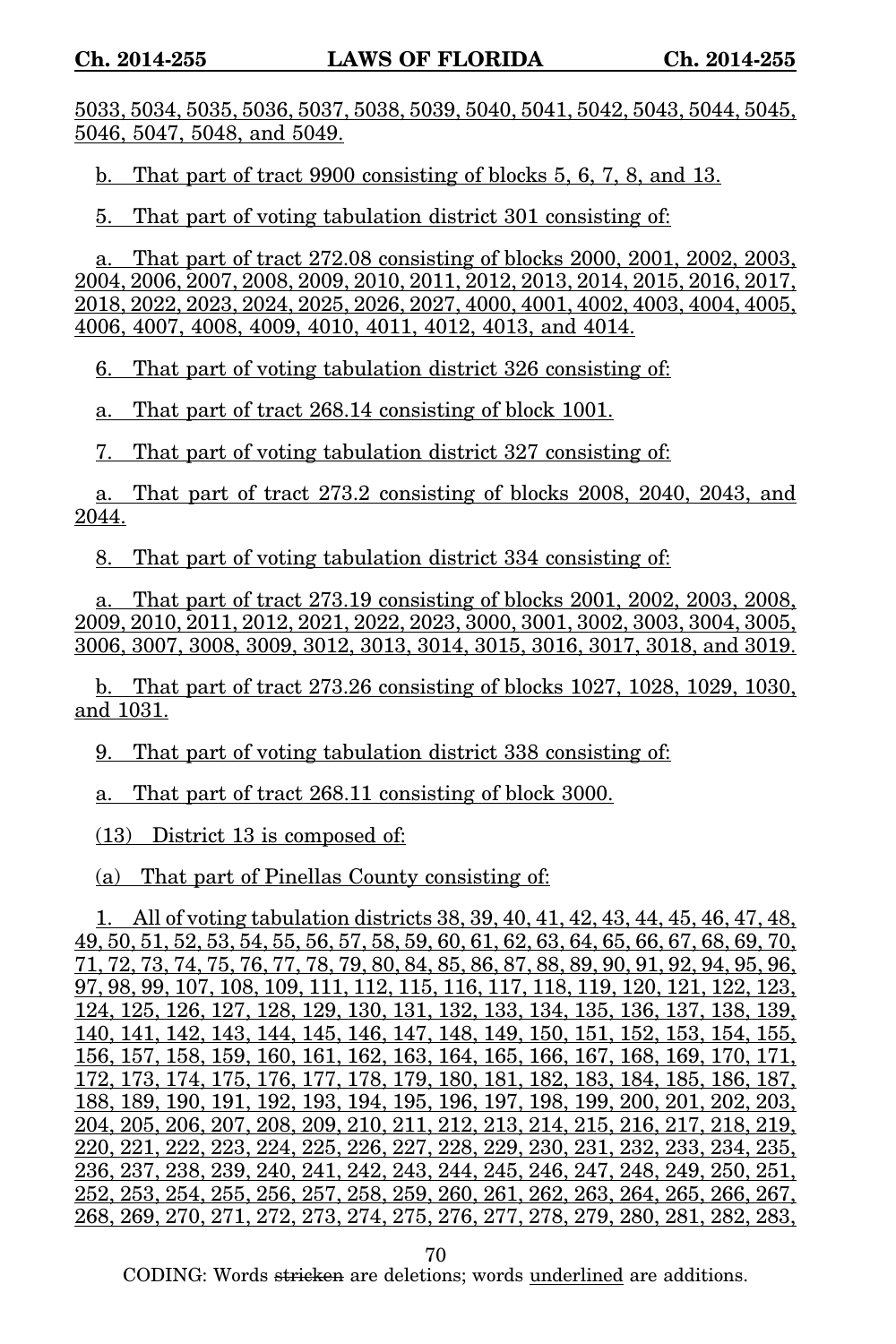284, 285, 286, 287, 288, 289, 290, 300, 303, 304, 305, 306, 307, 308, 309, 310, 311, 312, 313, 314, 315, 316, 321, 323, 324, 325, 328, 337, 339, 348, 349, 351, 352, 353, and 355.

2. That part of voting tabulation district 31 consisting of:

a. That part of tract 219 consisting of block 2001.

3. That part of voting tabulation district 32 consisting of:

a. That part of tract 234 consisting of blocks 1000, 1001, 1002, 1003, 1004, 1005, 1006, 1015, and 1016.

4. That part of voting tabulation district 33 consisting of:

a. That part of tract 235 consisting of blocks 1000, 1001, 1002, 1003, 1004, 1005, 1006, 1007, 1008, 1009, 1010, 1011, 1012, 1013, 1014, 1015, 1016, 1017, 1018, 1019, 2000, 2001, 2002, 2003, 2004, 2005, 2006, 2007, 2008, 2009, 2010, 2011, 2012, 2013, 2014, 2015, 2016, 2017, 2018, 2019, 2020, 2021, 2022, 3000, 3001, 3002, 3003, 3004, 3005, 3006, 3007, and 3014.

5. That part of voting tabulation district 34 consisting of:

a. That part of tract 236 consisting of blocks 3000, 3001, 3002, 3003, 3004, 3005, 3006, 3007, 3008, 3009, 3010, 3011, 3012, 3013, 3014, 3015, 3016, 3017, 3018, 3019, 3020, 3021, 3022, 3023, 3024, 3025, 3026, 3027, 3028, 3029, and 3030.

6. That part of voting tabulation district 35 consisting of:

a. That part of tract 236 consisting of blocks 1002, 1003, 1005, and 1006.

b. That part of tract 237 consisting of blocks 1000, 1001, 1002, 1003, 1008, 1009, 1010, 1011, 1012, 1013, 1014, 1015, 1022, 1023, 1024, 1025, 1026, 1027, 2002, 2003, 2004, 2005, 2006, 2007, 2008, 2009, 2010, 2011, 2012, 2013, 2014, 2015, 2016, 2017, 2018, 2019, 2020, 2021, 2022, 2023, 2024, 2025, 2026, 2027, 2028, 2029, 2030, 2031, 2032, 2033, 3000, 3001, 3002, 3003, 3008, 3009, 3010, 3011, 3012, 3013, 3014, 3015, 3020, 3021, 3022, 3023, 3024, 3025, 3026, and 3027.

7. That part of voting tabulation district 36 consisting of:

a. That part of tract 233 consisting of blocks 1000, 1001, 1002, 1003, 1004, 1005, 1006, 1007, 1008, 1009, 1010, 1011, 1012, 1013, 1014, 1015, 1017, 1018, 1019, 2000, 2001, 2002, 2003, 2004, 2005, 2006, 2008, 2011, 3000, 3001, 3002, 3003, 3004, 3009, 3010, 3011, 3012, 3013, 3014, 3015, 3016, 3017, and 3018.

b. That part of tract 234 consisting of block 2011.

8. That part of voting tabulation district 37 consisting of:

71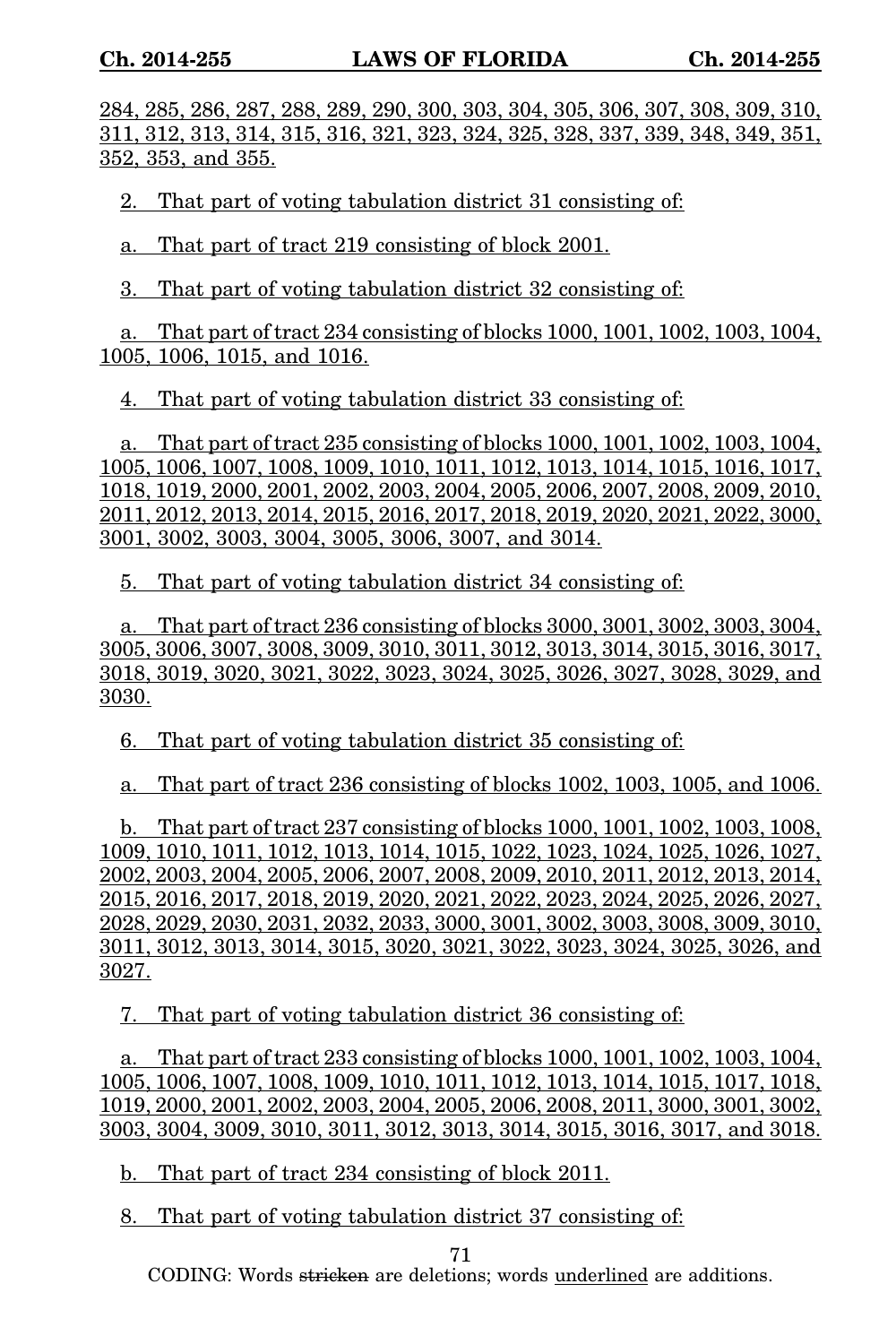That part of tract 229.01 consisting of blocks 1000, 1001, 1002, 1003, 1004, 1005, 1007, 1008, 1009, 1010, 1011, 1012, 1013, 1014, 1015, 1016, 1017, 1018, 1019, 1020, 1021, 1022, 1023, 1024, 1025, 1026, 1027, 1028, 1029, 1030, 1031, 1032, 1033, 1034, 1035, 1053, and 1054.

9. That part of voting tabulation district 103 consisting of:

a. That part of tract 222 consisting of blocks 1004, 1005, 1006, 1009, 1010, 1011, 2004, 2005, and 2006.

10. That part of voting tabulation district 106 consisting of:

a. That part of tract 223.02 consisting of blocks 2000, 2001, 2002, 2003, 2004, 2005, 2006, 2007, 2008, 2009, 2010, 2011, 2012, 2013, 2014, 2015, 2016, 2017, 2018, 2019, 2020, 2021, 2022, 2023, 2024, 2025, 2026, 2027, 2028, 2029, 2030, 2031, 2032, 2033, 2034, 2035, 3001, 3002, 3003, 3004, 3005, 3006, 3007, 3008, 3009, 3012, 3013, 3014, 3015, 3016, 3017, 3018, 3019, 3020, 3021, 3022, 3023, 3024, 3025, 3026, 3027, 3028, 3029, 3030, 3031, 3032, 3033, 3034, 3035, 3036, 3037, 3038, 3039, 3040, 3041, 3042, 3043, 3044, and 3045.

11. That part of voting tabulation district 113 consisting of:

a. That part of tract 222 consisting of blocks 1001, 1002, 1003, 2000, and 2001.

b. That part of tract 225.01 consisting of block 1020.

c. That part of tract 226.01 consisting of blocks 1022, 1023, 1024, 1025, 1026, 1027, 1028, 1029, 1030, 1031, 1032, 1033, 1034, 3015, 3016, 3017, 3018, 3019, 3020, 3021, 3022, 3023, 3024, 3025, 3026, 3027, 3028, 3029, 3030, 3031, and 3032.

d. That part of tract 227 consisting of blocks 2021, 2025, 2026, 2036, 3023, 3024, 3025, 3026, 3027, 3028, 3029, 3030, and 3031.

12. That part of voting tabulation district 114 consisting of:

a. That part of tract 227 consisting of blocks 1000, 1001, 1002, 1003, 1004, 1005, 1006, 1007, 1008, 1009, 1010, 1011, 1012, 1013, 1014, 1015, 1016, 1017, 1018, 1019, 1020, 1021, 1022, 1024, 1025, 1026, 1027, 2000, 2001, 2002, 2003, 2004, 2005, 2006, 2007, 2008, 2009, 2011, 2012, 2013, 2014, 2015, 2017, 2018, 2022, 2023, 2024, 3000, 3001, 3002, 3003, 3004, 3005, 3006, 3007, 3008, 3009, 3010, 3011, 3012, 3013, 3014, 3015, 3016, 3017, 3018, 3019, 3020, 3021, and 3022.

13. That part of voting tabulation district 292 consisting of:

a. That part of tract 272.1 consisting of blocks 1000, 1001, 1002, 1003, 1004, 1005, 1006, 1007, 1008, 1009, 1010, 1011, 1012, 1013, 1014, 1015, 1016, 1017, 1018, 1019, 1020, 1021, 1022, 1023, 1024, 1025, 1026, 1027, 1028, 1029, 1030, 1031, 1032, 1033, 1034, 1035, 1036, 1037, 1038, 1039, 1040, 1041, 1042,

72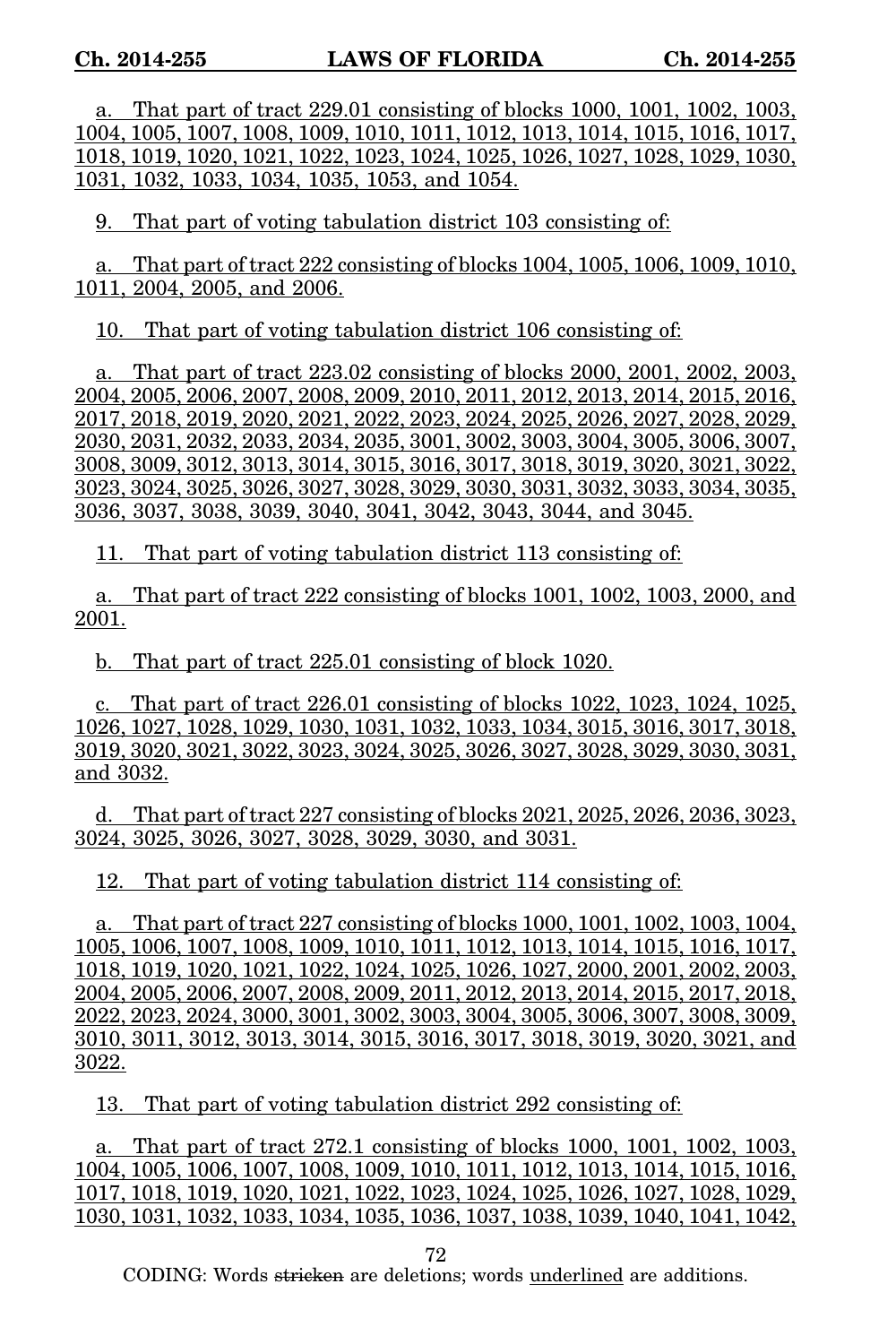1043, 1044, 1045, 2000, 2001, 2002, 2003, 2004, 2005, 2006, 2007, 2008, 2009, 2010, 2011, 2012, 2013, 2014, 2015, 3001, 3003, 3004, 3005, 3006, 3011, 3012, 3013, 3014, 3015, 3016, 3017, 3018, 3019, 3020, and 3021.

14. That part of voting tabulation district 293 consisting of:

a. That part of tract 272.02 consisting of block 2035.

15. That part of voting tabulation district 294 consisting of:

a. That part of tract 272.02 consisting of blocks 1022 and 1023.

b. That part of tract 9900 consisting of block 12.

16. That part of voting tabulation district 301 consisting of:

a. That part of tract 272.08 consisting of blocks 2005, 2019, 2020, and 2021.

17. That part of voting tabulation district 326 consisting of:

a. That part of tract 268.11 consisting of blocks 3017 and 3019.

b. That part of tract 268.14 consisting of blocks 1002, 1003, 1004, 1006, 1007, 1008, 1009, 1010, 1011, 1012, 1013, 1014, 1015, 1016, 1017, 1018, 1019, 1020, 1021, 1022, 1023, 1024, 1025, 1026, and 1039.

18. That part of voting tabulation district 327 consisting of:

a. That part of tract 268.09 consisting of block 1000.

b. That part of tract 268.15 consisting of blocks 2025, 2026, 2027, 2028, 3000, 3001, 3002, 3003, 3004, 3005, 3006, 3007, 3008, 3009, 3010, 3011, 3012, 3013, 3014, 3015, 3016, 3017, 3018, 3019, 3020, 3021, 3022, 3023, 3024, 3025, 3026, 3027, 3028, 3029, 3030, 3031, 3032, 3033, 3034, 3035, 3036, 3037, 3038, 3039, 3040, 3041, 3042, 3043, 3044, 3045, and 3046.

c. That part of tract 268.16 consisting of blocks 1000, 1001, 1002, 1003, 1004, 1005, 1006, 1007, 1008, 1009, 1010, 1011, 1012, 1013, 1014, 1015, 1016, 1017, 1018, 1019, 1020, 1021, 1022, 1023, 1024, 1025, 1026, 1027, 1028, 1029, 1030, 1031, 1032, 1033, 1034, 1035, 1036, 1037, 1038, 1039, 1040, 1041, 1042, 1043, 1044, 1045, 1046, 1047, 1048, 1049, 1050, 1052, 1053, 1054, 1055, 1056, 1057, 1058, 1059, 1060, 2000, 2001, 2002, 2019, 2020, 2021, 2022, 2023, 2030, 2031, and 2032.

d. That part of tract 268.17 consisting of blocks 2019, 2020, 2024, 2025, 2026, and 2027.

19. That part of voting tabulation district 334 consisting of:

a. That part of tract 268.14 consisting of block 1005.

73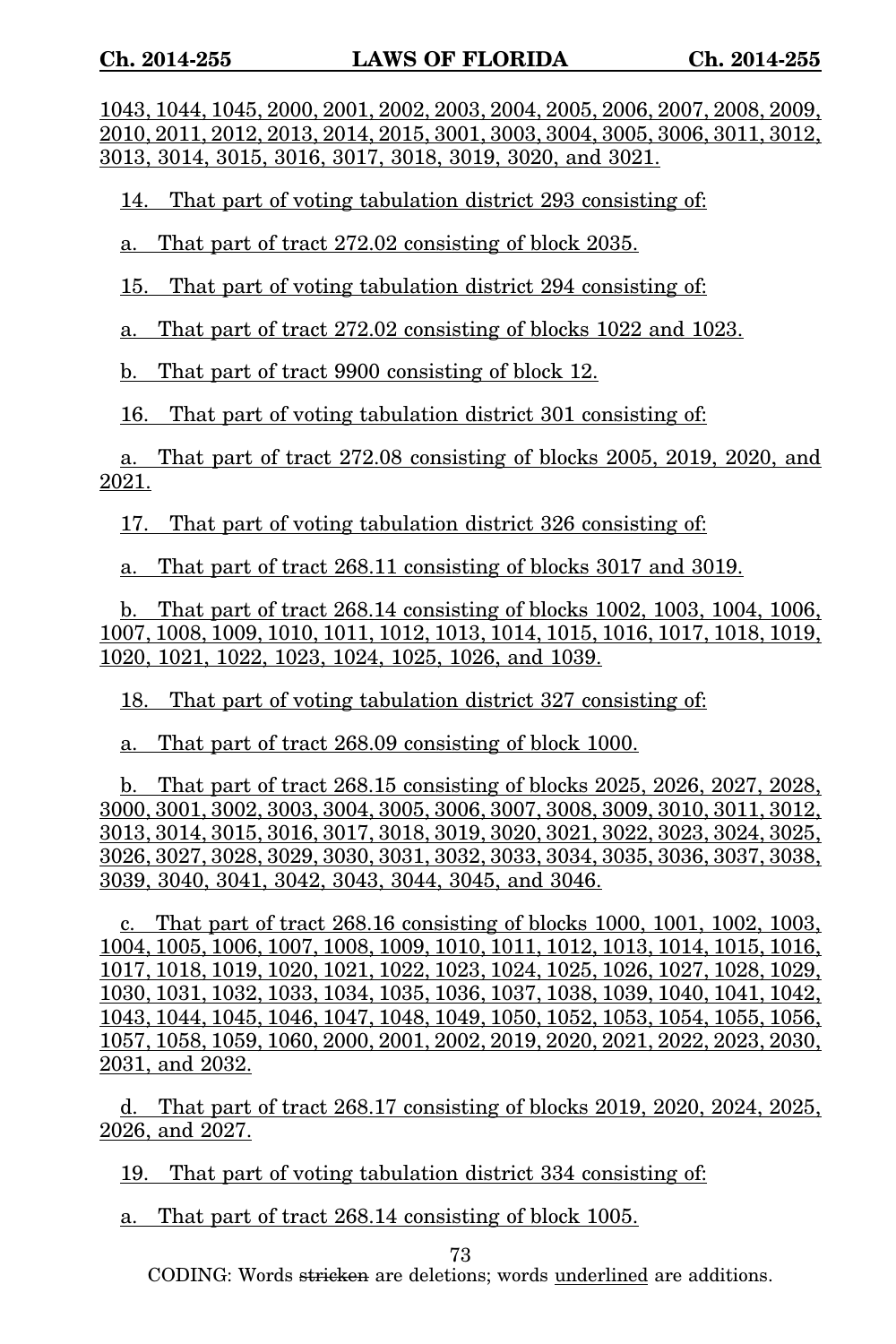b. That part of tract 273.19 consisting of block 3011.

20. That part of voting tabulation district 338 consisting of:

a. That part of tract 268.11 consisting of blocks 2000, 2001, 2002, 2003, 2004, 2005, 2006, 2007, 2008, 2009, 2010, 2011, 2012, 2013, 2014, 2015, 2016, 2017, 2026, 2027, 2028, 2029, 2030, 3001, 3002, 3003, 3004, 3005, 3006, 3007, 3008, 3009, 3010, 3011, 3012, 3013, 3014, 3015, 3016, 3018, 3020, 3021, 3022, and 3023.

(14) District 14 is composed of:

(a) That part of Hillsborough County consisting of:

1. All of voting tabulation districts 1, 2, 3, 4, 5, 6, 7, 8, 9, 10, 11, 12, 13, 14, 15, 16, 17, 18, 19, 20, 21, 22, 23, 24, 25, 26, 27, 28, 29, 30, 31, 32, 33, 34, 35, 36, 37, 38, 39, 40, 41, 42, 43, 44, 45, 46, 47, 48, 49, 50, 51, 52, 53, 54, 55, 56, 57, 58, 59, 60, 61, 62, 63, 64, 65, 66, 67, 68, 69, 70, 71, 72, 73, 74, 75, 76, 77, 78, 79, 80, 81, 82, 83, 84, 85, 86, 87, 88, 89, 90, 91, 92, 93, 94, 95, 96, 97, 98, 99, 100, 101, 102, 103, 104, 105, 128, 129, 130, 131, 132, 133, 134, 135, 136, 137, 138, 139, 140, 141, 142, 143, 144, 145, 146, 147, 148, 149, 151, 152, 153, 154, 155, 156, 157, 158, 159, 160, 164, 165, 166, 167, 168, 169, 170, 174, 175, 176, 181, 182, 183, 186, 187, 196, 197, 198, 199, 231, 232, 233, 236, 237, 238, 244, 274, 275, 276, 277, 278, 279, 280, 281, 283, 284, 386, 389, 390, 395, 398, 399, 400, 401, 402, 421, 430, 431, 432, 433, 440, 462, 463, 464, 465, 466, 467, 468, 469, 470, 471, 472, 473, 474, 475, 476, 477, 478, 479, 480, 481, 486, 511, 513, 518, 519, 520, 521, 523, 524, 525, 526, 527, 528, 529, 531, 532, 533, 534, 535, and 536.

2. That part of voting tabulation district 162 consisting of:

a. That part of tract 115.06 consisting of blocks 2004, 3000, 3001, 3002, 3003, 3005, 3007, 3008, and 3011.

3. That part of voting tabulation district 163 consisting of:

a. That part of tract 114.12 consisting of blocks 2000, 2001, 2002, 2003, 2004, 2005, 2006, 2007, 2008, 2009, 2010, 2011, 2012, 2013, 2014, 2015, 2019, 2020, 2021, 2022, 2025, and 2026.

b. That part of tract 114.14 consisting of blocks 1004, 1005, 1006, 1007, 1008, 1009, 1025, 1026, 1027, 1028, 1029, 3015, 3021, and 3022.

4. That part of voting tabulation district 193 consisting of:

a. That part of tract 115.15 consisting of blocks 1017 and 1018.

5. That part of voting tabulation district 195 consisting of:

a. That part of tract 114.11 consisting of blocks 1002, 1003, 1004, 1005, 1006, 1007, and 1009.

6. That part of voting tabulation district 200 consisting of:

74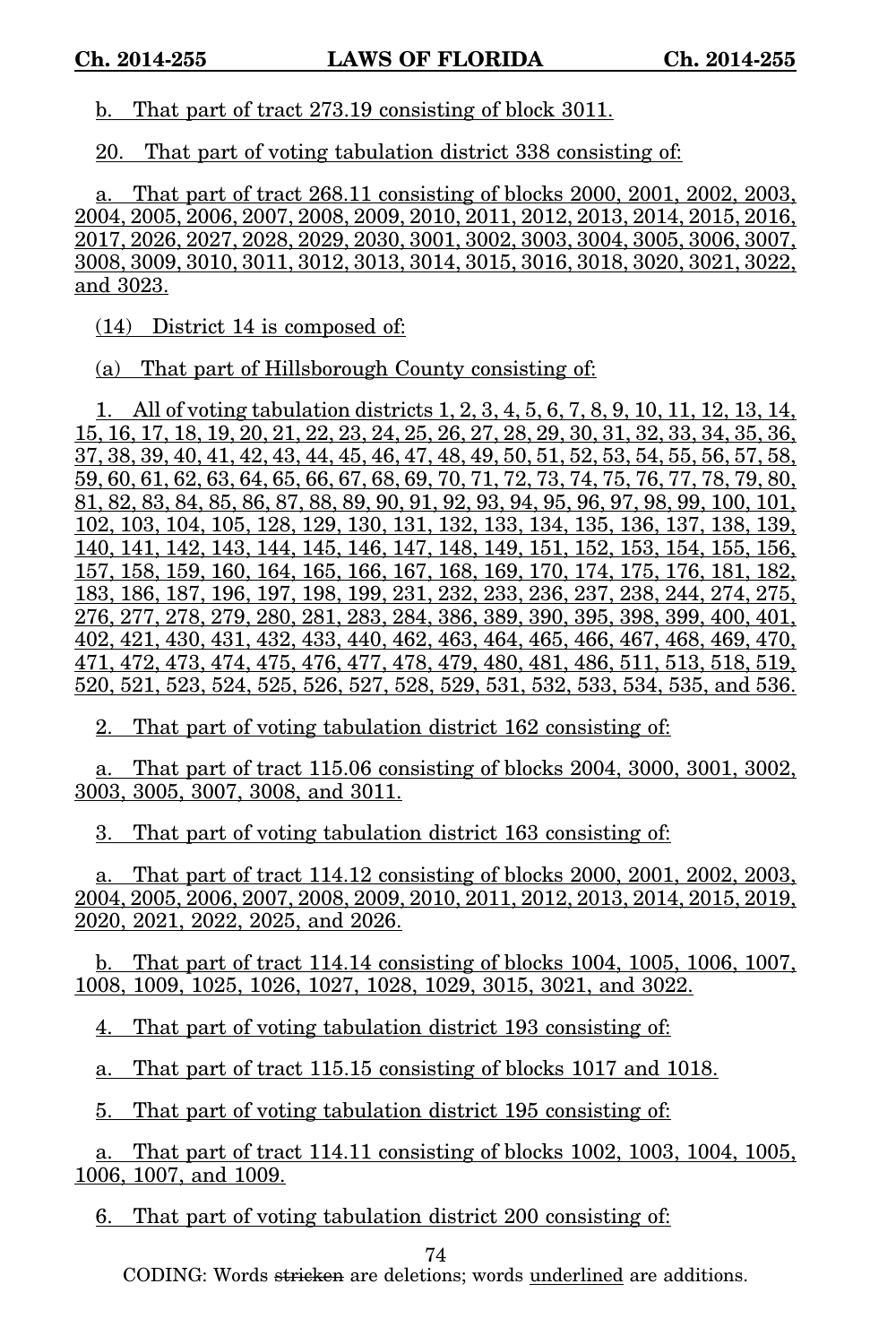a. That part of tract 114.11 consisting of block 1013.

7. That part of voting tabulation district 228 consisting of:

a. That part of tract 113.04 consisting of block 1001.

8. That part of voting tabulation district 230 consisting of:

a. That part of tract 108.05 consisting of blocks 1017 and 1035.

b. That part of tract 112.05 consisting of block 2015.

c. That part of tract 112.06 consisting of blocks 2004, 2005, 2010, 2011, 2012, 2013, 2014, 2015, 2016, 2018, 2019, and 2021.

9. That part of voting tabulation district 241 consisting of:

a. That part of tract 112.04 consisting of blocks 3000, 3001, 3002, and 3003.

10. That part of voting tabulation district 263 consisting of:

a. That part of tract 110.03 consisting of blocks 2023 and 2025.

11. That part of voting tabulation district 282 consisting of:

a. That part of tract 103.05 consisting of blocks 2029, 2030, 3000, 3001, and 3002.

b. That part of tract 104.02 consisting of blocks 3000, 3001, 4000, 4001, 4003, 4004, 4005, 4006, 4007, 4008, 4009, 4010, 4011, 4012, 4013, 4014, 4015, 4016, 4017, 4018, and 4019.

12. That part of voting tabulation district 392 consisting of:

a. That part of tract 133.21 consisting of blocks 3014, 3017, 3018, and 3022.

13. That part of voting tabulation district 396 consisting of:

a. That part of tract 133.21 consisting of blocks 1000, 1001, 1002, 1003, 1004, 1005, 1006, 1007, 1008, 1009, 1010, 1011, 2000, 2002, 2003, 2004, 2005, 2007, 2008, 2009, 3000, 3001, 3002, 3003, 3004, 3019, and 3020.

(b) That part of Pinellas County consisting of:

1. All of voting tabulation districts 1, 2, 3, 4, 5, 6, 7, 8, 9, 10, 11, 12, 13, 14, 15, 16, 17, 18, 19, 20, 21, 22, 23, 24, 25, 26, 27, 28, 29, 30, 81, 82, 83, 93, 100, 101, 102, 104, 105, and 110.

2. That part of voting tabulation district 31 consisting of:

75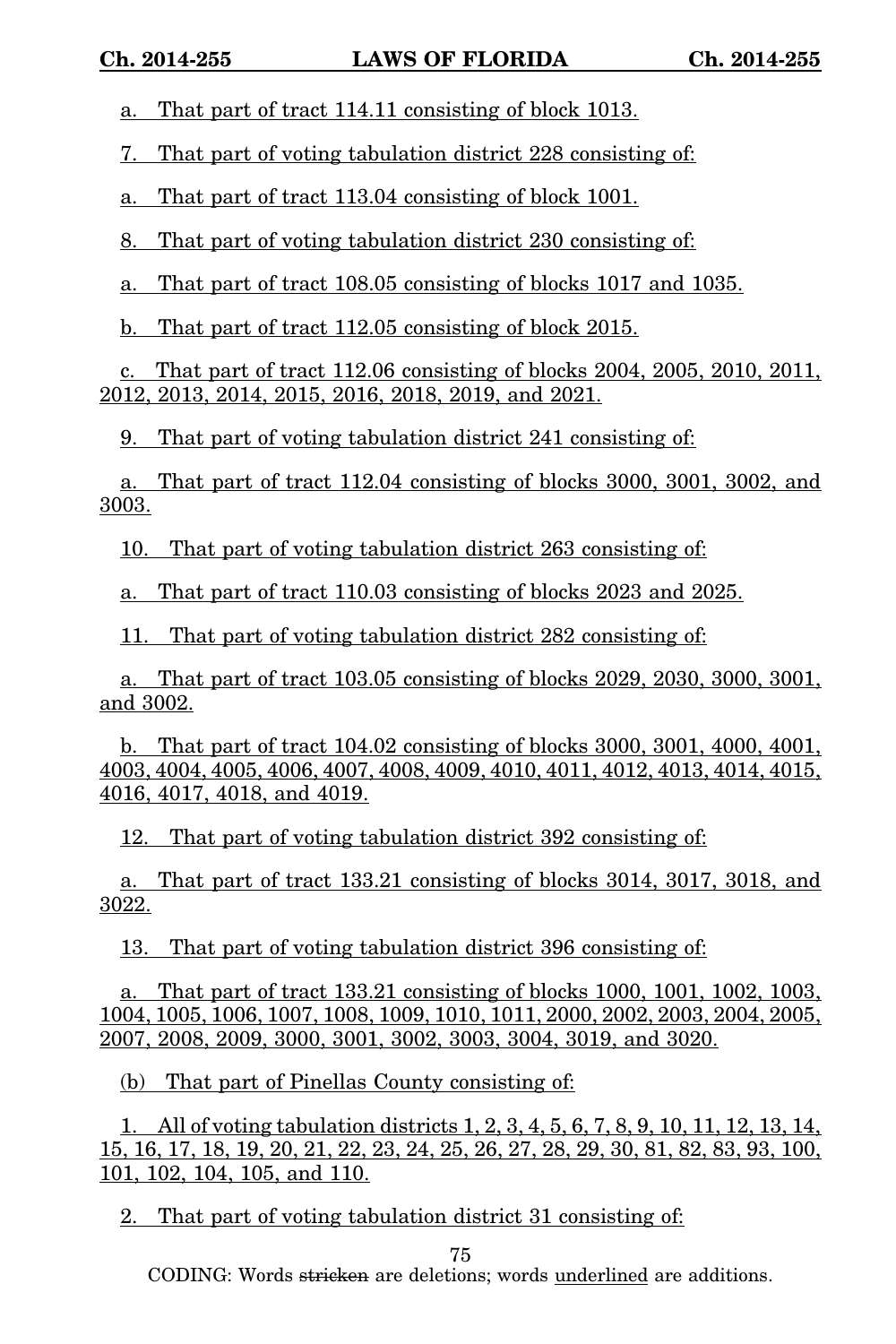That part of tract 218 consisting of blocks 1000, 1001, 1002, 3000, 3001, 3002, 4001, and 4002.

b. That part of tract 219 consisting of blocks 1000, 1001, 1002, 1003, 1004, 1005, 1006, 1007, 1008, 1009, 1010, 1011, 1012, 1013, 1014, 1015, 1016, 1017, 1018, 1019, 1020, 1021, 1022, 2000, 2002, 2003, 2004, 2005, 2006, 2007, 2008, 2009, 2010, 2011, 2012, 2013, 2014, 2015, 2016, 2017, 2018, 2019, 2020, 2021, 2022, 3000, 3001, and 3002.

c. That part of tract 229.01 consisting of blocks 1036, 1037, 1038, 1039, 1040, 1041, 1042, 1043, 1044, 1045, 1046, 1047, 1048, 1049, 1050, 1051, 1052, 1055, 1056, 2000, 2001, 2002, 2003, 2004, 2005, 2006, 2007, 2008, 2009, 2010, 2011, 2012, 2013, 2014, 2015, 2016, 2017, 2018, 2019, 2020, 2021, 2022, 2023, and 2024.

3. That part of voting tabulation district 32 consisting of:

a. That part of tract 234 consisting of blocks 1007, 1008, 1009, 1010, 1011, 1012, 1013, 1014, 1017, 1018, 1019, 2000, 2001, 2002, 2003, 2004, 2005, 2006, 2007, 2008, 2009, 2010, 2012, 2013, 2014, 2015, 2016, 2017, 2018, 2019, 2020, 2021, 2022, 2023, 2024, 2025, 2026, 2027, 2028, 2029, 2030, 2031, 2033, and 2038.

4. That part of voting tabulation district 33 consisting of:

a. That part of tract 235 consisting of blocks 1020, 1021, 1022, 1023, 1024, 1025, 3008, 3009, 3010, 3011, 3012, 3013, and 3015.

5. That part of voting tabulation district 34 consisting of:

a. That part of tract 236 consisting of blocks 2000, 2001, 2002, 2003, 2004, 2005, 2006, 2007, 2008, 2009, 2010, 2011, 2012, 2013, 2014, 2015, 2016, 2017, 2018, 2019, 2020, and 2021.

6. That part of voting tabulation district 35 consisting of:

a. That part of tract 215 consisting of blocks 1008, 1009, 1017, 1018, 1019, 3000, 3001, 3002, 3003, 3004, 3005, 3006, 3007, 3008, 3010, 3011, 3012, 3013, 3014, 3015, 3016, 3017, 3018, 3019, 3020, 3021, 3022, and 3023.

b. That part of tract 236 consisting of blocks 1000, 1001, 1004, 1007, 1008, 1009, 1010, and 1011.

c. That part of tract 237 consisting of blocks 2000 and 2001.

d. That part of tract 9901 consisting of blocks 4, 5, and 6.

7. That part of voting tabulation district 36 consisting of:

a. That part of tract 233 consisting of blocks 1016, 2007, 2009, 2010, 3005, 3006, 3007, and 3008.

76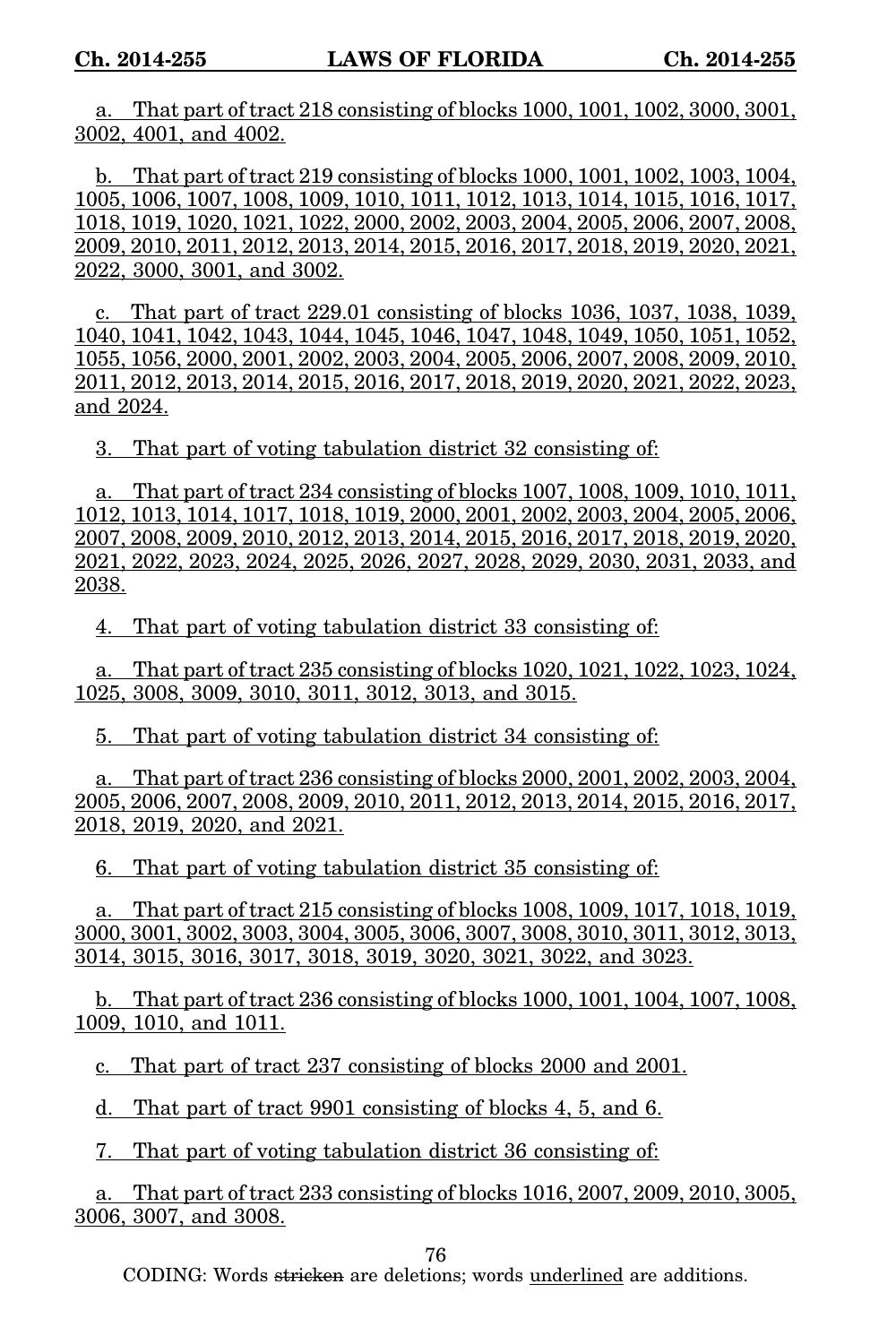8. That part of voting tabulation district 37 consisting of:

a. That part of tract 229.01 consisting of block 1006.

9. That part of voting tabulation district 103 consisting of:

a. That part of tract 221 consisting of blocks 1010, 1011, 1012, 1013, 1014, 1015, 1016, 1017, 1018, 1019, 1020, 1021, 1022, 1023, 1024, 1025, 1026, 1027, and 1028.

b. That part of tract 222 consisting of blocks 1007, 1008, 1012, 1013, 1014, 1015, 1016, 1017, 1018, 1019, 1020, 1021, 1022, 1023, 1024, 1025, 1026, 1027, 1028, 1029, 1030, 1031, 1032, 1033, 1034, 1035, 1036, 1037, 1038, 2003, 2007, 2008, 2009, 2010, 2011, 2012, 2013, 2014, 2015, 2016, 2017, 2018, 2019, 2020, 2021, 2022, 2023, 2024, 2025, 2026, 2027, 2028, 2029, 2030, 2031, 2032, 2033, 2034, 2035, 2036, 3000, 3001, 3002, 3003, 3004, 3005, 3006, 3007, 3008, 3009, 3010, 3011, 3012, 3013, 3014, 3015, 4000, 4001, 4002, 4003, 4004, 4005, 4006, and 4007.

c. That part of tract 223.02 consisting of block 3011.

10. That part of voting tabulation district 106 consisting of:

a. That part of tract 223.02 consisting of block 3010.

11. That part of voting tabulation district 113 consisting of:

a. That part of tract 221 consisting of blocks 1000, 1001, 1002, 1003, 1004, 1005, 1006, 1007, 1008, and 1009.

b. That part of tract 222 consisting of blocks 1000 and 2002.

c. That part of tract 223.02 consisting of block 3000.

d. That part of tract 227 consisting of blocks 2019, 2020, 2027, 2028, 2029, 2030, 2031, 2032, 2033, 2034, 2035, 2037, 2038, 2039, 2040, 2041, 2042, 3032, 3033, and 3034.

12. That part of voting tabulation district 114 consisting of:

a. That part of tract 227 consisting of blocks 1023, 2010, and 2016.

(15) District 15 is composed of:

(a) That part of Hillsborough County consisting of:

1. All of voting tabulation districts 106, 107, 108, 109, 110, 111, 112, 113, 114, 115, 116, 117, 118, 119, 120, 121, 122, 123, 124, 125, 126, 127, 234, 235, 239, 240, 242, 243, 257, 258, 259, 260, 261, 262, 264, 265, 266, 267, 268, 269, 270, 271, 272, 273, 285, 286, 287, 288, 289, 290, 291, 292, 293, 294, 295, 296, 297, 298, 299, 300, 301, 302, 303, 304, 305, 306, 307, 308, 309, 310, 311, 312, 313, 314, 315, 316, 318, 319, 320, 321, 322, 333, 334, 335, 336, 337, 338, 339,

77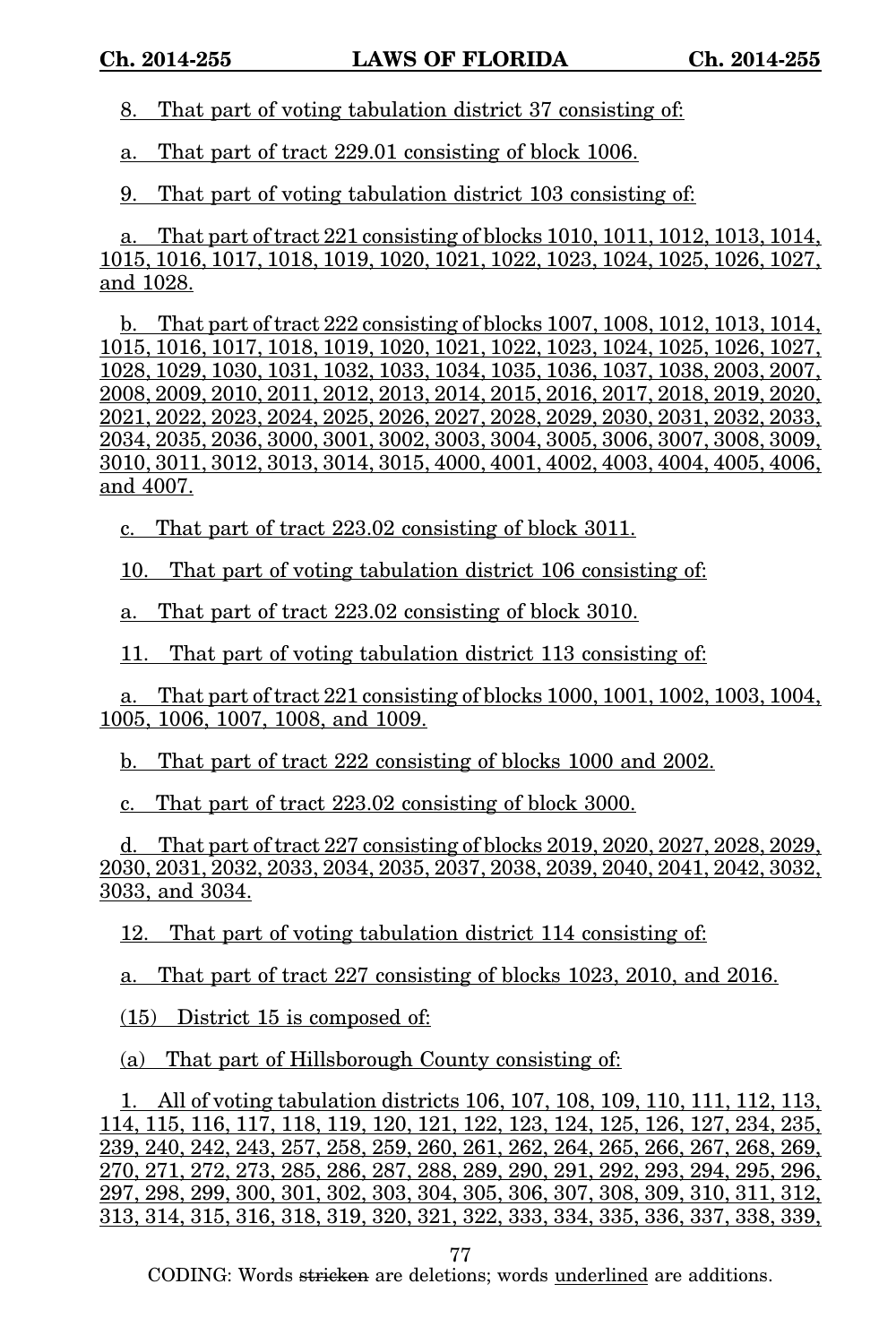340, 341, 342, 343, 344, 345, 346, 347, 348, 349, 350, 351, 352, 353, 354, 355, 356, 357, 358, 359, 360, 361, 362, 363, 364, 365, 366, 367, 368, 369, 370, 371, 372, 373, 374, 375, 376, 377, 378, 379, 380, 381, 382, 383, 384, 385, 387, 388, 391, 393, 394, 397, 403, 404, 405, 406, 407, 408, 409, 410, 411, 412, 413, 414, 415, 416, 417, 418, 419, 420, 422, 423, 424, 425, 426, 427, 428, 509, 512, 514, 515, 516, and 517.

2. That part of voting tabulation district 230 consisting of:

a. That part of tract 108.05 consisting of block 1008.

b. That part of tract 112.05 consisting of blocks 1000, 1001, 1002, 1003, 1004, 1011, and 1014.

c. That part of tract 112.06 consisting of blocks 1000, 1001, 1002, 1003, 1004, 1005, 1006, 1007, 1008, 1009, 2000, 2001, 2002, 2003, 2006, 2007, 2008, 2009, and 2017.

3. That part of voting tabulation district 241 consisting of:

a. That part of tract 112.04 consisting of blocks 1000, 1001, 1002, 1003, 1004, 1005, 1006, 1007, 1008, 1009, 1010, 2000, 2001, 2002, 2003, 2004, 2005, 2006, 2007, 2008, 2009, 2010, 2011, 2012, 2013, 3004, 4000, 4001, and 5000.

4. That part of voting tabulation district 263 consisting of:

a. That part of tract 110.03 consisting of blocks 1001, 1002, 1003, 1004, 1005, 1006, 1007, 1008, 1009, 1010, 1011, 1012, 1013, 1014, 1015, 1016, 1017, 2000, 2001, 2002, 2003, 2004, 2005, 2006, 2007, 2016, 2017, 2018, 2019, 2020, 2021, 2022, 2024, 3000, 3001, 3002, 3003, 3004, 3005, 3006, 3007, 3008, 3009, 3010, 3011, 3012, 3013, 3014, 3015, 3017, 3018, 3019, 3020, 3021, 3022, 3023, and 3024.

5. That part of voting tabulation district 282 consisting of:

a. That part of tract 104.02 consisting of block 4002.

6. That part of voting tabulation district 392 consisting of:

That part of tract 133.21 consisting of blocks 2010, 2011, 2012, 2013, 2014, 2015, 3006, 3007, 3008, 3009, 3010, 3011, 3012, 3013, 3015, and 3016.

7. That part of voting tabulation district 396 consisting of:

a. That part of tract 133.21 consisting of blocks 2001 and 2006.

(b) That part of Polk County consisting of:

1. All of voting tabulation districts 5, 7, 9, 10, 11, 12, 13, 14, 15, 16, 17, 18, 19, 20, 21, 22, 23, 25, 26, 27, 28, 29, 30, 31, 32, 33, 34, 35, 36, 37, 38, 39, 40, 42, 43, 44, 45, 46, 47, 48, 49, 50, 51, 52, 53, 54, 55, 56, 57, 58, 59, 60, 61, 62, 92, 93, 94, 95, 96, 97, 98, 99, 133, 135, 139, 142, and 146.

78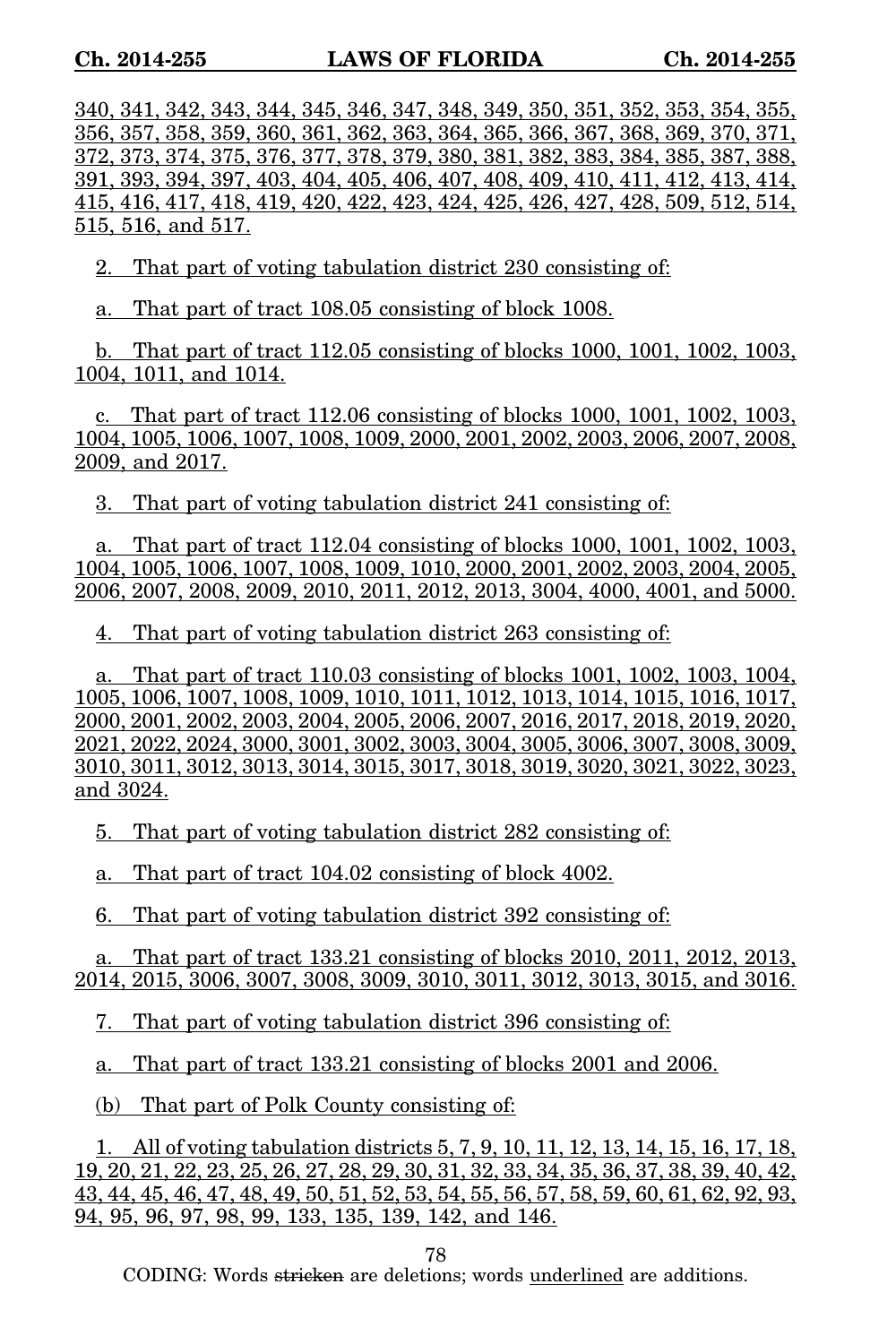2. That part of voting tabulation district 1 consisting of:

a. That part of tract 121.11 consisting of blocks 1000, 1001, 1002, 1003, 1004, 1005, 1006, 1007, 1008, 1009, 1010, 1011, 1012, 1013, 1014, 1015, 1016, 1017, 1018, 1019, 1020, 1021, 1022, 3000, 3001, 3002, 4000, 4001, 4002, 4003, and 4004.

b. That part of tract 123.06 consisting of blocks 1022, 1023, 1024, 1025, 1026, 1027, 1028, 1029, 1030, 1031, 1032, 1033, and 1034.

c. That part of tract 123.07 consisting of blocks 1000, 1001, 1002, 1003, 1004, 1005, 1006, 1007, 1008, 1009, 2000, and 2001.

d. That part of tract 123.09 consisting of blocks 1001 and 1002.

3. That part of voting tabulation district 6 consisting of:

a. That part of tract 116.05 consisting of blocks 1069, 1070, 1071, and 1075.

b. That part of tract 123.04 consisting of block 2000.

c. That part of tract 123.09 consisting of block 1018.

4. That part of voting tabulation district 8 consisting of:

a. That part of tract 123.03 consisting of blocks 1000, 1001, 1002, 1003, 1004, and 1005.

b. That part of tract 123.07 consisting of blocks 2002, 2003, 2004, 2005, 2006, 2007, 2008, 2009, 2010, 2011, 2012, 2013, 2014, 2015, 2016, 2017, 2018, 2019, 2020, and 2021.

c. That part of tract 123.09 consisting of blocks 1010, 1012, 1013, 1014, 1015, 1016, 1017, and 1019.

5. That part of voting tabulation district 24 consisting of:

a. That part of tract 116.03 consisting of blocks 1000, 1001, 1002, 1003, 1004, 1005, 1006, 1007, 1008, 1009, 1010, 1011, 1012, 1013, 1014, 1015, 1016, 1022, 1023, 1024, 1025, 1026, 1027, 1028, 1029, 1030, 1031, 1032, 1033, 1034, 1035, 1036, 1037, 1038, 1039, 1040, 1041, 1042, 1043, 1044, 1045, 1046, 1047, 1048, 1049, 1050, 1051, 1054, and 1055.

b. That part of tract 116.04 consisting of blocks 2008, 2014, 2015, 2016, 2017, 2018, 2019, 2020, 2021, 2022, 2023, 2024, 2025, 2026, 2027, 2028, 2033, 2034, 2035, 2036, 2037, 2038, 2039, 2040, 2041, 2042, 2043, 2044, 2045, 2046, 2047, 2048, 2049, 2050, 2051, 2052, 2053, 2054, 2055, 2056, and 2057.

6. That part of voting tabulation district 41 consisting of:

79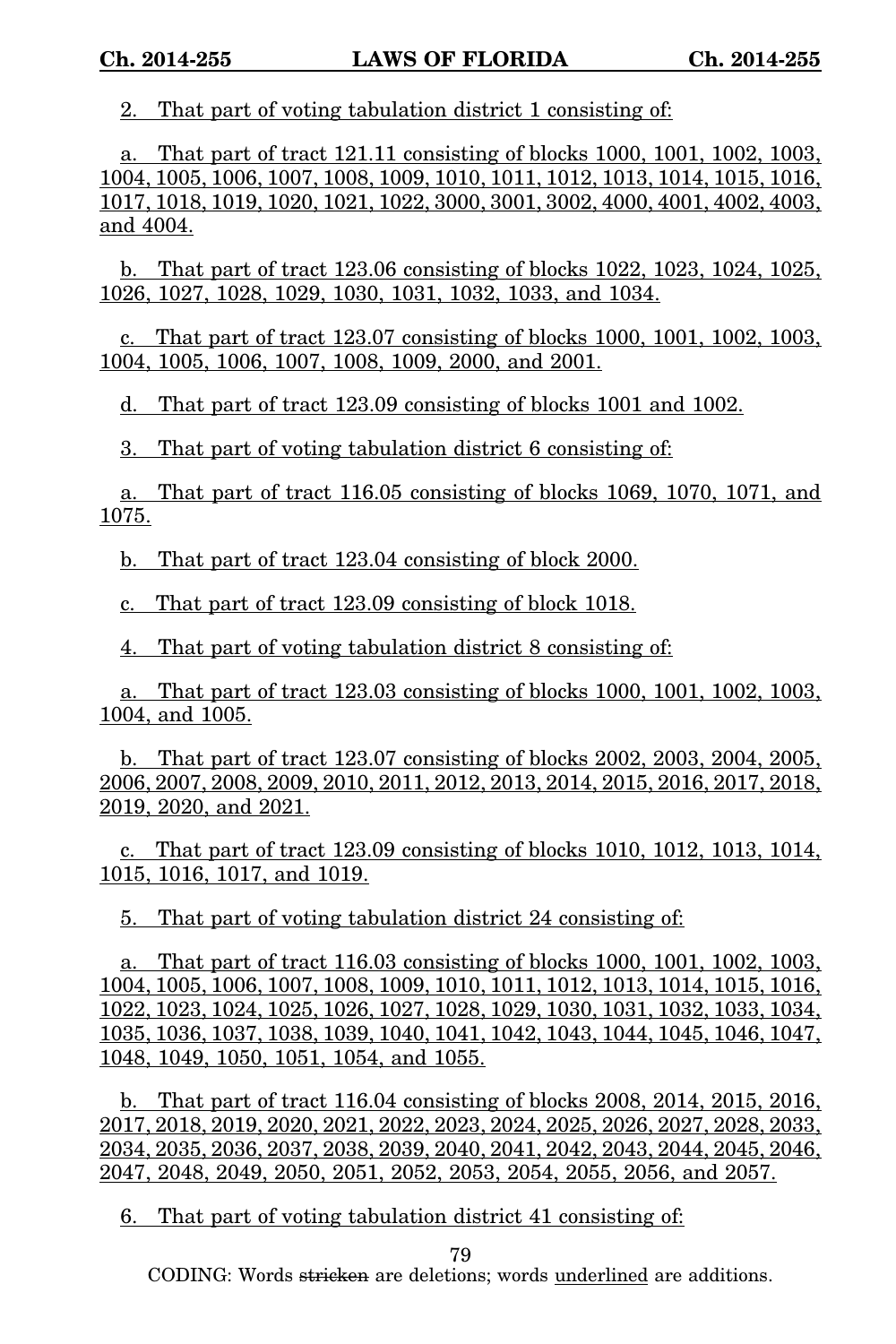That part of tract 117.21 consisting of blocks 1027, 1028, 1030, 1031, 1032, 1034, 1035, 1052, 1053, 1054, 1055, 1056, 1057, 1058, 1059, 1060, 1061, 1062, 1063, 1064, 1065, 1066, 2004, 2005, 2006, 2007, 2008, 2009, 2010, 2011, 2012, 2013, 2014, 2015, 2016, 2017, 2018, 2019, 2020, 2021, 2022, 2023, 2024, 2026, 2027, 2029, 2030, 2031, 2032, 2033, 2034, 2035, 2036, 2037, 2038, 2039, 2042, 2043, 2049, 2063, 2065, 2066, 2067, 2070, 2071, 2072, 2075, 2076, and 2077.

7. That part of voting tabulation district 63 consisting of:

a. That part of tract 116.04 consisting of blocks 3006, 3007, and 3047.

b. That part of tract 116.06 consisting of blocks 1002, 1003, 1005, 1006, 1007, 1008, 1009, 1010, 1011, 1012, 1013, 1014, 1015, 1016, 1021, 1022, 1028, 1029, 1048, 1049, 1050, 1062, 1063, and 1064.

8. That part of voting tabulation district 65 consisting of:

a. That part of tract 116.04 consisting of blocks 2000, 2003, 2010, 2012, 2013, 3024, 3025, 3026, 3037, 3038, 3039, and 3040.

b. That part of tract 116.06 consisting of blocks 1004, 1017, 1018, 1019, 1020, 1023, 1024, 1025, 1026, 1027, 1030, 1031, 1032, 1033, 1034, 1043, 1044, 1045, 1051, 1052, 1053, 1058, 1059, 1060, 2000, 2001, 2002, 2003, 2004, 2005, 2007, 2008, 2009, 2010, 2011, 2012, 2013, 2014, 2015, 2016, 2017, 2018, 2031, 2051, 2052, 2053, 2054, 2055, and 2056.

9. That part of voting tabulation district 78 consisting of:

a. That part of tract 117.21 consisting of block 2069.

b. That part of tract 147.02 consisting of blocks 1029, 2000, 2001, 2002, 2003, 2004, 2007, 2009, 2010, 2011, 2012, 2013, 2014, 2015, 2016, 2017, 2019, 2021, 2022, 2023, 2024, 2025, 2026, 2031, 2052, 4005, and 4006.

10. That part of voting tabulation district 100 consisting of:

a. That part of tract 145.01 consisting of blocks 1032, 1033, 1034, 1035, 1036, 1046, 1048, 2001, 2002, 2003, 2004, 2005, 2006, 2007, 2008, 2009, 2010, 2011, 2015, 2016, 2017, 2018, 2019, 2020, 2021, 2022, 2023, 2024, 2025, 2026, 2027, 2028, 2029, 2030, 2031, 2032, 2033, and 2034.

b. That part of tract 153.01 consisting of blocks 2000, 2001, 2002, 2003, 2004, 2005, 2006, 2007, 2008, 2009, 2010, 2011, 2012, 2013, 2014, 2015, 2018, 2021, 2023, 2024, 2025, 2027, 2028, 2029, 2030, 2032, 2034, 2035, 2036, 2037, 2067, 2084, 2085, 2086, 2087, 2093, 2094, 2095, 2096, 2097, 2098, 2099, 2101, 2105, 3048, and 3050.

11. That part of voting tabulation district 102 consisting of:

a. That part of tract 153.01 consisting of blocks 2026, 2031, 2047, 2081, 2082, and 2083.

80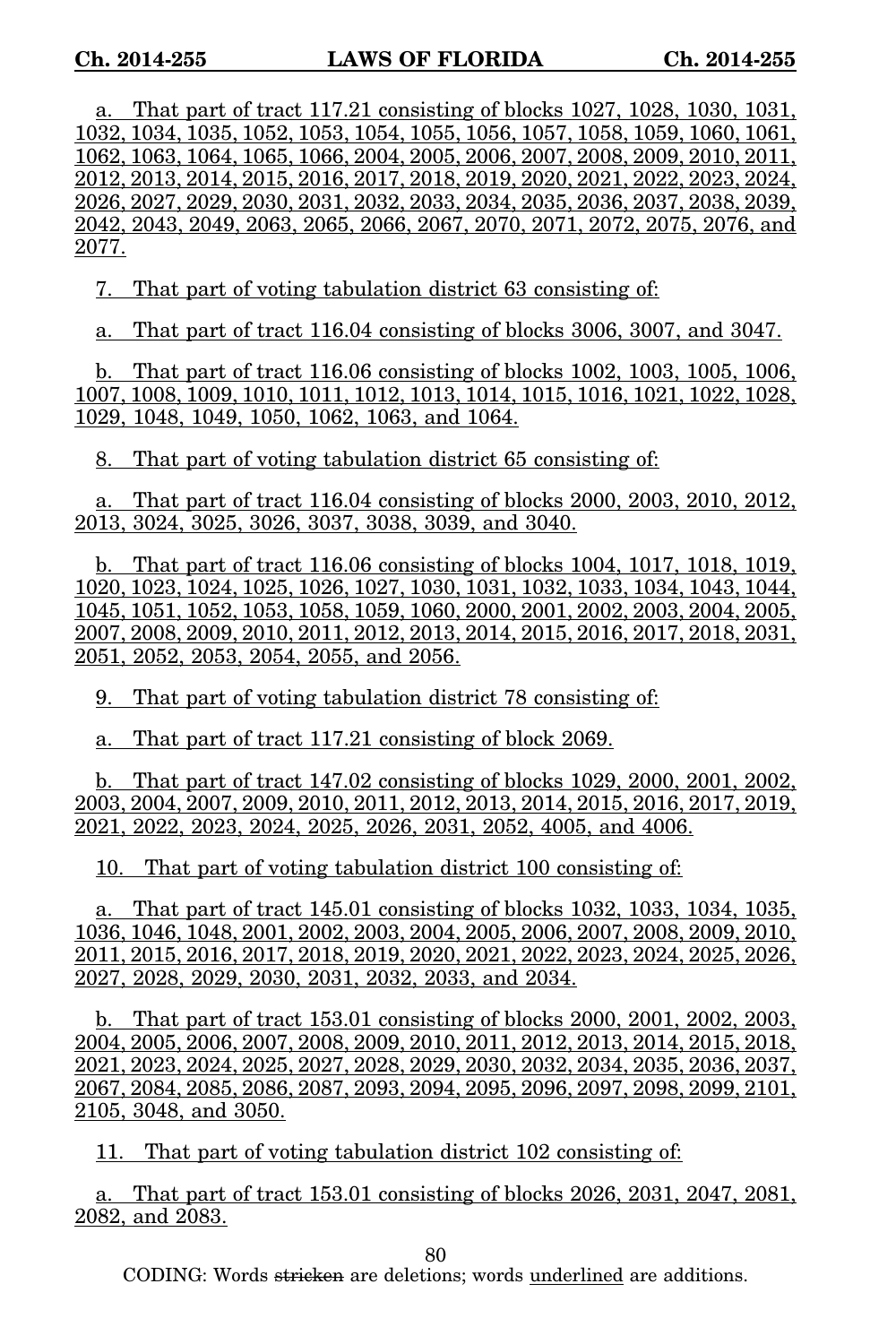b. That part of tract 159 consisting of blocks 1033, 1034, 1035, 1038, 1039, 1073, and 1196.

(16) District 16 is composed of:

(a) All of Sarasota County.

(b) That part of Manatee County consisting of:

1. All of voting tabulation districts 1, 2, 3, 4, 5, 6, 7, 8, 9, 10, 11, 12, 13, 14, 15, 16, 17, 18, 20, 22, 23, 24, 25, 26, 27, 28, 29, 30, 31, 32, 33, 34, 35, 36, 37, 38, 39, 40, 41, 42, 43, 44, 45, 46, 47, 48, 49, 50, 51, 52, 53, 54, 55, 56, 57, 58, 59, 60, 61, 62, 63, 64, 65, 66, 67, 68, 69, 70, 71, 72, 73, 74, 75, 76, 77, 78, 79, 80, 81, 82, 83, 84, 85, 86, 87, 88, 89, 90, 91, 92, 93, 94, 95, 96, 97, 98, 99, 100, 101, 102, 103, 104, 105, 106, 107, 108, 109, 110, 111, 112, 113, 114, 115, 116, 117, 118, 119, 120, 121, 122, 123, 124, 125, 126, 127, 128, 129, 130, 131, 132, 133, 134, 135, 137, 138, 139, 140, 141, 142, 143, 144, 145, 146, 147, 148, 149, 150, 151, 152, 153, 154, 155, 156, 157, 158, 159, 160, 161, 162, 163, 164, 165, 166, 167, 168, 169, 170, 171, 172, 173, 174, 175, 176, 177, 178, 179, 180, 181, 182, 183, 184, 185, 186, 187, 188, 189, 190, 191, 192, 193, 194, 195, 196, 197, 198, 199, 200, 201, 202, 203, 204, 205, 207, 208, 209, 210, 211, 212, 213, 214, 215, 216, 217, 218, 219, 220, 221, 222, 223, and 224.

2. That part of voting tabulation district 19 consisting of:

a. That part of tract 19.09 consisting of blocks 1000 and 1012.

b. That part of tract 19.1 consisting of blocks 1001, 1005, 1006, and 1028.

c. That part of tract 19.11 consisting of blocks 1000, 1001, 1002, 1003, 1004, 1005, 1006, 1007, 1008, 1009, 1010, 1011, 1012, 1013, 1020, 1021, 1022, 1023, 1024, 1025, 1026, 1032, 1033, 1034, 1035, 1036, 1037, 1038, 1040, and 1101.

d. That part of tract 19.12 consisting of blocks 1000, 1001, 1002, 1031, 1037, 1042, 1043, 1044, 1045, 1046, 1047, 1048, 1049, 1050, 1051, 1055, 1056, and 1057.

That part of tract 19.13 consisting of blocks 1000, 1001, 1002, 1003, 1004, 1005, 1006, 1007, 1008, 1009, 1010, 1011, 1012, 1013, 1014, 1015, 1016, 1017, 1018, 1019, 1020, 1021, 1022, 1023, 1024, 1025, 1026, 1027, 1028, 1029, 1030, 1031, 1032, 1033, 1034, 1035, 1036, 1037, 1038, 1039, 1040, 1041, 1042, 1043, 1044, 1046, 1047, 1048, 1049, 1050, 1051, 1052, 1053, 1055, 1056, 1057, 1058, 1059, 1060, 1061, and 1062.

f. That part of tract 19.14 consisting of blocks 1028, 1029, 1030, 1031, 1032, 1033, 1034, 1035, 1036, 1037, 1038, 1039, 1040, 1041, 1042, 1043, 1044, 1045, 1046, 1047, 1048, 1049, 1052, 1053, 1054, 1055, 1081, 1152, 1153, 1154, 1155, 1160, 1161, 1162, 1163, 1164, 1165, 1166, 1167, 1168, 1177, 1178, 1179, 1181, 1182, 1183, 1187, 1188, 1189, and 1190.

81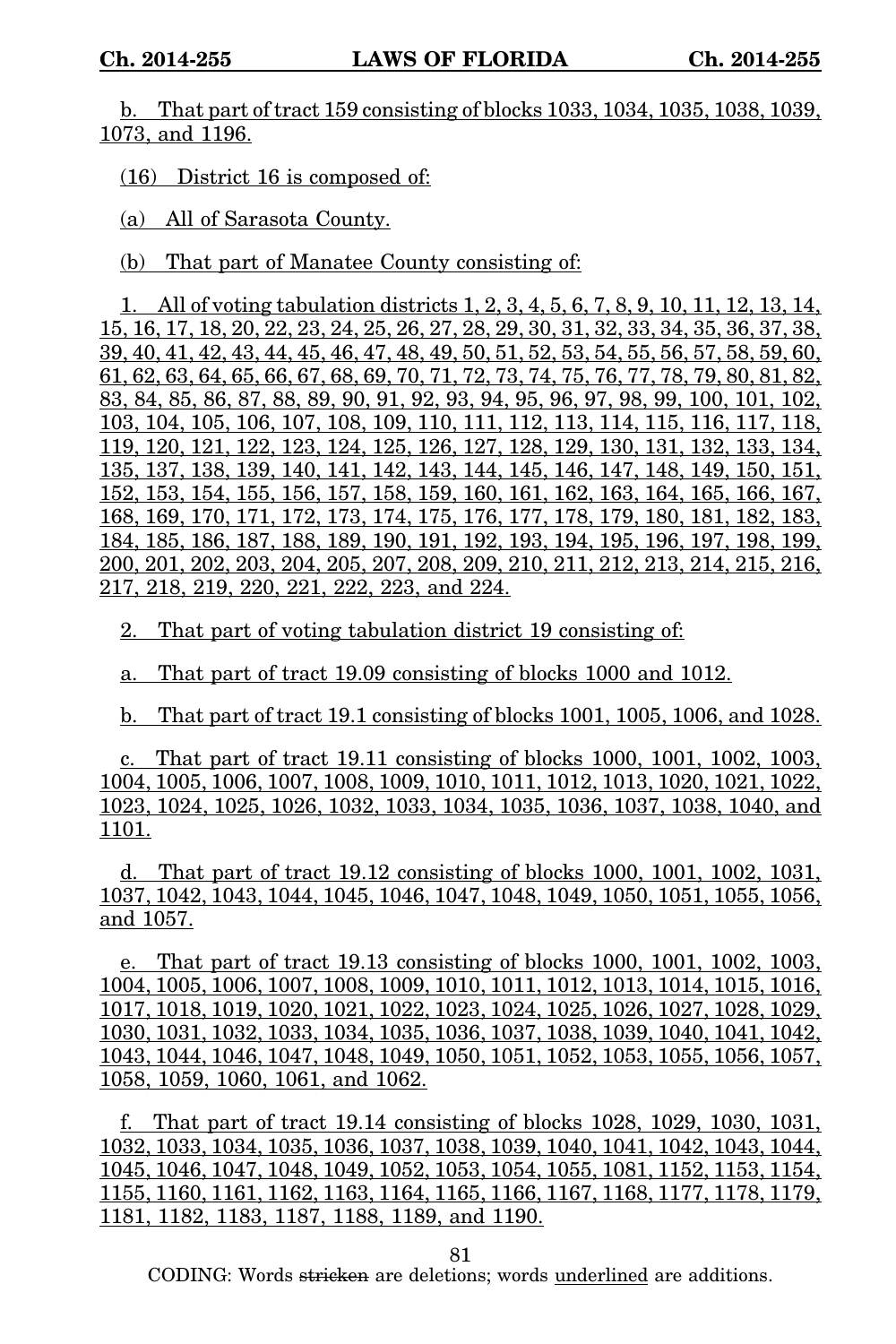That part of tract 20.14 consisting of blocks 1000, 1004, 1034, 1050, 2000, 2009, 2010, 2014, 2015, 2016, and 2036.

3. That part of voting tabulation district 206 consisting of:

That part of tract 20.07 consisting of blocks 1000, 1001, 1002, 1003, 1004, 1005, 1006, 1007, 1008, 1009, 1010, 1011, 1012, 1015, 1016, 1017, 1018, 1019, 1020, 1021, 1022, 1036, 1037, 1038, and 1042.

(17) District 17 is composed of:

(a) All of Charlotte County.

(b) All of DeSoto County.

(c) All of Glades County.

(d) All of Hardee County.

(e) All of Highlands County.

(f) All of Okeechobee County.

(g) That part of Hillsborough County consisting of:

1. All of voting tabulation districts 323, 324, 325, 326, 327, 328, 329, 330, 331, 332, 434, 435, 436, 437, 438, 439, 441, 442, 443, 444, 445, 446, 447, 448, 449, 450, 451, 452, 453, 454, 455, 456, 457, 458, 459, 460, 461, 482, 483, 484, 485, 487, 488, 489, 490, 491, 492, 493, 494, 495, 496, 497, 498, 499, 500, 501, 502, 503, 504, 505, 506, 507, 508, 510, and 522.

(h) That part of Lee County consisting of:

1. All of voting tabulation districts 2, 3, 4, 5, 6, 7, 8, 47, 64, 92, 98, 99, 100, 101, 103, 109, 129, 130, 131, 132, 133, 175, 176, 177, 183, 184, 185, 186, 259, 260, and 265.

That part of voting tabulation district 9 consisting of:

a. That part of tract 401.25 consisting of blocks 1001, 1002, 1009, 1010, 1011, 1012, 1013, 1014, 1015, 1016, 1017, 1018, 1019, 1020, 1021, 1022, 1023, 1024, 1025, 1026, 1027, 1028, 1029, 1030, 1031, 1032, 1033, 1034, 1035, 1036, 1039, 1040, 1041, 1042, 1043, 1044, 1045, 1046, 1049, 1050, 1051, 1052, 1053, 1056, 1057, 1058, 1059, 1067, and 1068.

b. That part of tract 401.26 consisting of blocks 1000, 1001, 1002, 1003, 1004, 1005, 1006, 1007, 1008, 1009, 1010, 1011, 1012, 1013, 1014, 1015, 1016, 1017, 1018, 1019, 1020, 1021, 1022, 1023, 1024, 1025, 1026, 1027, 1028, 1029, 1030, 1031, 1032, 1033, 1034, 1035, 1036, 1037, 1038, 1039, 2000, 2001, 2002, 2003, 2004, 2005, 2006, 2007, 2008, 2009, 2010, 2011, 2012, 2013, 2014, 2015, 2016, 2017, 2018, 2019, 2020, 2021, 2022, 2023, 2024, 2025, 2026, 2027, 2028, 2029, 2030, 2031, 2032, 2033, 2034, 2035, 2036, 2037, 2038, 2039, 2040, 2041,

82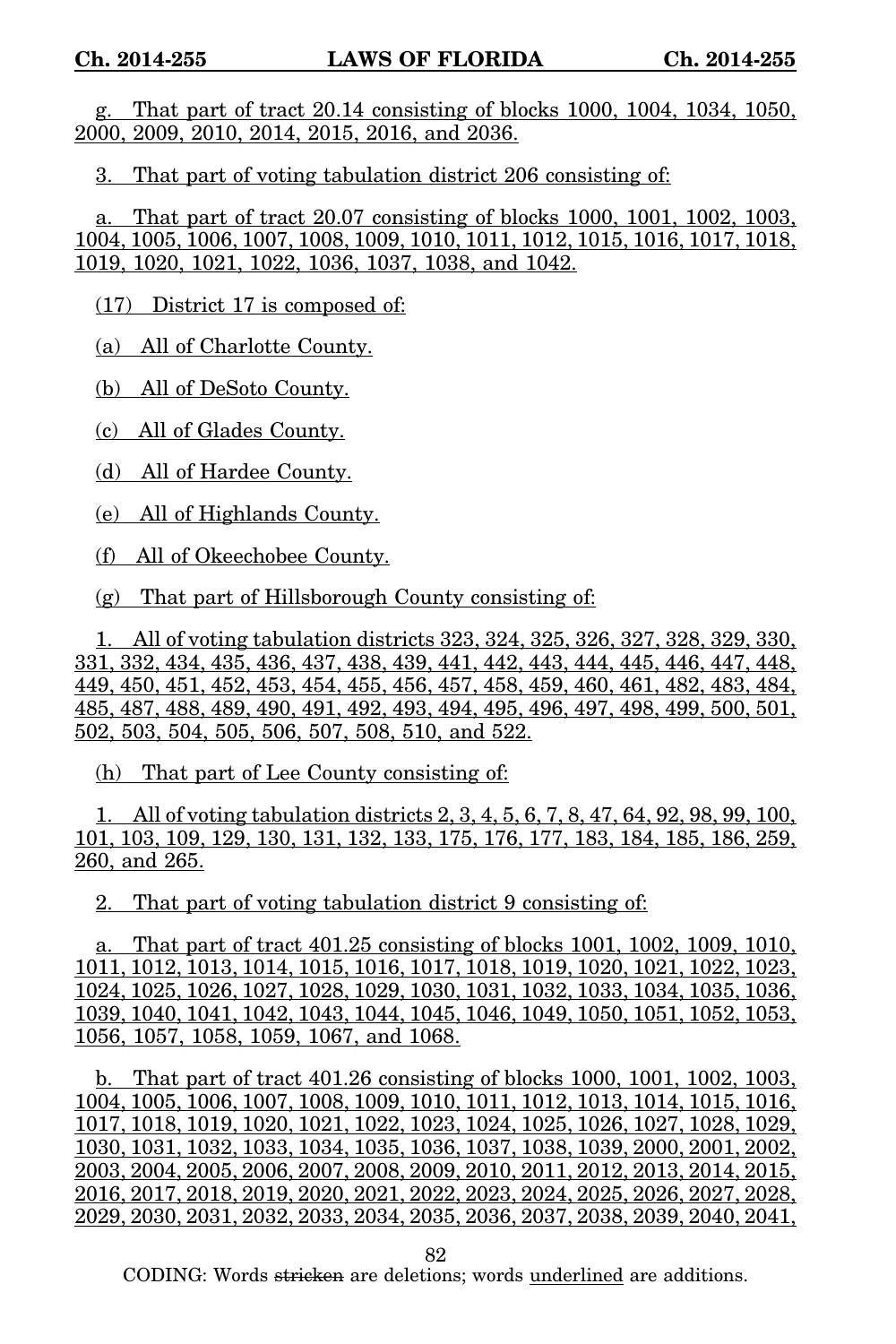2042, 2043, 2044, 2045, 2046, 2048, 2049, 2050, 2051, 2052, 2053, 2054, 2055, 2056, 2057, 2058, 2059, and 2060.

That part of tract 401.27 consisting of blocks 1006, 2000, 2001, 2002, 2003, 2004, 2005, 2006, 2007, 2008, 2009, 2010, 2011, 2012, 2013, 2014, 2015, 2016, 2017, 2018, 2019, 2020, 2021, 2022, 2023, 2024, 2025, 2026, 2027, 2028, 2029, 2030, 2031, 2032, 2033, 2034, 2035, 2036, 2037, 2038, 2039, 2040, 2041, 2042, 2043, 2044, 2045, 2046, 2047, 2048, 2049, 2050, 2051, 2052, 2053, 2054, 2055, 2056, 2057, 2058, 2059, 2060, 2061, 2062, 2063, 2064, 2065, 2066, 2067, 2069, 2070, 2071, 2072, 2073, 2074, 2075, 2076, 2077, 2078, 2079, 2080, 2081, 2082, 2083, 2084, 2085, 2086, 2087, 2088, 2089, 2090, 2091, 2092, 2093, 2094, 2095, 2096, 3000, 3001, 3002, 3003, 3004, 3005, 3006, 3007, 3008, 3009, 3010, 3011, 3012, 3013, 3014, 3015, 3016, 3017, 3018, 3019, 3020, 3021, 3022, 3023, 3024, 3025, 3026, 3027, 3028, 3029, 3030, and 3031.

3. That part of voting tabulation district 10 consisting of:

a. That part of tract 203 consisting of blocks 3011 and 3037.

b. That part of tract 204 consisting of blocks 1000, 1001, 1002, 1003, 1017, 1018, 1019, 1020, 1021, 1022, 1023, 1024, 1025, 1026, 1027, 1028, 1029, 1030, 1031, 1032, and 1035.

c. That part of tract 205.02 consisting of blocks 3000, 3001, 3002, 3003, 3004, 3005, 3006, 3007, 3008, 3009, 3010, 3011, 3012, 3013, 3014, 3015, 3016, 3017, 3018, 3019, 3020, 3021, 3022, 3023, 3024, 3025, 3026, 3027, 3028, 3029, 3030, 3031, 3032, 3033, 3035, 3036, 3037, 3038, 3039, 3040, 3041, 3042, 3043, 3044, 3045, 4000, 4001, 4002, 4003, 4004, 4005, 4006, 4007, 4008, 4009, 4010, 4011, 4012, 4013, 4014, 4015, 4016, 4019, 4020, 4021, 4022, 4023, 4024, 4025, 4026, 4027, and 4028.

4. That part of voting tabulation district 12 consisting of:

a. That part of tract 208 consisting of blocks 1000, 1001, 1002, 1003, 1004, 1005, 1006, 1007, 1008, 1009, 1010, 1011, 1012, 1013, 1014, 1015, 1016, 1017, 1018, 1019, 1020, 1021, 1022, 1023, 1024, 1025, 1026, 1027, 1028, 1029, 1030, 1031, 1032, 6001, 6002, 6003, 6007, 6008, 6009, 6010, 6011, 6012, 6013, 6014, 6015, 6016, 6017, 6018, 6019, 6020, 6021, 6023, 6024, 6028, 6029, 6030, 6031, 6032, 6033, and 6034.

5. That part of voting tabulation district 13 consisting of:

a. That part of tract 4.01 consisting of blocks 2000 and 2001.

6. That part of voting tabulation district 14 consisting of:

a. That part of tract 4.01 consisting of block 2006.

7. That part of voting tabulation district 63 consisting of:

a. That part of tract 205.01 consisting of block 1027.

83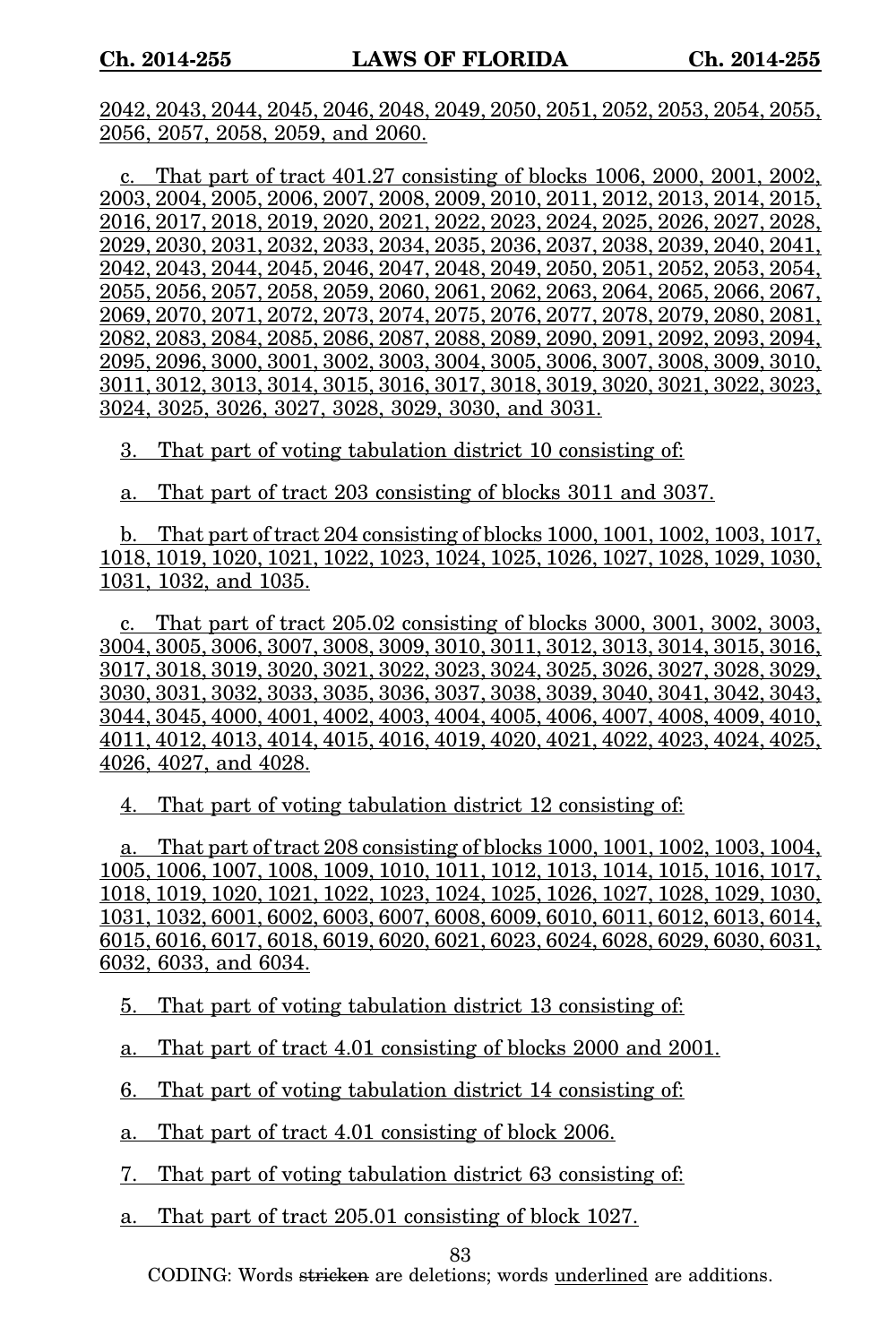b. That part of tract 205.02 consisting of blocks 1000, 1001, 1002, 1003, 1004, 1005, 1006, 1007, 1008, 1009, 1010, 1011, 1012, 1013, 1014, 1015, 1016, 1017, 1018, 1019, 1020, 1021, 1022, 1023, 1024, 1025, 1026, 1027, 1028, 1029, 1030, 1031, 1032, 1033, 1034, 1035, 1038, 2000, 2001, 2002, 2003, 2004, 2005, 2006, 2007, 2008, 2009, 2010, 2011, 2012, 2013, 2014, 2015, and 2016.

That part of tract 206 consisting of blocks 3000, 3001, 3002, 3003, 3004, 3005, 3006, 3007, 3008, 3009, 3010, 3014, 3015, 3016, 3017, 3018, 3019, 3020, 3021, 3022, 3026, 3027, 3028, 3029, 3030, 4000, 4001, 4002, 4003, 4004, 4005, 4006, 4007, 4008, 4009, 4010, 4011, 5000, 5001, 5002, 5003, 5004, 5005, 5006, 5007, 5009, 5011, 5016, 5017, 5018, 5019, 5020, 5021, 5022, 5023, 5024, 5025, 5026, and 5027.

That part of tract 208 consisting of blocks 1033, 1034, 6026, 6027, and 6035.

8. That part of voting tabulation district 65 consisting of:

a. That part of tract 202.01 consisting of blocks 1000, 1001, 1002, 1003, 1004, 1005, 1006, 1008, 1009, 1010, 1013, 1017, 1018, 1019, 1020, 1022, 1023, 1024, 1025, 1026, 1027, 1028, 1029, 1030, 1031, 1032, 1033, 1034, 1038, 1039, 1040, and 2014.

b. That part of tract 202.02 consisting of block 2010.

c. That part of tract 203 consisting of blocks 1000, 1001, 2000, 4000, and 4003.

d. That part of tract 204 consisting of blocks 2029, 2030, 2031, 2032, 2033, 2034, 2036, 2037, 2039, 2040, 2042, 2043, 2066, 2071, 2072, 2073, 2074, 2075, 2076, 2077, 2078, 2079, 2080, 2081, 2082, 2083, 2084, 2085, 2086, 2087, 2088, 2089, 2090, 2091, 2092, 2093, 2094, 2095, 2098, 2101, 2102, and 2104.

9. That part of voting tabulation district 72 consisting of:

a. That part of tract 4.02 consisting of blocks 1016, 1017, and 1020.

10. That part of voting tabulation district 82 consisting of:

a. That part of tract 403.14 consisting of blocks 1010 and 1011.

11. That part of voting tabulation district 97 consisting of:

That part of tract 201.01 consisting of blocks 1000, 1001, 1002, 1003, 1004, 1005, 1006, 1008, 1009, 1010, 1011, 1012, 1014, 1015, 1016, 1017, 1018, 1019, 1022, 1023, 3000, 3001, 3002, 3003, 3004, 3005, 3006, 3007, 3008, 3009, 3010, 3011, 3012, 3013, 3014, 3015, 3016, 3017, 3018, 3019, 3020, 3021, 3022, 3023, 3024, 3025, 3026, 3027, 3031, 3032, 3033, 3034, 3035, 3036, and 3037.

b. That part of tract 202.01 consisting of block 1007.

12. That part of voting tabulation district 112 consisting of:

84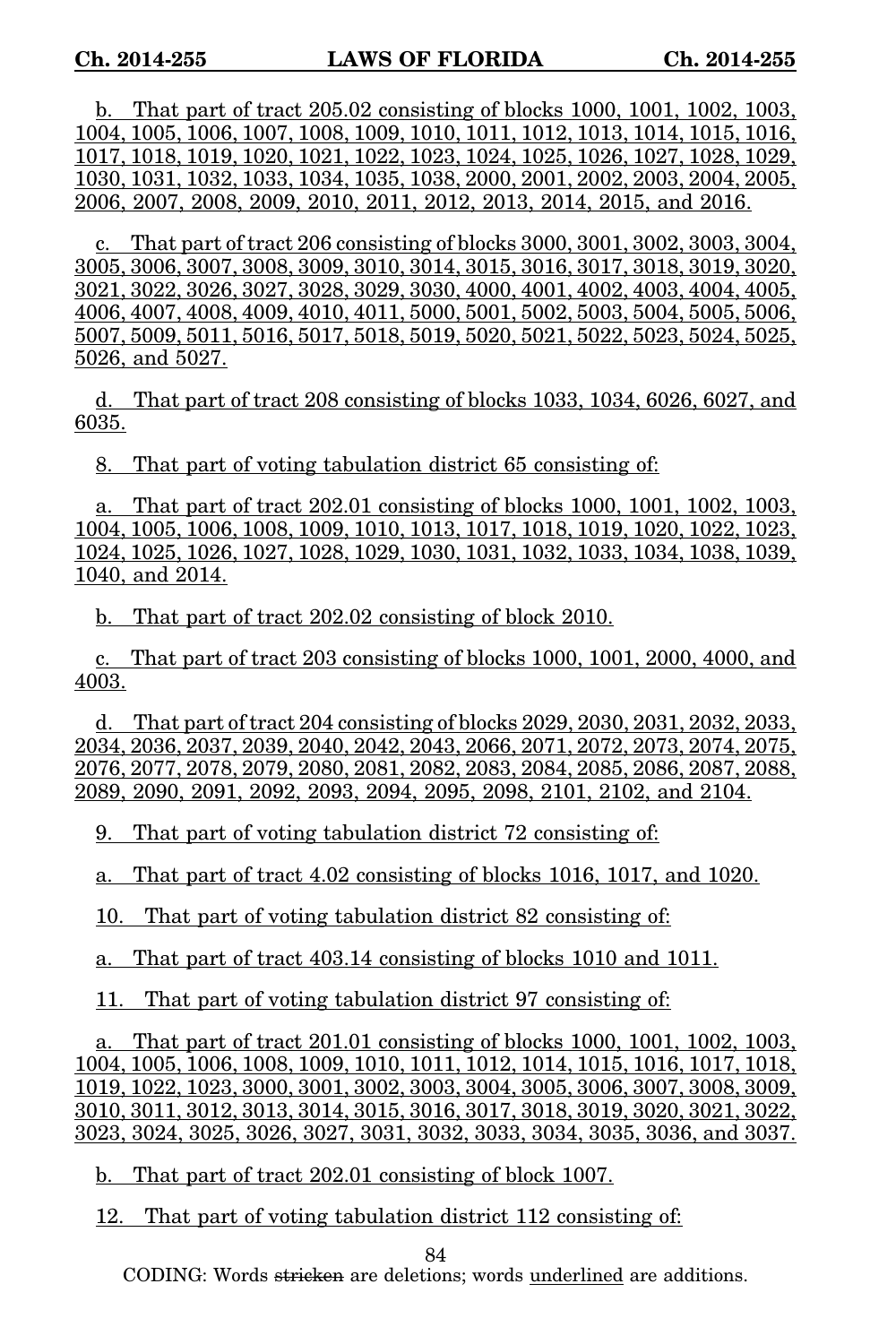That part of tract 402.03 consisting of blocks 1000, 1001, 1002, 1003, 1004, 1005, 1006, 1007, 1008, 1009, 1010, 1011, 1012, 1013, 1014, 1015, 1016, 1017, 1018, 1019, 1020, 1026, 1027, 1028, 1029, 1030, 1031, 7050, 7051, 7052, 7053, 7054, 7055, 7056, 7057, 7059, and 7060.

b. That part of tract 402.07 consisting of blocks 1000, 1001, 1002, 1003, 1004, 1005, 1006, 1007, 1008, 1009, 1010, 1011, 1012, 1013, 1014, 1015, 1016, 1017, 1018, 1019, 1020, 1021, 1022, 1023, 1024, 1025, 1026, 1027, 1028, 1029, 1030, 1031, 1032, 1033, 2036, and 2042.

c. That part of tract 403.05 consisting of block 4000.

13. That part of voting tabulation district 113 consisting of:

a. That part of tract 402.03 consisting of blocks 1021, 1022, 1023, 1024, 1025, 1032, 3052, 3053, 6031, 6032, 6033, 6034, 6035, 6036, 6037, 6038, 6039, 6040, 6041, 6042, 6043, 6044, 6045, 6046, 6047, 6048, 6049, 6050, 6051, 6052, 6053, 6054, 6055, and 7058.

b. That part of tract 403.05 consisting of blocks 3003, 3004, 3006, 3007, 3008, 3009, 3010, 3011, 3012, 3013, 3014, 3015, 3016, 3017, 3018, 3019, 3020, 3021, 3022, 3023, 3024, 3025, 3026, 3027, 3029, 3030, 3031, and 4002.

14. That part of voting tabulation district 235 consisting of:

a. That part of tract 401.25 consisting of blocks 1000, 1003, 1004, 1005, 1006, 1007, 1008, 1037, 1038, 1047, 1048, 1054, 1055, 1060, 1061, 1062, 1063, 1064, 1065, 1066, and 1069.

b. That part of tract 403.05 consisting of block 3000.

15. That part of voting tabulation district 257 consisting of:

a. That part of tract 4.01 consisting of block 2005.

b. That part of tract 4.02 consisting of blocks 1018 and 1019.

c. That part of tract 302.01 consisting of blocks 1038 and 1039.

d. That part of tract 302.02 consisting of blocks 1002, 1003, 1004, 1005, 1010, 1011, 1012, 1013, 1014, 1015, 1016, 1017, 1018, 1019, 1020, 1021, 1022, 1023, 1024, 1025, 1026, 1027, 1028, 1029, 1030, 1031, 1032, 1034, 1036, 1037, 1038, and 1039.

16. That part of voting tabulation district 258 consisting of:

a. That part of tract 4.02 consisting of blocks 1000, 1001, 1002, 1003, 1004, 1005, 1006, 1007, 1008, 1009, 1010, 1011, 1012, 1013, 1014, 1015, 1022, 1023, and 1025.

b. That part of tract 302.01 consisting of blocks 1013, 1014, 1015, 1030, 1031, 1032, 1035, 1036, 1040, 1041, and 1042.

85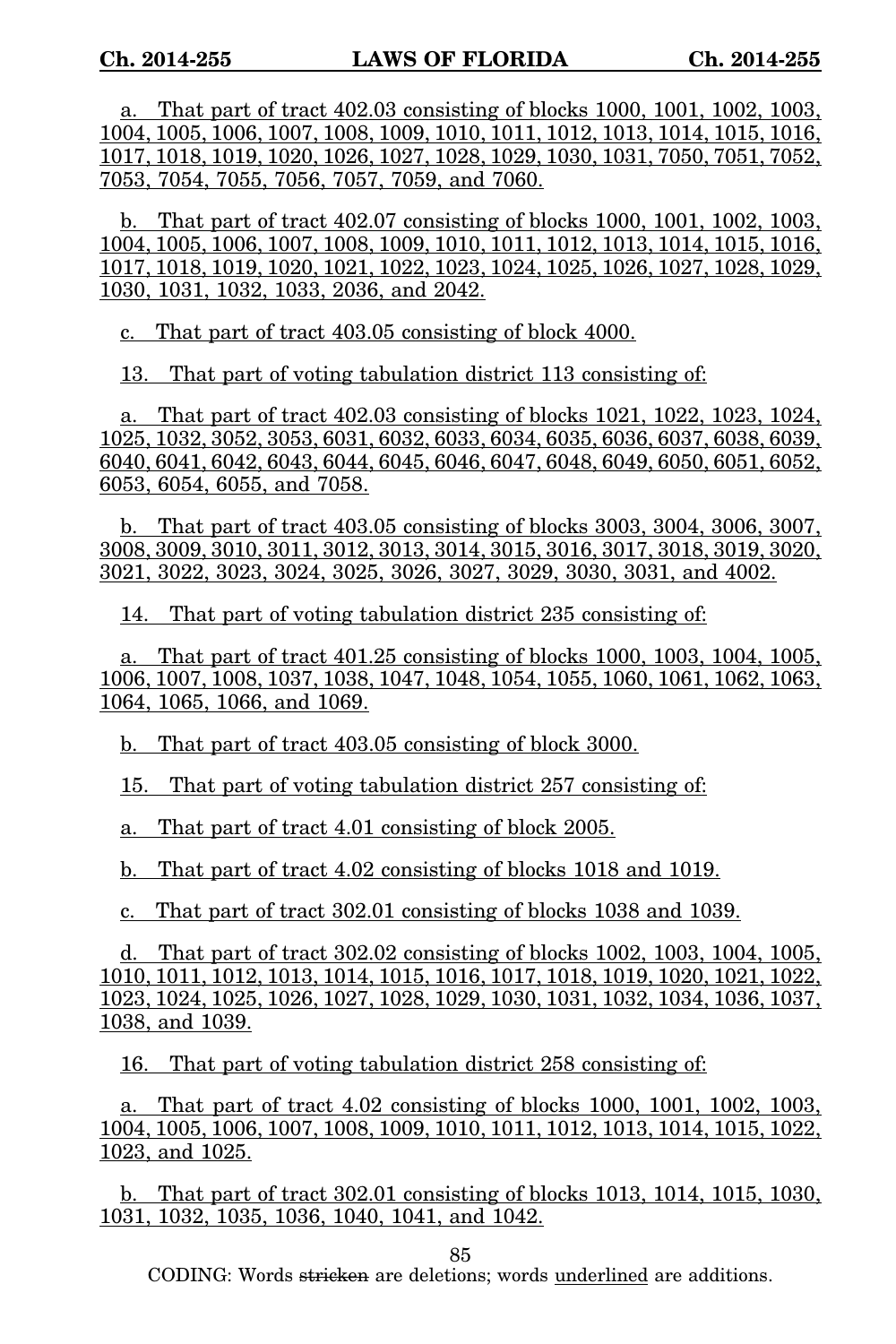c. That part of tract 401.23 consisting of blocks 1000, 1001, 1002, 1003, 1004, 1005, 1006, 1007, 1008, 1009, 1010, and 1011.

(i) That part of Manatee County consisting of:

1. All of voting tabulation districts 21 and 136.

2. That part of voting tabulation district 19 consisting of:

a. That part of tract 19.14 consisting of blocks 1071, 1072, 1073, 1074, 1075, 1076, 1079, 1080, 1082, 1083, 1084, 1085, 1086, 1087, 1088, 1089, 1090, 1091, 1092, 1093, 1094, 1095, 1096, 1097, 1098, 1099, 1100, 1101, 1102, 1103, 1104, 1105, 1106, 1107, 1108, 1109, 1110, 1134, 1135, 1136, 1137, 1138, 1139, 1140, 1141, 1142, 1145, 1146, 1147, 1148, 1149, 1150, 1151, 1169, 1170, 1171, 1172, 1173, 1174, 1175, 1176, 1180, 1184, 1185, 1186, 1191, and 1192.

3. That part of voting tabulation district 206 consisting of:

a. That part of tract 20.1 consisting of blocks 1031, 1032, 1033, 1034, 1035, 1036, 1037, 1038, 1039, 1040, 1041, 1042, 1043, 1044, 1045, 1046, 1047, 1048, 1049, and 1054.

(j) That part of Osceola County consisting of:

1. All of voting tabulation district 170.

(k) That part of Polk County consisting of:

1. All of voting tabulation districts 77, 79, 88, 89, 101, 103, 104, 105, 106, 107, 108, 109, 110, 111, 112, 113, 114, 115, 116, 118, 119, 120, 121, 122, 123, 124, 125, 126, 127, 134, 137, 138, 140, 141, and 144.

2. That part of voting tabulation district 75 consisting of:

a. That part of tract 138.02 consisting of blocks 2057, 2097, and 3013.

b. That part of tract 147.01 consisting of blocks 1000, 1001, 1002, 1014, 1054, 2001, 2002, 2003, 2004, 2005, 2006, 2007, 2008, 2009, 2010, 2011, 2012, 2013, 2014, 2015, 2048, 2049, 2050, 2051, 2052, 2053, 2063, 2132, and 2133.

3. That part of voting tabulation district 76 consisting of:

a. That part of tract 141.23 consisting of blocks 1001, 1017, 1018, 1019, 1021, and 1087.

4. That part of voting tabulation district 78 consisting of:

a. That part of tract 147.01 consisting of blocks 1003, 1004, 1005, 1006, 1007, 1008, 1009, 1010, 1011, 1012, 1013, 1015, 1016, 1017, 1018, 1019, 1020, 1021, 1022, 1023, 1024, 1025, 1026, 1027, 1028, 1029, 1039, 1041, 1042, 1053, and 2064.

86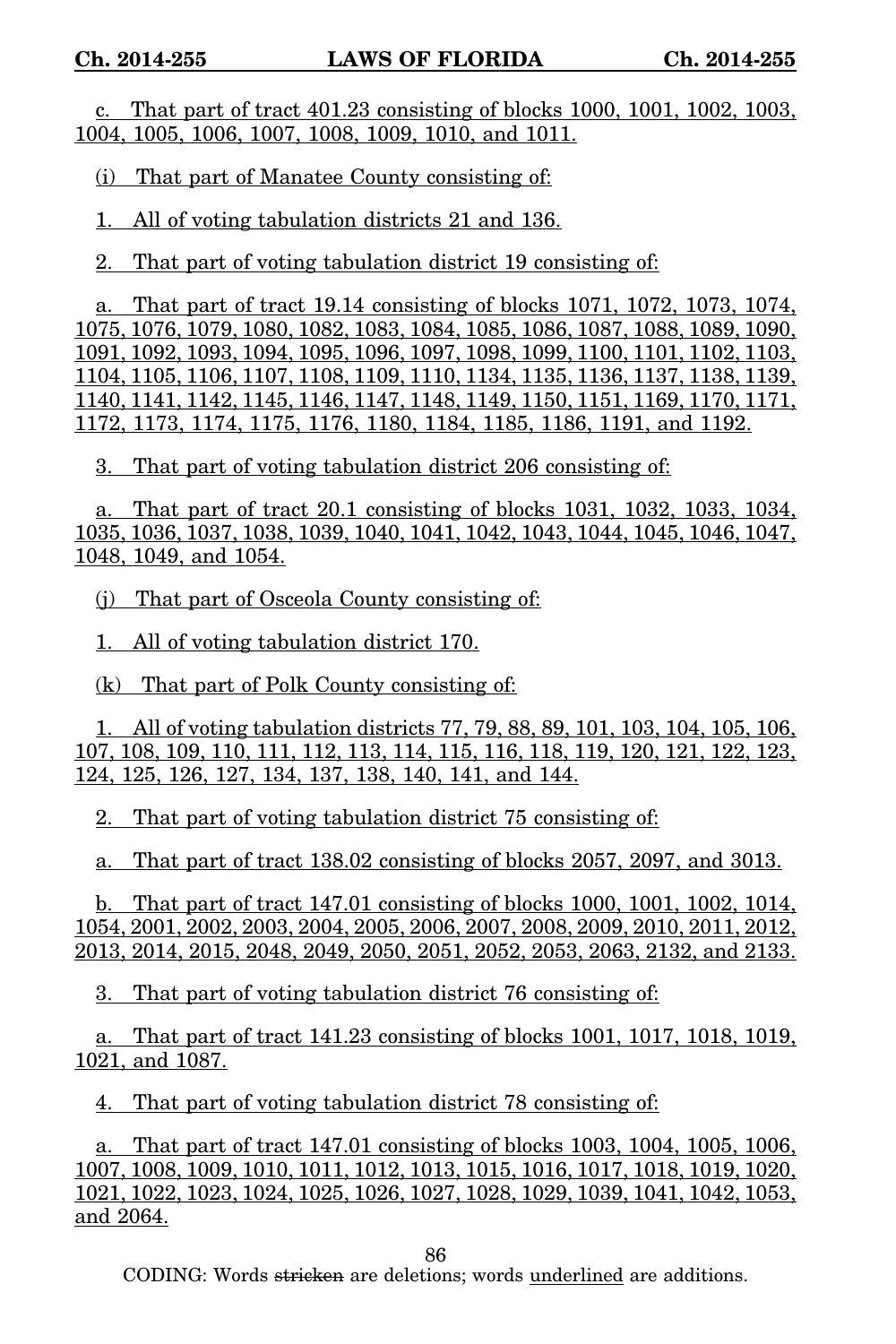b. That part of tract 147.02 consisting of blocks 1000, 1001, 1002, 1003, 1004, 1005, 1006, 1007, 1008, 1009, 1010, 1011, 1012, 1013, 1014, 1015, 1016, 1017, 1018, 1019, 1020, 1021, 1022, 1023, 1024, 1025, 1026, 1027, 1028, 1030, 3012, 3025, 3027, 3028, and 3030.

5. That part of voting tabulation district 85 consisting of:

a. That part of tract 141.05 consisting of block 1042.

6. That part of voting tabulation district 86 consisting of:

a. That part of tract 9800 consisting of blocks 1000, 1001, and 1002.

7. That part of voting tabulation district 87 consisting of:

a. That part of tract 141.21 consisting of blocks 1064, 1065, 1066, 1067, and 1082.

8. That part of voting tabulation district 90 consisting of:

a. That part of tract 141.03 consisting of blocks 1163, 1164, 1165, 1219, and 1220.

b. That part of tract 141.04 consisting of blocks 1029, 1030, 1031, 1032, 1033, 1034, 1035, 1036, 1037, 1038, 1039, 1040, 1041, 1042, 1043, 1044, 1045, and 1046.

c. That part of tract 141.05 consisting of blocks 2000, 2001, 2002, 2003, 2004, 2005, 2006, 2007, 2008, 2009, 2010, 2011, 2012, 2013, 2014, 2015, 2016, 2017, 2018, 2019, 2020, 2021, 2022, 2023, 2024, 2025, 2026, 2027, 2028, 2029, 2030, 2031, 2032, 2033, 2034, 2035, 2036, 2037, 2038, 2039, 2040, 2041, 2042, 2043, 2044, 2045, 2046, 2047, 2048, 2049, 2050, 2051, 2052, 2053, 2054, 2055, 2056, 2057, 2058, 2059, 2060, 2061, 3000, 3001, 3002, 3008, 3009, 3010, 3011, 3012, 3018, 3019, 3020, 3021, 3022, 3023, 3024, 3025, 3026, 3027, and 3028.

d. That part of tract 142.01 consisting of blocks 3000, 3001, 3002, 3003, 3004, 3005, 3006, 3007, 3010, 3013, 3014, 3015, 3016, 3017, 3018, 3036, 3037, 3038, 3039, 3040, 3041, 3042, 3043, 3044, 3045, 3046, 3047, 3048, 3049, 3050, 3051, 3053, 3054, 3055, 3056, 3057, 3058, 3059, 3060, and 3061.

e. That part of tract 142.03 consisting of block 1006.

9. That part of voting tabulation district 100 consisting of:

a. That part of tract 153.01 consisting of blocks 2016, 3005, 3006, 3007, 3008, 3009, 3010, 3011, 3012, 3013, 3014, 3015, 3016, 3017, 3018, 3019, 3020, 3021, 3022, 3023, 3024, 3025, 3026, 3027, 3030, 3031, 3032, 3033, 3034, 3035, 3036, 3037, 3038, 3043, 3049, 3053, 3054, and 3055.

10. That part of voting tabulation district 102 consisting of:

87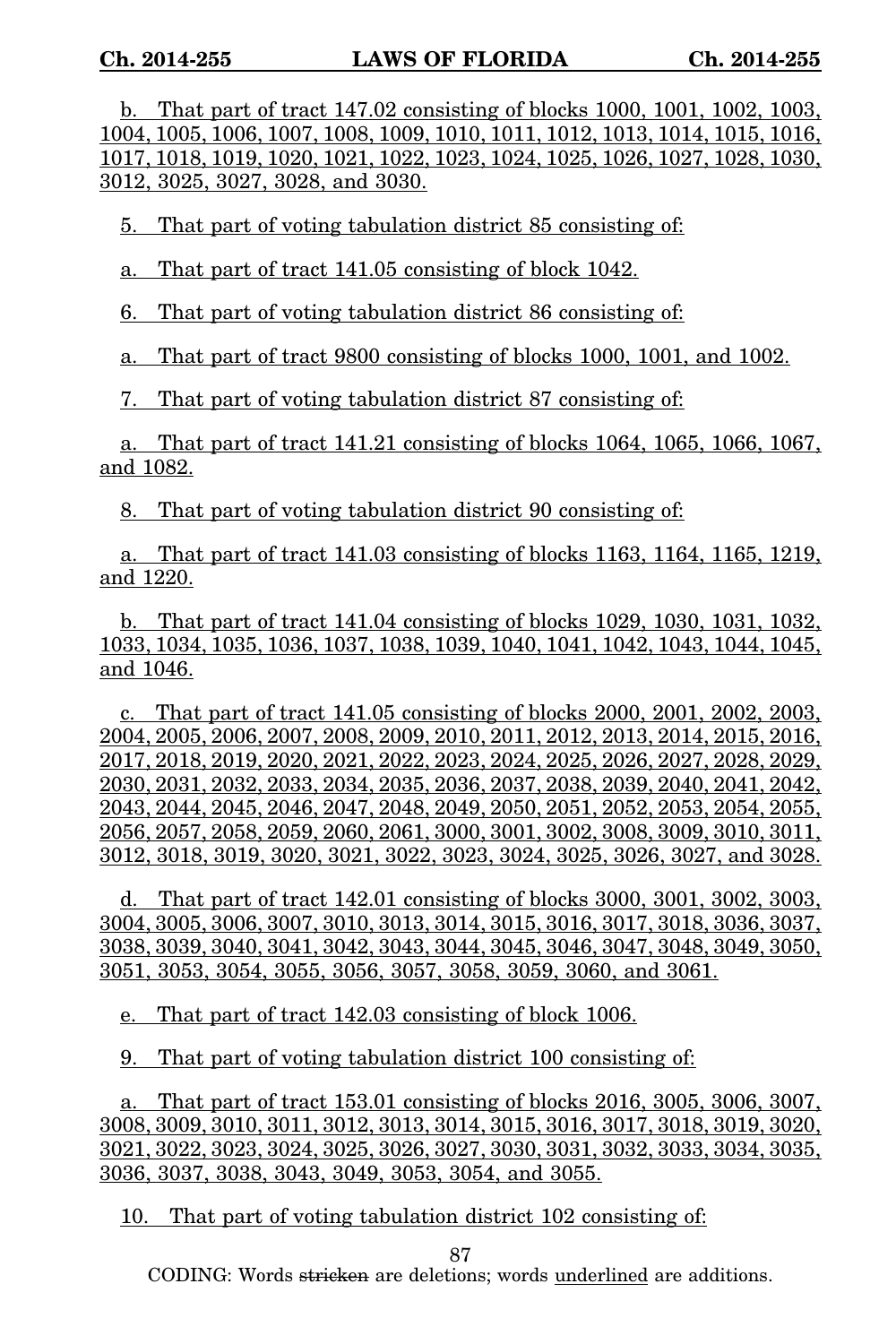a. That part of tract 153.01 consisting of blocks 2038, 2039, 2040, and 2100.

b. That part of tract 159 consisting of blocks 1040, 1041, 1042, 1043, 1044, 1045, 1046, 1047, 1048, 1049, 1050, 1051, 1052, 1053, 1054, 1055, 1056, 1057, 1058, 1059, 1060, 1061, 1062, 1063, 1064, 1065, 1066, 1067, 1068, 1069, 1070, 1071, 1072, 1074, 1075, 1076, 1077, 1078, 1088, 1089, 1090, 1091, 1092, 1155, 1156, 1169, 1175, 1178, 1180, 1181, and 1182.

11. That part of voting tabulation district 129 consisting of:

That part of tract 138.02 consisting of blocks 2016, 2017, 2063, 2069, 2070, 2071, 2072, 2073, and 2074.

b. That part of tract 139.01 consisting of blocks 1013, 1014, 1015, 1016, 1017, 1018, 1019, 1020, 1021, 1022, 1023, 1024, 1025, 1026, 1027, and 1028.

c. That part of tract 139.02 consisting of blocks 2000, 2001, 2033, 2034, 2035, 2036, 2037, 2038, 2039, 2040, 2041, 2042, 2043, 2044, 2045, 2046, 2047, 2048, 2049, 2050, 2051, 2052, 2059, 2060, 2062, 2063, 2064, 2065, 2066, 2067, 2068, 2069, 2070, 2071, 2072, 2073, 2074, and 2075.

d. That part of tract 140.05 consisting of blocks 1002, 1003, 1009, 1010, 1033, 1035, 2023, 2024, 2025, 2029, 2030, 2031, 2036, and 2093.

(18) District 18 is composed of:

(a) All of Martin County.

(b) All of St. Lucie County.

(c) That part of Palm Beach County consisting of:

1. All of voting tabulation districts 1, 2, 3, 4, 5, 6, 7, 8, 9, 10, 11, 12, 13, 14, 15, 16, 17, 18, 19, 20, 21, 22, 23, 24, 25, 26, 27, 28, 29, 30, 31, 32, 33, 34, 35, 36, 37, 38, 39, 40, 41, 42, 43, 44, 45, 46, 47, 48, 49, 51, 52, 53, 54, 55, 56, 57, 58, 59, 60, 61, 62, 63, 64, 65, 66, 67, 69, 70, 71, 72, 73, 74, 75, 76, 77, 78, 79, 80, 81, 82, 83, 84, 85, 86, 87, 88, 89, 90, 91, 92, 93, 94, 95, 96, 97, 98, 99, 100, 101, 102, 103, 104, 105, 106, 107, 108, 109, 110, 111, 112, 113, 114, 115, 116, 117, 118, 119, 120, 121, 122, 123, 124, 125, 126, 127, 128, 129, 130, 131, 132, 133, 134, 135, 136, 137, 139, 140, 141, 142, 143, 144, 145, 146, 147, 148, 149, 150, 151, 152, 153, 154, 155, 156, 157, 158, 159, 160, 161, 162, 163, 164, 165, 166, 167, 168, 169, 170, 171, 172, 173, 174, 175, 177, 178, 191, 192, 196, 197, 198, 199, 200, 201, 202, 203, 206, 207, 209, 212, 215, 216, 217, 218, 219, 220, 221, 222, 223, 226, 229, 233, 652, 653, 654, 655, 656, 657, 658, 659, 660, 661, 662, 663, 664, 665, 666, 667, 668, 669, 670, 671, 676, 680, 681, 682, 683, 686, 688, 689, 694, 695, 755, 756, 839, 840, 843, 845, 846, 848, and 850.

2. That part of voting tabulation district 50 consisting of:

88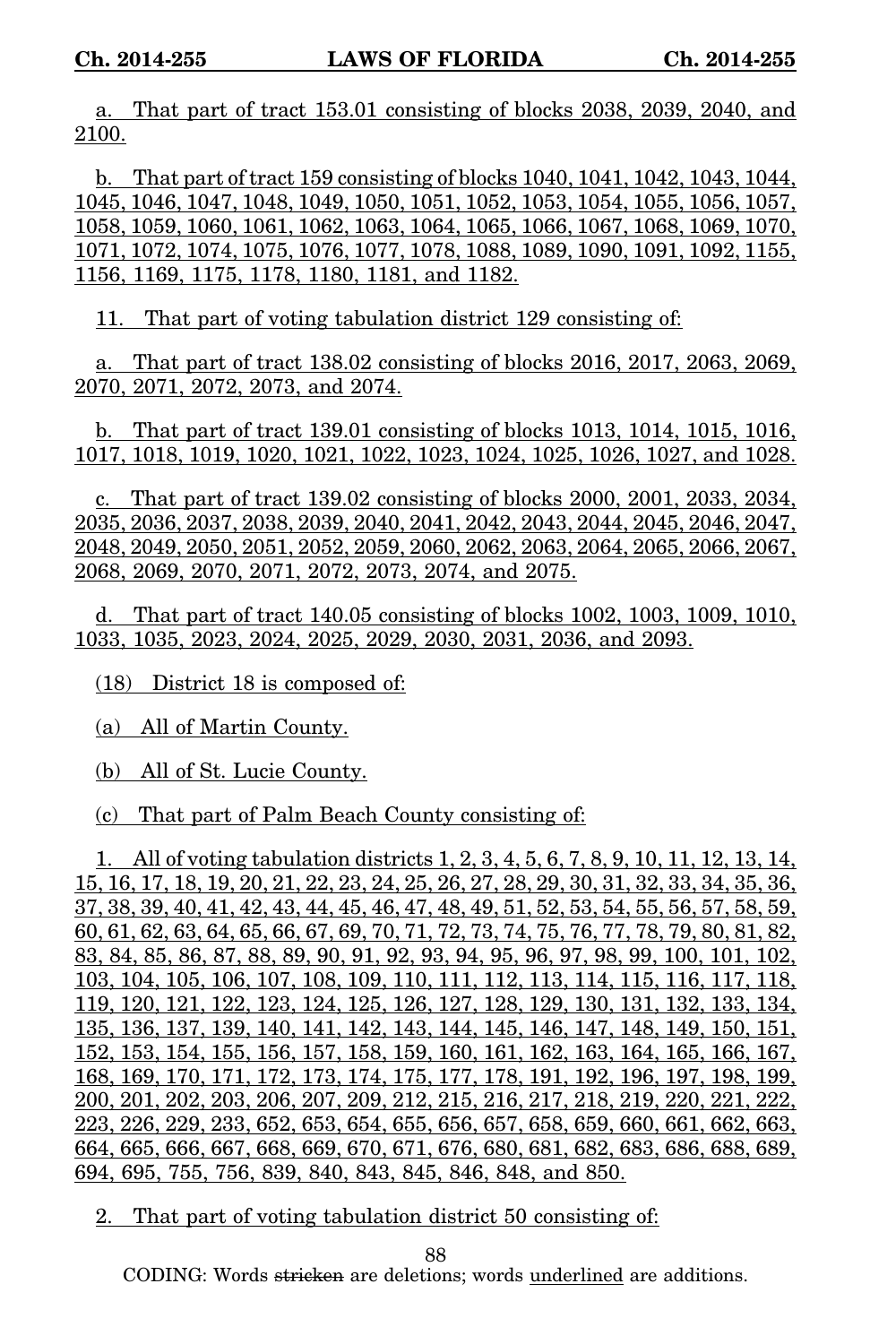That part of tract 10.03 consisting of blocks 1006, 1007, 1008, 1009, 1010, 1011, 1012, 1013, 1014, 1015, 1016, 1017, 1026, 1029, 1030, and 1031.

b. That part of tract 78.31 consisting of blocks 2000, 2001, 2002, 2003, 2004, 2005, 2006, 2007, 2008, 2009, 2010, 2011, 2012, 2013, 2014, 2015, 2016, 2017, 2018, 2019, 2020, 2025, 2026, 2027, 2029, 2030, and 2031.

3. That part of voting tabulation district 176 consisting of:

a. That part of tract 8.02 consisting of blocks 2025, 2026, 2027, 2028, 2029, and 2030.

b. That part of tract 9.03 consisting of blocks 1026, 1027, and 1031.

4. That part of voting tabulation district 179 consisting of:

a. That part of tract 10.03 consisting of block 1033.

5. That part of voting tabulation district 180 consisting of:

a. That part of tract 10.04 consisting of block 5007.

6. That part of voting tabulation district 184 consisting of:

a. That part of tract 10.04 consisting of blocks 1001, 1002, 1003, 1004, 1005, 1006, 1007, 1008, 5000, 5001, 5002, 5003, 5004, 5005, 5006, 5019, 5020, 5021, 5022, and 5023.

7. That part of voting tabulation district 187 consisting of:

a. That part of tract 13.01 consisting of blocks 2001 and 3016.

8. That part of voting tabulation district 189 consisting of:

a. That part of tract 11.01 consisting of block 1000.

b. That part of tract 11.02 consisting of blocks 1001 and 1002.

9. That part of voting tabulation district 205 consisting of:

a. That part of tract 19.08 consisting of blocks 1007 and 1008.

10. That part of voting tabulation district 208 consisting of:

a. That part of tract 19.07 consisting of blocks 1009, 1010, 1011, 1013, 1014, 1015, 1016, 1017, 1018, 1019, 1020, 1021, 1022, 1023, 1024, 1025, 1026, 1027, 1028, 1029, 1033, 2000, 2001, 2002, 2003, 2004, 2005, 2006, 2007, 2008, 2009, 2010, 2011, 2012, 2013, 2014, 2015, 2016, and 2017.

11. That part of voting tabulation district 230 consisting of:

a. That part of tract 78.32 consisting of blocks 3002 and 3003.

89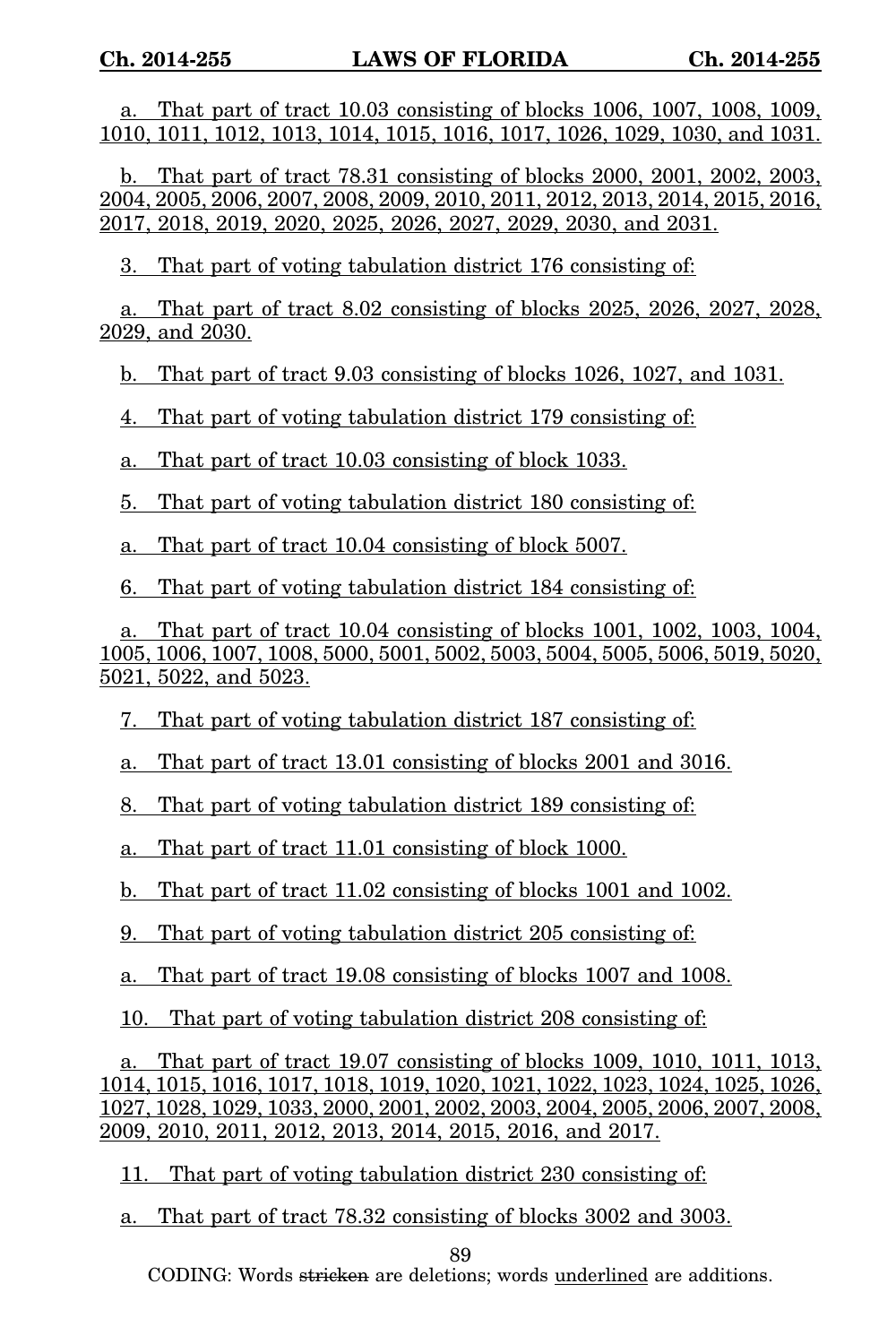b. That part of tract 78.33 consisting of blocks 2001, 2002, 2003, 2004, 2006, 2007, 2008, and 2009.

12. That part of voting tabulation district 232 consisting of:

a. That part of tract 78.32 consisting of blocks 1009, 1010, 1011, 2001, 2002, 2003, 2004, 2005, 2006, 2007, 3001, 3004, and 3005.

b. That part of tract 78.33 consisting of block 1012.

13. That part of voting tabulation district 234 consisting of:

a. That part of tract 78.32 consisting of blocks 1007 and 1008.

14. That part of voting tabulation district 235 consisting of:

a. That part of tract 78.32 consisting of blocks 2000 and 3000.

b. That part of tract 78.33 consisting of block 2000.

15. That part of voting tabulation district 303 consisting of:

a. That part of tract 19.08 consisting of blocks 1005, 1009, 1010, 1011, 1012, 1013, 1014, 1015, 1016, 1017, 1018, 1019, 1020, 1021, 1022, 1023, 1024, 1025, 2000, 2001, 2002, 2003, 2004, 2005, 2006, 2007, 2010, 2011, 2013, 2014, and 3000.

16. That part of voting tabulation district 675 consisting of:

a. That part of tract 78.08 consisting of blocks 1020, 1047, 1048, 1051, 1052, 1053, 1054, 1055, 1056, 1057, 1058, 1059, 1060, 1061, 1062, 1063, 1064, 1065, 1066, 1067, 1068, 1069, 1080, 1081, 1082, 1083, 1084, 1085, 1086, 1087, 1088, 1089, 1090, 1091, 1092, 1093, 1094, 1095, 1096, and 1097.

b. That part of tract 78.09 consisting of blocks 1076, 1077, 1078, 1079, 1081, 1082, 1083, 1084, 1091, 1092, 1093, 1095, 1096, 1097, 1098, 1099, 1100, 1101, 1102, 1104, and 1105.

17. That part of voting tabulation district 685 consisting of:

a. That part of tract 78.13 consisting of blocks 1000, 1001, and 1003.

18. That part of voting tabulation district 700 consisting of:

a. That part of tract 78.18 consisting of blocks 1004, 1005, 1006, 1012, and 1013.

b. That part of tract 78.37 consisting of blocks 3009 and 3010.

19. That part of voting tabulation district 758 consisting of:

a. That part of tract 10.02 consisting of blocks 1000 and 1004.

90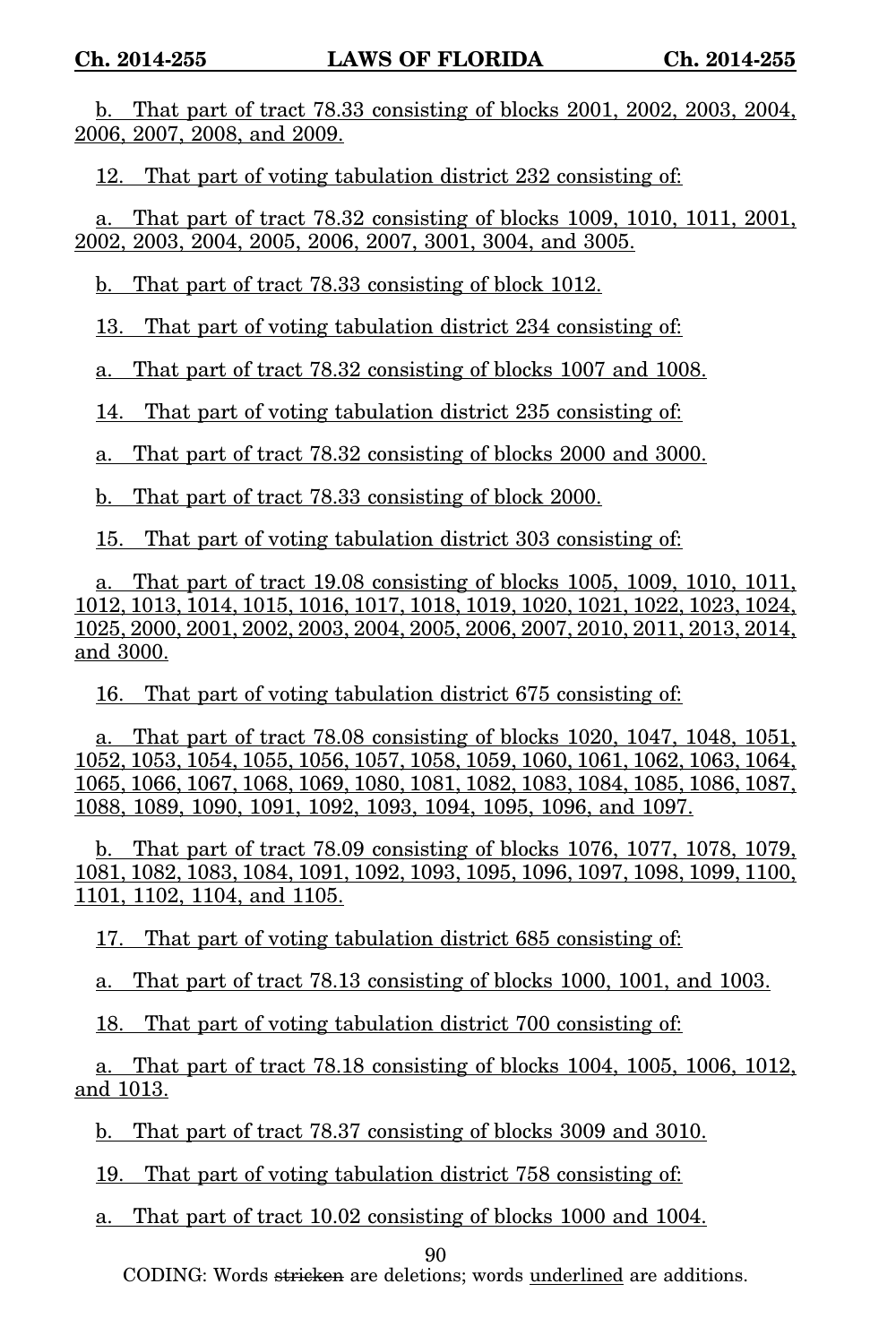20. That part of voting tabulation district 771 consisting of:

a. That part of tract 5.11 consisting of blocks 1010, 1011, 3019, and 3020.

b. That part of tract 12 consisting of blocks 1000, 1001, 1002, 1005, 1006, 1007, and 1008.

21. That part of voting tabulation district 781 consisting of:

a. That part of tract 18.02 consisting of block 3006.

22. That part of voting tabulation district 833 consisting of:

a. That part of tract 1.02 consisting of blocks 1000 and 1017.

b. That part of tract 4.06 consisting of blocks 1000 and 1002.

c. That part of tract 4.07 consisting of blocks 2000, 2001, 2002, 2018, 2019, 2020, 2021, 2032, 2033, and 2034.

d. That part of tract 4.1 consisting of blocks 3000 and 3013.

e. That part of tract 5.07 consisting of blocks 1000 and 1017.

f. That part of tract 5.09 consisting of blocks 1000 and 2000.

g. That part of tract 9900 consisting of blocks 1, 2, 3, 4, 5, 6, 7, 8, 9, 10, and 11.

(19) District 19 is composed of:

(a) That part of Collier County consisting of:

1. All of voting tabulation districts 1, 4, 5, 6, 8, 9, 11, 12, 13, 14, 15, 16, 17, 18, 19, 20, 21, 22, 23, 24, 25, 26, 27, 28, 29, 30, 31, 32, 33, 34, 35, 36, 37, 38, 39, 40, 41, 42, 43, 44, 45, 46, 47, 48, 49, 50, 51, 52, 53, 54, 55, 56, 85, 86, 87, 88, 90, 91, 93, 94, 96, 97, 98, 99, 100, 101, 102, 103, 104, 105, 106, 107, 108, 126, 128, 129, 135, 136, 137, and 142.

2. That part of voting tabulation district 10 consisting of:

a. That part of tract 106.05 consisting of blocks 1000, 1007, 1008, 1009, 2001, 2002, 2008, 2009, 2010, 2012, 3000, 3001, 3002, 3003, 3004, 3006, 3007, 3008, 3009, 3010, 3011, and 3012.

3. That part of voting tabulation district 79 consisting of:

a. That part of tract 104.05 consisting of block 4028.

b. That part of tract 104.18 consisting of block 2013.

4. That part of voting tabulation district 89 consisting of:

91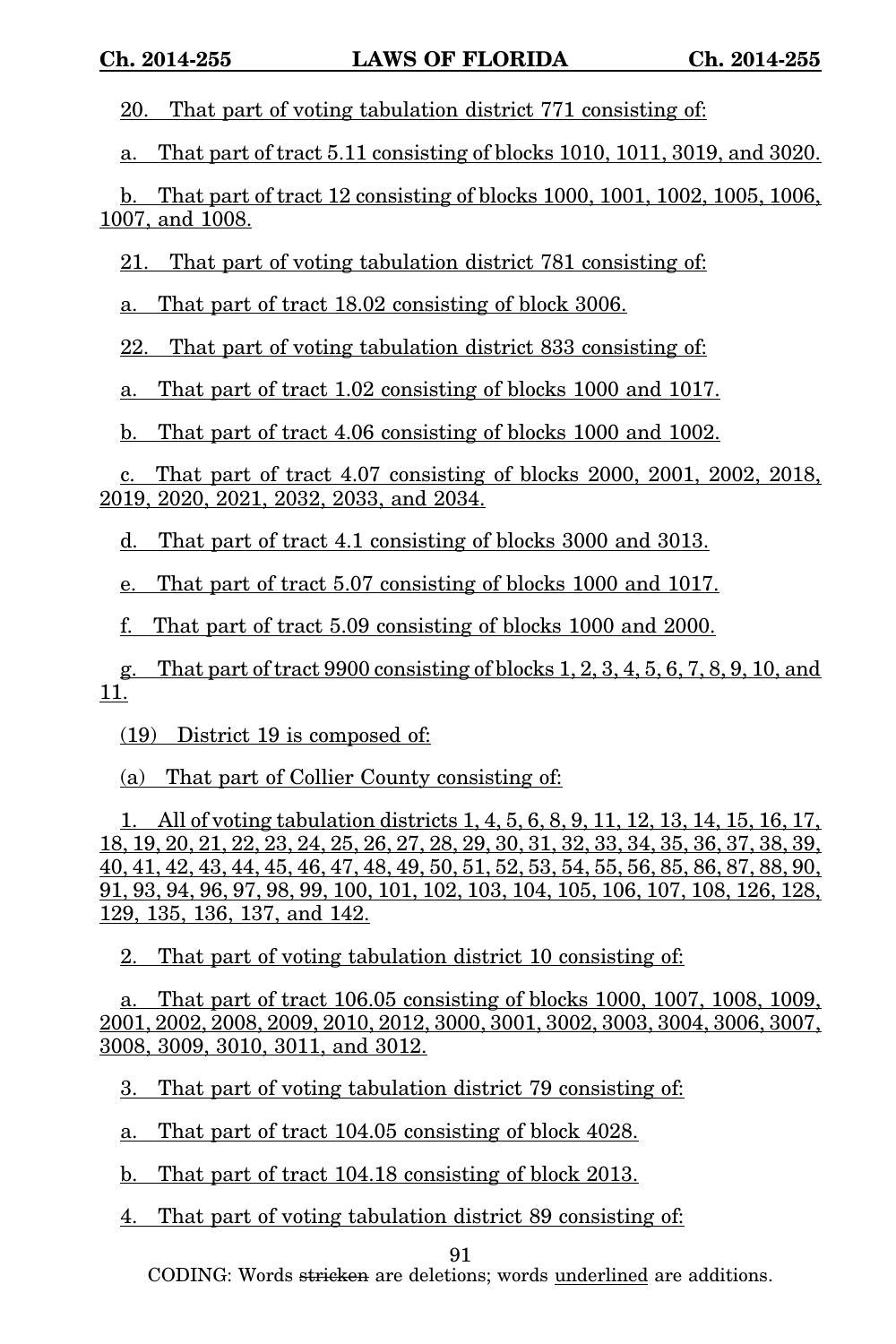a. That part of tract 104.01 consisting of blocks 2018, 2022, and 2023.

b. That part of tract 104.05 consisting of block 4014.

c. That part of tract 104.18 consisting of blocks 1000, 1001, 1002, 1003, 1004, 1005, 1006, 1007, 1008, 1009, 1010, 1011, 1012, 1013, 1014, 1015, 1016, 1017, 1018, 1019, 1020, 1021, 1022, 1023, 1024, 1025, 1026, 1027, 1028, 1029, 1030, 1031, 1032, 1033, 1034, 1035, 1036, 1037, 1038, 1039, 1040, 1041, 1042, 1043, 1044, 1045, 1046, 1047, 1048, 1049, 1050, 1051, 1052, 1053, 1054, 2006, 2014, and 2028.

5. That part of voting tabulation district 92 consisting of:

a. That part of tract 104.01 consisting of blocks 1000, 1023, 1033, and 2032.

b. That part of tract 104.18 consisting of block 1055.

c. That part of tract 105.06 consisting of blocks 3002, 3003, 3004, 3005, 3006, 3007, 3020, 3021, 3022, 3023, 3024, 3025, 3026, 3027, 3028, 3029, 3030, 3031, 3032, 3033, 3034, 3035, 3036, 3037, 3038, 3039, and 3040.

d. That part of tract 106.02 consisting of blocks 1007, 1008, 1010, 1018, 2000, 2001, 2002, 2003, 2004, 2005, 2006, 2007, 2008, 2009, 2010, 2011, 2018, 2019, and 2020.

6. That part of voting tabulation district 112 consisting of:

a. That part of tract 111.03 consisting of blocks 1000, 1001, 1002, 1003, 1004, 1005, 1006, 1007, 1008, 1009, 1010, 1011, 1012, 1013, 1014, 1015, 1016, 1017, 1018, 1019, 1020, 1021, 1022, 1023, 1024, 1025, 1026, 1027, 2000, 2001, 2002, 2003, 2004, 2005, 2006, 2007, 2008, 2009, 2010, 2011, 2012, 2013, 2014, 2015, 2016, 2017, 2018, 2019, and 2020.

7. That part of voting tabulation district 131 consisting of:

a. That part of tract 4.01 consisting of blocks 1000, 1001, and 1002.

b. That part of tract 4.02 consisting of blocks 1002, 1003, and 3004.

c. That part of tract 5 consisting of blocks 1001, 1004, and 1019.

d. That part of tract 101.06 consisting of block 3016.

e. That part of tract 102.09 consisting of blocks 2008 and 2009.

f. That part of tract 102.15 consisting of blocks 2007, 2008, and 3006.

g. That part of tract 108.03 consisting of blocks 1095, 1096, 1118, and 1121.

92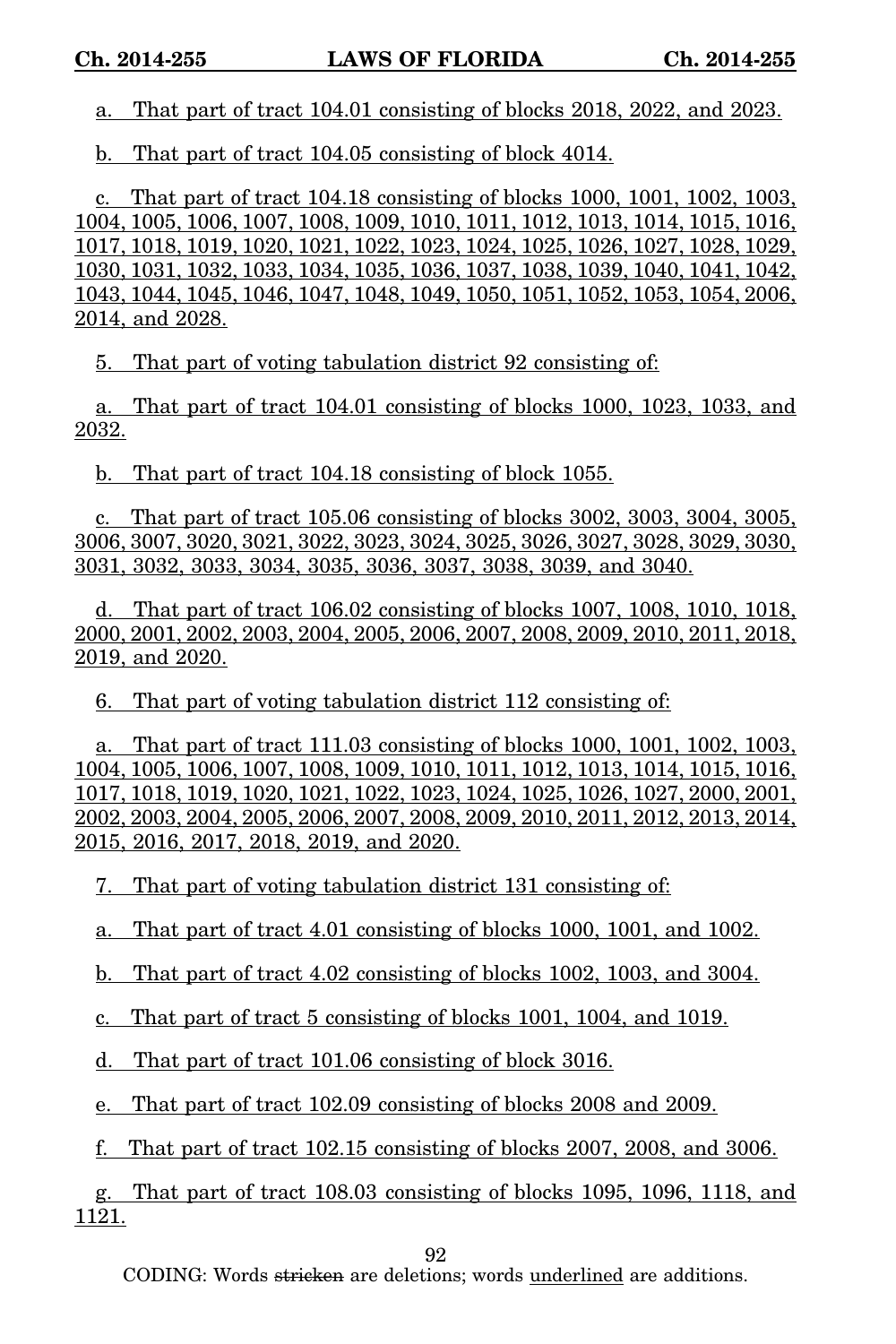h. That part of tract 109.03 consisting of blocks 1061, 1063, 1065, 1067, and 1068.

i. That part of tract 110.02 consisting of block 1005.

j. That part of tract 9900 consisting of blocks 1, 2, 3, 4, 5, 6, 7, 8, 9, 10, 11, 12, 13, 14, 15, 16, 17, 18, 19, 20, and 21.

(b) That part of Lee County consisting of:

1. All of voting tabulation districts 11, 15, 17, 18, 19, 20, 21, 22, 23, 24, 25, 26, 27, 28, 29, 30, 31, 32, 33, 34, 35, 36, 37, 38, 39, 40, 41, 42, 43, 44, 45, 46, 48, 49, 50, 51, 52, 53, 54, 55, 56, 57, 58, 59, 60, 61, 62, 66, 67, 68, 69, 70, 71, 73, 74, 75, 76, 77, 78, 79, 80, 81, 83, 84, 85, 86, 87, 88, 89, 90, 91, 93, 94, 95, 96, 102, 104, 105, 106, 107, 108, 110, 111, 114, 115, 116, 117, 118, 119, 120, 121, 122, 123, 124, 125, 126, 127, 128, 134, 135, 136, 137, 138, 139, 140, 141, 142, 143, 144, 145, 146, 147, 148, 149, 150, 151, 152, 153, 154, 155, 156, 157, 158, 159, 160, 161, 162, 163, 164, 166, 167, 168, 169, 170, 171, 172, 173, 174, 178, 179, 180, 181, 182, 187, 188, 189, 190, 191, 192, 193, 194, 195, 196, 197, 198, 199, 200, 201, 202, 203, 204, 205, 206, 207, 208, 209, 210, 211, 212, 213, 214, 215, 216, 217, 218, 219, 220, 221, 222, 223, 224, 225, 226, 227, 228, 229, 230, 231, 232, 233, 234, 236, 237, 238, 239, 240, 241, 242, 243, 245, 246, 247, 248, 249, 250, 251, 252, 253, 254, 255, 256, 261, 262, 263, 264, 266, 267, 268, 269, 270, 271, 272, 273, 274, 275, 276, 277, 278, 279, 280, 281, 282, 283, 284, 285, 286, 287, 288, 289, 290, 292, 293, 294, 295, and 296.

2. That part of voting tabulation district 9 consisting of:

a. That part of tract 401.26 consisting of blocks 1040, 1041, and 2047.

b. That part of tract 403.01 consisting of blocks 4000, 4001, 4002, 4003, 4004, 4005, 4006, 4007, 4008, 4009, 4010, 4011, 4012, 4013, 4014, 4015, 4016, 4017, 4018, 4019, 4020, 4021, 4022, 4023, 4024, 4025, 4026, 4027, 4028, 4029, 4030, 4031, 4032, 4033, 4034, 4035, 4036, 4037, and 4038.

3. That part of voting tabulation district 10 consisting of:

a. That part of tract 204 consisting of blocks 1033 and 1034.

b. That part of tract 205.02 consisting of blocks 4017 and 4018.

4. That part of voting tabulation district 12 consisting of:

a. That part of tract 102.03 consisting of block 1000.

b. That part of tract 208 consisting of blocks 2000, 2001, 2002, 2003, 2004, 2005, 2006, 2007, 2008, 2009, 2010, 2011, 2012, 2013, 2014, 2015, 2016, 2017, 2018, 2019, 2020, 3000, 3001, 3002, 3003, 3004, 3005, 3006, 3007, 3008, 3009, 3010, 3011, 3012, 3013, 3014, 3016, 3017, 3018, 3019, 6000, 6004, 6006, 6022, and 6025.

5. That part of voting tabulation district 13 consisting of:

93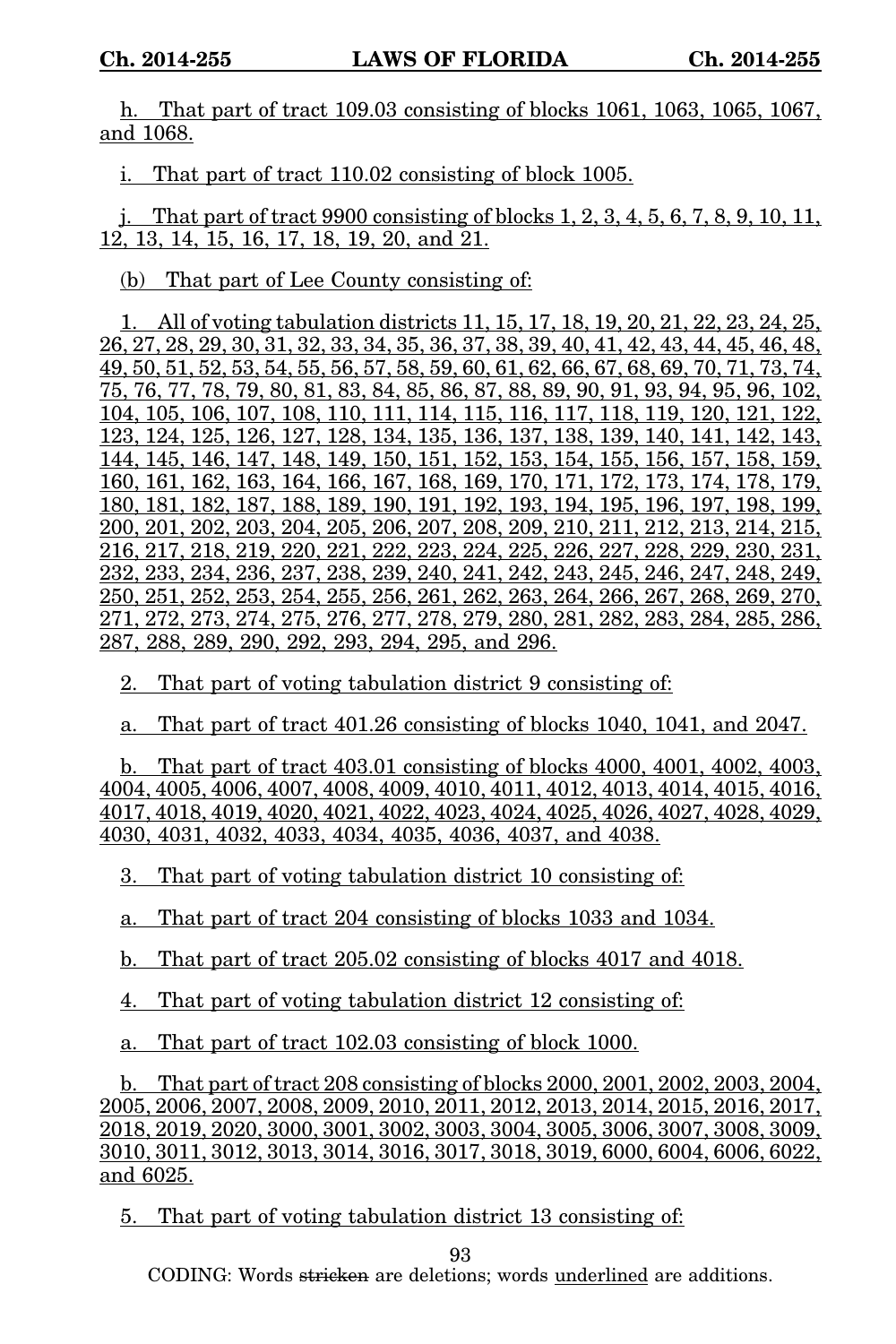That part of tract 4.01 consisting of blocks 1000, 1001, 1023, 2002, and 2003.

6. That part of voting tabulation district 14 consisting of:

That part of tract 4.01 consisting of blocks 1002, 1003, 1004, 1005, 1006, 1007, 1008, 1009, 1010, 1011, 1012, 1013, 1014, 1015, 1016, 1017, 1018, 1019, 1020, 1021, 1022, 1024, 2004, 2007, 2008, 2009, 2010, 2011, 2012, 2013, 2014, 2015, 2016, 2017, 2018, 2019, 2020, 2021, 2022, 2023, 2024, 2025, 2026, 2027, 2028, 2029, 2030, 2031, 2032, 3000, 3001, 3002, 3003, 3004, 3005, 3006, 3007, 3008, 3009, 3010, 3011, 3012, 3013, 3014, 3015, 3016, and 3017.

7. That part of voting tabulation district 63 consisting of:

a. That part of tract 205.02 consisting of blocks 1036, 1037, 1039, 1040, 1041, 1042, 2017, and 2018.

b. That part of tract 206 consisting of blocks 3011, 3023, 3024, 5014, 5015, 5028, 5029, 5031, 5032, and 5033.

8. That part of voting tabulation district 65 consisting of:

a. That part of tract 204 consisting of blocks 2096 and 2097.

9. That part of voting tabulation district 72 consisting of:

That part of tract 4.02 consisting of blocks 2000, 2001, 2002, 2003, 2004, 2005, 2006, 2007, 2008, 2009, 2011, 2012, 2013, 2014, 2015, 2016, 2017, 2018, 2019, 2020, 2021, and 2022.

b. That part of tract 401.23 consisting of blocks 3031, 3032, 3033, 3034, 3035, 3036, 3037, 3038, 3039, 3040, 3041, 3042, 3043, 3044, 3045, 3046, 3047, 3048, 3049, 3050, 3051, 3058, 3059, 3063, and 3068.

10. That part of voting tabulation district 82 consisting of:

a. That part of tract 403.08 consisting of blocks 1000, 1001, 1002, 1003, 1004, 1005, 1006, 1007, 1008, 1009, 1010, 1011, 1012, 1013, 1014, 1015, 1016, 1017, 1018, 1019, 1020, 1021, 1022, 1023, 1024, 1025, 1026, 1027, 1028, 1029, 1030, 1031, 1032, 1033, 1034, 1035, 1036, 1037, 1038, 1039, 1040, 1041, 1042, 1043, 1044, 1045, 1046, 1047, 1048, 1049, 1050, 1051, 1052, 1053, 1054, 1055, 2000, 2001, 2002, 2003, 2004, 2005, 2006, 2007, 2008, 2009, 2010, 2011, 2012, 2013, 2014, 2015, 2016, 2017, 2018, 2019, 2020, 2021, 2022, 2023, 2024, 2025, 2026, 2027, 2028, 2029, 2030, 2031, 2032, 2033, 2034, 2035, 2036, 2037, 2038, 2039, 2040, 2041, 2042, 2043, 2044, 2045, 2046, 2047, 2048, 2049, 2050, 2051, 2052, 2053, 2054, 2055, 2056, 2057, 2058, 2059, 2060, 2061, 2062, 2063, 2064, 2065, 2066, 2067, 2068, 2069, 2070, 2071, 2072, 2073, 2074, 2075, 2076, 2077, 2078, 2079, 2080, 2081, 2082, 2083, 2084, 3000, 3001, 3002, 3003, 3004, 3005, 3006, 3007, 3008, 3009, 3010, 3011, 3012, 3013, 3014, 3015, 3016, 3017, 3018, 3019, 3020, 3021, 3022, 3023, 3024, 3025, 3026, 3027, 3028, 3029, 3030, 3031, 3032, 3033, 3034, 3035, 3036, 3037, 3038, 3039, 3040, 3041, 3042, 3043, 3044,

94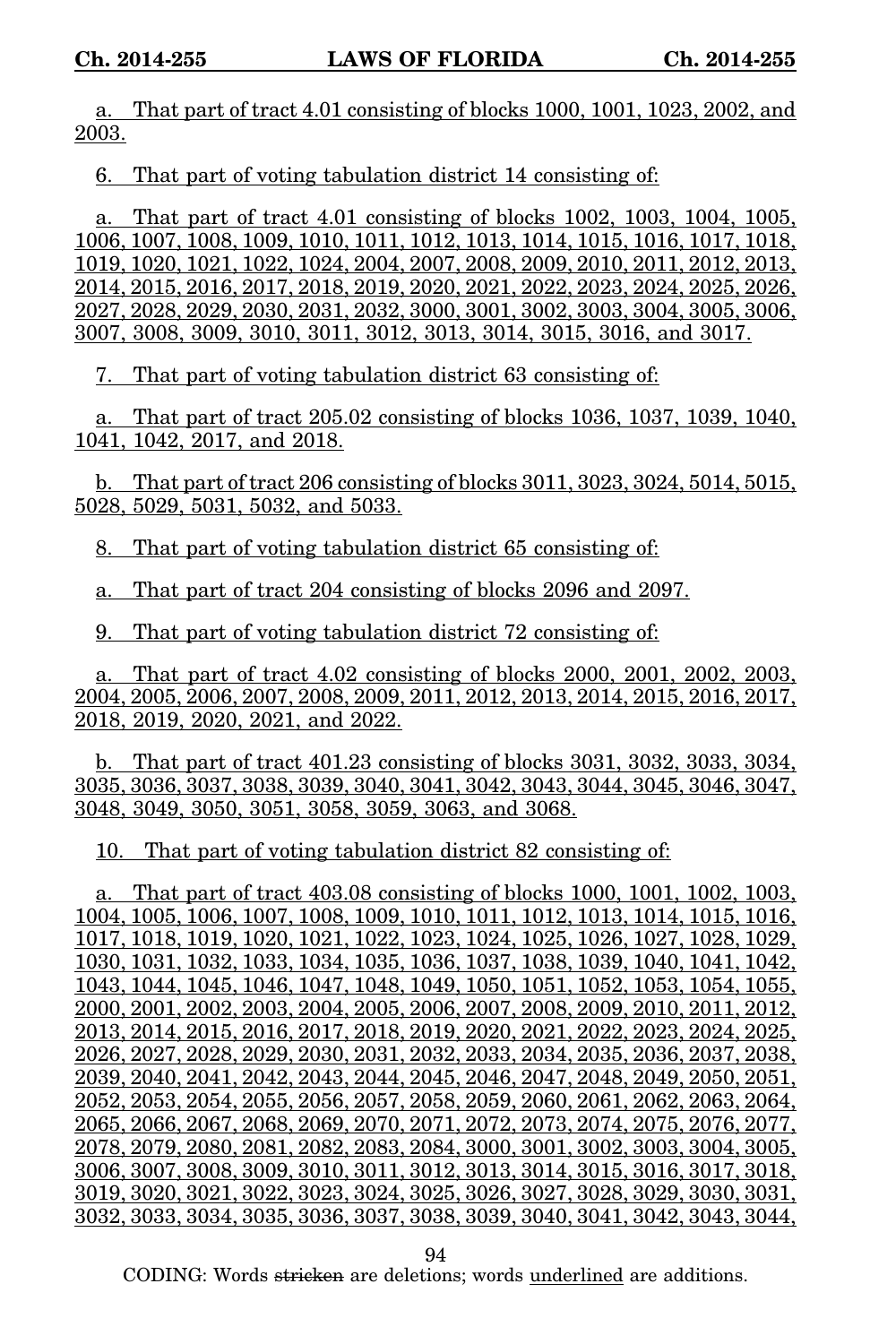3045, 3046, 3047, 3048, 3049, 3050, 3051, 3052, 3053, 3054, 3055, 3056, 3057, 3058, 3059, 3060, 3061, 3062, 3063, 3064, 3065, 3066, 3067, 3068, 3069, 3070, 3071, 3072, 3073, 3074, 3075, 3076, 3077, 3078, 3079, 3080, 3081, 3082, 3083, 3084, 3085, 3086, 3087, 3088, 3089, 3090, 4000, 4001, 4002, 4003, 4004, 4005, 4006, 4007, 4008, 4009, 4010, 4011, 4012, 4013, 4014, 4015, 4016, 4017, 4018, 4019, 4020, 4021, 4022, 4023, 4024, 4025, 4026, 4027, 4028, 4029, 4030, 4031, 4032, 4033, 4034, 4035, 4036, 4037, 4038, 4039, 4040, 4041, 4042, 4043, 4044, 4045, 4046, 4047, 4048, 4049, 4050, 4051, 4052, 4053, 4054, 4055, 4056, 4057, 4058, 4059, 4060, 4061, 4062, 4063, 4064, 4065, 4066, 4067, 4068, 4069, 4070, 4071, 4072, 4073, 4074, 4075, 4076, 4077, 4078, 4079, 4080, 4081, 4082, 4083, 4084, 5000, 5001, 5002, 5003, 5004, 5005, 5006, 5007, 5008, 5009, 5010, 5011, 5012, 5013, 5014, 5015, 5016, 5017, 5018, 5019, 5020, 5021, 5022, 5023, 5024, 5025, 5026, 5027, 5028, 5029, 5030, 5031, 5032, 5033, 5034, 5035, 5036, 5037, 5038, 5039, 5040, 5041, 5042, 5043, 5044, 5045, 5046, 5047, 5048, 5049, 5050, 5051, 5052, 5053, 5054, 5055, 5056, 5057, 5058, 5059, 5060, 5061, 5062, 5063, 5064, 5065, 5066, 5067, 5068, 5069, 5070, 5071, 5072, 5073, 5074, 5075, 5076, 5077, 5078, 5079, 5080, 5081, 5082, 5083, 5084, 5085, 5086, 5087, 5088, 5089, 5090, 5091, 5092, 5093, 5094, 5095, 5096, 5097, 5098, 5099, and 5100.

b. That part of tract 403.09 consisting of blocks 1042, 2006, 2007, 2008, 2009, 2010, 2011, 2012, 2016, 2017, 2018, 2019, 2020, 2030, 2031, 3000, 3001, 3002, 3003, 3004, 3005, 3006, 3007, 3008, 3009, 3010, 3011, 3012, 3013, 3014, 3015, 3016, 3017, 3018, 3019, 3020, 3021, 3022, 3023, 3024, 3025, 3026, 3027, 3028, 3029, 3030, 3031, 3032, 3033, 3034, 3035, 3036, 3037, 3038, 3039, 3040, 3041, 3042, 3043, 3044, 3045, 3046, 3047, 3048, 3049, 3050, 3051, 3052, 3053, 3054, 3055, 3056, 3057, 3058, 3059, 3060, 3061, 3062, 3063, 3064, 3065, 3066, 3067, 3068, 3069, 3070, 3071, 3072, 3073, 3074, 3075, 3076, 3077, 3078, 3079, 3080, 3081, 3082, 3083, 3084, 3085, 3086, 3087, 3091, 3092, 3093, 3094, 3095, 3096, 3097, 3098, 3099, 3100, 3101, 3102, 3103, 3104, 3105, 3106, 3107, 3108, 3109, 3110, 3111, 3112, 3113, 3114, 3115, 3116, 3117, 3118, 3119, 3120, 3121, 3122, 3123, 3124, 3125, 3126, 3127, 3128, 3129, 3130, 3131, 3132, 3133, 3134, 3135, 3136, and 3137.

c. That part of tract 403.1 consisting of blocks 1000 and 1002.

d. That part of tract 403.12 consisting of blocks 2000, 2001, 2002, 2003, 2012, 2013, 2014, 2015, 2016, 2017, 2018, 2028, 2029, 2030, 2031, 2032, 2033, 2041, 2044, 2045, 2046, 2047, 2048, 2049, 2050, 2051, 2052, 2053, 2069, 2070, 2071, 2072, 2073, 2074, 2075, 2076, 2077, 2078, 2079, 2080, 2081, 2082, 2083, 2084, 3001, 3002, 3003, 3004, 3005, 3006, 3007, 3008, 3009, 3036, 3037, 3038, 3039, 3040, 3041, and 3042.

That part of tract 403.13 consisting of blocks 1000, 1001, 1002, 1003, 1004, 1005, 1006, 1007, 1008, 1009, 1010, 1011, 1012, 1013, 1014, 1015, 1016, 1017, 1018, 1019, 1020, 1021, 1022, 1023, 1024, 1025, 1026, 1027, 1028, 1029, 1030, 1031, 1032, 1033, 1034, 1035, 1036, 1037, 1038, 1039, 1040, 1041, 1042, 1043, 1044, 1045, 1046, 1047, 1048, 1049, 1050, 1051, 1052, 1053, 1054, 1055, 1056, 1057, 1058, 1059, 1060, 1061, 1062, 1063, 1064, 1065, 1066, 1067, 1068, 1069, 1070, 1071, 1072, 2000, 2007, 2008, 2009, 2010, 2011, 2012, 2013, 2014,

95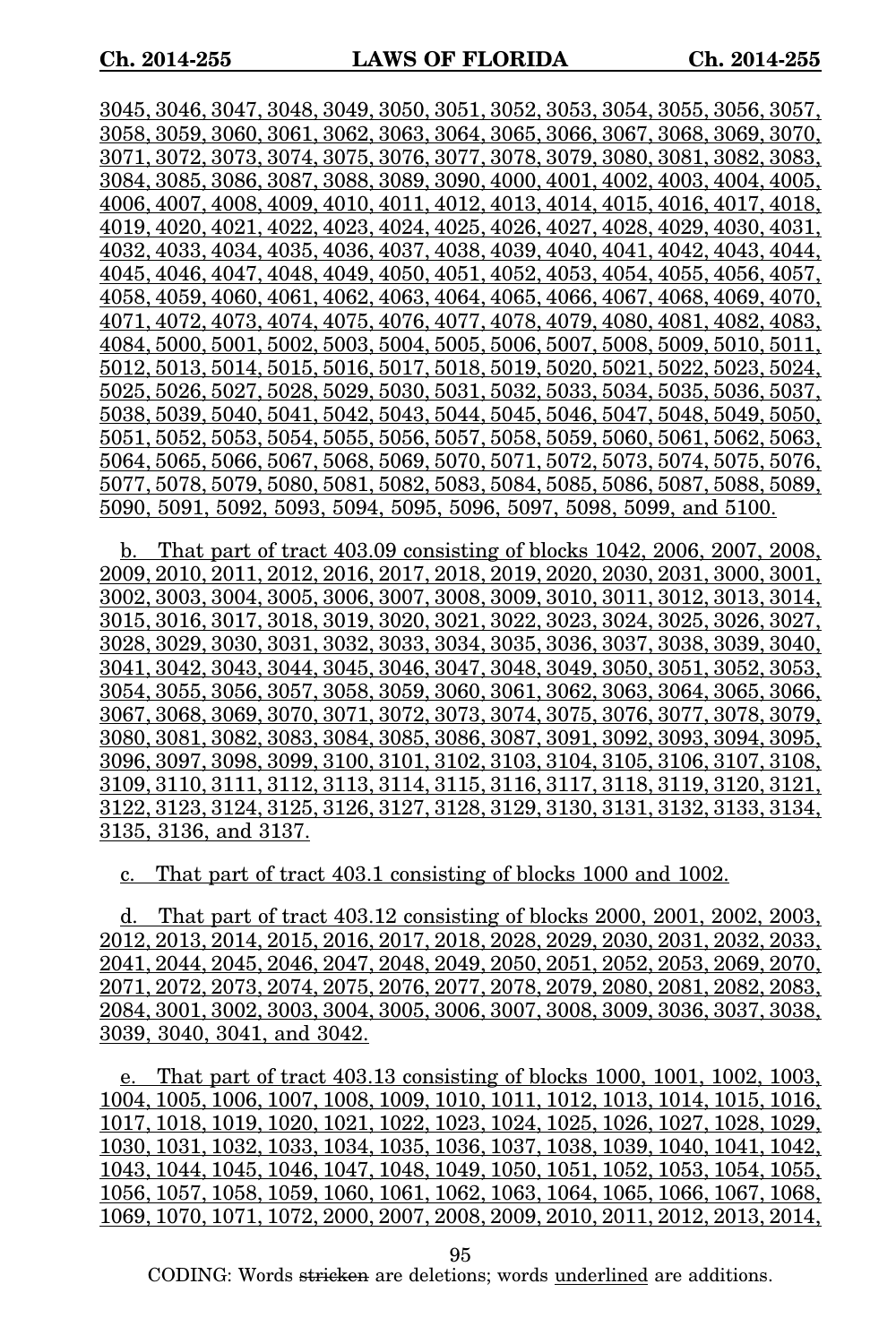2015, 2016, 2017, 2018, 2019, 2020, 2021, 2022, 2023, 2024, 2025, 2026, 2027, 2028, and 2029.

| f. That part of tract $403.14$ consisting of blocks 1000, 1001, 1002, 1003,           |
|---------------------------------------------------------------------------------------|
| 1004, 1005, 1006, 1007, 1008, 1009, 1012, 1013, 1014, 1015, 1016, 1017, 1018,         |
| 1019, 1020, 1021, 1022, 1023, 1024, 1025, 1026, 1027, 1028, 1029, 1030, 1031,         |
| <u>1032, 1033, 1034, 1035, 1036, 1037, 1038, 1039, 1040, 1041, 1042, 1043, 1044, </u> |
| 1045, 1046, 1047, 1048, 1049, 1050, 1051, 1052, 1053, 1054, 1055, 1056, 1057,         |
| 1058, 1059, 1060, 1061, 1062, 1063, 1064, 1065, 1066, 1067, 1068, 1069, 1070,         |
| <u>1071, 1072, 1073, 1074, 1075, 1076, 1077, 1078, 1079, 1080, 1081, 1082, 1083, </u> |
| <u>1084, 2000, 2001, 2002, 2003, 2004, 2005, 2006, 2007, 2008, 2009, 2010, 2011, </u> |
| 2012, 2013, 2014, 2015, 2016, 2017, 2018, 2019, 2020, 2021, 2022, 2023, 2024,         |
| 2025, 2026, 2027, 2028, 2029, 2030, 2031, 2032, 2033, 2034, 2035, 2036, 2037,         |
| 2038, 2039, 2040, 2041, 2042, 2043, 2044, 2045, 2046, 2047, 2048, 2049, 2050,         |
| 2051, 2052, 2053, 2054, 2055, 2056, 2057, 2058, 2059, 2060, 2061, 2062, 2063,         |
| 2064, 2065, 2066, 2067, 2068, 2069, 2070, 2071, 2072, 2073, 2074, 3000, 3001,         |
| <u>3002, 3003, 3004, 3005, 3006, 3007, 3008, 3009, 3010, 3011, 3012, 3013, 3014, </u> |
| <u>3015, 3016, 3017, 3018, 3019, 3020, 3021, 3022, 3023, 3024, 3025, 3026, 3027, </u> |
| <u>3028, 3029, 3030, 3031, 3032, 3033, 3034, 3035, 3036, 3037, 3038, 3039, 3040,</u>  |
| 3041, 3042, 3043, 3044, 3045, 3046, 3047, 3048, 3049, 3050, 3051, 3052, 3053,         |
| 3054, 3055, 3056, 3057, 3058, 3059, 3060, 3061, 3062, 3063, 3064, 3065, 3066,         |
| 3067, 3068, 3069, 3070, 3071, 3072, 3073, 3074, 3075, 3076, 3077, 3078, 3079,         |
| <u>3080, 3081, 3082, 3083, 3084, 3085, 3086, 3087, 3088, 3089, 3090, 3091, 3092, </u> |
| 3093, 3094, 3095, 3096, 3097, 3098, 3099, 3100, 3101, 3102, 3103, 3104, 3105,         |
| 3106, 3107, 3108, 3109, 3110, 3111, 3112, 3113, 3114, 3115, 3116, 3117, 3118,         |
| 3119, 3120, 3121, 3122, 4000, 4001, 4002, 4003, 4004, 4005, 4006, 4007, 4008,         |
| <u>4009, 4010, 4011, 4012, 4013, 4014, 4015, 4016, 4017, 4018, 4019, 4020, 4021,</u>  |
| 4022, 4023, 4024, 4025, 4026, 4027, 4028, 4029, 4030, 4031, 4032, 4033, 4034,         |
| 4035, 4036, 4037, 4038, 4039, 4040, 4041, 4042, 4043, 4044, 4045, 4046, 4047,         |
| 4048, 4049, 4050, 4051, 4052, 4053, 4054, 4055, 4056, 4057, 4058, 4059, 4060,         |
| 4061, 4062, 4063, 4064, 4065, 4066, 4067, 4068, 4069, 4070, 4071, 4072, 4073,         |
| 4074, 4075, 4076, 4077, 4078, 4079, 4080, 4081, 4082, 4083, 4084, 4085, 4086,         |
| 4087, 4088, and 4089.                                                                 |

11. That part of voting tabulation district 97 consisting of:

a. That part of tract 201.01 consisting of blocks 1013, 1020, and 1021.

12. That part of voting tabulation district 112 consisting of:

a. That part of tract 403.05 consisting of blocks 4001, 4011, 4012, 4015, 4016, and 4017.

b. That part of tract 403.09 consisting of blocks 2000, 2001, 2002, 2005, 2013, 2014, and 2015.

c. That part of tract 403.13 consisting of blocks 2001, 2002, 2003, 2004, 2005, and 2006.

13. That part of voting tabulation district 113 consisting of: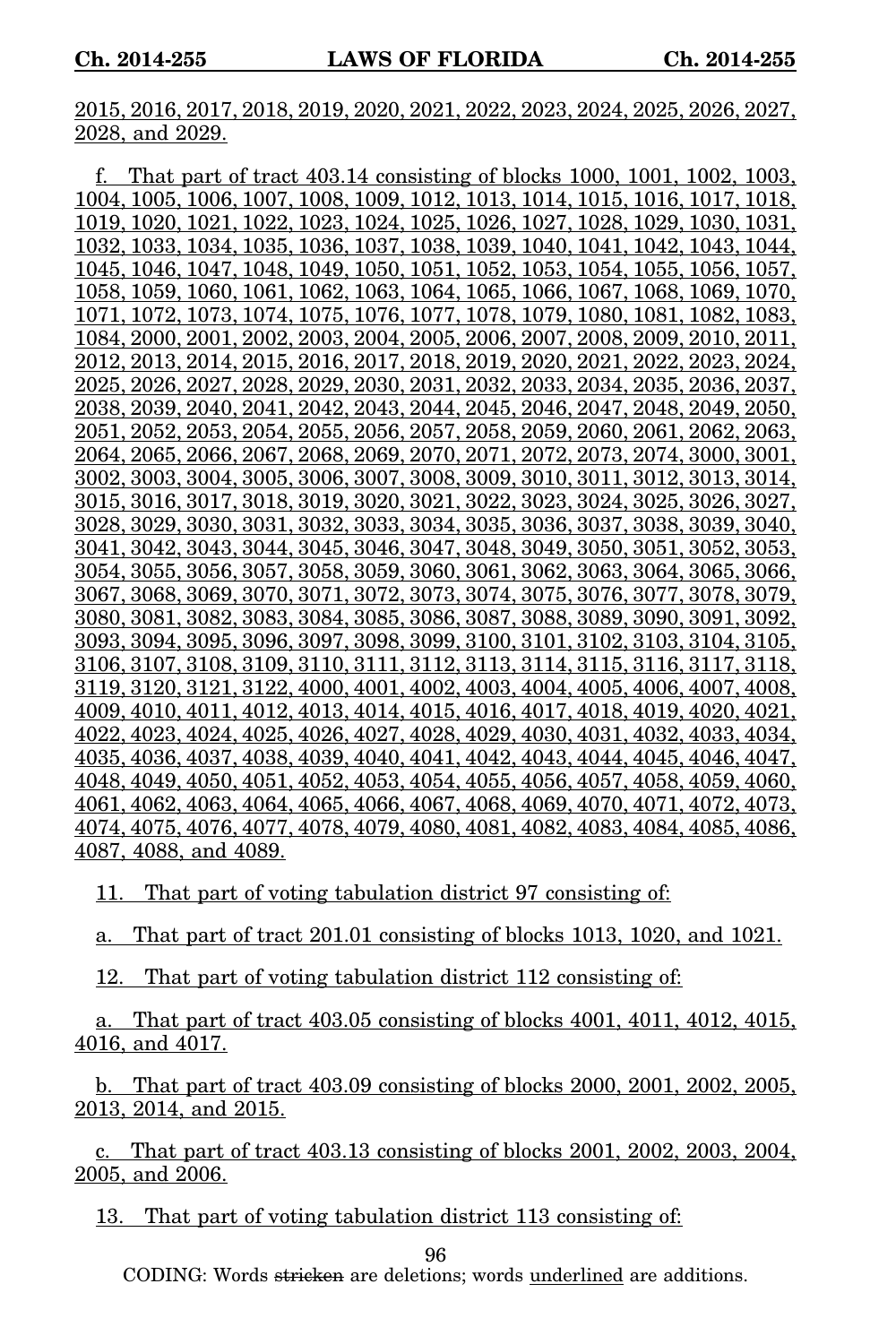That part of tract 403.05 consisting of blocks 2000, 2001, 2002, 2003, 2004, 2005, 2006, 2007, 2008, 2009, 2010, 2011, 2012, 2013, 2014, 2015, 2016, 2017, 2018, 2019, 2020, 2021, 2022, 2023, 3002, 3005, 3028, 3032, 4003, 4004, 4005, 4006, 4007, 4008, 4009, 4010, 4013, and 4014.

14. That part of voting tabulation district 235 consisting of:

a. That part of tract 403.01 consisting of blocks 1000, 1001, 1002, 1003, 1004, 1005, 1006, 1007, 1008, 1009, 1010, 1011, 1012, 1013, 1014, 1015, 1016, 1017, 1018, 1019, 1020, 1021, 1022, 1023, 1024, 1025, 1026, 1027, 1028, 1029, 1030, 1031, 1032, 1033, 1034, 1035, 1036, 1037, 1038, 1039, 1040, 1041, 1042, 1043, 1044, 1045, 1046, 1047, 2000, 2001, 2002, 2003, 2004, 2005, 2006, 2007, 2008, 2009, 2010, 2011, 2012, 2013, 2014, 2015, 2016, 2017, 2018, 2019, 2020, 2021, 2022, 2023, 2024, 2025, 2026, 2027, 2028, 2029, 2030, 2031, 2032, 2033, 2034, 2035, 2036, 2037, 2038, 2039, and 2040.

b. That part of tract 403.03 consisting of blocks 1000, 1001, 1002, 1003, 1004, 1005, 1006, 1007, 1008, 1009, 1010, 1011, 1012, 1013, 1014, 1015, 1016, 1017, 1018, 1019, 1020, 1021, 1022, 1023, 1024, 1025, 1026, 1027, 1028, 1029, 1030, 1031, 1032, 1033, 1034, 1035, 1036, 1037, 1038, 1039, 1040, 1041, 1042, 1043, 1044, 1045, and 1046.

c. That part of tract 403.04 consisting of blocks 1000, 1001, 1002, 1003, 1004, 1005, 1006, 1007, 1008, 1009, 1010, 1011, 1012, 1013, 1014, 1015, 1016, 1017, 1018, 1019, 1020, 1021, 1022, 1023, 1024, 1025, 1026, 1027, 1028, 1029, 1030, 1031, 1032, 1033, 1034, 1035, 1036, 1037, 1038, 1039, 1040, 1041, and 1042.

d. That part of tract 403.05 consisting of blocks 1000, 1001, 1002, 1003, 1004, 1005, 1006, 1007, 1008, 1009, 1010, 1011, and 3001.

15. That part of voting tabulation district 257 consisting of:

a. That part of tract 302.02 consisting of block 1035.

16. That part of voting tabulation district 258 consisting of:

a. That part of tract 4.02 consisting of blocks 1021, 1024, and 2010.

(20) District 20 is composed of:

(a) That part of Broward County consisting of:

1. All of voting tabulation districts 7, 23, 29, 35, 37, 38, 39, 40, 58, 70, 78, 79, 81, 82, 84, 85, 87, 89, 90, 95, 96, 97, 98, 99, 100, 102, 105, 109, 110, 111, 117, 121, 123, 124, 125, 126, 128, 129, 137, 214, 217, 218, 219, 223, 224, 226, 228, 229, 230, 231, 232, 233, 234, 235, 236, 237, 238, 239, 240, 241, 242, 243, 244, 245, 246, 247, 248, 249, 250, 251, 252, 253, 254, 255, 256, 257, 258, 259, 260, 261, 262, 263, 264, 265, 266, 267, 268, 269, 270, 271, 272, 273, 274, 275, 276, 277, 278, 279, 280, 281, 282, 283, 284, 287, 288, 289, 290, 291, 292, 293, 294, 295, 296, 297, 298, 299, 300, 301, 302, 303, 304, 305, 306, 307, 308, 309,

97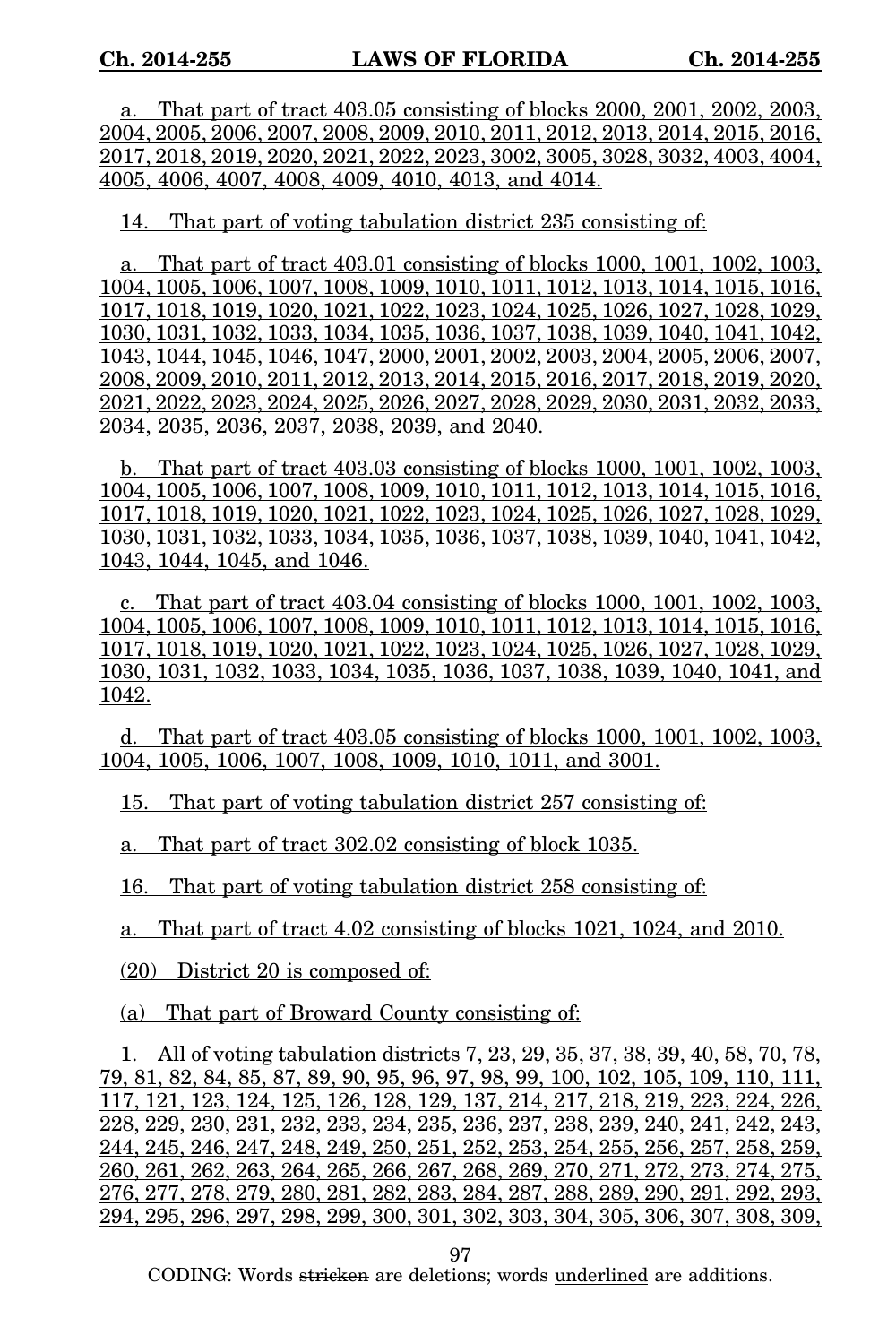310, 311, 312, 313, 314, 315, 316, 318, 319, 320, 321, 322, 323, 324, 325, 326, 327, 328, 329, 330, 331, 332, 334, 335, 336, 337, 338, 339, 340, 341, 342, 344, 345, 347, 349, 350, 355, 356, 357, 358, 359, 360, 372, 373, 380, 389, 461, 492, 493, 494, 495, 496, 497, 498, 499, 500, 525, 527, 528, 529, 530, 531, 532, 533, 553, 555, 556, 557, 558, 559, 560, 565, 569, 865, and 866.

2. That part of voting tabulation district 10 consisting of:

a. That part of tract 103.06 consisting of blocks 1001, 2000, 2001, 2002, 2003, 2004, 2005, 2006, 2007, 2008, 2009, 2010, 2011, 2012, 2013, 2014, 2015, 2016, 2017, 2018, 2019, 2020, 2021, 2022, 2023, 2024, 2025, 2026, 2027, 2028, 2029, 2030, 2031, 2032, 2033, 2034, 2035, 2036, 2037, 2038, and 2039.

3. That part of voting tabulation district 15 consisting of:

a. That part of tract 103.07 consisting of blocks 1000, 1001, 1002, 1003, 1004, 1005, 1006, 1007, 1008, 1010, 1011, 1012, 1013, 1014, 1015, 1016, 1017, 1018, 2000, 2001, 2002, 2003, 2004, 2005, 2006, 2007, 2008, 2009, 2010, 2011, 2012, 2013, 2014, 2015, 2016, 2017, 2018, 2019, 2020, 2021, 2022, 2023, 2024, 2025, 2026, 2027, 2028, and 2029.

4. That part of voting tabulation district 31 consisting of:

a. That part of tract 107.02 consisting of blocks 1001, 1002, 1003, 1004, 1005, 1006, 1007, 1008, 1009, 1010, 1011, 1012, 1013, 1023, 1024, 1028, 1029, 1030, 1031, 1032, 1033, 2001, 4000, 4001, 4002, 4003, and 4004.

5. That part of voting tabulation district 59 consisting of:

a. That part of tract 303.02 consisting of blocks 3001, 3002, 3003, 3004, 3005, 3006, 3007, 3008, 3009, 3010, 3011, 3012, 3013, 3014, 3015, 3016, 3017, 3018, 3019, 3020, 3021, 3022, 3023, 3024, 3025, 3026, 3027, 3028, 3029, 3030, 3031, and 4017.

b. That part of tract 304.01 consisting of blocks 1025, 1026, 1027, 1028, 1029, and 1030.

c. That part of tract 304.02 consisting of blocks 1000, 1001, 1002, 1003, 1008, 1009, 1010, 1011, 1012, 1013, 1014, 1015, 1016, 1017, 1018, 1019, 1020, 1021, 1022, 1023, 1024, 1025, 1026, 1027, 1029, 1030, 1031, 1032, 1033, 1038, 1039, 1040, 1048, 2000, 2001, 2002, 2003, 2021, 2022, 2023, 2024, 2025, 2026, 2027, 2028, 2029, 2042, and 2043.

6. That part of voting tabulation district 62 consisting of:

a. That part of tract 306 consisting of blocks 2002, 2003, 2004, 2005, 2006, 2007, 2008, 2009, 2010, 2011, 2012, 2013, 2014, 2038, 2039, 2040, 2041, 3017, 3018, and 3023.

b. That part of tract 307.04 consisting of block 3000.

7. That part of voting tabulation district 69 consisting of:

98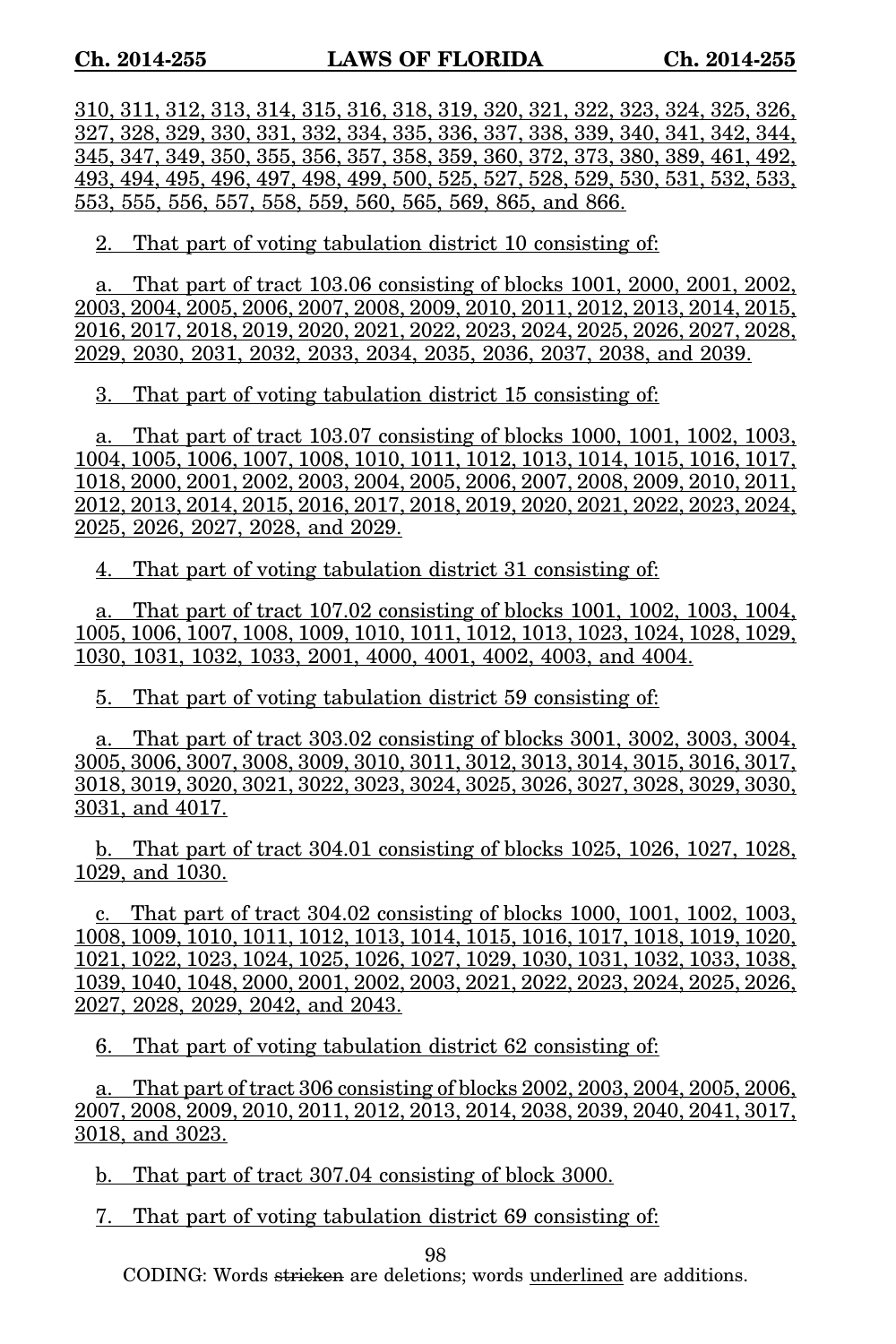That part of tract 304.02 consisting of blocks 1004, 1005, 1006, 1007, 1028, 1034, 1035, 1036, 1037, 1041, 1042, 1043, 1044, 1045, 1046, 1047, 1049, 1050, 2004, 2005, 2006, 2007, 2008, 2009, 2010, 2011, 2012, 2013, 2014, 2015, 2016, 2017, 2018, 2019, 2020, 2033, 2034, 2035, 2036, 2037, 2038, 2039, 2040, 2041, and 2046.

b. That part of tract 305 consisting of blocks 1027, 1037, 1038, 1039, 1040, 2000, 2001, 2002, 2003, 2004, 2005, 2006, 2007, 2008, 2009, 2010, 2011, 2012, 2013, 2014, 2015, 2016, 2017, 2018, 2019, 2020, 2021, 2022, 2023, 2024, 2025, 2026, 2027, 2028, 2029, 2030, 2031, 2032, 2034, 2035, 2036, 2037, 2038, 2039, 2040, 2041, 2042, 2043, and 2044.

c. That part of tract 308.01 consisting of blocks 2007, 2008, 2009, 2010, 2011, 2012, 2013, 2014, 2015, 2016, 2017, 2018, 2019, and 2020.

8. That part of voting tabulation district 83 consisting of:

a. That part of tract 304.02 consisting of blocks 2031 and 2032.

b. That part of tract 308.01 consisting of blocks 1001, 1002, 1003, 1004, 1005, 1006, 1007, 1008, 1009, 1010, 2001, 2002, 2003, 2004, 2005, 2006, and 2022.

9. That part of voting tabulation district 88 consisting of:

a. That part of tract 302.02 consisting of blocks 1010, 1011, 1012, 1016, 1017, 1018, 1019, 1020, 1021, 1022, 1023, 1024, 1040, 1041, 1042, 1043, 1044, 1047, 1048, 1049, 1050, and 1051.

b. That part of tract 310.01 consisting of blocks 1004, 1005, 1006, 1007, 1008, 1009, 1010, 1013, 1014, 1015, 1016, and 1017.

10. That part of voting tabulation district 118 consisting of:

a. That part of tract 502.07 consisting of blocks 1050, 1051, and 1056.

b. That part of tract 504.02 consisting of blocks 1000, 1001, 1002, 1003, 1004, 1005, 1006, 1007, 1008, 1009, 1010, 1014, 1015, 1016, 1017, and 1018.

c. That part of tract 505.01 consisting of block 3010.

d. That part of tract 507.01 consisting of blocks 1002, 1003, 1004, 1005, 1006, 1007, 1008, 1009, 1010, 2010, and 2013.

11. That part of voting tabulation district 120 consisting of:

a. That part of tract 507.01 consisting of blocks 2003, 2004, 2005, 2006, 2007, 2014, 2015, 2016, 2017, 2018, 2019, 2020, 2021, 2022, 2025, 2026, and 2027.

99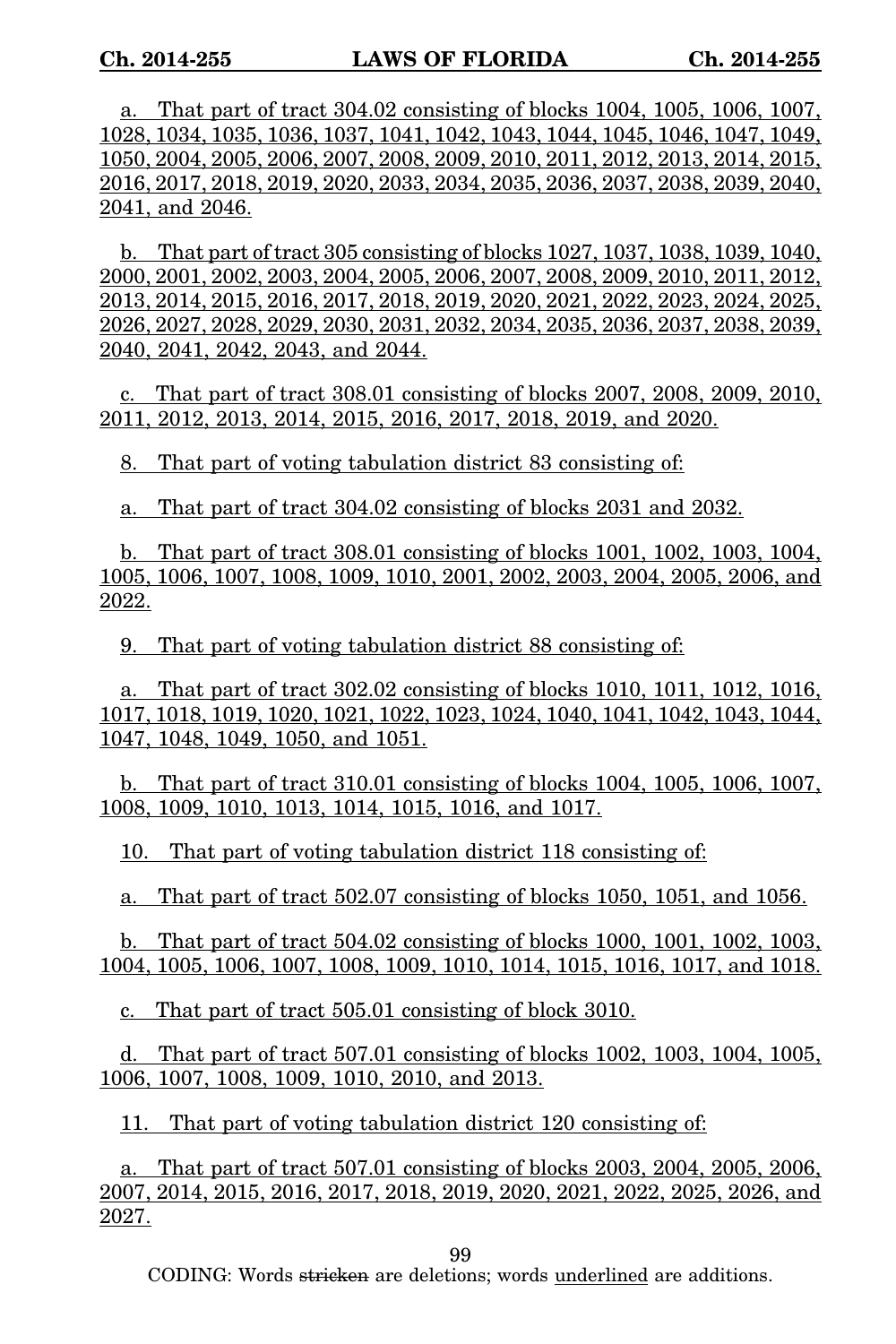b. That part of tract 507.02 consisting of blocks 1003, 1018, 1019, 1020, 1021, 1022, 2001, 2002, 2003, 2004, 2005, 2006, 2008, 2009, 2010, 2011, 2012, 2015, 2016, 2019, 2020, 2021, and 2022.

12. That part of voting tabulation district 187 consisting of:

a. That part of tract 203.18 consisting of block 1043.

b. That part of tract 601.2 consisting of blocks 4000 and 4057.

c. That part of tract 703.21 consisting of block 1003.

d. That part of tract 9800 consisting of blocks 1001, 1002, 1008, 1014, 1018, 1019, 1030, 1031, 1032, 1033, 1034, 1035, 1036, 1037, 1038, 1039, 1040, 1042, 1043, 1044, 1045, 1046, 1047, 1048, 1049, 1050, 1051, 1052, 1053, 1054, 1055, 1056, 1057, 1058, 1059, 1073, 1074, 1075, 1076, 1077, 1078, 1079, 1080, 1081, 1082, 1083, 1084, 1085, 1086, 1087, 1088, 1089, 1090, 1091, 1092, 1093, and 1094.

13. That part of voting tabulation district 189 consisting of:

a. That part of tract 307.02 consisting of block 2001.

14. That part of voting tabulation district 195 consisting of:

a. That part of tract 205.02 consisting of blocks 2000, 2001, 2040, and 2041.

15. That part of voting tabulation district 216 consisting of:

a. That part of tract 201.03 consisting of blocks 1001, 1002, 1003, 1004, 1005, 1006, 1007, 1008, 1009, 1010, 1011, 1012, 1013, 1014, and 1015.

16. That part of voting tabulation district 222 consisting of:

a. That part of tract 202.11 consisting of blocks 1000, 1001, and 1002.

17. That part of voting tabulation district 379 consisting of:

a. That part of tract 602.03 consisting of block 3013.

b. That part of tract 607 consisting of block 1004.

18. That part of voting tabulation district 397 consisting of:

a. That part of tract 605.01 consisting of block 5012.

19. That part of voting tabulation district 403 consisting of:

a. That part of tract 408.01 consisting of block 2000.

b. That part of tract 509 consisting of blocks 5010, 5011, and 5014.

100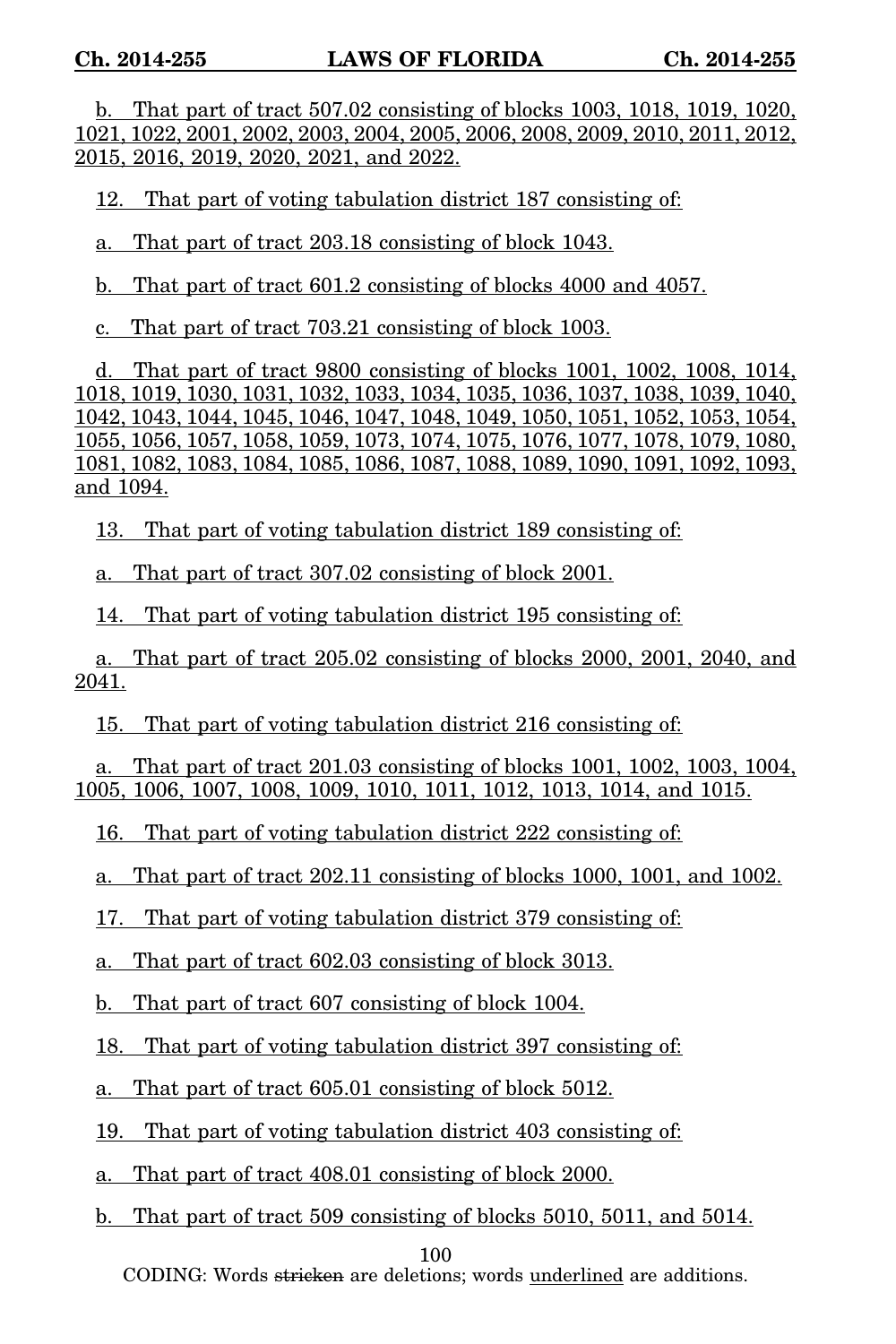20. That part of voting tabulation district 434 consisting of:

a. That part of tract 703.17 consisting of blocks 1002, 1003, 1004, 1005, and 1006.

b. That part of tract 9800 consisting of blocks 1004, 1006, 1012, 1015, 1095, and 1096.

21. That part of voting tabulation district 460 consisting of:

a. That part of tract 502.04 consisting of blocks 2000, 2014, 2015, and 2037.

b. That part of tract 502.07 consisting of blocks 1001, 1002, 1026, 1027, 1028, 1029, 1030, 1031, 1032, 1033, 1042, and 1043.

c. That part of tract 502.08 consisting of blocks 3000, 3001, 3002, 3003, 3023, 3024, 3025, 3026, 3028, 3033, 3034, and 3037.

22. That part of voting tabulation district 501 consisting of:

a. That part of tract 427 consisting of blocks 1000, 3000, 3001, 3002, 3003, 3004, 3005, 3007, 3010, 3011, 3012, 3013, 3014, 3015, 3016, 3017, 3018, 3019, 3020, 3021, 3022, 3023, 3042, and 3043.

23. That part of voting tabulation district 503 consisting of:

a. That part of tract 426 consisting of blocks 2002, 3000, 3001, 3002, 3003, 3004, 3005, 3006, 3012, 3013, 3015, and 3016.

24. That part of voting tabulation district 504 consisting of:

a. That part of tract 415 consisting of blocks 1000, 1001, 1016, 1017, 1018, and 1019.

b. That part of tract 416 consisting of blocks 1009, 1010, 1011, 1012, 1013, 1021, 1022, 1023, 1024, 1025, 1026, 1027, 1028, 1029, 1030, 1031, 1032, 1033, 1034, 1035, 1036, 1037, 1038, 1039, 1040, 2000, 2001, 2006, 2007, 2008, 2011, 2015, 2016, 2017, 2018, 3000, 3001, 3017, 3018, 4000, 4001, 4002, 4003, 4004, 4005, 4006, 4007, 4008, 4009, 4010, 4011, 4012, 4013, 4014, 4015, 4016, 4017, 4018, 4019, 4020, 4021, 4022, 4023, and 4024.

c. That part of tract 417 consisting of blocks 3000, 3001, 3002, 3003, 3004, 3005, 3006, 3007, 3008, 3009, 3010, 3011, 3014, 3015, 3016, 3017, 3018, 3019, 3020, 3021, 3022, 3023, 3024, 3025, 3026, 3027, 3028, 3029, 3030, 3031, 3032, 3033, 3034, 3035, and 3036.

d. That part of tract 425 consisting of blocks 3001, 3003, 3004, 3005, 3006, 3007, 3013, 3014, 3016, 3024, 3025, 3026, and 3028.

25. That part of voting tabulation district 517 consisting of:

101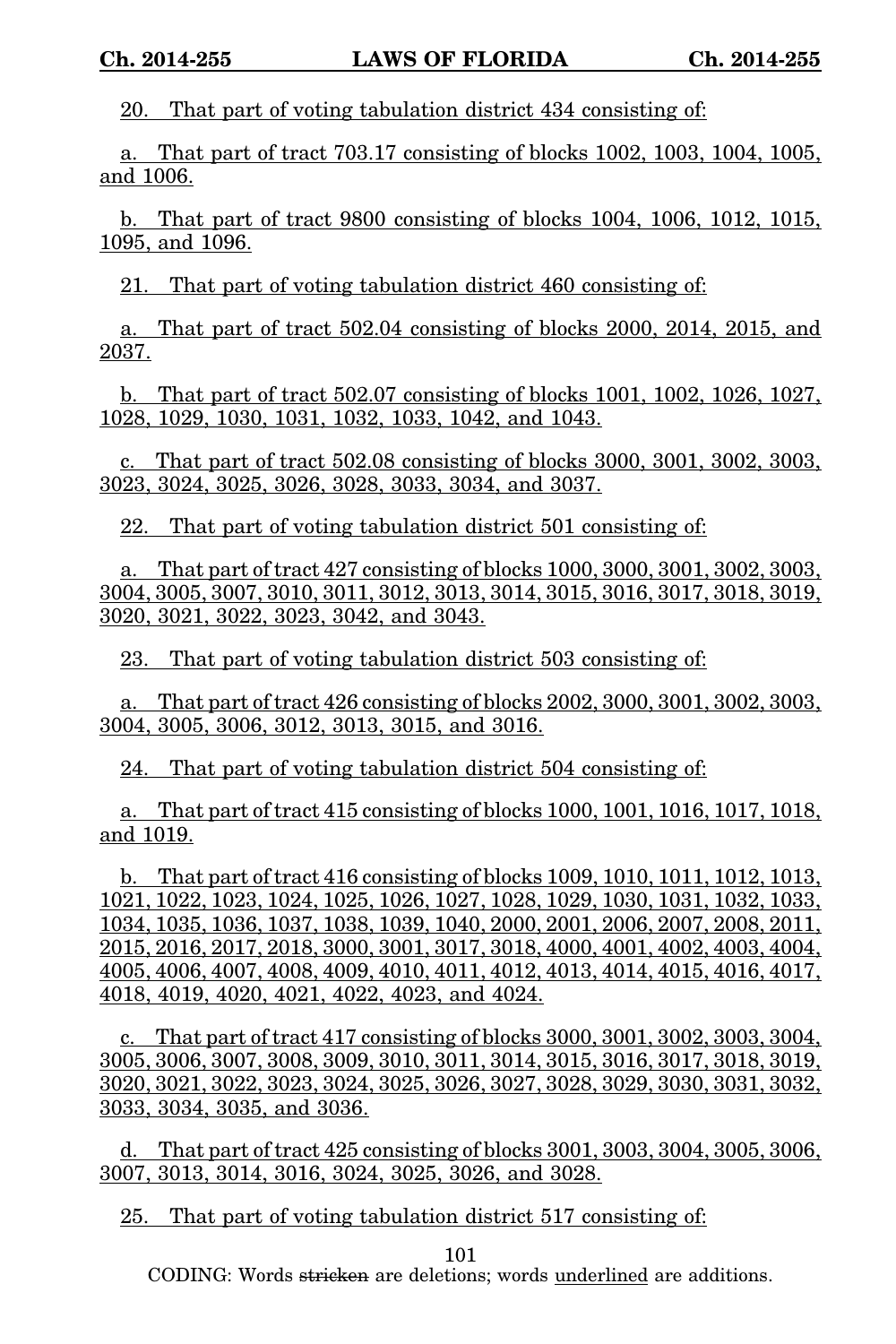a. That part of tract 427 consisting of blocks 3024, 3025, 3026, and 3044.

26. That part of voting tabulation district 526 consisting of:

a. That part of tract 428 consisting of blocks 1031 and 1033.

27. That part of voting tabulation district 537 consisting of:

a. That part of tract 408.01 consisting of blocks 1000, 2001, and 2002.

28. That part of voting tabulation district 538 consisting of:

a. That part of tract 408.01 consisting of blocks 2017 and 2018.

b. That part of tract 408.02 consisting of blocks 1006, 1009, 1010, 1011, 1012, 1013, 1014, 1015, 1016, 1017, 2021, 2022, 2023, 2024, 2025, 3008, 3009, 3010, 3012, and 3013.

c. That part of tract 417 consisting of blocks 1000, 1001, 1002, 1003, 1004, 1020, and 1021.

29. That part of voting tabulation district 539 consisting of:

a. That part of tract 426 consisting of block 3007.

b. That part of tract 427 consisting of blocks 1009, 1010, 1019, and 1022.

30. That part of voting tabulation district 543 consisting of:

a. That part of tract 416 consisting of blocks 1001, 1002, and 1008.

31. That part of voting tabulation district 552 consisting of:

a. That part of tract 408.01 consisting of block 2006.

(b) That part of Hendry County consisting of:

1. All of voting tabulation districts 1, 2, 3, 4, 5, 6, 7, 8, 9, 19, 25, 27, 28, and 29.

2. That part of voting tabulation district 18 consisting of:

a. That part of tract 6 consisting of blocks 2019, 2105, 2106, 2107, 2108, 2109, 2110, 2111, 2112, 2113, 2114, 2115, 2116, 2117, 2118, 2119, 2120, 2121, 2122, 2123, 2124, 2125, 2127, 2128, 2129, 2130, 2131, 2132, 2133, 2161, 2163, 2164, 2165, 2166, 2167, 2168, 2169, 2170, 2172, 2173, 2174, 2175, 2176, 2177, 2178, 2179, 2180, 2181, 2182, 2324, 2325, 2329, 2330, 2337, 2338, 2339, 2340, 2348, 2350, 2354, and 2357.

(c) That part of Palm Beach County consisting of:

1. All of voting tabulation districts 181, 182, 183, 185, 186, 188, 190, 204, 210, 211, 213, 214, 224, 225, 227, 228, 236, 237, 238, 239, 240, 241, 304, 305,

102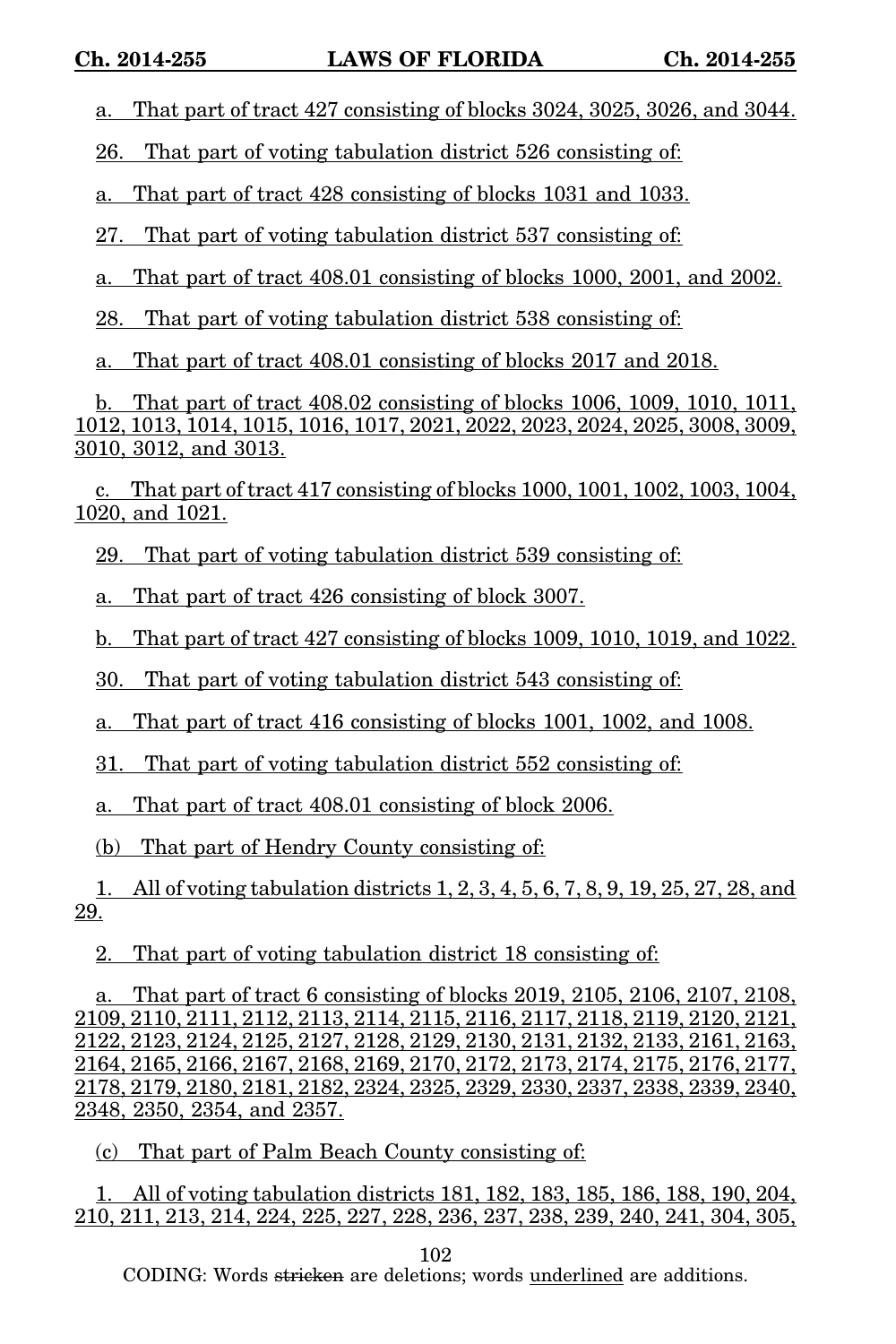307, 405, 624, 625, 626, 627, 628, 629, 630, 631, 632, 633, 634, 635, 636, 637, 638, 639, 640, 641, 642, 643, 644, 645, 646, 647, 648, 649, 650, 651, 672, 673, 674, 677, 678, 679, 684, 687, 690, 691, 692, 693, 696, 697, 698, 699, 701, 702, 704, 705, 706, 707, 708, 757, 759, 760, 761, 762, 763, 764, 765, 766, 767, 768, 769, 770, 773, 774, 775, 776, 777, 778, 780, 782, 783, 785, 786, 788, 789, 790, 791, 792, 802, 809, 810, 811, 813, 815, 832, 834, 836, 837, 838, 842, 844, 847, and 851.

2. That part of voting tabulation district 50 consisting of:

a. That part of tract 10.03 consisting of block 1028.

3. That part of voting tabulation district 176 consisting of:

a. That part of tract 9.03 consisting of block 1025.

4. That part of voting tabulation district 179 consisting of:

a. That part of tract 10.03 consisting of blocks 1032, 2000, 2001, 2002, 2003, 2004, 2005, 2006, 2007, 2008, 2009, 2010, 2011, 2012, 2013, 2014, 2015, 2016, 2017, 2018, 2019, 2022, 2023, 2024, 2025, 2026, 2027, 2028, and 2029.

5. That part of voting tabulation district 180 consisting of:

a. That part of tract 10.04 consisting of blocks 3003, 3005, 3006, 3007, and 3014.

6. That part of voting tabulation district 184 consisting of:

a. That part of tract 10.04 consisting of blocks 3001, 3002, 3004, 3010, 3011, 3012, 3013, 3015, 3016, and 3018.

b. That part of tract 13.01 consisting of block 2010.

7. That part of voting tabulation district 187 consisting of:

That part of tract 13.01 consisting of blocks 1012, 2000, 3011, 3012, 3013, 3014, 3015, and 3019.

8. That part of voting tabulation district 189 consisting of:

a. That part of tract 11.02 consisting of block 1003.

9. That part of voting tabulation district 205 consisting of:

a. That part of tract 19.07 consisting of blocks 1003, 1004, 1005, 1006, and 1008.

b. That part of tract 78.36 consisting of block 1000.

10. That part of voting tabulation district 208 consisting of:

a. That part of tract 19.07 consisting of block 1012.

103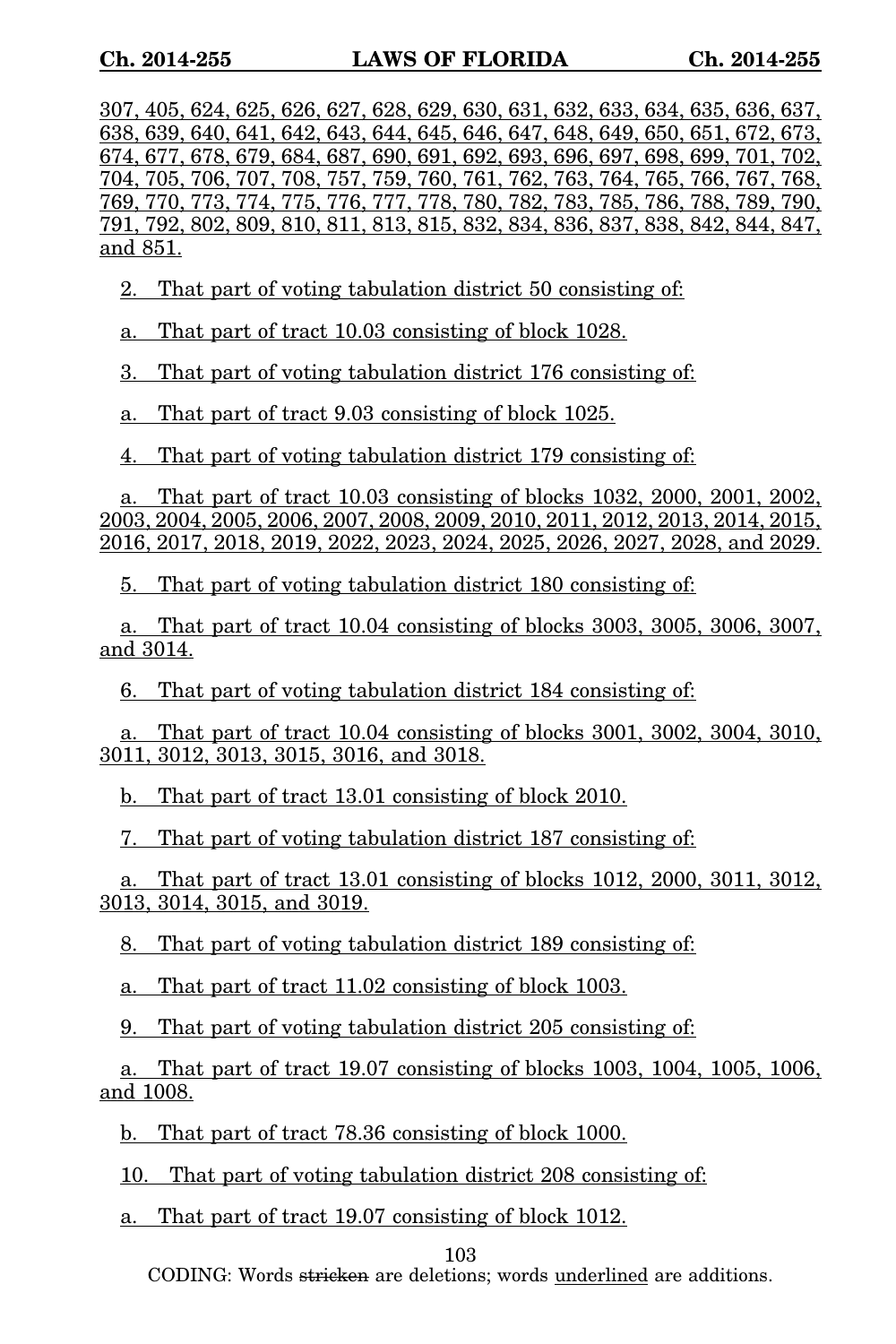11. That part of voting tabulation district 230 consisting of:

a. That part of tract 78.33 consisting of block 2005.

12. That part of voting tabulation district 232 consisting of:

a. That part of tract 78.33 consisting of blocks 1000, 1001, 1002, 1003, 1013, 2010, and 2011.

13. That part of voting tabulation district 234 consisting of:

a. That part of tract 31.01 consisting of block 1017.

b. That part of tract 78.32 consisting of blocks 1000, 1001, 1002, 1003, 1004, 1005, 1012, 1013, 1014, 1015, 1016, 1017, and 1018.

c. That part of tract 78.33 consisting of blocks 1004 and 1005.

14. That part of voting tabulation district 235 consisting of:

a. That part of tract 78.32 consisting of block 1006.

15. That part of voting tabulation district 242 consisting of:

a. That part of tract 29 consisting of blocks 1000, 1001, 1002, 1004, 1034, and 1035.

b. That part of tract 30 consisting of blocks 3000, 3001, 3002, 3003, 3004, 3005, 3006, 3008, 3009, 3010, 3011, 3012, 3030, 3031, 3032, 3033, and 3034.

16. That part of voting tabulation district 247 consisting of:

a. That part of tract 37 consisting of blocks 2000, 2001, 2002, 2003, 2004, 2005, 2006, 2007, 2008, 2012, 2023, and 2024.

b. That part of tract 38 consisting of blocks 1000 and 1016.

17. That part of voting tabulation district 248 consisting of:

That part of tract 37 consisting of blocks 2009, 2010, 2011, 2013, 2014, 2015, 2016, 2017, 2018, 2019, 2020, 2021, 2022, 2025, 2027, 2028, 2031, 2032, and 2037.

b. That part of tract 38 consisting of block 1017.

18. That part of voting tabulation district 250 consisting of:

That part of tract 37 consisting of blocks 2026, 2029, 2030, 2033, 2034, 2035, 2036, 3026, 3027, 3028, 3029, 3030, 3031, and 3032.

19. That part of voting tabulation district 252 consisting of:

104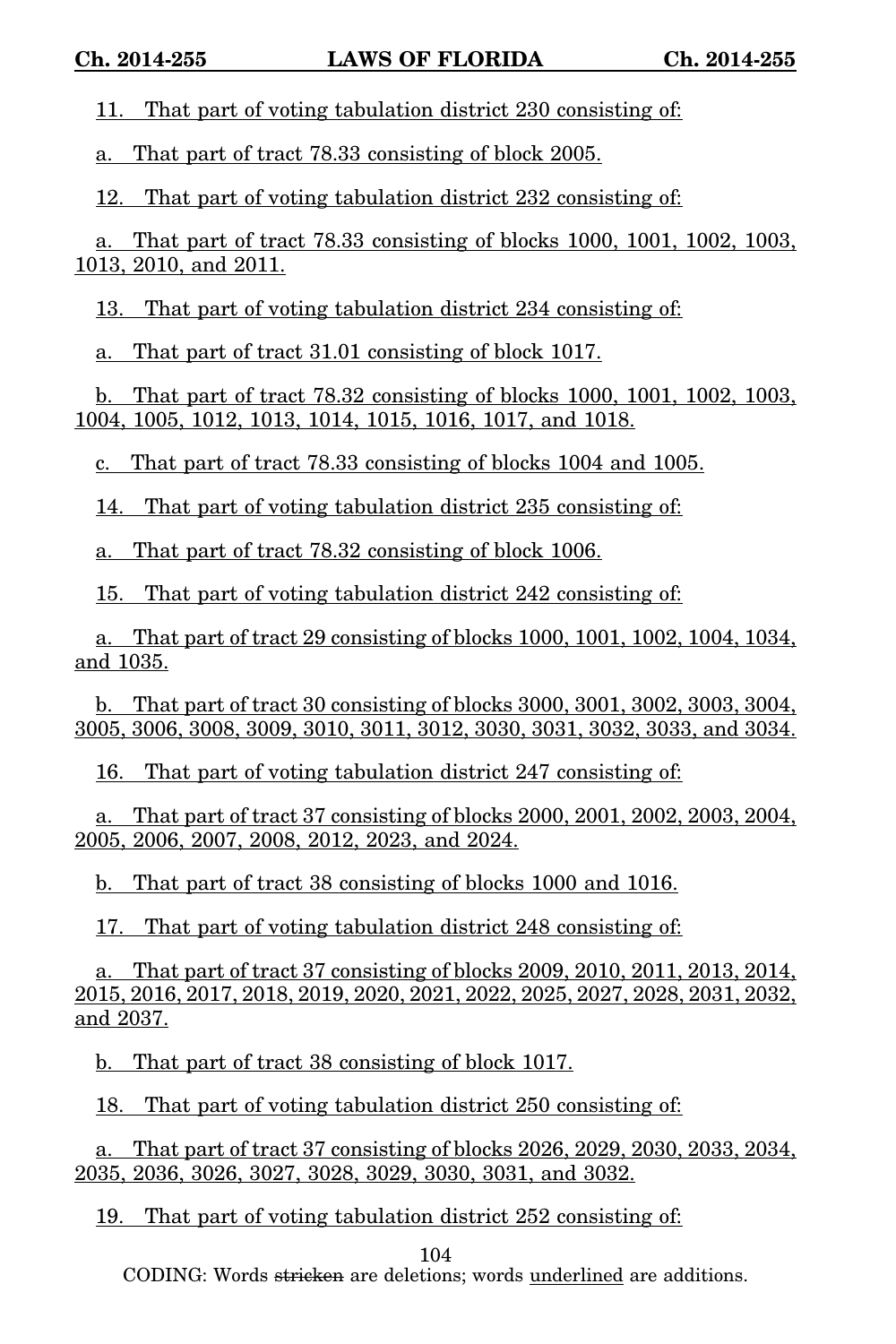That part of tract 39.01 consisting of blocks 1000, 1001, 1002, 1003, 1004, 1005, and 1006.

20. That part of voting tabulation district 254 consisting of:

That part of tract 38 consisting of blocks 4000, 4001, 4002, 4003, 4004, 4005, 4006, 4007, 4008, and 4009.

21. That part of voting tabulation district 255 consisting of:

That part of tract 38 consisting of blocks 1007, 1008, 2000, 2001, 2002, 2003, 2004, 2005, 2006, 2007, 2008, 2009, 2011, 2017, 2018, 2019, 2020, and 2022.

22. That part of voting tabulation district 303 consisting of:

a. That part of tract 19.07 consisting of block 1007.

23. That part of voting tabulation district 319 consisting of:

That part of tract 44.01 consisting of blocks 1001, 1004, 1005, 1006, 1007, 1008, 1009, 1015, 1016, 1021, 2007, 2008, 2009, 2010, 2011, and 2012.

24. That part of voting tabulation district 675 consisting of:

a. That part of tract 78.08 consisting of blocks 1046, 1070, 1071, 1072, 1073, 1074, 1075, 1076, 1077, 1078, 1079, 1100, 1101, 1102, 1103, 1104, 1105, 1106, 1107, 1108, and 1109.

b. That part of tract 78.09 consisting of blocks 2023 and 2024.

25. That part of voting tabulation district 685 consisting of:

That part of tract 78.13 consisting of blocks 1009, 1010, 2000, 2002. 2003, 2004, 2005, 2006, 2007, 2008, 2009, and 2020.

26. That part of voting tabulation district 700 consisting of:

a. That part of tract 78.18 consisting of blocks 1016, 1017, 1019, 1024, and 1026.

27. That part of voting tabulation district 710 consisting of:

a. That part of tract 77.21 consisting of blocks 1000 and 1001.

28. That part of voting tabulation district 712 consisting of:

a. That part of tract 77.23 consisting of block 1002.

29. That part of voting tabulation district 718 consisting of:

a. That part of tract 77.05 consisting of block 1003.

105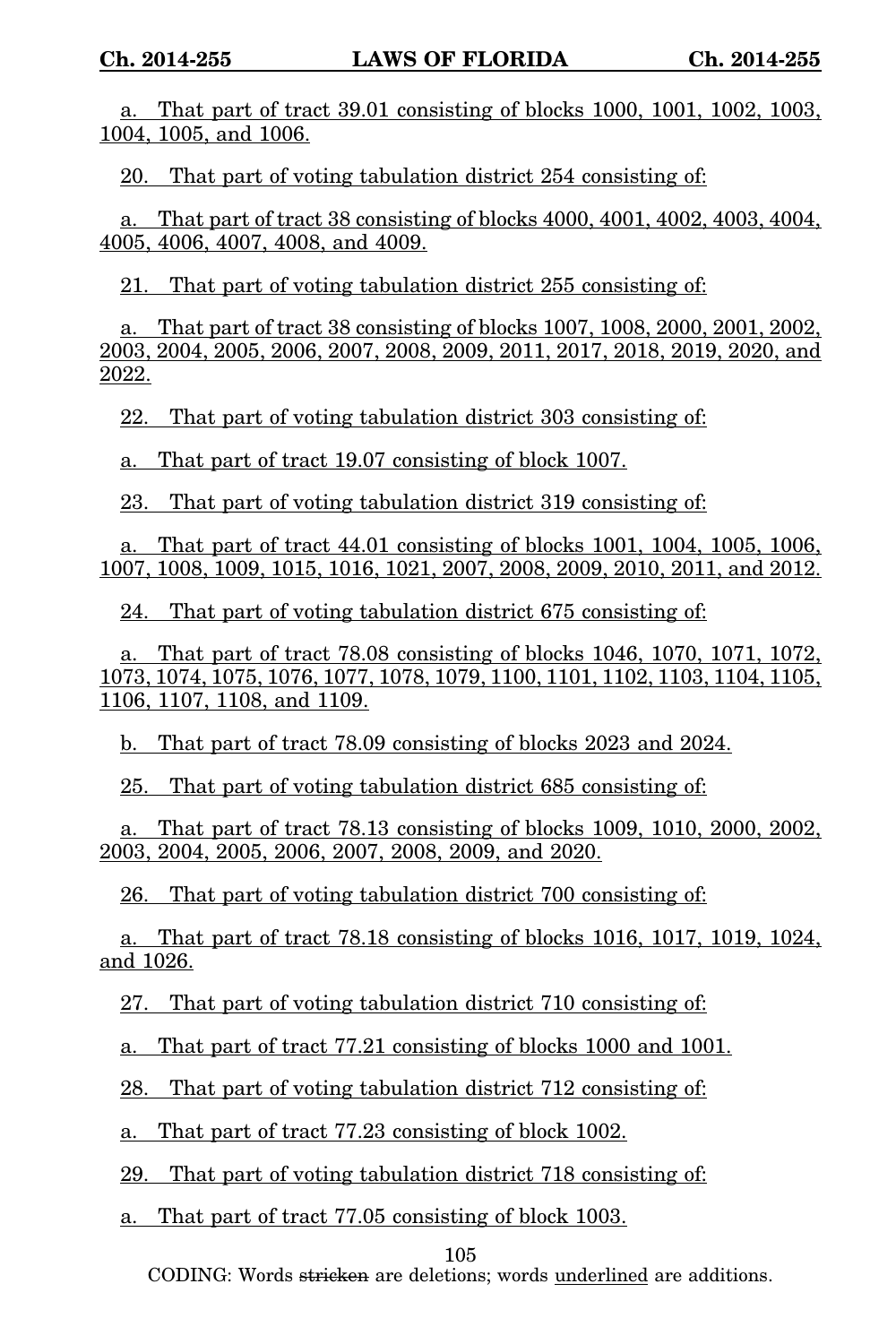b. That part of tract 77.23 consisting of blocks 1000 and 1001.

30. That part of voting tabulation district 720 consisting of:

a. That part of tract 77.05 consisting of blocks 1000, 1001, and 1002.

31. That part of voting tabulation district 721 consisting of:

a. That part of tract 77.05 consisting of blocks 1014 and 1015.

32. That part of voting tabulation district 725 consisting of:

a. That part of tract 77.63 consisting of blocks 2001 and 2002.

33. That part of voting tabulation district 727 consisting of:

a. That part of tract 77.63 consisting of blocks 2000 and 2003.

b. That part of tract 78.13 consisting of block 2025.

34. That part of voting tabulation district 731 consisting of:

a. That part of tract 39.01 consisting of blocks 3003 and 3004.

35. That part of voting tabulation district 732 consisting of:

a. That part of tract 77.6 consisting of blocks 1000, 1001, 1002, 1003, 1015, and 1016.

36. That part of voting tabulation district 735 consisting of:

a. That part of tract 39.01 consisting of blocks 3000, 3001, and 3007.

37. That part of voting tabulation district 736 consisting of:

a. That part of tract 39.01 consisting of blocks 3002, 3005, and 3006.

38. That part of voting tabulation district 737 consisting of:

a. That part of tract 39.01 consisting of blocks 2000, 2001, 2002, 2003, and 2004.

39. That part of voting tabulation district 758 consisting of:

a. That part of tract 10.02 consisting of blocks 1001, 1003, 1039, and 2038.

b. That part of tract 19.07 consisting of block 1000.

c. That part of tract 19.08 consisting of block 1000.

40. That part of voting tabulation district 772 consisting of:

106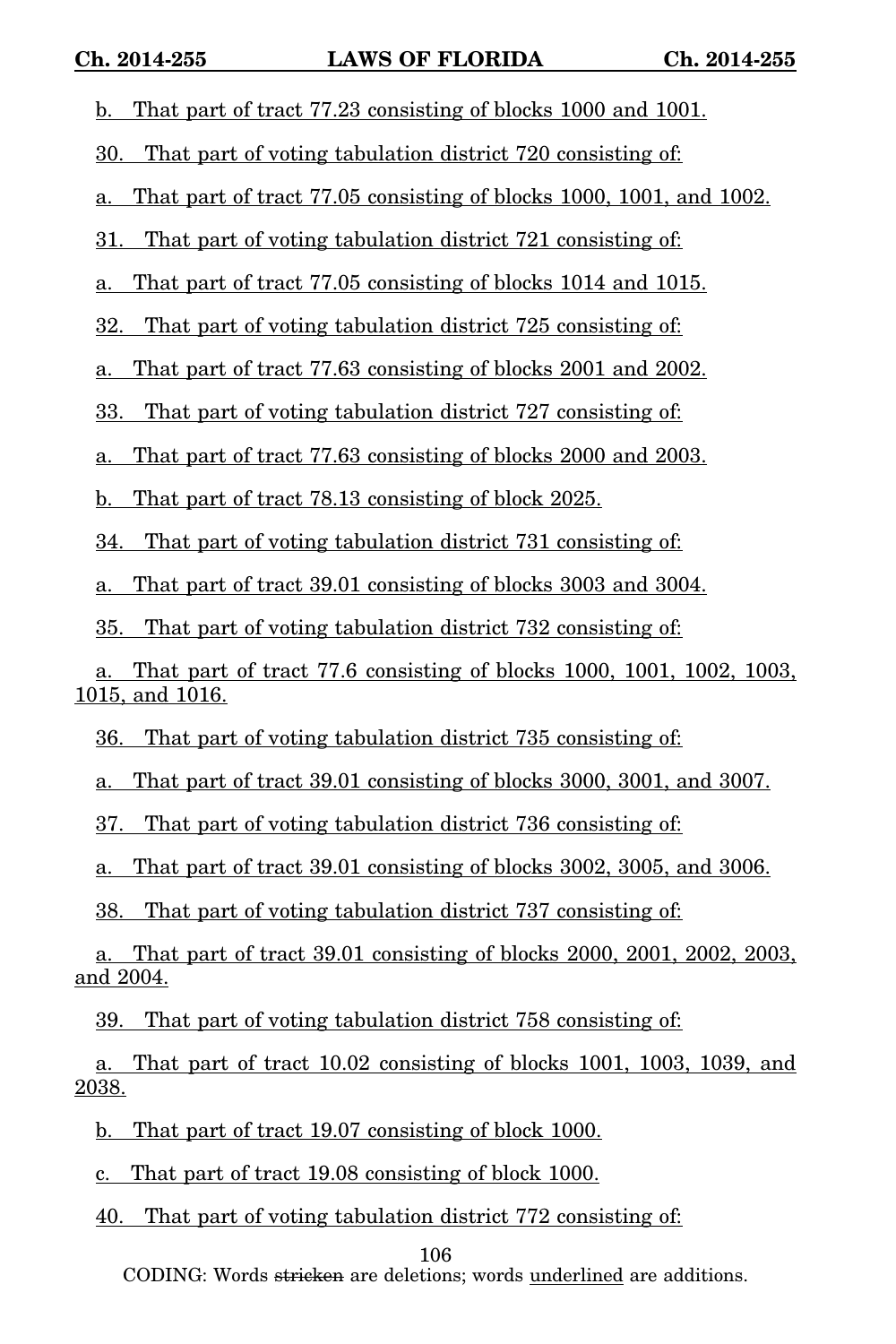That part of tract 12 consisting of blocks 1011, 1012, 1013, 1014, 1015. 4012, 4013, 4016, and 4017.

b. That part of tract 15 consisting of blocks 1005, 1006, 1020, 1021, 1022, 1023, 2000, 2001, 2002, 2003, 2004, 2005, 2006, 2007, 2008, 2009, 2010, 2011, 2012, 2013, 2014, 2015, 2016, 2017, 2018, 2019, 2020, 2021, 2022, 2023, 2024, 3000, 3001, 3002, 3003, 3004, 3005, 3006, 3007, 3008, 3009, 3010, 3011, 3012, 3013, 3014, 3015, 3016, 3017, 3018, 3019, 3020, 4000, 4001, 4002, 4003, 4004, 4005, 4006, 4007, 4008, 4009, 4010, 4011, 4012, 4013, 4014, 4015, and 4016.

41. That part of voting tabulation district 779 consisting of:

a. That part of tract 14.02 consisting of blocks 1000, 1001, 1002, 1003, 1004, 1040, and 1041.

b. That part of tract 16 consisting of blocks 1002, 1003, 1004, 1005, 1006, 1007, 1008, 1009, 1010, 1011, 2002, 2003, 2004, 2005, 2006, 2007, 2008, 2009, 2010, 2011, 2013, 2014, 2015, 2016, 2017, 2018, 2019, 2020, 3000, 3001, 3002, 3003, 3004, 3005, 3006, 3007, 3008, 3009, 3010, 3011, 3012, 3013, 3014, 3015, 3016, 3017, 3018, 3019, 3020, 3021, 3022, 3023, and 3024.

42. That part of voting tabulation district 781 consisting of:

a. That part of tract 18.02 consisting of blocks 1000, 2006, 2007, 2008, 3000, 3001, 3002, 3003, 3004, 3005, 3007, 3008, 3009, 3010, and 3011.

43. That part of voting tabulation district 796 consisting of:

a. That part of tract 28 consisting of blocks 1003, 1026, 1027, and 1028.

44. That part of voting tabulation district 800 consisting of:

a. That part of tract 44.02 consisting of blocks 1006, 1007, 1008, 1013, 1020, and 2006.

45. That part of voting tabulation district 803 consisting of:

a. That part of tract 51.02 consisting of blocks 1000, 1001, 1002, 1003, 1004, and 1005.

b. That part of tract 52.02 consisting of blocks 1022, 1023, 1024, 1029, 1030, 1031, 1032, 1033, 1034, 1035, 1036, 2013, 2014, 2015, 2017, 2018, 2019, and 2020.

46. That part of voting tabulation district 806 consisting of:

a. That part of tract 55.01 consisting of blocks 1006, 1007, 1021, 1022, 1023, 1024, 1025, 1026, 1027, 1028, 1029, and 1030.

b. That part of tract 55.02 consisting of blocks 1006, 1007, 1008, 1009, 1010, 1011, 1012, 1013, 1014, 1015, 1016, 1017, 1032, 1033, 1034, 1035, 2002, 2003, 2004, 2005, 2006, 2007, 2008, 2009, 2010, 2011, 2012, 2013, 2014, 2015,

107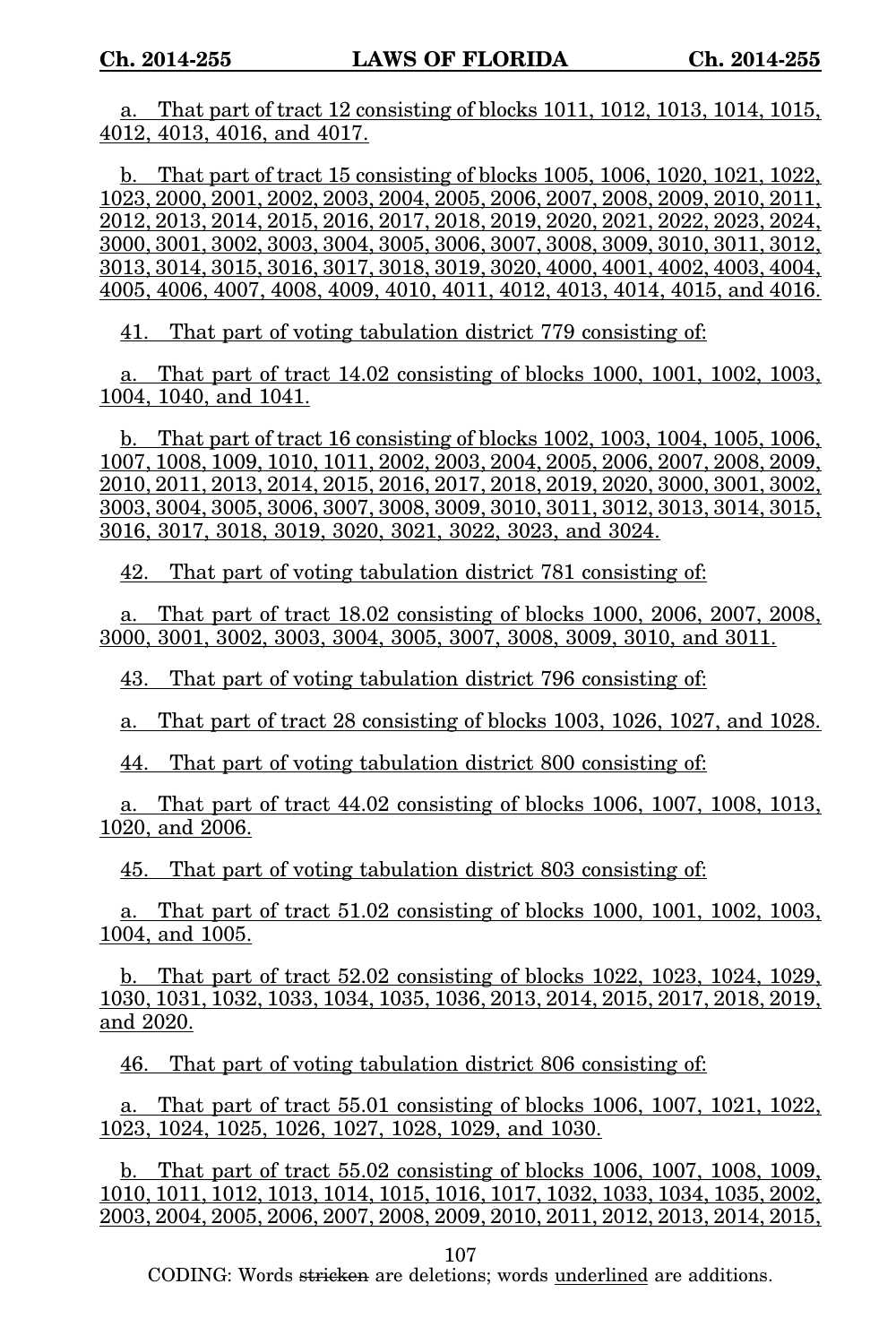2016, 2021, 2022, 2023, 2024, 2028, 2032, 2033, 2034, 2035, 2036, 2039, 3004, 3005, 3006, 3007, 3008, 3009, 3010, 3011, 3012, 3013, 3014, 3015, 3016, and 3022.

c. That part of tract 56.01 consisting of block 1001.

d. That part of tract 58.07 consisting of block 4000.

47. That part of voting tabulation district 814 consisting of:

a. That part of tract 61 consisting of blocks 1006, 1007, 1022, 1026, 1027, 2000, 2001, 2002, 2003, 2004, 2005, 2006, 2007, 2008, 2009, 2010, 2011, 2012, 2013, 2014, 2015, 2016, 2017, 2018, 2019, 2020, 2021, 2022, 2023, 2024, 2025, 2026, 2027, 2028, 2029, 2030, 2031, 2032, 2033, 2034, 2035, 2036, 2037, 2038, 2039, 2040, 2041, 2042, 2043, 2044, 2045, 2046, 2047, 2048, 2049, 2050, 2051, 2052, 2053, 2054, 2055, 2056, 3000, 3001, 3002, 3003, 3004, 3005, 3006, 3007, 3008, 3009, 3010, 3011, 3012, 3013, 3014, 3015, 3016, 3017, 3018, 3019, 3020, 3021, 3022, 3023, 3024, 3025, 3026, 3027, 3028, 3029, and 3030.

(21) District 21 is composed of:

(a) That part of Broward County consisting of:

1. All of voting tabulation districts 3, 9, 11, 12, 13, 16, 17, 18, 19, 20, 21, 22, 24, 25, 28, 30, 32, 33, 34, 36, 86, 138, 139, 140, 141, 142, 143, 144, 145, 146, 147, 148, 149, 150, 151, 152, 153, 154, 155, 156, 157, 158, 159, 160, 161, 163, 164, 165, 166, 167, 168, 169, 170, 171, 172, 173, 174, 175, 176, 177, 178, 179, 180, 181, 182, 183, 184, 185, 186, 188, 190, 191, 192, 193, 194, 196, 197, 198, 199, 200, 201, 202, 203, 204, 205, 206, 207, 208, 209, 210, 211, 212, 213, 215, 220, 221, 225, 227, 414, 415, 416, 417, 418, 419, 420, and 421.

2. That part of voting tabulation district 62 consisting of:

a. That part of tract 307.05 consisting of block 1012.

3. That part of voting tabulation district 189 consisting of:

a. That part of tract 307.02 consisting of blocks 1000, 1001, 1002, 1003, 1004, 1005, 1006, 1007, 1008, 1009, 1010, 1011, 1012, 1013, 1014, 1015, 1016, 1017, 1018, 1019, 1020, 2000, 2002, 2003, 2004, 2005, 2006, 2007, 2008, 2009, 2010, 2011, 2012, 2013, 2014, 2015, 2016, 2017, 2018, 2019, 2020, 2021, 2022, 2023, 2024, 2025, 2026, 2027, and 2028.

4. That part of voting tabulation district 195 consisting of:

a. That part of tract 201.03 consisting of blocks 1000, 3000, 3002, 3003, 3004, 3005, 3006, 3007, 3008, and 3009.

b. That part of tract 201.04 consisting of blocks 1000, 1001, 1002, 1003, 1004, 1005, 1006, 1007, 1008, 1009, 1010, 1011, 1012, 1013, 1014, and 1015.

108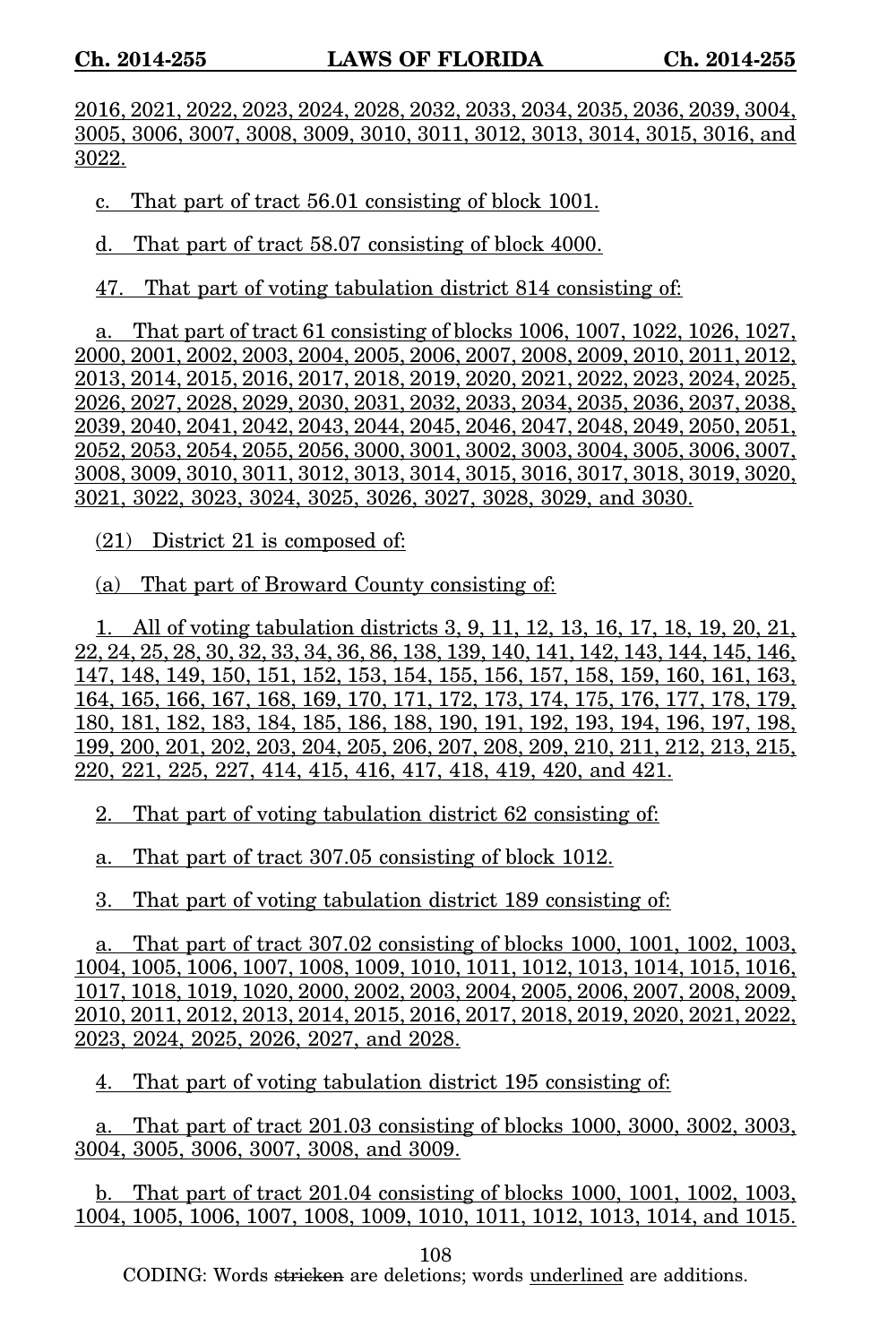That part of tract 205.02 consisting of blocks 2002, 2003, 2004, 2005, 2006, 2007, and 2008.

5. That part of voting tabulation district 216 consisting of:

a. That part of tract 201.03 consisting of blocks 2000, 2001, 2002, 2003, 2004, 2005, 2006, 2007, 2008, 2009, 2010, 2011, 2012, and 3001.

b. That part of tract 201.04 consisting of blocks 1016, 1017, 1018, 1019, 1020, 1021, and 1022.

6. That part of voting tabulation district 222 consisting of:

a. That part of tract 202.11 consisting of blocks 1003 and 1004.

b. That part of tract 202.12 consisting of blocks 1002, 1005, 1010, 1014, 2005, 2019, 2020, 2021, 2022, 2023, 2024, 2025, 2026, and 2030.

(b) That part of Palm Beach County consisting of:

1. All of voting tabulation districts 257, 258, 259, 260, 269, 270, 271, 272, 273, 274, 275, 276, 277, 278, 279, 280, 281, 282, 283, 284, 285, 286, 287, 288, 289, 290, 291, 292, 293, 294, 295, 296, 297, 298, 299, 300, 301, 302, 342, 343, 345, 352, 353, 354, 355, 356, 357, 358, 359, 360, 361, 362, 363, 364, 367, 369, 373, 374, 375, 376, 377, 378, 379, 380, 381, 382, 383, 415, 487, 498, 499, 517, 518, 519, 520, 521, 522, 523, 524, 525, 526, 527, 528, 529, 530, 531, 532, 533, 534, 535, 536, 537, 538, 539, 540, 541, 542, 543, 544, 545, 546, 547, 548, 549, 550, 551, 552, 553, 554, 555, 557, 558, 561, 562, 563, 564, 565, 566, 567, 568, 569, 570, 572, 573, 574, 575, 576, 577, 580, 581, 582, 583, 584, 585, 586, 587, 588, 589, 590, 591, 592, 593, 594, 595, 596, 597, 600, 601, 602, 603, 606, 607, 608, 609, 610, 611, 612, 613, 614, 615, 616, 617, 618, 619, 620, 621, 622, 623, 709, 711, 713, 714, 715, 716, 717, 719, 722, 723, 724, 726, 728, 729, 730, 733, 734, 738, 739, 740, 741, 742, 743, 744, 745, 746, 747, 748, 749, 750, 751, 752, 753, and 754.

2. That part of voting tabulation district 252 consisting of:

a. That part of tract 39.01 consisting of blocks 1007, 1008, and 1009.

3. That part of voting tabulation district 254 consisting of:

a. That part of tract 38 consisting of blocks 4010, 4011, 4012, 4013, 4014, 5000, 5001, 5002, 5003, 5004, 5005, 5006, 5007, 5008, 5009, 5010, 5011, 5012, and 5016.

4. That part of voting tabulation district 261 consisting of:

a. That part of tract 40.09 consisting of blocks 1000, 1001, 1002, 1003, 1004, 1005, 1006, 1007, 1008, 1009, 1010, 1011, 1012, 1013, 1014, 1015, 1016, 1017, 2000, 2001, 2002, 3001, 3002, 3003, 3004, 3005, 3006, and 3007.

109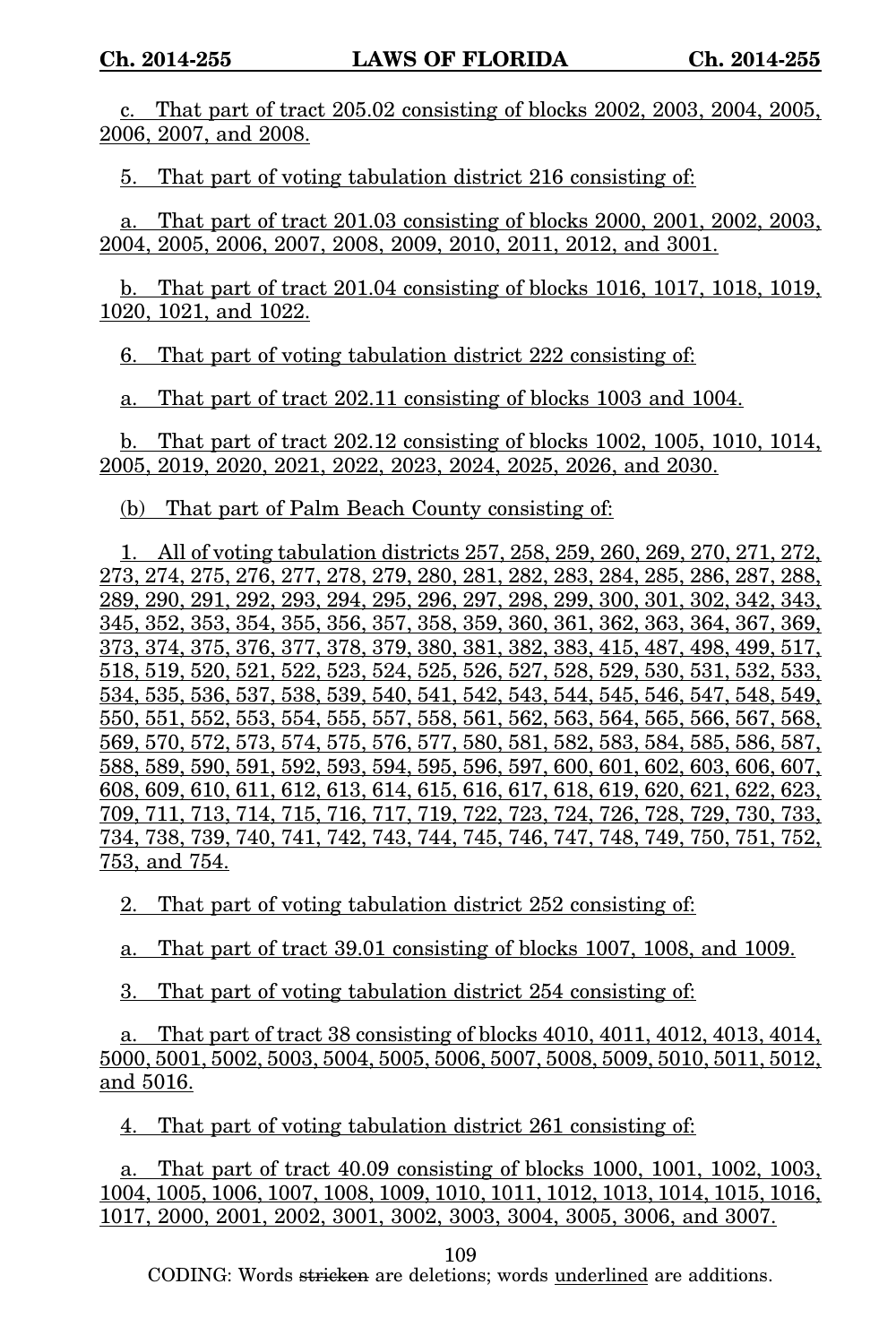b. That part of tract 40.1 consisting of blocks 1001, 1002, 1003, 1004, 1005, 1006, 1007, 1008, and 1009.

5. That part of voting tabulation district 262 consisting of:

a. That part of tract 38 consisting of blocks 5013, 5014, and 5015.

b. That part of tract 41.02 consisting of blocks 1000, 1001, 1002, 1003, 1007, 1008, 1009, 1014, 1015, 1016, 1017, and 1018.

6. That part of voting tabulation district 265 consisting of:

a. That part of tract 41.01 consisting of block 3029.

7. That part of voting tabulation district 344 consisting of:

a. That part of tract 48.13 consisting of blocks 1004, 1014, 1015, 1016, 1017, 1018, 1025, 1028, 1029, 1030, and 1031.

b. That part of tract 59.16 consisting of blocks 1000, 1001, 1002, 1003, 1004, 1005, 1006, 3000, 3001, 3008, 3009, and 3010.

8. That part of voting tabulation district 346 consisting of:

a. That part of tract 48.13 consisting of blocks 1001, 1002, 1003, 1009, 1011, 1012, 1013, 2000, 2001, 2002, 2003, 2004, 2005, 2006, 2007, 2008, 2009, 2010, 2011, 2012, 2013, 2014, 2015, 2016, and 2017.

9. That part of voting tabulation district 503 consisting of:

That part of tract 76.16 consisting of blocks 1007, 1008, 1009, 1010, 1011, 1012, 1013, 1014, 1015, 1016, 1017, 1018, 3006, and 3007.

10. That part of voting tabulation district 504 consisting of:

That part of tract 76.16 consisting of blocks 1001, 1002, 1003, 1004, 1005, 1006, 3000, 3001, 3002, 3003, 3004, and 3005.

11. That part of voting tabulation district 511 consisting of:

a. That part of tract 66.03 consisting of blocks 3008, 3009, 3010, and 3012.

12. That part of voting tabulation district 578 consisting of:

a. That part of tract 59.15 consisting of blocks 2016, 2017, 2018, 2019, and 2020.

13. That part of voting tabulation district 710 consisting of:

a. That part of tract 77.21 consisting of blocks 1007, 1008, 1009, 1010, 1011, 1012, 1013, 1014, 1015, 1016, 1017, 1018, 1019, 1020, 1021, 1023, 1024, 1025, and 1026.

110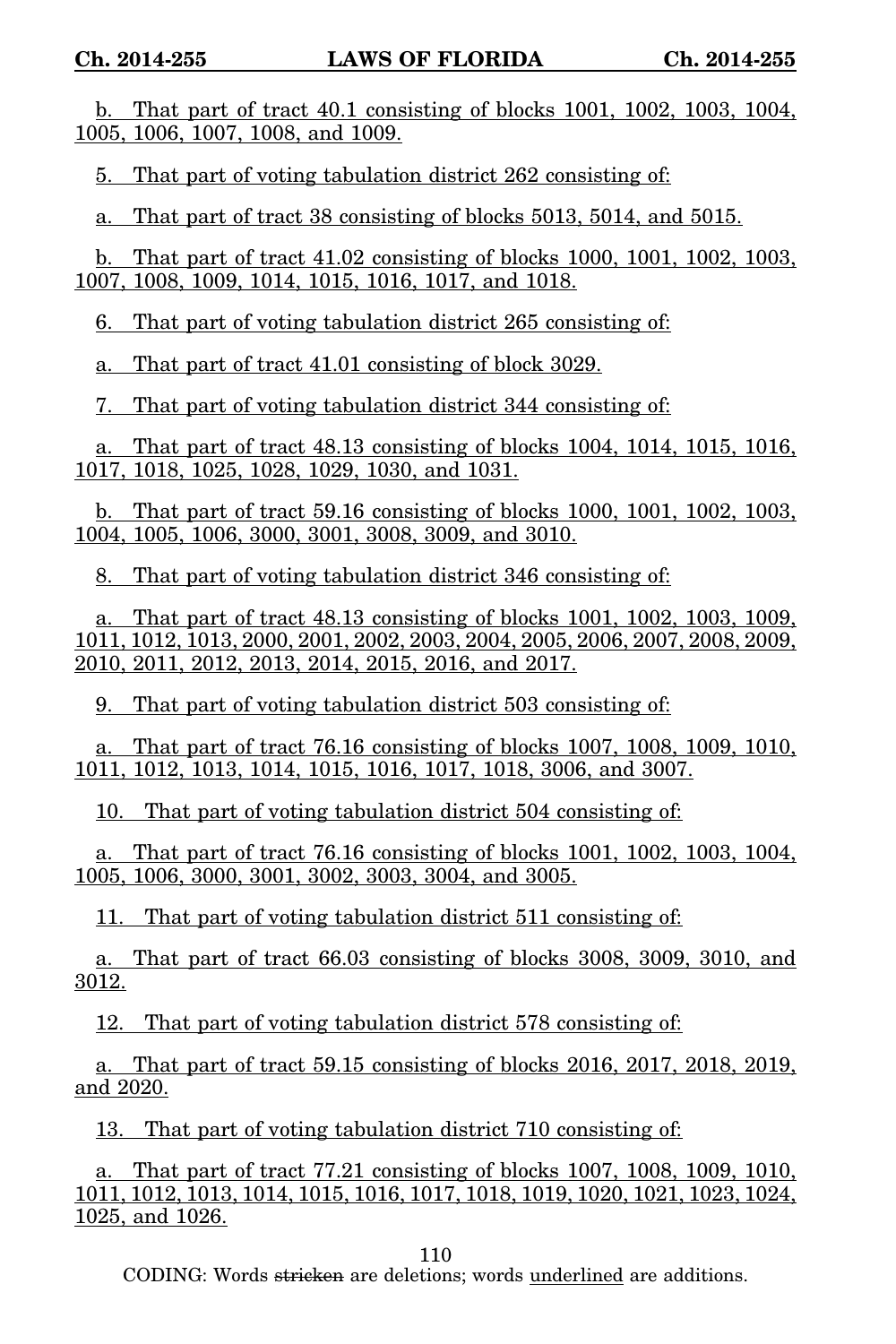b. That part of tract 77.23 consisting of blocks 1006, 2000, 2001, and 2007.

14. That part of voting tabulation district 712 consisting of:

a. That part of tract 77.23 consisting of blocks 1003, 1004, 1005, 1007, 1008, 1009, 1010, 1011, 1012, 1013, 1014, 1015, 1016, 1017, 1018, 1019, 1020, 1021, 1022, 1026, 2002, 2003, 2004, 2005, 2006, 2008, 2009, and 2010.

b. That part of tract 77.24 consisting of blocks 2000, 2001, 2002, 2003, 2006, 2007, 2008, 2009, 2010, 2011, 2012, 2013, 2014, 2026, and 2027.

15. That part of voting tabulation district 718 consisting of:

a. That part of tract 77.05 consisting of blocks 1004, 2006, and 2007.

b. That part of tract 77.23 consisting of blocks 1023, 1024, and 1025.

c. That part of tract 77.24 consisting of blocks 1000, 1001, 1002, 1003, 1004, 1005, 1006, 1007, and 1008.

d. That part of tract 77.25 consisting of blocks 1000, 1001, 1002, 1003, 1004, 1005, 1006, 1009, 1013, and 1014.

16. That part of voting tabulation district 720 consisting of:

a. That part of tract 77.05 consisting of blocks 1005, 1006, 1007, 1008, 1009, 1010, 1011, 1012, 2000, 2001, 2002, 2003, 2004, 2005, 2011, 2021, 2022, 2023, 2024, and 2035.

17. That part of voting tabulation district 721 consisting of:

a. That part of tract 77.05 consisting of blocks 1013, 1016, 1017, 1018, 1019, and 1020.

18. That part of voting tabulation district 725 consisting of:

a. That part of tract 77.63 consisting of blocks 2005, 2006, and 2007.

19. That part of voting tabulation district 727 consisting of:

a. That part of tract 77.63 consisting of blocks 2004, 2008, 2009, 2010, 2011, 2012, 2013, 2014, 2015, 2016, and 2022.

20. That part of voting tabulation district 731 consisting of:

a. That part of tract 39.01 consisting of blocks 3011, 3012, and 3013.

b. That part of tract 39.02 consisting of blocks 1009 and 1010.

c. That part of tract 48.15 consisting of block 1006.

111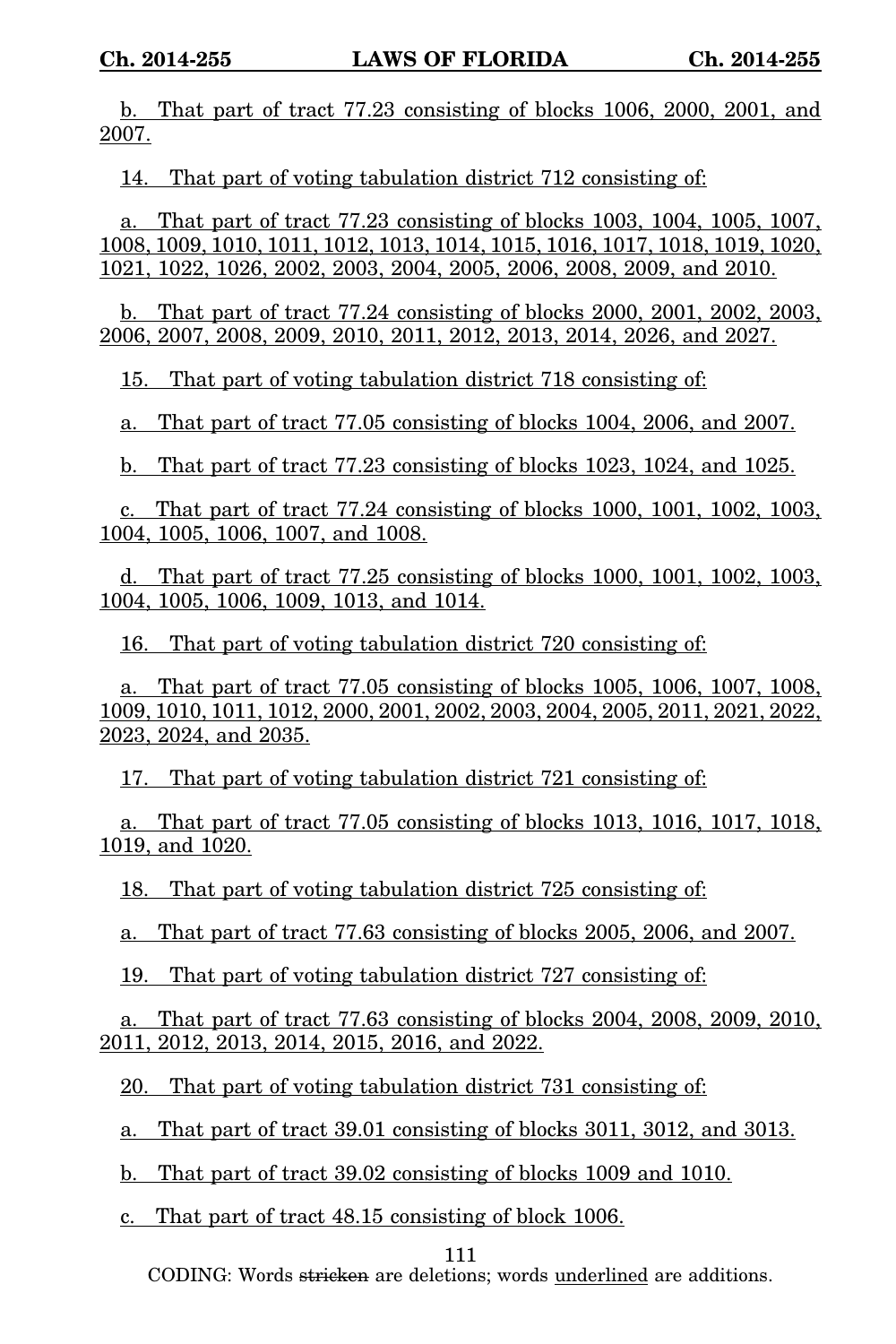That part of tract 9800 consisting of blocks 1000, 1001, 1002, 1003, 1004, 1005, 1006, 1007, 1008, 1009, 1010, 1012, 1013, 1014, 1015, 1016, 1017, 1018, 1019, 1020, 1021, 1022, and 1023.

21. That part of voting tabulation district 732 consisting of:

That part of tract 77.6 consisting of blocks  $1004$ ,  $1005$ ,  $1006$ ,  $1007$ , 1008, 1009, 1010, 1013, 1014, 1017, 1018, 1019, 1020, 1021, 1022, 1027, 1028, 1029, 1030, 1032, 1033, 1034, 1036, 1037, 1038, and 1039.

b. That part of tract 77.62 consisting of blocks 1000, 1001, 1002, 1003, 1004, 1005, 1006, 1007, 1008, 1009, 1010, 1011, and 2000.

22. That part of voting tabulation district 735 consisting of:

a. That part of tract 39.01 consisting of blocks 3008, 3016, 3017, 3018, 3019, 3020, and 3021.

b. That part of tract 39.02 consisting of blocks 1000, 1001, 1002, 1003, 1004, 1021, 1022, 1023, 1024, 1025, 1026, and 1027.

23. That part of voting tabulation district 736 consisting of:

a. That part of tract 39.01 consisting of blocks 3009, 3010, 3014, and 3015.

b. That part of tract 39.02 consisting of blocks 1005, 1006, 1007, 1008, 1011, 1013, 1018, 1019, 1020, 1028, and 1029.

24. That part of voting tabulation district 737 consisting of:

That part of tract 39.01 consisting of blocks 1010, 1011, 1012, 4000, 4001, 4002, 4003, 4004, and 4005.

b. That part of tract 39.02 consisting of blocks 2000, 2001, 2002, 2003, 2004, 2005, 2006, 2007, 2008, 3000, 3001, 3002, 3003, 3004, 3005, 3006, 3007, 3008, 3009, 3010, 3011, 3012, 3013, 3014, and 3015.

(22) District 22 is composed of:

(a) That part of Broward County consisting of:

1. All of voting tabulation districts 1, 2, 4, 5, 6, 8, 14, 26, 27, 41, 42, 43, 46, 47, 48, 49, 50, 51, 52, 53, 54, 55, 56, 57, 60, 61, 63, 64, 65, 66, 67, 68, 71, 72, 73, 74, 75, 76, 77, 80, 92, 93, 94, 101, 103, 104, 106, 107, 108, 112, 113, 114, 115, 116, 119, 122, 127, 131, 132, 133, 134, 135, 136, 361, 363, 364, 365, 366, 367, 368, 369, 370, 371, 374, 375, 376, 377, 378, 381, 383, 384, 385, 386, 387, 388, 390, 391, 392, 393, 394, 395, 396, 398, 399, 400, 401, 402, 404, 405, 406, 407, 408, 409, 410, 411, 412, 413, 458, 459, 462, 463, 464, 465, 466, 467, 468, 469, 470, 471, 472, 473, 474, 475, 476, 477, 478, 479, 480, 481, 482, 483, 484, 485, 486, 487, 488, 489, 490, 491, 502, 505, 506, 507, 508, 509, 510, 511, 512, 513, 514, 515, 516, 518, 519, 520, 521, 522, 523, 524, 534, 535, 536, 540, 541, 542,

112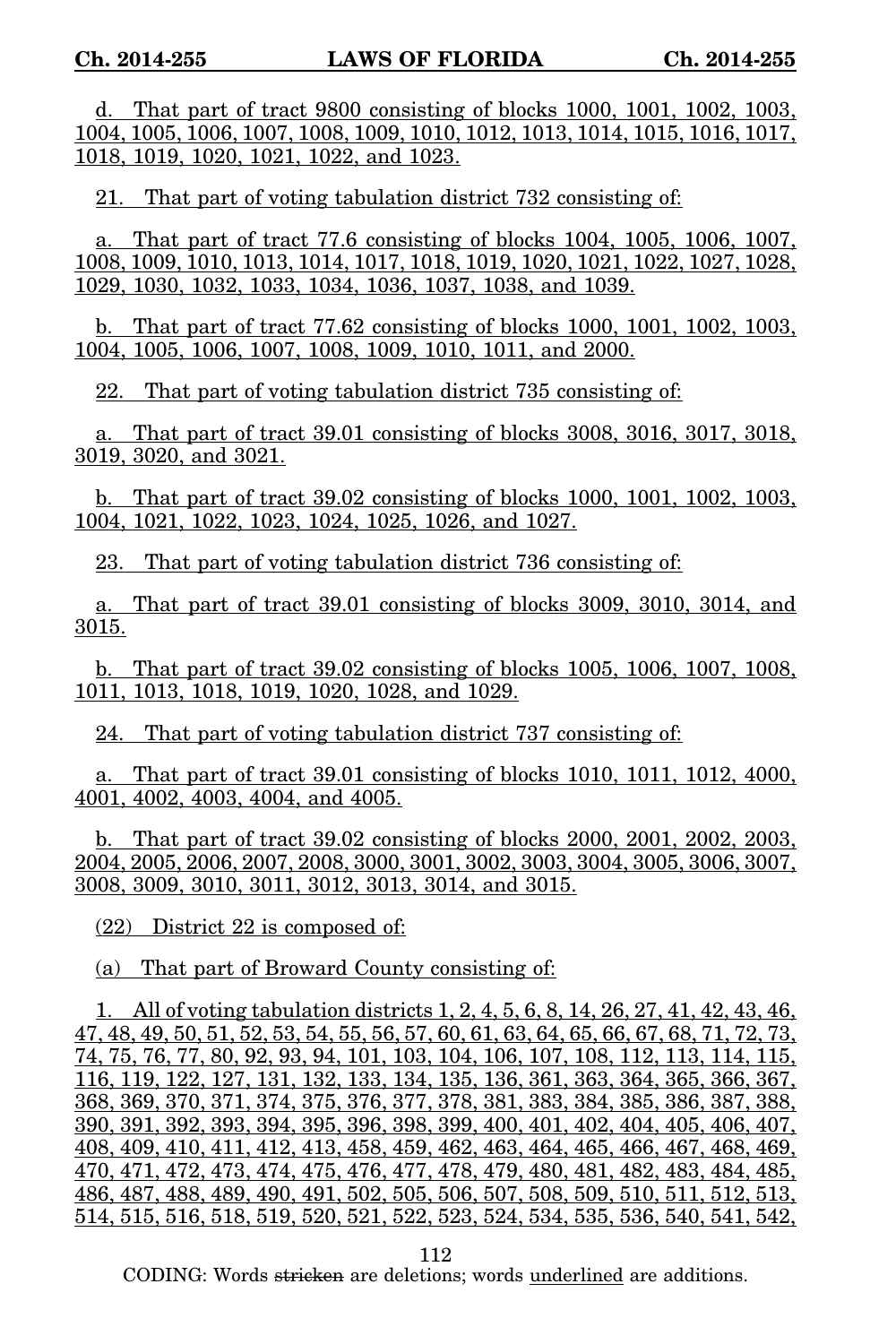544, 545, 546, 547, 548, 549, 550, 551, 554, 562, 563, 564, 566, 567, 868, 869, 870, and 872.

2. That part of voting tabulation district 10 consisting of:

That part of tract 103.06 consisting of blocks 1000, 1002, 1003, 1004, 1005, and 1006.

3. That part of voting tabulation district 15 consisting of:

a. That part of tract 103.07 consisting of blocks 2030, 2031, 2032, and 2033.

4. That part of voting tabulation district 31 consisting of:

a. That part of tract 107.02 consisting of block 1000.

5. That part of voting tabulation district 59 consisting of:

a. That part of tract 303.02 consisting of block 3000.

b. That part of tract 304.02 consisting of blocks 2030 and 2044.

6. That part of voting tabulation district 69 consisting of:

That part of tract 308.01 consisting of blocks 4000, 4001, 4002, 4003, 4004, 4005, 4006, 4007, 4008, 4009, 4010, 4011, 4012, 4013, 4014, 4015, 4016, 4052, and 4053.

7. That part of voting tabulation district 83 consisting of:

a. That part of tract 304.02 consisting of block 2045.

b. That part of tract 308.01 consisting of blocks 1000, 2000, and 2021.

8. That part of voting tabulation district 88 consisting of:

That part of tract 310.01 consisting of blocks 1018, 1019, 1031, 1032, 1033, 1034, 1035, and 1036.

9. That part of voting tabulation district 118 consisting of:

a. That part of tract 505.01 consisting of blocks 3003, 3004, 3005, 3006, 3007, 3008, and 3009.

b. That part of tract 505.02 consisting of blocks 1012 and 1013.

10. That part of voting tabulation district 120 consisting of:

a. That part of tract 507.02 consisting of blocks 1000, 1001, 1002, 1004, 1005, 1006, 1007, 1008, 1009, 1010, 1011, 1012, 1013, 1014, 1015, 1016, 1017, 1023, 2014, 2017, 2018, 2023, 4001, 4003, 4004, 4005, 4006, 4007, 4008, 4009, 4010, 4011, 4012, 4013, 4014, 4015, 4016, 4017, 4018, 4019, 4020, and 4021.

113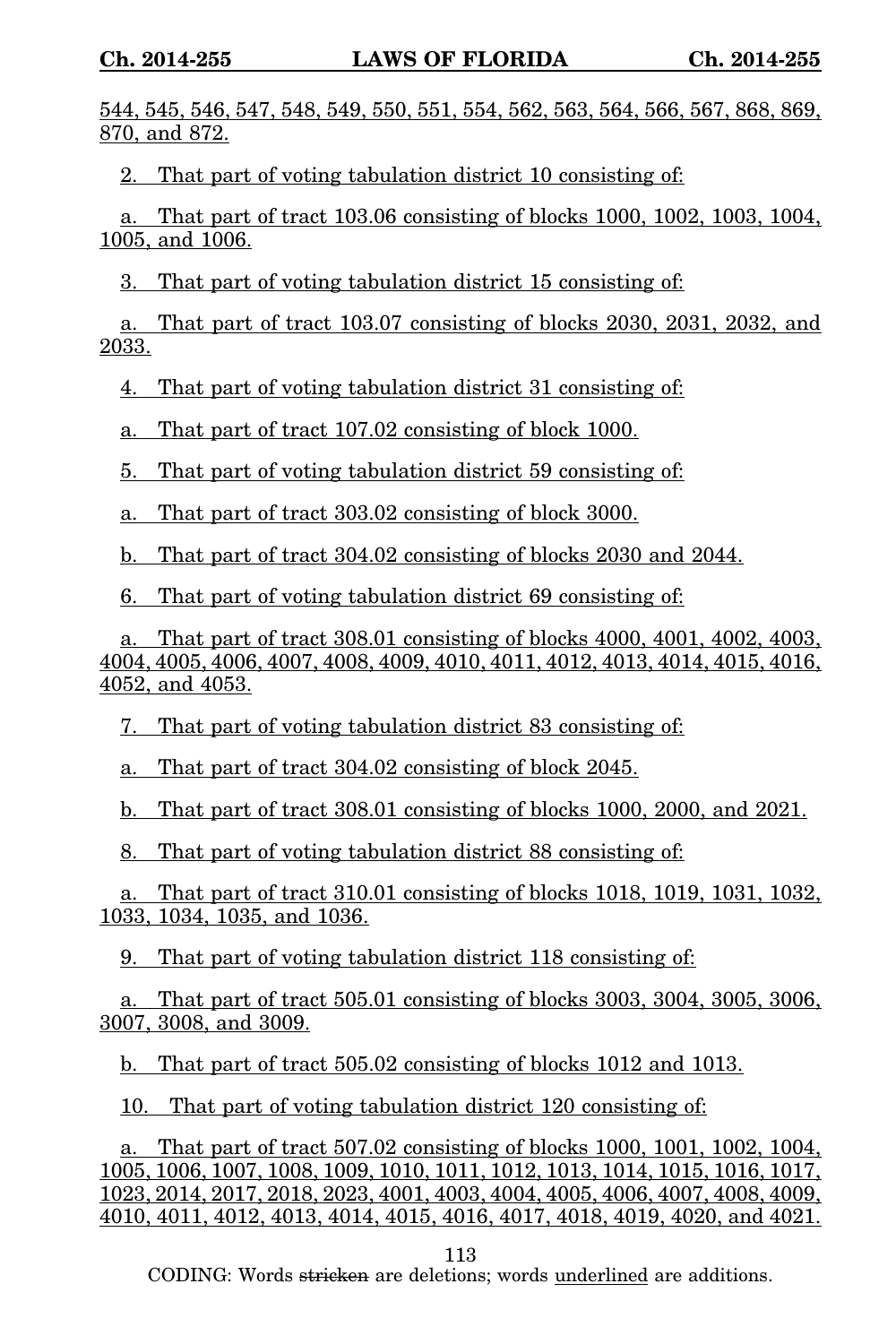11. That part of voting tabulation district 333 consisting of:

a. That part of tract 601.19 consisting of blocks 1029, 2000, 2001, 2002, 2003, 2004, and 2008.

12. That part of voting tabulation district 343 consisting of:

a. That part of tract 601.21 consisting of blocks 1007, 1008, 1016, 1017, 1018, 1019, 1020, and 1024.

13. That part of voting tabulation district 351 consisting of:

a. That part of tract 601.19 consisting of blocks 1002, 1019, 1020, 1021, 1026, and 1027.

14. That part of voting tabulation district 353 consisting of:

a. That part of tract 601.21 consisting of block 2005.

15. That part of voting tabulation district 379 consisting of:

a. That part of tract 607 consisting of blocks 1008, 1009, 1010, 1011, 1012, 1013, 1014, 1015, 1016, 1017, 1018, 1019, 1020, 1021, 1022, 1023, 2000, 2001, 2002, 2003, 2004, 2005, 2006, 2007, 2008, and 2009.

16. That part of voting tabulation district 382 consisting of:

That part of tract  $601.21$  consisting of blocks  $4001, 4002, 4003, 4004,$ 4005, 4006, 4007, 4009, 4010, and 4011.

b. That part of tract 601.22 consisting of blocks 2022 and 2026.

c. That part of tract 610.02 consisting of blocks 1014, 1020, 1021, 1022, 1023, 1024, 1025, 1026, 1027, 1028, 1029, 1030, 1031, 1032, 1033, and 4023.

17. That part of voting tabulation district 397 consisting of:

a. That part of tract 606.07 consisting of blocks 2000, 2018, and 2019.

18. That part of voting tabulation district 403 consisting of:

a. That part of tract 509 consisting of blocks 1000, 1001, 1002, 1003, 1004, 1005, 2000, 2001, 2002, 2006, 2008, 2009, 2010, 2011, 2012, 2013, 2014, 2015, 3000, 3001, 3002, 3003, 3004, 3007, 3008, 3009, 3010, 3011, 3012, 3013, 3014, 3015, 3016, 3017, 3018, 3019, 3020, 3021, 5006, 5007, 5008, and 5009.

19. That part of voting tabulation district 460 consisting of:

a. That part of tract 505.02 consisting of block 1014.

20. That part of voting tabulation district 501 consisting of:

a. That part of tract 427 consisting of block 1001.

114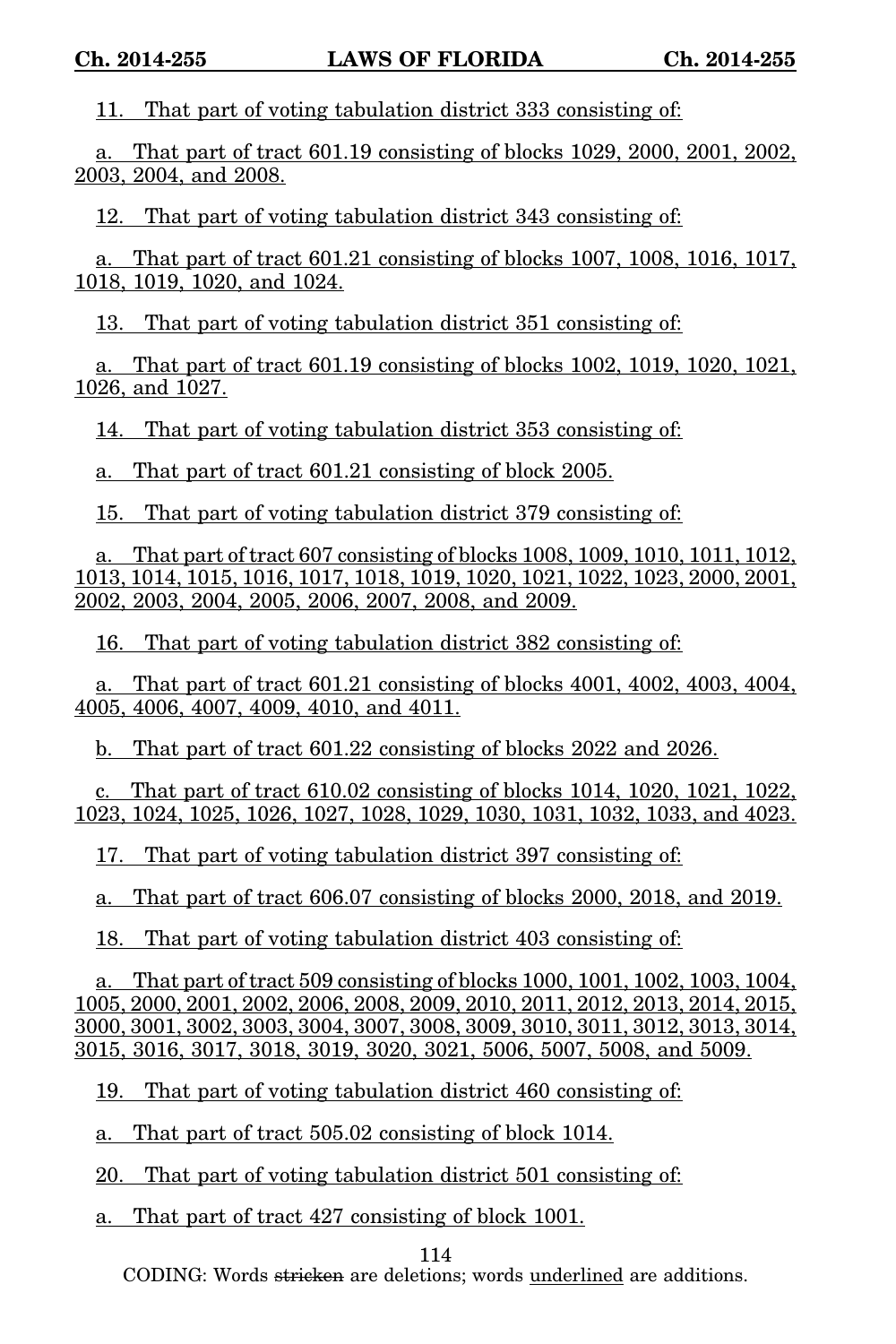21. That part of voting tabulation district 503 consisting of:

That part of tract 426 consisting of blocks 2000, 2001, 2003, 2004, 2005, 2006, 2007, 2008, 2009, 2010, 2011, 3011, 3014, 3017, 3018, 3019, 3020, and 3021.

22. That part of voting tabulation district 504 consisting of:

a. That part of tract 416 consisting of blocks 1000, 1017, 1019, 1020, and 1041.

b. That part of tract 425 consisting of blocks 3002, 3008, 3009, 3012, 3015, 3017, 3020, 3021, 3022, 3023, 3027, 3029, 3030, and 3031.

23. That part of voting tabulation district 517 consisting of:

a. That part of tract 427 consisting of blocks 2000, 2001, 2002, 2003, 2004, 2005, 2006, 2007, 2008, 2009, 2010, 2011, 2012, 2013, 2014, 2015, 2016, 2017, 2018, 2019, 2020, 2021, 2022, 2023, 2024, 2025, and 2026.

24. That part of voting tabulation district 526 consisting of:

a. That part of tract 431 consisting of blocks 1000, 1001, 1002, 1003, 1004, 1005, 1006, 1007, 1008, 1009, 1010, 1011, 1012, 1013, 1014, 1015, 1016, 1017, 1018, 1019, 1020, 1021, 1022, 1023, 1024, 1025, 1026, 1027, 1028, 1029, 1030, 1031, 1032, 1033, 1035, 1036, 1037, 1038, 2000, 2001, 2002, 2003, 2004, 2025, 2029, 3000, 3001, 3002, 3003, 3004, 3005, 3006, 3007, 3008, and 3009.

25. That part of voting tabulation district 537 consisting of:

a. That part of tract 408.01 consisting of block 2003.

26. That part of voting tabulation district 538 consisting of:

a. That part of tract 408.02 consisting of blocks 1007, 2020, 3006, 3007, and 3011.

27. That part of voting tabulation district 539 consisting of:

a. That part of tract 426 consisting of blocks 3008, 3009, 3010, 3022, and 3023.

b. That part of tract 427 consisting of blocks 1002, 1003, 1004, 1005, 1006, 1011, 1013, and 1014.

28. That part of voting tabulation district 543 consisting of:

a. That part of tract 416 consisting of blocks 1003, 1004, 1005, 1006, 1007, and 1018.

b. That part of tract 418.01 consisting of blocks 2006, 2007, 2008, and 2009.

115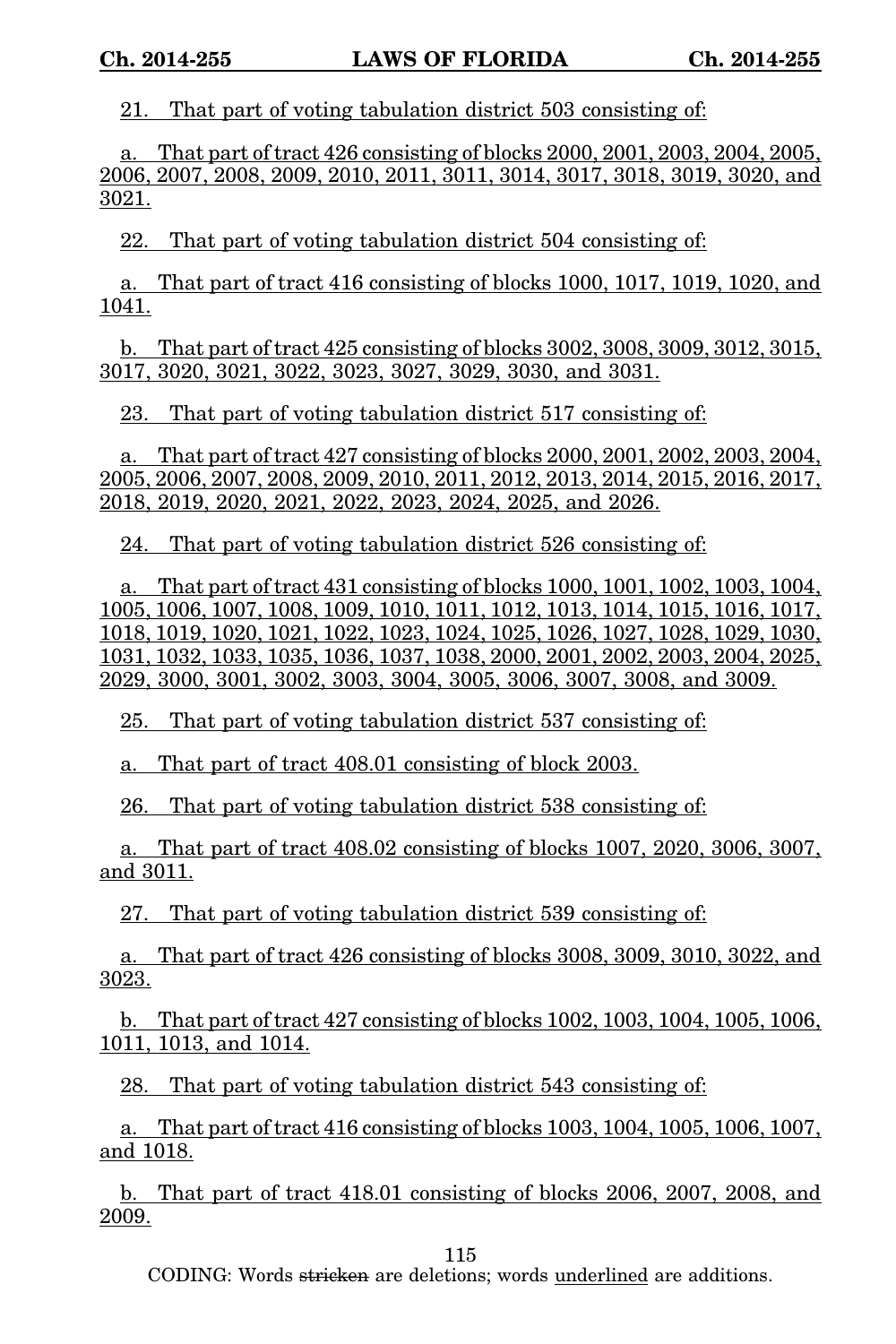That part of tract 425 consisting of blocks 3000, 3010, 3011, 3018, 3019, 3032, 3033, 3034, 3035, 3036, 3037, 3038, and 3039.

29. That part of voting tabulation district 552 consisting of:

a. That part of tract 408.01 consisting of block 2004.

30. That part of voting tabulation district 561 consisting of:

a. That part of tract 431 consisting of blocks 1034, 2028, 2030, 2031, 2032, 2033, 2034, 2035, 2037, 2038, 2039, and 2040.

b. That part of tract 1106 consisting of blocks 1022, 3000, 3001, 3002, 3003, 3004, 3005, 3006, 3007, 3157, 3158, and 3159.

31. That part of voting tabulation district 568 consisting of:

a. That part of tract 430.01 consisting of blocks 1000, 1001, 1002, 1003, 1004, 1005, 1006, 1007, and 1008.

32. That part of voting tabulation district 631 consisting of:

a. That part of tract 1106 consisting of block 3016.

33. That part of voting tabulation district 867 consisting of:

a. That part of tract 611 consisting of blocks 3010, 3011, 3012, 3013, 3014, 3015, 3016, 3017, 3018, 3019, 3020, 3021, 3025, 3026, 3027, 3030, 3033, and 3034.

(b) That part of Palm Beach County consisting of:

1. All of voting tabulation districts 193, 194, 195, 243, 244, 245, 246, 249, 251, 256, 263, 264, 266, 267, 268, 308, 309, 310, 311, 312, 313, 314, 315, 316, 317, 318, 320, 321, 322, 323, 324, 325, 326, 327, 328, 329, 330, 331, 332, 333, 334, 335, 336, 337, 338, 339, 340, 341, 347, 348, 349, 350, 351, 365, 366, 368, 370, 371, 372, 384, 385, 386, 387, 388, 389, 390, 391, 392, 393, 394, 395, 396, 397, 398, 399, 400, 401, 402, 403, 404, 406, 407, 408, 409, 410, 411, 412, 413, 414, 416, 417, 418, 419, 420, 421, 422, 423, 424, 425, 426, 427, 428, 429, 430, 431, 432, 433, 434, 435, 436, 437, 438, 439, 440, 441, 442, 443, 444, 445, 446, 447, 448, 449, 450, 451, 452, 453, 454, 455, 456, 457, 458, 459, 460, 461, 462, 463, 464, 465, 466, 467, 468, 469, 470, 471, 472, 473, 474, 475, 476, 477, 478, 479, 480, 481, 482, 483, 484, 485, 486, 488, 489, 490, 491, 492, 493, 494, 495, 496, 497, 500, 501, 502, 505, 506, 507, 508, 509, 510, 512, 513, 514, 515, 516, 556, 559, 560, 571, 579, 598, 599, 604, 605, 784, 787, 793, 794, 795, 797, 798, 799, 801, 804, 805, 807, 808, 816, 817, 818, 819, 820, 821, 822, 823, 824, 825, 826, 827, 828, 829, 830, 831, 841, and 849.

2. That part of voting tabulation district 242 consisting of:

a. That part of tract 28 consisting of blocks 1018, 1019, 1020, 1021, 1022, 1023, 1029, 1030, 1036, 1037, 1038, 1039, 1040, 1041, 1042, 1043, and 1044.

116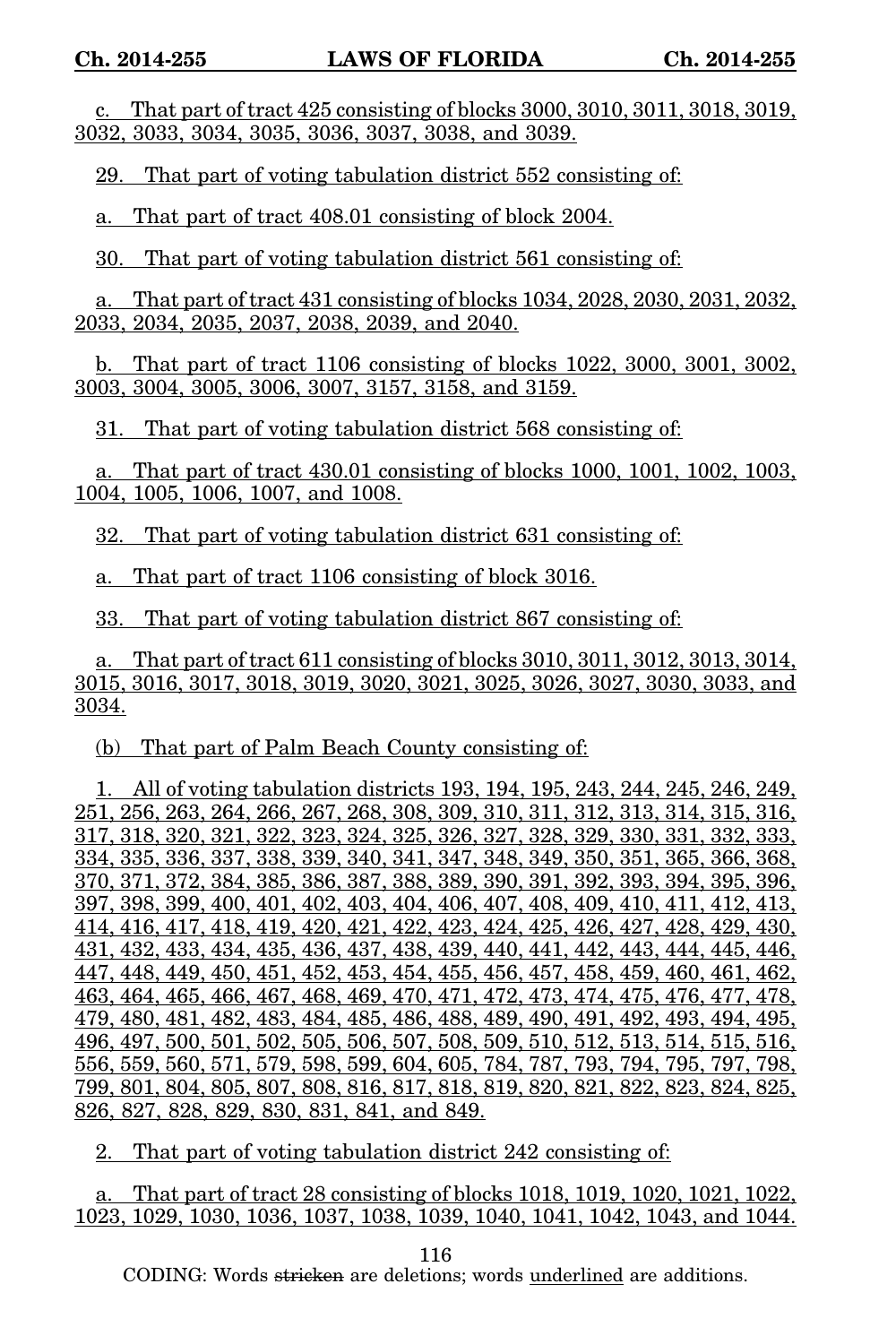3. That part of voting tabulation district 247 consisting of:

a. That part of tract 34 consisting of blocks 1005, 1006, 1007, 1011, 1012, 1013, 1014, and 1018.

b. That part of tract 36 consisting of blocks 1001, 1002, 1003, 1004, 1005, 1006, 1007, 1010, 1013, 1014, and 1016.

c. That part of tract 37 consisting of blocks 1000, 1001, 1002, 1003, 1004, 1005, 1006, 1007, 1008, 1009, 1010, 1011, 1012, 1013, 1014, 1015, 1016, 1017, 1018, 1019, 1020, 1021, 1022, 1023, 1024, 1025, 1026, 1027, 1028, 4000, 4001, 4002, 4003, 4004, 4005, 4006, 4007, 4008, 4009, 4010, 4011, and 4012.

4. That part of voting tabulation district 248 consisting of:

a. That part of tract 36 consisting of blocks 1017, 1018, 1021, 1022, 1023, 1024, 1025, 1026, 1027, 1028, 1029, 4003, 4004, 4005, 4006, 4013, 4014, 4021, 4022, 4023, and 4030.

b. That part of tract 37 consisting of blocks 3000, 3001, 3002, 3003, 3004, 3005, 3006, 3007, 3008, 3009, 3010, 3011, 3012, 3013, 3014, 3015, 3016, 3017, 3018, 3019, 3020, 3021, 3022, 3023, 3024, 3025, 4013, 4014, 4015, 4016, 4017, 4018, 4019, 4020, 4021, 4022, 4023, 4024, 4025, 4026, and 4027.

5. That part of voting tabulation district 250 consisting of:

a. That part of tract 36 consisting of blocks 4031, 4038, 4039, 4040, 4041, 4044, 4045, 4057, 4058, and 4061.

6. That part of voting tabulation district 255 consisting of:

a. That part of tract 38 consisting of blocks 2010, 2012, 2013, 2014, 2016, and 2021.

7. That part of voting tabulation district 261 consisting of:

a. That part of tract 40.09 consisting of blocks 2003, 2004, 3000, and 3008.

b. That part of tract 40.1 consisting of block 1000.

8. That part of voting tabulation district 262 consisting of:

That part of tract  $41.02$  consisting of blocks 1004, 1005, 1006, 1010, 1011, 1012, 1013, 3001, 3002, 3003, 3004, 3005, 3006, and 3007.

9. That part of voting tabulation district 265 consisting of:

a. That part of tract 41.01 consisting of blocks 1000, 1001, 1002, 1003, 1004, 1005, 1006, 1007, 1008, 1009, 1011, 1012, 1014, 1015, 1016, 1017, 1018, 1019, 1021, 1022, 1023, 1025, 1027, 3000, 3001, 3002, 3003, 3004, 3005, 3006,

117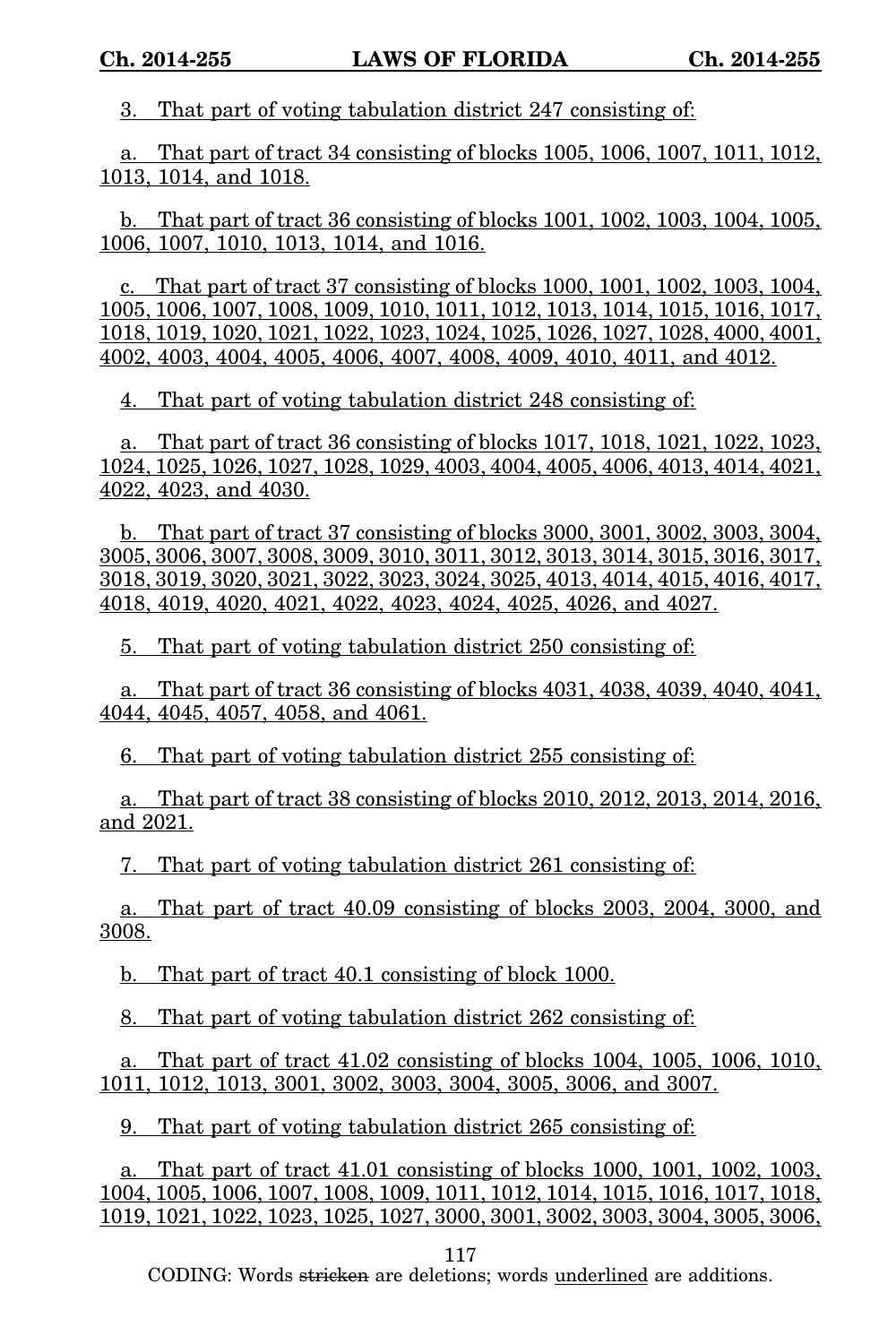3007, 3008, 3009, 3010, 3011, 3012, 3013, 3014, 3015, 3016, 3017, 3018, 3019, 3020, 3021, 3022, 3023, 3024, 3026, and 3027.

10. That part of voting tabulation district 319 consisting of:

a. That part of tract 44.01 consisting of block 1002.

11. That part of voting tabulation district 344 consisting of:

a. That part of tract 48.13 consisting of blocks 1005, 1006, 1007, 1008, 1019, 1020, 1021, 1022, 1023, and 1024.

b. That part of tract 49.02 consisting of blocks 1040, 1043, 1052, and 1053.

12. That part of voting tabulation district 346 consisting of:

a. That part of tract 48.13 consisting of block 1000.

13. That part of voting tabulation district 503 consisting of:

a. That part of tract 76.14 consisting of blocks 2007, 2008, 2009, 2010, and 2011.

14. That part of voting tabulation district 504 consisting of:

a. That part of tract 76.16 consisting of block 1000.

15. That part of voting tabulation district 511 consisting of:

a. That part of tract 66.03 consisting of block 3004.

16. That part of voting tabulation district 578 consisting of:

a. That part of tract 59.15 consisting of blocks 2006, 2007, 2008, 2009, 2010, 2011, 2012, 2013, 2014, 2015, and 2021.

17. That part of voting tabulation district 771 consisting of:

a. That part of tract 5.11 consisting of block 1012.

b. That part of tract 15 consisting of blocks 1000, 1001, 1002, 1003, 1004, 1007, 1008, 1009, 1010, 1011, 1012, 1013, 1014, 1015, 1027, 1028, 1029, 1030, and 1031.

18. That part of voting tabulation district 772 consisting of:

a. That part of tract 15 consisting of blocks 1016, 1017, 1018, 1019, 1024, 1025, and 1026.

19. That part of voting tabulation district 779 consisting of:

118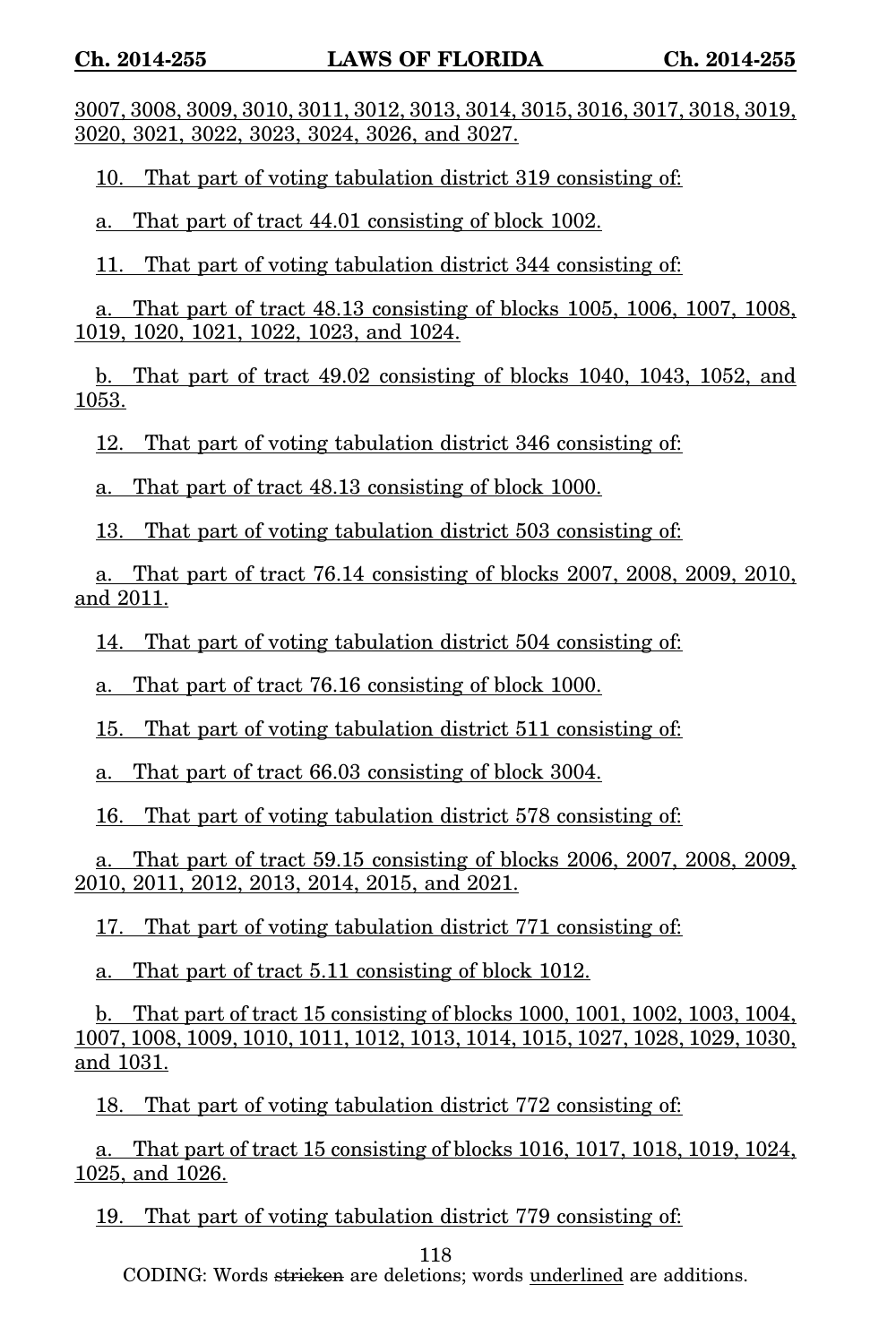That part of tract 16 consisting of blocks  $1000$ ,  $1001$ ,  $2000$ ,  $2001$ , and 2012.

b. That part of tract 17 consisting of blocks 2000 and 2001.

c. That part of tract 23 consisting of blocks 1000 and 1001.

20. That part of voting tabulation district 796 consisting of:

a. That part of tract 28 consisting of blocks 1000, 1001, 1002, 1004, 1005, 1006, 1007, 1008, 1009, 1010, 1011, 1012, 1013, 1014, 1015, 1016, 1017, 1024, 1025, 1031, 1032, 1033, 1034, 1035, 1045, 3000, 3001, 4000, 4001, 4002, 4003, 4004, 4005, 4006, 4007, 4008, 4009, 4010, 4011, 4012, 4013, and 4014.

21. That part of voting tabulation district 800 consisting of:

a. That part of tract 44.02 consisting of blocks 1000, 1001, 1002, 1003, 1004, 1005, 1014, 1015, 1016, 1017, 1018, 1019, 1021, 1022, 1023, 1024, 1025, 1026, 2000, 2001, 2002, 2003, 2004, 2005, 2007, 2008, 2009, 2010, 2011, 2012, 2013, 2014, 2015, 2016, 2017, 2018, 2019, 2020, 2021, 2022, 2023, 2024, 2025, 2026, 2027, 2028, 2029, 2030, 2031, 2032, 2033, 2034, and 2035.

b. That part of tract 52.03 consisting of blocks 1005, 1006, 1007, 1008, 1009, 1010, 1021, 1022, 1023, 1024, 1025, 2005, 2006, 2007, 2008, 2009, 2010, 2011, and 2012.

c. That part of tract 52.04 consisting of blocks 3022, 3023, 3034, 3035, and 3036.

22. That part of voting tabulation district 803 consisting of:

a. That part of tract 51.01 consisting of blocks 1000, 1001, 1002, 1003, 1010, 1011, 1012, 1013, 1014, 1015, 1016, 1017, 1019, 1020, 1021, 1022, 1024, 1025, 1026, 2000, 2001, 2002, 2003, 2004, 2005, 2006, 2007, 2008, 2009, 2010, 2011, 2012, 2013, 2014, and 2015.

b. That part of tract 52.02 consisting of blocks 1000, 1001, 1002, 1003, 1004, 1005, 1006, 1007, 1008, 1009, 1010, 1011, 1012, 1013, 1014, 1015, 1016, 1017, 1018, 1019, 1020, 1021, 1025, 1026, 1027, 1028, 2000, 2001, 2002, 2003, 2004, 2005, 2006, 2007, 2008, 2009, 2010, 2011, and 2012.

c. That part of tract 52.03 consisting of blocks 2023, 2024, 2025, 2026, 2027, 2028, 2029, 2030, 2031, 2032, 2033, 2034, 2035, 2036, and 2037.

23. That part of voting tabulation district 806 consisting of:

a. That part of tract 50 consisting of blocks 2031 and 2032.

24. That part of voting tabulation district 814 consisting of:

a. That part of tract 61 consisting of blocks 1016 and 1023.

119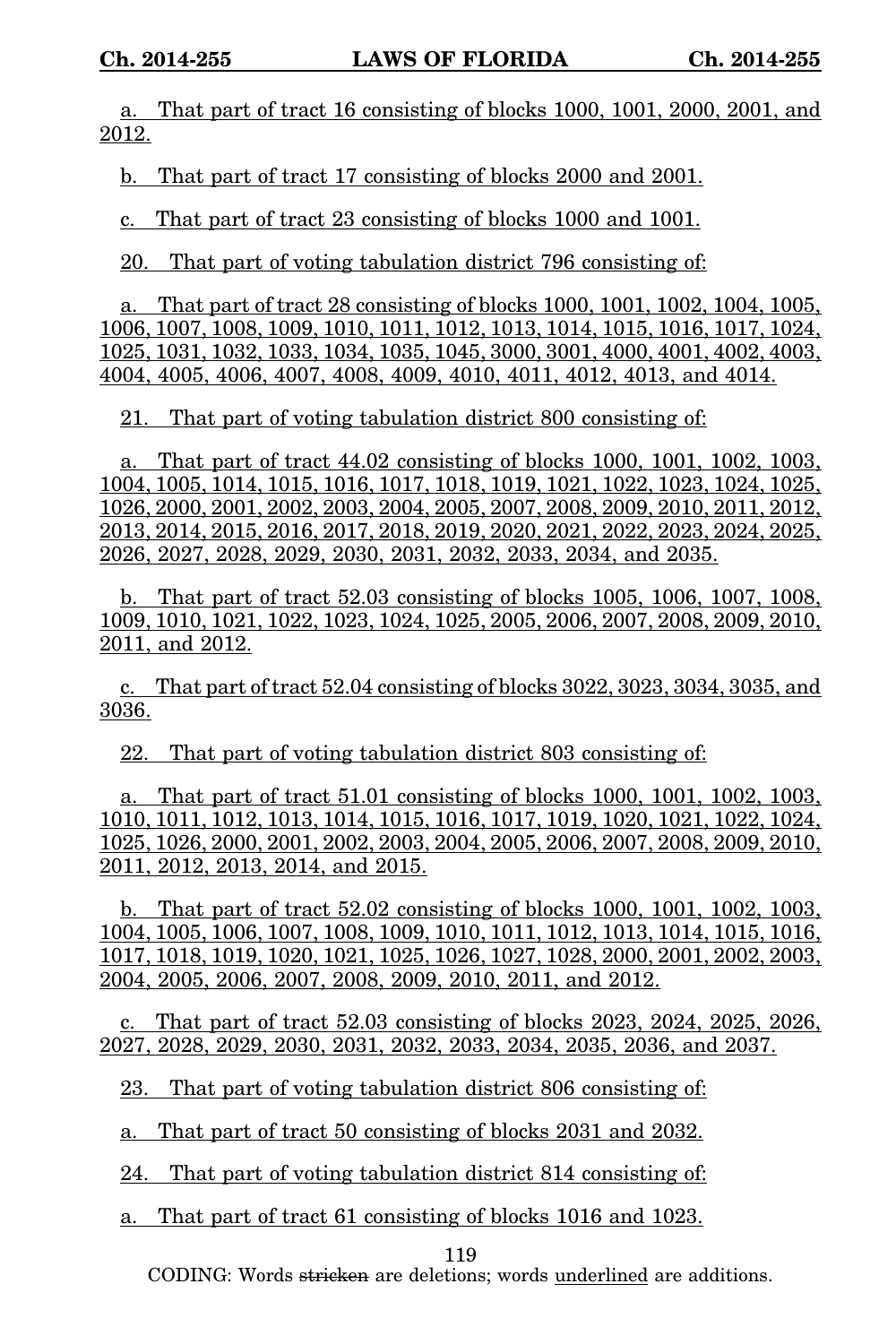25. That part of voting tabulation district 833 consisting of:

a. That part of tract 35.04 consisting of blocks 1000, 1044, and 1045.

b. That part of tract 35.07 consisting of blocks 1000 and 3000.

c. That part of tract 35.09 consisting of blocks 1000 and 4000.

d. That part of tract 35.11 consisting of block 1000.

e. That part of tract 54.07 consisting of blocks 1000, 1004, and 1005.

f. That part of tract 54.09 consisting of blocks 1023 and 1024.

g. That part of tract 54.11 consisting of blocks 1000, 2000, 2012, 2013, and 2014.

h. That part of tract 74.1 consisting of blocks 1000 and 2000.

i. That part of tract 74.12 consisting of blocks 1000, 1001, and 1002.

j. That part of tract 74.14 consisting of block 1000.

k. That part of tract 74.16 consisting of blocks 2000 and 3016.

l. That part of tract 74.18 consisting of block 1000.

m. That part of tract 74.2 consisting of block 2002.

n. That part of tract 9900 consisting of blocks 12, 13, 14, 15, 16, 17, 18, 19, 20, 21, 22, 23, 24, 25, 26, 27, 28, and 29.

(23) District 23 is composed of:

(a) That part of Broward County consisting of:

1. All of voting tabulation districts 44, 45, 317, 346, 348, 352, 354, 362, 425, 426, 427, 428, 429, 430, 431, 432, 433, 435, 436, 437, 438, 439, 440, 441, 442, 443, 449, 450, 451, 452, 454, 455, 456, 457, 570, 571, 572, 573, 574, 575, 576, 577, 578, 579, 580, 581, 582, 583, 584, 585, 586, 587, 588, 589, 590, 591, 592, 593, 595, 596, 597, 598, 599, 600, 601, 602, 603, 604, 605, 606, 607, 608, 609, 610, 612, 613, 614, 615, 616, 617, 618, 619, 620, 621, 622, 623, 624, 625, 626, 627, 629, 632, 633, 634, 635, 636, 637, 638, 639, 640, 641, 642, 643, 644, 645, 646, 647, 648, 649, 650, 651, 652, 653, 654, 655, 656, 657, 658, 659, 660, 661, 662, 663, 664, 665, 666, 667, 668, 669, 670, 671, 672, 673, 674, 675, 676, 677, 678, 679, 680, 681, 682, 683, 684, 685, 686, 687, 688, 689, 690, 691, 692, 693, 694, 695, 696, 697, 698, 699, 700, 701, 702, 703, 704, 705, 706, 707, 708, 709, 710, 711, 712, 713, 714, 715, 716, 717, 718, 719, 720, 721, 722, 723, 724, 725, 726, 727, 728, 729, 730, 731, 732, 733, 734, 735, 736, 737, 738, 739, 740, 741, 742, 743, 744, 746, 780, 781, 782, 783, 784, 785, 788, 791, 792, 793, 794, 795, 796, 797, 798, 799, 800, 801, 806, 808, 810, 811, 812, 816, 817, 818, 819, 822, 823, 824, 825, 826, 827, 828, 829, 831, 836, 837, 840, 841, 842, 843, 844,

120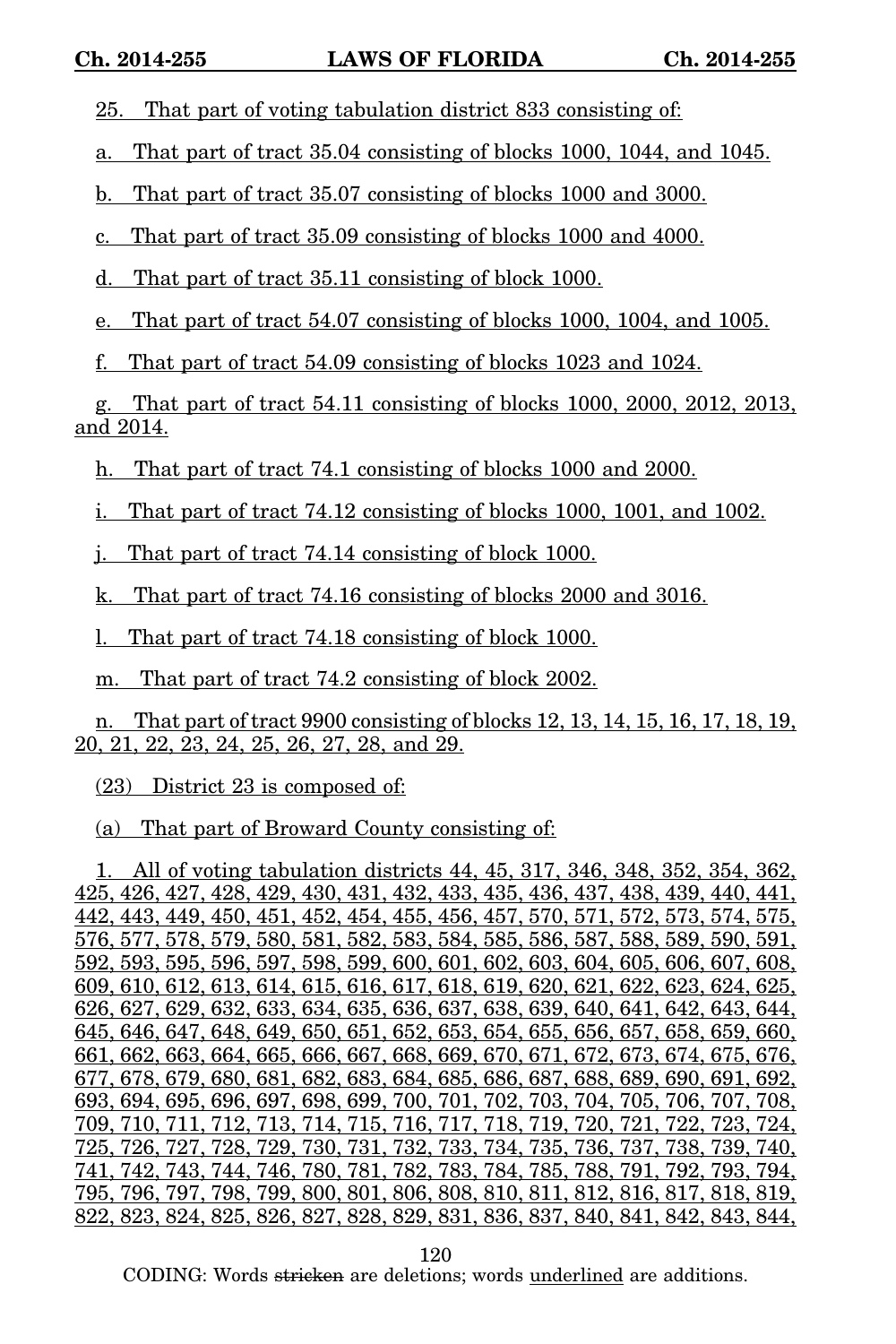846, 847, 848, 849, 850, 851, 852, 853, 854, 855, 856, 857, 858, 859, 860, 861, 871, 873, and 874.

2. That part of voting tabulation district 187 consisting of:

a. That part of tract 601.2 consisting of block 4056.

b. That part of tract 703.2 consisting of blocks 1000, 3000, and 4000.

c. That part of tract 703.21 consisting of blocks 1002, 1004, and 1009.

d. That part of tract 703.22 consisting of blocks 3000, 3001, and 3002.

e. That part of tract 9800 consisting of blocks 1020, 1021, 1024, 1025, 1026, 1027, 1028, and 1029.

3. That part of voting tabulation district 333 consisting of:

a. That part of tract 601.19 consisting of blocks 1003, 1004, 1005, 1006, 1007, 1008, 1012, 1013, 1014, 1015, 1016, 1017, 1018, 1022, 1023, 1024, 1025, 1028, 1034, 1035, 1036, 1037, 2005, 2006, 2007, and 2009.

4. That part of voting tabulation district 343 consisting of:

a. That part of tract 601.19 consisting of blocks 1009, 1010, 1011, 1030, 1031, 1032, and 1033.

b. That part of tract 601.2 consisting of blocks 4005, 4007, 4011, 4012, 4013, 4014, 4015, 4016, 4017, 4018, 4019, 4020, 4021, 4022, 4023, 4024, 4025, 4026, 4027, 4028, 4029, 4030, 4031, 4032, 4033, 4034, 4035, 4036, 4037, 4038, 4039, 4040, 4041, 4042, 4043, 4046, 4047, 4048, 4049, 4050, 4051, 4052, and 4055.

5. That part of voting tabulation district 351 consisting of:

a. That part of tract 601.18 consisting of blocks 1011, 1012, 1013, 1014, 1016, 1017, 1028, 2006, 2007, 2008, 2009, 2010, 2011, 2012, 2013, 2014, 2015, 2016, 2017, 2018, 2019, 2020, 2021, 2022, 2023, 2024, 2025, 2026, 2027, and 2028.

b. That part of tract 601.19 consisting of blocks 1000 and 1001.

6. That part of voting tabulation district 353 consisting of:

a. That part of tract 601.2 consisting of blocks 1000, 1001, 1002, 1003, 1017, 2000, 2001, 2002, 2003, 2004, 2017, 3000, 3001, 3002, 3003, 3004, 3005, 3006, 3007, 3008, 3009, 3010, and 3011.

b. That part of tract 601.21 consisting of blocks 2003 and 2004.

7. That part of voting tabulation district 382 consisting of:

a. That part of tract 601.21 consisting of block 4008.

121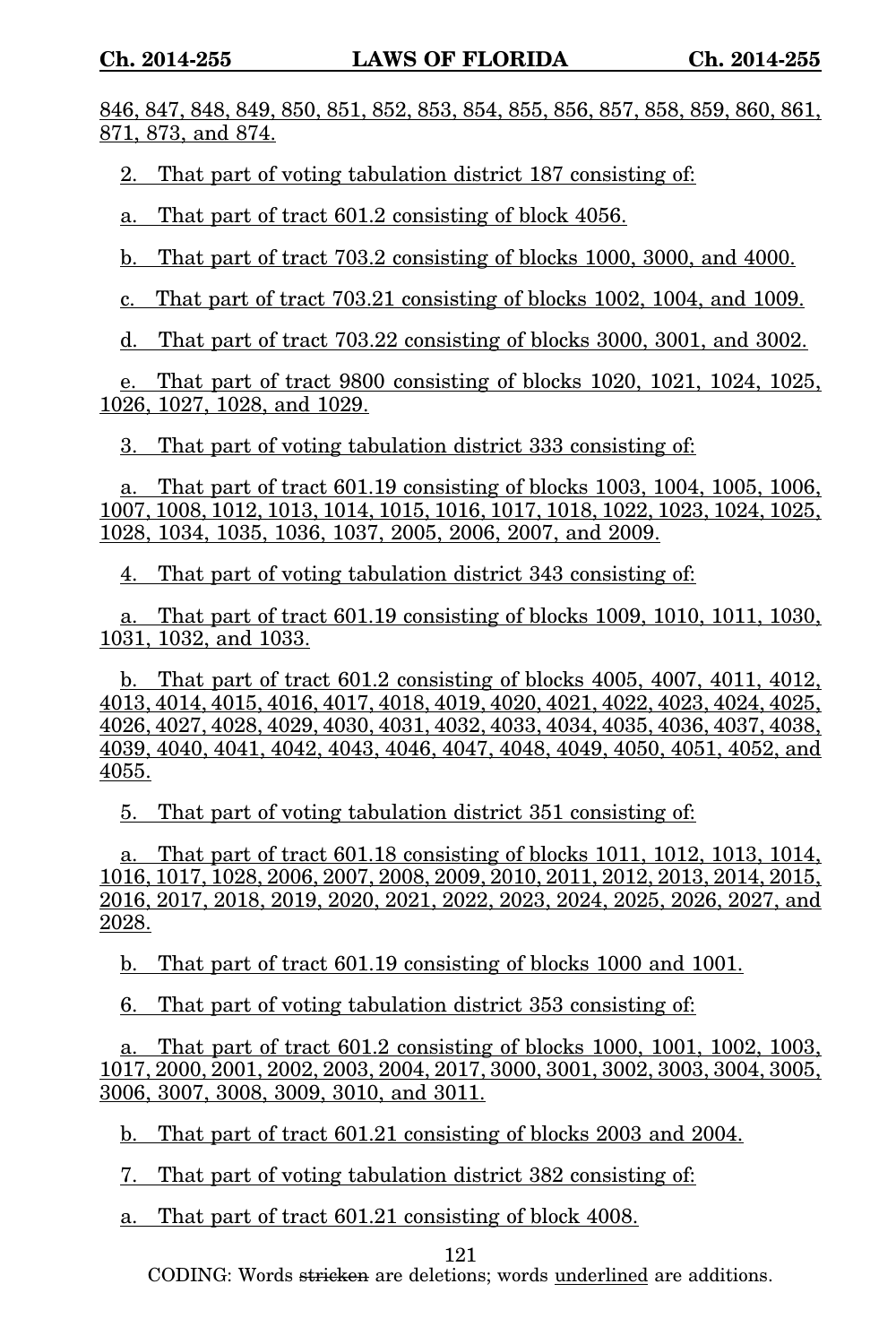b. That part of tract 601.22 consisting of block 2027.

c. That part of tract 702.07 consisting of block 1002.

d. That part of tract 702.08 consisting of block 3000.

8. That part of voting tabulation district 434 consisting of:

a. That part of tract 703.17 consisting of blocks 1000, 1001, 1007, 1008, 1009, 1010, 1011, 1012, 1013, 1014, 1015, 1016, 1017, 1018, 1019, 1020, 1021, 1022, 1023, 1024, 1025, 1026, 1027, 1028, 1030, 1031, 1032, 1033, 1034, 1035, 1036, 1037, 1038, 1039, 1040, 1041, 1042, 1045, 1046, 1047, 1048, 1069, 1091, 1100, 1118, 1119, and 1120.

b. That part of tract 9800 consisting of blocks 1022 and 1023.

9. That part of voting tabulation district 453 consisting of:

a. That part of tract 703.14 consisting of blocks 1003, 1004, 1005, 1006, 1007, 1008, 1077, 1078, 1079, 1080, 1081, 1082, and 1083.

b. That part of tract 1103.01 consisting of blocks 1000, 1001, 3002, 3003, 3004, 3005, and 3006.

10. That part of voting tabulation district 561 consisting of:

a. That part of tract 1106 consisting of blocks 3019, 3020, 3021, 3022, 3156, and 3167.

11. That part of voting tabulation district 568 consisting of:

a. That part of tract 430.01 consisting of blocks 1009 and 1010.

12. That part of voting tabulation district 631 consisting of:

That part of tract 1106 consisting of blocks 3008, 3009, 3010, 3011, 3012, 3013, 3014, 3015, 3057, 3058, 3059, 3060, 3061, 3062, 3064, 3065, 3066, 3152, and 3153.

13. That part of voting tabulation district 778 consisting of:

a. That part of tract 1101 consisting of blocks 2001, 2002, 2003, 2008, 2009, 2010, 2019, 2020, 2021, 2022, 3003, 3004, 3005, 3006, 3007, 3025, 3026, 3027, and 3028.

14. That part of voting tabulation district 779 consisting of:

a. That part of tract 1101 consisting of blocks 3008 and 3015.

15. That part of voting tabulation district 790 consisting of:

a. That part of tract 1101 consisting of blocks 1000, 1001, 1005, 1006, 1011, 1012, 1017, 1018, 4010, 4011, 4016, 4018, and 4020.

122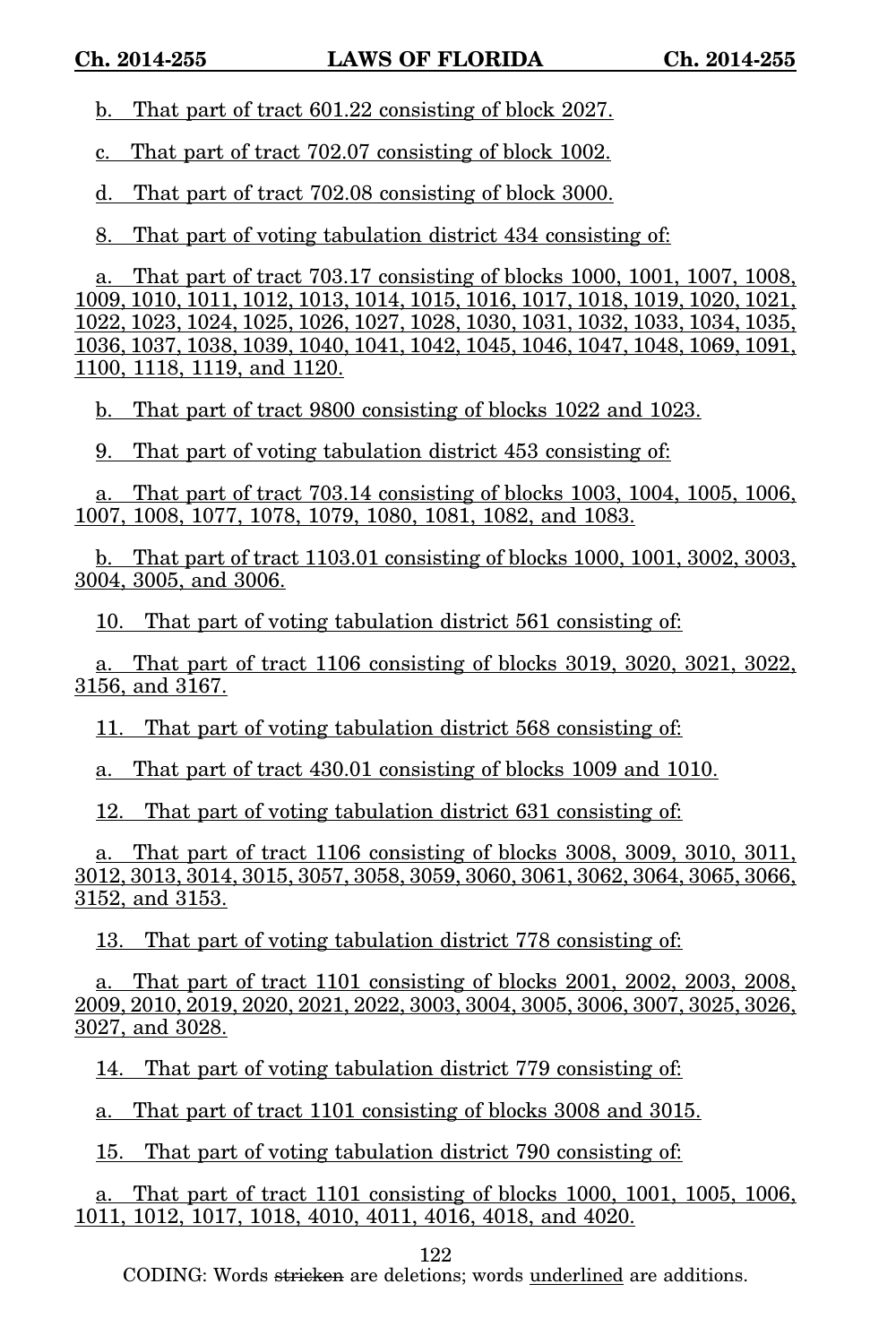16. That part of voting tabulation district 807 consisting of:

a. That part of tract 1103.32 consisting of blocks 1000, 1001, 1002, 1003, 1004, 1006, 1008, 1040, 1050, and 1052.

b. That part of tract 1103.33 consisting of block 2028.

17. That part of voting tabulation district 813 consisting of:

a. That part of tract 1103.01 consisting of blocks 1003, 3007, and 3008.

18. That part of voting tabulation district 835 consisting of:

a. That part of tract 1103.26 consisting of block 2000.

b. That part of tract 1103.3 consisting of blocks 1000, 1001, 1002, 1003, 1004, 1005, 1006, 1007, and 1008.

19. That part of voting tabulation district 862 consisting of:

a. That part of tract 1003 consisting of blocks 3000, 3001, 3002, 3003, 3007, 3008, 3011, 3012, 3016, 3017, 3018, 3019, 3020, and 3024.

b. That part of tract 1005.02 consisting of blocks 2000, 2001, 2002, 2003, 2004, 2005, 2006, 2007, 2008, 2009, 2010, 2011, 2012, 2013, 2014, 2015, 2016, 2017, 2018, 2019, 2020, 2021, 2022, 2023, 2024, 2025, 2026, 2027, 2028, and 2029.

20. That part of voting tabulation district 863 consisting of:

a. That part of tract 1004 consisting of blocks 2016, 2017, 2029, 2030, 3000, 3001, 3002, 3003, 3004, 3005, 3006, 3007, 3008, 3009, 3010, 3011, 3012, 3013, 3015, 3016, 3017, 3018, 3019, 4002, 4003, 4006, 4007, 4008, 4014, 4015, 4016, 4017, 4020, 4022, 4025, and 4026.

21. That part of voting tabulation district 867 consisting of:

a. That part of tract 611 consisting of blocks 3024 and 3032.

(b) That part of Miami-Dade County consisting of:

1. All of voting tabulation districts 1, 2, 3, 4, 5, 6, 7, 8, 10, 11, 12, 14, 16, 17, 18, 19, 20, 21, 22, 23, 24, 25, 26, 27, 28, 29, 30, 31, 32, 33, 34, 35, 36, 37, 38, 39, 40, 41, 42, 43, 44, 45, 46, 47, 48, 49, 50, 51, 52, 54, 60, 62, 63, 64, 65, 66, 67, 68, 69, 70, 71, 72, 73, 74, 75, 76, 77, 78, 79, 80, 82, 97, 98, 99, 100, 101, 102, 103, 104, 105, 106, 108, 109, 110, 111, 112, 113, 114, 115, 116, 117, 118, 119, 120, 121, 122, 221, 222, 223, 224, 225, 227, 1441, 1442, 1443, 1444, 1445, 1446, 1447, 1448, 1449, 1450, and 1451.

2. That part of voting tabulation district 13 consisting of:

123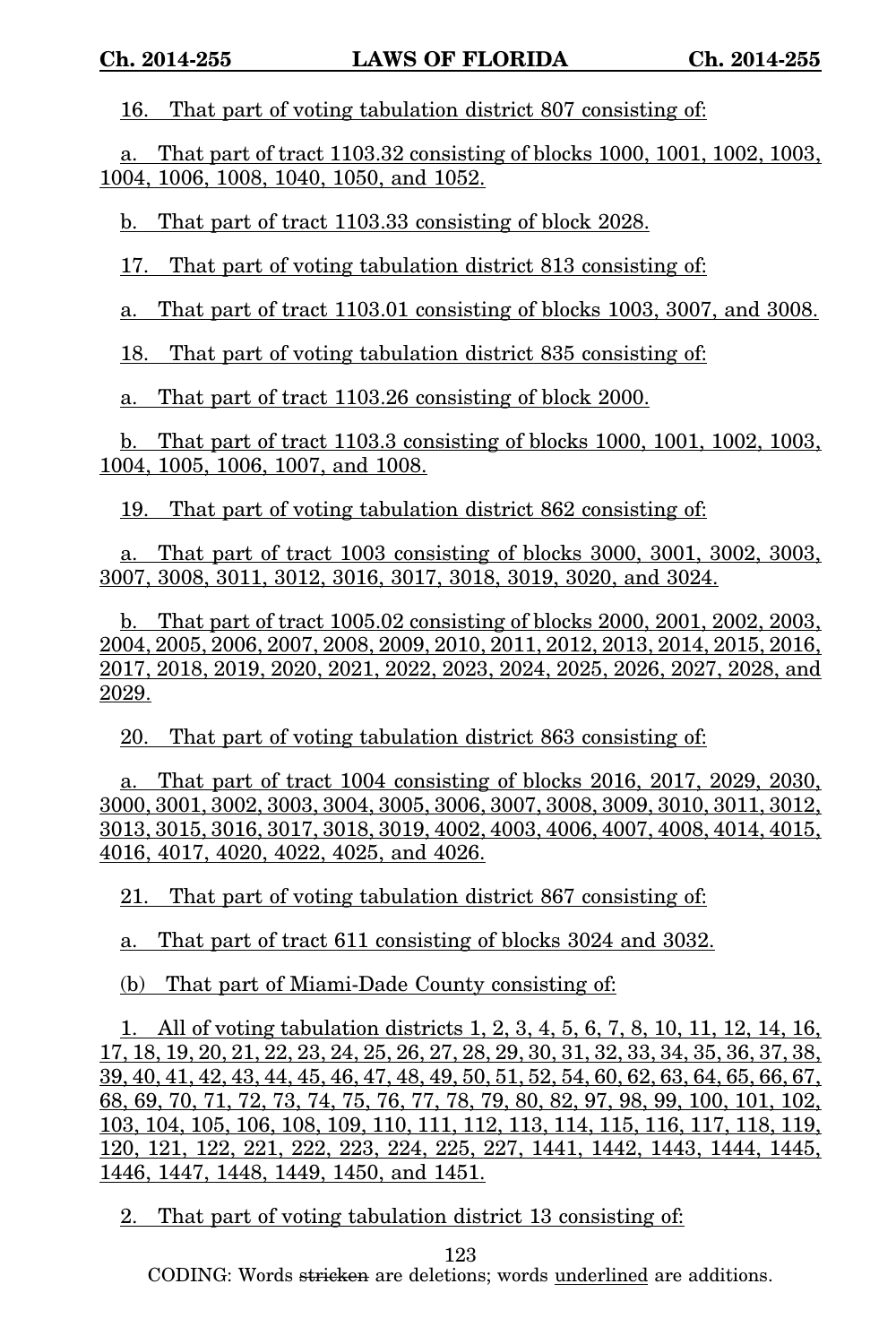That part of tract 38.01 consisting of blocks 1000, 1001, 1002, 1003, 2000, 2001, 2002, 2003, 2004, 2005, 2006, 2007, 3000, 3001, 3002, 4000, 4001, 4002, 4003, 4004, 4005, 4006, 4007, 4008, 4009, 4010, 4011, 4012, 4013, 4014, 4015, 4017, 4019, 4020, 4021, 4031, 4032, 4033, 4034, 5000, 5001, 5002, 5003, 5004, 5005, 5006, 5007, 5008, 5009, 5010, and 5011.

b. That part of tract 38.04 consisting of blocks 1009 and 2016.

3. That part of voting tabulation district 15 consisting of:

a. That part of tract 38.01 consisting of blocks 3003, 4016, 4018, 4022, 4023, 4024, 4025, and 4027.

b. That part of tract 38.04 consisting of block 4011.

4. That part of voting tabulation district 53 consisting of:

a. That part of tract 45 consisting of blocks 1004, 1005, 1008, 1009, 1013, 1027, 1028, 1034, 1035, 1036, 1037, 1038, 1039, 1040, 1041, 1042, and 3004.

5. That part of voting tabulation district 61 consisting of:

a. That part of tract 97.03 consisting of blocks 1000, 1002, 1003, 1004, 1005, 1006, 1007, 1008, 1009, 1010, 1011, 1012, 2000, 2001, 2002, 2003, 2004, 2005, 2006, 2007, 2008, 2009, 2010, 2011, 2012, 2013, 2014, 2015, 2016, 2017, 2018, 2019, 2020, 2021, 2022, 2023, 2024, 2025, 2026, 2027, 2028, 2029, 2030, 2031, 2032, 2033, 2034, 2035, 2036, 2037, 2038, 2039, 2040, 2041, 2042, 2043, 2044, 2045, 2046, 2047, 2048, 2049, 2050, 2051, 2052, 2053, 2054, 2055, and 2056.

6. That part of voting tabulation district 81 consisting of:

a. That part of tract 1.13 consisting of blocks 1006, 1012, 1013, 1014, and 1015.

b. That part of tract 2.11 consisting of blocks 2000 and 2027.

c. That part of tract 97.04 consisting of blocks 2000, 2046, and 3000.

7. That part of voting tabulation district 1412 consisting of:

a. That part of tract 9810 consisting of blocks 1008, 1009, 1013, and 1014.

(24) District 24 is composed of:

(a) That part of Broward County consisting of:

1. All of voting tabulation districts 422, 423, 424, 444, 445, 446, 447, 448, 745, 747, 748, 749, 750, 751, 752, 753, 754, 755, 756, 757, 758, 759, 760, 761, 762, 763, 771, 772, 773, 774, 775, 776, 777, 786, 787, 802, 803, 805, 838, 839, and 845.

124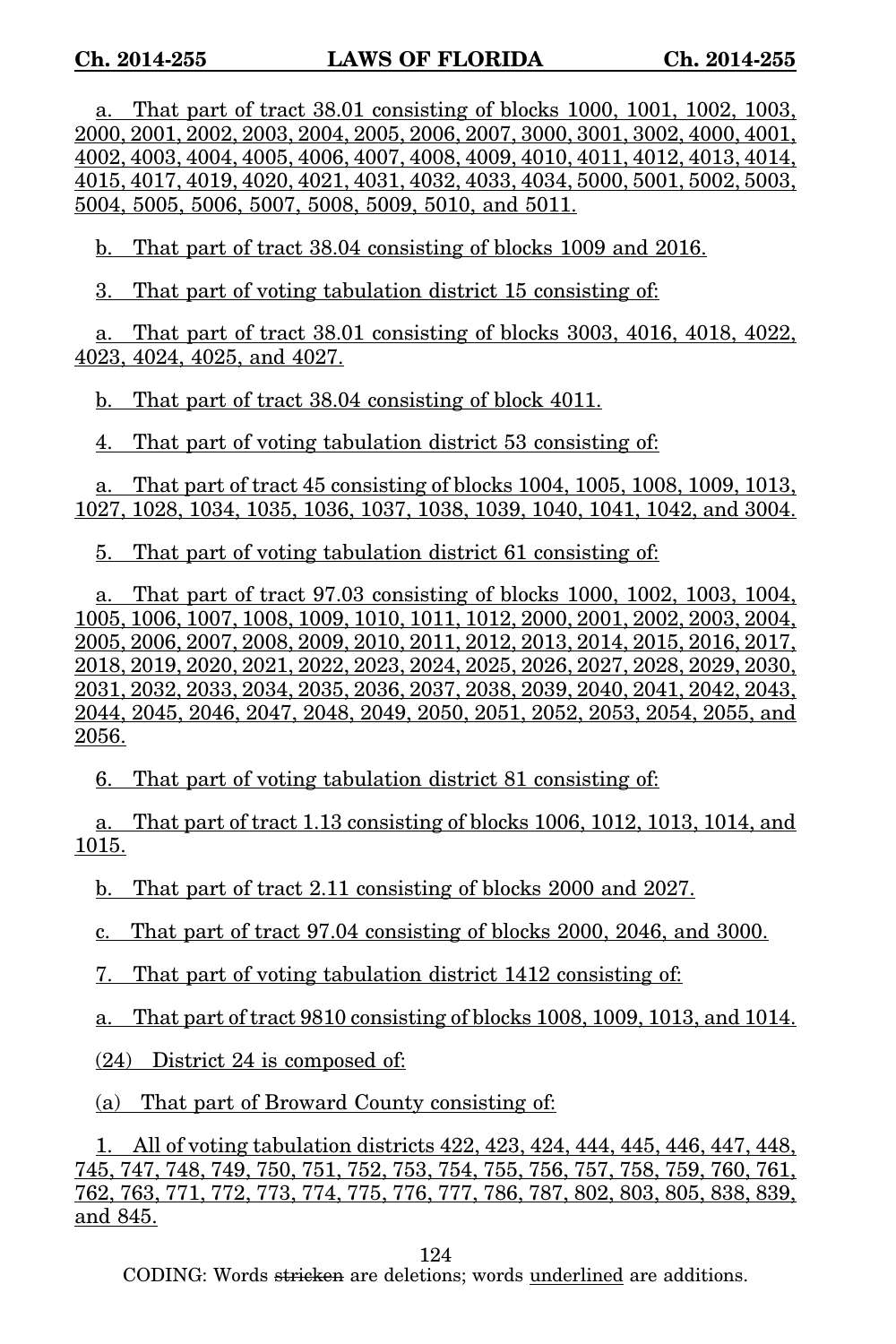2. That part of voting tabulation district 764 consisting of:

a. That part of tract 1103.21 consisting of blocks 1000, 1001, 1002, 1003, 1004, 1005, 1006, 1007, 1008, 1009, 1010, 1011, 1012, 1013, 1014, 1015, 1017, 1018, 1019, 1020, 1021, and 1022.

3. That part of voting tabulation district 778 consisting of:

That part of tract 1101 consisting of blocks 2011, 2012, 2013, 2014, 2015, 2016, 2017, and 2018.

4. That part of voting tabulation district 779 consisting of:

That part of tract 1101 consisting of blocks 3009, 3010, 3011, 3012, 3013, 3014, 3016, 3017, 3018, and 3019.

b. That part of tract 1103.4 consisting of blocks 4010 and 4011.

c. That part of tract 1103.41 consisting of blocks 2000, 2001, 2002, 2003, 2004, 2005, 2006, 2007, 2008, 2009, 2010, 2011, 2012, 2013, 2014, 2015, 2016, 2017, and 2018.

5. That part of voting tabulation district 790 consisting of:

a. That part of tract 1101 consisting of blocks 1002, 1003, 1004, 1007, 1008, 1009, 1010, 1013, 1014, 1015, 1016, 1019, 1020, 4021, 4022, 4023, 4024, and 4025.

6. That part of voting tabulation district 862 consisting of:

a. That part of tract 1005.02 consisting of block 1000.

7. That part of voting tabulation district 863 consisting of:

a. That part of tract 1004 consisting of block 3014.

(b) That part of Miami-Dade County consisting of:

1. All of voting tabulation districts 83, 84, 85, 86, 87, 88, 89, 90, 91, 92, 93, 94, 95, 96, 107, 123, 124, 125, 126, 127, 128, 129, 130, 131, 132, 133, 134, 135, 136, 137, 138, 139, 140, 141, 142, 143, 144, 145, 146, 147, 148, 149, 150, 151, 152, 153, 154, 155, 156, 157, 158, 159, 160, 161, 162, 163, 164, 165, 166, 167, 168, 169, 170, 171, 172, 173, 174, 175, 179, 180, 181, 182, 183, 184, 185, 186, 187, 188, 189, 190, 191, 192, 193, 194, 195, 196, 197, 198, 199, 200, 201, 202, 203, 204, 205, 206, 207, 208, 209, 210, 211, 212, 213, 214, 215, 216, 217, 218, 219, 220, 226, 228, 229, 230, 233, 234, 235, 236, 237, 238, 239, 240, 241, 242, 243, 244, 245, 246, 247, 248, 249, 250, 251, 252, 253, 254, 255, 256, 257, 258, 259, 260, 261, 262, 263, 264, 265, 266, 267, 268, 269, 270, 271, 272, 273, 274, 275, 276, 277, 278, 279, 280, 281, 282, 283, 284, 285, 286, 291, 292, 293, 294, 295, 296, 297, 298, 299, 300, 301, 302, 303, 304, 305, 306, 307, 308, 309, 310, 312, 314, 315, 316, 317, 318, 319, 320, 321, 322, 323, 324, 325, 326, 327, 328, 329, 330, 331, 332, 333, 334, 335, 336, 337, 338, 339, 340, 341, 342, 343, 345,

125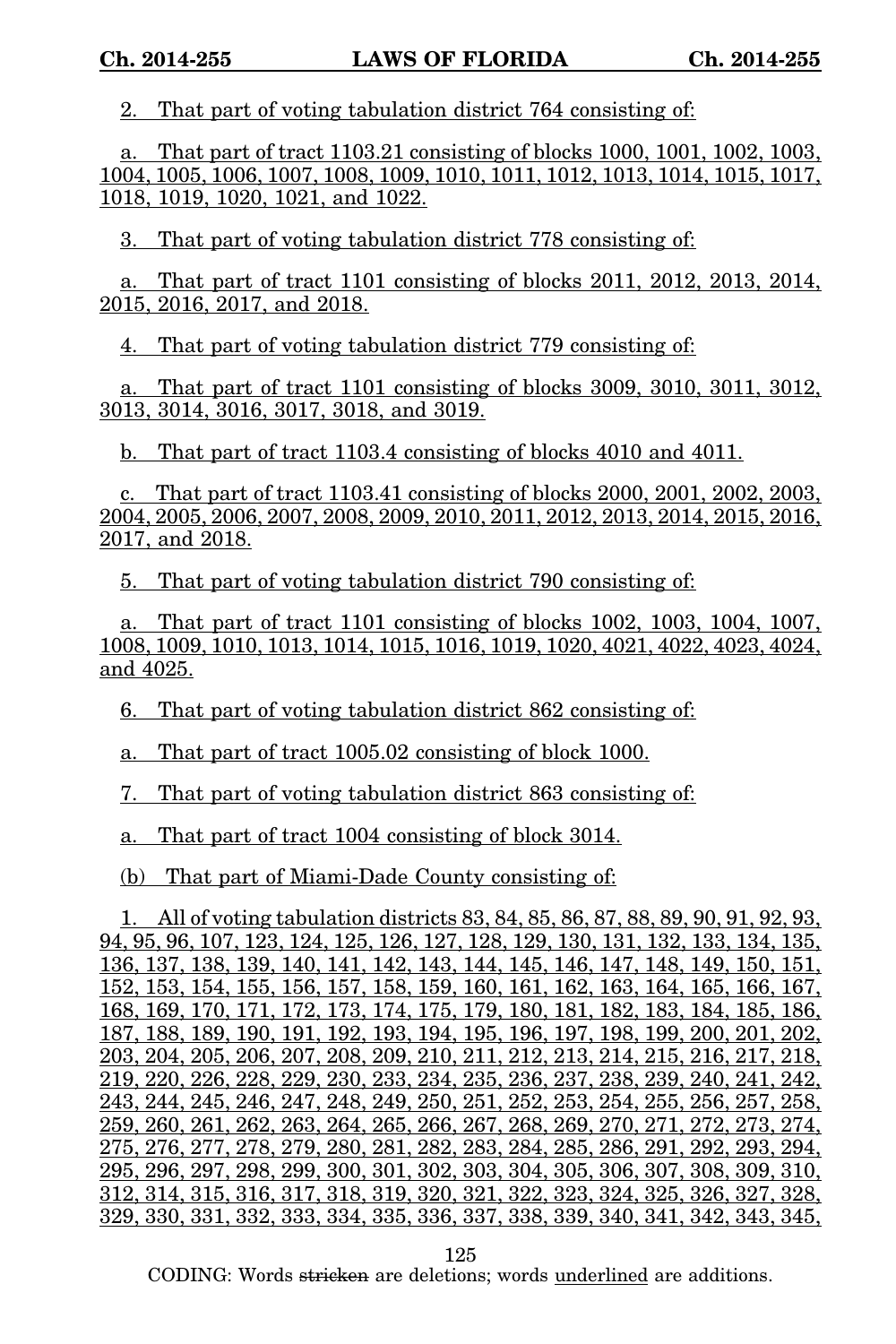346, 347, 348, 349, 350, 352, 353, 355, 360, 364, 365, 371, 372, 373, 375, 376, 377, 378, 379, 380, 381, 382, 421, 468, 764, 765, 766, 769, 770, 771, 772, 773, 774, 775, 776, 777, 778, 779, 784, 785, 786, 787, 788, 789, 790, 791, 792, 793, 794, 795, 796, 797, 798, 799, 804, 805, 807, 808, 809, 810, 811, 812, 815, 816, 817, 818, 819, 820, 821, 822, 823, 824, 825, 826, 827, 828, 829, 830, 831, 832, 834, 835, 868, 883, 910, 912, 913, 914, 915, 916, 919, 920, 921, 922, 1403, 1404, 1405, 1406, 1407, 1408, 1409, 1410, 1411, 1413, 1414, 1415, 1417, 1432, 1439, and 1440.

2. That part of voting tabulation district 13 consisting of:

a. That part of tract 1.2 consisting of blocks 2010 and 2011.

3. That part of voting tabulation district 15 consisting of:

a. That part of tract 1.2 consisting of block 2023.

b. That part of tract 12.04 consisting of blocks 1000 and 1012.

4. That part of voting tabulation district 53 consisting of:

a. That part of tract 45 consisting of block 1007.

5. That part of voting tabulation district 61 consisting of:

a. That part of tract 97.03 consisting of block 1001.

b. That part of tract 97.04 consisting of blocks 1000 and 1001.

6. That part of voting tabulation district 81 consisting of:

a. That part of tract 2.11 consisting of blocks 2001, 2002, 2003, 2004, 2005, 2006, 2007, 2008, 2009, 2010, 2011, 2012, 2013, 2014, 2017, 2019, 2020, 2021, 2022, 2023, 2024, 2025, 2026, 2028, 2029, 2030, 2031, 2032, 2033, and 2034.

b. That part of tract 97.04 consisting of blocks 1032, 1037, 1038, 1045, 2014, 2015, 2016, 2017, 2018, 2022, 2023, 2024, 2025, 2026, 2030, 2031, 2032, 2033, 2034, 2044, 2045, 3001, 3002, 3003, 3004, 3005, 3006, 3007, 3008, and 3009.

7. That part of voting tabulation district 313 consisting of:

a. That part of tract 9.02 consisting of blocks 1008, 1009, 1010, 1011, 1012, 1014, 1015, 1016, 1017, 1018, 1019, 1020, 1021, 1022, 1023, 2000, 2001, 2002, 2003, 2004, 2005, 2006, 2007, 2008, 2009, 2010, 2011, 2012, 2013, 2014, 2015, 2016, 2017, 2018, 2019, 2020, 2021, 2022, 2023, 2024, 2025, 2026, 2027, 2028, 2029, 2030, 2031, 2032, 2033, 2034, 2035, 2036, 2037, 2038, 2039, 2040, 2041, 4000, 4001, 4002, 4003, 4004, 4005, 4006, 4007, 4008, 4009, 4010, 4011, 4012, 4013, 4014, 4015, 4016, 4017, 4018, 4019, 4020, 4021, and 4022.

126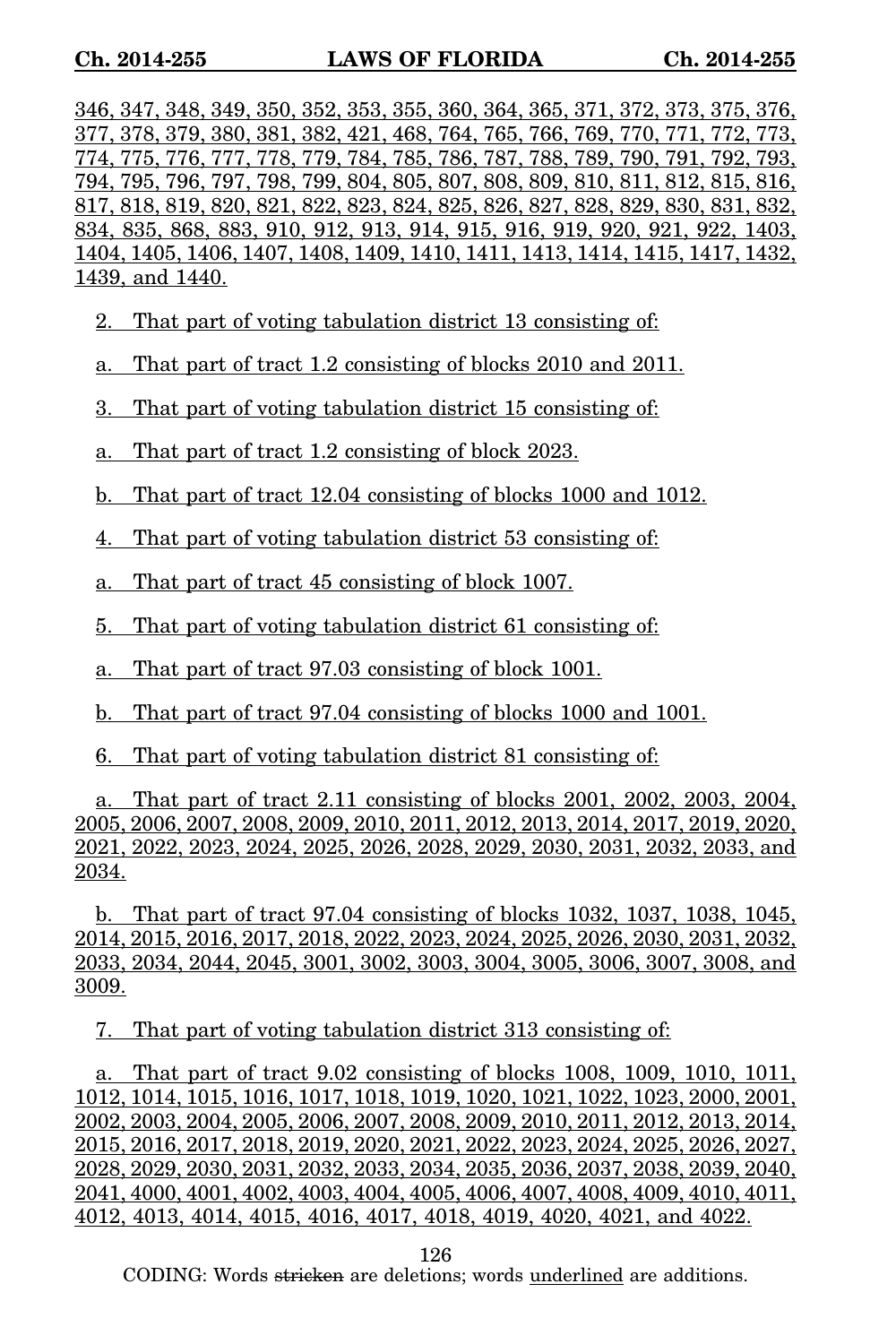b. That part of tract 10.03 consisting of blocks 4000, 4001, 4002, 4003, 4004, 4005, 4006, 4007, 4008, 4009, 4010, 4011, 4012, 4013, 4014, 4015, 4016, 4017, 4018, 4019, 4020, 4021, 5000, 5001, 5002, 5003, 5004, 5005, 5006, 5007, 5008, 5009, 5010, 5011, 5012, 5013, 5014, 5015, 5016, 5017, 5018, and 5019.

8. That part of voting tabulation district 344 consisting of:

a. That part of tract 17.01 consisting of blocks 1000, 1001, 1002, 1005, 1028, and 1029.

9. That part of voting tabulation district 420 consisting of:

a. That part of tract 5.05 consisting of blocks 2000, 2001, 2002, 2004, 2008, 2009, 2010, 2011, 2012, 2013, 2019, 2020, 2021, 2022, 2023, 2024, 2025, 2026, 2027, 2028, 2029, 2030, 2031, 2032, 2033, 2036, 2037, 2038, 2039, 2040, 2041, 2042, 2043, 2044, 2045, 2046, 2047, 2048, 2094, 2095, 2096, 2097, and 2098.

10. That part of voting tabulation district 1412 consisting of:

a. That part of tract 37.02 consisting of blocks 5004, 5006, 5007, 5008, 5009, 8000, 8001, 8002, and 8003.

b. That part of tract 45 consisting of blocks 1006 and 1017.

c. That part of tract 9810 consisting of blocks 1004, 1005, 1006, 1007, 1010, 1011, 1012, 1019, 1020, 1021, 1022, 1023, 1024, 1025, 1026, 1031, 1032, 1033, 1034, 1035, 1036, 1037, 1038, 1039, 1040, 1041, 1042, 1043, 1044, and 1045.

(25) District 25 is composed of:

(a) That part of Broward County consisting of:

1. All of voting tabulation districts 765, 766, 767, 768, 769, 770, 789, 804, 809, 814, 815, 820, 821, 830, 832, 833, and 834.

2. That part of voting tabulation district 187 consisting of:

a. That part of tract 1103.24 consisting of block 2014.

b. That part of tract 9800 consisting of blocks 1041, 1060, 1061, 1062, 1063, 1064, 1065, 1066, 1067, 1068, 1069, 1070, 1071, 1072, 1098, 1099, 1103, 1105, 1106, 1107, 1110, 1111, 1112, 1113, and 1114.

3. That part of voting tabulation district 434 consisting of:

a. That part of tract 9800 consisting of blocks 1097, 1100, 1101, 1102, and 1109.

4. That part of voting tabulation district 453 consisting of:

127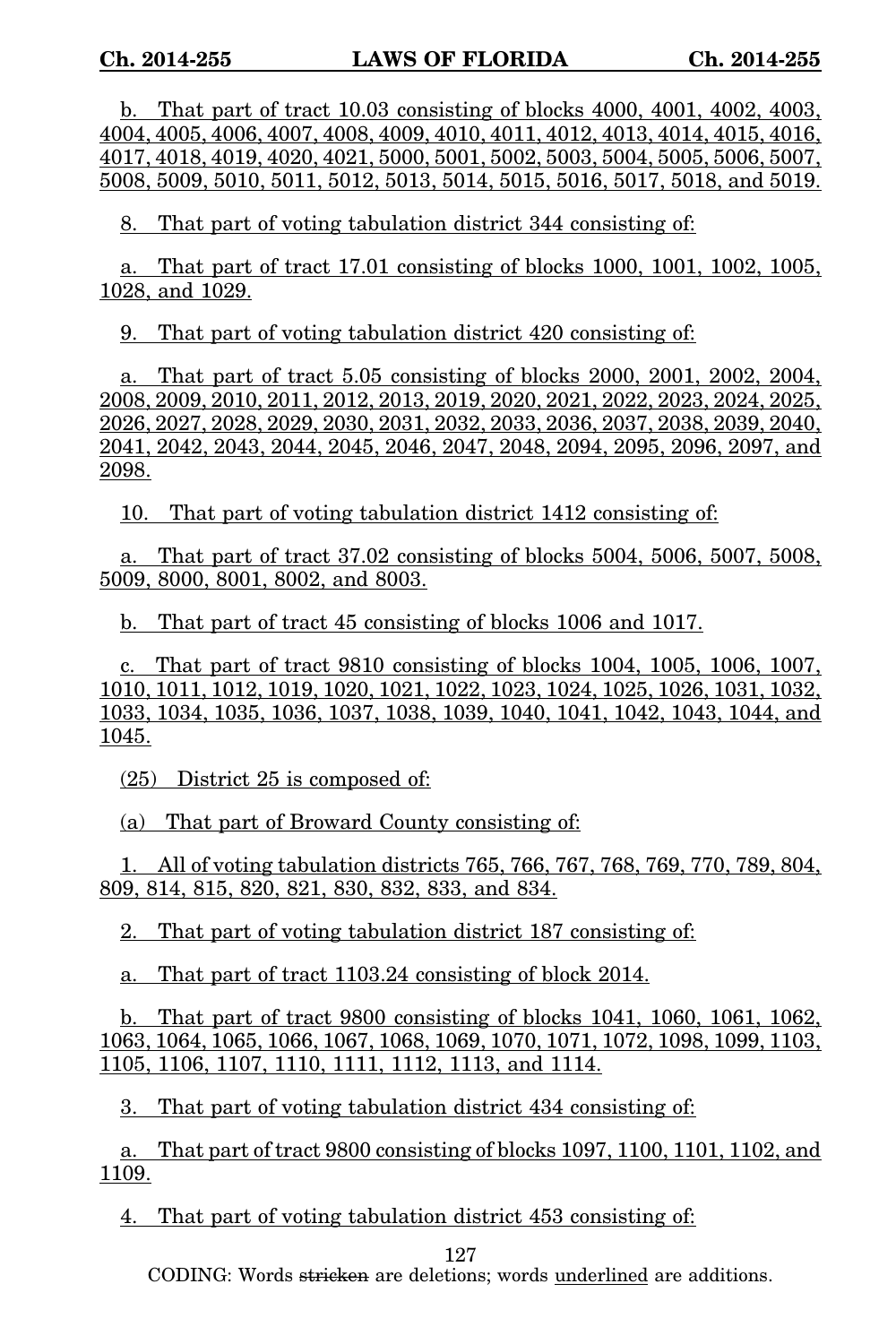a. That part of tract 9800 consisting of blocks 1104 and 1108.

5. That part of voting tabulation district 764 consisting of:

a. That part of tract 1103.25 consisting of blocks 4000, 4001, 4002, 4003, 4005, 4006, 4007, 4008, 4009, 4010, 4011, 4012, 4013, 4014, 4015, 4016, 4017, 4018, 4019, 4020, 4022, 4023, 4024, 4025, 4026, 4052, 4053, 4054, 4055, 4056, 4057, 4058, 4059, 4060, 4061, 4062, 4063, 4064, 4065, 4066, 4067, 4081, 4082, 4083, and 4090.

6. That part of voting tabulation district 807 consisting of:

a. That part of tract 1103.32 consisting of blocks 1005, 1007, 1009, 1010, 1011, 1012, 1013, 1014, 1015, 1016, 1017, 1018, 1019, 1020, 1021, 1022, 1023, 1024, 1025, 1026, 1027, 1028, 1029, 1030, 1031, 1032, 1033, 1034, 1035, 1036, 1037, 1038, 1039, 1041, 1042, 1043, 1044, 1045, 1046, 1047, 1048, 1049, 1051, 1053, 1054, 1055, and 1056.

7. That part of voting tabulation district 813 consisting of:

a. That part of tract 1103.01 consisting of blocks 1004, 1005, 2000, 2001, 2002, 2003, 2004, 2005, 2006, 2007, 2008, 2009, 2010, 2011, 3009, and 3011.

b. That part of tract 1103.02 consisting of blocks 2009, 2010, 2011, 2012, 2013, 2014, and 2015.

8. That part of voting tabulation district 835 consisting of:

a. That part of tract 1103.26 consisting of blocks 2001 and 2010.

b. That part of tract 1103.3 consisting of blocks 1009, 1010, 1011, 1012, 1013, 1014, 1015, 1016, 1017, and 1018.

(b) That part of Collier County consisting of:

1. All of voting tabulation districts 2, 3, 7, 57, 58, 59, 60, 61, 62, 63, 64, 65, 66, 67, 68, 69, 70, 71, 72, 73, 74, 75, 76, 77, 78, 80, 81, 82, 83, 84, 95, 109, 110, 111, 113, 114, 115, 116, 117, 118, 119, 120, 121, 122, 123, 124, 125, 127, 130, 132, 133, 134, 138, 139, 140, 141, and 143.

2. That part of voting tabulation district 10 consisting of:

a. That part of tract 106.05 consisting of blocks 1010, 2000, 2003, 2004, 2005, 2006, 2007, 2011, and 3005.

3. That part of voting tabulation district 79 consisting of:

a. That part of tract 104.05 consisting of block 4030.

b. That part of tract 104.08 consisting of blocks 2001, 2002, 2003, 2005, 2006, 2007, 2008, 2009, 2010, 2011, 2012, 2013, 2014, and 2015.

128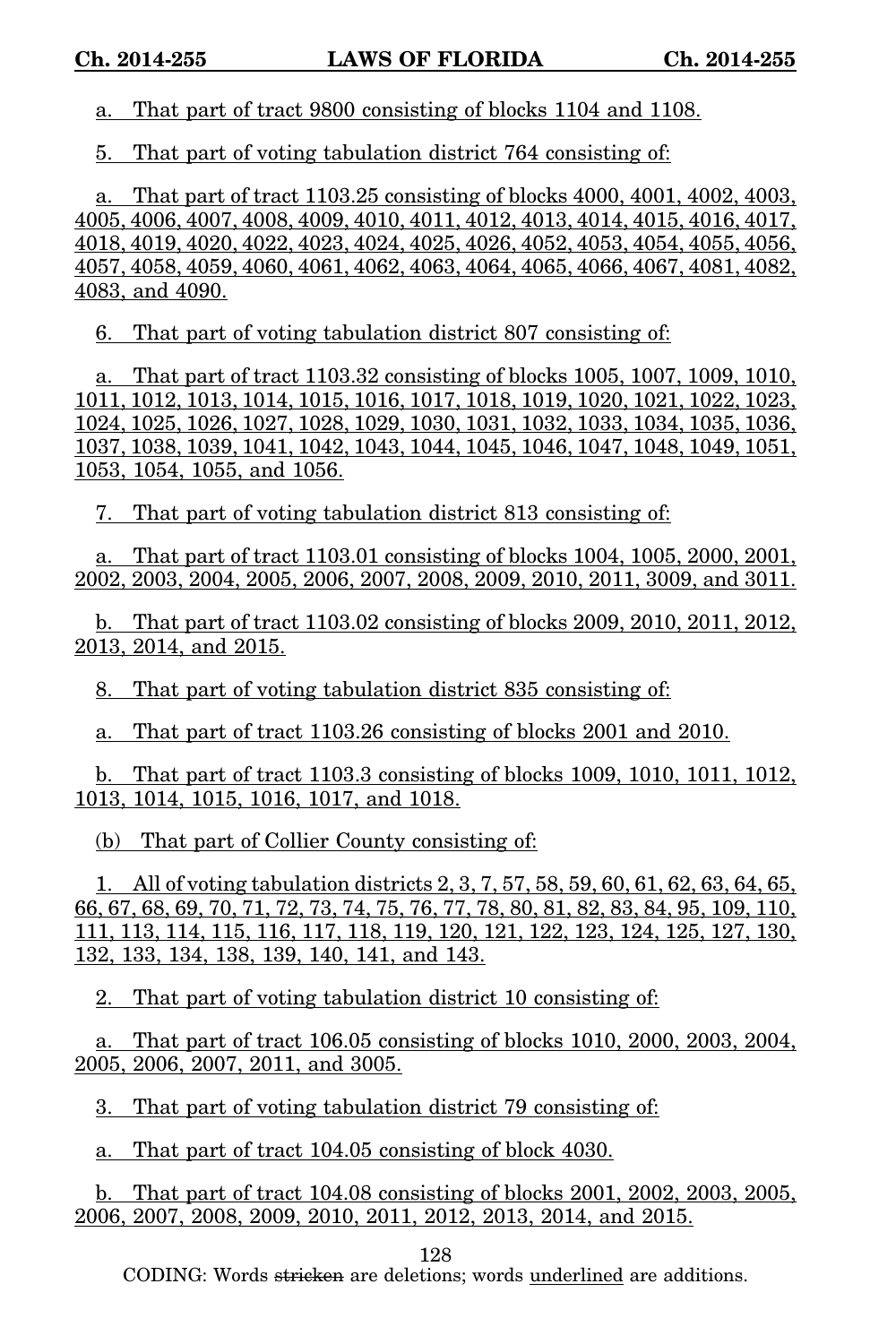That part of tract 104.18 consisting of blocks 2000, 2001, 2003, 2004, 2005, 2007, 2008, 2009, 2010, 2011, 2012, 2015, 2016, 2017, 2018, 2019, 2020, 2021, 2022, 2023, 2024, 2025, 2026, 2027, 2029, 2030, 2031, 2032, and 2033.

d. That part of tract 105.05 consisting of block 2021.

e. That part of tract 105.06 consisting of blocks 1001, 1002, and 3000.

4. That part of voting tabulation district 89 consisting of:

a. That part of tract 104.05 consisting of block 4013.

5. That part of voting tabulation district 92 consisting of:

That part of tract 105.06 consisting of blocks 3008, 3009, 3010, 3011, 3013, 3014, 3015, 3016, 3017, 3018, 3019, 3042, 3043, 3044, 3045, 3046, 3049, 3050, 3051, and 3057.

6. That part of voting tabulation district 112 consisting of:

a. That part of tract 111.02 consisting of blocks 1017, 1018, 1019, 1020, 1021, 1022, 1023, 1024, 1025, 1026, 1027, 1028, 1029, 1030, 1031, 1032, 1033, 1034, 1035, 1036, 1037, 1038, 1039, 1040, 1044, 1045, 1046, 1047, 1048, 1061, 1066, 1067, 1095, 1096, 1097, 1098, 1099, 1100, 1101, 1105, 1106, 1107, and 1108.

b. That part of tract 111.06 consisting of block 2019.

7. That part of voting tabulation district 131 consisting of:

a. That part of tract 111.02 consisting of blocks 1068, 2253, 2254, 2255, 2256, 2257, 2258, 2259, 2260, 2261, 2262, 2263, 2264, 2265, 2266, 2267, 2268, 2269, 2270, 2272, 2273, 2324, 2325, 2339, 2340, 2341, 2358, 2359, 2360, 2365, 3216, 3217, 3218, 3219, 3220, 3221, 3222, 3223, 3224, 3225, 3226, 3228, 3229, 3230, 3231, 3232, 3233, 3234, 3235, 3236, 3237, 3238, 3239, 3240, 3241, 3245, 3246, 3247, 3248, 3249, 3250, 3252, 3253, 3254, 3255, 3256, 3257, 3258, 3259, 3260, 3275, 3277, 3278, 3279, 3280, 3282, 3283, 3284, 3286, 3287, 3288, 3291, 3292, 3293, 3294, 3295, 3296, 3297, 3298, 3299, 3300, 3301, 3302, 3303, 3304, 3305, 3306, 3307, 3308, 3309, 3310, 3311, 3312, 3313, 3314, 3315, 3316, 3317, 3318, 3319, 3320, 3321, 3322, 3323, 3324, 3325, 3326, 3327, 3328, 3329, 3330, 3331, 3332, 3333, 3334, 3335, 3336, 3337, 3338, 3339, 3340, 3341, 3342, 3343, 3344, 3345, 3346, 3347, 3348, 3349, 3350, 3351, 3352, 3353, 3354, 3355, 3356, 3357, 3358, 3359, 3360, 3361, 3362, 3363, 3364, 3365, 3366, 3367, 3368, 3369, 3370, 3371, 3372, 3373, 3374, 3375, 3376, 3377, 3378, 3379, 3380, 3381, 3382, 3383, 3384, 3385, 3386, 3387, 3388, 3389, 3390, 3391, 3392, 3393, 3394, 3395, 3396, 3397, 3398, 3399, 3400, 3401, 3402, 3403, 3404, 3405, 3406, 3407, 3408, 3409, 3410, 3411, 3412, 3413, 3414, 3415, 3416, 3417, 3418, 3419, 3420, 3421, 3422, 3423, 3434, 3435, 3436, 3452, 3473, 3474, 3475, 3476, 3477, 3478, 3479, 3487, 3488, 3489, 3490, 3491, 3492, 3493, 3494, 3495, 3496, 3497, 3499, 3500, 3501, and 3502.

129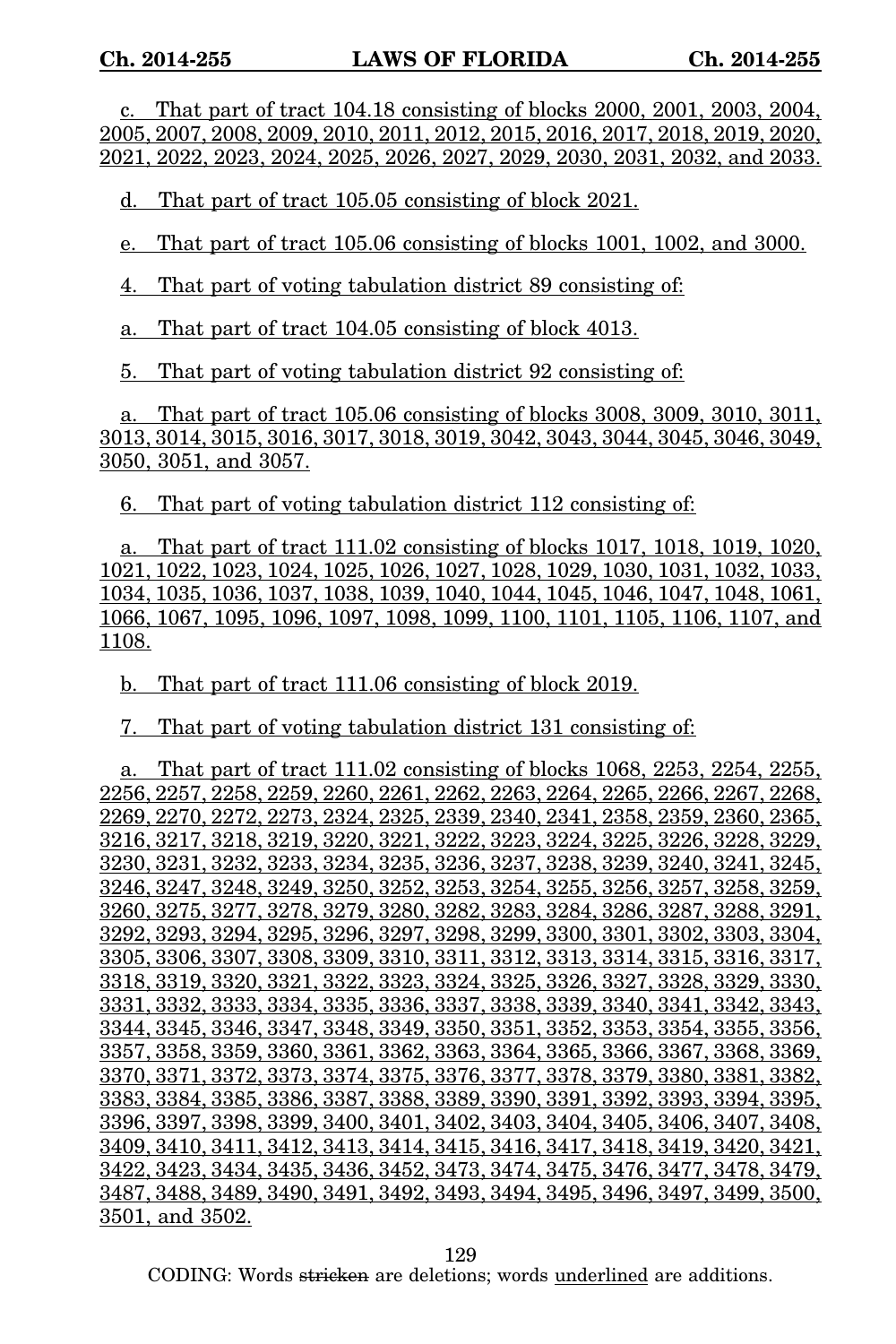b. That part of tract 111.06 consisting of blocks 1065, 1071, 1072, and 1073.

c. That part of tract 9900 consisting of blocks 22 and 23.

(c) That part of Hendry County consisting of:

1. All of voting tabulation districts 10, 11, 12, 13, 14, 15, 16, 17, 20, 21, 22, 23, 24, and 26.

2. That part of voting tabulation district 18 consisting of:

a. That part of tract 6 consisting of blocks 2021, 2022, 2023, 2024, 2025, 2026, 2027, 2028, 2029, 2030, 2031, 2032, 2033, 2034, 2035, 2036, 2037, 2038, 2039, 2040, 2041, 2042, 2043, 2044, 2045, 2046, 2047, 2048, 2049, 2050, 2051, 2052, 2053, 2054, 2055, 2056, 2057, 2058, 2059, 2060, 2061, 2062, 2063, 2064, 2065, 2066, 2067, 2068, 2069, 2070, 2071, 2072, 2073, 2074, 2075, 2076, 2077, 2078, 2079, 2080, 2081, 2082, 2083, 2084, 2085, 2086, 2087, 2088, 2089, 2090, 2091, 2092, 2093, 2094, 2095, 2096, 2097, 2098, 2099, 2100, 2101, 2102, 2103, 2104, 2126, 2134, 2135, 2136, 2137, 2138, 2139, 2140, 2141, 2142, 2143, 2144, 2145, 2146, 2147, 2148, 2149, 2150, 2151, 2152, 2153, 2154, 2155, 2156, 2157, 2158, 2159, 2160, 2183, 2184, 2185, 2186, 2187, 2188, 2189, 2190, 2191, 2192, 2193, 2194, 2195, 2196, 2197, 2198, 2199, 2200, 2201, 2202, 2203, 2204, 2205, 2206, 2207, 2208, 2209, 2210, 2211, 2212, 2213, 2214, 2215, 2216, 2217, 2218, 2219, 2220, 2221, 2222, 2223, 2224, 2225, 2226, 2227, 2228, 2229, 2230, 2231, 2232, 2233, 2234, 2235, 2236, 2237, 2238, 2239, 2240, 2241, 2242, 2243, 2244, 2245, 2246, 2247, 2248, 2249, 2250, 2251, 2252, 2253, 2254, 2255, 2256, 2257, 2258, 2259, 2260, 2261, 2262, 2263, 2264, 2265, 2266, 2267, 2268, 2269, 2270, 2271, 2272, 2273, 2274, 2275, 2276, 2277, 2278, 2279, 2280, 2281, 2282, 2283, 2284, 2285, 2286, 2287, 2288, 2289, 2290, 2291, 2292, 2293, 2294, 2295, 2296, 2297, 2298, 2299, 2300, 2301, 2302, 2303, 2304, 2305, 2306, 2307, 2308, 2309, 2310, 2311, 2312, 2313, 2314, 2315, 2316, 2317, 2318, 2319, 2320, 2321, 2322, 2323, 2326, 2327, 2328, 2331, 2332, 2333, 2334, 2335, 2336, 2341, 2342, 2343, 2344, 2345, 2346, 2347, 2349, 2351, 2352, 2353, 2355, 2356, and 2358.

(d) That part of Miami-Dade County consisting of:

1. All of voting tabulation districts 176, 177, 178, 231, 232, 287, 288, 289, 290, 311, 351, 354, 383, 384, 385, 386, 387, 388, 389, 390, 391, 392, 393, 394, 395, 396, 397, 398, 399, 400, 401, 402, 403, 404, 405, 406, 407, 408, 409, 410, 411, 412, 413, 414, 415, 416, 417, 418, 419, 422, 423, 424, 425, 426, 427, 428, 429, 430, 431, 432, 433, 434, 435, 436, 437, 438, 439, 440, 441, 442, 443, 444, 445, 446, 447, 448, 449, 450, 451, 452, 453, 458, 459, 460, 461, 462, 463, 464, 465, 466, 467, 469, 470, 497, 498, 499, 500, 501, 502, 503, 504, 505, 506, 507, 508, 509, 510, 511, 512, 513, 514, 515, 516, 517, 518, 519, 520, 521, 522, 523, 524, 525, 526, 527, 528, 529, 530, 531, 532, 533, 534, 535, 536, 537, 538, 539, 540, 541, 542, 543, 544, 545, 546, 547, 548, 549, 550, 551, 552, 553, 554, 555, 556, 557, 558, 559, 560, 561, 562, 563, 564, 565, 566, 567, 568, 569, 570, 571, 572, 573, 574, 575, 576, 577, 578, 579, 581, 586, 588, 589, 590, 591, 592, 593, 594, 595, 596, 597, 598, 599, 600, 601, 602, 603, 604, 612, 613, 614, 616, 617,

130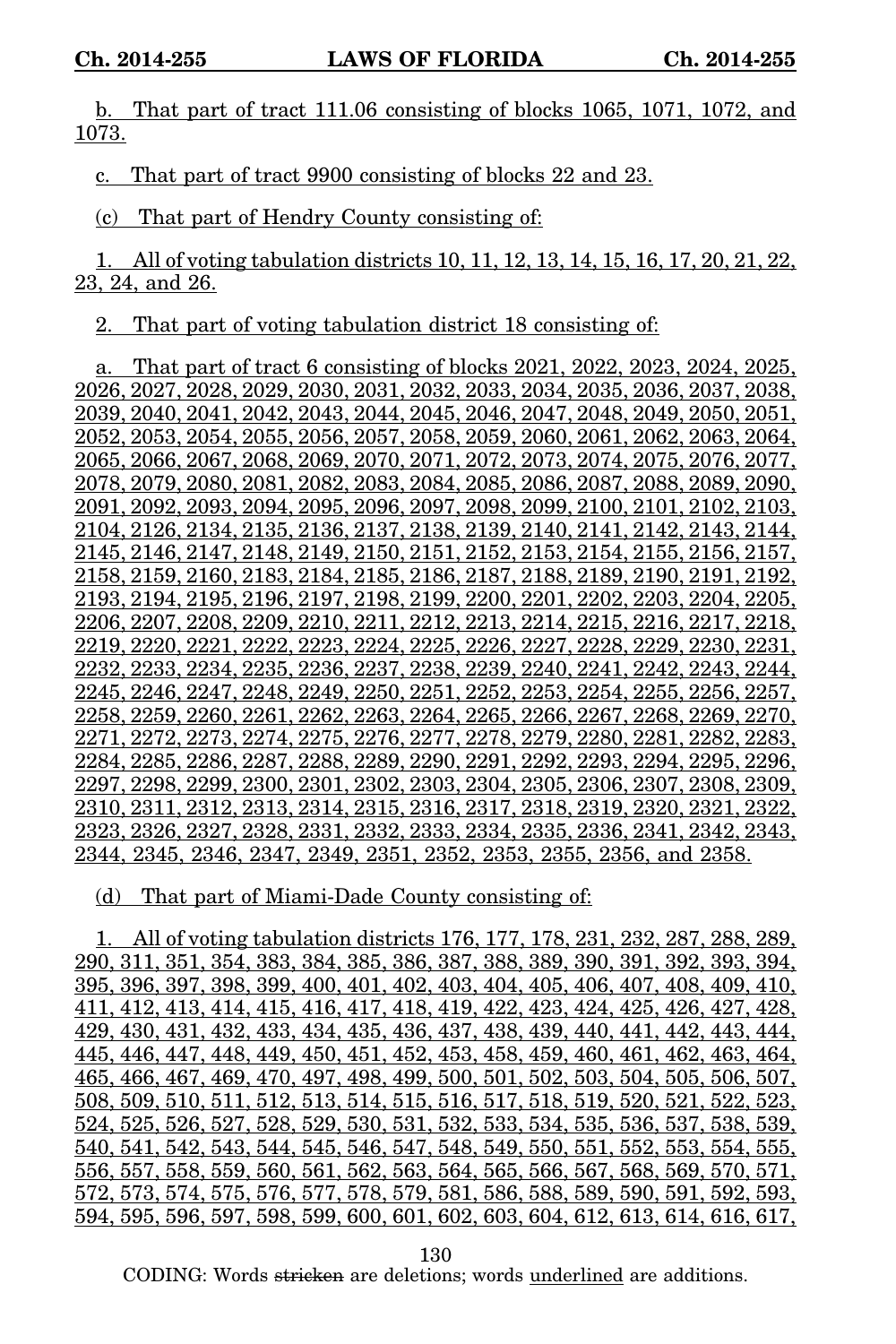618, 619, 620, 621, 622, 623, 624, 625, 626, 627, 628, 629, 630, 631, 632, 633, 634, 635, 636, 637, 638, 639, 640, 698, 699, 700, 701, 702, 703, 704, 705, 706, 707, 708, 709, 710, 711, 713, 714, 717, 718, 719, 720, 721, 722, 723, 724, 725, 726, 727, 728, 729, 730, 731, 732, 735, 741, 742, 743, 744, 745, 746, 747, 748, 749, 750, 751, 752, 753, 754, 755, 756, 757, 758, 759, 760, 761, 762, and 763.

2. That part of voting tabulation district 313 consisting of:

a. That part of tract 9.02 consisting of blocks 1000, 1001, 1002, 1003, 1004, 1005, 1006, 1007, and 1013.

3. That part of voting tabulation district 420 consisting of:

a. That part of tract 5.03 consisting of block 3017.

4. That part of voting tabulation district 454 consisting of:

a. That part of tract 6.04 consisting of blocks 2000, 2001, 2002, 2003, 2004, 2005, 2006, 2007, 2008, 2009, 2010, 2011, 2012, 2013, 2014, 2015, 2016, 2017, 2018, 2019, 2020, 2021, 2022, 2023, 2024, 2025, 2026, 2027, 2028, 2029, 2030, 2031, 2032, 2033, 2034, 2035, 2036, 2037, and 2039.

5. That part of voting tabulation district 455 consisting of:

a. That part of tract 6.08 consisting of blocks 1000, 1001, 1002, 1003, and 1004.

6. That part of voting tabulation district 456 consisting of:

a. That part of tract 6.07 consisting of blocks 1000, 1001, 1002, 1003, 1004, 1005, 3000, 3001, 3002, and 3003.

7. That part of voting tabulation district 471 consisting of:

a. That part of tract 7.1 consisting of blocks 1006, 1007, 1008, 1009, 1017, 1018, 1019, 1023, 1024, 2004, 2005, 2006, 2007, 2008, 2009, 2010, 2011, 2012, 2013, 2014, 2015, 2016, 2017, 2018, 2019, 2020, 2021, and 2022.

b. That part of tract 7.11 consisting of blocks 3013, 3015, 3022, 3023, 3024, 3025, 3026, 3027, 3028, 3029, 3030, 3031, 3032, 3034, 3035, 3036, 3037, 3038, 3039, 3040, 3043, 3044, 3045, 3046, 3047, 3048, 3049, and 3050.

c. That part of tract 7.12 consisting of blocks 1003 and 1004.

8. That part of voting tabulation district 615 consisting of:

a. That part of tract 90.06 consisting of block 3000.

9. That part of voting tabulation district 694 consisting of:

a. That part of tract 90.1 consisting of blocks 1148 and 1159.

(26) District 26 is composed of:

131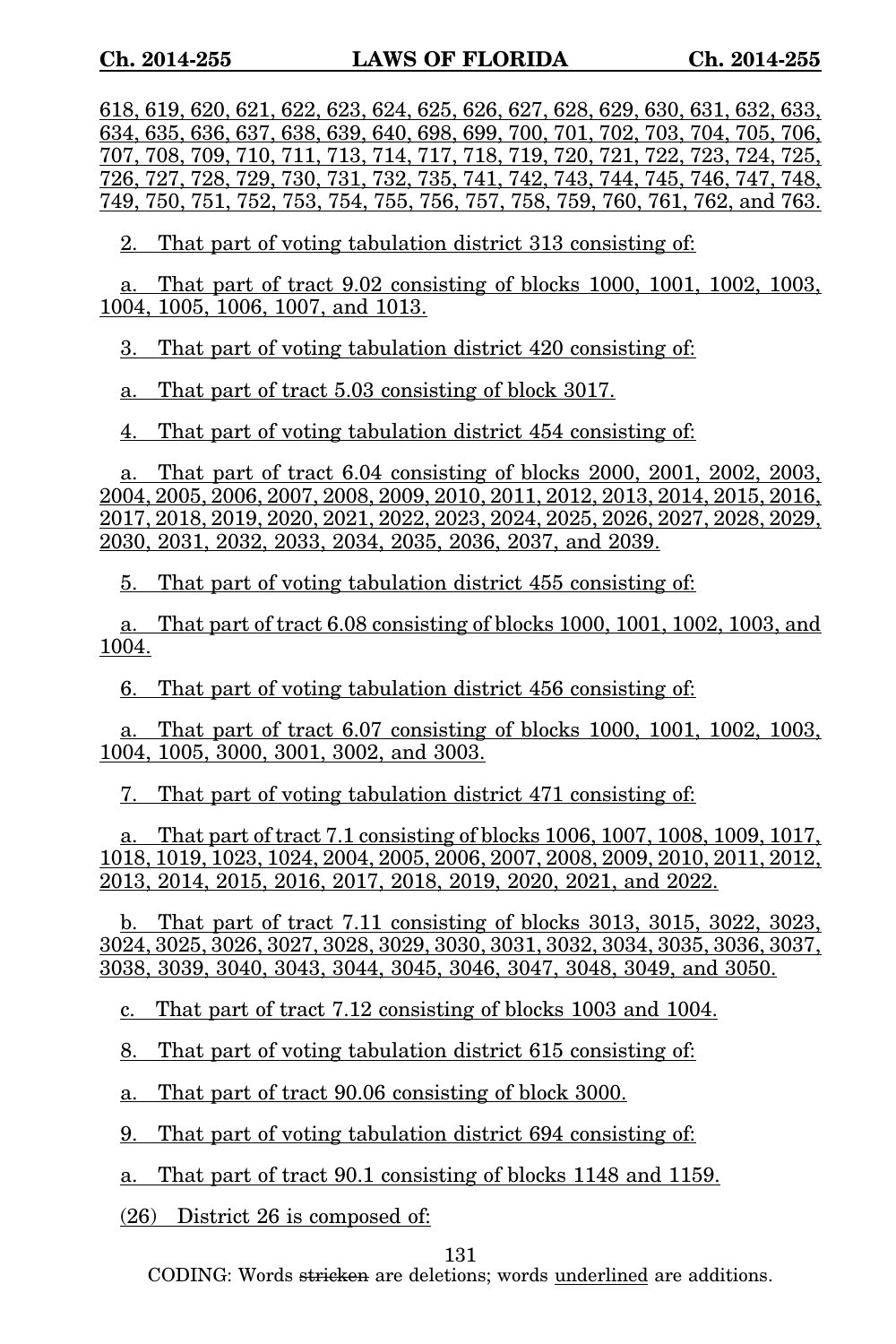(a) All of Monroe County.

(b) That part of Miami-Dade County consisting of:

1. All of voting tabulation districts 605, 606, 641, 642, 643, 644, 645, 646, 647, 648, 649, 650, 651, 652, 653, 654, 655, 656, 657, 658, 659, 660, 661, 662, 664, 681, 682, 683, 684, 685, 686, 687, 688, 689, 690, 695, 696, 697, 712, 715, 716, 733, 734, 736, 737, 738, 739, 740, 1013, 1014, 1015, 1016, 1017, 1018, 1019, 1020, 1021, 1022, 1023, 1024, 1025, 1026, 1027, 1028, 1029, 1030, 1031, 1032, 1033, 1034, 1039, 1048, 1049, 1050, 1051, 1052, 1053, 1054, 1055, 1056, 1057, 1058, 1059, 1060, 1061, 1062, 1063, 1064, 1065, 1066, 1067, 1068, 1069, 1070, 1071, 1072, 1073, 1074, 1075, 1076, 1077, 1078, 1079, 1080, 1081, 1082, 1083, 1084, 1085, 1086, 1087, 1088, 1089, 1090, 1091, 1092, 1093, 1094, 1095, 1096, 1097, 1106, 1107, 1108, 1109, 1110, 1111, 1112, 1113, 1116, 1117, 1118, 1119, 1120, 1121, 1122, 1123, 1124, 1125, 1126, 1127, 1128, 1129, 1130, 1131, 1132, 1133, 1134, 1135, 1136, 1137, 1138, 1139, 1140, 1141, 1142, 1143, 1144, 1145, 1146, 1149, 1150, 1151, 1152, 1153, 1154, 1155, 1156, 1157, 1158, 1160, 1161, 1162, 1163, 1164, 1165, 1166, 1167, 1168, 1169, 1170, 1171, 1172, 1173, 1174, 1175, 1176, 1177, 1178, 1179, 1192, 1193, 1194, 1195, 1196, 1197, 1198, 1199, 1200, 1213, 1215, 1216, 1217, 1218, 1219, 1220, 1227, 1228, 1229, 1230, 1231, 1232, 1233, 1234, 1235, 1239, 1242, 1243, 1245, 1246, 1252, 1253, 1255, 1256, 1257, 1259, 1260, 1261, 1262, 1263, 1264, 1265, 1266, 1267, 1291, 1296, 1298, 1316, 1317, 1318, 1319, 1320, 1321, 1322, 1323, 1324, 1325, 1326, 1327, 1328, 1331, 1332, 1334, 1337, 1338, 1339, 1340, 1341, 1342, 1343, 1344, 1345, 1348, 1349, 1350, 1353, 1354, 1361, 1365, 1366, 1367, 1368, 1369, 1370, 1371, 1372, 1374, 1381, 1382, 1385, 1387, 1390, 1391, 1392, 1393, 1394, 1395, 1396, 1397, 1398, 1399, 1400, and 1401.

2. That part of voting tabulation district 1043 consisting of:

a. That part of tract 85.02 consisting of blocks 1017, 1018, 1019, and 1020.

3. That part of voting tabulation district 1104 consisting of:

a. That part of tract 84.15 consisting of blocks 2004, 2005, 2006, 2007, 2008, 2013, 2014, 2015, 2016, 2017, 2018, and 2019.

4. That part of voting tabulation district 1115 consisting of:

a. That part of tract 84.15 consisting of blocks 2000, 2001, 2002, 2003, 2009, 2010, 2011, and 2012.

5. That part of voting tabulation district 1212 consisting of:

a. That part of tract 102.1 consisting of blocks 1008 and 1009.

6. That part of voting tabulation district 1214 consisting of:

That part of tract 102.07 consisting of blocks 1021, 1022, 1023, 1024, 1025, 2000, 2001, 2002, 2003, 2004, 2005, 2006, 2007, 2008, 2009, 2010, 2011,

132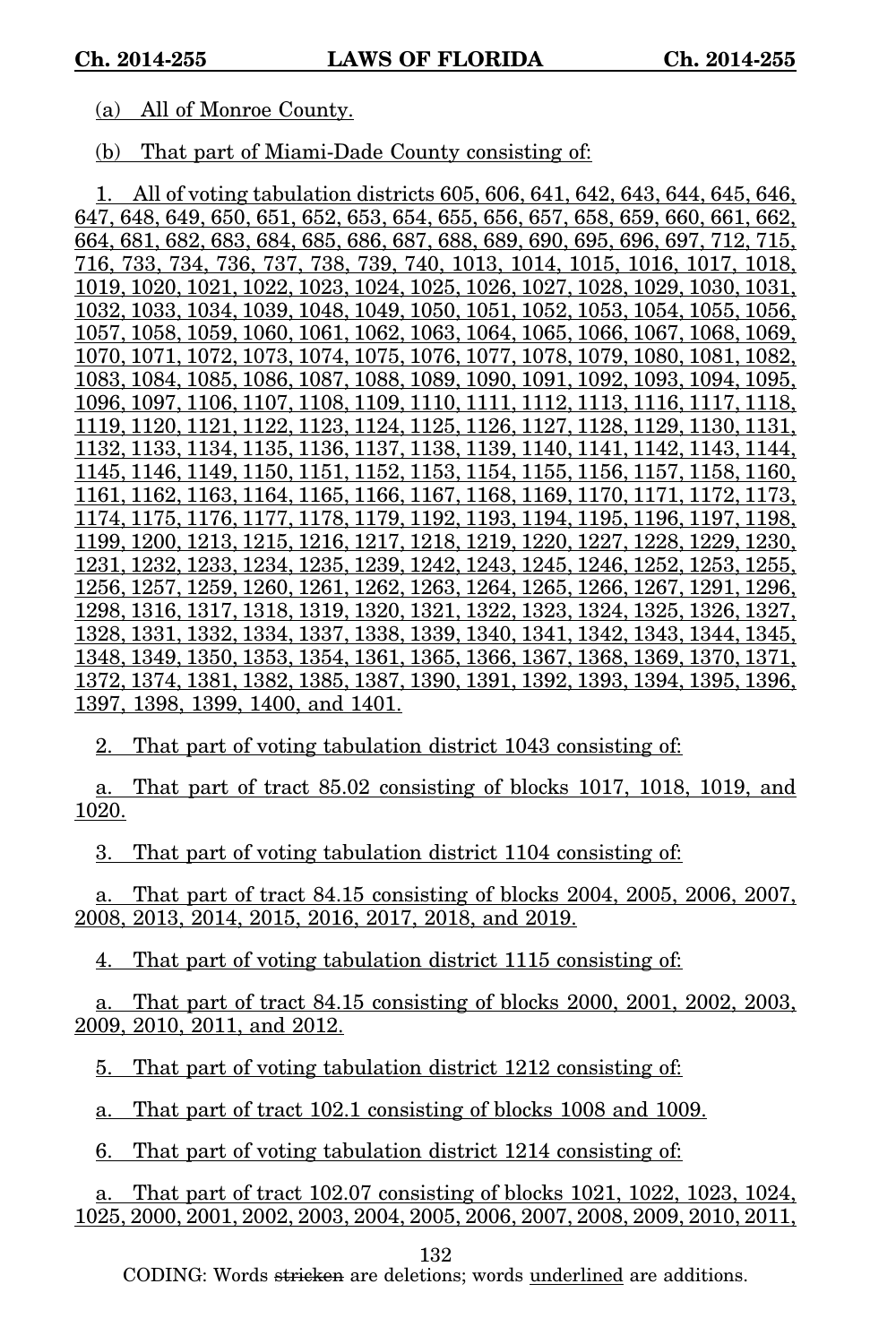2012, 2013, 2014, 2015, 2016, 2017, 2018, 2019, 2020, 2021, 2022, 2023, and 2024.

b. That part of tract 102.08 consisting of blocks 1000, 1001, 2000, 2001, 2002, 2003, 3006, 4015, 4021, 4022, 4023, and 4026.

c. That part of tract 102.1 consisting of blocks 1000, 1001, 1002, 4000, 4001, 4002, 4003, 4004, 4005, 4006, 4007, 4008, 4009, 4010, and 4011.

7. That part of voting tabulation district 1221 consisting of:

a. That part of tract 102.09 consisting of blocks 1029, 1030, 1031, 1032, 1033, 1034, 1035, 1036, 1037, 1038, 1039, 1040, 1041, 1042, 1043, 1044, and 1045.

b. That part of tract 102.1 consisting of blocks 2004, 2015, 2016, 2018, 2019, 2020, 2021, 2022, 2023, 2024, 2025, 2026, 2027, 2028, 2029, 2030, 2031, and 2032.

8. That part of voting tabulation district 1268 consisting of:

a. That part of tract 108.02 consisting of blocks 1013, 1014, 1028, 1029, 2030, and 2031.

9. That part of voting tabulation district 1297 consisting of:

a. That part of tract 110.07 consisting of blocks 1024, 1025, 1026, 1027, 1028, 1030, 1033, and 1035.

10. That part of voting tabulation district 1299 consisting of:

a. That part of tract 114.01 consisting of blocks 2001, 2003, 2004, 2005, 2006, and 2022.

11. That part of voting tabulation district 1302 consisting of:

a. That part of tract 108.02 consisting of blocks 3031 and 3034.

12. That part of voting tabulation district 1303 consisting of:

a. That part of tract 111.02 consisting of blocks 4025, 4052, 4053, 4054, 4055, and 4056.

13. That part of voting tabulation district 1315 consisting of:

a. That part of tract 111.02 consisting of blocks 1042, 1043, 1046, 1047, and 1048.

14. That part of voting tabulation district 1336 consisting of:

a. That part of tract 114.01 consisting of blocks 2019, 2020, 4000, 4001, 4006, 4007, 4008, 4009, 4035, 4036, 4037, 4038, 4039, 4040, 5062, 5063, 5064, 5065, 5066, 5067, 5068, 5069, 5070, 5071, 5072, 5073, 5074, 5075, 5076, 5077,

133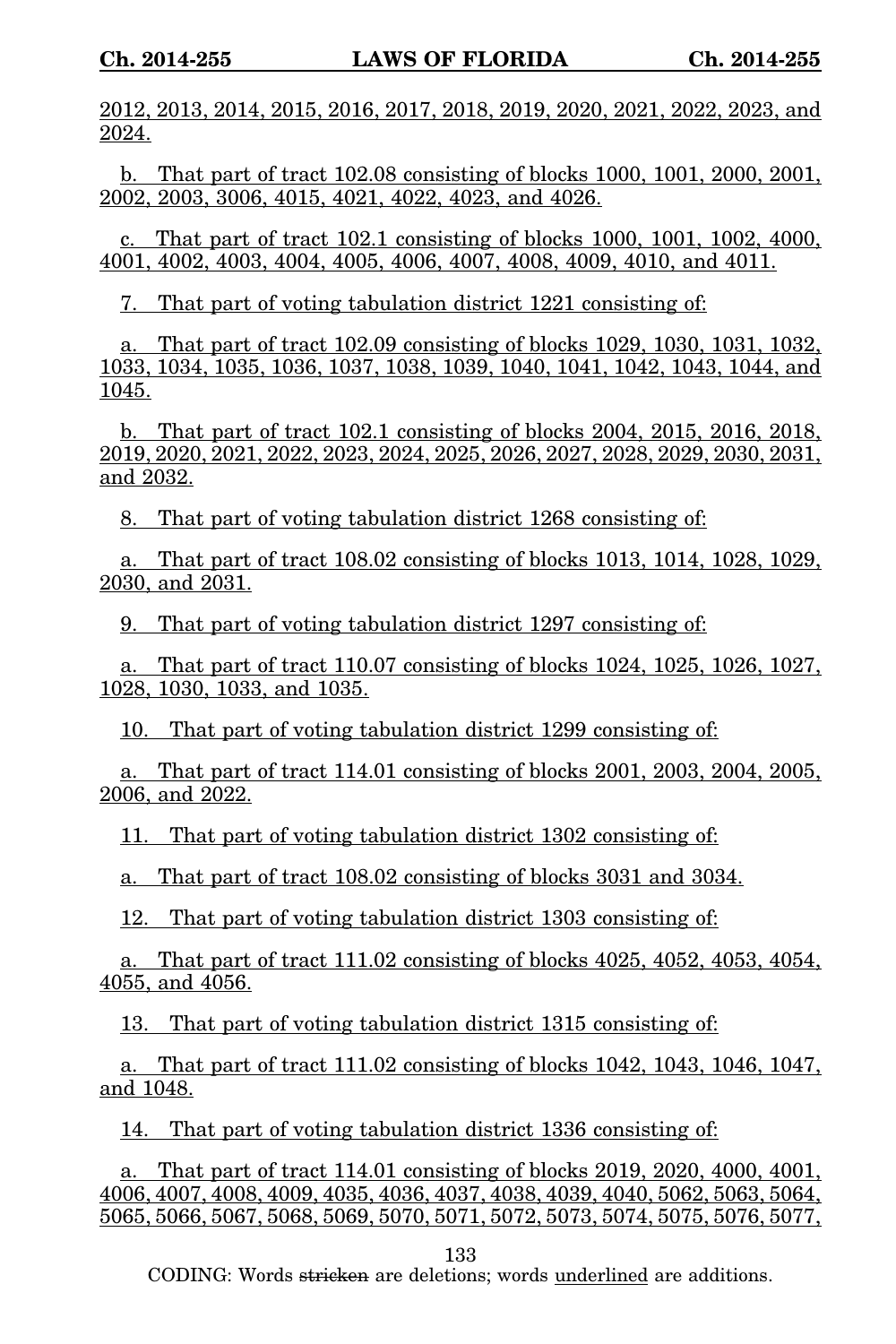5078, 5079, 5080, 5081, 5082, 5083, 5084, 5085, 5086, 5087, 5088, 5089, 5090, 5091, 5092, 5093, 5094, 5095, 5096, 5097, 5098, 5099, 5100, 5101, 5102, 5103, 5104, 5105, 5106, 5107, 5108, 5109, 5110, 5111, 5112, 5113, 5114, 5115, 5116, 5117, 5118, 5119, 5120, 5153, 5154, 5155, 5156, 5157, 5158, 5159, 5160, 5161, 5162, 5166, 5167, 5168, 5169, 5170, 5171, 5172, 5184, 5185, 5186, 5187, 5188, 5189, 5190, 5191, 5192, 5193, 5194, and 5195.

15. That part of voting tabulation district 1355 consisting of:

a. That part of tract 111.02 consisting of blocks 2000 and 2001.

16. That part of voting tabulation district 1360 consisting of:

a. That part of tract 110.01 consisting of block 3031.

b. That part of tract 111.01 consisting of blocks 2013, 2016, 2017, and 2018.

17. That part of voting tabulation district 1362 consisting of:

a. That part of tract 111.01 consisting of blocks 2000, 2012, and 2014.

18. That part of voting tabulation district 1375 consisting of:

a. That part of tract 114.01 consisting of blocks 3429, 3430, 3431, 3432, 3433, 3434, 3435, 3436, 3437, 3438, 3439, 3441, 3442, 3444, 3445, 3446, 3447, 3451, 3452, 3463, 3464, 3465, 3466, 3467, 3472, 3473, 3474, 3475, 3476, 3477, 3478, 3479, 3480, 3481, 3506, 3507, 3512, 3570, 3612, and 3613.

b. That part of tract 114.04 consisting of blocks 3163, 3167, 3171, 3172, 3173, 3174, 3175, and 3186.

19. That part of voting tabulation district 1376 consisting of:

a. That part of tract 114.01 consisting of blocks 3364, 3366, 3367, 3383, 3393, 3448, and 3449.

20. That part of voting tabulation district 1386 consisting of:

a. That part of tract 108.02 consisting of block 3036.

(27) District 27 is composed of:

(a) That part of Miami-Dade County consisting of:

1. All of voting tabulation districts 55, 56, 57, 58, 59, 356, 357, 358, 361, 362, 363, 366, 367, 368, 369, 370, 374, 457, 472, 473, 474, 475, 476, 477, 478, 479, 480, 481, 482, 483, 484, 485, 486, 487, 488, 489, 490, 491, 492, 493, 494, 495, 496, 580, 582, 583, 584, 585, 587, 607, 608, 609, 610, 611, 663, 665, 666, 667, 668, 669, 670, 671, 672, 673, 674, 675, 676, 677, 678, 679, 680, 691, 692, 693, 767, 768, 780, 781, 782, 783, 800, 801, 802, 803, 806, 813, 814, 833, 836, 837, 838, 839, 840, 841, 842, 843, 844, 845, 846, 847, 848, 849, 850, 851, 852,

134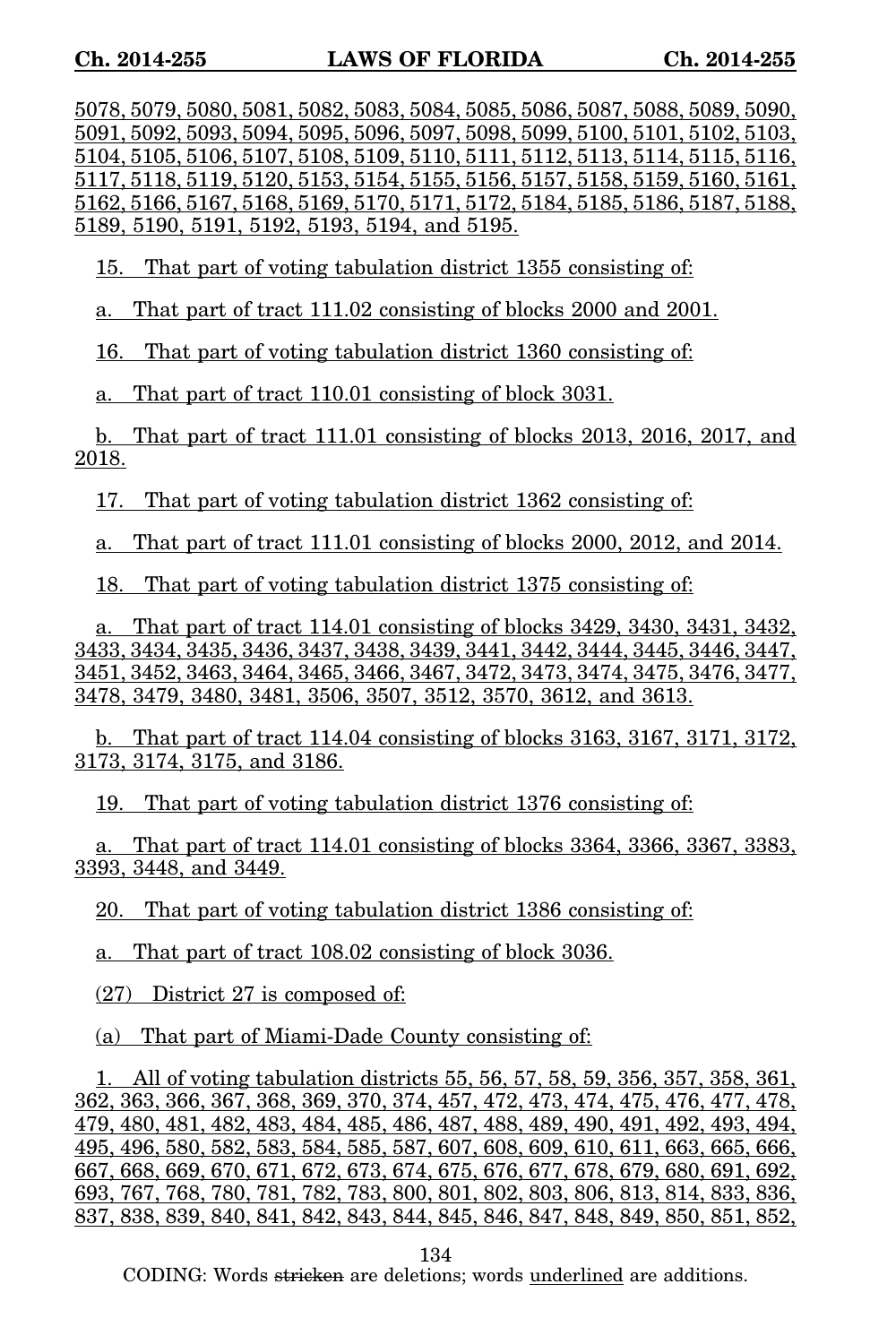853, 854, 855, 856, 857, 858, 859, 860, 861, 862, 863, 864, 865, 866, 869, 870, 871, 872, 873, 874, 875, 876, 877, 878, 879, 880, 881, 882, 884, 885, 886, 887, 888, 889, 890, 891, 892, 893, 894, 895, 896, 897, 898, 899, 900, 901, 902, 903, 904, 905, 906, 907, 908, 909, 911, 917, 918, 923, 924, 925, 926, 927, 928, 929, 930, 931, 932, 933, 934, 935, 936, 937, 938, 939, 940, 941, 942, 943, 944, 945, 946, 947, 948, 949, 950, 951, 952, 953, 954, 955, 956, 957, 958, 959, 960, 961, 962, 963, 964, 965, 966, 967, 968, 969, 970, 971, 972, 973, 974, 975, 976, 977, 978, 979, 980, 981, 982, 983, 985, 986, 987, 988, 989, 990, 991, 992, 993, 994, 995, 996, 997, 998, 999, 1000, 1001, 1002, 1003, 1004, 1005, 1007, 1008, 1009, 1010, 1011, 1012, 1035, 1036, 1037, 1038, 1040, 1041, 1042, 1044, 1045, 1046, 1047, 1098, 1099, 1100, 1101, 1102, 1103, 1105, 1114, 1147, 1148, 1159, 1180, 1181, 1182, 1183, 1184, 1185, 1186, 1187, 1188, 1189, 1190, 1191, 1201, 1202, 1203, 1204, 1205, 1206, 1207, 1208, 1209, 1210, 1211, 1222, 1223, 1224, 1225, 1226, 1236, 1237, 1238, 1240, 1241, 1244, 1247, 1248, 1249, 1250, 1251, 1254, 1258, 1269, 1270, 1271, 1272, 1273, 1274, 1275, 1276, 1277, 1278, 1279, 1280, 1281, 1282, 1283, 1284, 1285, 1286, 1287, 1288, 1289, 1290, 1292, 1293, 1294, 1295, 1300, 1301, 1304, 1305, 1306, 1307, 1308, 1309, 1310, 1311, 1312, 1313, 1314, 1329, 1330, 1333, 1335, 1346, 1347, 1351, 1352, 1356, 1357, 1358, 1359, 1363, 1364, 1373, 1377, 1378, 1379, 1380, 1383, 1384, 1388, 1389, 1402, 1416, 1418, 1419, 1420, 1421, 1422, 1423, 1424, 1425, 1426, 1427, 1428, 1429, 1430, 1431, 1433, 1434, 1435, 1436, 1437, 1438, 1452, and 1453.

2. That part of voting tabulation district 344 consisting of:

a. That part of tract 17.01 consisting of block 1012.

3. That part of voting tabulation district 454 consisting of:

a. That part of tract 6.04 consisting of blocks 2038, 2040, 2041, 2042, 2043, 3000, 3001, and 3002.

4. That part of voting tabulation district 455 consisting of:

a. That part of tract 6.08 consisting of blocks 1005, 1006, 1007, 1008, 1009, 1010, 1011, 1012, 1013, 1014, 1015, 1016, 2000, 2021, 3000, 3001, 3002, 3003, 3004, 3005, 3006, 3007, 3008, 3009, 3010, 3013, and 3014.

5. That part of voting tabulation district 456 consisting of:

a. That part of tract 6.07 consisting of blocks 1006, 1007, 1008, 1009, 1010, 1011, 1012, 1013, 1014, 1015, 1016, 1017, 1018, 2000, 2001, 2003, 2004, 2005, 2006, 2007, 2008, 2009, 2010, 2011, 2012, 2013, 2014, 2015, 2016, 2019, 2020, 3004, 3005, 3006, 3007, 3008, 3009, 3010, 3011, 3012, 3013, 3014, 3015, 3016, 3017, 3018, 3019, 3020, and 3021.

6. That part of voting tabulation district 471 consisting of:

a. That part of tract 7.11 consisting of blocks 3041 and 3042.

135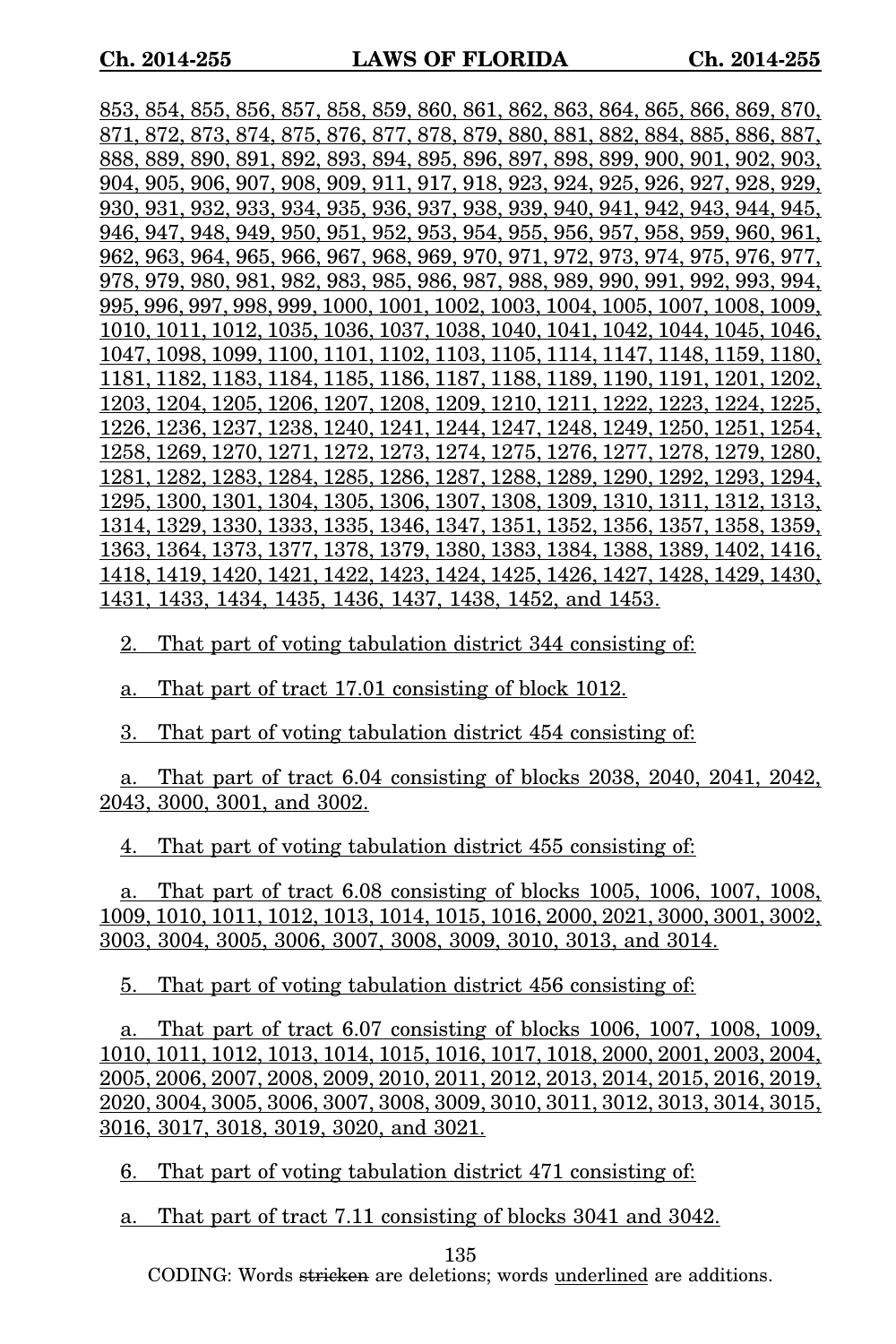b. That part of tract 7.12 consisting of blocks 1000, 1001, 1002, 1005, 1006, 1007, 1011, 1013, 1014, 1015, 1018, 1019, 1020, 1021, 1022, 1023, 1024, 1025, 1026, 1027, 1028, 1029, 1030, 1035, 1038, 1039, and 1040.

7. That part of voting tabulation district 615 consisting of:

a. That part of tract 90.06 consisting of blocks 4000, 4001, 4002, 4003, 4004, 4005, 4006, 4007, 4008, 4009, 4010, 4011, 4012, 4013, 4014, 4015, 4016, 4017, 4018, 4019, 4020, 4021, 4022, 4023, 4024, 4025, 4026, 4027, 4028, 4029, 4030, 4031, 4032, 4033, 4034, 4035, 4036, 4037, 4038, 4039, 4040, 4041, 4042, 4043, 4044, 4045, 4046, 4047, 4048, 4049, 4050, 4051, 4052, 4053, 4054, 4055, and 4056.

8. That part of voting tabulation district 694 consisting of:

a. That part of tract 90.1 consisting of blocks 1153, 1157, 1158, 1174, 1175, and 1200.

b. That part of tract 90.3 consisting of blocks 1000, 1001, 1002, 1003, 1004, 1005, 1006, 1007, 1008, 1009, 1010, 1011, 1012, 1013, 1014, 1015, 1016, 1017, 1018, 1019, 2000, 2001, 2002, 2003, 2004, 2005, 2006, 2007, 2008, 2009, 2010, 2011, 2012, 2013, 2014, 2015, 2016, 2017, 2018, 2019, 2020, 2021, and 2022.

c. That part of tract 90.31 consisting of blocks 1000, 1001, 1002, 1003, 1004, 1005, 1006, 1007, 1008, 1009, 1010, 1011, 2000, 2001, 2002, 2003, 2004, and 2005.

9. That part of voting tabulation district 1043 consisting of:

a. That part of tract 77.02 consisting of blocks 1036, 1047, 1048, 1051, 3000, 3001, 3002, 3003, 3004, 3005, 3006, 3007, 3008, 3009, 3010, 3011, 3012, 3014, 3015, 3020, 3021, 3022, 3023, 3024, 3025, 3026, 3029, 3030, and 3031.

b. That part of tract 77.05 consisting of blocks 1009, 1010, 1011, 1012, 1013, and 1014.

10. That part of voting tabulation district 1104 consisting of:

a. That part of tract 84.09 consisting of blocks 3000, 3001, 3002, 3003, 3004, 3005, 3006, 3007, 3008, 3009, 3010, 3011, 3012, 3013, 3014, 3015, 3016, 3017, 3018, 3019, 3020, 3021, 3022, 3023, 3024, 3025, 3026, 3027, 3028, 3029, 3030, 3031, 3032, 3033, and 3034.

11. That part of voting tabulation district 1115 consisting of:

a. That part of tract 84.09 consisting of blocks 2000, 2001, 2002, 2003, 2004, 2005, 2006, 2007, 2008, 2009, 2010, 2011, 2012, 2013, 2014, 2015, 2016, 2017, 2018, 2019, 2020, 2021, 2022, 2023, and 2024.

12. That part of voting tabulation district 1212 consisting of:

136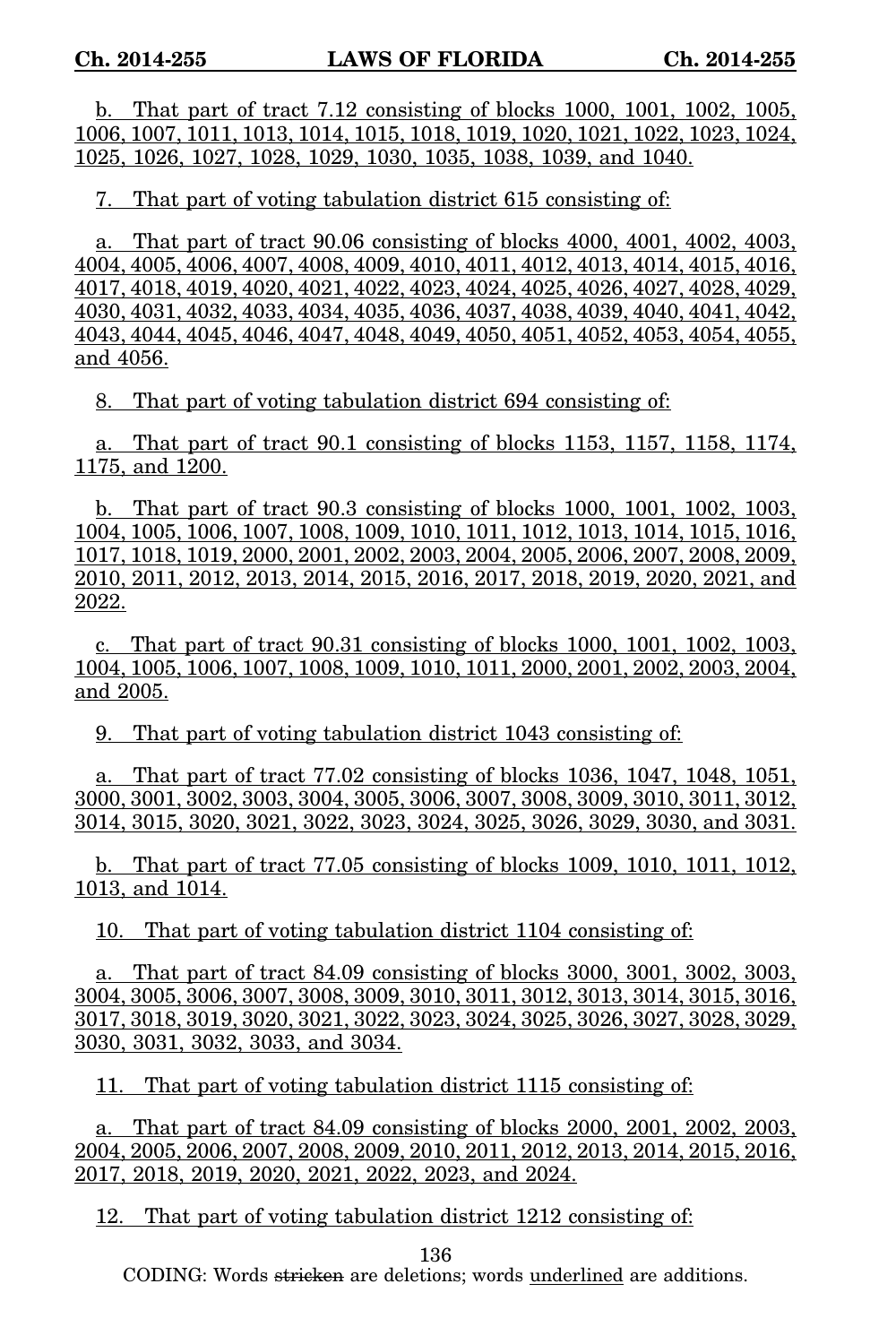a. That part of tract 105 consisting of blocks 1000 and 1001.

13. That part of voting tabulation district 1214 consisting of:

a. That part of tract 102.07 consisting of block 1026.

14. That part of voting tabulation district 1221 consisting of:

That part of tract 105 consisting of blocks 1002, 1003, 1004, 7000, 7001, 7002, 7003, 7004, 7005, 7006, 7009, and 7012.

15. That part of voting tabulation district 1268 consisting of:

a. That part of tract 108.02 consisting of blocks 1000, 1001, 1002, 1003, 1004, 1005, 1006, 1007, 1008, 1009, 1010, 1011, 1012, 1015, 1016, 1017, 1018, 1019, 1020, 1021, 1022, 1023, 1024, 1025, 1026, 1027, 1031, 1032, 1033, 1034, 1035, 1036, 1037, 1039, 1040, 1041, 1042, 1043, 1044, 1045, 1046, 1047, 1048, 1049, 1050, 1051, 1052, 2013, 2015, 2016, 2017, 2018, 2019, 2020, 2021, 2022, 2024, 2025, 2027, 2028, 2029, 2032, 2033, 2041, 3000, 3001, 3002, 3007, 3008, 3009, 3010, 3011, and 3012.

16. That part of voting tabulation district 1297 consisting of:

a. That part of tract 110.07 consisting of blocks 1029 and 1032.

17. That part of voting tabulation district 1299 consisting of:

a. That part of tract 114.01 consisting of blocks 2000 and 2002.

18. That part of voting tabulation district 1302 consisting of:

That part of tract 108.02 consisting of blocks 1038, 3029, 3030, 3038, 3039, 3040, 3041, 3042, 3043, 3044, 3045, and 3046.

19. That part of voting tabulation district 1303 consisting of:

a. That part of tract 109 consisting of blocks 3000, 3001, 3002, 3003, 3004, 3005, 3006, 3007, 3008, 3009, 3010, 3011, and 3012.

20. That part of voting tabulation district 1315 consisting of:

a. That part of tract 109 consisting of blocks 2004, 2016, 2017, 2018, 2019, 2020, 2022, 2023, 2024, 2030, and 2031.

21. That part of voting tabulation district 1336 consisting of:

a. That part of tract 114.01 consisting of blocks 5059, 5060, and 5061.

22. That part of voting tabulation district 1355 consisting of:

a. That part of tract 110.01 consisting of blocks 2000, 2001, 2002, 2003, 2004, 2005, 2006, 2007, 2008, 2009, 2010, 2011, 2012, 2013, 2014, 2015, 2016,

137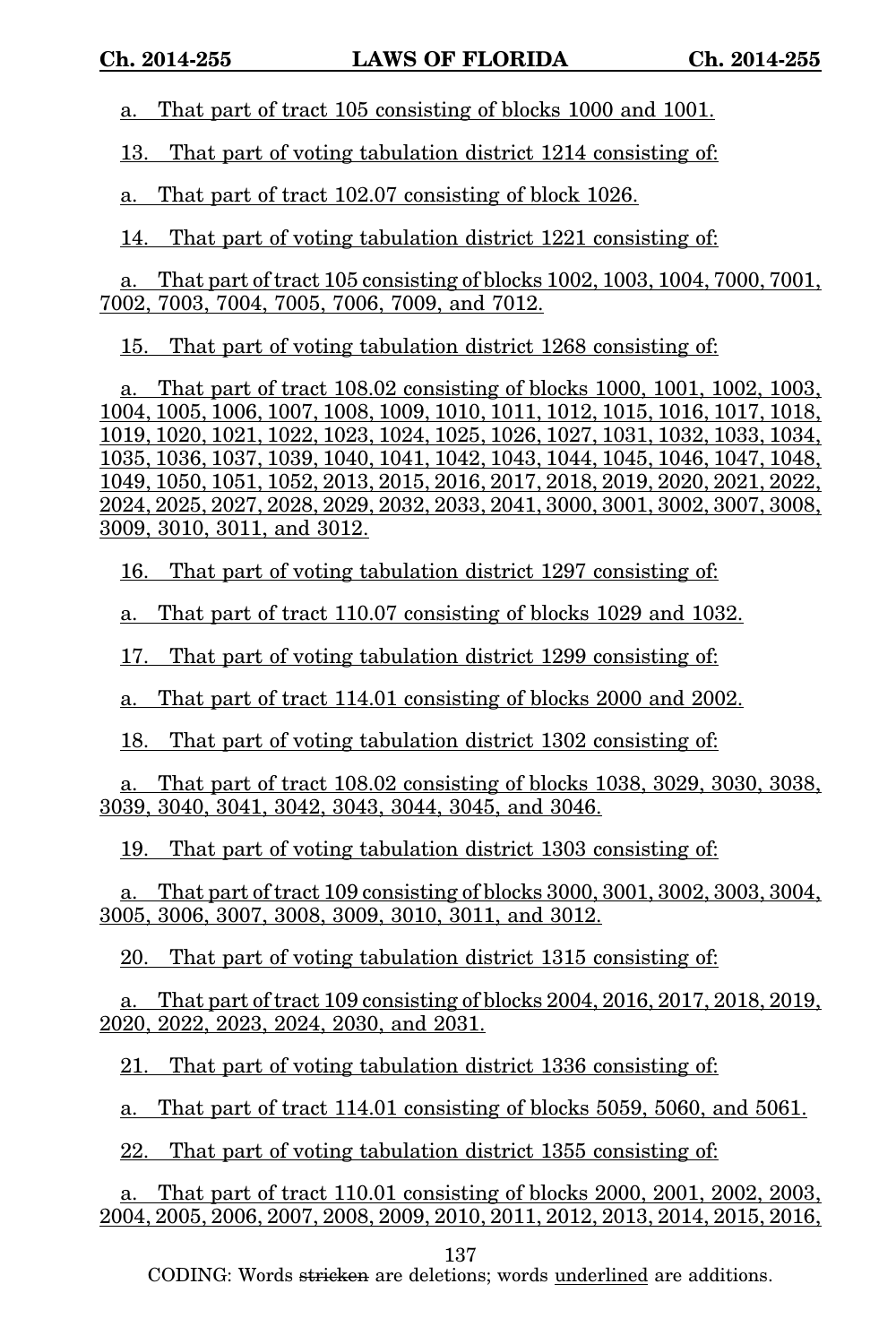2019, 2020, 2021, 2022, 2023, 2024, 3000, 3001, 3002, 3003, 3020, 3022, and 3024.

23. That part of voting tabulation district 1360 consisting of:

a. That part of tract 110.01 consisting of blocks 3009, 3010, 3011, and 3012.

24. That part of voting tabulation district 1362 consisting of:

a. That part of tract 110.01 consisting of blocks 3005, 3006, 3007, and 3008.

25. That part of voting tabulation district 1375 consisting of:

a. That part of tract 114.01 consisting of blocks 3468, 3469, and 3471.

26. That part of voting tabulation district 1376 consisting of:

a. That part of tract 114.01 consisting of blocks 3079, 3295, 3296, 3297, 3298, 3299, 3375, 3378, 3390, 3398, 3399, 3400, 3401, 3402, 3403, 3404, 3405, 3406, 3407, 3408, 3409, 3410, 3411, 3489, 3490, 3499, 3500, 3501, 3502, 3503, 3504, 3508, 3509, 3510, and 3511.

27. That part of voting tabulation district 1386 consisting of:

a. That part of tract 108.02 consisting of blocks 3037, 3047, and 3048.

Section 3. Inclusion of unlisted territory in contiguous districts.—Any portion of the state which is not stated in this act as being included in any district described in this act but which is entirely surrounded by a district shall be deemed to be included within the surrounding district. Any portion of the state which is not included in any district described in this act and which is not entirely surrounded by a district shall be included within that district contiguous to such portion that contains the least population per representative according to the United States Decennial Census of 2010; however, if every district contiguous to such portion has an equal population, such portion shall be included within the lowest-numbered district that is contiguous to such portion.

Section 4. Districts with noncontiguous territory.—If any district described in this act is composed of noncontiguous territory, the noncontiguous portion that has the least population shall be included in the district that is contiguous to such portion and that has the least population; however, if all contiguous districts have equal populations, such portion shall be included within that contiguous district that has the lowest number designation.

Section 5. New counties.—When any new counties are created, such new counties shall become a part of the congressional district in which the territory for such new county is located.

138